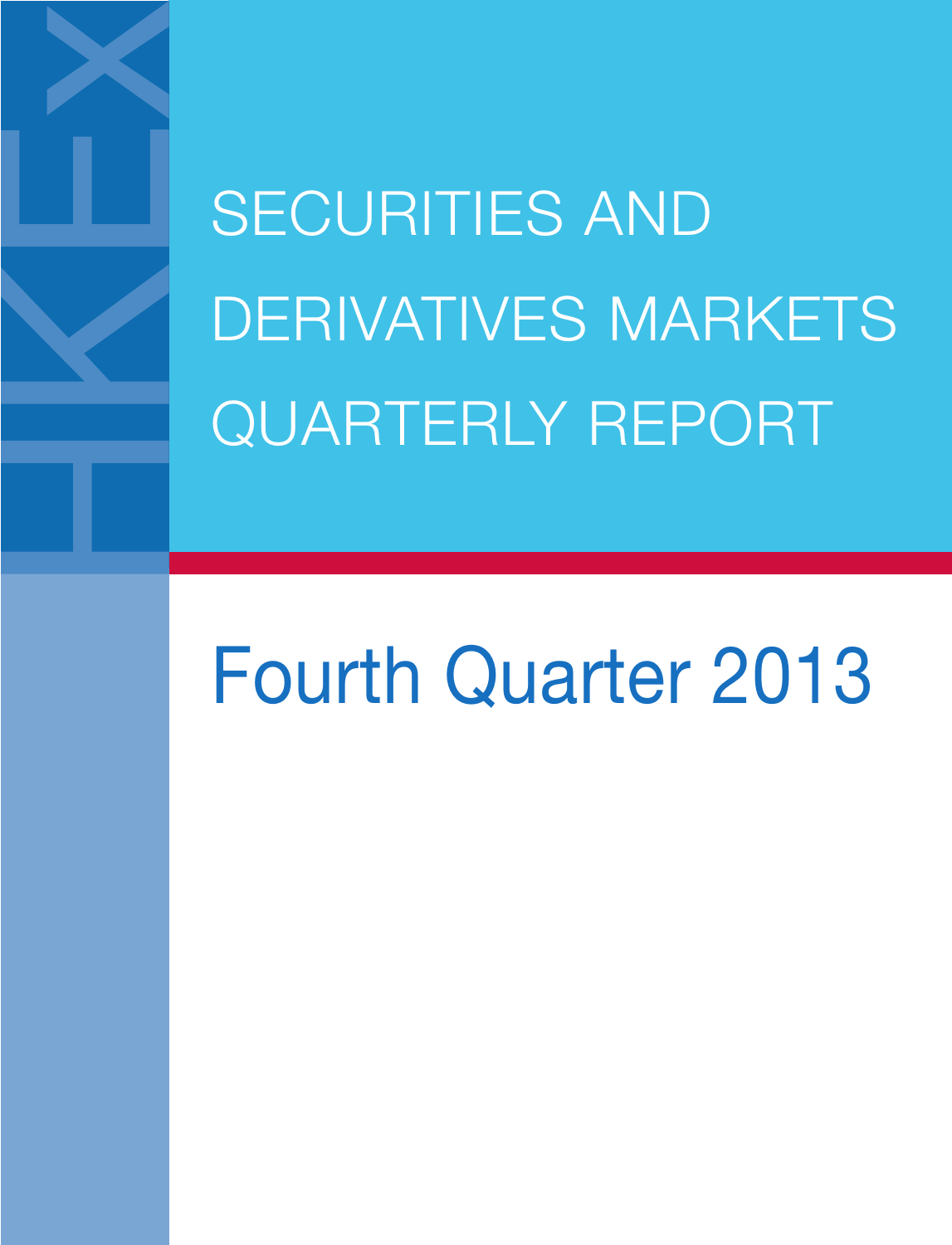#### **Main Board**

| <b>Highlights</b>                                             | 4th Quarter 2013       | 4th Quarter 2012       |  |
|---------------------------------------------------------------|------------------------|------------------------|--|
| No. of listed companies                                       | 1,451                  | 1,368                  |  |
| No. of listed securities                                      | 8,330                  | 6,723                  |  |
| <b>Equities</b>                                               |                        |                        |  |
| Ordinary shares                                               | 1,452                  | 1,369                  |  |
| Preference shares                                             | 3                      | 3                      |  |
| <b>Warrants</b>                                               | 4,723                  | 3,757                  |  |
| Equity                                                        | 8                      | 10                     |  |
| Derivative                                                    | 4,715                  | 3,747                  |  |
| Equity linked instrument                                      | $\mathbf{0}$           | $\mathbf 0$            |  |
| Callable bull/bear contracts                                  | 1,620                  | 1214                   |  |
| Unit trusts/mutual funds                                      | 129                    | 111                    |  |
| Debt securities                                               | 403                    | 269                    |  |
| No. of trading only stocks                                    |                        |                        |  |
| Nasdaq stocks                                                 | $\overline{7}$         | $\overline{7}$         |  |
| <b>iShares</b>                                                | $\overline{2}$         | $\overline{2}$         |  |
|                                                               |                        |                        |  |
| No. of trading days                                           | 62                     | 61                     |  |
| Total turnover in value (HK\$ mil.) *                         | 3,628,440.12           | 3,407,506.39           |  |
| Total turnover in shares (Mil. shs)                           | 7,178,314.40           | 7,733,882.50           |  |
| Total number of trades (deals)                                | 57,023,273             | 48,843,582             |  |
| Total market capitalisation (HK\$ mil.)                       | 23,908,803.80<br>11.24 | 21,871,730.17<br>10.50 |  |
| Average P/E ratio (times)                                     |                        |                        |  |
| Average dividend yield (%)<br>Number of exchange participants | 2.99                   | 2.81                   |  |
| $-$ Trading                                                   | 504                    | 511                    |  |
| - Non-trading                                                 | 39                     | 39                     |  |
| Turnover in value (HK\$ mil.)                                 |                        |                        |  |
| Highest                                                       | 112,075.87 (18/11)     | 118,223.29 (18/12)     |  |
| Lowest                                                        | 38,592.51 (27/12)      | 39,634.41 (28/12)      |  |
|                                                               |                        |                        |  |
| Turnover in shares (Mil. shs)                                 |                        |                        |  |
| Highest                                                       | 165,262.79 (24/10)     | 176,378.56 (13/11)     |  |
| Lowest                                                        | 71,184.32 (27/12)      | 48,880.06 (28/12)      |  |
| Total number of trades (deals)                                |                        |                        |  |
| Highest                                                       | 1,421,597 (18/11)      | 1,123,254 (30/11)      |  |
| Lowest                                                        | 722,145 (27/12)        | 642,083 (30/10)        |  |

\* Included turnover value traded in non-HKD currency securities.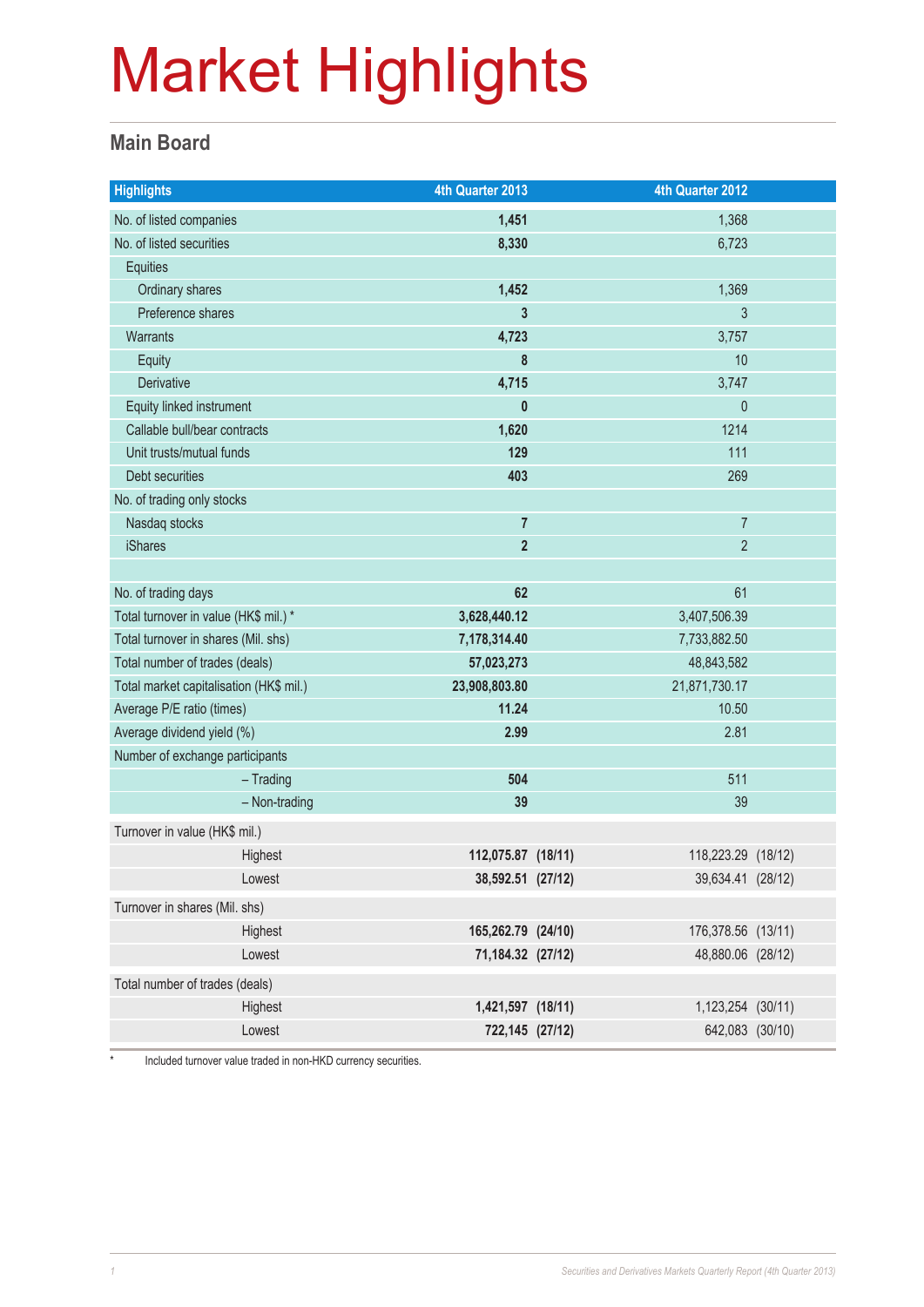### **Growth Enterprise Market (GEM)**

| <b>Highlights</b>                       | 4th Quarter 2013 |                | 4th Quarter 2012 |                |
|-----------------------------------------|------------------|----------------|------------------|----------------|
| No. of listed companies                 | 192              |                | 179              |                |
| No. of listed securities                | 192              |                | 180              |                |
| <b>Equities</b>                         | 192              |                | 179              |                |
| Warrants                                | $\mathbf{0}$     |                | $\mathbf{1}$     |                |
|                                         |                  |                |                  |                |
| No. of trading days                     | 62               |                | 61               |                |
| Total turnover in value (HK\$ mil.) *   | 32,626.67        |                | 9,037.20         |                |
| Total turnover in shares (Mil. shs)     | 78,234.46        |                | 45,943.80        |                |
| Total number of trades (deals)          | 914,205          |                | 329,422          |                |
| Total market capitalisation (HK\$ mil.) | 134,002.06       |                | 78,398.98        |                |
| Average P/E ratio (times)               | 18.38<br>49.25   |                |                  |                |
| Average dividend yield (%)              | 0.52             |                | 0.88             |                |
| Turnover in value (HK\$ mil.)           |                  |                |                  |                |
| Highest                                 | 1,347.58 (18/10) |                |                  | 238.81 (06/12) |
| Lowest                                  |                  | 274.68 (31/10) |                  | 83.13 (08/10)  |
| Turnover in shares (Mil. shs)           |                  |                |                  |                |
| Highest                                 | 2,912.84 (09/10) |                | 1,484.36 (17/10) |                |
| Lowest                                  |                  | 669.00 (31/10) |                  | 398.76 (30/10) |
| Total number of trades (deals)          |                  |                |                  |                |
| Highest                                 |                  | 32,875 (18/10) |                  | 11,220 (17/10) |
| Lowest                                  |                  | 9,184 (31/10)  |                  | 3,107 (08/10)  |

Included turnover value traded in non-HKD currency securities.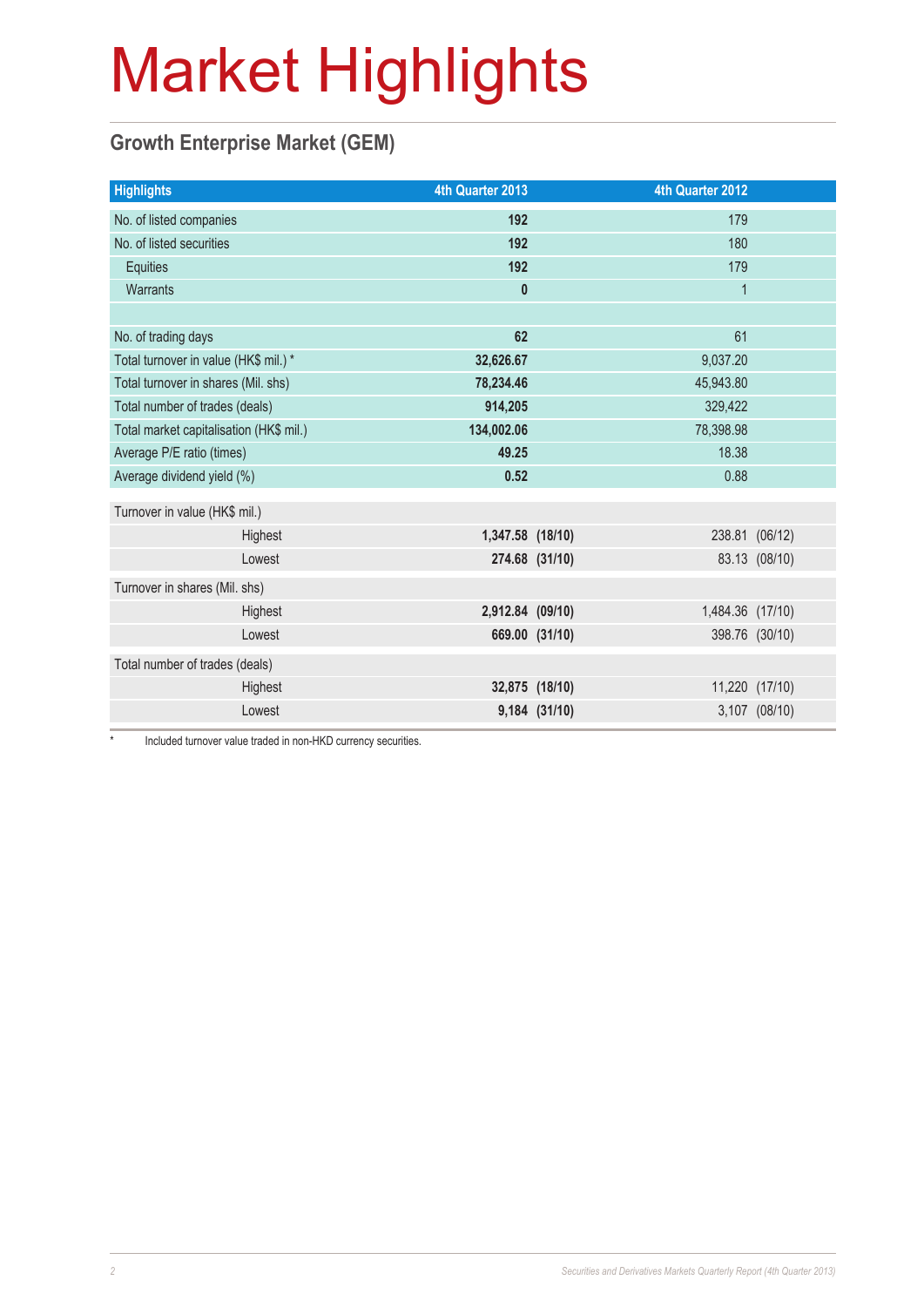### **Derivatives Market Highlights**

| <b>Highlights</b>                                          | 4th Quarter 2013 | 4th Quarter 2012 |
|------------------------------------------------------------|------------------|------------------|
| All futures and options products (excluding stock options) |                  |                  |
| No. of trading days                                        | 62.0             | 60.0             |
| Total contract volume                                      | 16,524,908       | 15,867,030       |
| Equity index products                                      | 16,397,570       | 15,734,039       |
| <b>Equity products</b>                                     | 86,788           | 114,886          |
| Interest rates products                                    |                  |                  |
| <b>RMB Currency Futures</b>                                | 40,548           | 18,105           |
| <b>Gold Futures</b>                                        |                  |                  |
| Average daily contract volume                              | 266,531          | 264,451          |
|                                                            |                  |                  |
| Total open interest as at the quarter end (contracts)      | 1,489,264        | 1,285,991        |
| Equity index products                                      | 1,452,153        | 1,262,802        |
| <b>Equity products</b>                                     | 18,409           | 19,516           |
| Interest rates products                                    |                  |                  |
| <b>RMB Currency Futures</b>                                | 18,701           | 3,673            |
| <b>Gold Futures</b>                                        | 0                | $\mathbf{0}$     |
|                                                            |                  |                  |
| <b>Stock options</b>                                       |                  |                  |
| No. of newly introduced stock options classes              | $\bf{0}$         | $\mathbf{0}$     |
| No. of stock options as at the quarter end                 |                  |                  |
| <b>Class</b>                                               | 70               | 63               |
| <b>Series</b>                                              | 16,900           | 12,788           |
| Total premium (HK\$ mil.)                                  | 10,051.31        | 7,341.35         |
| Call                                                       | 5,150.45         | 3,724.54         |
| Put                                                        | 4,900.86         | 3,616.81         |
| Average daily premium (HK\$ mil.)                          | 162.12           | 122.36           |
| Total contract volume                                      | 15,367,765       | 14,366,259       |
| Call                                                       | 7,178,492        | 7,083,716        |
| Put                                                        | 8,189,273        | 7,282,543        |
| Average daily contract volume                              | 247,867          | 239,438          |
| Total open interest as at the quarter end (contracts)      | 4,740,818        | 4,031,961        |
| Call                                                       | 2,179,051        | 1,811,990        |
| Put                                                        | 2,561,767        | 2,219,971        |
| Total number of trades                                     | 704,729          | 616,666          |
| Average daily number of trades                             | 11,367           | 10,278           |
| <b>Total contracts exercised</b>                           | 1,796,823        | 2,094,088        |
| Average premium per contract (HK\$)                        | 654.05           | 511.01           |
| Average contract per trade (contracts)                     | 22               | 23               |
| Put volume/call volume                                     | 1.14             | 1.03             |
| Average daily contract volume/open interest                | 5.2%             | 5.9%             |
|                                                            |                  |                  |
| All futures and options products                           |                  |                  |
| Total contract volume                                      | 31,892,673       | 30,233,289       |
| Total open interest as at the quarter end (contracts)      | 6,230,082        | 5,317,952        |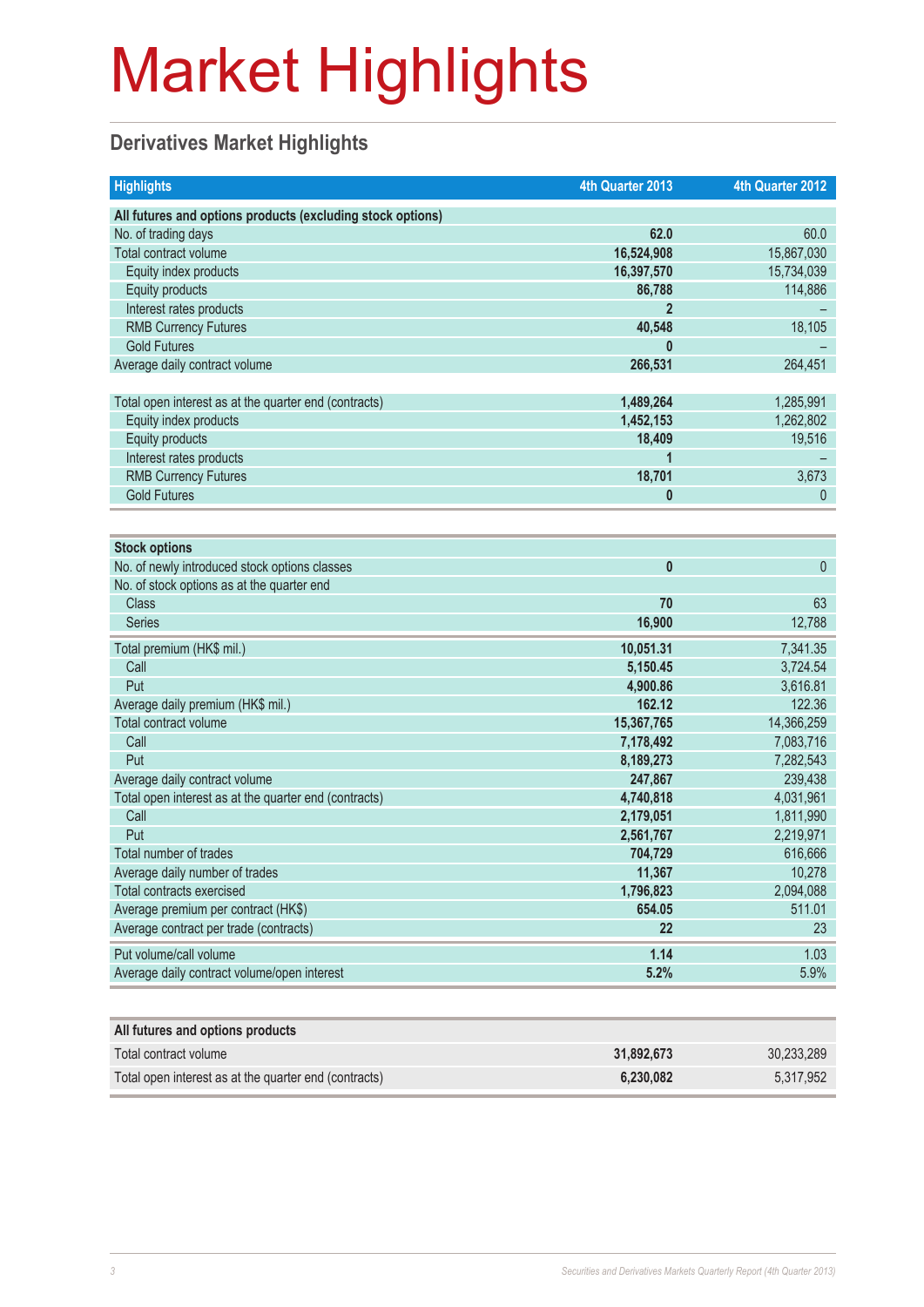### **Clearing and Settlement Statistics**

| <b>Securities Market</b>                                                        | 4th Quarter 2013 | 4th Quarter 2012 |
|---------------------------------------------------------------------------------|------------------|------------------|
| Average Daily Exchange Trades Handled by CCASS                                  |                  |                  |
| - Number of trades                                                              | 933,875          | 804,910          |
| - Value of trades (HK\$bil.)                                                    | 59.0             | 55.8             |
| - Share quantity Involved (bil shares)                                          | 117.0            | 127.5            |
| Average Daily Settlement Instructions ("SIs") Settled by CCASS                  |                  |                  |
| - Number of SIs                                                                 | 84,326           | 76,640           |
| - Value of SIs (HK\$bil.)                                                       | 201.9            | 198.5            |
| - Share quantity involved (bil. Shares)                                         | 52.1             | 50.6             |
| Average Daily Investor SIs ("ISIs") Settled by CCASS                            |                  |                  |
| - Number of ISIs                                                                | 412              | 378              |
| - Value of ISIs (HK\$mil.)                                                      | 203.7            | 213.7            |
| - Share quantity involved (mil. shares)                                         | 144.0            | 114.7            |
| Average Daily Settlement Efficiency of CNS Stock Positions on Due Day (T+2) (%) | 99.91            | 99.90            |
| Average Daily Settlement Efficiency of CNS Stock Positions                      |                  |                  |
| on the Day following the Due Day (T+3) (%)                                      | 99.99            | 99.99            |
| Average Daily Buy-ins Executed on T+3                                           |                  |                  |
| - Number of brokers involved                                                    | 4                | 5                |
| - Number of buy-ins                                                             | 5                | 5                |
| - Value of buy-ins (HK\$mil)                                                    | 1.9              | 1.5              |
| Shares Deposited in the CCASS Depository *                                      |                  |                  |
| - Number of shares (bil shares)                                                 | 3,955.2          | 3,663.7          |
| - Percentage of total issued shares of the admitted securities                  | 70.87            | 70.30            |
| - Value of shares (HK\$bil)                                                     | 13,878.9         | 12,330.1         |
| - Percentage of the total market capitalisation of the admitted securities      | 52.68            | 51.73            |
| <b>Derivatives Market</b>                                                       |                  |                  |
| Open Interest                                                                   |                  |                  |
| - Equity Index Futures                                                          | 390,291          | 381,023          |
| - Stock Futures                                                                 | 18,409           | 19,516           |
| - Gold Futures                                                                  | 0                | $\boldsymbol{0}$ |
| - Interest Rates Futures                                                        | $\overline{1}$   | $\Omega$         |
| - RMB Currency Futures                                                          | 18,701           | 3,673            |
| - Equity Index Options                                                          | 1,061,862        | 881,779          |
| - Stock Options                                                                 | 4,740,818        | 4,031,961        |
| <b>Cumulative Stock Options Exercised</b>                                       |                  |                  |
| - Share quantity involved (mil. shs)                                            | 2,192            | 2,224            |
| - Value of shares (HK\$bil.)                                                    | 35               | 33               |

Share quantity and market value of securities in non-HKD currency are included.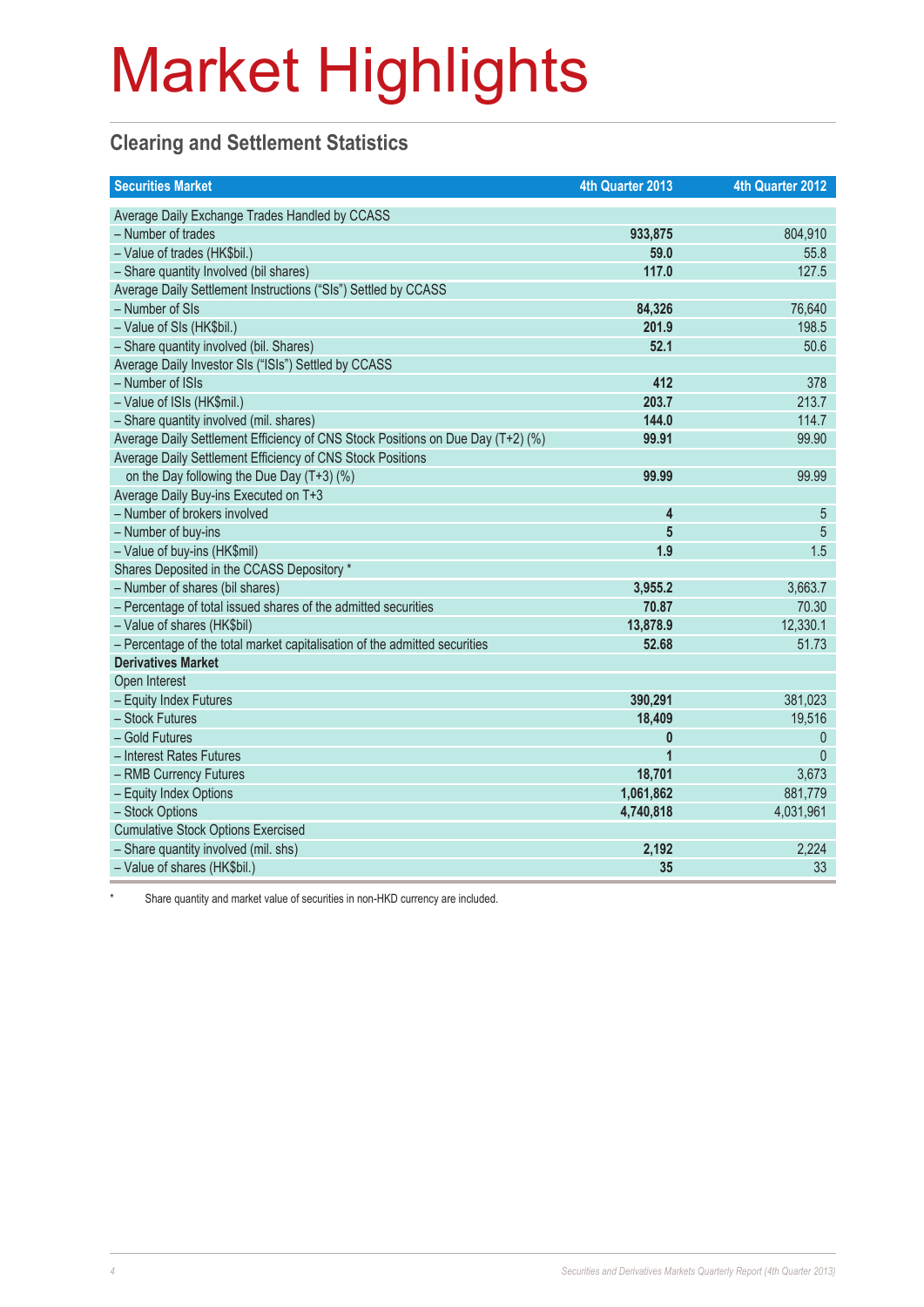#### **Equity Turnover**

|      |                | <b>Share</b><br>(Mil. shs) | <b>Value</b><br>(HK\$ mil.) | No. of deals |
|------|----------------|----------------------------|-----------------------------|--------------|
| 2012 | Q4             | 524,830.38                 | 2,473,053.10                | 40,125,188   |
| 2013 | Q <sub>1</sub> | 668,094.05                 | 3,081,052.48                | 47,851,601   |
|      | Q <sub>2</sub> | 535,314.29                 | 2,706,214.49                | 47,274,428   |
|      | Q <sub>3</sub> | 547,703.15                 | 2,531,014.96                | 44,925,237   |
|      | Q4             | 696,519.78                 | 2,824,736.45                | 47,763,753   |

### **Equity Trading Statistics**

|      |                | No. of<br>trading days | <b>Average daily</b><br>turnover (HK\$ mil.) | Average<br>value per deal |
|------|----------------|------------------------|----------------------------------------------|---------------------------|
| 2012 | Q4             | 61                     | 40,541.85                                    | 61,633                    |
| 2013 | Q <sub>1</sub> | 59                     | 52,221.23                                    | 64,388                    |
|      | Q2             | 60                     | 45,103.57                                    | 57,245                    |
|      | Q <sub>3</sub> | 63                     | 40,174.84                                    | 56,338                    |
|      | Q <sub>4</sub> | 62                     | 45,560.27                                    | 59,140                    |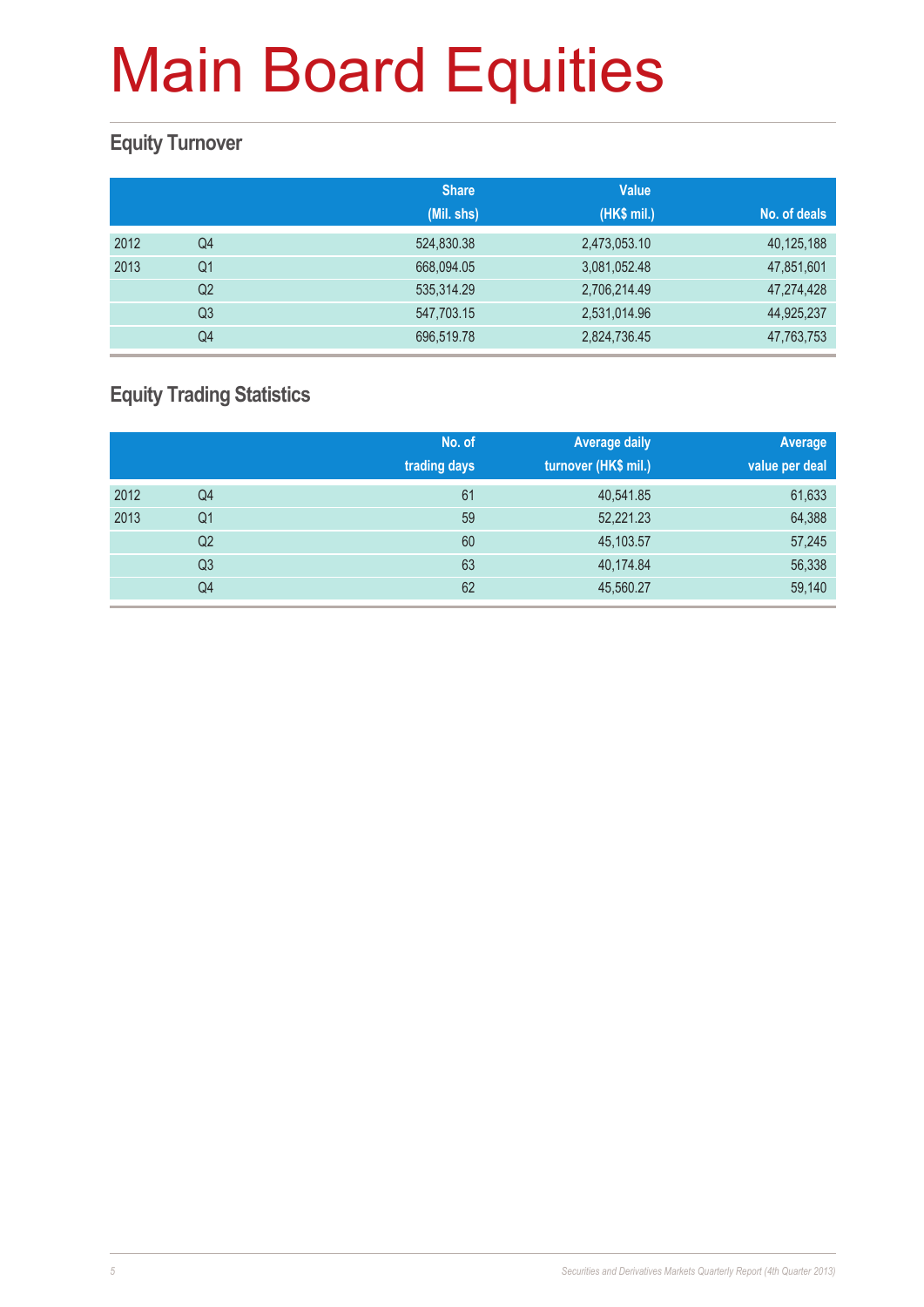#### **20 Most Advanced Stocks**

for 4th quarter 2013

|                |       |                        |                 | <b>Closing price</b> |                |          |
|----------------|-------|------------------------|-----------------|----------------------|----------------|----------|
| Rank           | Code  | <b>Stock</b>           | End of Dec 2013 | End of Sep 2013      |                | % up     |
| 1              | 01063 | <b>SUNCORP TECH</b>    | 0.400           | 0.036                | $\mathsf A$    | 1,011.11 |
| $\overline{2}$ | 00928 | <b>TACK FIORI</b>      | 4.350           | 0.660                |                | 559.09   |
| 3              | 00204 | <b>CHINA INV DEV</b>   | 1.650           | 0.275                |                | 500.00   |
| 4              | 00745 | <b>CH RAILSMEDIA</b>   | 1.830           | 0.390                |                | 369.23   |
| $\overline{5}$ | 00024 | <b>BURWILL</b>         | 0.540           | 0.122                |                | 342.62   |
| $6\phantom{.}$ | 01009 | <b>INT'L ENT</b>       | 8.440           | 2.360                |                | 257.63   |
| $\overline{7}$ | 00273 | <b>WILLIE INT'L</b>    | 3.050           | 0.880                |                | 246.59   |
| $\bf 8$        | 00759 | <b>CEC INT'L HOLD</b>  | 3.520           | 1.050                |                | 235.24   |
| 9              | 01363 | <b>CTEG</b>            | 3.880           | 1.270                |                | 205.51   |
| 10             | 00993 | SIMSEN INT'L           | 11.800          | 4.120                | $\overline{A}$ | 186.41   |
| 11             | 00279 | <b>FREEMAN FIN</b>     | 1.750           | 0.620                |                | 182.26   |
| 12             | 00690 | <b>UNI-BIO GROUP</b>   | 0.270           | 0.097                |                | 178.35   |
| 13             | 00986 | CH ENV ENERGY          | 4.980           | 1.810                |                | 175.14   |
| 14             | 00500 | <b>DVN (HOLDINGS)</b>  | 1.210           | 0.445                |                | 171.91   |
| 15             | 00913 | UNITY INV HOLD         | 2.180           | 0.840                |                | 159.52   |
| 16             | 03886 | <b>TOWN HEALTH</b>     | 2.980           | 1.160                |                | 156.90   |
| 17             | 01064 | ZHONG HUA INT'L        | 1.590           | 0.620                |                | 156.45   |
| 18             | 00557 | <b>CITY E-SOLUTION</b> | 1.980           | 0.800                |                | 147.50   |
| 19             | 01680 | <b>MACAU LEGEND</b>    | 8.150           | 3.300                |                | 146.97   |
| 20             | 01150 | <b>MILAN STATION</b>   | 1.010           | 0.410                |                | 146.34   |

A Adjusted

#### **20 Most Declined Stocks**

for 4th quarter 2013

|                |       |                        | <b>Closing price</b> |                         |          |
|----------------|-------|------------------------|----------------------|-------------------------|----------|
| Rank           | Code  | <b>Stock</b>           | End of Dec 2013      | End of Sep 2013         | % down   |
| 1              | 02322 | <b>NOBLE CENTURY</b>   | 0.176                | 0.460                   | $-61.74$ |
| $\overline{2}$ | 01237 | <b>MERRY GARDEN</b>    | 0.800                | 1.830                   | $-56.28$ |
| 3              | 00221 | <b>PNG RESOURCES</b>   | 0.086                | 0.188                   | $-54.26$ |
| 4              | 00124 | <b>GD LAND</b>         | 1.700                | 3.480                   | $-51.15$ |
| 5              | 00397 | <b>JUNYANG SOLAR</b>   | 0.069                | 0.135                   | $-48.89$ |
| 6              | 00149 | <b>CH AGRI-PROD EX</b> | 0.068                | 0.131                   | $-48.09$ |
| $\overline{7}$ | 00582 | <b>LANDING INTL</b>    | 0.335                | $\overline{A}$<br>0.640 | $-47.66$ |
| 8              | 00643 | <b>CARRY WEALTH</b>    | 0.540                | 1.000                   | $-46.00$ |
| 9              | 00572 | <b>CHINA PACKAGING</b> | 0.110                | 0.203<br>$\overline{A}$ | $-45.81$ |
| 10             | 00566 | <b>HANERGY SOLAR</b>   | 0.790                | 1.400                   | $-43.57$ |
| 11             | 02088 | <b>XIWANG PROPERTY</b> | 0.820                | 1.400                   | $-41.43$ |
| 12             | 01259 | PRINCE FROG            | 3.190                | 5.420                   | $-41.14$ |
| 13             | 00207 | <b>HK PARKVIEW</b>     | 1.960                | 3.290                   | $-40.43$ |
| 14             | 00616 | <b>EASYKNIT ENT</b>    | 0.570                | $\overline{A}$<br>0.927 | $-38.51$ |
| 15             | 00860 | <b>MING FUNG JEWEL</b> | 0.160                | 0.255                   | $-37.25$ |
| 16             | 01818 | <b>ZHAOJIN MINING</b>  | 4.430                | 6.900                   | $-35.80$ |
| 17             | 02327 | <b>U-HOME HOLDINGS</b> | 0.375                | 0.580                   | $-35.34$ |
| 18             | 00337 | <b>GREENLAND HK</b>    | 3.770                | 5.650                   | $-33.27$ |
| 19             | 00471 | <b>CMMB VISION</b>     | 0.335                | 0.500                   | $-33.00$ |
| 20             | 00660 | <b>WAI CHUN MINING</b> | 0.043                | 0.064                   | $-32.81$ |

A Adjusted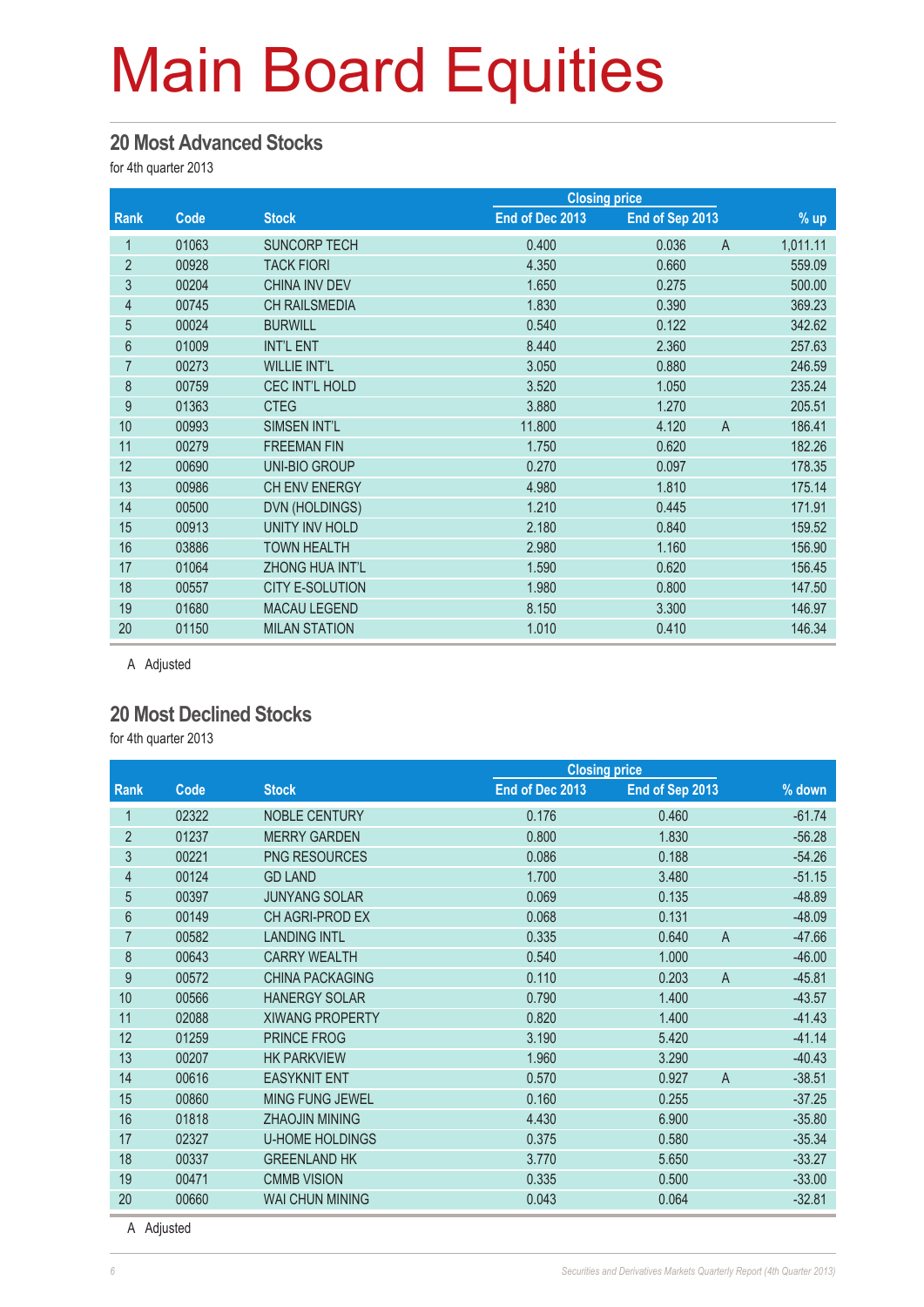#### **20 Most Active Stocks by Value**

for 4th quarter 2013

| Rank           | Code  | <b>Stock</b>           | Turnover (HK\$ mil.) | % of total |
|----------------|-------|------------------------|----------------------|------------|
| 1              | 00700 | <b>TENCENT</b>         | 101,592.43           | 3.60       |
| $\overline{2}$ | 00941 | <b>CHINA MOBILE</b>    | 95,077.34            | 3.37       |
| $\mathfrak{S}$ | 00939 | <b>CCB</b>             | 90,706.30            | 3.21       |
| 4              | 01398 | <b>ICBC</b>            | 75,283.76            | 2.67       |
| $\overline{5}$ | 02318 | <b>PING AN</b>         | 64,795.35            | 2.29       |
| $6\phantom{a}$ | 03988 | <b>BANK OF CHINA</b>   | 63,647.08            | 2.25       |
| $\overline{7}$ | 00005 | <b>HSBC HOLDINGS</b>   | 61,944.60            | 2.19       |
| 8              | 01299 | <b>AIA</b>             | 50,798.97            | 1.80       |
| 9              | 02628 | <b>CHINA LIFE</b>      | 50,581.92            | 1.79       |
| 10             | 00883 | <b>CNOOC</b>           | 47,978.93            | 1.70       |
| 11             | 00857 | <b>PETROCHINA</b>      | 42,403.04            | 1.50       |
| 12             | 01928 | <b>SANDS CHINA LTD</b> | 39,987.07            | 1.42       |
| 13             | 00386 | SINOPEC CORP           | 38,446.92            | 1.36       |
| 14             | 00027 | <b>GALAXY ENT</b>      | 35,939.17            | 1.27       |
| 15             | 00013 | <b>HUTCHISON</b>       | 34,965.80            | 1.24       |
| 16             | 01288 | <b>ABC</b>             | 28,272.21            | 1.00       |
| 17             | 01988 | <b>MINSHENG BANK</b>   | 27, 187.87           | 0.96       |
| 18             | 01088 | <b>CHINA SHENHUA</b>   | 26,545.73            | 0.94       |
| 19             | 00388 | <b>HKEX</b>            | 26,485.28            | 0.94       |
| 20             | 06863 | <b>HUISHAN DAIRY</b>   | 26,029.98            | 0.92       |
| <b>Total</b>   |       |                        | 1,028,669.74         | 36.42      |

#### **20 Most Active Stock by Shares**

for 4th quarter 2013

| Rank           | Code  | <b>Stock</b>           | <b>Turnover (Mil. shs)</b> | % of total |
|----------------|-------|------------------------|----------------------------|------------|
| 1              | 03988 | <b>BANK OF CHINA</b>   | 17,595.34                  | 2.53       |
| $\overline{2}$ | 00326 | CHINA STAR ENT         | 17,493.89                  | 2.51       |
| 3              | 00397 | <b>JUNYANG SOLAR</b>   | 17,388.38                  | 2.50       |
| $\overline{4}$ | 00939 | <b>CCB</b>             | 15,023.41                  | 2.16       |
| 5              | 01398 | <b>ICBC</b>            | 13,947.78                  | 2.00       |
| 6              | 00566 | <b>HANERGY SOLAR</b>   | 12,244.93                  | 1.76       |
| $\overline{7}$ | 00070 | NEPTUNE GROUP          | 10,840.47                  | 1.56       |
| 8              | 00221 | PNG RESOURCES          | 10,006.07                  | 1.44       |
| 9              | 00493 | <b>GOME</b>            | 9,712.02                   | 1.39       |
| 10             | 00981 | <b>SMIC</b>            | 9,493.53                   | 1.36       |
| 11             | 06863 | <b>HUISHAN DAIRY</b>   | 8,961.84                   | 1.29       |
| 12             | 01371 | <b>CHINA LOTSYN</b>    | 8,052.48                   | 1.16       |
| 13             | 01288 | <b>ABC</b>             | 7,467.06                   | 1.07       |
| 14             | 03800 | <b>GCL-POLY ENERGY</b> | 6,985.02                   | 1.00       |
| 15             | 00149 | CH AGRI-PROD EX        | 6,936.07                   | 1.00       |
| 16             | 00690 | <b>UNI-BIO GROUP</b>   | 6,835.28                   | 0.98       |
| 17             | 00386 | SINOPEC CORP           | 5,925.85                   | 0.85       |
| 18             | 00702 | SINO OIL & GAS         | 5,815.75                   | 0.83       |
| 19             | 00024 | <b>BURWILL</b>         | 5,393.96                   | 0.77       |
| 20             | 00120 | <b>COSMOPOL INT'L</b>  | 4,904.59                   | 0.70       |
| <b>Total</b>   |       |                        | 201,023.73                 | 28.86      |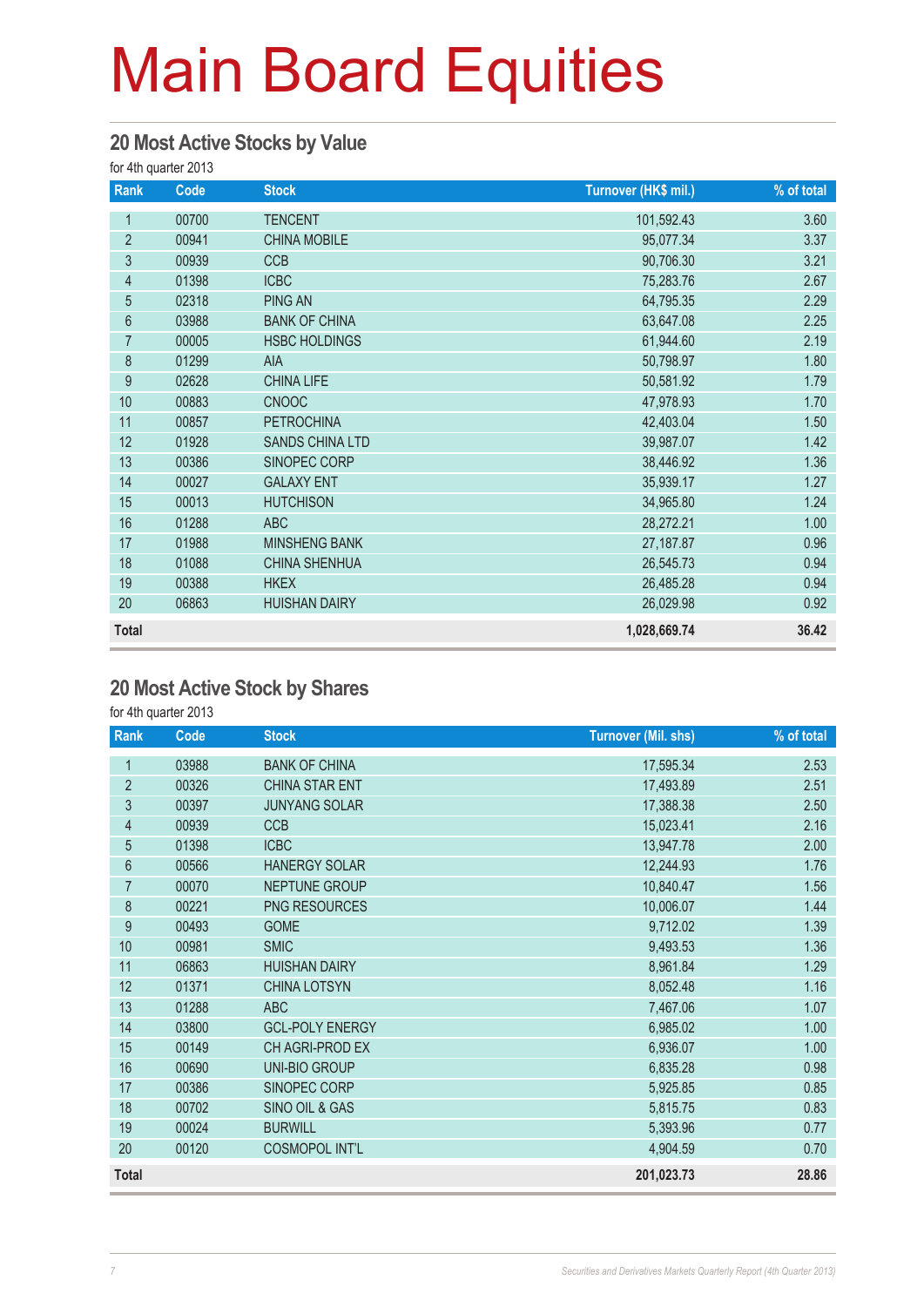**Market Capitalisation of listed companies for Main Board**

|      |    | HK\$ mil.     |
|------|----|---------------|
| 2012 | Q4 | 21,871,730.17 |
| 2013 | Q1 | 21,865,919.62 |
|      | Q2 | 20,607,719.38 |
|      | Q3 | 22,697,506.14 |
|      | Q4 | 23,908,803.80 |

**Market Capitalisation by Hang Seng Industry Classification System\* – Main Board**  Quarter-end figures



\* Hang Seng Industry Classification System (HSICS) is provided by Hang Seng Indexes Company Limited. Note: New Hang Seng Industry Classification System took effect on 9 September 2013.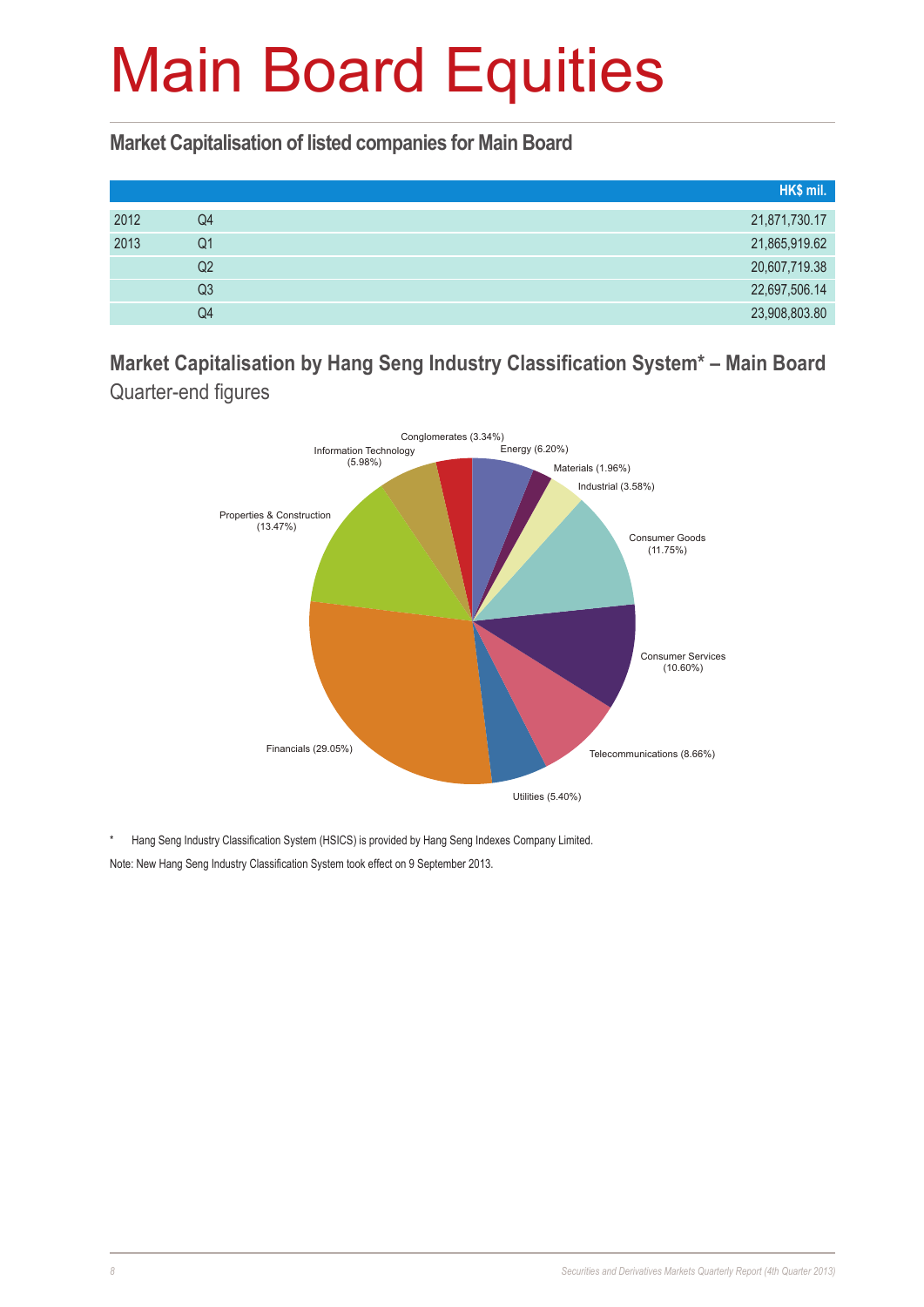#### **50 Leading Companies by Market Capitalisation**

as at the 4th quarter end 2013

| Rank                | Code           | Company                                                                         | Market capitalisation (HK\$ mil.) |            | % of market total |
|---------------------|----------------|---------------------------------------------------------------------------------|-----------------------------------|------------|-------------------|
| $\mathbf{1}$        | 00941          | China Mobile Ltd.                                                               | 1,616,224.73                      |            | 6.76              |
| $\overline{2}$      | 00005          | <b>HSBC Holdings plc</b>                                                        | 1,584,513.15                      |            | 6.63              |
| 3                   | 00939          | China Construction Bank Corporation - H Shares                                  | 1,406,441.32                      |            | 5.88              |
| 4                   | 00700          | Tencent Holdings Ltd.                                                           | 920,636.99                        |            | 3.85              |
| 5                   | 00883          | CNOOC Ltd.                                                                      | 643,816.32                        |            | 2.69              |
| $6\phantom{a}$      | 00805          | Glencore Xstrata plc *                                                          |                                   | 532,525.73 | N.A.              |
| $\overline{7}$      | 01928          | Sands China Ltd.                                                                | 510,790.98                        |            | 2.14              |
| 8                   | 01299          | AIA Group Ltd.                                                                  | 468,511.60                        |            | 1.96              |
| 9                   | 01398          | Industrial and Commercial Bank of China Ltd. - H Shares                         | 454,800.79                        |            | 1.90              |
| 10                  | 00013          | Hutchison Whampoa Ltd.                                                          | 449,359.28                        |            | 1.88              |
| 11                  | 02378          | Prudential plc *                                                                |                                   | 448,066.80 | N.A.              |
| 12                  | 02888          | <b>Standard Chartered PLC</b>                                                   | 420,812.27                        |            | 1.76              |
| 13                  | 03988          | Bank of China Ltd. - H Shares                                                   | 298,531.53                        |            | 1.25              |
| 14                  | 00027          | Galaxy Entertainment Group Ltd.                                                 | 293,459.52                        |            | 1.23              |
| 15                  | 00001          | Cheung Kong (Holdings) Ltd.                                                     | 283,498.51                        |            | 1.19              |
| 16                  | 00945          | Manulife Financial Corporation *                                                |                                   | 281,435.81 | N.A.              |
| 17                  | 00762          | China Unicom (Hong Kong) Ltd.                                                   | 275,818.20                        |            | 1.15              |
| 18                  | 00016          | Sun Hung Kai Properties Ltd.                                                    | 265,991.39                        |            | 1.11              |
| 19                  | 02388          | BOC Hong Kong (Holdings) Ltd.                                                   | 262,733.59                        |            | 1.10              |
| 20                  | 00011          | Hang Seng Bank Ltd.                                                             | 240,318.63                        |            | 1.01              |
| 21                  | 02318          | Ping An Insurance (Group) Co. of China Ltd. - H Shares                          | 217,359.92                        |            | 0.91              |
| 22                  | 03328          | Bank of Communications Co., Ltd. - H Shares                                     | 191,514.89                        |            | 0.80              |
| 23                  | 01128          | Wynn Macau, Ltd.                                                                | 182,342.38                        |            | 0.76              |
| 24                  | 02628          | China Life Insurance Co. Ltd. - H Shares                                        | 180,448.49                        |            | 0.75              |
| 25                  | 00004          | Wharf (Holdings) Ltd., The                                                      | 179,686.55                        |            | 0.75              |
| 26                  | 00857          | PetroChina Co. Ltd. - H Shares                                                  | 179,340.65                        |            | 0.75              |
| 27                  | 00688          | China Overseas Land & Investment Ltd.                                           | 178,163.03                        |            | 0.75              |
| 28                  | 01913          | PRADA S.p.A.                                                                    | 176,558.86                        |            | 0.74              |
| 29                  | 00066          | MTR Corporation Ltd.                                                            | 170,180.12                        |            | 0.71              |
| 30                  | 00003          | Hong Kong and China Gas Co. Ltd., The                                           | 169,970.94                        |            | 0.71              |
| 31                  | 06883          | Melco Crown Entertainment Ltd.                                                  | 168,996.63                        |            | 0.71              |
| 32                  | 00386          | China Petroleum & Chemical Corporation - H Shares                               | 161,500.07                        |            | 0.68              |
| 33                  | 00002          | CLP Holdings Ltd.                                                               | 154,871.42                        |            | 0.65              |
| 34                  | 00388          | Hong Kong Exchanges and Clearing Ltd.                                           | 150,181.05                        |            | 0.63              |
| 35                  | 00151          | Want Want China Holdings Ltd.                                                   | 148,105.88                        |            | 0.62              |
| 36                  | 00880          | SJM Holdings Ltd.                                                               | 144,386.04                        |            | 0.60              |
| 37                  | 00019<br>00006 | Swire Pacific Ltd.                                                              | 134,733.44                        |            | 0.56              |
| 38<br>39            | 02282          | Power Assets Holdings Ltd.<br>MGM China Holdings Ltd.                           | 131,577.23                        |            | 0.55<br>0.53      |
|                     |                | Tingyi (Cayman Islands) Holding Corp.                                           | 125,780.00                        |            | 0.52              |
| 40                  | 00322          |                                                                                 | 125,350.43                        |            | 0.51              |
| 41<br>42            | 01038          | Cheung Kong Infrastructure Holdings Ltd.<br>Henderson Land Development Co. Ltd. | 122,171.63                        |            |                   |
| 43                  | 00012<br>01288 | Agricultural Bank of China Ltd. - H Shares                                      | 119,430.58<br>117,114.92          |            | 0.50<br>0.49      |
| 44                  |                |                                                                                 |                                   |            |                   |
| 45                  | 01929<br>01972 | Chow Tai Fook Jewellery Group Ltd.<br>Swire Properties Ltd.                     | 115,600.00<br>114,660.00          |            | 0.48<br>0.48      |
| 46                  | 01044          | Hengan International Group Co. Ltd.                                             | 112,794.84                        |            | 0.47              |
| 47                  | 01109          | China Resources Land Ltd.                                                       | 112,064.69                        |            | 0.47              |
| 48                  | 00135          | Kunlun Energy Co. Ltd.                                                          | 110,133.62                        |            | 0.46              |
| 49                  | 00101          | Hang Lung Properties Ltd.                                                       | 109,732.94                        |            | 0.46              |
| 50                  | 06808          | Sun Art Retail Group Ltd.                                                       | 104,364.37                        |            | 0.44              |
|                     |                |                                                                                 |                                   |            |                   |
| <b>Total</b>        |                |                                                                                 | 14,805,374.41                     |            | 61.92             |
| <b>Market Total</b> |                |                                                                                 | 23,908,803.80                     |            | 100.00            |

Notes:

\* not included in Market Total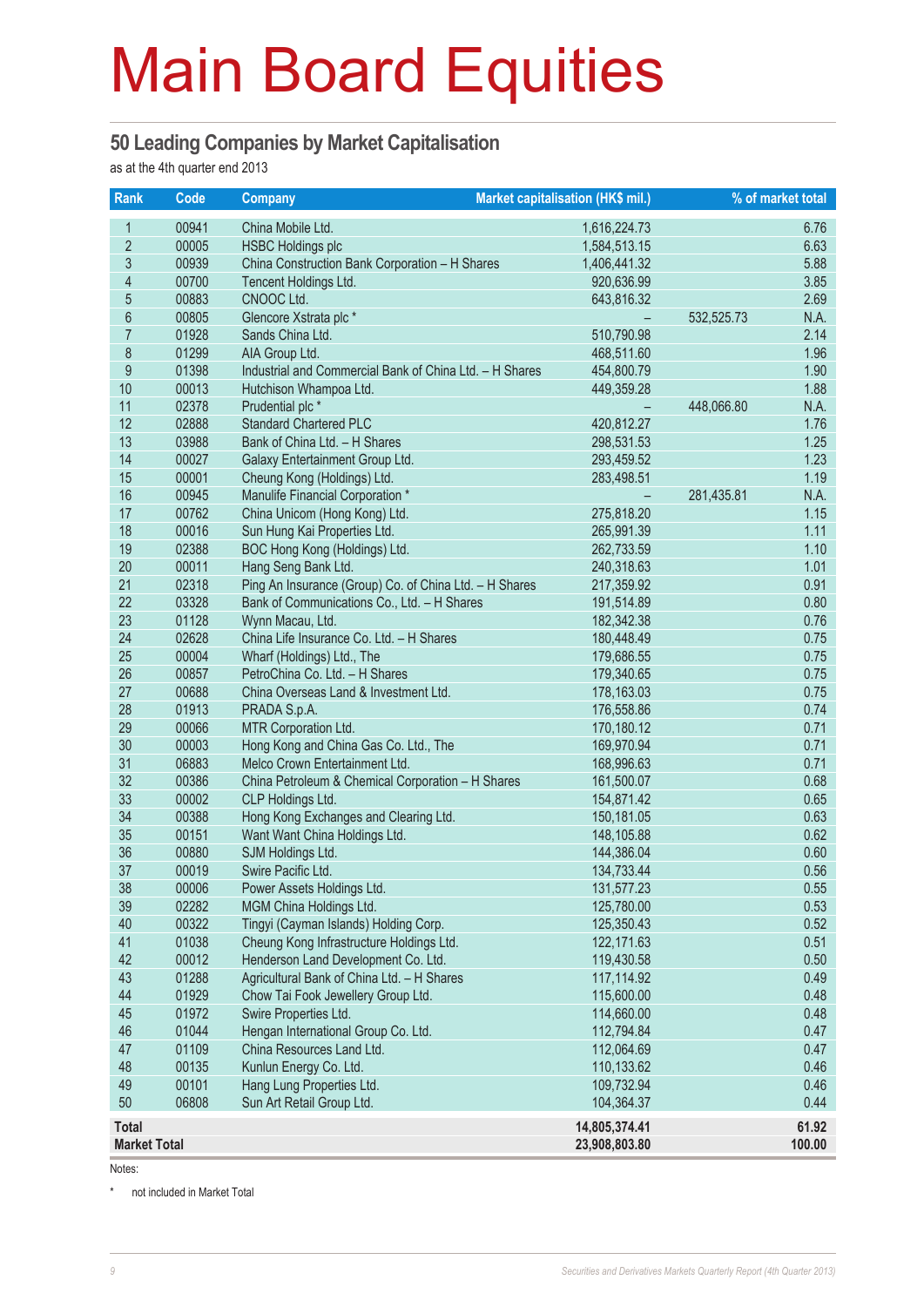### **Short Selling (value)**

|      |    | Short selling turnover (HK\$ mil.) | Market turnover (HK\$ mil.) * | % of market total |
|------|----|------------------------------------|-------------------------------|-------------------|
| 2012 | Q4 | 285,387.99                         | 3,416,543.59                  | 8.35              |
| 2013 | Q1 | 407.011.47                         | 4,387,021.75                  | 9.28              |
|      | Q2 | 402,326.06                         | 3,738,340.40                  | 10.76             |
|      | Q3 | 362,504.10                         | 3,478,201.02                  | 10.42             |
|      | Q4 | 327,062.28                         | 3,661,066.79                  | 8.93              |

Included Market total for Main Board and GEM

### **Short Selling (share)**

|      |    | <b>Short selling turnover (Mil. shs)</b> | Market turnover (Mil. shs) * | % of market total |
|------|----|------------------------------------------|------------------------------|-------------------|
| 2012 | Q4 | 28,450.72                                | 7,779,826.30                 | 0.37              |
| 2013 | Q1 | 39,479.17                                | 10,186,659.76                | 0.39              |
|      | Q2 | 41.554.24                                | 8,751,359.18                 | 0.47              |
|      | Q3 | 38,306.44                                | 8,245,169.14                 | 0.46              |
|      | Q4 | 34,177.79                                | 7,256,548.86                 | 0.47              |

Included Market total for Main Board and GEM

#### **New Listing Companies Statistics**

|      |                | No. of newly<br>listed companies | No. of companies<br>transferred from GEM* | <b>Funds raised</b><br>(HK\$ mil.) # |
|------|----------------|----------------------------------|-------------------------------------------|--------------------------------------|
| 2012 | Q4             | 13                               | 0                                         | 45,234.54                            |
| 2013 | Q <sub>1</sub> | 10                               | $\mathbf{0}$                              | 8,124.40                             |
|      | Q2             | 6                                |                                           | 30,624.47                            |
|      | Q3             | 15                               | $\mathcal{P}$                             | 19,845.52                            |
|      | Q4             | 48                               | 5                                         | 107,181.69                           |

Included only the transfers of listing from GEM to Main Board pursuant to the revised Rule 9.24 of GEM Listing Rules and to the new Chapter 9A of the Main Board Listing Rules effective from 1 July 2008

# All funds raised are attributed to the initial public offers of newly listed companies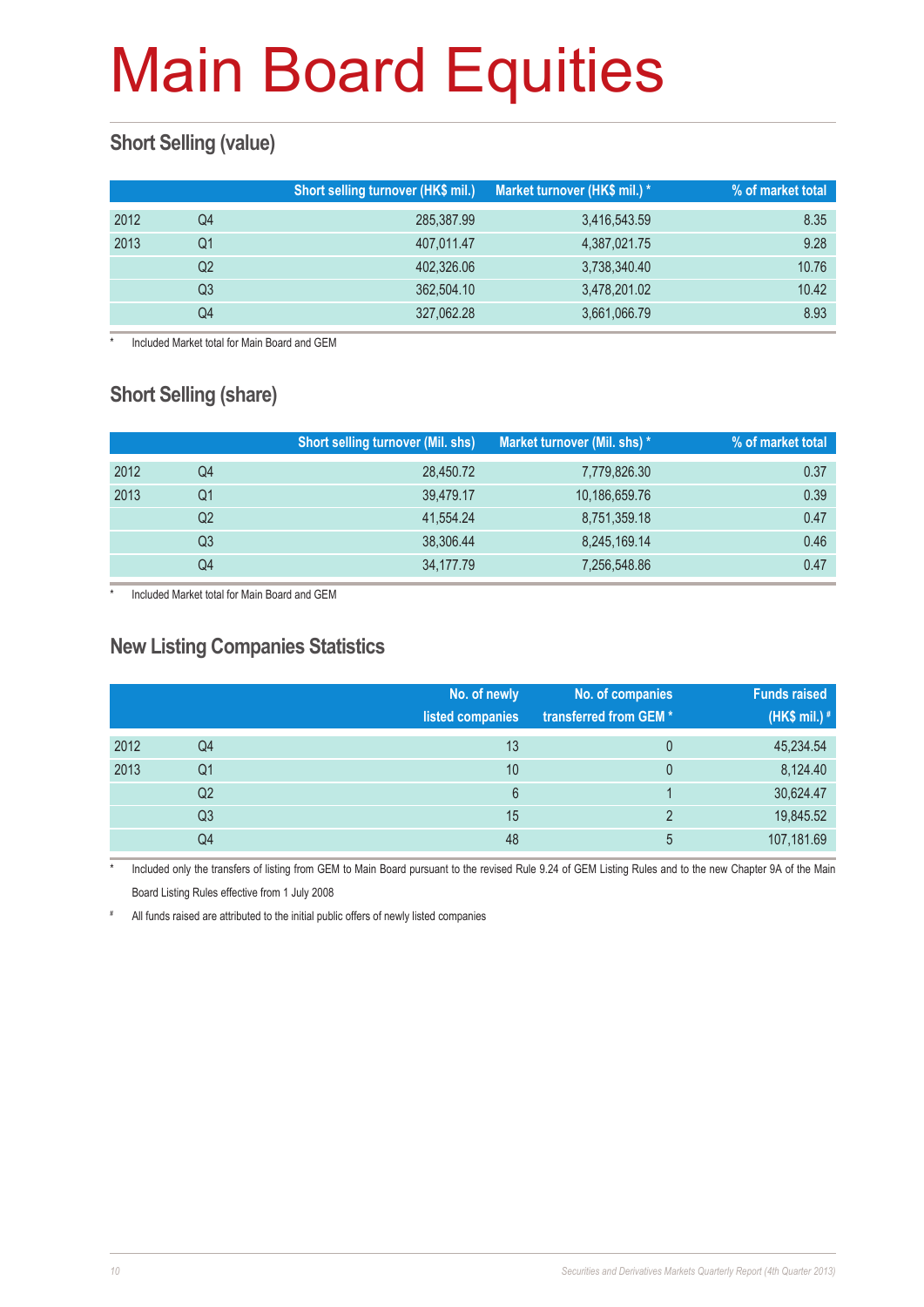#### **Newly Listed Companies**

for 4th quarter 2013

| Code         | <b>Company name</b>                                                                                       |                          |                              | Listing date No. of issued shares Funds raised (HK\$ mil.) |
|--------------|-----------------------------------------------------------------------------------------------------------|--------------------------|------------------------------|------------------------------------------------------------|
| 01273        | Hong Kong Finance Group Ltd.                                                                              | 2013/10/02               | 415,000,000                  | 118.45                                                     |
| 00484        | Forgame Holdings Ltd.                                                                                     | 2013/10/03               | 125,940,304                  | 1,839.85                                                   |
| 01316        | Nexteer Automotive Group Ltd.                                                                             | 2013/10/07               | 2,497,804,000                | 2,289.85                                                   |
| 02023        | China Ludao Technology Co. Ltd.                                                                           | 2013/10/11               | 400,000,000                  | 80.00                                                      |
| 00401        | Wanjia Group Holdings Ltd.                                                                                | 2013/10/11               | 648,405,300                  |                                                            |
| 02393        | Yestar International Holdings Co. Ltd.                                                                    | 2013/10/11               | 466,875,000                  | 178.54                                                     |
| 01246        | Ngai Shun Holdings Ltd.                                                                                   | 2013/10/16               | 415,000,000                  | 106.95                                                     |
| 01371        | China LotSynergy Holdings Ltd. *                                                                          | 2013/10/16               | 7,599,372,820                |                                                            |
| 02030        | Cabbeen Fashion Ltd.                                                                                      | 2013/10/28               | 710,950,000                  | 470.45                                                     |
| 01290        | China Huirong Financial Holdings Ltd.                                                                     | 2013/10/28               | 1,025,237,000                | 818.02                                                     |
| 01396        | Hydoo International Holding Ltd.                                                                          | 2013/10/31               | 4,029,950,000                | 1,677.44                                                   |
| 01862        | Jingrui Holdings Ltd.                                                                                     | 2013/10/31               | 1,253,691,469                | 1,394.76                                                   |
| 00153        | China Saite Group Co. Ltd.                                                                                | 2013/11/01               | 1,600,000,000                | 412.00                                                     |
| 01345        | China Pioneer Pharma Holdings Ltd.                                                                        | 2013/11/05               | 1,333,334,000                | 1,368.91                                                   |
| 01963        | Bank of Chongqing Co., Ltd. - H Shares                                                                    | 2013/11/06               | 1,157,193,512                | 4,337.68                                                   |
| 01360        | Mega Expo Holdings Ltd.                                                                                   | 2013/11/06               | 200,000,000                  | 79.80                                                      |
| 01302        | LifeTech Scientific Corporation *                                                                         | 2013/11/06               | 500,000,000                  |                                                            |
| 01358        | PW Medtech Group Ltd.                                                                                     | 2013/11/08               | 1,660,000,000                | 1,462.80                                                   |
| 00434        | Boyaa Interactive International Ltd.                                                                      | 2013/11/12               | 737,559,124                  | 1,134.46                                                   |
| 03698        | Huishang Bank Corporation Ltd. - H shares                                                                 | 2013/11/12               | 3,162,500,000                | 10,606.56                                                  |
| 03623        | China Success Finance Group Holdings Ltd.                                                                 | 2013/11/13               | 414,044,000                  | 305.64                                                     |
| 03628        | RENHENG Enterprise Holdings Ltd. *                                                                        | 2013/11/25               | 200,000,000                  |                                                            |
| 01431        | YuanShengTai Dairy Farm Ltd.                                                                              | 2013/11/26               | 3,908,747,000                | 3,506.69                                                   |
| 03608        | Yongsheng Advanced Materials Co. Ltd.                                                                     | 2013/11/27               | 400,000,000                  | 118.00                                                     |
| 01370        | Hengshi Mining Investments Ltd.                                                                           | 2013/11/28               | 1,507,843,000                | 1,225.10                                                   |
| 01515        | Phoenix Healthcare Group Co. Ltd.                                                                         | 2013/11/29               | 833,763,000                  | 1,705.10                                                   |
| 01884        | eprint Group Ltd.                                                                                         | 2013/12/03               | 500,000,000                  | 97.50                                                      |
| 03315        | Goldpac Group Ltd.                                                                                        | 2013/12/04               | 830,000,000                  | 1,239.70                                                   |
| 01268        | China MeiDong Auto Holdings Ltd.                                                                          | 2013/12/05               | 1,000,000,000                | 450.00                                                     |
| 01689        | Huaxi Holdings Co. Ltd.                                                                                   |                          | 311,250,000                  | 116.44                                                     |
| 00854        |                                                                                                           | 2013/12/06<br>2013/12/06 | 372,720,000                  |                                                            |
| 01522        | Willas-Array Electronics (Holdings) Ltd.<br>China City Railway Transportation Technology HIdgs Co. Ltd. * | 2013/12/06               | 954,192,094                  |                                                            |
| 03386        | Dongpeng Holdings Co. Ltd.                                                                                |                          |                              | 733.24                                                     |
| 01372        | Excel Development (Holdings) Ltd.                                                                         | 2013/12/09<br>2013/12/11 | 1,246,952,800<br>200,000,000 | 60.00                                                      |
| 01233        | Times Property Holdings Ltd.                                                                              | 2013/12/11               |                              |                                                            |
| 02213        |                                                                                                           |                          | 1,722,960,000                | 1,550.66<br>126.00                                         |
|              | Yi Hua Department Store Holdings Ltd.                                                                     | 2013/12/11               | 360,000,000                  |                                                            |
| 01359        | China Cinda Asset Management Co., Ltd. - H Shares                                                         | 2013/12/12               | 10,789,127,639               | 21,897.66                                                  |
| 02211        | Jintian Pharmaceutical Group Ltd.                                                                         | 2013/12/12               | 2,000,000,000                | 1,455.00                                                   |
| 03369        | Qinhuangdao Port Co., Ltd. - H Shares                                                                     | 2013/12/12               | 829,853,000                  | 4,356.73                                                   |
| 00968        | Xinyi Solar Holdings Ltd.                                                                                 | 2013/12/12               | 5,700,000,000                |                                                            |
| 01349        | Shanghai Fudan-Zhangjiang Bio-Pharmaceutical Co. Ltd. -H Shs *                                            | 2013/12/16               | 340,000,000                  |                                                            |
| 00586        | China Conch Venture Holdings Ltd.                                                                         | 2013/12/19               | 1,804,750,000                | 4,132.41                                                   |
| 01681        | Consun Pharmaceutical Group Ltd.                                                                          | 2013/12/19               | 1,000,000,000                | 1,253.50                                                   |
| 01390        | econtext Asia Ltd.                                                                                        | 2013/12/19               | 518,750,000                  | 516.06                                                     |
| 01448        | Fu Shou Yuan International Group Ltd.                                                                     | 2013/12/19               | 2,075,000,000                | 1,914.75                                                   |
| 00636        | Kerry Logistics Network Ltd.                                                                              | 2013/12/19               | 1,689,774,612                | 2,534.52                                                   |
| 01678        | China Creative Home Group Ltd.                                                                            | 2013/12/20               | 1,800,000,000                | 648.00                                                     |
| 06818        | China Everbright Bank Co. Ltd. - H Shares                                                                 | 2013/12/20               | 6,868,735,500                | 24,852.33                                                  |
| 01819        | Fuguiniao Co., Ltd. - H Shares                                                                            | 2013/12/20               | 486,109,200                  | 1,188.55                                                   |
| 03380        | Logan Property Holdings Co. Ltd.                                                                          | 2013/12/20               | 5,000,000,000                | 1,575.00                                                   |
| 02283        | TK Group (Holdings) Ltd.                                                                                  | 2013/12/20               | 826,600,000                  | 283.25                                                     |
| 03313        | ArtGo Mining Holdings Ltd.                                                                                | 2013/12/30               | 1,333,334,000                | 883.34                                                     |
| 01421        | Kingbo Strike Ltd.                                                                                        | 2013/12/30               | 640,000,000                  | 80.00                                                      |
| <b>Total</b> |                                                                                                           |                          |                              | 107,181.69                                                 |

Transfers of listing from GEM to Main Board pursuant to the revised Rule 9.24 of the GEM Listing Rules and to the new Chapter 9A of the Main Board Listing Rules effective from 1 July 2008.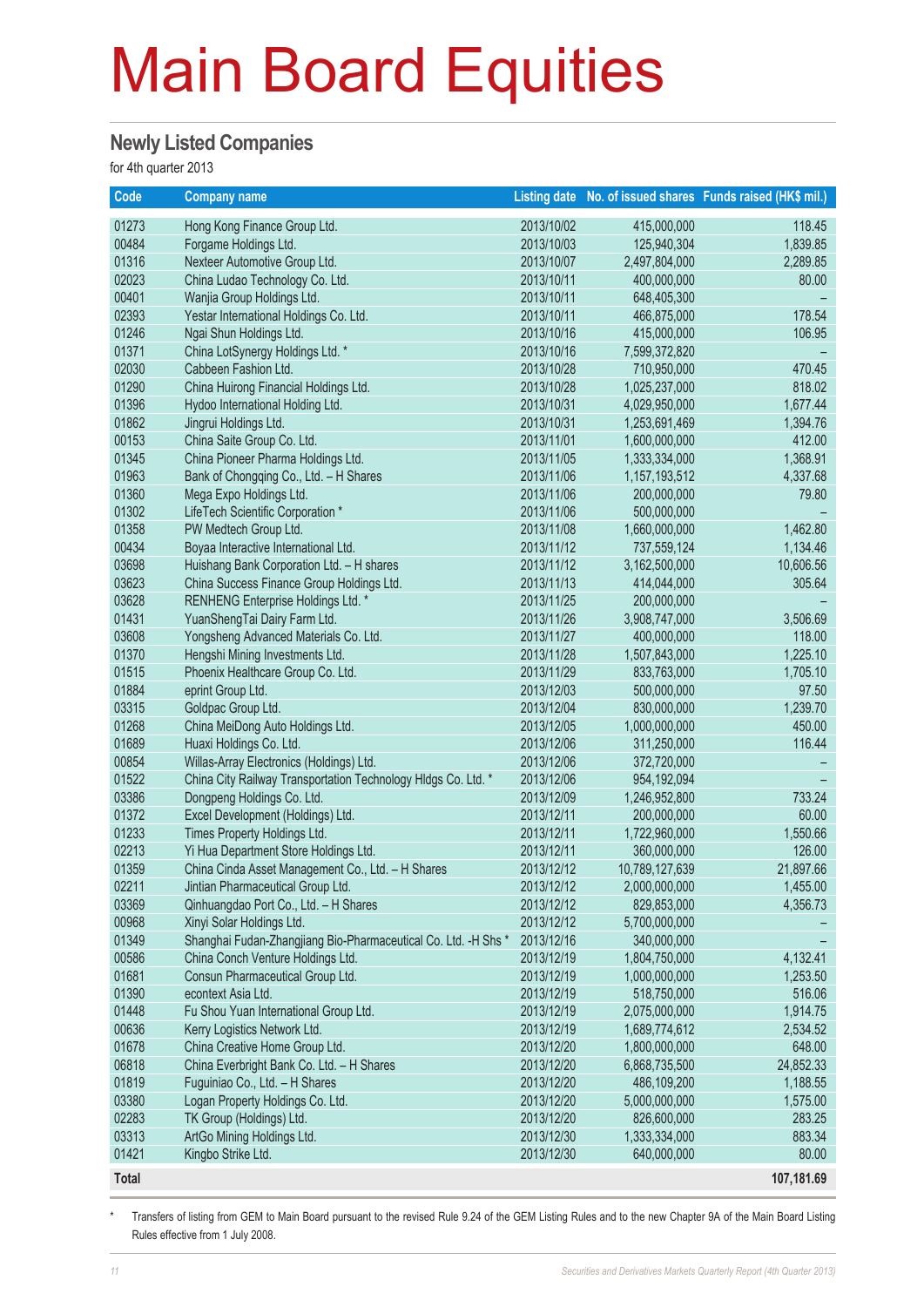#### **Withrawal of Listed Companies**

for 4th quarter 2013

| <b>Code</b> | Company name            | Last trading date | <b>Delisted date</b> |
|-------------|-------------------------|-------------------|----------------------|
| 00331       | PCD Stores (Group) Ltd. | 2013/08/30        | 2013/12/05           |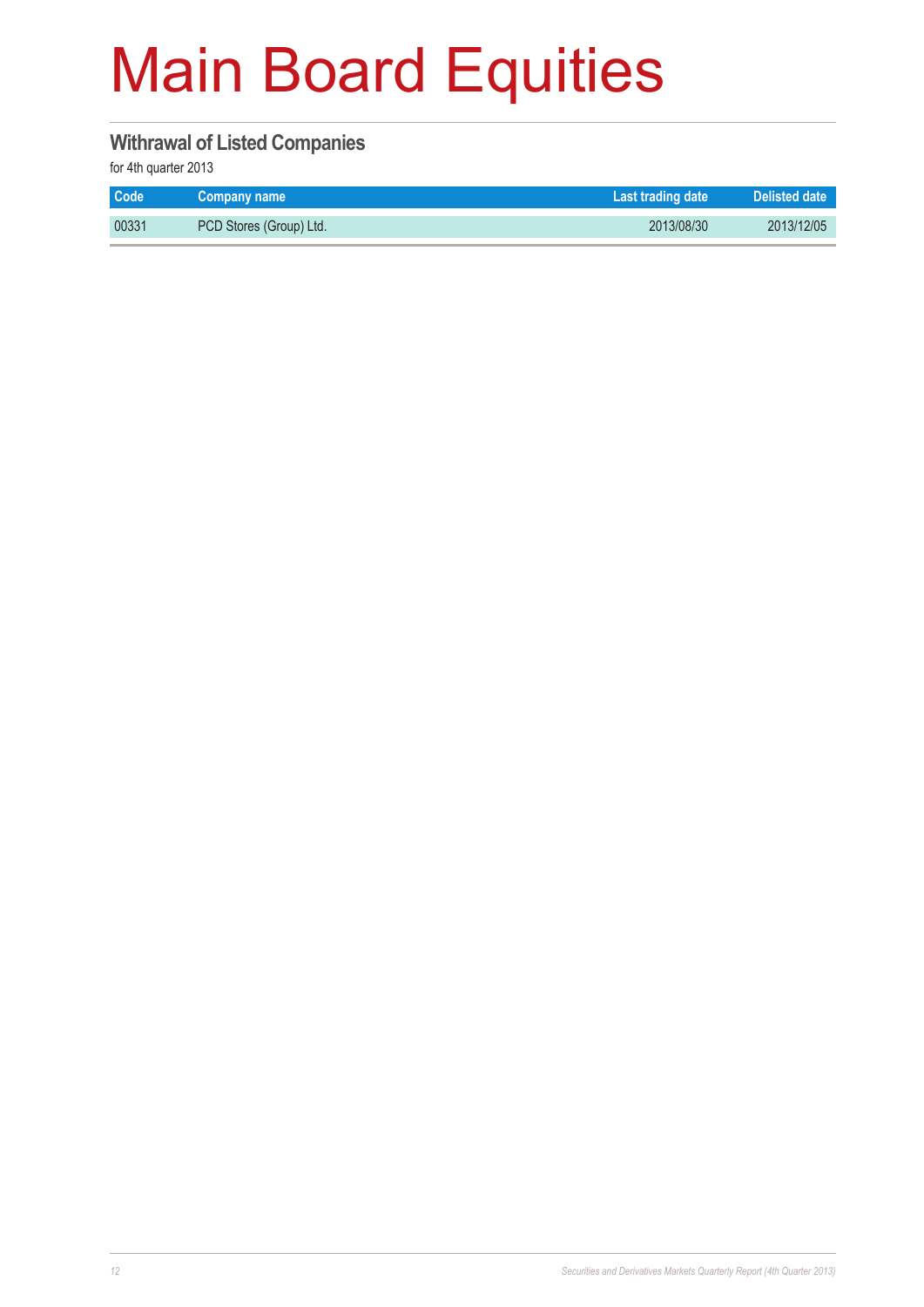### **Company Name Changes**

for 4th quarter 2013

| Code  | Old name                             | New name                                        | <b>Effective date</b> | <b>Adoption date</b> |
|-------|--------------------------------------|-------------------------------------------------|-----------------------|----------------------|
| 00402 | Mongolia Investment Group Ltd.       | Peace Map Holding Ltd.                          | 2013/09/04            | 2013/10/02           |
| 00337 | SPG Land (Holdings) Ltd.             | Greenland Hong Kong Holdings Ltd.               | 2013/08/27            | 2013/10/07           |
| 00124 | Kingway Brewery Holdings Ltd.        | Guangdong Land Holdings Ltd.                    | 2013/09/17            | 2013/10/09           |
| 00907 | Elegance International Holdings Ltd. | Elegance Optical International Holdings Ltd.    | 2013/09/04            | 2013/10/10           |
| 02088 | Xiwang Sugar Holdings Co. Ltd.       | Xiwang Property Holdings Co. Ltd.               | 2013/09/12            | 2013/10/18           |
| 00185 | Xpress Group Ltd.                    | Heng Fai Enterprises Ltd.                       | 2013/10/07            | 2013/10/22           |
| 00364 | Huafeng Group Holdings Ltd.          | Ping Shan Tea Group Ltd.                        | 2013/09/24            | 2013/10/23           |
| 00474 | Hao Tian Resources Group Ltd.        | Hao Tian Development Group Ltd.                 | 2013/10/02            | 2013/10/24           |
| 00959 | Amax Holdings Ltd.                   | Amax International Holdings Ltd.                | 2013/09/27            | 2013/11/12           |
| 00091 | New Smart Energy Group Ltd.          | International Standard Resources Holdings Ltd.  | 2013/11/11            | 2013/11/19           |
| 00570 | Winteam Pharmaceutical Group Ltd.    | China Traditional Chinese Medicine Co. Ltd.     | 2013/11/12            | 2013/11/22           |
| 00978 | Tonic Industries Holdings Ltd.       | China Merchants Land Ltd.                       | 2013/11/01            | 2013/11/29           |
| 00618 | EC-Founder (Holdings) Co. Ltd.       | Peking University Resources (Holdings) Co. Ltd. | 2013/10/25            | 2013/12/03           |
| 02327 | Jiwa Bio-Pharm Holdings Ltd.         | U-Home Group Holdings Ltd.                      | 2013/11/08            | 2013/12/17           |

\* Change of English name only

# Change of Chinese name only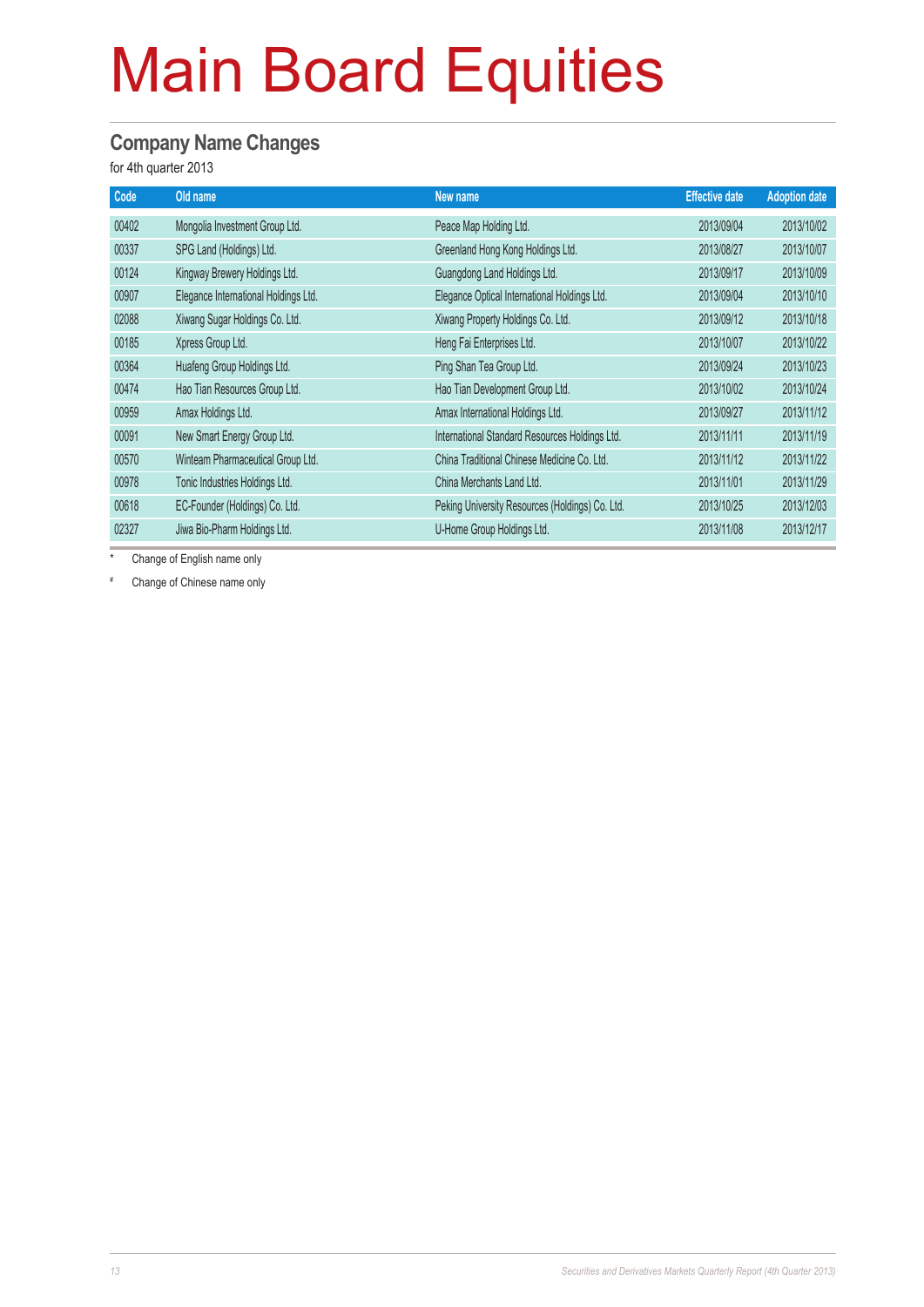#### **Bonus Issues/Bonus Warrants**

for 4th quarter 2013

| Code  | <b>Company</b>                                     | <b>Particulars</b> | Ex-date    |
|-------|----------------------------------------------------|--------------------|------------|
| 00767 | Pacific Plywood Holdings Ltd.                      | 1 for 1 rts share  | 2013/10/08 |
| 00338 | Sinopec Shanghai Petrochemical Co. Ltd. - H Shares | 5 for 10           | 2013/10/24 |
| 00572 | China Packaging Group Co. Ltd.                     | 1 for 1            | 2013/10/29 |
| 01033 | Sinopec Yizheng Chemical Fibre Co. Ltd. - H Shares | 5 for 10           | 2013/11/07 |
| 00587 | Hua Han Bio-Pharmaceutical Holdings Ltd.           | 1 for $5$          | 2013/12/27 |

#### **Share Split/Consolidation**

for 4th quarter 2013

| <b>Code</b> | Company                               | <b>Particulars</b>      | <b>Effective date</b> |
|-------------|---------------------------------------|-------------------------|-----------------------|
| 00723       | Sustainable Forest Holdings Ltd.      | Consolidation 6 into 1  | 2013/10/02            |
| 00993       | Simsen International Corporation Ltd. | Consolidation 40 into 1 | 2013/10/11            |
| 00718       | Bestway International Holdings Ltd.   | Consolidation 5 into 1  | 2013/11/07            |
| 00254       | China Outdoor Media Group Ltd.        | Consolidation 5 into 1  | 2013/11/13            |
| 00596       | Inspur International Ltd.             | Consolidation 5 into 1  | 2013/11/18            |
| 00616       | Easyknit Enterprises Holdings Ltd.    | Consolidation 40 into 1 | 2013/11/19            |
| 01063       | Suncorp Technologies Ltd.             | Split 1 into 10         | 2013/12/19            |
| 02339       | Norstar Founders Group Ltd.           | Consolidation 5 into 1  | 2013/12/31            |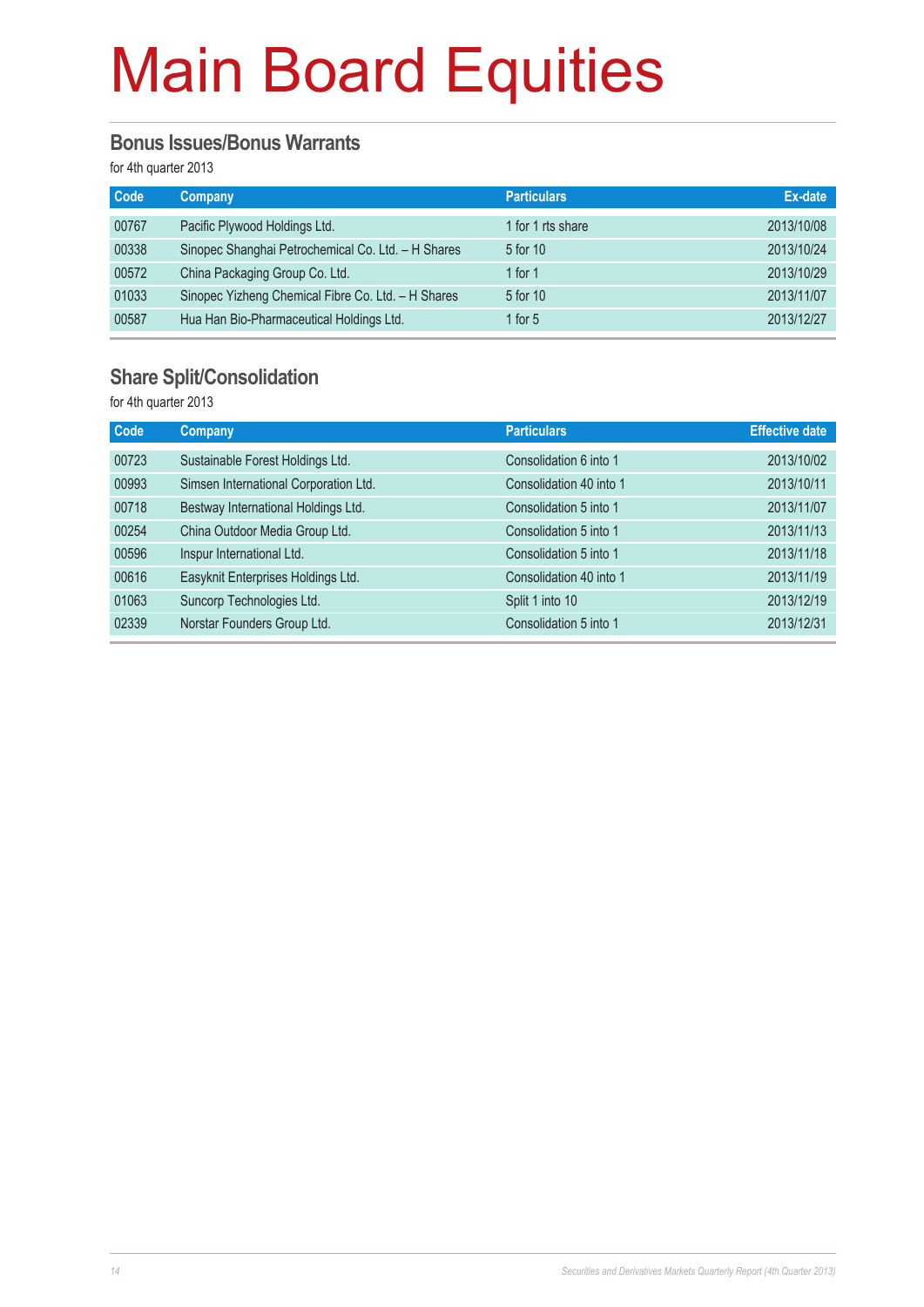#### **Rights Issues & Open Offers**

for 4th quarter 2013

| <b>Month</b> | Code  | <b>Company</b>                             | <b>Ratio</b>                    | Funds raised (HK\$ mil.) |
|--------------|-------|--------------------------------------------|---------------------------------|--------------------------|
| Oct          | 00767 | Pacific Plywood Holdings Ltd.              | Rts 2 for 1 @\$0.18             | 200.31                   |
|              |       |                                            | with bonus 1 for 1 rts sh       |                          |
| <b>Nov</b>   | 01130 | China Environmental Resources Group Ltd.   | Open offer 33 for 10 @\$0.27    | 162.81                   |
| <b>Dec</b>   | 00996 | Carnival Group International Holdings Ltd. | Open offer 1 for 2 @\$0.20      | 439.61                   |
|              | 00607 | Warderly International Holdings Ltd.       | Open offer 4 for 1 @\$0.05      | 84.40                    |
|              | 00616 | Easyknit Enterprises Holdings Ltd.         | Rts 5 for 1 @\$0.60             | 148.30                   |
|              |       |                                            | (after consolidation 40 into 1) |                          |
|              | 00430 | Oriental Explorer Holdings Ltd.            | Open offer 1 for 2 @\$0.10      | 90.00                    |
|              | 02358 | Mitsumaru East Kit (Holdings) Ltd.         | Open offer 6 for 1 @\$0.10      | 240.00                   |
|              | 00801 | Golden Meditech Holdings Ltd.              | Open offer 1 for 2 @\$0.50      | 569.60                   |
|              | 00106 | Landsea Green Properties Co., Ltd.         | Rts 1 for 2 @\$0.75             | 744.98                   |
| Total        |       |                                            |                                 | 2,680.01                 |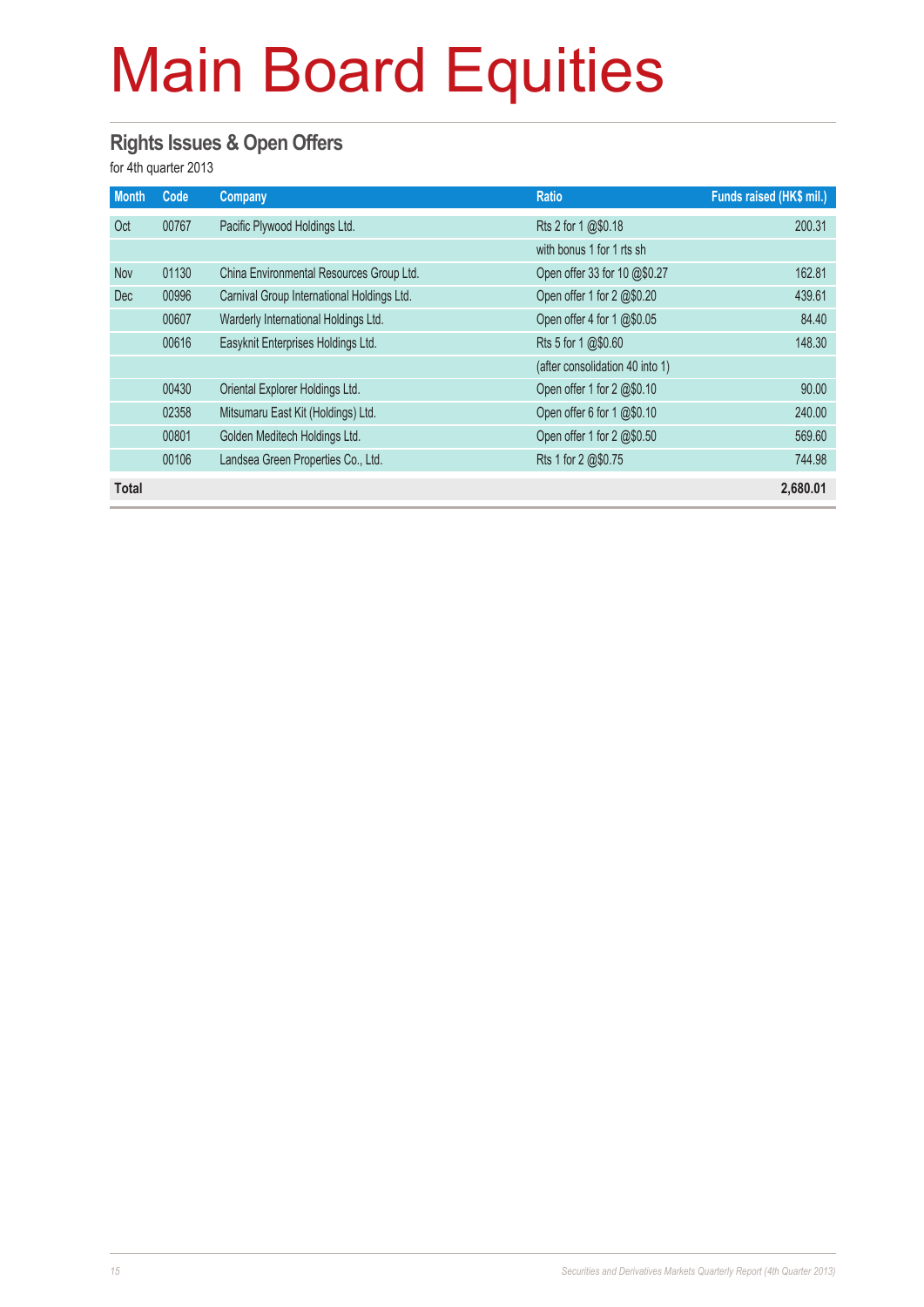#### **Placing\***

|                   |       |                        | No. of new    | <b>Placing price</b> | <b>Funds raised</b> |
|-------------------|-------|------------------------|---------------|----------------------|---------------------|
| <b>Month</b>      | Code  | <b>Company</b>         | shares placed | (HK\$)               | (HK\$ mil.)         |
| 2013              |       |                        |               |                      |                     |
| Sep <sup>**</sup> | 03777 | C FIBER OPTIC          | 240,000,000   | 1.080                | 259.20              |
|                   | 00164 | <b>CHINA GAMMA</b>     | 500,000,000   | 0.100                | 50.00               |
|                   | 00471 | <b>CMMB VISION</b>     | 55,945,957    | 0.520                | 29.09               |
|                   | 01037 | <b>DAIWA ASSOCIATE</b> | 43,000,000    | 0.290                | 12.47               |
|                   | 00729 | SINOPOLYBATTERY        | 220,000,000   | 0.294                | 64.68               |
| Oct               | 00030 | ABC COM (HOLD)         | 275,890,000   | 0.150                | 41.38               |
|                   | 00718 | <b>BESTWAY INT'L</b>   | 746,000,000   | 0.047                | 35.06               |
|                   | 00371 | <b>BJ ENT WATER</b>    | 400,000,000   | 2.950                | 1,180.00            |
|                   | 00371 | <b>BJ ENT WATER</b>    | 350,000,000   | 3.210                | 1,123.50            |
|                   | 00940 | C ANIMAL HEALTH        | 240,860,938   | 1.832                | 441.26              |
|                   | 02371 | C ORI CULTURE          | 30,000,000    | 0.315                | 9.45                |
|                   | 00736 | <b>CHINA PPT INV</b>   | 40,000,000    | 0.104                | 4.16                |
|                   | 00884 | <b>CIFI HOLD GP</b>    | 256,579,000   | 1.520                | 390.00              |
|                   | 03898 | CSR TIMES-500          | 91,221,000    | 25.000               | 2,280.53            |
|                   | 01163 | <b>DEJIN RES</b>       | 69,160,000    | 0.250                | 17.29               |
|                   | 00958 | <b>HN RENEWABLES</b>   | 582,317,360   | 2.710                | 1,578.08            |
|                   | 00579 | <b>JNCEC</b>           | 327,508,000   | 2.820                | 923.57              |
|                   | 00295 | KONG SUN HOLD          | 293,700,000   | 0.086                | 25.26               |
|                   | 00491 | SEE CORPORATION        | 249,000,000   | 0.061                | 15.19               |
|                   | 01165 | <b>SHUNFENG PV</b>     | 400,000,000   | 2.800                | 1,120.00            |
|                   | 00198 | <b>SMI CORP</b>        | 350,000,000   | 0.180                | 63.00               |
|                   | 00102 | <b>SUMMIT ASCENT</b>   | 53,918,000    | 10.000               | 539.18              |
|                   | 02382 | <b>SUNNY OPTICAL</b>   | 97,000,000    | 8.060                | 781.82              |
|                   | 01223 | SYMPHONY HOLD          | 787,500,000   | 0.380                | 299.25              |
|                   | 00928 | <b>TACK FIORI</b>      | 29,783,635    | 0.590                | 17.57               |
|                   | 00570 | <b>TRAD CHI MED</b>    | 66,488,379    | 3.100                | 206.11              |
|                   | 01300 | <b>TRIGIANT</b>        | 115,000,000   | 3.150                | 362.25              |
| Nov               | 00351 | ASIA ENERGY LOG        | 553,000,000   | 0.072                | 39.82               |
|                   | 00841 | <b>CASSAVA RES</b>     | 49,800,000    | 0.685                | 34.11               |
|                   | 00149 | CH AGRI-PROD EX        | 490,000,000   | 0.112                | 54.88               |
|                   | 00978 | CHI MER LAND           | 939,760,297   | 2.050                | 1,926.51            |
|                   | 00378 | <b>CIAM GROUP</b>      | 200,000,000   | 1.250                | 250.00              |
|                   | 00479 | CIL HOLDINGS           | 260,000,000   | 0.149                | 38.74               |
|                   | 00686 | <b>GOLDPOLY NEW EN</b> | 55,000,000    | 1.700                | 93.50               |
|                   | 02700 | <b>GREEN INTL HLDG</b> | 54,000,000    | 0.240                | 12.96               |
|                   | 01082 | HK EDU INTL            | 272,800,000   | 0.220                | 60.02               |
|                   | 00397 | <b>JUNYANG SOLAR</b>   | 1,480,000,000 | 0.070                | 103.60              |
|                   | 01195 | <b>KINGWELL GROUP</b>  | 302,746,064   | 0.480                | 145.32              |
|                   | 00577 | LOUIS XIII H           | 72,070,500    | 8.230                | 593.14              |
|                   | 00136 | <b>MASCOTTE HOLD</b>   | 1,250,000,000 | 0.085                | 106.25              |
|                   | 01180 | <b>PARADISE ENT</b>    | 33,739,130    | 2.300                | 77.60               |
|                   | 00221 | PNG RESOURCES          | 1,538,000,000 | 0.100                | 153.80              |
|                   | 00750 | <b>SINGYES SOLAR</b>   | 40,000,000    | 8.100                | 324.00              |
|                   | 00476 | SINOCOP RES            | 132,000,000   | 0.600                | 79.20               |
|                   | 03377 | SINO-OCEAN LAND        | 1,322,553,178 | 4.740                | 6,268.90            |
| Dec               | 00658 | C TRANSMISSION         | 272,548,000   | 3.980                | 1,084.74            |
|                   | 00986 | CH ENV ENERGY          | 45,680,000    | 2.010                | 91.82               |
|                   | 00257 | CHINA EB INT'L         | 430,000,000   | 8.520                | 3,663.60            |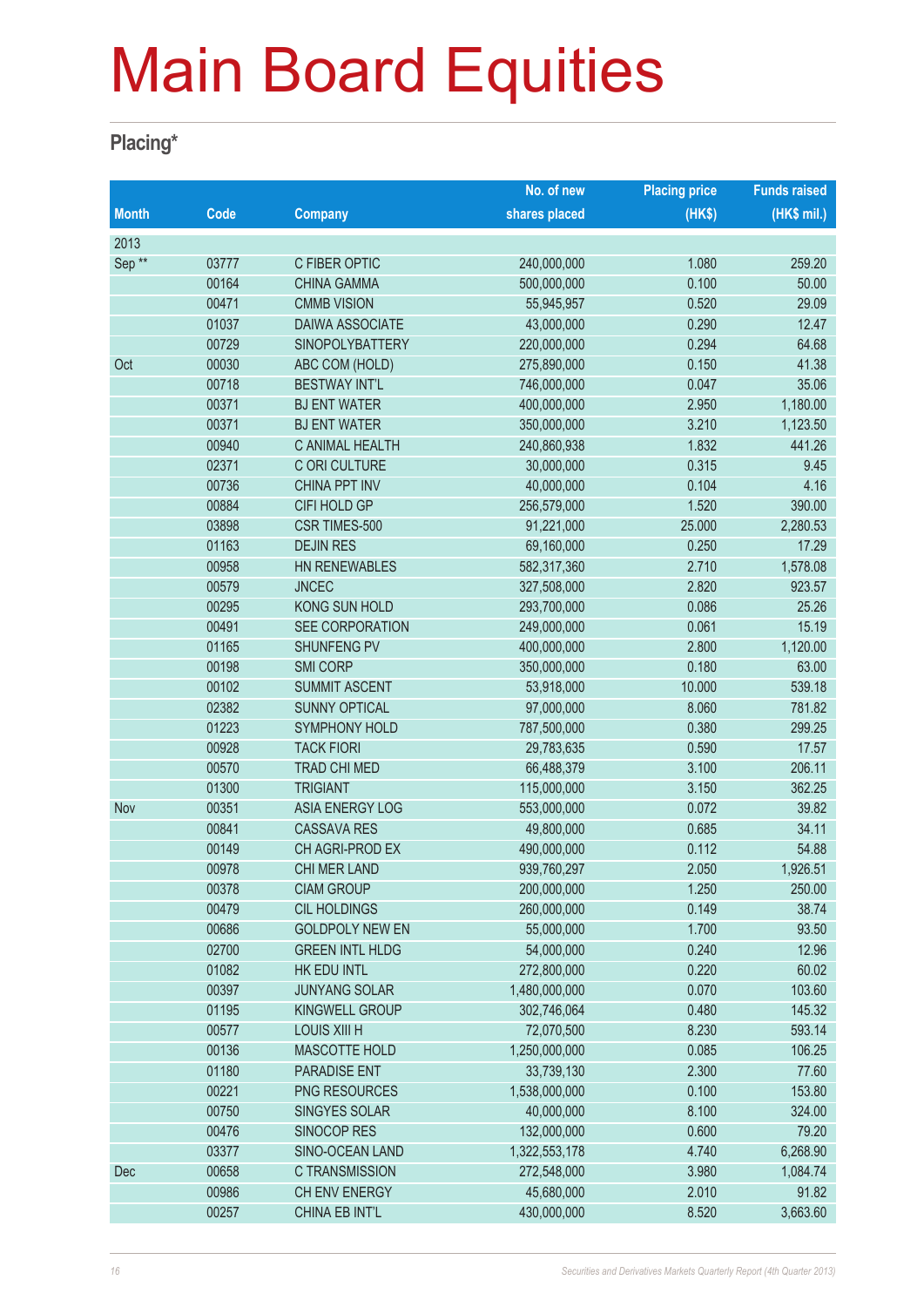|              |       |                        | No. of new    | <b>Placing price</b> | <b>Funds raised</b> |
|--------------|-------|------------------------|---------------|----------------------|---------------------|
| <b>Month</b> | Code  | <b>Company</b>         | shares placed | (HK\$)               | (HK\$ mil.)         |
|              | 00182 | <b>CHINA WINDPOWER</b> | 600,000,000   | 0.440                | 264.00              |
|              | 00471 | <b>CMMB VISION</b>     | 92,500,000    | 0.400                | 37.00               |
|              | 00279 | <b>FREEMAN FIN</b>     | 57,356,318    | 0.700                | 40.15               |
|              | 02123 | <b>GOLDEN SHIELD</b>   | 75,000,000    | 0.290                | 21.75               |
|              | 00207 | <b>HK PARKVIEW</b>     | 1,955,174,000 | 2.000                | 3,910.35            |
|              | 00007 | <b>HOIFU ENERGY</b>    | 32,000,000    | 1.420                | 45.44               |
|              | 01886 | <b>HUIYUAN JUICE</b>   | 75,000,000    | 5.100                | 382.50              |
|              | 01029 | <b>IRC</b>             | 218,340,000   | 0.940                | 205.24              |
|              | 00419 | <b>JIUHAO HEALTH</b>   | 237,100,000   | 0.350                | 82.99               |
|              | 00577 | LOUIS XIII H           | 17,172,000    | 8.230                | 141.33              |
|              | 02358 | <b>MITSUMARU HOLD</b>  | 1,000,000,000 | 0.100                | 100.00              |
|              | 00166 | <b>NEWTIMES ENERGY</b> | 90,163,934    | 0.610                | 55.00               |
|              | 00618 | <b>PKU RESOURCES</b>   | 326,792,000   | 0.800                | 261.43              |
|              | 00313 | <b>RICHLY FIELD</b>    | 34,090,000    | 0.088                | 3.00                |
|              | 00702 | SINO OIL & GAS         | 721,350,000   | 0.200                | 144.27              |
|              | 00476 | <b>SINOCOP RES</b>     | 51,050,000    | 0.600                | 30.63               |
|              | 01166 | <b>SOLARTECH INT'L</b> | 52,490,000    | 0.320                | 16.80               |
|              | 00223 | <b>SRGL</b>            | 286,000,000   | 0.115                | 32.89               |
|              | 02012 | <b>SUNSHINE OIL</b>    | 106,800,000   | 1.700                | 181.56              |
|              | 00928 | <b>TACK FIORI</b>      | 35,740,362    | 2.160                | 77.20               |
|              | 00862 | <b>VISION VALUES</b>   | 420,000,000   | 0.250                | 105.00              |
| <b>Total</b> |       |                        |               |                      | 33,210.37           |

Due to the reporting time-lag, placing figures for the quarter are provisional.

\*\* Supplementary information update for previous quarters.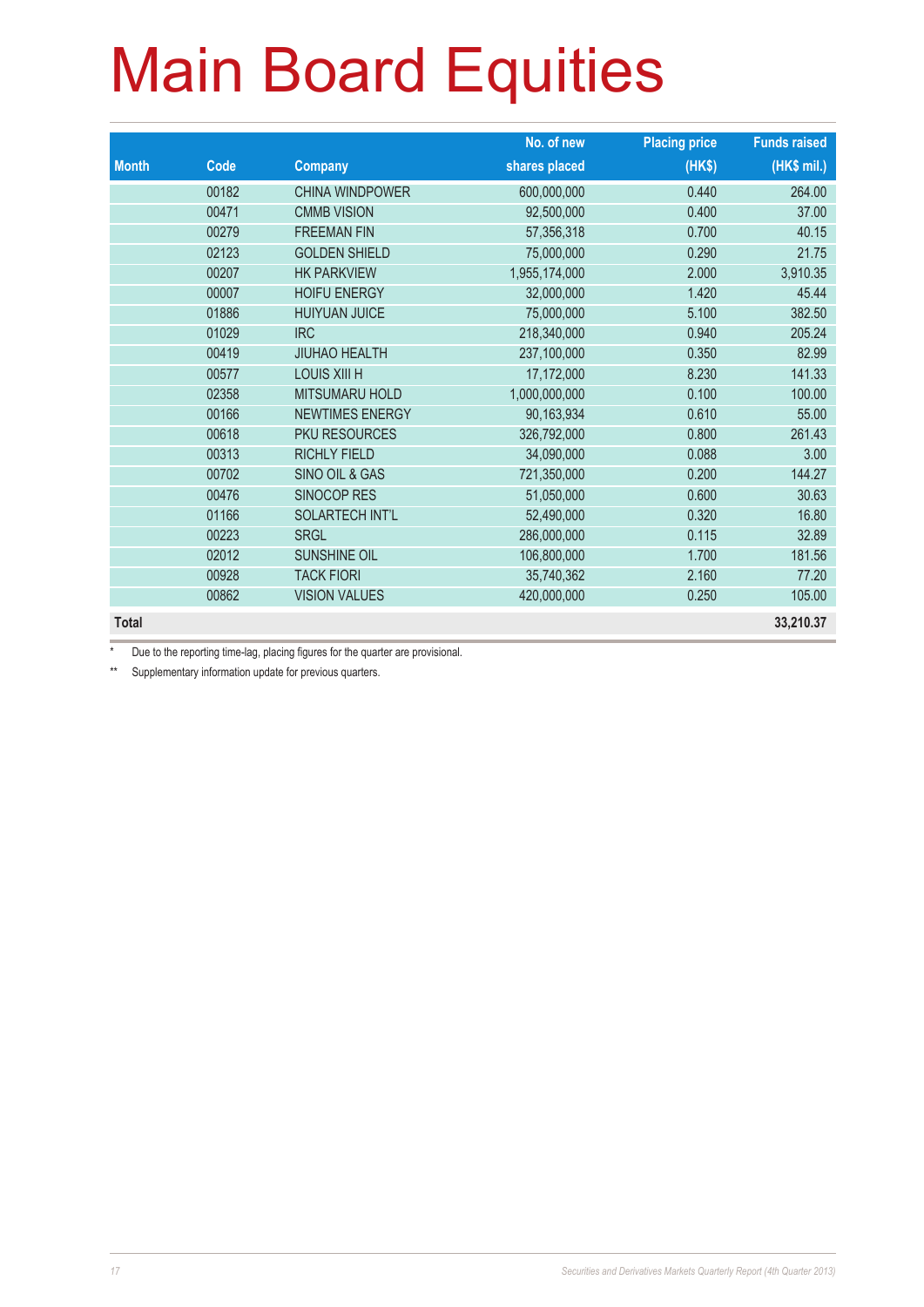### **Warrant Trading Statistics**

|      |                | <b>Equity wts</b><br>(HK\$ mil.) | <b>Derivative wts</b><br>(HK\$ mil.) | <b>Total</b><br>(HK\$ mil.) |
|------|----------------|----------------------------------|--------------------------------------|-----------------------------|
| 2012 | Q4             | 18.06                            | 382,100.50                           | 382,118.56                  |
| 2013 | Q <sub>1</sub> | 25.69                            | 605,817.72                           | 605,843.41                  |
|      | Q <sub>2</sub> | 5.48                             | 428,993.08                           | 428,998.56                  |
|      | Q <sub>3</sub> | 12.47                            | 389,973.38                           | 389,985.85                  |
|      | Q4             | 37.19                            | 358,530.50                           | 358,567.70                  |

### **Warrant Market Value**

|      |                |               | <b>Equity wts</b> |               | <b>Derivative wts</b> |           | <b>Total</b> |
|------|----------------|---------------|-------------------|---------------|-----------------------|-----------|--------------|
|      |                | <b>Number</b> | (HK\$ mil.)       | <b>Number</b> | (HK\$ mil.)           | Total no. | (HK\$ mil.)  |
| 2012 | Q4             | 10            | 521.90            | 3.747         | 105.257.03            | 3,757     | 105,778.92   |
| 2013 | Q1             | 11            | 359.52            | 4.484         | 70.659.35             | 4,495     | 71,018.87    |
|      | Q <sub>2</sub> | 10            | 231.90            | 4.895         | 56,917.10             | 4,905     | 57,149.00    |
|      | Q <sub>3</sub> | 9             | 280.27            | 4.696         | 91,474.60             | 4,705     | 91,754.87    |
|      | Q4             | 8             | 356.40            | 4,715         | 95,733.93             | 4,723     | 96,090.32    |

### **New Listing Statistics – Warrants**

|      |                | No. of newly listed<br>equity wts | No. of newly listed<br>derivative wts | <b>Amount raised</b><br>(HK\$ mil.) |
|------|----------------|-----------------------------------|---------------------------------------|-------------------------------------|
| 2012 | Q4             | 0                                 | 1,605                                 | 42,042.21                           |
| 2013 | Q1             |                                   | 1,880                                 | 48,254.00                           |
|      | Q <sub>2</sub> | っ                                 | 1,684                                 | 41,005.85                           |
|      | Q <sub>3</sub> | 0                                 | 1,654                                 | 40,026.39                           |
|      | Q4             | 0                                 | 2,046                                 | 45,648.98                           |

#### **Newly Listed Equity Warrants**

for 4th quarter 2013

|              |                        | <b>Initial issued</b>             | <b>Amount raised</b> |
|--------------|------------------------|-----------------------------------|----------------------|
| Code         | <b>Equity warrants</b> | amount (HK\$) Listing date Expiry | (HK\$ mil.)          |
| Nil          |                        |                                   |                      |
| <b>Total</b> |                        |                                   | -                    |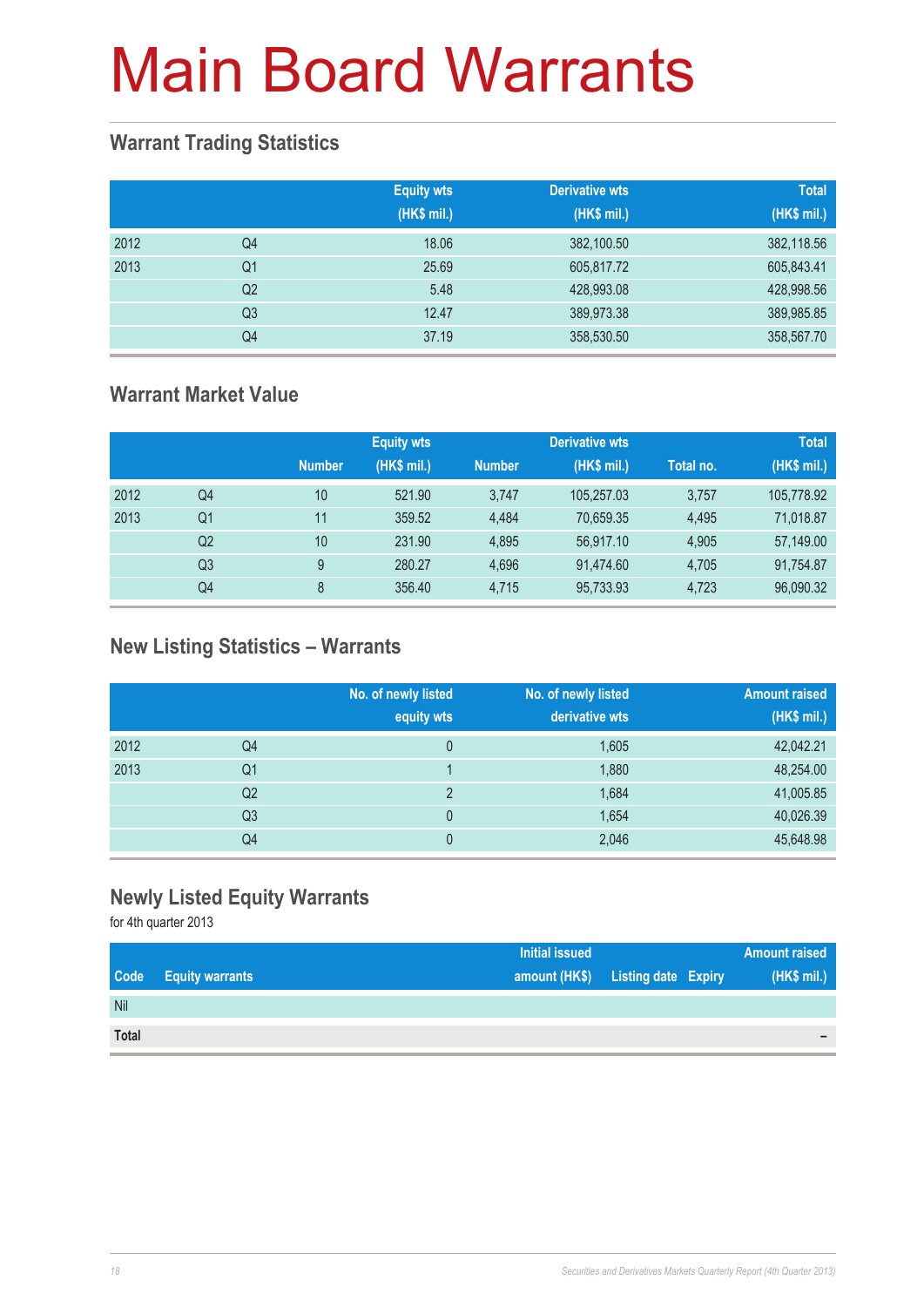### **Newly Listed Derivative Warrants**

for 4th quarter 2013

|       |                                                                |               |                            |            | <b>Amount</b> |
|-------|----------------------------------------------------------------|---------------|----------------------------|------------|---------------|
|       |                                                                | No. of        |                            |            | raised        |
| Code  | <b>Derivative warrants</b>                                     | issue (units) | <b>Listing date Expiry</b> |            | (HK\$ mil.)   |
| 27729 | Citigroup Global Mkt H Inc. - China Life Euro Wts Sep 2014 A   | 150,000,000   | 2013/10/02 2014/09/01      |            | 27.00         |
| 27726 | Citigroup Global Mkt H Inc. - China Life Euro Wts Dec 2014 A   | 150,000,000   | 2013/10/02 2014/12/24      |            | 24.00         |
| 27727 | Citigroup Global Mkt H Inc. - China Life Eu Put Wt Apr2014 B   | 100,000,000   | 2013/10/02 2014/04/08      |            | 16.00         |
| 27734 | Citigroup Global Mkt H Inc. - A50 China Euro Wts Aug 2014 A    | 200,000,000   | 2013/10/02 2014/08/01      |            | 30.00         |
| 27733 | Citigroup Global Mkt H Inc. - A50 China Eu Put Wt Dec 2014 A   | 200,000,000   | 2013/10/02 2014/12/01      |            | 31.00         |
| 27730 | Citigroup Global Mkt H Inc. - HSBC European Wts Jan 2014 C     | 100,000,000   | 2013/10/02 2014/01/27      |            | 19.00         |
| 10244 | Daiwa Capital Mkt – Nikkei 225 Index European Wts Mar 2014 B   | 250,000,000   | 2013/10/02 2014/03/14      |            | 65.00         |
| 10239 | Daiwa Capital Mkt - Nikkei 225 Index European Wts Jun 2014 A   | 250,000,000   | 2013/10/02 2014/06/13      |            | 62.50         |
| 10240 | Daiwa Capital Mkt - Nikkei 225 Index European Wts Jun 2014 B   | 250,000,000   | 2013/10/02 2014/06/13      |            | 62.50         |
| 10243 | Daiwa Capital Mkt - Nikkei 225 Index Euro Put Wts Mar 2014 A   | 250,000,000   | 2013/10/02 2014/03/14      |            | 37.50         |
| 10241 | Daiwa Capital Mkt - Nikkei 225 Index Euro Put Wts Jun 2014 C   | 250,000,000   | 2013/10/02 2014/06/13      |            | 62.50         |
| 10242 | Daiwa Capital Mkt - Nikkei 225 Index Euro Put Wts Jun 2014 D   | 250,000,000   | 2013/10/02 2014/06/13      |            | 62.50         |
| 27713 | HK Bank - Cheung Kong European Warrants Jun 2014 A             | 60,000,000    | 2013/10/02 2014/06/30      |            | 18.60         |
| 27714 | HK Bank - SHK Ppt European Warrants Apr 2014 A                 | 60,000,000    | 2013/10/02 2014/04/07      |            | 15.00         |
| 27712 | J P Morgan SP BV – China Mob European Wts Mar 2014 A           | 200,000,000   | 2013/10/02 2014/03/10      |            | 30.00         |
| 27716 | SGA Societe Generale Acceptance N.V. - AGBK Eu Wt May 2014 A   | 100,000,000   | 2013/10/02 2014/05/07      |            | 18.50         |
| 27717 | SGA Societe Generale Acceptance N.V. - BYD Eu Wt May 2014 A    | 50,000,000    | 2013/10/02 2014/05/07      |            | 19.25         |
| 27719 | SGA Societe Generale Acceptance N.V. - CCCCL Eu Wt May 2014 A  | 30,000,000    | 2013/10/02 2014/05/07      |            | 10.95         |
| 27722 | SGA Societe Generale Acceptance N.V. - CITIC Pac Eu Wt May14A  | 30,000,000    | 2013/10/02 2014/05/07      |            | 10.20         |
| 27720 | SGA Societe Generale Acceptance NV – Ch Ship Cont Eu Wt Jun14A | 60,000,000    | 2013/10/02 2014/06/04      |            | 11.40         |
| 27725 | SGA Societe Generale Acceptance N.V. - A50 Ch Eu Put Wt Dec14A | 200,000,000   | 2013/10/02 2014/12/03      |            | 30.00         |
| 27723 | SGA Societe Generale Acceptance N.V. - HSBC Eu Wt Mar 2014 A   | 100,000,000   | 2013/10/02 2014/03/10      |            | 23.00         |
| 27724 | SGA Societe Generale Acceptance N.V - Sands China Eu Wt Jun14A | 50,000,000    | 2013/10/02 2014/06/04      |            | 12.50         |
| 27721 | SGA Societe Generale Acceptance N.V. - Yurun Food Eu Wt May14A | 40,000,000    | 2013/10/02 2014/05/07      |            | 10.20         |
| 27732 | UBS AG - Geely Auto European Warrants Apr 2014 A               | 60,000,000    | 2013/10/02 2014/04/08      |            | 28.20         |
| 27744 | Credit Suisse AG - Lumena Newmat European Wts Jul 2014 A       | 70,000,000    | 2013/10/03 2014/07/03      |            | 11.20         |
| 27745 | Credit Suisse AG - China Mengniu European Wts Apr 2014 A       | 70,000,000    | 2013/10/03 2014/04/03      |            | 17.50         |
| 27743 | Credit Suisse AG - SJM Holdings European Warrants May 2014 A   | 70,000,000    | 2013/10/03 2014/05/02      |            | 11.90         |
| 27756 | Citigroup Global Mkt H Inc. - SJM Holdings Eu Wt Apr 2014 A    | 80,000,000    | 2013/10/03 2014/04/02      |            | 23.60         |
| 27735 | J P Morgan SP BV - Galaxy Ent European Warrants May 2014 A     | 200,000,000   | 2013/10/03 2014/05/02      |            | 50.00         |
| 27739 | Macquarie Bank Ltd. - Cheung Kong European Wts Jun 2014 A      | 40,000,000    | 2013/10/03 2014/06/04      |            | 10.00         |
| 27740 | Macquarie Bank Ltd. - Lenovo European Warrants Apr 2014 A      | 40,000,000    | 2013/10/03 2014/04/02      |            | 10.00         |
| 27741 | Macquarie Bank Ltd. - Yanzhou Coal European Wts Apr 2014 B     | 40,000,000    | 2013/10/03 2014/04/02      |            | 14.96         |
| 27737 | Standard Chartered Bank - Agricultural Bk Eur Wts Mar 2014 A   | 80,000,000    | 2013/10/03 2014/03/03      |            | 16.80         |
| 27738 | Standard Chartered Bank - China Mobile Euro Wts Apr 2014 A     | 100,000,000   | 2013/10/03                 | 2014/04/30 | 25.00         |
| 27749 | SGA Societe Generale Acceptance N.V. - CLife Eu Wt May 2014 B  | 100,000,000   | 2013/10/03 2014/05/07      |            | 27.00         |
| 27750 | SGA Societe Generale Acceptance N.V. - CLife Eu Wt Sep 2014 A  | 100,000,000   | 2013/10/03 2014/09/03      |            | 19.00         |
| 27751 | SGA Societe Generale Acceptance N.V. - CLife Eu Wt Jan 2015 A  | 100,000,000   | 2013/10/03 2015/01/05      |            | 17.50         |
| 27752 | SGA Societe Generale Acceptance N.V. - Galaxy Ent Eu Wt Apr14C | 100,000,000   | 2013/10/03                 | 2014/04/02 | 20.50         |
| 27753 | SGA Societe Generale Acceptance N.V. - HWL Eur Wt Mar 2014 B   | 100,000,000   | 2013/10/03 2014/03/05      |            | 43.00         |
| 27742 | SGA Societe Generale Acceptance N.V. - Lenovo Eu Wt Mar 14 A   | 30,000,000    | 2013/10/03                 | 2014/03/05 | 17.10         |
| 27754 | SGA Societe Generale Acceptance N.V. - Petch Eu Wt Apr2014 A   | 60,000,000    | 2013/10/03 2014/04/02      |            | 26.70         |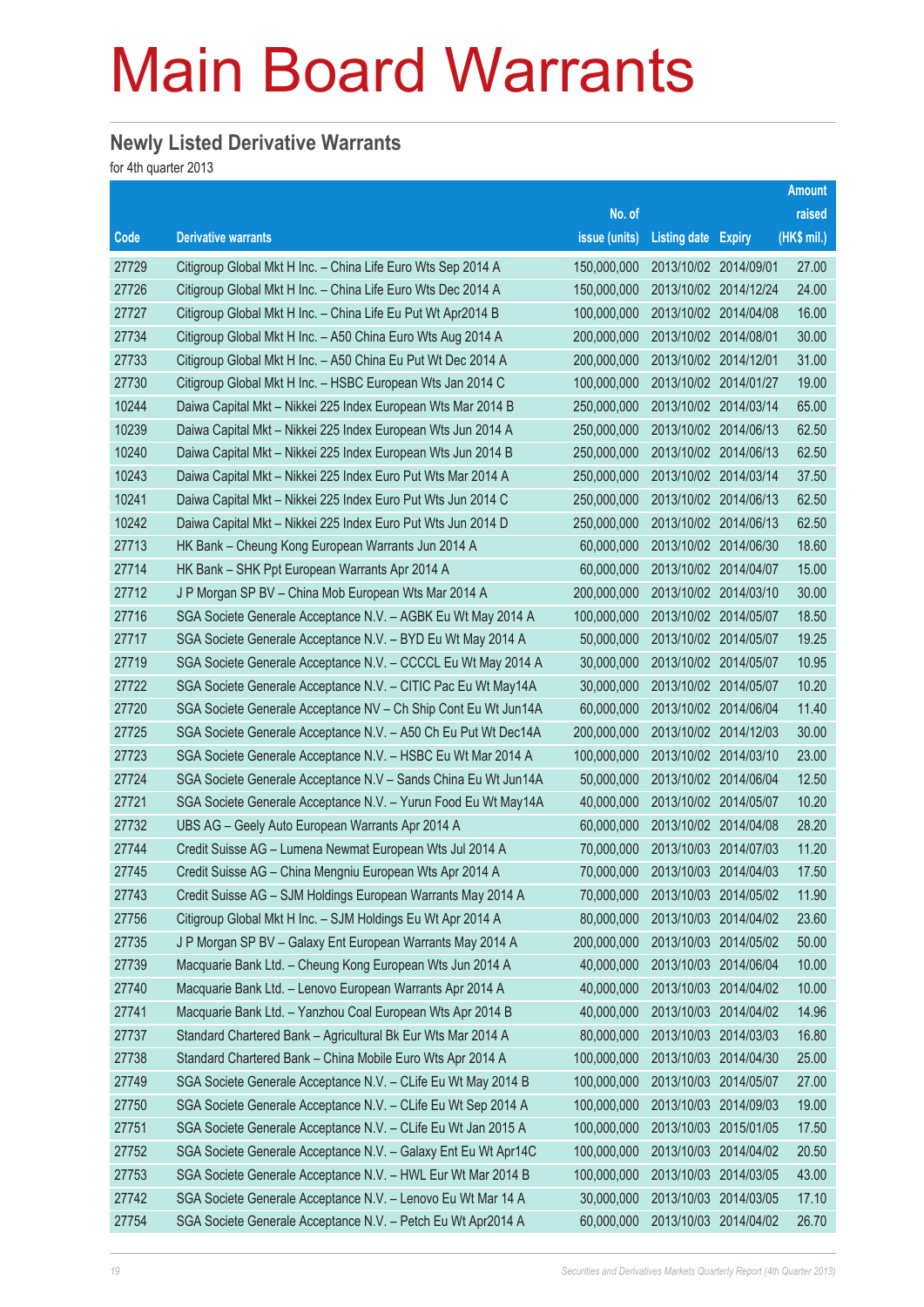|       |                                                                |               |                            | <b>Amount</b> |
|-------|----------------------------------------------------------------|---------------|----------------------------|---------------|
|       |                                                                | No. of        |                            | raised        |
| Code  | <b>Derivative warrants</b>                                     | issue (units) | <b>Listing date Expiry</b> | (HK\$ mil.)   |
| 27736 | SGA Societe Generale Acceptance N.V - Sands China Eu Wt Apr14B | 60,000,000    | 2013/10/03 2014/04/02      | 11.40         |
| 27755 | SGA Societe Generale Acceptance NV - Sands Ch Eu Put Wt Apr14C | 60,000,000    | 2013/10/03 2014/04/02      | 15.00         |
| 27748 | UBS AG – Ping An European Warrants Feb 2014 A                  | 100,000,000   | 2013/10/03 2014/02/25      | 40.00         |
| 27747 | UBS AG - Ping An European Warrants Mar 2014 B                  | 100,000,000   | 2013/10/03 2014/03/21      | 29.00         |
| 27757 | UBS AG - ZTE European Warrants Jun 2014 C                      | 100,000,000   | 2013/10/03 2014/06/30      | 25.00         |
| 27764 | BOCI Asia Ltd. - AIA European Put Warrants Mar 2014 A          | 100,000,000   | 2013/10/04 2014/03/03      | 15.00         |
| 27765 | BOCI Asia Ltd. - CNOOC European Put Warrants Aug 2014 A        | 100,000,000   | 2013/10/04 2014/08/11      | 25.00         |
| 27801 | BNP Paribas Arbit Issu B.V. - CC Bank Euro Put Wt Oct 2014 A   | 100,000,000   | 2013/10/04 2014/10/06      | 33.00         |
| 27800 | BNP Paribas Arbit Issu B.V. - Hutchison Eu Put Wt Mar 2014 B   | 100,000,000   | 2013/10/04 2014/03/04      | 24.00         |
| 27803 | BNP Paribas Arbit Issu B.V. - ICBC Euro Put Wts Oct 2014 A     | 100,000,000   | 2013/10/04 2014/10/06      | 32.00         |
| 27804 | BNP Paribas Arbit Issu B.V. - Ping An Eur Put Wts Jul 2014 B   | 100,000,000   | 2013/10/04 2014/07/03      | 25.00         |
| 27794 | Credit Suisse AG – Li & Fung European Warrants Dec 2014 A      | 70,000,000    | 2013/10/04 2014/12/24      | 11.90         |
| 27787 | Citigroup Global Mkt H Inc. - HSI European Wts Apr 2014 A      | 150,000,000   | 2013/10/04 2014/04/29      | 26.25         |
| 27785 | Citigroup Global Mkt H Inc. - HSI European Put Wt Mar 2014 A   | 150,000,000   | 2013/10/04 2014/03/28      | 27.00         |
| 27780 | Goldman Sachs SP (Asia) - Agri Bk European Wts May 2014 A      | 68,000,000    | 2013/10/04 2014/05/02      | 10.34         |
| 27781 | Goldman Sachs SP (Asia) – China Mobile Euro Wts Apr 2014 A     | 80,000,000    | 2013/10/04 2014/04/04      | 20.00         |
| 27784 | Goldman Sachs SP (Asia) - Evergrande European Wts Jun 2014 A   | 48,000,000    | 2013/10/04 2014/06/30      | 12.05         |
| 27783 | Goldman Sachs SP (Asia) - HSBC European Warrants Apr 2014 A    | 80,000,000    | 2013/10/04 2014/04/04      | 20.08         |
| 27782 | Goldman Sachs SP (Asia) - Shanghai Ind Euro Wts Jun 2014 A     | 80,000,000    | 2013/10/04 2014/06/30      | 20.16         |
| 27763 | Macquarie Bank Ltd. - Weigao Group European Wts Aug 2015 A     | 40,000,000    | 2013/10/04 2015/08/04      | 10.00         |
| 27759 | Merrill Lynch Int'l & Co. C.V. - AIA Euro Wts May 2014 A       | 40,000,000    | 2013/10/04 2014/05/02      | 10.00         |
| 27761 | Merrill Lynch Int'l & Co. C.V. - Tencent Euro Wts Feb 2014 D   | 40,000,000    | 2013/10/04 2014/02/11      | 10.40         |
| 27762 | Merrill Lynch Int'l & Co. C.V. - Tencent Euro Wts Mar 2014 B   | 50,000,000    | 2013/10/04 2014/03/03      | 10.85         |
| 27758 | Merrill Lynch Int'l & Co. C.V. - Tencent Eu Put Wt Feb2014 B   | 50,000,000    | 2013/10/04 2014/02/07      | 10.20         |
| 27760 | Merrill Lynch Int'l & Co. C.V. - Tencent Eu Put Wt Feb2014 C   | 70,000,000    | 2013/10/04 2014/02/20      | 10.50         |
| 27772 | Standard Chartered Bank - CNBM European Warrants Feb 2014 A    | 50,000,000    | 2013/10/04 2014/02/05      | 22.50         |
| 27770 | Standard Chartered Bank - HSBC European Warrants Jan 2014 B    | 100,000,000   | 2013/10/04 2014/01/24      | 15.00         |
| 27769 | Standard Chartered Bank - HSI European Warrants Apr 2014 A     | 100,000,000   | 2013/10/04 2014/04/29      | 16.00         |
| 27771 | Standard Chartered Bank - ICBC European Put Wts Mar 2014 A     | 100,000,000   | 2013/10/04 2014/03/10      | 16.00         |
| 27795 | SGA Societe Generale Acceptance N.V. - Ch Mob Eu Wt Feb14 B    | 80,000,000    | 2013/10/04 2014/02/05      | 24.40         |
| 27791 | SGA Societe Generale Acceptance N.V. - CNOOC Eu Wt Jan2016 A   | 300,000,000   | 2013/10/04 2016/01/06      | 75.00         |
| 27793 | SGA Societe Generale Acceptance N.V. - GCL-Poly Eu Wt May14A   | 60,000,000    | 2013/10/04 2014/05/07      | 18.00         |
| 27796 | SGA Societe Generale Acceptance N.V. - Galaxy Ent Eu Wt Apr14D | 100,000,000   | 2013/10/04 2014/04/02      | 50.00         |
| 27797 | SGA Societe Generale Acceptance N.V. - Galaxy Eu Put Wt Apr14E | 100,000,000   | 2013/10/04 2014/04/02      | 28.00         |
| 27788 | SGA Societe Generale Acceptance N.V. - HSBC Eu Wt Mar 2014 B   | 100,000,000   | 2013/10/04 2014/03/05      | 56.00         |
| 27799 | SGA Societe Generale Acceptance N.V. - SJM Hold Eu Wt May14B   | 80,000,000    | 2013/10/04 2014/05/07      | 12.00         |
| 27778 | UBS AG - China Life European Warrants Jul 2014 A               | 100,000,000   | 2013/10/04 2014/07/28      | 25.00         |
| 27774 | UBS AG - China Mobile European Warrants Mar 2014 C             | 100,000,000   | 2013/10/04 2014/03/25      | 26.00         |
| 27777 | UBS AG - Galaxy Ent European Put Warrants Mar 2014 E           | 40,000,000    | 2013/10/04 2014/03/17      | 15.40         |
| 27776 | UBS AG - HKEx European Put Warrants Dec 2014 C                 | 100,000,000   | 2013/10/04 2014/12/24      | 15.00         |
| 27775 | UBS AG - HSBC European Warrants Mar 2014 B                     | 100,000,000   | 2013/10/04 2014/03/31      | 28.00         |
| 27779 | UBS AG - KECL European Warrants Oct 2014 A                     | 100,000,000   | 2013/10/04 2014/10/20      | 25.00         |
| 27822 | BNP Paribas Arbit Issu B.V. - Anton Oilfield Euro Wts May14A   | 30,000,000    | 2013/10/07 2014/05/05      | 16.80         |
| 27819 | BNP Paribas Arbit Issu B.V. - BJ Ent Water Euro Wts May14A     | 35,000,000    | 2013/10/07 2014/05/05      | 10.15         |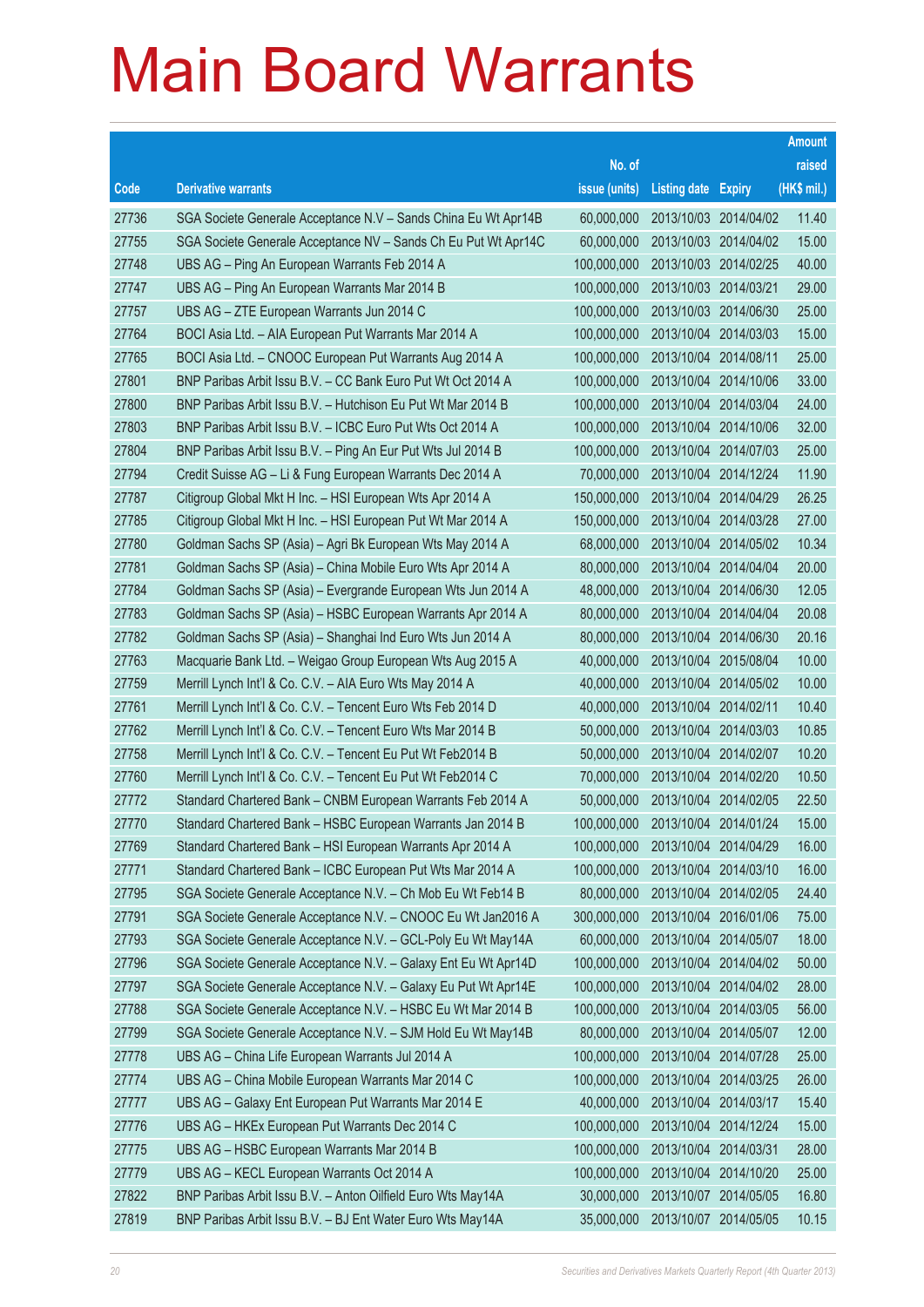|       |                                                                |               |                            | <b>Amount</b> |
|-------|----------------------------------------------------------------|---------------|----------------------------|---------------|
|       |                                                                | No. of        |                            | raised        |
| Code  | <b>Derivative warrants</b>                                     | issue (units) | <b>Listing date Expiry</b> | (HK\$ mil.)   |
| 27820 | BNP Paribas Arbit Issu B.V. - Chi Res Power Euro Wt Jun 14 A   | 100,000,000   | 2013/10/07 2014/06/04      | 25.00         |
| 27823 | BNP Paribas Arbit Issu B.V. - CSR Times European Wts Jun14 A   | 50,000,000    | 2013/10/07 2014/06/04      | 14.50         |
| 27821 | BNP Paribas Arbit Issu B.V. - Xinyi Glass Euro Wts May14 A     | 31,000,000    | 2013/10/07 2014/05/05      | 10.23         |
| 27813 | Credit Suisse AG - AIA European Warrants Mar 2014 B            | 70,000,000    | 2013/10/07 2014/03/03      | 13.30         |
| 27814 | Credit Suisse AG - AIA European Warrants Apr 2014 A            | 70,000,000    | 2013/10/07 2014/04/24      | 10.50         |
| 27815 | Credit Suisse AG - Galaxy Ent European Warrants Apr 2014 A     | 70,000,000    | 2013/10/07 2014/04/07      | 17.50         |
| 27818 | Citigroup Global Mkt H Inc. - CC Bank European Wt Mar 2014 A   | 80,000,000    | 2013/10/07 2014/03/21      | 16.80         |
| 27816 | Citigroup Global Mkt H Inc. - ICBC European Wts Feb 2014 A     | 80,000,000    | 2013/10/07 2014/02/24      | 26.00         |
| 27817 | Citigroup Global Mkt H Inc. - ICBC European Wts Mar 2014 A     | 80,000,000    | 2013/10/07 2014/03/21      | 13.20         |
| 27807 | HK Bank – ICBC European Warrants Feb 2014 A                    | 80,000,000    | 2013/10/07 2014/02/26      | 12.00         |
| 27806 | HK Bank - Ping An European Warrants Jan 2014 A                 | 100,000,000   | 2013/10/07 2014/01/06      | 15.00         |
| 27805 | HK Bank – Tencent European Put Warrants Feb 2014 D             | 100,000,000   | 2013/10/07 2014/02/05      | 19.00         |
| 27808 | Standard Chartered Bank – CTel European Warrants Jun 2014 A    | 80,000,000    | 2013/10/07 2014/06/05      | 20.00         |
| 27809 | Standard Chartered Bank - ZTE European Warrants Jun 2014 A     | 100,000,000   | 2013/10/07 2014/06/05      | 25.00         |
| 27810 | SGA Societe Generale Acceptance N.V. - BOCL Eu Wt May 2014 A   | 120,000,000   | 2013/10/07 2014/05/28      | 23.40         |
| 27811 | UBS AG - Galaxy Ent European Warrants Apr 2014 A               | 100,000,000   | 2013/10/07 2014/04/08      | 25.00         |
| 27812 | UBS AG - Wynn Macau European Warrants Apr 2014 A               | 50,000,000    | 2013/10/07 2014/04/08      | 13.00         |
| 27826 | Credit Suisse AG - China Coal European Warrants Feb 2014 A     | 70,000,000    | 2013/10/08 2014/02/24      | 10.50         |
| 27830 | Credit Suisse AG - HSI European Warrants Apr 2014 B            | 200,000,000   | 2013/10/08 2014/04/29      | 34.00         |
| 27833 | Credit Suisse AG - HSI European Put Warrants Feb 2014 I        | 200,000,000   | 2013/10/08 2014/02/27      | 30.00         |
| 27829 | Citigroup Global Mkt H Inc. - Henganintl Euro Wts Apr 2014 A   | 50,000,000    | 2013/10/08 2014/04/07      | 26.75         |
| 27827 | Citigroup Global Mkt H Inc. - SJM Holdings Eu Wt Apr 2014 B    | 80,000,000    | 2013/10/08 2014/04/25      | 13.20         |
| 27828 | Citigroup Global Mkt H Inc. - SPDR Gold T Euro Wt Apr 2014 A   | 60,000,000    | 2013/10/08 2014/04/07      | 15.00         |
| 27846 | Goldman Sachs SP (Asia) – CITIC Sec European Wts Oct 2014 A    | 48,000,000    | 2013/10/08 2014/10/30      | 12.00         |
| 27843 | Goldman Sachs SP (Asia) - China Mobile Euro Wts Apr 2014 B     | 80,000,000    | 2013/10/08 2014/04/08      | 26.16         |
| 27845 | Goldman Sachs SP (Asia) - HSBC European Warrants Apr 2014 B    | 80,000,000    | 2013/10/08 2014/04/08      | 20.16         |
| 27835 | SGA Societe Generale Acceptance N.V – Anhui Conch Eu Wt May14A | 100,000,000   | 2013/10/08 2014/05/07      | 25.50         |
| 27824 | SGA Societe Generale Acceptance N.V. - BOCom Eu Wt May2014 A   | 60,000,000    | 2013/10/08 2014/05/07      | 15.00         |
| 27841 | SGA Societe Generale Acceptance N.V. - CCB Eur Wt Apr 2014 B   | 100,000,000   | 2013/10/08 2014/04/02      | 32.50         |
| 27836 | SGA Societe Generale Acceptance N.V. - CCoal Eu Wt May 2014 A  | 40,000,000    | 2013/10/08 2014/05/07      | 15.60         |
| 27825 | SGA Societe Generale Acceptance N.V. - Shenhua Eu Wt Oct 14 A  | 100,000,000   | 2013/10/08 2014/10/06      | 25.00         |
| 10247 | BNP Paribas Arbit Issu B.V. - EUR/USD Euro Wts Jun 2014 A      | 100,000,000   | 2013/10/09 2014/06/12      | 25.00         |
| 10248 | BNP Paribas Arbit Issu B.V. - EUR/USD Euro Put Wt Jun 2014 B   | 100,000,000   | 2013/10/09 2014/06/12      | 25.00         |
| 10245 | BNP Paribas Arbit Issu B.V. - Gold European Wts Jun 2014 A     | 100,000,000   | 2013/10/09 2014/06/06      | 25.00         |
| 10246 | BNP Paribas Arbit Issu B.V. - Gold European Put Wts Jun 14 B   | 100,000,000   | 2013/10/09 2014/06/06      | 25.00         |
| 27860 | Credit Suisse AG - Hutchison European Warrants Feb 2014 B      | 100,000,000   | 2013/10/09 2014/02/11      | 21.00         |
| 27861 | Credit Suisse AG - Hutchison European Put Wts Feb 2014 C       | 100,000,000   | 2013/10/09 2014/02/24      | 18.00         |
| 27862 | Credit Suisse AG - Wynn Macau European Warrants Apr 2014 A     | 70,000,000    | 2013/10/09 2014/04/08      | 19.60         |
| 27854 | Macquarie Bank Ltd. - China Overseas European Wts Apr 2014 A   | 100,000,000   | 2013/10/09 2014/04/02      | 15.00         |
| 27856 | Macquarie Bank Ltd. - Gome European Warrants Dec 2014 A        | 40,000,000    | 2013/10/09 2014/12/09      | 10.00         |
| 27855 | Macquarie Bank Ltd. - HSBC European Warrants Feb 2014 B        | 100,000,000   | 2013/10/09 2014/02/06      | 15.00         |
| 27847 | Standard Chartered Bank - Galaxy Ent Euro Put Wts Jun 2014 B   | 100,000,000   | 2013/10/09 2014/06/06      | 33.00         |
| 27849 | Standard Chartered Bank - ICBC European Warrants Feb 2014 B    | 100,000,000   | 2013/10/09 2014/02/24      | 15.00         |
| 27852 | SGA Societe Generale Acceptance N.V. - CP&CC Eu Wt May2014 A   | 70,000,000    | 2013/10/09 2014/05/07      | 12.25         |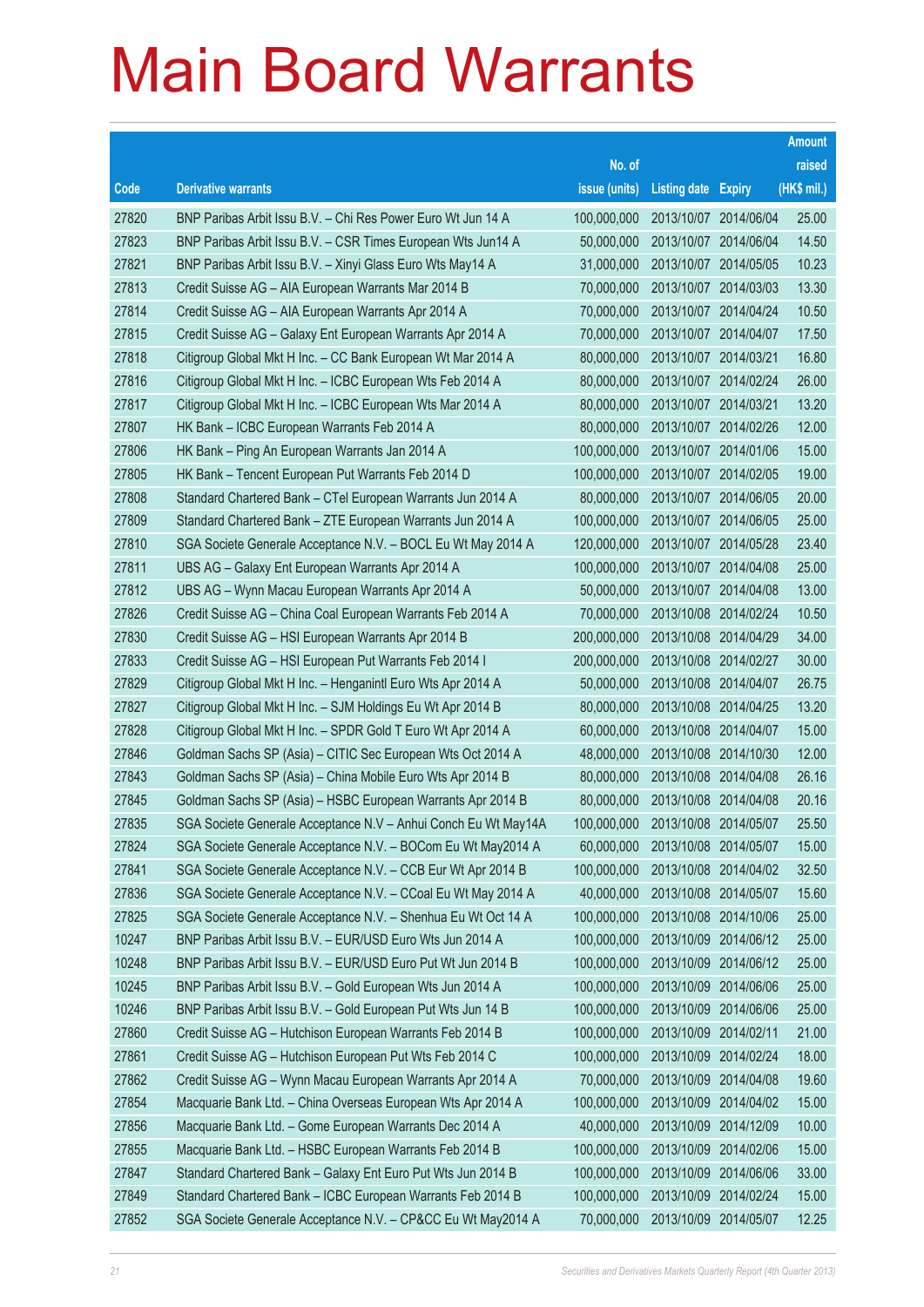|         |                                                                |               |                            |            | <b>Amount</b> |
|---------|----------------------------------------------------------------|---------------|----------------------------|------------|---------------|
|         |                                                                | No. of        |                            |            | raised        |
| Code    | <b>Derivative warrants</b>                                     | issue (units) | <b>Listing date Expiry</b> |            | (HK\$ mil.)   |
| 27853   | SGA Societe Generale Acceptance N.V. - ZTE Eu Wt Oct 2014 A    | 80,000,000    | 2013/10/09 2014/10/06      |            | 20.00         |
| 27858   | UBS AG - Kingsoft European Warrants Apr 2014 A                 | 100,000,000   | 2013/10/09 2014/04/07      |            | 23.00         |
| 27912   | BNP Paribas Arbit Issu B.V. - Galaxy Ent Euro Wts Jul 2014 A   | 100,000,000   | 2013/10/10 2014/07/03      |            | 25.00         |
| 27915   | BNP Paribas Arbit Issu B.V. - Sands China Euro Wt Oct 2014 A   | 100,000,000   | 2013/10/10 2014/10/06      |            | 25.00         |
| 27914   | BNP Paribas Arbit Issu B.V. - ZTE European Wts May 2014 A      | 100,000,000   | 2013/10/10 2014/05/05      |            | 25.00         |
| 27890   | Credit Suisse AG - Anton Oilfield European Warrants Apr 14 A   | 60,000,000    | 2013/10/10 2014/04/09      |            | 37.80         |
| 27893   | Credit Suisse AG - GCL-Poly Energy European Wts Apr 2014 A     | 60,000,000    | 2013/10/10 2014/04/09      |            | 19.80         |
| 27909   | Credit Suisse AG - Galaxy Ent European Warrants Apr 2014 C     | 80,000,000    | 2013/10/10 2014/04/09      |            | 20.00         |
| 27888   | Credit Suisse AG - Galaxy Ent European Put Wts Mar 2014 D      | 80,000,000    | 2013/10/10 2014/03/21      |            | 16.80         |
| 27891   | Credit Suisse AG - Nine Dragons European Warrants Apr 2014 A   | 60,000,000    | 2013/10/10 2014/04/09      |            | 16.20         |
| 27867   | Goldman Sachs SP (Asia) - AIA European Put Wts May 2014 A      | 80,000,000    | 2013/10/10 2014/05/02      |            | 20.08         |
| 27866   | Goldman Sachs SP (Asia) – COSCO Pacific Euro Wts Jun 2015 A    | 80,000,000    | 2013/10/10 2015/06/30      |            | 20.08         |
| 27864   | Goldman Sachs SP (Asia) - China Shenhua Euro Wts Aug 2014 A    | 48,000,000    | 2013/10/10 2014/08/29      |            | 12.14         |
| 27865   | Goldman Sachs SP (Asia) - Tencent European Wt Apr 2014 C       | 80,000,000    | 2013/10/10 2014/04/29      |            | 20.00         |
| 27871   | HK Bank - HSCEI European Warrants Mar 2014 C                   | 200,000,000   | 2013/10/10 2014/03/28      |            | 36.00         |
| 27873   | HK Bank - HSCEI European Put Warrants Jun 2014 B               | 200,000,000   | 2013/10/10 2014/06/27      |            | 30.00         |
| 27869   | HK Bank – HSI European Warrants Mar 2014 D                     | 250,000,000   | 2013/10/10 2014/03/28      |            | 45.00         |
| 27870   | HK Bank - HSI European Put Warrants Apr 2014 B                 | 250,000,000   | 2013/10/10 2014/04/29      |            | 37.50         |
| 27868   | HK Bank - HWL European Warrants Mar 2014 A                     | 100,000,000   | 2013/10/10 2014/03/26      |            | 18.00         |
| 27863   | J P Morgan SP BV - Lumena Newmat European Wts Jul 2014 A       | 60,000,000    | 2013/10/10 2014/07/21      |            | 15.00         |
| 27884   | Macquarie Bank Ltd. - Galaxy Ent European Wts May 2014 A       | 40,000,000    | 2013/10/10 2014/05/05      |            | 10.00         |
| 27886   | Macquarie Bank Ltd. - Sands China European Wts May 2014 A      | 40,000,000    | 2013/10/10 2014/05/05      |            | 10.00         |
| 27874   | Standard Chartered Bank - HKEx European Warrants Apr 2014 B    | 100,000,000   | 2013/10/10 2014/04/09      |            | 25.00         |
| 27878   | Standard Chartered Bank - Hutchison Euro Euro Wts Mar 2014 B   | 80,000,000    | 2013/10/10 2014/03/31      |            | 12.00         |
| 27879   | Standard Chartered Bank - Hutchison Euro Put Wt May 2014 B     | 80,000,000    | 2013/10/10 2014/05/30      |            | 35.20         |
| 27875   | SGA Societe Generale Acceptance N.V. - CCB Euro Put Wt Mar14B  | 80,000,000    | 2013/10/10 2014/03/31      |            | 15.20         |
| 27880   | SGA Societe Generale Acceptance N.V. - CK(H) Eu Wt May2014 A   | 50,000,000    | 2013/10/10 2014/05/07      |            | 12.50         |
| 27894   | SGA Societe Generale Acceptance N.V. - Galaxy Ent Eu Wt May14A | 100,000,000   | 2013/10/10 2014/05/07      |            | 25.00         |
| 27876   | SGA Societe Generale Acceptance N.V. - HWL Eur Wt Apr 2014 A   | 70,000,000    | 2013/10/10 2014/04/02      |            | 10.50         |
| 27877   | SGA Societe Generale Acceptance N.V. - HWL Eur Put Wt May14B   | 70,000,000    | 2013/10/10 2014/05/07      |            | 35.00         |
| 27882   | SGA Societe Generale Acceptance N.V. - ICBC Eu Put Wt May14A   | 80,000,000    | 2013/10/10 2014/05/07      |            | 20.00         |
| 27895   | SGA Societe Generale Acceptance NV - Yanzhou Coal Eu Wt Apr14A | 30,000,000    | 2013/10/10 2014/04/02      |            | 11.70         |
| 27904   | UBS AG - Hutchison European Warrants Mar 2014 A                | 100,000,000   | 2013/10/10 2014/03/26      |            | 15.00         |
| 27905   | UBS AG - Sands China European Warrants Mar 2014 B              | 60,000,000    | 2013/10/10 2014/03/26      |            | 15.00         |
| 27906   | UBS AG - Wynn Macau European Warrants Apr 2014 B               | 50,000,000    | 2013/10/10 2014/04/15      |            | 12.50         |
| 21108 # | HK Bank - HSCEI European Warrants Dec 2014 A                   | 150,000,000   | 2013/10/10 2014/12/30      |            | 17.25         |
| 27952   | Credit Suisse AG - China Mobile European Warrants Jan 2014 D   | 80,000,000    | 2013/10/11                 | 2014/01/27 | 13.60         |
| 27953   | Credit Suisse AG - China Mobile European Warrants Feb 2014 B   | 80,000,000    | 2013/10/11                 | 2014/02/24 | 25.60         |
| 27954   | Credit Suisse AG - Kingsoft European Warrants Apr 2014 A       | 80,000,000    | 2013/10/11                 | 2014/04/10 | 20.00         |
| 27926   | Citigroup Global Mkt H Inc. - Galaxy Ent Euro Wts Apr 2014 A   | 60,000,000    | 2013/10/11                 | 2014/04/10 | 18.90         |
| 27928   | Citigroup Global Mkt H Inc. - MGM China Euro Wts Apr 2014 A    | 80,000,000    | 2013/10/11                 | 2014/04/10 | 20.40         |
| 27925   | Citigroup Global Mkt H Inc. - Sands China Euro Wt Apr 2014 A   | 60,000,000    | 2013/10/11                 | 2014/04/10 | 15.90         |
| 27941   | Daiwa Capital Mkt - Cheung Kong European Warrants Apr 2014 A   | 108,000,000   | 2013/10/11                 | 2014/04/10 | 27.00         |
| 27944   | Daiwa Capital Mkt - Ch Overseas European Put Wts Jul 2014 A    | 80,000,000    | 2013/10/11                 | 2014/07/02 | 20.00         |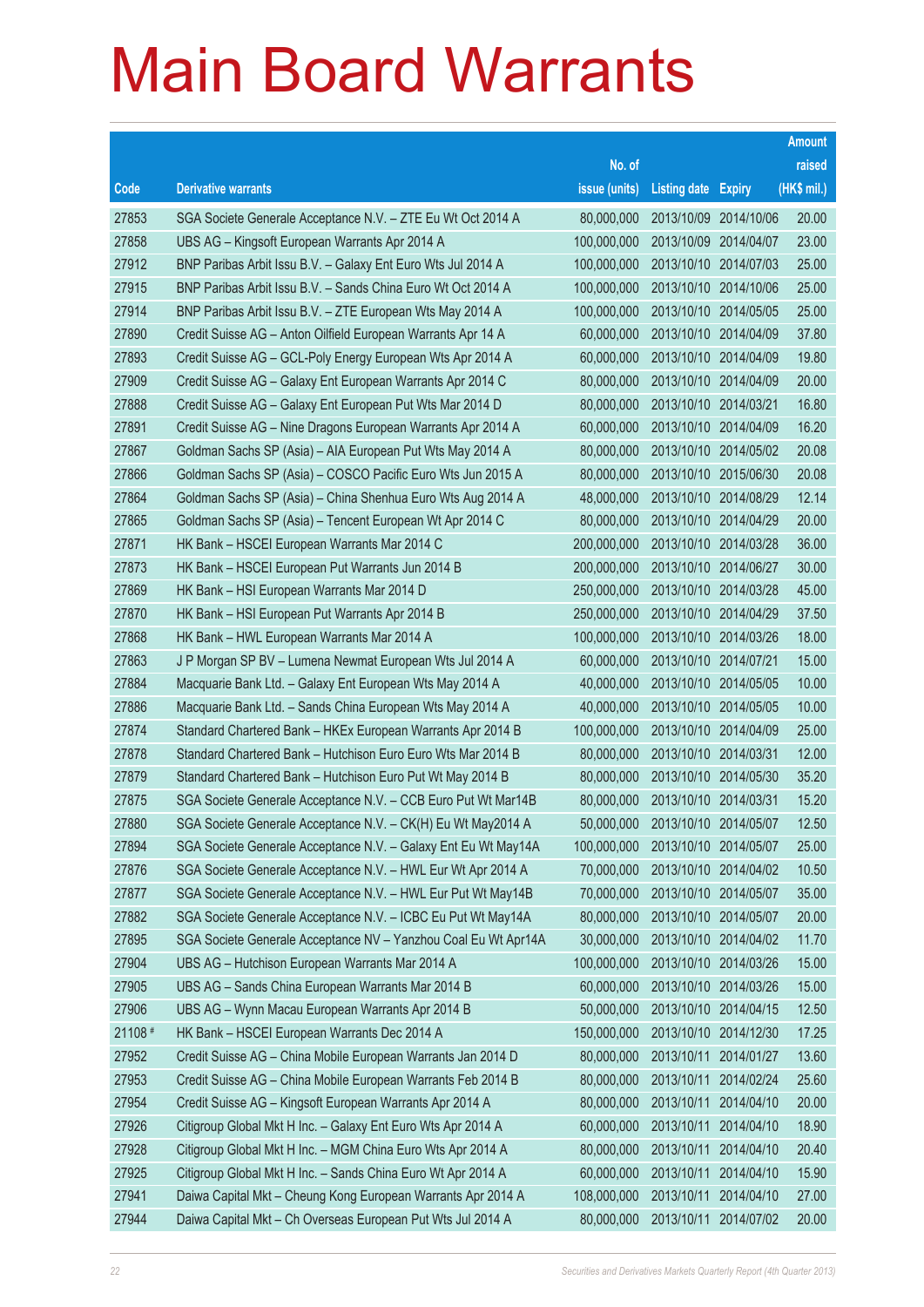|       |                                                                |               |                            |                       | <b>Amount</b> |
|-------|----------------------------------------------------------------|---------------|----------------------------|-----------------------|---------------|
|       |                                                                | No. of        |                            |                       | raised        |
| Code  | <b>Derivative warrants</b>                                     | issue (units) | <b>Listing date Expiry</b> |                       | (HK\$ mil.)   |
| 27945 | Daiwa Capital Mkt - Galaxy Ent European Put Wts Apr 2014 A     | 80,000,000    | 2013/10/11                 | 2014/04/01            | 12.00         |
| 27942 | Daiwa Capital Mkt - HKEx European Put Warrants Mar 2014 A      | 108,000,000   | 2013/10/11                 | 2014/03/03            | 16.20         |
| 27933 | HK Bank - AIA European Warrants Apr 2014 A                     | 100,000,000   | 2013/10/11                 | 2014/04/15            | 15.00         |
| 27934 | HK Bank - China Tel European Warrants Apr 2014 A               | 80,000,000    | 2013/10/11                 | 2014/04/28            | 12.00         |
| 27930 | HK Bank - GCL-Poly Energy European Warrants Apr 2014 A         | 50,000,000    | 2013/10/11                 | 2014/04/14            | 12.50         |
| 27929 | HK Bank - Ping An European Warrants Mar 2014 A                 | 100,000,000   | 2013/10/11                 | 2014/03/31            | 17.00         |
| 27931 | HK Bank - Sands China European Warrants Apr 2014 A             | 80,000,000    | 2013/10/11                 | 2014/04/14            | 20.00         |
| 27938 | Macquarie Bank Ltd. - Anton Oilfield European Wts May 2014 A   | 40,000,000    | 2013/10/11                 | 2014/05/05            | 17.68         |
| 27939 | Macquarie Bank Ltd. - China Agri European Wts Aug 2014 A       | 40,000,000    | 2013/10/11                 | 2014/08/04            | 10.00         |
| 27935 | Macquarie Bank Ltd. - China Unicom European Wts Jan 2015 A     | 100,000,000   | 2013/10/11                 | 2015/01/05            | 25.00         |
| 27937 | Macquarie Bank Ltd. - Wynn Macau European Wts Jun 2014 A       | 40,000,000    | 2013/10/11                 | 2014/06/04            | 10.00         |
| 27919 | Merrill Lynch Int'l & Co. C.V. - Ch Mobile Eu Put Wt Apr 14 A  | 40,000,000    | 2013/10/11                 | 2014/04/11            | 11.20         |
| 27923 | Merrill Lynch Int'l & Co. C.V. - HSI European Wts Mar 2014 F   | 100,000,000   | 2013/10/11                 | 2014/03/28            | 18.40         |
| 27924 | Merrill Lynch Int'l & Co. C.V. - HSI European Wts Sep 2014 A   | 100,000,000   | 2013/10/11                 | 2014/09/29            | 25.00         |
| 27922 | Merrill Lynch Int'l & Co. C.V. - HSI Euro Put Wts Feb 2014 F   | 100,000,000   | 2013/10/11                 | 2014/02/27            | 15.60         |
| 27921 | Merrill Lynch Int'l & Co. C.V. - HSI Euro Put Wts Mar 2014 E   | 100,000,000   | 2013/10/11                 | 2014/03/28            | 21.50         |
| 27920 | Merrill Lynch Int'l & Co. C.V. - Hutchison Eur Wt Feb 2014 A   | 60,000,000    | 2013/10/11                 | 2014/02/05            | 11.58         |
| 27949 | Standard Chartered Bank - Sands China Eu Put Wts Mar 2014 B    | 100,000,000   | 2013/10/11                 | 2014/03/05            | 20.00         |
| 27950 | SGA Societe Generale Acceptance N.V. - ChiUnicom Eu Wt May14 A | 30,000,000    | 2013/10/11                 | 2014/05/07            | 12.75         |
| 27951 | SGA Societe Generale Acceptance N.V. - HKEx Eu Wt Jun 2014 B   | 60,000,000    | 2013/10/11                 | 2014/06/04            | 27.00         |
| 10249 | SGA Societe Generale Acceptance NV - Nikkei 225 Eu Wt Mar 14 D | 150,000,000   | 2013/10/11                 | 2014/03/14            | 28.50         |
| 27958 | UBS AG - China Tel European Warrants Jan 2014 A                | 70,000,000    | 2013/10/11                 | 2014/01/27            | 20.65         |
| 27957 | UBS AG - China Tel European Warrants Mar 2014 A                | 70,000,000    | 2013/10/11                 | 2014/03/25            | 14.00         |
| 27956 | UBS AG - GCL-Poly Energy European Warrants Apr 2014 A          | 60,000,000    | 2013/10/11                 | 2014/04/10            | 20.40         |
| 27955 | UBS AG - ZTE European Warrants Jul 2014 B                      | 100,000,000   | 2013/10/11                 | 2014/07/21            | 25.00         |
| 27959 | BOCI Asia Ltd. - Galaxy Ent European Warrants Apr 2014 A       | 100,000,000   | 2013/10/15 2014/04/30      |                       | 25.00         |
| 27960 | BOCI Asia Ltd. – HKEx European Warrants Jun 2014 A             | 100,000,000   |                            | 2013/10/15 2014/06/30 | 27.00         |
| 27962 | BOCI Asia Ltd. - HSBC European Warrants Apr 2014 B             | 100,000,000   | 2013/10/15 2014/04/11      |                       | 15.00         |
| 27961 | BOCI Asia Ltd. - HSBC European Put Warrants Apr 2014 A         | 100,000,000   | 2013/10/15 2014/04/04      |                       | 18.00         |
| 27971 | Credit Suisse AG - Hutchison European Warrants Mar 2014 A      | 100,000,000   | 2013/10/15 2014/03/31      |                       | 16.00         |
| 27966 | Citigroup Global Mkt H Inc. - Cheung Kong Euro Wt Mar 2014 C   | 50,000,000    | 2013/10/15 2014/03/26      |                       | 19.75         |
| 27965 | Citigroup Global Mkt H Inc. - Hutchison Euro Wts Apr 2014 A    | 50,000,000    | 2013/10/15 2014/04/14      |                       | 17.00         |
| 27967 | Citigroup Global Mkt H Inc. - Wynn Macau Euro Wts Apr 2014 A   | 60,000,000    | 2013/10/15 2014/04/14      |                       | 15.00         |
| 27975 | Goldman Sachs SP (Asia) - Minsheng Bank Euro Wts Apr 2014 A    | 48,000,000    | 2013/10/15 2014/04/29      |                       | 28.13         |
| 27976 | Goldman Sachs SP (Asia) - Sands China Euro Wts Apr 2014 A      | 48,000,000    | 2013/10/15 2014/04/30      |                       | 12.00         |
| 27974 | J P Morgan SP BV - Hutchison European Warrants May 2014 A      | 100,000,000   |                            | 2013/10/15 2014/05/02 | 25.10         |
| 27963 | Macquarie Bank Ltd. - Henganintl European Wts May 2014 A       | 80,000,000    | 2013/10/15 2014/05/05      |                       | 20.32         |
| 27969 | Standard Chartered Bank - China Mobile Euro Wts Feb 2014 C     | 100,000,000   | 2013/10/15 2014/02/21      |                       | 30.00         |
| 27968 | Standard Chartered Bank - China Mobile Euro Wts Apr 2014 B     | 100,000,000   | 2013/10/15 2014/04/15      |                       | 25.00         |
| 27970 | Standard Chartered Bank - Kingsoft European Wts Apr 2014 A     | 100,000,000   | 2013/10/15 2014/04/28      |                       | 25.00         |
| 27964 | SGA Societe Generale Acceptance N.V. - CMob Eu Put Wt May14A   | 100,000,000   | 2013/10/15 2014/05/07      |                       | 25.00         |
| 10250 | SGA Societe Generale Acceptance NV - N225 Eu Put Wt Mar 2014 E | 150,000,000   | 2013/10/15 2014/03/14      |                       | 22.50         |
| 27973 | UBS AG - AIA European Warrants Apr 2014 A                      | 100,000,000   | 2013/10/15 2014/04/15      |                       | 15.00         |
| 27972 | UBS AG - BYD European Warrants Apr 2014 A                      | 80,000,000    | 2013/10/15 2014/04/14      |                       | 28.00         |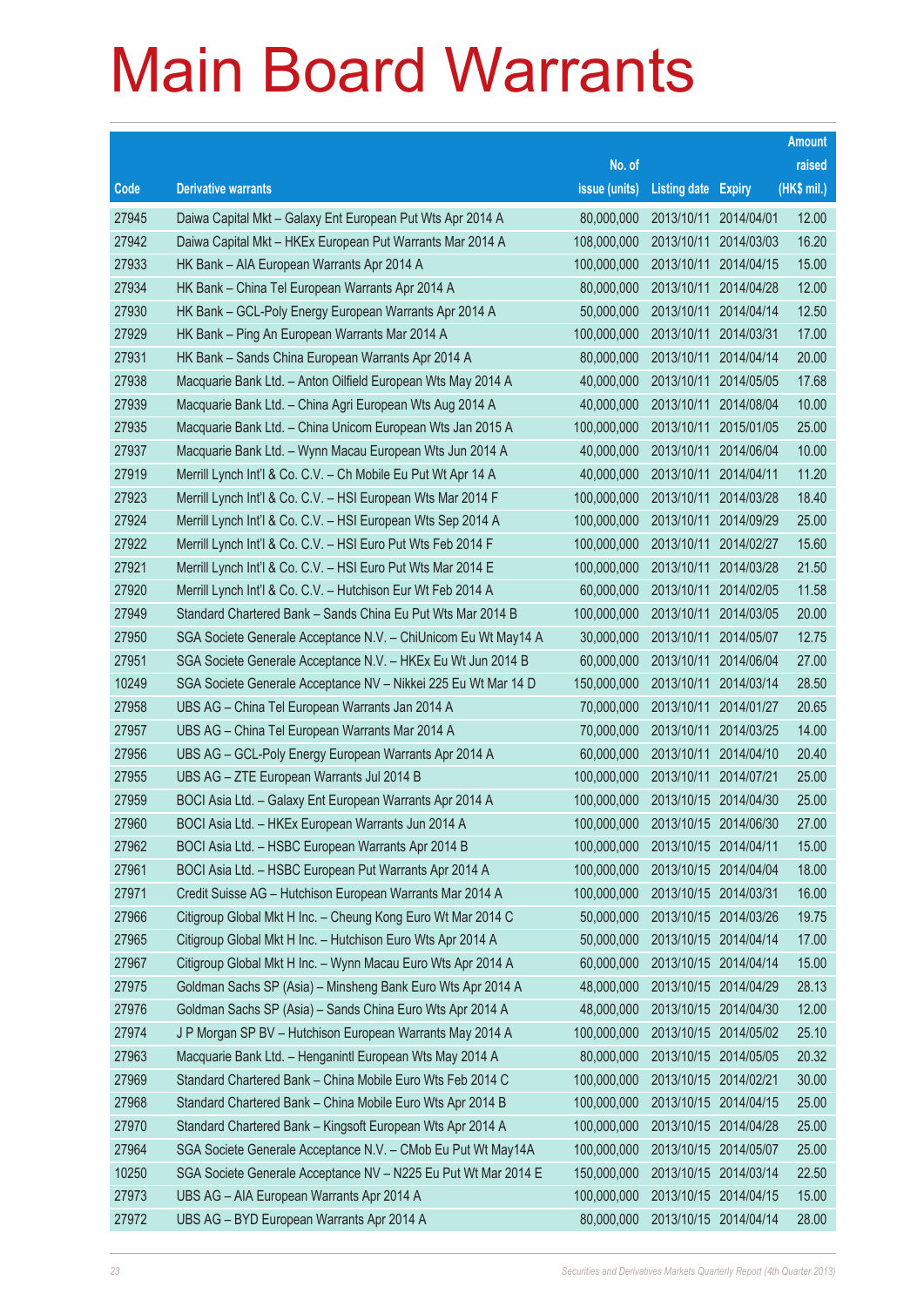|       |                                                               |               |                            |            | <b>Amount</b> |
|-------|---------------------------------------------------------------|---------------|----------------------------|------------|---------------|
|       |                                                               | No. of        |                            |            | raised        |
| Code  | <b>Derivative warrants</b>                                    | issue (units) | <b>Listing date Expiry</b> |            | (HK\$ mil.)   |
| 27994 | BOCI Asia Ltd. - Cheung Kong European Put Warrants Apr 2014A  | 100,000,000   | 2013/10/16 2014/04/02      |            | 23.00         |
| 27990 | BOCI Asia Ltd. - Kingsoft European Warrants May 2014 A        | 100,000,000   | 2013/10/16 2014/05/19      |            | 30.00         |
| 27992 | BOCI Asia Ltd. - SJM Holdings European Warrants May 2014 A    | 100,000,000   | 2013/10/16 2014/05/26      |            | 25.00         |
| 27993 | BOCI Asia Ltd. - ZTE European Warrants Jun 2014 A             | 100,000,000   | 2013/10/16 2014/06/30      |            | 25.00         |
| 27986 | BNP Paribas Arbit Issu B.V. - CC Bank Euro Wts Apr 2014 A     | 100,000,000   | 2013/10/16 2014/04/02      |            | 15.00         |
| 27989 | BNP Paribas Arbit Issu B.V. - Cheung Kong Euro Wt May 2014 A  | 61,000,000    | 2013/10/16 2014/05/05      |            | 15.86         |
| 27984 | BNP Paribas Arbit Issu B.V. - China Life Euro Wts May 2014 B  | 100,000,000   | 2013/10/16 2014/05/05      |            | 15.00         |
| 27988 | BNP Paribas Arbit Issu B.V. - Galaxy Ent Euro Wts Apr 2014 B  | 100,000,000   | 2013/10/16 2014/04/02      |            | 23.00         |
| 27985 | BNP Paribas Arbit Issu B.V. - HSBC European Wts Apr 2014 A    | 100,000,000   | 2013/10/16 2014/04/02      |            | 15.00         |
| 28006 | Credit Suisse AG - Geely Auto European Warrants Mar 2014 A    | 60,000,000    | 2013/10/16 2014/03/31      |            | 20.40         |
| 28009 | Credit Suisse AG - ZTE European Warrants May 2014 A           | 60,000,000    | 2013/10/16 2014/05/30      |            | 15.00         |
| 28008 | Bank of East Asia - Galaxy Ent European Put Warrants Apr14 A  | 70,000,000    | 2013/10/16 2014/04/09      |            | 10.50         |
| 28007 | Bank of East Asia - Hutchison European Warrants Dec 2015 A    | 80,000,000    | 2013/10/16 2015/12/31      |            | 20.00         |
| 27980 | HK Bank - BYD European Warrants Apr 2014 A                    | 50,000,000    | 2013/10/16 2014/04/28      |            | 15.00         |
| 27979 | HK Bank - China Life European Warrants Jul 2014 A             | 100,000,000   | 2013/10/16 2014/07/21      |            | 16.00         |
| 27982 | HK Bank - Dongfeng Motor European Warrants Nov 2014 A         | 80,000,000    | 2013/10/16 2014/11/19      |            | 12.00         |
| 27981 | HK Bank - HKEx European Warrants Mar 2014 A                   | 150,000,000   | 2013/10/16 2014/03/19      |            | 31.50         |
| 27983 | HK Bank - Ping An European Warrants Feb 2014 A                | 100,000,000   | 2013/10/16 2014/02/24      |            | 42.00         |
| 28004 | Macquarie Bank Ltd. - China Mobile European Wts May 2014 A    | 100,000,000   | 2013/10/16 2014/05/05      |            | 25.00         |
| 28003 | Macquarie Bank Ltd. - Hutchison European Warrants May 2014 A  | 100,000,000   | 2013/10/16 2014/05/05      |            | 25.00         |
| 28001 | Standard Chartered Bank - BOCL European Warrants May 2014 B   | 100,000,000   | 2013/10/16 2014/05/23      |            | 16.00         |
| 28000 | SGA Societe Generale Acceptance N.V. - Ch Mob Eu Wt Apr 14 B  | 100,000,000   | 2013/10/16 2014/04/02      |            | 35.00         |
| 28002 | SGA Societe Generale Acceptance N.V. - Shenhua Eu Wt Mar 14 A | 100,000,000   | 2013/10/16 2014/03/05      |            | 16.00         |
| 28005 | SGA Societe Generale Acceptance N.V. - Tencent Eu Wt Jul 14 A | 150,000,000   | 2013/10/16 2014/07/02      |            | 22.50         |
| 27998 | UBS AG - HSCEI European Warrants Dec 2014 A                   | 100,000,000   | 2013/10/16 2014/12/30      |            | 15.00         |
| 27997 | UBS AG - HSCEI European Put Warrants Jun 2014 C               | 100,000,000   | 2013/10/16 2014/06/27      |            | 15.00         |
| 27995 | UBS AG - KECL European Warrants Mar 2014 A                    | 70,000,000    | 2013/10/16 2014/03/10      |            | 11.90         |
| 28034 | BOCI Asia Ltd. - CC Bank European Warrants Apr 2014 A         | 100,000,000   | 2013/10/17 2014/04/29      |            | 25.00         |
| 28035 | BOCI Asia Ltd. - Cheung Kong European Warrants May 2014 A     | 100,000,000   | 2013/10/17 2014/05/07      |            | 30.00         |
| 28036 | BOCI Asia Ltd. - Hutchison European Warrants May 2014 A       | 100,000,000   | 2013/10/17 2014/05/02      |            | 25.00         |
| 28033 | BOCI Asia Ltd. - ICBC European Warrants Apr 2014 A            | 100,000,000   | 2013/10/17 2014/04/30      |            | 25.00         |
| 28032 | Credit Suisse AG - Esprit European Warrants Aug 2014 A        | 70,000,000    | 2013/10/17 2014/08/08      |            | 10.50         |
| 28059 | Citigroup Global Mkt H Inc. - HSI European Put Wt Feb 2014 A  | 150,000,000   | 2013/10/17                 | 2014/02/27 | 22.50         |
| 28011 | Goldman Sachs Sp (Asia) - ICBC European Warrants Jun 2014 A   | 68,000,000    | 2013/10/17 2014/06/30      |            | 13.06         |
| 28010 | Goldman Sachs Sp (Asia) - ICBC European Warrants Jul 2014 A   | 68,000,000    | 2013/10/17 2014/07/30      |            | 10.34         |
| 28028 | HK Bank - CITIC Bank European Warrants Jun 2014 A             | 50,000,000    | 2013/10/17 2014/06/23      |            | 12.50         |
| 28025 | HK Bank - Minsheng Bank European Warrants Apr 2014 A          | 60,000,000    | 2013/10/17                 | 2014/04/16 | 59.40         |
| 28021 | HK Bank - Evergrande European Warrants Apr 2014 A             | 50,000,000    | 2013/10/17 2014/04/23      |            | 12.50         |
| 28030 | HK Bank - HSI European Warrants Jul 2014 A                    | 250,000,000   | 2013/10/17 2014/07/30      |            | 62.50         |
| 28031 | HK Bank - HSI European Warrants Sep 2014 B                    | 250,000,000   | 2013/10/17 2014/09/29      |            | 62.50         |
| 28024 | HK Bank - Tencent European Put Warrants Apr 2014 C            | 120,000,000   | 2013/10/17                 | 2014/04/16 | 42.00         |
| 28041 | J P Morgan SP BV - Tencent European Warrants May 2014 A       | 150,000,000   | 2013/10/17 2014/05/02      |            | 55.50         |
| 28044 | J P Morgan SP BV - Tencent European Warrants Jul 2014 A       | 200,000,000   | 2013/10/17 2014/07/03      |            | 50.00         |
| 28043 | J P Morgan SP BV - Tencent European Put Warrants Apr 2014 E   | 200,000,000   | 2013/10/17 2014/04/16      |            | 50.00         |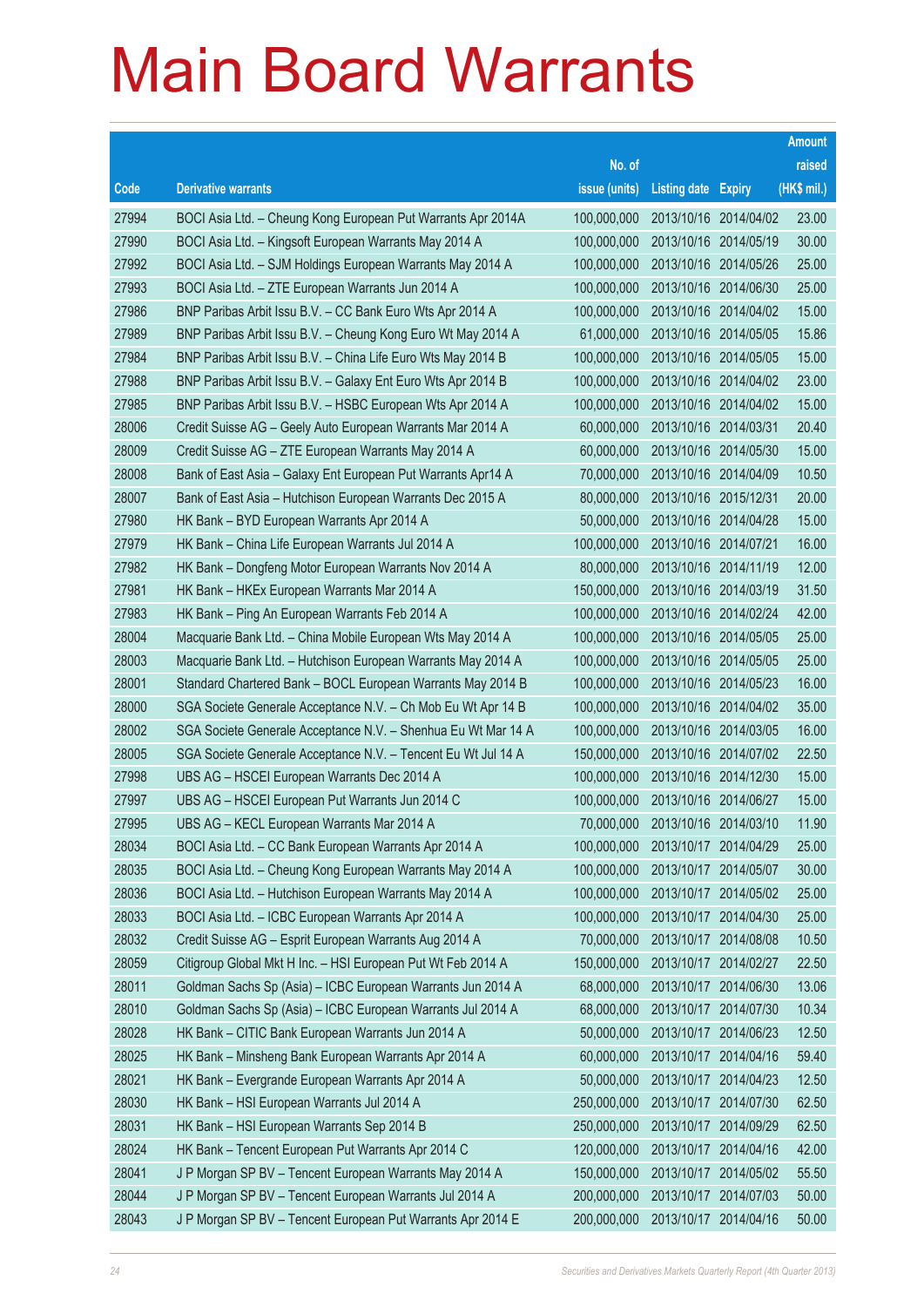|         |                                                                |               |                            |                       | <b>Amount</b> |
|---------|----------------------------------------------------------------|---------------|----------------------------|-----------------------|---------------|
|         |                                                                | No. of        |                            |                       | raised        |
| Code    | <b>Derivative warrants</b>                                     | issue (units) | <b>Listing date Expiry</b> |                       | (HK\$ mil.)   |
| 28057   | Macquarie Bank Ltd. - Country Garden European Wts Jul 2014 A   | 40,000,000    | 2013/10/17 2014/07/04      |                       | 10.00         |
| 28040   | Macquarie Bank Ltd. - CITIC Sec European Warrants Aug 2014 A   | 100,000,000   | 2013/10/17 2014/08/19      |                       | 16.30         |
| 28038   | Macquarie Bank Ltd. - GCL-Poly Energy European Wts Apr 2014 B  | 40,000,000    | 2013/10/17 2014/04/16      |                       | 10.00         |
| 28058   | Macquarie Bank Ltd. - Yuexiu Property Euro Wts Nov 2014 A      | 40,000,000    | 2013/10/17 2014/11/04      |                       | 10.00         |
| 28017   | Nomura Int'l plc - Ch Ship Cont European Warrants Aug 2014 A   | 50,000,000    |                            | 2013/10/17 2014/08/28 | 13.05         |
| 28019   | Nomura Int'l plc - CSR Times European Warrants Aug 2014 A      | 50,000,000    |                            | 2013/10/17 2014/08/28 | 16.10         |
| 28016   | Nomura Int'l plc - Foxconn European Warrants Aug 2014 A        | 50,000,000    | 2013/10/17 2014/08/08      |                       | 25.25         |
| 28012   | Nomura Int'l plc - Geely Auto European Warrants Apr 2014 A     | 50,000,000    |                            | 2013/10/17 2014/04/28 | 20.10         |
| 28014   | Nomura Int'l plc - ZTE European Warrants Aug 2014 A            | 50,000,000    |                            | 2013/10/17 2014/08/08 | 12.95         |
| 28051   | SGA Societe Generale Acceptance NV - CSOP A50 ETF Eu Wt Apr14A | 50,000,000    |                            | 2013/10/17 2014/04/02 | 24.50         |
| 28052   | SGA Societe Generale Acceptance NV - CSOP A50 ETF Eu Wt Apr14B | 50,000,000    |                            | 2013/10/17 2014/04/02 | 12.50         |
| 28049   | SGA Societe Generale Acceptance N.V. - A50 Ch Eu Wt Mar14A     | 50,000,000    |                            | 2013/10/17 2014/03/05 | 20.25         |
| 28050   | SGA Societe Generale Acceptance N.V. - A50 Ch Eu Wt Apr 2014B  | 50,000,000    |                            | 2013/10/17 2014/04/02 | 12.50         |
| 28046   | SGA Societe Generale Acceptance N.V. - Galaxy Eu Put Wt May14B | 100,000,000   |                            | 2013/10/17 2014/05/07 | 45.00         |
| 28020   | SGA Societe Generale Acceptance N.V. - HSBC Eu Wt Apr 2014 C   | 120,000,000   |                            | 2013/10/17 2014/04/02 | 33.60         |
| 28053   | UBS AG - CSOP A50 ETF European Warrants Apr 2014 A             | 100,000,000   |                            | 2013/10/17 2014/04/16 | 36.00         |
| 28056   | UBS AG - Galaxy Ent European Warrants Apr 2014 B               | 40,000,000    |                            | 2013/10/17 2014/04/28 | 16.40         |
| 28055   | UBS AG - Hutchison European Put Warrants Feb 2014 D            | 70,000,000    |                            | 2013/10/17 2014/02/24 | 10.85         |
| 21933 # | HK Bank - A50 China European Warrants Apr 2014 A               | 200,000,000   | 2013/10/17 2014/04/29      |                       | 12.40         |
| 10251   | BNP Paribas Arbit Issu B.V. - Nikkei 225 Index Eu Wt Mar14 B   | 100,000,000   |                            | 2013/10/18 2014/03/14 | 15.10         |
| 10252   | BNP Paribas Arbit Issu B.V. - Nikkei 225 Index Eu Wt Jun14 A   | 100,000,000   |                            | 2013/10/18 2014/06/13 | 16.00         |
| 10253   | BNP Paribas Arbit Issu B.V. - Nikkei 225 Eu Put Wt Jun 2014B   | 100,000,000   |                            | 2013/10/18 2014/06/13 | 19.60         |
| 28071   | Credit Suisse AG - Ping An European Warrants Mar 2014 C        | 80,000,000    | 2013/10/18 2014/03/24      |                       | 16.00         |
| 28072   | Credit Suisse AG - Xinyi Glass European Warrants Apr 2014 A    | 60,000,000    | 2013/10/18 2014/04/17      |                       | 21.60         |
| 28074   | Macquarie Bank Ltd. - China Railway European Wts May 2014 A    | 40,000,000    |                            | 2013/10/18 2014/05/05 | 10.00         |
| 28073   | Macquarie Bank Ltd. - China Shenhua European Wts Mar 2014 B    | 70,000,000    | 2013/10/18 2014/03/04      |                       | 10.50         |
| 28061   | SGA Societe Generale Acceptance N.V. - CHALCO Eu Wt Jul 14 A   | 60,000,000    |                            | 2013/10/18 2014/07/02 | 12.00         |
| 28069   | SGA Societe Generale Acceptance N.V. - ICBC Eu Wt Jul 2014 A   | 100,000,000   | 2013/10/18 2014/07/02      |                       | 21.50         |
| 28060   | SGA Societe Generale Acceptance N.V. - KECL Eu Wt Mar 2014 A   | 50,000,000    | 2013/10/18 2014/03/10      |                       | 10.25         |
| 28070   | SGA Societe Generale Acceptance N.V. - Ping An Eu Wt Mar 14 A  | 100,000,000   | 2013/10/18 2014/03/24      |                       | 27.50         |
| 28067   | UBS AG - CAM CSI300 European Warrants Mar 2014 A               | 100,000,000   | 2013/10/18 2014/03/24      |                       | 17.00         |
| 28062   | UBS AG - CC Bank European Warrants Feb 2014 B                  | 100,000,000   | 2013/10/18 2014/02/26      |                       | 15.00         |
| 28065   | UBS AG - CC Bank European Warrants Mar 2014 B                  | 100,000,000   | 2013/10/18 2014/03/21      |                       | 34.00         |
| 28066   | UBS AG - Minsheng Bank European Warrants Feb 2014 A            | 30,000,000    | 2013/10/18 2014/02/25      |                       | 11.10         |
| 28068   | UBS AG - Greatwall Motor European Warrants Mar 2014 A          | 60,000,000    | 2013/10/18 2014/03/26      |                       | 19.80         |
| 28088   | BNP Paribas Arbit Issu B.V. - Biostime Euro Wts Feb 2015 A     | 100,000,000   | 2013/10/21                 | 2015/02/03            | 25.00         |
| 28089   | BNP Paribas Arbit Issu B.V. - Geely Auto Euro Wts Apr 2014 A   | 100,000,000   | 2013/10/21                 | 2014/04/02            | 15.00         |
| 28087   | BNP Paribas Arbit Issu B.V. - China Mengniu Eu Wt Jul 2014 A   | 82,000,000    | 2013/10/21                 | 2014/07/03            | 23.78         |
| 28085   | BNP Paribas Arbit Issu B.V. - Ping An European Wt Apr 2014 A   | 100,000,000   | 2013/10/21                 | 2014/04/02            | 19.00         |
| 28086   | BNP Paribas Arbit Issu B.V. - Shenzhen Int'l Eu Wt Oct2014 A   | 100,000,000   | 2013/10/21                 | 2014/10/03            | 19.00         |
| 28084   | Goldman Sachs SP (Asia) - China Life Euro Wts Aug 2014 A       | 80,000,000    | 2013/10/21                 | 2014/08/27            | 12.00         |
| 28077   | HK Bank - AIA European Put Warrants Apr 2014 B                 | 120,000,000   | 2013/10/21                 | 2014/04/22            | 30.00         |
| 28076   | HK Bank - Geely Auto European Warrants Apr 2014 A              | 50,000,000    | 2013/10/21                 | 2014/04/29            | 17.50         |
| 28083   | J P Morgan SP BV - HSI European Put Warrants Apr 2014 G        | 500,000,000   | 2013/10/21                 | 2014/04/29            | 125.00        |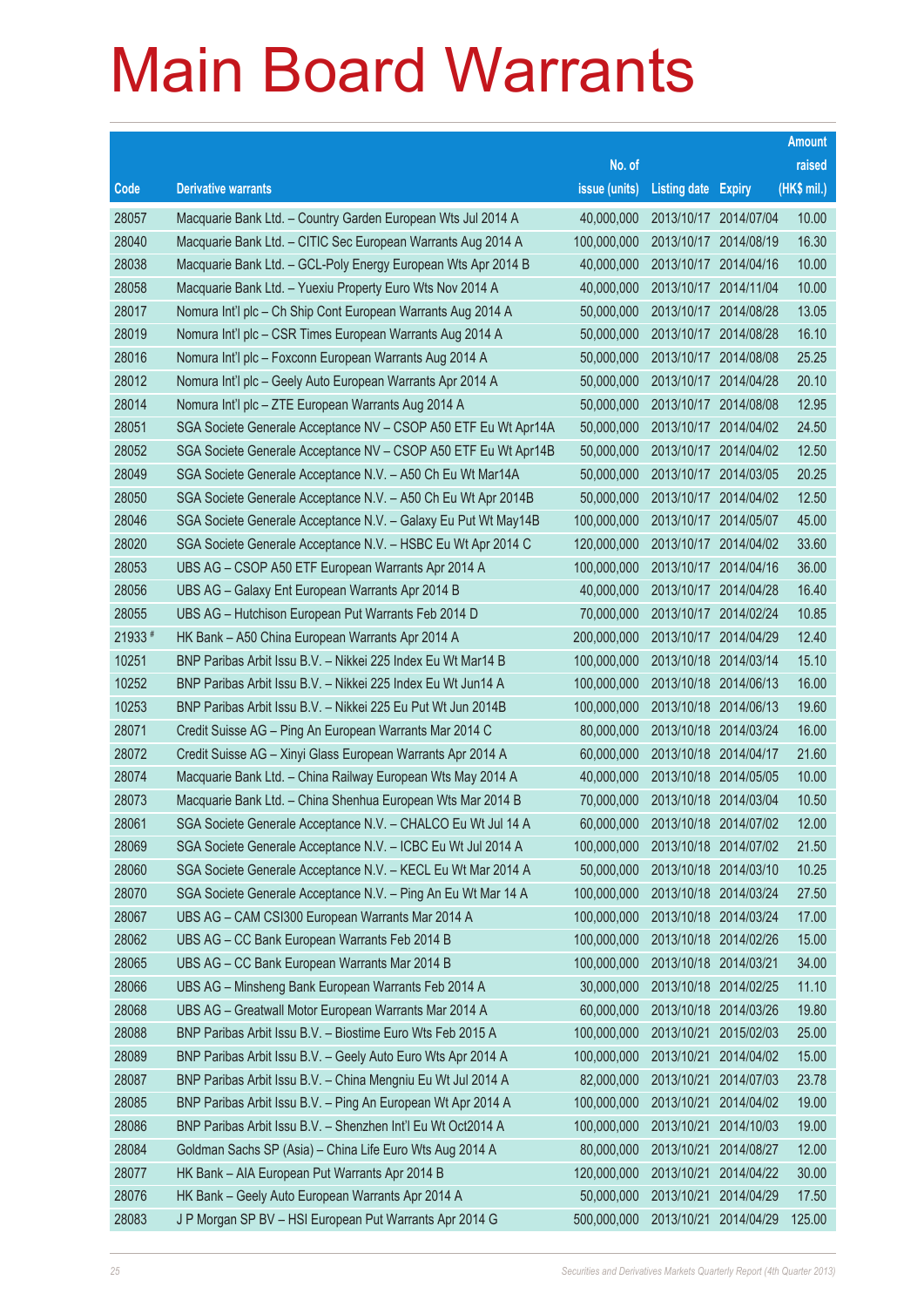|         |                                                              |               |                            |                       | <b>Amount</b> |
|---------|--------------------------------------------------------------|---------------|----------------------------|-----------------------|---------------|
|         |                                                              | No. of        |                            |                       | raised        |
| Code    | <b>Derivative warrants</b>                                   | issue (units) | <b>Listing date Expiry</b> |                       | (HK\$ mil.)   |
| 28095   | Macquarie Bank Ltd. - Anta Sports European Wts Jul 2014 A    | 70,000,000    | 2013/10/21                 | 2014/07/03            | 17.50         |
| 28093   | Macquarie Bank Ltd. - BYD European Warrants May 2014 A       | 40,000,000    | 2013/10/21                 | 2014/05/05            | 10.00         |
| 28094   | Macquarie Bank Ltd. - Chi Res Land European Wts Aug 2014 A   | 70,000,000    | 2013/10/21                 | 2014/08/04            | 17.50         |
| 28078   | Macquarie Bank Ltd. - ZTE European Warrants Jul 2014 A       | 70,000,000    | 2013/10/21                 | 2014/07/14            | 12.25         |
| 28079   | Standard Chartered Bank - CITIC Pacific Euro Wts Apr 2014 A  | 50,000,000    | 2013/10/21                 | 2014/04/30            | 21.50         |
| 28082   | Standard Chartered Bank – China Life European Wts May 2014 A | 100,000,000   | 2013/10/21                 | 2014/05/05            | 15.00         |
| 28081   | Standard Chartered Bank - Lenovo European Wts Apr 2014 A     | 60,000,000    | 2013/10/21                 | 2014/04/02            | 16.20         |
| 28080   | Standard Chartered Bank - YZ Coal European Wts Feb 2014 A    | 80,000,000    |                            | 2013/10/21 2014/02/20 | 30.40         |
| 28092   | UBS AG - HSI European Put Warrants Apr 2014 B                | 300,000,000   | 2013/10/21                 | 2014/04/29            | 45.00         |
| 28090   | UBS AG – Sands China European Put Warrants Mar 2014 C        | 60,000,000    |                            | 2013/10/21 2014/03/05 | 10.20         |
| 28114   | BOCI Asia Ltd. - BYD European Warrants Jul 2014 A            | 100,000,000   |                            | 2013/10/22 2014/07/07 | 37.50         |
| 28113   | BOCI Asia Ltd. - Lenovo European Warrants Sep 2014 A         | 100,000,000   |                            | 2013/10/22 2014/09/30 | 15.00         |
| 28128   | Credit Suisse AG - CC Bank European Warrants Feb 2014 A      | 80,000,000    |                            | 2013/10/22 2014/02/26 | 12.00         |
| 28127   | Credit Suisse AG - CSOP A50 ETF European Warrants Mar 2014 A | 80,000,000    |                            | 2013/10/22 2014/03/19 | 16.00         |
| 28129   | Credit Suisse AG - Sands China European Warrants Apr 2014 A  | 60,000,000    |                            | 2013/10/22 2014/04/22 | 15.00         |
| 28118   | Citigroup Global Mkt H Inc. - MGM China Eu Put Wt Apr 2014 B | 80,000,000    |                            | 2013/10/22 2014/04/22 | 21.60         |
| 28120   | Citigroup Global Mkt H Inc. - SJM Holdings Eu Wt Mar 2014 D  | 80,000,000    |                            | 2013/10/22 2014/03/26 | 12.00         |
| 28119   | Citigroup Global Mkt H Inc. - SJM Holdings Eu Put Wts Apr14C | 80,000,000    |                            | 2013/10/22 2014/04/22 | 22.40         |
| 28117   | Citigroup Global Mkt H Inc. - Wynn Macau Euro Wts May 2014 A | 60,000,000    |                            | 2013/10/22 2014/05/15 | 16.20         |
| 28124   | J P Morgan Int'l Der. Ltd. - CC Bank European Wts May 2014 A | 200,000,000   |                            | 2013/10/22 2014/05/02 | 50.00         |
| 28123   | J P Morgan SP BV - China Mob European Wts May 2014 A         | 200,000,000   |                            | 2013/10/22 2014/05/02 | 58.00         |
| 28121   | J P Morgan SP BV - ICBC European Warrants May 2014 A         | 200,000,000   |                            | 2013/10/22 2014/05/02 | 74.20         |
| 28131   | J P Morgan SP BV - Sands China European Warrants May 2014 A  | 150,000,000   |                            | 2013/10/22 2014/05/02 | 37.50         |
| 28115   | Macquarie Bank Ltd. - Haier Elec European Wts May 2014 A     | 40,000,000    |                            | 2013/10/22 2014/05/05 | 10.00         |
| 28116   | Macquarie Bank Ltd. - PWR Assets European Wts Oct 2014 A     | 40,000,000    |                            | 2013/10/22 2014/10/06 | 10.00         |
| 28109   | Merrill Lynch Int'l & Co. C.V. - China Life Eu Wt Apr 2014 A | 80,000,000    |                            | 2013/10/22 2014/04/29 | 12.16         |
| 28098   | Merrill Lynch Int'l & Co. C.V. - HSBC Euro Wts Mar 2014 B    | 80,000,000    |                            | 2013/10/22 2014/03/10 | 12.88         |
| 28100   | Merrill Lynch Int'l & Co. C.V. - HSBC Euro Wts Apr 2014 A    | 40,000,000    |                            | 2013/10/22 2014/04/22 | 12.60         |
| 28111   | Merrill Lynch Int'l & Co. C.V. - HSBC Euro Put Wt Mar 2014 C | 60,000,000    | 2013/10/22 2014/03/21      |                       | 10.98         |
| 28106   | Merrill Lynch Int'l & Co. C.V. - Ping An Euro Wts Apr 2014 A | 40,000,000    |                            | 2013/10/22 2014/04/22 | 13.60         |
| 28101   | Merrill Lynch Int'l & Co. C.V. - Tencent Euro Wts Apr 2014 A | 40,000,000    |                            | 2013/10/22 2014/04/22 | 10.40         |
| 28105   | Merrill Lynch Int'l & Co. C.V. - Tencent Eu Put Wt Apr2014 B | 40,000,000    |                            | 2013/10/22 2014/04/22 | 16.20         |
| 28130   | SGA Societe Generale Acceptance N.V. - AIA Eur Wt Jan 2015 A | 150,000,000   |                            | 2013/10/22 2015/01/05 | 37.50         |
| 28112   | SGA Societe Generale Acceptance N.V. - ZTE Eu Wt Jul 2014 B  | 80,000,000    | 2013/10/22 2014/07/21      |                       | 15.20         |
| 28126   | UBS AG - AIA European Warrants Jul 2014 A                    | 100,000,000   |                            | 2013/10/22 2014/07/09 | 25.00         |
| 28125   | UBS AG - Wynn Macau European Warrants May 2014 A             | 50,000,000    |                            | 2013/10/22 2014/05/08 | 12.50         |
| 26680 # | Goldman Sachs SP (Asia) - Tencent European Put Wt Feb 2014 F | 80,000,000    |                            | 2013/10/22 2014/02/07 | 12.64         |
| 28153   | Credit Suisse AG - Angang Steel European Warrants May 2014 A | 60,000,000    |                            | 2013/10/23 2014/05/12 | 19.20         |
| 28152   | Credit Suisse - Henderson Land European Warrants Apr 2014 A  | 60,000,000    |                            | 2013/10/23 2014/04/22 | 15.60         |
| 28139   | HK Bank - China Railway European Warrants May 2014 A         | 50,000,000    | 2013/10/23 2014/05/26      |                       | 12.50         |
| 28137   | HK Bank - CSR European Warrants Jun 2014 A                   | 50,000,000    |                            | 2013/10/23 2014/06/30 | 25.00         |
| 28136   | HK Bank - CSR Times European Warrants Jul 2014 A             | 80,000,000    |                            | 2013/10/23 2014/07/14 | 20.00         |
| 28160   | J P Morgan SP BV - GCL-Poly European Warrants Apr 2014 A     | 150,000,000   |                            | 2013/10/23 2014/04/22 | 37.65         |
| 28159   | J P Morgan SP BV - HSBC European Warrants Apr 2014 C         | 200,000,000   |                            | 2013/10/23 2014/04/02 | 30.00         |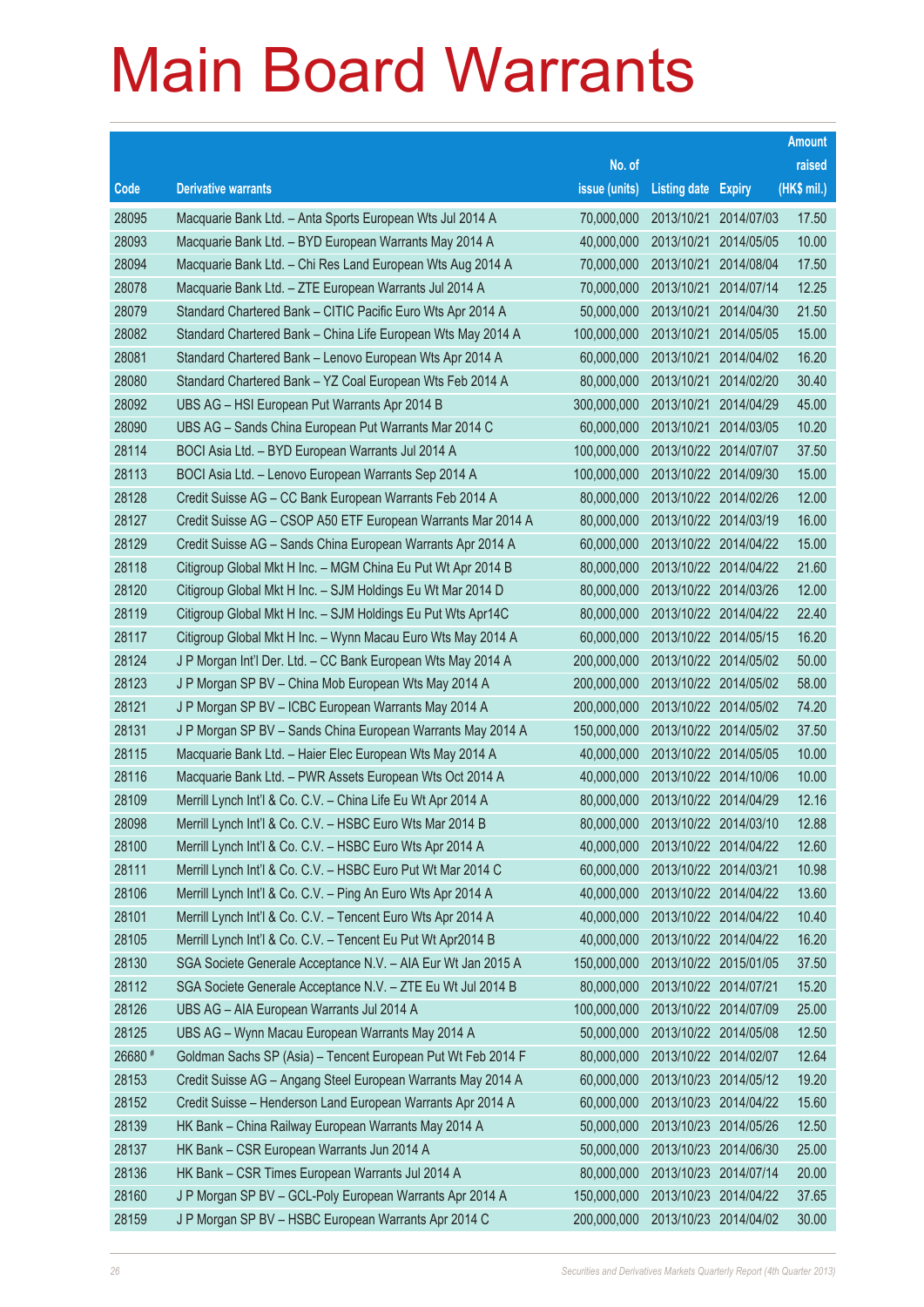|       |                                                                |               |                            |                       | <b>Amount</b> |
|-------|----------------------------------------------------------------|---------------|----------------------------|-----------------------|---------------|
|       |                                                                | No. of        |                            |                       | raised        |
| Code  | <b>Derivative warrants</b>                                     | issue (units) | <b>Listing date Expiry</b> |                       | (HK\$ mil.)   |
| 28158 | J P Morgan SP BV - HSBC European Put Warrants May 2014 A       | 200,000,000   |                            | 2013/10/23 2014/05/02 | 50.00         |
| 28135 | Macquarie Bank Ltd. - Ch Southern Air Euro Wts Oct 2014 A      | 40,000,000    |                            | 2013/10/23 2014/10/06 | 10.00         |
| 28142 | Standard Chartered Bank - AIA European Warrants Nov 2014 A     | 100,000,000   | 2013/10/23 2014/11/28      |                       | 25.00         |
| 28141 | Standard Chartered Bank - AIA European Put Wts May 2014 A      | 100,000,000   |                            | 2013/10/23 2014/05/30 | 25.00         |
| 28144 | Standard Chartered Bank - China Mobile Eur Put Wt Apr 2014 C   | 80,000,000    | 2013/10/23 2014/04/17      |                       | 28.00         |
| 28147 | SGA Societe Generale Acceptance N.V. - Geely Auto Eu Wt Apr14B | 60,000,000    |                            | 2013/10/23 2014/04/23 | 17.70         |
| 28140 | SGA Societe Generale Acceptance N.V - Sands China Eu Wt Jun14B | 100,000,000   | 2013/10/23 2014/06/04      |                       | 25.00         |
| 28149 | SGA Societe Generale Acceptance N.V. - SJM Hold Eu Wt Sep14A   | 80,000,000    |                            | 2013/10/23 2014/09/03 | 20.00         |
| 28150 | UBS AG - Kingsoft European Warrants Jun 2014 A                 | 100,000,000   |                            | 2013/10/23 2014/06/23 | 38.00         |
| 28151 | UBS AG - Ping An European Warrants Mar 2014 C                  | 100,000,000   |                            | 2013/10/23 2014/03/28 | 15.00         |
| 28163 | BOCI Asia Ltd. - HSI European Warrants Sep 2014 A              | 100,000,000   |                            | 2013/10/24 2014/09/29 | 25.00         |
| 28164 | BOCI Asia Ltd. - HSI European Put Warrants Mar 2014 A          | 100,000,000   |                            | 2013/10/24 2014/03/28 | 16.00         |
| 28167 | Citigroup Global Mkt H Inc. - China Life Euro Wts Apr 2014 C   | 150,000,000   |                            | 2013/10/24 2014/04/30 | 30.75         |
| 28168 | Citigroup Global Mkt H Inc. - China Mobile Eur Wt Apr 2014 A   | 100,000,000   |                            | 2013/10/24 2014/04/23 | 16.50         |
| 28165 | Citigroup Global Mkt H Inc. - HSBC European Wts Apr 2014 A     | 100,000,000   | 2013/10/24 2014/04/08      |                       | 15.00         |
| 28170 | Goldman Sachs SP (Asia) - Cheung Kong Euro Wts May 2014 A      | 68,000,000    |                            | 2013/10/24 2014/05/30 | 18.70         |
| 28169 | Goldman Sachs SP (Asia) - China Mengniu Euro Wt Aug 2014 A     | 68,000,000    |                            | 2013/10/24 2014/08/04 | 17.00         |
| 28171 | Goldman Sachs SP (Asia) - ZTE European Warrants Jun 2014 A     | 68,000,000    |                            | 2013/10/24 2014/06/27 | 10.27         |
| 28173 | J P Morgan SP BV - Greatwall Motor European Wts May 2014 A     | 100,000,000   |                            | 2013/10/24 2014/05/02 | 34.10         |
| 28172 | J P Morgan SP BV - Kingsoft European Warrants Apr 2014 B       | 100,000,000   |                            | 2013/10/24 2014/04/25 | 25.00         |
| 28166 | Standard Chartered Bank - TVB European Warrants Aug 2014 A     | 25,000,000    |                            | 2013/10/24 2014/08/08 | 22.50         |
| 28161 | SGA Societe Generale Acceptance N.V. - CPIC Eur Wt Mar 2014 A  | 100,000,000   |                            | 2013/10/24 2014/03/05 | 19.50         |
| 28162 | SGA Societe Generale Acceptance N.V. - CPIC Eu Put Wt Jul14A   | 100,000,000   |                            | 2013/10/24 2014/07/02 | 25.00         |
| 28205 | BNP Paribas Arbit Issu B.V. - AIA European Wts Dec 2014 A      | 100,000,000   |                            | 2013/10/25 2014/12/02 | 26.00         |
| 28206 | BNP Paribas Arbit Issu B.V. - AIA European Put Wt Dec 2014 B   | 100,000,000   |                            | 2013/10/25 2014/12/02 | 26.00         |
| 28207 | BNP Paribas Arbit Issu B.V. - Ch Mobile Euro Wts Apr 2014 C    | 100,000,000   |                            | 2013/10/25 2014/04/02 | 18.00         |
| 28208 | BNP Paribas Arbit Issu B.V. – Sands China Euro Wt May 2014 B   | 100,000,000   |                            | 2013/10/25 2014/05/05 | 28.00         |
| 28210 | BNP Paribas Arbit Issu B.V. - Wynn Macau Euro Wts May 2014 A   | 100,000,000   | 2013/10/25 2014/05/05      |                       | 25.00         |
| 28193 | Credit Suisse AG - Sands China European Put Wts Apr 2014 B     | 80,000,000    | 2013/10/25 2014/04/25      |                       | 29.60         |
| 28211 | Citigroup Global Mkt H Inc. - Sands China Euro Wt Apr 2014 B   | 60,000,000    | 2013/10/25 2014/04/24      |                       | 24.90         |
| 28212 | Citigroup Global Mkt H Inc. - Sands China Eu Put Wt Apr 14 C   | 60,000,000    | 2013/10/25 2014/04/24      |                       | 22.80         |
| 28214 | Citigroup Global Mkt H Inc. - SJM Holdings Eu Wt Apr 2014 D    | 80,000,000    | 2013/10/25 2014/04/24      |                       | 20.00         |
| 28200 | Daiwa Capital Mkt - AIA European Warrants May 2014 A           | 128,000,000   | 2013/10/25 2014/05/28      |                       | 32.00         |
| 28203 | Daiwa Capital Mkt - AIA European Put Warrants Apr 2014 A       | 80,000,000    |                            | 2013/10/25 2014/04/25 | 12.00         |
| 28198 | Daiwa Capital Mkt - Sands China European Warrants May 2014 A   | 98,000,000    | 2013/10/25 2014/05/08      |                       | 24.50         |
| 28199 | Daiwa Capital Mkt - Sands China European Put Wts Mar 2014 B    | 80,000,000    | 2013/10/25 2014/03/26      |                       | 12.00         |
| 28197 | Goldman Sachs SP (Asia) - Ch Mer Hold Euro Wts May 2014 A      | 68,000,000    | 2013/10/25 2014/05/29      |                       | 17.00         |
| 28196 | Goldman Sachs SP (Asia) - CNOOC European Warrants Nov 2015 A   | 68,000,000    |                            | 2013/10/25 2015/11/30 | 17.07         |
| 28195 | Goldman Sachs SP (Asia) - SHK Ppt European Put Wt Jun 2014 A   | 48,000,000    | 2013/10/25 2014/06/30      |                       | 25.97         |
| 28186 | HK Bank - BOCL European Warrants Feb 2014 A                    | 80,000,000    | 2013/10/25 2014/02/28      |                       | 13.60         |
| 28188 | HK Bank - China Coal European Warrants Jun 2014 A              | 50,000,000    | 2013/10/25 2014/06/30      |                       | 17.50         |
| 28190 | HK Bank - Sinopec Corp European Warrants Apr 2014 A            | 80,000,000    | 2013/10/25 2014/04/23      |                       | 12.00         |
| 28187 | HK Bank - China Shenhua European Warrants Aug 2014 A           | 100,000,000   | 2013/10/25 2014/08/04      |                       | 25.00         |
| 28189 | HK Bank - Yanzhou Coal European Warrants Apr 2014 A            | 50,000,000    | 2013/10/25 2014/04/29      |                       | 24.00         |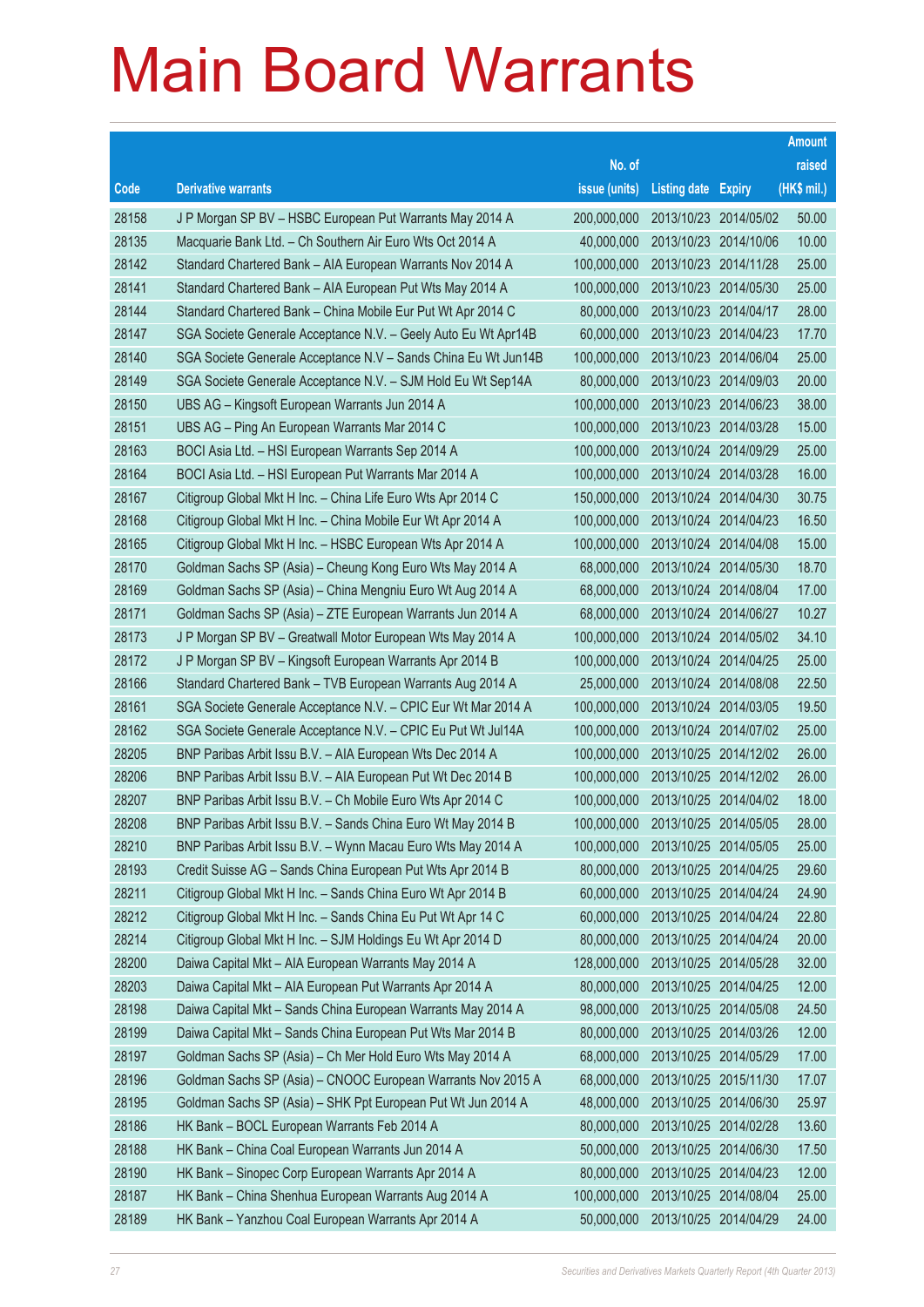|         |                                                                |               |                            |            | <b>Amount</b> |
|---------|----------------------------------------------------------------|---------------|----------------------------|------------|---------------|
|         |                                                                | No. of        |                            |            | raised        |
| Code    | <b>Derivative warrants</b>                                     | issue (units) | <b>Listing date Expiry</b> |            | (HK\$ mil.)   |
| 28230   | J P Morgan SP BV - AIA European Put Warrants May 2014 C        | 200,000,000   | 2013/10/25 2014/05/02      |            | 50.00         |
| 28226   | J P Morgan SP BV - China Mob European Wts May 2014 B           | 200,000,000   | 2013/10/25 2014/05/02      |            | 50.00         |
| 28225   | J P Morgan SP BV - CSOP A50 ETF European Warrants May 2014 A   | 150,000,000   | 2013/10/25 2014/05/05      |            | 37.50         |
| 28223   | J P Morgan SP BV - Galaxy Ent European Warrants Jul 2014 A     | 150,000,000   | 2013/10/25 2014/07/02      |            | 37.50         |
| 28222   | J P Morgan SP BV - Galaxy Ent European Put Wts Apr 2014 E      | 100,000,000   | 2013/10/25 2014/04/24      |            | 40.20         |
| 28219   | J P Morgan SP BV - Sands China European Warrants May 2014 B    | 150,000,000   | 2013/10/25 2014/05/05      |            | 37.50         |
| 28220   | J P Morgan SP BV - Sands China European Put Wts Apr 2014 C     | 150,000,000   | 2013/10/25 2014/04/24      |            | 37.50         |
| 28234   | J P Morgan SP BV - Tencent European Put Warrants May 2014 B    | 150,000,000   | 2013/10/25 2014/05/05      |            | 59.25         |
| 28179   | Merrill Lynch Int'l & Co. C.V. - CC Bank Euro Wts Apr 2014 A   | 40,000,000    | 2013/10/25 2014/04/30      |            | 10.20         |
| 28174   | Merrill Lynch Int'l & Co. C.V. - Ch Mobile Eur Wt Apr 2014 B   | 50,000,000    | 2013/10/25 2014/04/25      |            | 10.50         |
| 28184   | Merrill Lynch Int'l & Co. C.V. - ICBC Euro Wts Mar 2014 A      | 80,000,000    | 2013/10/25 2014/03/21      |            | 12.24         |
| 28180   | Merrill Lynch Int'l & Co. C.V. - ICBC Euro Wts Jun 2014 A      | 40,000,000    | 2013/10/25 2014/06/23      |            | 10.40         |
| 28177   | Merrill Lynch Int'l & Co. C.V. - Ping An Euro Put Wts Mar14B   | 50,000,000    | 2013/10/25 2014/03/31      |            | 10.80         |
| 28235   | Standard Chartered Bank - Sands China Euro Wts Jun 2014 B      | 100,000,000   | 2013/10/25 2014/06/04      |            | 37.00         |
| 28236   | Standard Chartered Bank - Sands China Eu Put Wts May 2014 B    | 100,000,000   | 2013/10/25 2014/05/05      |            | 25.00         |
| 28194   | SGA Societe Generale Acceptance N.V. - AIA Eu Put Wt Jun14 A   | 100,000,000   | 2013/10/25 2014/06/04      |            | 25.00         |
| 28191   | SGA Societe Generale Acceptance N.V. - Foxconn Eu Wt May14 A   | 35,000,000    | 2013/10/25 2014/05/07      |            | 10.50         |
| 28192   | SGA Societe Generale Acceptance N.V. - Greatwall Eu Wt May14A  | 60,000,000    | 2013/10/25 2014/05/07      |            | 22.80         |
| 28231   | SGA Societe Generale Acceptance N.V - Sands China Eu Wt May14A | 100,000,000   | 2013/10/25 2014/05/07      |            | 28.00         |
| 28232   | SGA Societe Generale Acceptance NV - Sands Ch Eu Put Wt May14B | 100,000,000   | 2013/10/25 2014/05/07      |            | 25.00         |
| 28218   | UBS AG - AIA European Put Warrants Apr 2014 B                  | 50,000,000    | 2013/10/25 2014/04/24      |            | 12.50         |
| 28215   | UBS AG - Galaxy Ent European Put Warrants Apr 2014 C           | 30,000,000    | 2013/10/25 2014/04/24      |            | 13.50         |
| 28217   | UBS AG - Sands China European Warrants Apr 2014 B              | 60,000,000    | 2013/10/25 2014/04/24      |            | 16.80         |
| 28216   | UBS AG - Sands China European Put Warrants Apr 2014 A          | 40,000,000    | 2013/10/25 2014/04/24      |            | 12.00         |
| 28233   | UBS AG – Tencent Holdings European Put Warrants Apr 2014 B     | 100,000,000   | 2013/10/25 2014/04/09      |            | 38.00         |
| 26578 # | Standard Chartered Bank – China Mobile Euro Wts Jan 2014 A     | 115,000,000   | 2013/10/25 2014/01/06      |            | 10.24         |
| 28248   | BOCI Asia Ltd. – AIA European Warrants Apr 2014 A              | 100,000,000   | 2013/10/28 2014/04/22      |            | 19.00         |
| 28249   | BOCI Asia Ltd. - AIA European Warrants Jul 2014 A              | 100,000,000   | 2013/10/28 2014/07/07      |            | 25.00         |
| 28250   | BOCI Asia Ltd. - Sands China European Warrants May 2014 A      | 100,000,000   | 2013/10/28 2014/05/30      |            | 25.00         |
| 28251   | BOCI Asia Ltd. - Tencent Holdings European Put Wts Apr 2014 B  | 100,000,000   | 2013/10/28 2014/04/30      |            | 25.00         |
| 28273   | BNP Paribas Arbit Issu B.V. - Angang Steel Eur Wt Jun 2014 A   | 29,000,000    | 2013/10/28 2014/06/04      |            | 10.15         |
| 28280   | BNP Paribas Arbit Issu B.V. - BBMG European Wts Dec 2016 A     | 75,000,000    | 2013/10/28 2016/12/02      |            | 18.75         |
| 28306   | BNP Paribas Arbit Issu B.V. - CRCC European Wts Jan 2015 A     | 100,000,000   | 2013/10/28 2015/01/05      |            | 15.00         |
| 28302   | BNP Paribas Arbit Issu B.V. - Gome European Wts May 2015 A     | 100,000,000   | 2013/10/28 2015/05/05      |            | 29.00         |
| 28307   | BNP Paribas Arbit Issu B.V. - Kingsoft Euro Wts May 2014 A     | 100,000,000   | 2013/10/28 2014/05/05      |            | 27.00         |
| 28301   | BNP Paribas Arbit Issu B.V. - Melco Int'l Dev Eu Wt May 14 A   | 65,000,000    | 2013/10/28 2014/05/05      |            | 16.25         |
| 28305   | BNP Paribas Arbit Issu B.V. - SJM Holdings Eu Wts May 2014 A   | 100,000,000   | 2013/10/28 2014/05/05      |            | 25.00         |
| 28274   | BNP Paribas Arbit Issu B.V. - Tencent HIdgs Eu Wt May 2014 A   | 100,000,000   | 2013/10/28 2014/05/05      |            | 25.00         |
| 28276   | BNP Paribas Arbit Issu B.V. - Tencent Eu Put Wt Apr 2014 F     | 100,000,000   | 2013/10/28 2014/04/02      |            | 15.00         |
| 28278   | BNP Paribas Arbit Issu B.V. - Zhaojin Mining Eu Wt Oct2016 A   | 100,000,000   | 2013/10/28 2016/10/04      |            | 25.00         |
| 28290   | Credit Suisse AG - AIA European Put Warrants Apr 2014 B        | 70,000,000    | 2013/10/28                 | 2014/04/28 | 10.50         |
| 28281   | Credit Suisse AG - Galaxy Ent European Warrants Apr 2014 D     | 70,000,000    | 2013/10/28 2014/04/28      |            | 17.50         |
| 28261   | Credit Suisse AG - Galaxy Ent European Put Wts Mar 2014 E      | 70,000,000    | 2013/10/28                 | 2014/03/17 | 10.50         |
| 28284   | Credit Suisse AG - Greatwall Motor European Wts Apr 2014 A     | 60,000,000    | 2013/10/28 2014/04/28      |            | 27.00         |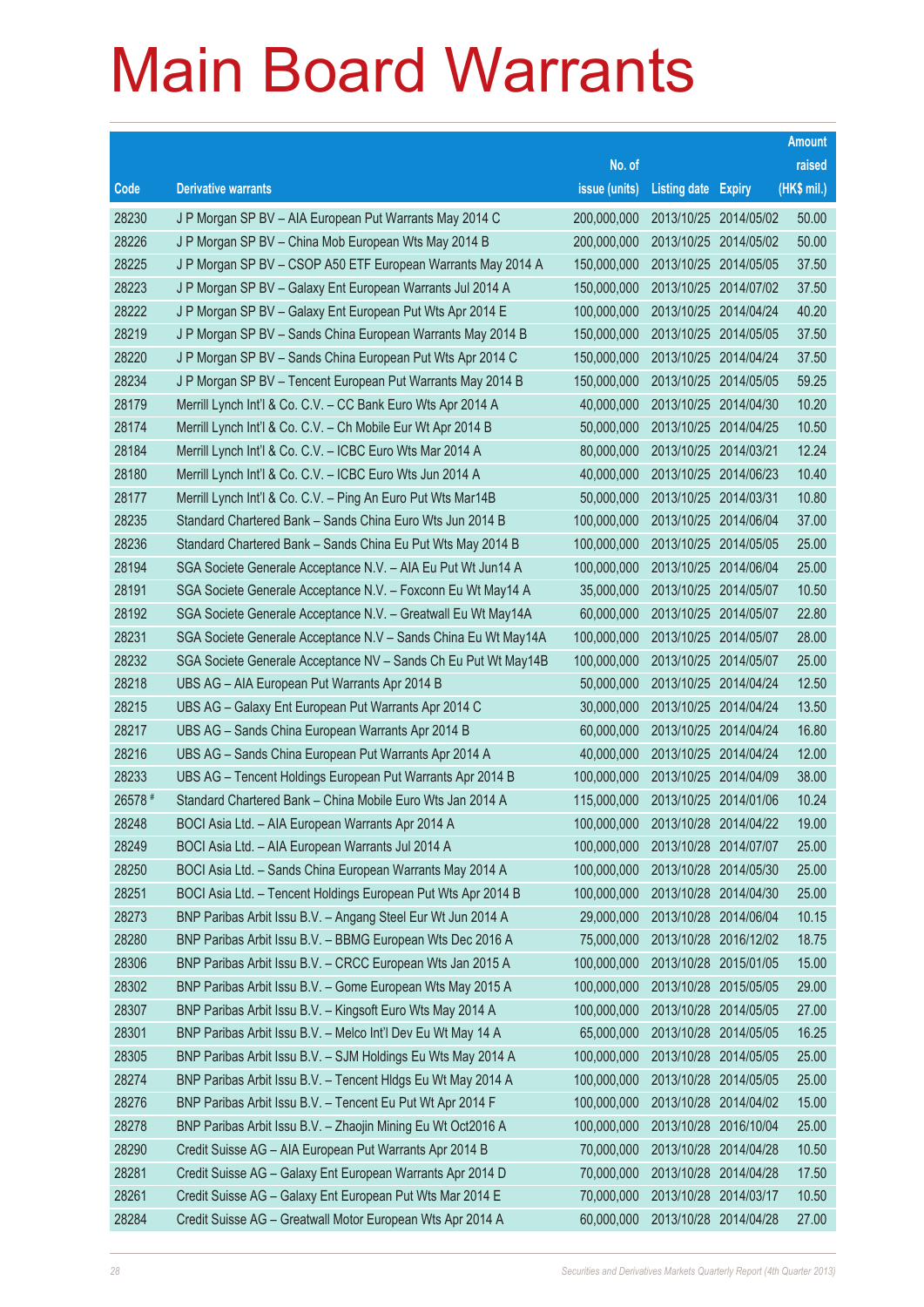|         |                                                                |               |                            | <b>Amount</b> |
|---------|----------------------------------------------------------------|---------------|----------------------------|---------------|
|         |                                                                | No. of        |                            | raised        |
| Code    | <b>Derivative warrants</b>                                     | issue (units) | <b>Listing date Expiry</b> | (HK\$ mil.)   |
| 28285   | Credit Suisse AG - Kingsoft European Warrants Apr 2014 B       | 70,000,000    | 2013/10/28 2014/04/28      | 18.20         |
| 28286   | Credit Suisse AG - Kingsoft European Put Warrants Apr 2014 C   | 70,000,000    | 2013/10/28 2014/04/28      | 17.50         |
| 28282   | Credit Suisse AG - Sands China European Warrants Apr 2014 C    | 70,000,000    | 2013/10/28 2014/04/28      | 17.50         |
| 28283   | Credit Suisse AG - SJM Holdings European Warrants Apr 2014 A   | 70,000,000    | 2013/10/28 2014/04/28      | 17.50         |
| 28287   | Credit Suisse AG - Tencent Holdings European Wts Apr 2014 A    | 90,000,000    | 2013/10/28 2014/04/28      | 22.50         |
| 28288   | Credit Suisse AG - Tencent Holdings Euro Put Wts Mar 2014 E    | 90,000,000    | 2013/10/28 2014/03/28      | 18.90         |
| 28264   | Citigroup Global Mkt H Inc. - SJM Holdings Eu Put Wts Apr14E   | 80,000,000    | 2013/10/28 2014/04/28      | 21.20         |
| 28317   | Citigroup Global Mkt H Inc. - SPDR Gold T Eu Put Wts Apr14 B   | 50,000,000    | 2013/10/28 2014/04/28      | 12.50         |
| 28263   | Citigroup Global Mkt H Inc. - Wynn Macau Eu Put Wt Apr2014 B   | 60,000,000    | 2013/10/28 2014/04/28      | 18.60         |
| 28271   | Daiwa Capital Mkt - Tencent Holdings European Wts May 2014 A   | 108,000,000   | 2013/10/28 2014/05/08      | 27.00         |
| 28272   | Daiwa Capital Mkt - Tencent Holdings Euro Put Wts Apr 2014 C   | 80,000,000    | 2013/10/28 2014/04/28      | 26.40         |
| 28258   | Goldman Sachs SP (Asia) - AIA European Put Wts Apr 2014 C      | 68,000,000    | 2013/10/28 2014/04/29      | 17.07         |
| 28259   | Goldman Sachs SP (Asia) - Galaxy Ent Euro Put Wts Apr 2014 A   | 60,000,000    | 2013/10/28 2014/04/30      | 20.52         |
| 28260   | Goldman Sachs SP (Asia) - Sands China Eur Put Wts Jun 2014 A   | 60,000,000    | 2013/10/28 2014/06/30      | 19.44         |
| 28316   | Goldman Sachs SP (Asia) - Tencent European Wt Mar 2014 A       | 80,000,000    | 2013/10/28 2014/03/26      | 14.32         |
| 28257   | Goldman Sachs SP (Asia) – Tencent European Put Wt Apr 2014 D   | 68,000,000    | 2013/10/28 2014/04/29      | 27.88         |
| 28240   | HK Bank - AIA European Warrants Jun 2014 A                     | 120,000,000   | 2013/10/28 2014/06/30      | 30.00         |
| 28242   | HK Bank - AIA European Put Warrants Apr 2014 C                 | 100,000,000   | 2013/10/28 2014/04/28      | 25.00         |
| 28243   | HK Bank - PetroChina European Warrants Apr 2014 A              | 80,000,000    | 2013/10/28 2014/04/30      | 20.00         |
| 28244   | HK Bank - Sands China European Warrants Apr 2014 B             | 120,000,000   | 2013/10/28 2014/04/29      | 30.00         |
| 28247   | J P Morgan SP BV - Agricultural Bk Euro Warrants May 2014 A    | 100,000,000   | 2013/10/28 2014/05/02      | 15.00         |
| 28246   | J P Morgan SP BV - BankComm European Warrants Apr 2014 A       | 70,000,000    | 2013/10/28 2014/04/28      | 10.57         |
| 28245   | J P Morgan SP BV - China Coal European Warrants Mar 2014 A     | 70,000,000    | 2013/10/28 2014/03/28      | 10.92         |
| 28297   | J P Morgan SP BV - A50 China European Warrants Apr 2014 B      | 150,000,000   | 2013/10/28 2014/04/28      | 59.85         |
| 28296   | J P Morgan SP BV - SJM Holdings European Warrants May 2014 A   | 100,000,000   | 2013/10/28 2014/05/02      | 25.00         |
| 28294   | J P Morgan SP BV - ZTE European Warrants Jun 2014 A            | 100,000,000   | 2013/10/28 2014/06/27      | 25.00         |
| 28293   | Macquarie Bank Ltd. - Galaxy Ent European Put Wts May 2014 B   | 40,000,000    | 2013/10/28 2014/05/05      | 10.00         |
| 28291   | Macquarie Bank Ltd. - Sands China European Wts May 2014 B      | 40,000,000    | 2013/10/28 2014/05/05      | 10.00         |
| 28292   | Macquarie Bank Ltd. - Sands ChinaEuropean Put Wts May 2014 C   | 40,000,000    | 2013/10/28 2014/05/05      | 10.00         |
| 28253   | Standard Chartered Bank - AIA European Warrants Dec 2014 A     | 100,000,000   | 2013/10/28 2014/12/30      | 25.00         |
| 28252   | Standard Chartered Bank - CC Bank European Put Wts Jun2014 A   | 80,000,000    | 2013/10/28 2014/06/30      | 20.00         |
| 28255   | Standard Chartered Bank - HKEx European Warrants Jun 2014 A    | 100,000,000   | 2013/10/28 2014/06/30      | 25.00         |
| 28300   | SGA Societe Generale Acceptance N.V. - CP&CC Eu Wt Apr2014 A   | 70,000,000    | 2013/10/28 2014/04/02      | 18.20         |
| 28299   | SGA Societe Generale Acceptance N.V. - Galaxy Ent Eu Wt Jun14A | 100,000,000   | 2013/10/28 2014/06/04      | 25.00         |
| 28298   | SGA Societe Generale Acceptance N.V. - Tencent Eu Wt May 14 C  | 150,000,000   | 2013/10/28 2014/05/07      | 37.50         |
| 28309   | UBS AG - BYD European Warrants Apr 2014 B                      | 80,000,000    | 2013/10/28 2014/04/28      | 34.40         |
| 28310   | UBS AG - China Life European Warrants May 2014 A               | 100,000,000   | 2013/10/28 2014/05/09      | 21.00         |
| 28315   | UBS AG - Galaxy Ent European Warrants May 2014 A               | 40,000,000    | 2013/10/28 2014/05/12      | 10.00         |
| 28312   | UBS AG - HKEx European Warrants Apr 2014 A                     | 100,000,000   | 2013/10/28 2014/04/02      | 24.00         |
| 28311   | UBS AG - HSI European Warrants Jun 2014 A                      | 300,000,000   | 2013/10/28 2014/06/27      | 75.00         |
| 28314   | UBS AG - Tencent Holdings European Warrants Apr 2014 C         | 100,000,000   | 2013/10/28 2014/04/28      | 25.00         |
| 26604 # | UBS AG - China Mobile European Warrants Jan 2014 B             | 200,000,000   | 2013/10/28 2014/01/06      | 10.40         |
| 28356   | Credit Suisse AG - Yanzhou Coal European Warrants Mar 2014 B   | 60,000,000    | 2013/10/29 2014/03/28      | 24.60         |
| 28345   | Goldman Sachs SP (Asia) - AAC Acoustic Euro Wts May 2014 A     | 40,000,000    | 2013/10/29 2014/05/05      | 10.00         |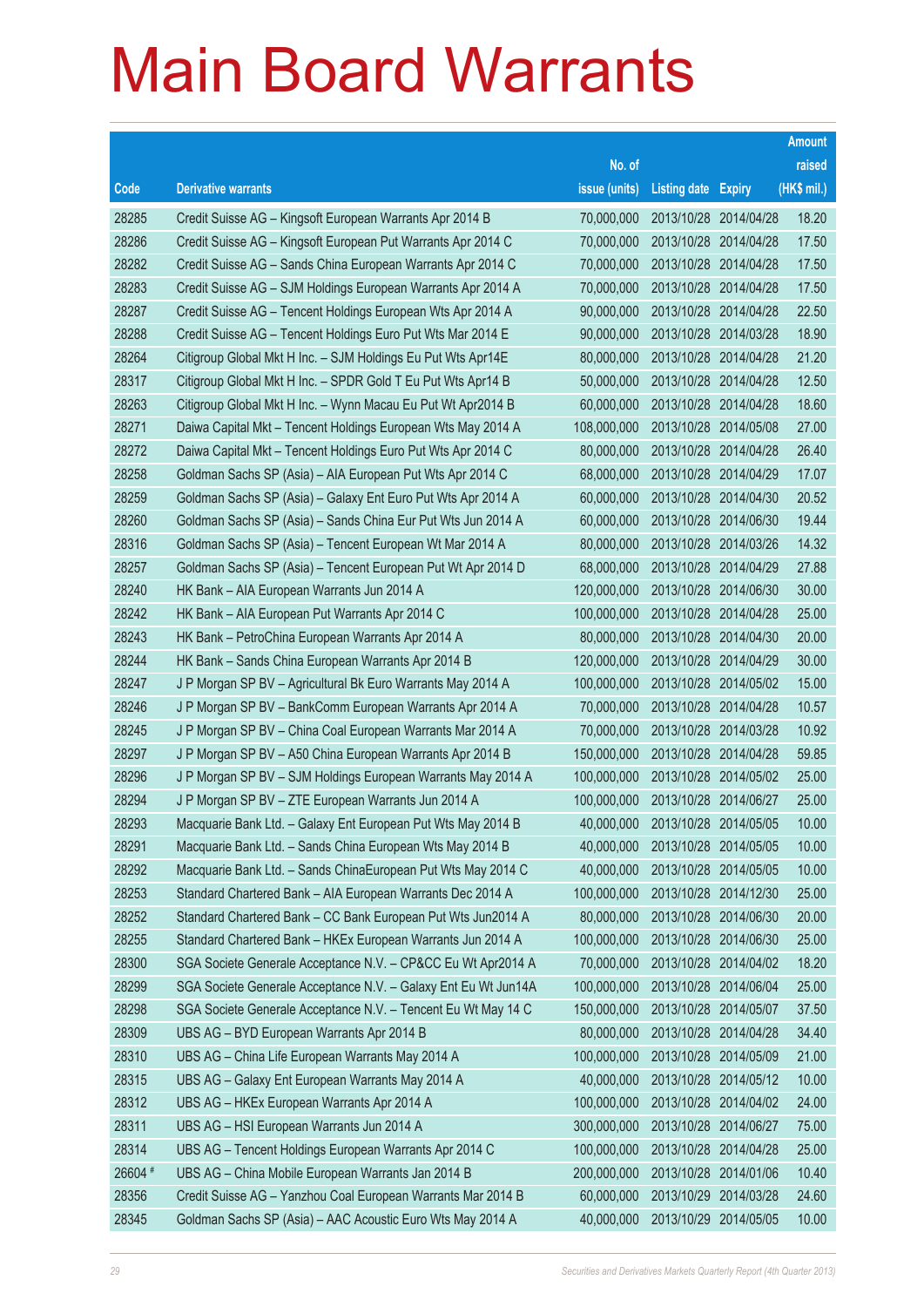|       |                                                               |               |                            |                       | <b>Amount</b> |
|-------|---------------------------------------------------------------|---------------|----------------------------|-----------------------|---------------|
|       |                                                               | No. of        |                            |                       | raised        |
| Code  | <b>Derivative warrants</b>                                    | issue (units) | <b>Listing date Expiry</b> |                       | (HK\$ mil.)   |
| 28346 | Goldman Sachs SP (Asia) – China Coal European Wts Jun 2014 A  | 68,000,000    |                            | 2013/10/29 2014/06/30 | 17.07         |
| 28328 | HK Bank - A50 China European Put Warrants Dec 2014 A          | 180,000,000   | 2013/10/29 2014/12/01      |                       | 27.00         |
| 28332 | HK Bank - Galaxy Ent European Warrants Apr 2014 A             | 100,000,000   | 2013/10/29                 | 2014/04/29            | 25.00         |
| 28329 | HK Bank – HSI European Put Warrants Apr 2014 C                | 180,000,000   | 2013/10/29 2014/04/29      |                       | 45.00         |
| 28330 | HK Bank - HSI European Put Warrants Apr 2014 D                | 180,000,000   |                            | 2013/10/29 2014/04/29 | 45.00         |
| 28335 | HK Bank - HWL European Warrants Apr 2014 A                    | 100,000,000   |                            | 2013/10/29 2014/04/30 | 25.00         |
| 28333 | HK Bank - Tencent European Warrants Apr 2014 D                | 100,000,000   | 2013/10/29                 | 2014/04/30            | 25.00         |
| 28325 | J P Morgan SP BV - AIA European Warrants Jun 2014 A           | 200,000,000   | 2013/10/29 2014/06/03      |                       | 50.00         |
| 28323 | J P Morgan SP BV - HSI European Warrants Jun 2014 A           | 500,000,000   |                            | 2013/10/29 2014/06/27 | 125.00        |
| 28337 | Macquarie Bank Ltd. - Melco Int'l Dev Euro Wts Jul 2014 B     | 40,000,000    | 2013/10/29 2014/07/03      |                       | 10.00         |
| 28338 | Macquarie Bank Ltd. - MGM China European Warrants Jun 2014 A  | 40,000,000    | 2013/10/29                 | 2014/06/04            | 10.00         |
| 28322 | Merrill Lynch Int'l & Co. C.V. - AIA Euro Put Wts Jun 2014 A  | 40,000,000    | 2013/10/29 2014/06/10      |                       | 10.60         |
| 28321 | Merrill Lynch Int'l & Co. C.V. – CK(H) Euro Wts Mar 2014 A    | 40,000,000    |                            | 2013/10/29 2014/03/26 | 10.40         |
| 28320 | Merrill Lynch Int'l & Co. C.V. - SHK Ppt Euro Wts Mar 2014 A  | 50,000,000    | 2013/10/29 2014/03/24      |                       | 12.50         |
| 28319 | Merrill Lynch Int'l & Co. C.V. - SHK Ppt Eu Put Wt Apr 14 A   | 40,000,000    | 2013/10/29                 | 2014/04/29            | 14.20         |
| 28318 | Merrill Lynch Int'l & Co. C.V. - Tencent Euro Wts Jun 2014 A  | 40,000,000    | 2013/10/29 2014/06/10      |                       | 14.00         |
| 28348 | Standard Chartered Bank - BYD European Warrants Jun 2014 A    | 50,000,000    |                            | 2013/10/29 2014/06/04 | 25.50         |
| 28342 | Standard Chartered Bank - HSI European Warrants Apr 2014 B    | 100,000,000   | 2013/10/29 2014/04/29      |                       | 17.00         |
| 28343 | Standard Chartered Bank - HSI European Put Wts Apr 2014 C     | 100,000,000   | 2013/10/29                 | 2014/04/29            | 17.40         |
| 28347 | Standard Chartered Bank – Kingsoft European Wts May 2014 A    | 100,000,000   | 2013/10/29 2014/05/08      |                       | 25.00         |
| 28339 | Standard Chartered Bank – Tencent Hidg Euro Wts May 2014 A    | 100,000,000   |                            | 2013/10/29 2014/05/02 | 25.00         |
| 28341 | Standard Chartered Bank – Tencent Hidg Eu Put Wts Apr 2014 C  | 100,000,000   | 2013/10/29 2014/04/28      |                       | 31.00         |
| 28349 | SGA Societe Generale Acceptance N.V. - AIA Eur Wt Jul 2014 A  | 150,000,000   | 2013/10/29                 | 2014/07/02            | 24.75         |
| 28336 | SGA Societe Generale Acceptance N.V. - HSI Eu Put Wt Apr 14 B | 300,000,000   | 2013/10/29 2014/04/29      |                       | 75.00         |
| 28357 | SGA Societe Generale Acceptance N.V. - SHK P Eu Wt May 2014B  | 50,000,000    |                            | 2013/10/29 2014/05/07 | 15.00         |
| 28355 | UBS AG - China Mobile European Warrants Feb 2014 C            | 100,000,000   | 2013/10/29 2014/02/21      |                       | 22.00         |
| 28354 | UBS AG - China Mobile European Warrants Apr 2014 A            | 100,000,000   | 2013/10/29 2014/04/28      |                       | 45.00         |
| 28353 | UBS AG - Hutchison European Warrants Apr 2014 A               | 100,000,000   | 2013/10/29 2014/04/28      |                       | 27.00         |
| 28350 | UBS AG - SJM Holdings European Warrants Mar 2014 A            | 80,000,000    | 2013/10/29 2014/03/26      |                       | 17.60         |
| 28384 | BNP Paribas Arbit Issu B.V. - CSOP A50 ETF Eu Wts May 2014 A  | 90,000,000    | 2013/10/30 2014/05/05      |                       | 16.20         |
| 28382 | BNP Paribas Arbit Issu B.V. - China Tel Euro Wts Jan 2015 A   | 95,000,000    | 2013/10/30 2015/01/05      |                       | 23.75         |
| 28385 | BNP Paribas Arbit Issu B.V. - A50 China Euro Wts May 2014 A   | 100,000,000   | 2013/10/30 2014/05/05      |                       | 20.00         |
| 28383 | BNP Paribas Arbit Issu B.V. - Greatwall Motor Eu Wt Jul 14 A  | 85,000,000    | 2013/10/30 2014/07/03      |                       | 24.65         |
| 28380 | Credit Suisse AG - Angang Steel European Warrants Jul 2014 A  | 60,000,000    | 2013/10/30 2014/07/28      |                       | 15.00         |
| 28376 | Credit Suisse AG - China Mobile European Warrants Jan 2014 E  | 80,000,000    | 2013/10/30 2014/01/30      |                       | 19.20         |
| 28381 | Credit Suisse AG - Ch Oil & Gas European Warrants Jul 2014 A  | 60,000,000    | 2013/10/30 2014/07/28      |                       | 15.00         |
| 28378 | Credit Suisse AG - Tencent Holdings European Wts Jun 2014 B   | 80,000,000    | 2013/10/30 2014/06/30      |                       | 12.80         |
| 28361 | HK Bank - Agricultural Bank European Warrants Jul 2014 B      | 80,000,000    | 2013/10/30 2014/07/28      |                       | 20.00         |
| 28358 | HK Bank - China Mobile European Warrants Apr 2014 A           | 100,000,000   | 2013/10/30 2014/04/08      |                       | 17.00         |
| 28360 | HK Bank - China Mobile European Warrants Apr 2014 B           | 100,000,000   | 2013/10/30 2014/04/01      |                       | 20.00         |
| 28362 | HK Bank - ICBC European Warrants Jul 2014 B                   | 80,000,000    | 2013/10/30 2014/07/31      |                       | 20.00         |
| 28366 | Standard Chartered Bank - CITIC Sec European Wts May 2014 A   | 100,000,000   | 2013/10/30 2014/05/28      |                       | 18.00         |
| 28373 | Standard Chartered Bank - China Mobile Eur Put Wt Jun 2014 A  | 80,000,000    | 2013/10/30 2014/06/30      |                       | 20.00         |
| 28368 | Standard Chartered Bank - Wynn Macau European Wts May 2014 A  | 60,000,000    | 2013/10/30 2014/05/07      |                       | 15.00         |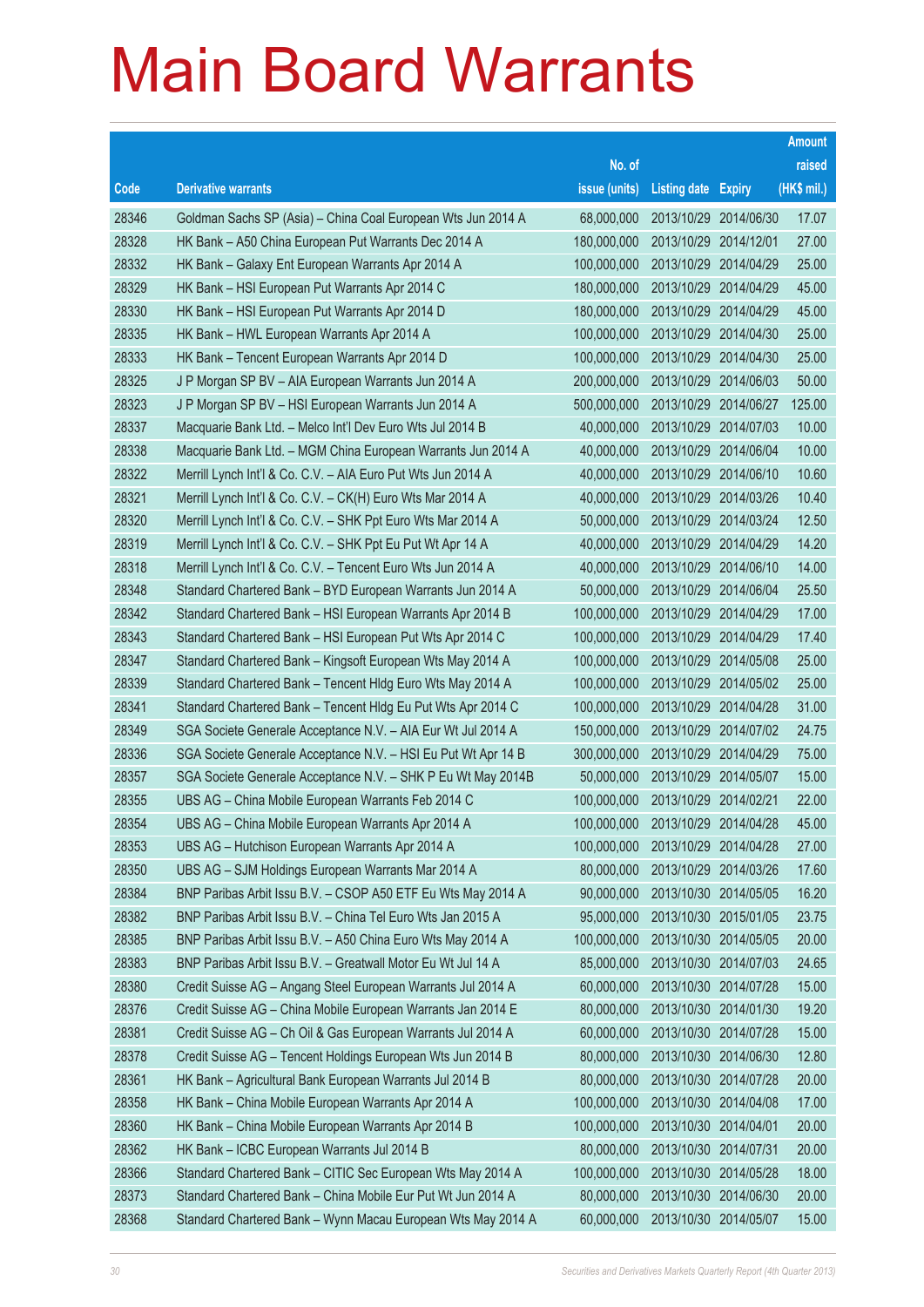|       |                                                                |               |                            |                       | <b>Amount</b> |
|-------|----------------------------------------------------------------|---------------|----------------------------|-----------------------|---------------|
|       |                                                                | No. of        |                            |                       | raised        |
| Code  | <b>Derivative warrants</b>                                     | issue (units) | <b>Listing date Expiry</b> |                       | (HK\$ mil.)   |
| 28365 | Standard Chartered Bank - ZTE European Warrants Jul 2014 A     | 80,000,000    | 2013/10/30 2014/07/14      |                       | 15.20         |
| 28363 | SGA Societe Generale Acceptance N.V - Anhui Conch Eu Wt Aug14A | 100,000,000   |                            | 2013/10/30 2014/08/04 | 18.50         |
| 28364 | SGA Societe Generale Acceptance N.V. - Galaxy Ent Eu Wt Apr14F | 100,000,000   |                            | 2013/10/30 2014/04/02 | 19.50         |
| 28375 | UBS AG - CSOP A50 ETF European Warrants Mar 2014 B             | 100,000,000   |                            | 2013/10/30 2014/03/24 | 40.00         |
| 28374 | UBS AG - Greatwall Motor European Warrants Apr 2014 A          | 60,000,000    |                            | 2013/10/30 2014/04/29 | 24.00         |
| 28394 | BOCI Asia Ltd. - Minsheng Bank European Warrants Dec 2014 A    | 100,000,000   |                            | 2013/10/31 2014/12/22 | 15.00         |
| 28393 | BOCI Asia Ltd. - China Mobile European Warrants Apr 2014 A     | 100,000,000   | 2013/10/31                 | 2014/04/07            | 16.00         |
| 28398 | BOCI Asia Ltd. - Tracker Fund European Warrants Oct 2014 A     | 100,000,000   |                            | 2013/10/31 2014/10/30 | 25.00         |
| 28396 | BOCI Asia Ltd. - Tracker Fund European Put Wts May 2014 A      | 100,000,000   |                            | 2013/10/31 2014/05/30 | 18.00         |
| 28429 | Bank of East Asia - Angang Steel European Warrants Aug 2014A   | 40,000,000    |                            | 2013/10/31 2014/08/26 | 12.00         |
| 28425 | Bank of East Asia - BOCHK European Warrants Dec 2014 A         | 50,000,000    | 2013/10/31                 | 2014/12/30            | 12.50         |
| 28426 | Bank of East Asia - BOCHK European Put Warrants Sep 2014 A     | 50,000,000    |                            | 2013/10/31 2014/09/30 | 12.50         |
| 28434 | Bank of East Asia - CNBM European Warrants May 2014 A          | 40,000,000    |                            | 2013/10/31 2014/05/26 | 10.80         |
| 28431 | Bank of East Asia - R&F Ppt European Warrants Dec 2014 A       | 80,000,000    |                            | 2013/10/31 2014/12/24 | 12.00         |
| 28430 | Bank of East Asia - R&F Ppt European Put Warrants Sep 2015 A   | 80,000,000    | 2013/10/31                 | 2015/09/22            | 20.00         |
| 28418 | Bank of East Asia - Great Wall Motor European Wts Oct 2016 A   | 150,000,000   |                            | 2013/10/31 2016/10/24 | 37.50         |
| 28424 | Bank of East Asia - PICC Group European Warrants Apr 2014 A    | 70,000,000    |                            | 2013/10/31 2014/04/30 | 10.50         |
| 28432 | Bank of East Asia - SJM Holdings European Wts Aug 2014 A       | 40,000,000    |                            | 2013/10/31 2014/08/29 | 10.00         |
| 28417 | Bank of East Asia - Zhaojin Mining European Wts Jul 2015 A     | 100,000,000   | 2013/10/31                 | 2015/07/31            | 25.00         |
| 28389 | J P Morgan SP BV - China Mob European Wts May 2014 C           | 200,000,000   |                            | 2013/10/31 2014/05/02 | 57.80         |
| 28392 | Macquarie Bank Ltd. - Angang Steel European Wts Sep 2014 A     | 40,000,000    |                            | 2013/10/31 2014/09/02 | 10.00         |
| 28391 | Macquarie Bank Ltd. - Ch Oil & Gas European Wts Apr 2015 A     | 40,000,000    |                            | 2013/10/31 2015/04/02 | 10.00         |
| 28399 | Macquarie Bank Ltd. - Greatwall Motor European Wts Jun 2014 A  | 40,000,000    | 2013/10/31                 | 2014/06/04            | 10.00         |
| 28390 | Macquarie Bank Ltd. - ICBC European Warrants Jul 2014 A        | 60,000,000    |                            | 2013/10/31 2014/07/03 | 15.00         |
| 28410 | Standard Chartered Bank - CC Bank European Wts May 2014 A      | 100,000,000   | 2013/10/31                 | 2014/05/28            | 25.00         |
| 28412 | Standard Chartered Bank - CSOP A50 ETF Euro Wts Jul 2015 A     | 150,000,000   | 2013/10/31                 | 2015/07/06            | 22.80         |
| 28413 | Standard Chartered Bank - CSOP A50 ETF Eu Put Wts Oct 2016 A   | 150,000,000   | 2013/10/31                 | 2016/10/07            | 37.50         |
| 28411 | Standard Chartered Bank - A50 China Euro Put Wts Dec 2014 A    | 150,000,000   | 2013/10/31 2014/12/01      |                       | 27.00         |
| 28409 | Standard Chartered Bank - Zhaojin Mining Euro Wts Dec 2015 A   | 150,000,000   | 2013/10/31                 | 2015/12/28            | 37.50         |
| 28407 | SGA Societe Generale Acceptance N.V. - BOCHK Eu Wt Aug 2014A   | 80,000,000    | 2013/10/31                 | 2014/08/04            | 15.20         |
| 28401 | SGA Societe Generale Acceptance N.V. - BOCL Eu Wt May 2014 B   | 100,000,000   | 2013/10/31                 | 2014/05/07            | 25.00         |
| 28421 | SGA Societe Generale Acceptance N.V. - CCB Eur Wt May 2014 A   | 100,000,000   | 2013/10/31                 | 2014/05/07            | 36.50         |
| 28422 | SGA Societe Generale Acceptance N.V. - CNOOC Eu Wt May 2014A   | 30,000,000    | 2013/10/31                 | 2014/05/07            | 14.25         |
| 28403 | SGA Societe Generale Acceptance N.V - COVS Eu Wts Jul 2014 A   | 100,000,000   | 2013/10/31                 | 2014/07/02            | 17.50         |
| 28406 | SGA Societe Generale Acceptance N.V. - CTel Eu Wt May 2014 A   | 60,000,000    | 2013/10/31                 | 2014/05/07            | 15.00         |
| 28402 | SGA Societe Generale Acceptance N.V - Evergrande Eu Wt May 14A | 50,000,000    | 2013/10/31                 | 2014/05/07            | 19.25         |
| 28408 | SGA Societe Generale Acceptance N.V. - PICC Eu Wts May 2014A   | 60,000,000    | 2013/10/31                 | 2014/05/07            | 15.00         |
| 28419 | UBS AG - CC Bank European Warrants Apr 2014 A                  | 100,000,000   | 2013/10/31                 | 2014/04/30            | 43.00         |
| 28386 | UBS AG - Sinopec Corp European Warrants Mar 2014 A             | 80,000,000    | 2013/10/31                 | 2014/03/25            | 16.00         |
| 28420 | UBS AG - Geely Auto European Warrants Apr 2014 B               | 60,000,000    | 2013/10/31                 | 2014/04/14            | 11.40         |
| 28457 | BNP Paribas Arbit Issu B.V. - Cheung Kong Euro Wt Apr 2017 A   | 100,000,000   | 2013/11/01                 | 2017/04/04            | 25.00         |
| 28458 | BNP Paribas Arbit Issu B.V. - ZTE Euro Put Wts Jul 2014 A      | 100,000,000   | 2013/11/01                 | 2014/07/03            | 25.00         |
| 28481 | Credit Suisse AG - Anhui Conch European Warrants Jun 2014 A    | 70,000,000    | 2013/11/01                 | 2014/06/23            | 14.00         |
| 28480 | Credit Suisse AG - CC Bank European Warrants Mar 2014 A        | 80,000,000    | 2013/11/01                 | 2014/03/24            | 14.40         |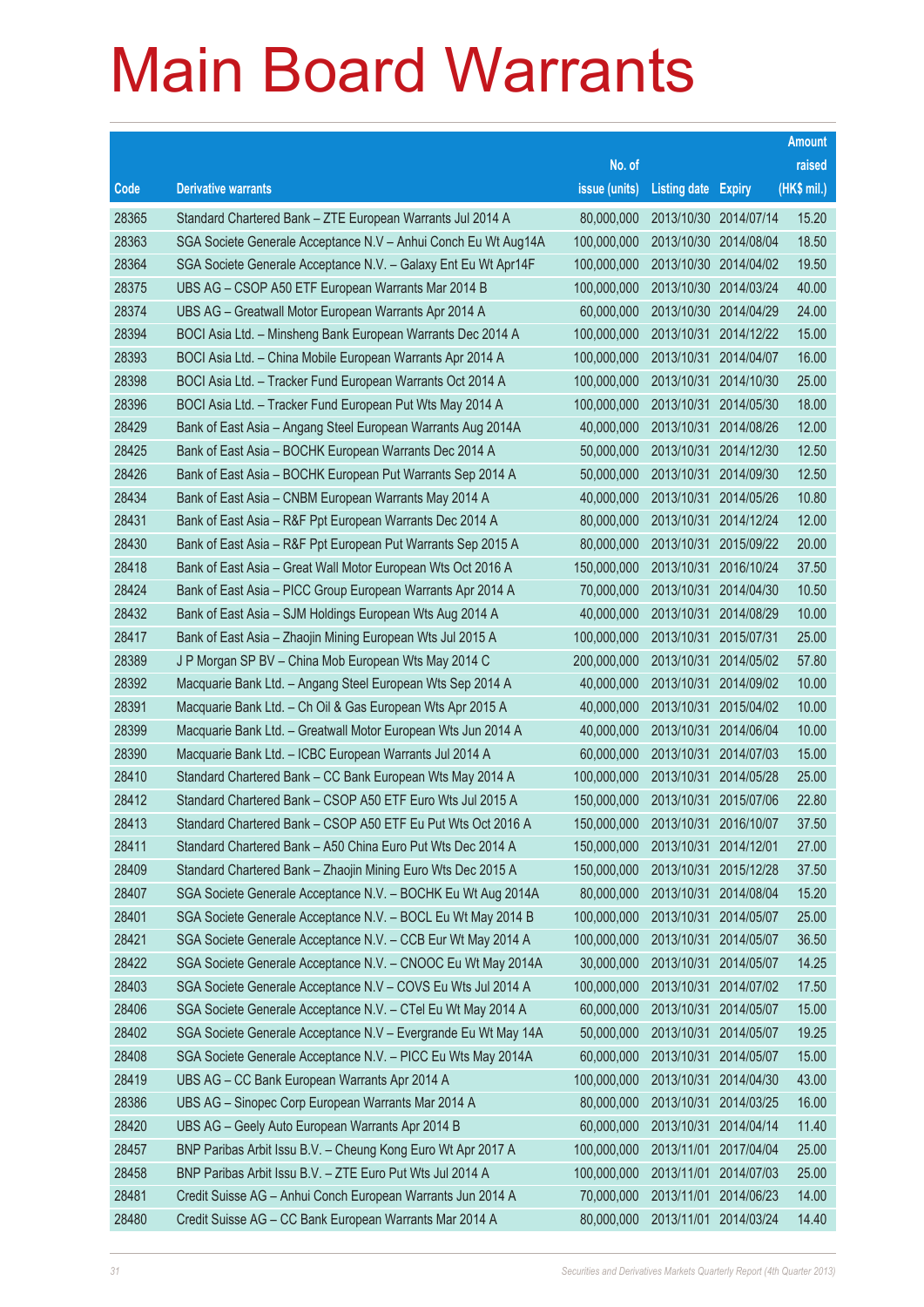|       |                                                               |               |                            |                       | <b>Amount</b> |
|-------|---------------------------------------------------------------|---------------|----------------------------|-----------------------|---------------|
|       |                                                               | No. of        |                            |                       | raised        |
| Code  | <b>Derivative warrants</b>                                    | issue (units) | <b>Listing date Expiry</b> |                       | (HK\$ mil.)   |
| 28479 | Credit Suisse AG - Minsheng Bank European Wts Dec 2014 B      | 70,000,000    | 2013/11/01                 | 2014/12/22            | 10.50         |
| 28477 | Credit Suisse AG - HSI European Warrants Mar 2014 D           | 200,000,000   | 2013/11/01                 | 2014/03/28            | 30.00         |
| 28476 | Credit Suisse AG - HSI European Warrants Sep 2014 A           | 200,000,000   | 2013/11/01                 | 2014/09/29            | 30.00         |
| 28478 | Credit Suisse AG - Jiangxi Copper European Wts Jun 2014 B     | 70,000,000    | 2013/11/01                 | 2014/06/23            | 10.50         |
| 28464 | Citigroup Global Mkt H Inc. - AIA European Wts May 2014 A     | 100,000,000   | 2013/11/01                 | 2014/05/21            | 17.00         |
| 28466 | Citigroup Global Mkt H Inc. - China Mobile Eur Wt Apr 2014 B  | 100,000,000   | 2013/11/01                 | 2014/04/25            | 18.50         |
| 28451 | HK Bank - China Life European Warrants Apr 2014 B             | 100,000,000   | 2013/11/01                 | 2014/04/29            | 18.00         |
| 28450 | HK Bank - China Life European Warrants Dec 2014 A             | 100,000,000   | 2013/11/01                 | 2014/12/29            | 15.00         |
| 28454 | HK Bank - Minsheng Bank European Warrants Jul 2014 A          | 40,000,000    | 2013/11/01                 | 2014/07/31            | 31.20         |
| 28453 | HK Bank - China Mobile European Warrants Apr 2014 C           | 80,000,000    | 2013/11/01                 | 2014/04/30            | 20.00         |
| 28449 | HK Bank - HSI European Warrants Mar 2014 E                    | 80,000,000    | 2013/11/01                 | 2014/03/28            | 12.00         |
| 28448 | HK Bank - HSI European Warrants Apr 2014 F                    | 180,000,000   | 2013/11/01                 | 2014/04/29            | 27.00         |
| 28447 | HK Bank - HSI European Put Warrants Apr 2014 E                | 180,000,000   | 2013/11/01                 | 2014/04/29            | 27.00         |
| 28452 | HK Bank - Ping An European Warrants Apr 2014 A                | 80,000,000    |                            | 2013/11/01 2014/04/30 | 20.00         |
| 28440 | J P Morgan SP BV - CHALCO European Warrants Jul 2014 A        | 40,000,000    | 2013/11/01                 | 2014/07/02            | 10.00         |
| 28439 | J P Morgan SP BV - Brilliance Chi European Wts Nov 2014 A     | 100,000,000   | 2013/11/01                 | 2014/11/03            | 25.00         |
| 28438 | J P Morgan SP BV - BYD European Warrants May 2014 A           | 60,000,000    | 2013/11/01                 | 2014/05/02            | 17.16         |
| 28472 | J P Morgan Int'l Der. Ltd. - CC Bank European Wts May 2014 B  | 200,000,000   | 2013/11/01                 | 2014/05/02            | 50.60         |
| 28486 | J P Morgan SP BV - Dongfeng Motor European Wts Nov 2014 A     | 150,000,000   | 2013/11/01                 | 2014/11/19            | 22.50         |
| 28437 | J P Morgan SP BV - Wynn Macau European Warrants May 2014 A    | 80,000,000    | 2013/11/01                 | 2014/05/02            | 20.00         |
| 28474 | Macquarie Bank Ltd. - Brilliance Chi Euro Wts Oct 2014 A      | 40,000,000    | 2013/11/01                 | 2014/10/06            | 10.00         |
| 28445 | Macquarie Bank Ltd. - Sinopec Corp European Wts Jun 2014 A    | 40,000,000    | 2013/11/01                 | 2014/06/04            | 10.00         |
| 28473 | Macquarie Bank Ltd. - Ping An European Warrants May 2014 A    | 40,000,000    | 2013/11/01                 | 2014/05/05            | 10.00         |
| 28446 | Macquarie Bank Ltd. - Zhaojin Mining Euro Wts May 2014 A      | 40,000,000    | 2013/11/01                 | 2014/05/05            | 10.00         |
| 28463 | Merrill Lynch Int'l & Co. C.V. - Ch Mobile Eur Wt May 2014 B  | 40,000,000    | 2013/11/01                 | 2014/05/14            | 10.20         |
| 28462 | Merrill Lynch Int'l & Co. C.V. - Ch Mobile Eu Put Wt May 14 A | 40,000,000    | 2013/11/01                 | 2014/05/26            | 10.00         |
| 28459 | Merrill Lynch Int'l & Co. C.V. - HSCEI Euro Put Wt Jun 2014B  | 80,000,000    | 2013/11/01 2014/06/27      |                       | 12.00         |
| 28460 | Merrill Lynch Int'l & Co. C.V. - HSI Euro Put Wts Apr 2014 B  | 80,000,000    | 2013/11/01 2014/04/29      |                       | 12.72         |
| 28461 | Merrill Lynch Int'l & Co. C.V. - ICBC Euro Wts Aug 2014 A     | 40,000,000    | 2013/11/01                 | 2014/08/04            | 10.00         |
| 28456 | Standard Chartered Bank - A50 China Euro Warrants Mar 2014 B  | 50,000,000    | 2013/11/01 2014/03/10      |                       | 10.05         |
| 28441 | Standard Chartered Bank - Galaxy Ent European Wts May 2014 D  | 80,000,000    | 2013/11/01                 | 2014/05/02            | 20.00         |
| 28444 | Standard Chartered Bank - Greatwall Motor Euro Wt May 2014 A  | 50,000,000    | 2013/11/01                 | 2014/05/30            | 15.50         |
| 28442 | Standard Chartered Bank - Tencent Hidg Euro Wts Apr 2014 D    | 100,000,000   | 2013/11/01                 | 2014/04/02            | 21.00         |
| 28455 | SGA Societe Generale Acceptance N.V. - AIA Eur Wt May 2014 A  | 100,000,000   | 2013/11/01                 | 2014/05/07            | 24.00         |
| 28469 | SGA Societe Generale Acceptance N.V. - CNBM Eu Wt May 2014 B  | 30,000,000    | 2013/11/01                 | 2014/05/07            | 13.95         |
| 28524 | BNP Paribas Arbit Issu B.V. - BOCHK European Wts May 2015 A   | 100,000,000   | 2013/11/04 2015/05/05      |                       | 25.00         |
| 28525 | BNP Paribas Arbit Issu B.V. - BYD European Wts Jun 2014 A     | 70,000,000    | 2013/11/04                 | 2014/06/04            | 22.40         |
| 28522 | BNP Paribas Arbit Issu B.V. - China Overseas Eu Wt Dec 2014A  | 100,000,000   |                            | 2013/11/04 2014/12/02 | 25.00         |
| 28526 | BNP Paribas Arbit Issu B.V. - Li Ning European Wts Sep 2015 A | 100,000,000   | 2013/11/04                 | 2015/09/02            | 26.00         |
| 28527 | BNP Paribas Arbit Issu B.V. - Sinopec Seg Eur Wts Feb 2015 A  | 100,000,000   | 2013/11/04 2015/02/03      |                       | 25.00         |
| 28510 | Daiwa Capital Mkt - China Mobile European Wts Feb 2014 B      | 128,000,000   | 2013/11/04                 | 2014/02/04            | 34.56         |
| 28507 | Daiwa Capital Mkt - China Mobile European Wts Apr 2014 B      | 128,000,000   | 2013/11/04 2014/04/01      |                       | 19.20         |
| 28511 | Daiwa Capital Mkt - China Mobile European Put Wts Jun 2014 A  | 80,000,000    | 2013/11/04 2014/06/20      |                       | 20.00         |
| 28513 | Daiwa Capital Mkt - Ping An European Warrants Mar 2014 B      | 108,000,000   | 2013/11/04 2014/03/26      |                       | 22.68         |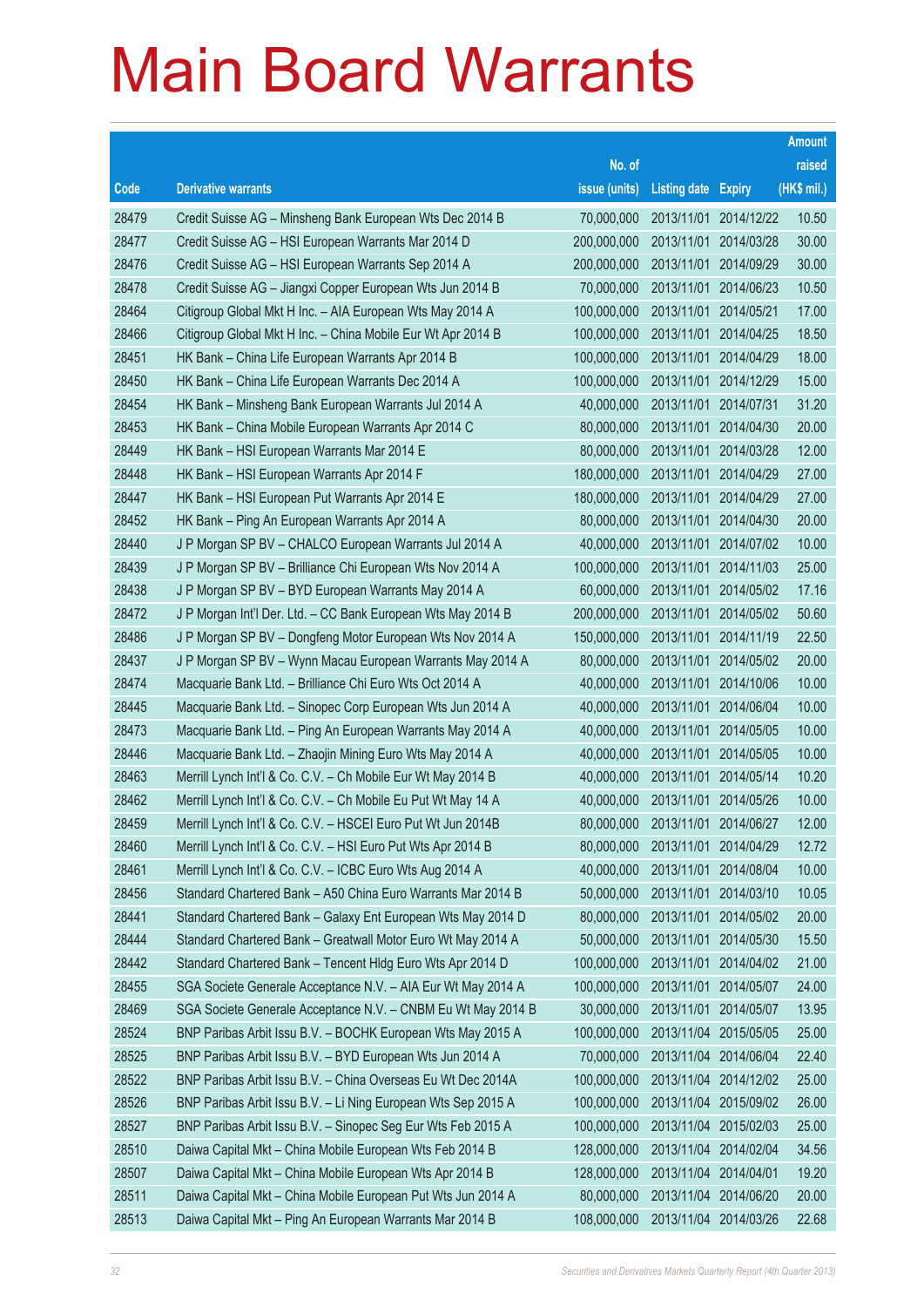|       |                                                               |                                   |                       | <b>Amount</b> |
|-------|---------------------------------------------------------------|-----------------------------------|-----------------------|---------------|
|       |                                                               | No. of                            |                       | raised        |
| Code  | <b>Derivative warrants</b>                                    | issue (units)                     | Listing date Expiry   | (HK\$ mil.)   |
| 28494 | HK Bank - Anhui Conch European Warrants Jun 2014 A            | 100,000,000                       | 2013/11/04 2014/06/23 | 18.00         |
| 28493 | HK Bank – CC Bank European Warrants Mar 2014 A                | 80,000,000                        | 2013/11/04 2014/03/21 | 12.80         |
| 28495 | HK Bank – CNBM European Warrants Nov 2015 A                   | 150,000,000                       | 2013/11/04 2015/11/02 | 30.00         |
| 28492 | HK Bank – Geely Auto European Warrants May 2014 A             | 60,000,000                        | 2013/11/04 2014/05/05 | 15.00         |
| 28491 | HK Bank - HSI European Warrants Mar 2014 F                    | 200,000,000                       | 2013/11/04 2014/03/28 | 30.00         |
| 28490 | HK Bank - HSI European Warrants Jul 2015 A                    | 150,000,000                       | 2013/11/04 2015/07/30 | 37.50         |
| 28489 | HK Bank - HSI European Put Warrants May 2015 A                | 150,000,000                       | 2013/11/04 2015/05/28 | 39.00         |
| 28488 | J P Morgan SP BV - Haitong Sec European Warrants Jan 2015 A   | 100,000,000                       | 2013/11/04 2015/01/02 | 25.00         |
| 28521 | J P Morgan SP BV - Sinopec Seg European Warrants Sep 2014 A   | 100,000,000                       | 2013/11/04 2014/09/19 | 25.00         |
| 28498 | Macquarie Bank Ltd. - Li Ning European Warrants Feb 2015 A    | 40,000,000                        | 2013/11/04 2015/02/03 | 10.00         |
| 28517 | Standard Chartered Bank - China Coal European Wts Jun 2014 A  | 50,000,000                        | 2013/11/04 2014/06/18 | 12.50         |
| 28502 | Standard Chartered Bank - Foxconn European Wts May 2014 B     | 80,000,000                        | 2013/11/04 2014/05/08 | 30.40         |
| 28506 | Standard Chartered Bank - MGM China European Wts Jul 2014 A   | 100,000,000                       | 2013/11/04 2014/07/07 | 25.00         |
| 28504 | Standard Chartered Bank - SJM Hold European Wts Mar 2014 A    | 100,000,000                       | 2013/11/04 2014/03/26 | 18.80         |
| 28505 | Standard Chartered Bank - SJM Hold European Wts Aug 2014 A    | 100,000,000                       | 2013/11/04 2014/08/08 | 25.00         |
| 28518 | Standard Chartered Bank - Tencent Hidg Euro Wts Jun 2014 B    | 100,000,000                       | 2013/11/04 2014/06/27 | 15.00         |
| 28500 | Standard Chartered Bank - Tracker Fund Eu Put Wt Aug 2014 A   | 100,000,000                       | 2013/11/04 2014/08/29 | 28.00         |
| 28515 | SGA Societe Generale Acceptance N.V. - Ch Mob Eu Wt Mar 14 B  | 100,000,000                       | 2013/11/04 2014/03/05 | 17.00         |
| 28519 | UBS AG - China Coal European Warrants Mar 2014 A              | 40,000,000                        | 2013/11/04 2014/03/06 | 11.20         |
| 28520 | UBS AG – China Shenhua European Warrants Feb 2014 B           | 80,000,000                        | 2013/11/04 2014/02/21 | 12.00         |
| 28548 | Credit Suisse AG - AIA European Warrants May 2014 A           | 80,000,000                        | 2013/11/05 2014/05/26 | 12.00         |
| 28551 | Credit Suisse AG - AIA European Warrants Dec 2014 A           | 80,000,000                        | 2013/11/05 2014/12/22 | 12.00         |
| 28546 | Daiwa Capital Mkt - BOCL European Put Warrants Jul 2014 A     | 80,000,000                        | 2013/11/05 2014/07/02 | 20.00         |
| 28543 | Daiwa Capital Mkt - CCB European Warrants Mar 2014 C          | 128,000,000                       | 2013/11/05 2014/03/21 | 23.04         |
| 28547 | Daiwa Capital Mkt - China Telecom Euro Put Wts Jun 2014 A     | 68,000,000                        | 2013/11/05 2014/06/18 | 17.00         |
| 28544 | Daiwa Capital Mkt - A50 China European Warrants Apr 2014 A    | 128,000,000                       | 2013/11/05 2014/04/03 | 19.20         |
| 28535 | J P Morgan SP BV - China Life European Warrants Jul 2014 A    | 300,000,000 2013/11/05 2014/07/03 |                       | 75.00         |
| 28534 | J P Morgan SP BV - Evergrande European Warrants May 2014 A    | 50,000,000                        | 2013/11/05 2014/05/05 | 12.50         |
| 28531 | Merrill Lynch Int'l & Co. C.V. - AIA Euro Wts Jun 2014 B      | 80,000,000                        | 2013/11/05 2014/06/23 | 12.96         |
| 28529 | Merrill Lynch Int'l & Co. C.V. - CNOOC Euro Wts Nov 2015 A    | 60,000,000                        | 2013/11/05 2015/11/23 | 11.04         |
| 28533 | Merrill Lynch Int'l & Co. C.V. - HSBC Euro Wts Apr 2014 B     | 80,000,000                        | 2013/11/05 2014/04/08 | 12.00         |
| 28530 | Merrill Lynch Int'l & Co. C.V. - Hutchison Eur Wt Apr 2014 A  | 50,000,000                        | 2013/11/05 2014/04/29 | 10.05         |
| 28528 | Merrill Lynch Int'l & Co. C.V. - PetroChina Eu Wt May 2014 A  | 40,000,000                        | 2013/11/05 2014/05/23 | 12.40         |
| 28536 | SGA Societe Generale Acceptance N.V. - Ping An Eu Wt Jul 14 A | 100,000,000                       | 2013/11/05 2014/07/02 | 25.00         |
| 28541 | UBS AG - Kingsoft European Warrants Feb 2014 B                | 100,000,000                       | 2013/11/05 2014/02/10 | 37.00         |
| 28538 | UBS AG - Lumena Newmat European Warrants Jun 2014 A           | 80,000,000                        | 2013/11/05 2014/06/25 | 15.20         |
| 28572 | Citigroup Global Mkt H Inc. - CAM CSI300 Euro Wts May 2014 A  | 100,000,000                       | 2013/11/06 2014/05/22 | 18.00         |
| 28573 | Citigroup Global Mkt H Inc. - China Life Euro Wts Jul 2014 A  | 150,000,000                       | 2013/11/06 2014/07/21 | 25.50         |
| 28570 | Daiwa Capital Mkt - China Life European Warrants Jul 2014 A   | 168,000,000                       | 2013/11/06 2014/07/21 | 25.20         |
| 28561 | HK Bank - Ch Ship Cont European Warrants Jun 2014 A           | 80,000,000                        | 2013/11/06 2014/06/30 | 20.00         |
| 28558 | HK Bank - HSCEI European Put Warrants Oct 2014 A              | 120,000,000                       | 2013/11/06 2014/10/30 | 30.00         |
| 28560 | HK Bank - HSI European Warrants Jun 2014 A                    | 200,000,000                       | 2013/11/06 2014/06/27 | 30.00         |
| 28552 | HK Bank - Tencent European Warrants Apr 2014 E                | 100,000,000                       | 2013/11/06 2014/04/22 | 20.00         |
| 28557 | HK Bank - Tencent European Put Warrants Mar 2014 C            | 100,000,000                       | 2013/11/06 2014/03/11 | 22.00         |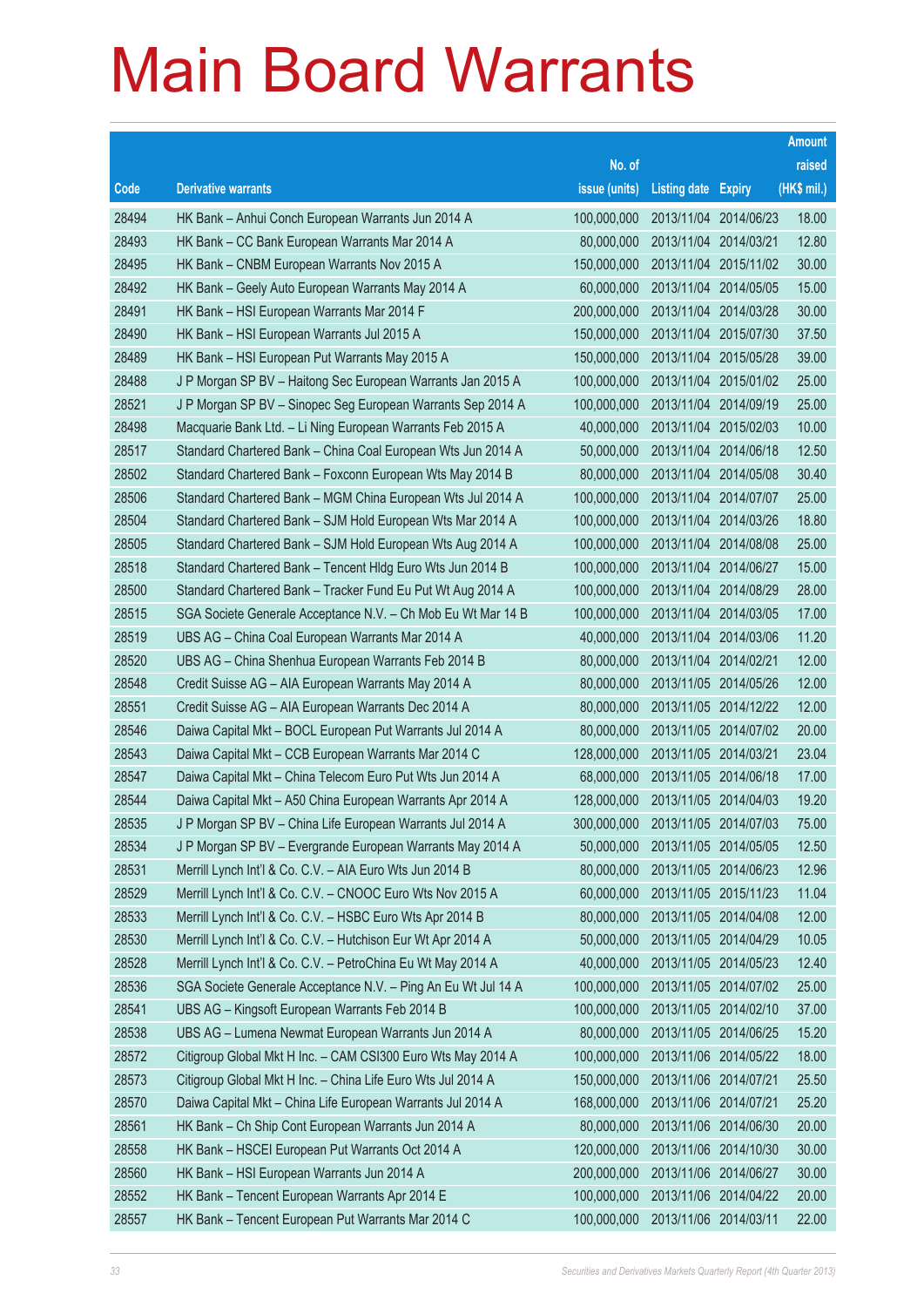|       |                                                                |               |                            | <b>Amount</b> |
|-------|----------------------------------------------------------------|---------------|----------------------------|---------------|
|       |                                                                | No. of        |                            | raised        |
| Code  | <b>Derivative warrants</b>                                     | issue (units) | <b>Listing date Expiry</b> | (HK\$ mil.)   |
| 28563 | Macquarie Bank Ltd. - CITIC Pacific European Wts Sep 2014 A    | 40,000,000    | 2013/11/06 2014/09/02      | 10.00         |
| 28564 | Macquarie Bank Ltd. - Nine Dragons European Wts May 2014 A     | 40,000,000    | 2013/11/06 2014/05/08      | 10.20         |
| 28565 | Macquarie Bank Ltd. - Sinopec Seg European Wts Sep 2014 A      | 80,000,000    | 2013/11/06 2014/09/02      | 20.00         |
| 28568 | UBS AG - Anhui Conch European Warrants Feb 2014 A              | 70,000,000    | 2013/11/06 2014/02/25      | 10.50         |
| 28566 | UBS AG - CPIC European Warrants Feb 2014 A                     | 80,000,000    | 2013/11/06 2014/02/24      | 12.00         |
| 28567 | UBS AG – SHK Ppt European Warrants Mar 2014 A                  | 60,000,000    | 2013/11/06 2014/03/31      | 10.50         |
| 28569 | UBS AG - Yanzhou Coal European Wts Mar 2014 A                  | 30,000,000    | 2013/11/06 2014/03/03      | 14.70         |
| 28602 | Citigroup Global Mkt H Inc. - CGS European Warrants May 14 A   | 25,000,000    | 2013/11/07 2014/05/07      | 10.88         |
| 28603 | Citigroup Global Mkt H Inc. - CSOP A50 ETF Eu Put Wts May14A   | 60,000,000    | 2013/11/07 2014/05/07      | 30.00         |
| 28604 | Citigroup Global Mkt H Inc. - CSOP A50 ETF Eu Put Wts Dec14A   | 200,000,000   | 2013/11/07 2014/12/23      | 30.00         |
| 28584 | Daiwa Capital Mkt - HSCEI European Warrants Mar 2014 E         | 100,000,000   | 2013/11/07 2014/03/28      | 15.00         |
| 28586 | Daiwa Capital Mkt - HSCEI European Put Warrants May 2014 A     | 100,000,000   | 2013/11/07 2014/05/29      | 25.00         |
| 28580 | Daiwa Capital Mkt - HSI European Warrants Mar 2014 B           | 200,000,000   | 2013/11/07 2014/03/28      | 30.00         |
| 28581 | Daiwa Capital Mkt - HSI European Put Warrants May 2014 A       | 200,000,000   | 2013/11/07 2014/05/29      | 50.00         |
| 28574 | HK Bank - Galaxy Ent European Warrants May 2014 A              | 60,000,000    | 2013/11/07 2014/05/07      | 30.00         |
| 28576 | HK Bank – Li & Fung European Warrants Dec 2014 A               | 128,000,000   | 2013/11/07 2014/12/29      | 19.20         |
| 28577 | HK Bank - Tencent European Put Warrants Apr 2014 F             | 128,000,000   | 2013/11/07 2014/04/09      | 20.48         |
| 28589 | Standard Chartered Bank – Esprit European Wts Jul 2014 A       | 80,000,000    | 2013/11/07 2014/07/25      | 13.60         |
| 28594 | Standard Chartered Bank - Esprit European Put Wts Dec 2014 A   | 80,000,000    | 2013/11/07 2014/12/30      | 20.00         |
| 28590 | Standard Chartered Bank - PetroChina European Wts Jul 2014 A   | 80,000,000    | 2013/11/07 2014/07/25      | 20.00         |
| 28579 | SGA Societe Generale Acceptance N.V. - CCB Eur Wt May 2014 B   | 100,000,000   | 2013/11/07 2014/05/07      | 22.00         |
| 28600 | SGA Societe Generale Acceptance NV - Minsheng Bk Eu Wt May14 A | 40,000,000    | 2013/11/07 2014/05/07      | 18.00         |
| 28596 | UBS AG - Agricultural Bank European Warrants May 2014 A        | 70,000,000    | 2013/11/07 2014/05/02      | 10.50         |
| 28599 | UBS AG - China National Building European Wts Feb 2014 B       | 40,000,000    | 2013/11/07 2014/02/06      | 11.20         |
| 28598 | UBS AG - China Overseas European Warrants Jun 2014 A           | 100,000,000   | 2013/11/07 2014/06/23      | 19.50         |
| 28588 | UBS AG - HKEx European Warrants Feb 2014 A                     | 100,000,000   | 2013/11/07 2014/02/06      | 24.00         |
| 28595 | UBS AG - PICC Group European Warrants Apr 2014 A               | 60,000,000    | 2013/11/07 2014/04/28      | 14.40         |
| 28622 | Credit Suisse AG - CITIC Bank European Warrants Mar 2014 A     | 60,000,000    | 2013/11/08 2014/03/21      | 16.80         |
| 28625 | Credit Suisse - Foxconn European Warrants May 2014 A           | 60,000,000    | 2013/11/08 2014/05/07      | 16.80         |
| 28623 | Credit Suisse AG - Geely Auto European Warrants Apr 2014 A     | 60,000,000    | 2013/11/08 2014/04/14      | 12.00         |
| 28621 | Credit Suisse AG - SPDR Gold Trust Euro Put Wts Apr 2014 A     | 60,000,000    | 2013/11/08 2014/04/17      | 10.80         |
| 28628 | Credit Suisse AG - Tencent Holdings European Wts Mar 2014 F    | 80,000,000    | 2013/11/08 2014/03/31      | 12.00         |
| 28629 | Citigroup Global Mkt H Inc. - Sands China Euro Wt Apr 2014 D   | 60,000,000    | 2013/11/08 2014/04/30      | 14.40         |
| 28618 | Daiwa Capital Mkt - Agricultural Bank European Wts Jun 2014 A  | 108,000,000   | 2013/11/08 2014/06/03      | 16.20         |
| 28620 | Daiwa Capital Mkt - A50 China European Warrants May 2014 B     | 168,000,000   | 2013/11/08 2014/05/02      | 25.20         |
| 28619 | Daiwa Capital Mkt - Galaxy Ent European Warrants May 2014 A    | 80,000,000    | 2013/11/08 2014/05/05      | 12.00         |
| 28611 | Nomura Int'l plc - China Mobile European Warrants Apr 2014 A   | 100,000,000   | 2013/11/08 2014/04/25      | 19.20         |
| 28612 | Nomura Int'l plc - China Mobile European Warrants Jul 2014 A   | 100,000,000   | 2013/11/08 2014/07/28      | 25.00         |
| 28613 | Nomura Int'l plc - ICBC European Warrants Jun 2014 A           | 100,000,000   | 2013/11/08 2014/06/30      | 15.70         |
| 28614 | Nomura Int'l plc - Ping An European Warrants Mar 2014 A        | 80,000,000    | 2013/11/08 2014/03/10      | 12.16         |
| 28610 | Nomura Int'l plc - Tencent Holdings Euro Warrants Apr 2014 B   | 100,000,000   | 2013/11/08 2014/04/08      | 15.60         |
| 28616 | Standard Chartered Bank - China Mobile Euro Wts Apr 2014 D     | 100,000,000   | 2013/11/08 2014/04/17      | 35.00         |
| 28626 | Standard Chartered Bank - ICBC European Warrants Jun 2014 A    | 100,000,000   | 2013/11/08 2014/06/16      | 15.00         |
| 28615 | SGA Societe Generale Acceptance N.V. - HSI Eur Wt Jun 2014 A   | 300,000,000   | 2013/11/08 2014/06/27      | 45.00         |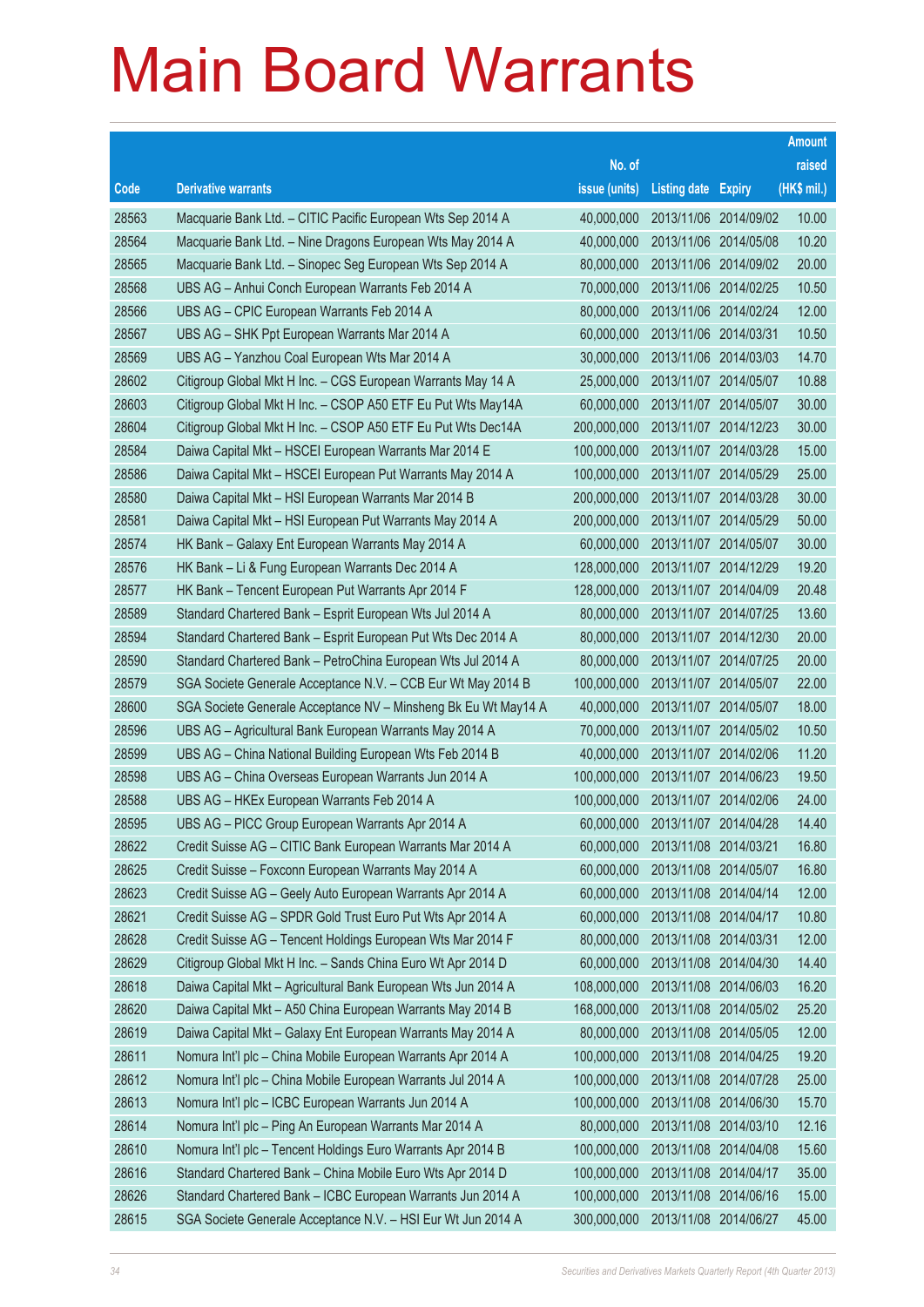|         |                                                                |               |                            |            | <b>Amount</b> |
|---------|----------------------------------------------------------------|---------------|----------------------------|------------|---------------|
|         |                                                                | No. of        |                            |            | raised        |
| Code    | <b>Derivative warrants</b>                                     | issue (units) | <b>Listing date Expiry</b> |            | (HK\$ mil.)   |
| 27099 # | UBS AG - China Mobile European Warrants Feb 2014 B             | 200,000,000   | 2013/11/08 2014/02/05      |            | 10.80         |
| 28638   | Daiwa Capital Mkt - CNOOC European Warrants Mar 2015 A         | 108,000,000   | 2013/11/11                 | 2015/03/02 | 27.00         |
| 28639   | Daiwa Capital Mkt - CNOOC European Put Warrants Aug 2014 A     | 80,000,000    | 2013/11/11                 | 2014/08/04 | 16.00         |
| 28637   | Daiwa Capital Mkt - Ping An European Warrants Mar 2014 C       | 108,000,000   | 2013/11/11                 | 2014/03/19 | 20.52         |
| 28645   | Macquarie Bank Ltd. - Xinyi Glass European Wts May 2014 A      | 30,000,000    | 2013/11/11                 | 2014/05/05 | 10.17         |
| 28630   | SGA Societe Generale Acceptance N.V. - CLife Eu Wt Aug 2014 A  | 120,000,000   | 2013/11/11                 | 2014/08/04 | 19.20         |
| 28633   | SGA Societe Generale Acceptance N.V. - Ping An Eu Wt Apr 14 C  | 100,000,000   | 2013/11/11                 | 2014/04/02 | 19.00         |
| 28634   | SGA Societe Generale Acceptance N.V - Sands China Eu Wt May14C | 100,000,000   | 2013/11/11                 | 2014/05/07 | 15.50         |
| 28642   | UBS AG - CITIC Bank European Warrants Mar 2014 A               | 50,000,000    | 2013/11/11                 | 2014/03/26 | 11.00         |
| 28643   | UBS AG - PetroChina European Warrants Mar 2014 A               | 70,000,000    | 2013/11/11 2014/03/26      |            | 26.95         |
| 28641   | UBS AG - Stanchart European Warrants Jan 2015 A                | 70,000,000    | 2013/11/11                 | 2015/01/27 | 10.50         |
| 28644   | UBS AG - Yurun Food European Warrants Mar 2014 A               | 40,000,000    | 2013/11/11 2014/03/24      |            | 16.80         |
| 28659   | BOCI Asia Ltd. - SHK Ppt European Warrants May 2014 A          | 100,000,000   | 2013/11/12 2014/05/26      |            | 25.00         |
| 28657   | BOCI Asia Ltd. - Wynn Macau European Warrants May 2014 A       | 100,000,000   | 2013/11/12 2014/05/19      |            | 25.00         |
| 28656   | Citigroup Global Mkt H Inc. - CC Bank European Wt May 2014 A   | 80,000,000    | 2013/11/12 2014/05/27      |            | 14.00         |
| 28646   | Citigroup Global Mkt H Inc. - Hutchison Euro Wts Mar 2014 B    | 70,000,000    | 2013/11/12 2014/03/26      |            | 10.50         |
| 28669   | Daiwa Capital Mkt - HSBC European Warrants Mar 2014 B          | 128,000,000   | 2013/11/12 2014/03/10      |            | 19.20         |
| 28670   | Daiwa Capital Mkt - HSBC European Warrants Apr 2014 B          | 128,000,000   | 2013/11/12 2014/04/01      |            | 37.12         |
| 28673   | Daiwa Capital Mkt - ICBC European Warrants May 2014 A          | 128,000,000   | 2013/11/12 2014/05/12      |            | 32.00         |
| 28678   | Macquarie Bank Ltd. - AAC Acoustic European Wts Jun 2014 A     | 80,000,000    | 2013/11/12 2014/06/30      |            | 20.00         |
| 28683   | Macquarie Bank Ltd. - CGS European Warrants May 2014 A         | 40,000,000    | 2013/11/12 2014/05/13      |            | 11.20         |
| 28665   | Macquarie Bank Ltd. - CNBM European Warrants Aug 2014 A        | 34,000,000    | 2013/11/12 2014/08/04      |            | 10.20         |
| 28668   | Macquarie Bank Ltd. - Yurun Food European Wts Jun 2014 A       | 25,000,000    | 2013/11/12 2014/06/04      |            | 10.00         |
| 28671   | SGA Societe Generale Acceptance N.V. - HSBC Eu Wt Apr 2014 D   | 120,000,000   | 2013/11/12 2014/04/02      |            | 24.60         |
| 28672   | SGA Societe Generale Acceptance N.V. - Kingsoft Eu Wt May14A   | 60,000,000    | 2013/11/12 2014/05/12      |            | 15.30         |
| 28688   | UBS AG - China Mobile European Warrants Apr 2014 B             | 100,000,000   | 2013/11/12 2014/04/08      |            | 15.00         |
| 28684   | UBS AG - HSBC European Warrants Apr 2014 A                     | 100,000,000   | 2013/11/12 2014/04/08      |            | 16.00         |
| 28685   | UBS AG - KECL European Warrants Oct 2014 B                     | 100,000,000   | 2013/11/12 2014/10/13      |            | 25.00         |
| 27542 # | UBS AG - Tencent Holdings European Warrants Apr 2014 A         | 80,000,000    | 2013/11/12 2014/04/02      |            | 10.48         |
| 28705   | Credit Suisse AG - HSBC European Wts Mar 2014 A                | 80,000,000    | 2013/11/13 2014/03/31      |            | 12.80         |
| 28707   | Credit Suisse AG - HSBC European Put Warrants Mar 2014 B       | 80,000,000    | 2013/11/13 2014/03/31      |            | 13.60         |
| 28703   | Citigroup Global Mkt H Inc. - China Mobile Eur Wt Apr 2014 C   | 100,000,000   | 2013/11/13 2014/04/17      |            | 35.00         |
| 28704   | Citigroup Global Mkt H Inc. - Ping An Euro Wts Apr 2014 A      | 100,000,000   | 2013/11/13 2014/04/25      |            | 25.00         |
| 28698   | Daiwa Capital Mkt - Tencent Holdings European Wts Mar 2014 C   | 108,000,000   | 2013/11/13 2014/03/25      |            | 19.44         |
| 28699   | Daiwa Capital Mkt - Tencent Holdings European Wts Apr 2014 D   | 108,000,000   | 2013/11/13 2014/04/22      |            | 16.20         |
| 28690   | HK Bank - CSOP A50 ETF European Warrants May 2014 A            | 60,000,000    | 2013/11/13 2014/05/13      |            | 15.00         |
| 28694   | HK Bank - Evergrande European Warrants May 2014 A              | 60,000,000    | 2013/11/13 2014/05/30      |            | 15.00         |
| 28696   | HK Bank - Tencent European Warrants Apr 2014 G                 | 100,000,000   | 2013/11/13 2014/04/22      |            | 23.00         |
| 28712   | J P Morgan SP BV - China Shenhua European Wts May 2014 A       | 150,000,000   | 2013/11/13 2014/05/30      |            | 37.50         |
| 28713   | J P Morgan Int'l Der. Ltd. - HSCEI European Wts May 2014 A     | 300,000,000   | 2013/11/13 2014/05/29      |            | 75.00         |
| 28700   | Standard Chartered Bank - HSBC European Warrants Mar 2014 B    | 100,000,000   | 2013/11/13 2014/03/19      |            | 17.00         |
| 28708   | UBS AG - China EB Int'l European Warrants May 2014 A           | 30,000,000    | 2013/11/13 2014/05/26      |            | 13.50         |
| 28711   | UBS AG - Xinyi Glass European Warrants Jun 2014 A              | 30,000,000    | 2013/11/13 2014/06/23      |            | 14.10         |
| 25850 # | Nomura Int'l plc - A50 China European Warrants Feb 2014 A      | 70,000,000    | 2013/11/13 2014/02/05      |            | 11.13         |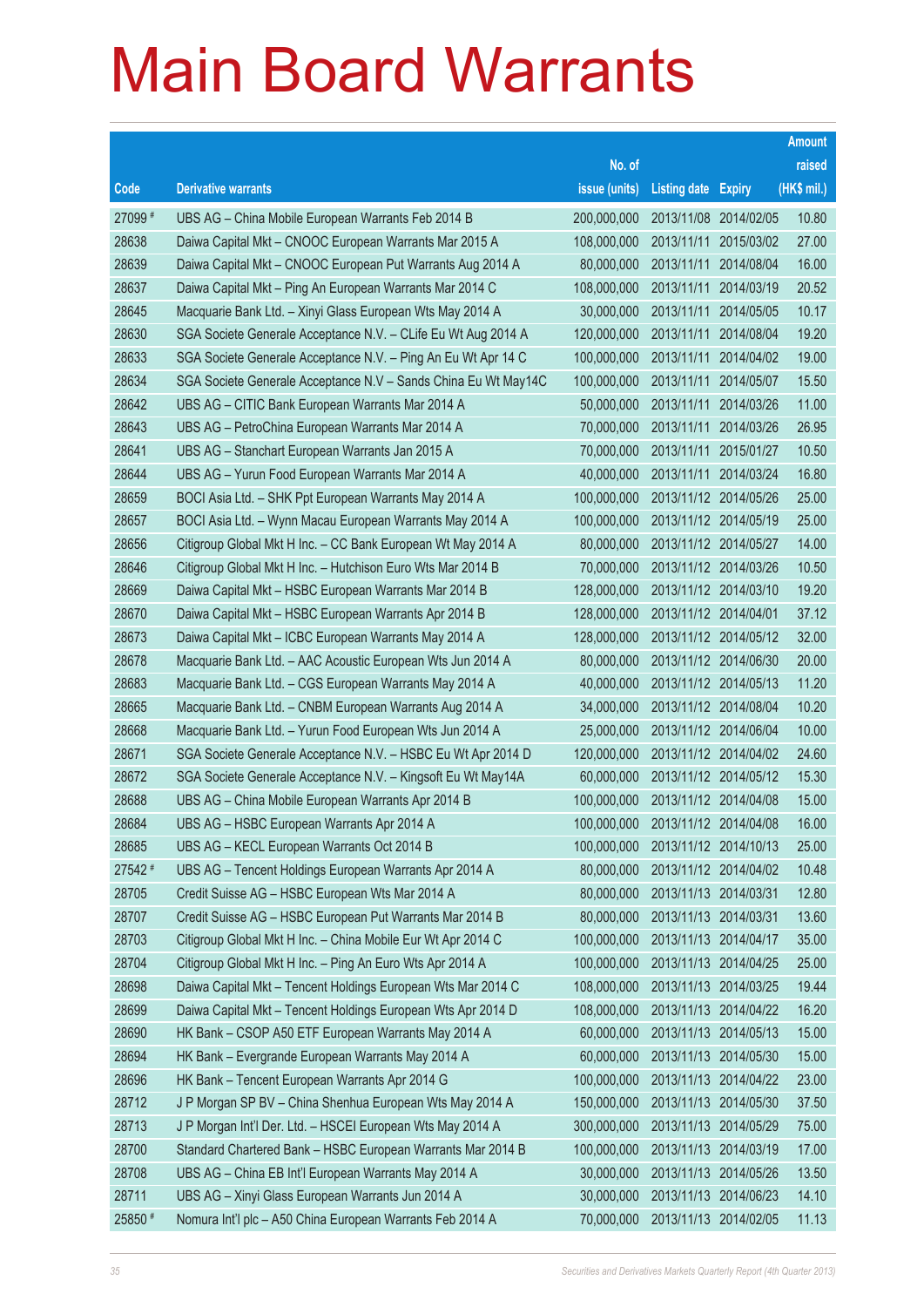|         |                                                                |               |                            |            | <b>Amount</b> |
|---------|----------------------------------------------------------------|---------------|----------------------------|------------|---------------|
|         |                                                                | No. of        |                            |            | raised        |
| Code    | <b>Derivative warrants</b>                                     | issue (units) | <b>Listing date Expiry</b> |            | (HK\$ mil.)   |
| 26300 # | Standard Chartered Bank – CC Bank European Wts Mar 2014 A      | 150,000,000   | 2013/11/13 2014/03/05      |            | 10.20         |
| 28724   | BOCI Asia Ltd. - Anhui Conch European Warrants May 2014 A      | 100,000,000   | 2013/11/14 2014/05/26      |            | 25.00         |
| 28716   | BOCI Asia Ltd. - BOCL European Warrants May 2014 A             | 100,000,000   | 2013/11/14                 | 2014/05/30 | 15.00         |
| 28721   | BOCI Asia Ltd. - CM Bank European Warrants Aug 2014 A          | 100,000,000   | 2013/11/14 2014/08/26      |            | 15.00         |
| 28722   | BOCI Asia Ltd. - KECL European Warrants Aug 2014 A             | 100,000,000   | 2013/11/14 2014/08/18      |            | 15.00         |
| 28746   | BNP Paribas Arbit Issu B.V. - CITIC Pacific Eu Wt Nov 2017 A   | 100,000,000   | 2013/11/14 2017/11/02      |            | 25.00         |
| 28743   | BNP Paribas Arbit Issu B.V. - Ch Mobile Euro Wts May 2014 A    | 100,000,000   | 2013/11/14 2014/05/05      |            | 20.00         |
| 28744   | BNP Paribas Arbit Issu B.V. - Ch Mobile Eu Put Wt Jul 2014 A   | 100,000,000   | 2013/11/14 2014/07/03      |            | 18.00         |
| 28748   | BNP Paribas Arbit Issu B.V. - Esprit European Wts Jan 2015 A   | 94,000,000    | 2013/11/14 2015/01/05      |            | 26.32         |
| 28747   | BNP Paribas Arbit Issu B.V. - Gome European Wts Dec 2014 A     | 100,000,000   | 2013/11/14 2014/12/02      |            | 26.00         |
| 28742   | BNP Paribas Arbit Issu B.V. - HSBC European Wts Aug 2014 A     | 100,000,000   | 2013/11/14 2014/08/04      |            | 17.00         |
| 28745   | BNP Paribas Arbit Issu B.V. - HSI European Wts Sep 2014 A      | 100,000,000   | 2013/11/14 2014/09/29      |            | 15.00         |
| 28750   | BNP Paribas Arbit Issu B.V. - PetroCh Euro Wts Jun 2014 A      | 100,000,000   | 2013/11/14 2014/06/04      |            | 26.00         |
| 28751   | BNP Paribas Arbit Issu B.V. - Shimao Ppt Euro Wts Aug 2014 A   | 100,000,000   | 2013/11/14 2014/08/04      |            | 26.00         |
| 28752   | Credit Suisse AG - A50 China European Warrants Feb 2014 B      | 80,000,000    | 2013/11/14 2014/02/24      |            | 17.60         |
| 28753   | Credit Suisse AG - China Mengniu European Wts May 2014 A       | 60,000,000    | 2013/11/14 2014/05/19      |            | 16.20         |
| 28757   | Citigroup Global Mkt H Inc. - SPDR Gold T Euro Wt May 2014 A   | 60,000,000    | 2013/11/14 2014/05/13      |            | 33.00         |
| 28754   | Daiwa Capital Mkt - Galaxy Ent European Warrants Apr 2014 B    | 98,000,000    | 2013/11/14 2014/04/02      |            | 14.70         |
| 28756   | Daiwa Capital Mkt - Galaxy Ent European Put Wts Mar 2014 D     | 80,000,000    | 2013/11/14 2014/03/17      |            | 19.20         |
| 28727   | J P Morgan SP BV - Beijing Ent European Warrants May 2014 A    | 30,000,000    | 2013/11/14 2014/05/13      |            | 15.51         |
| 28728   | Macquarie Bank Ltd. - Foxconn European Warrants Jun 2014 A     | 40,000,000    | 2013/11/14 2014/06/04      |            | 11.80         |
| 28729   | Macquarie Bank Ltd. - Gome European Warrants Feb 2015 A        | 40,000,000    | 2013/11/14 2015/02/03      |            | 10.00         |
| 28733   | Macquarie Bank Ltd. - Huaneng Power European Wts Jun 2014 A    | 40,000,000    | 2013/11/14 2014/06/04      |            | 10.00         |
| 28730   | Macquarie Bank Ltd. - PetroChina European Wts Jun 2014 A       | 40,000,000    | 2013/11/14 2014/06/04      |            | 10.00         |
| 28738   | Standard Chartered Bank - Agricultural Bk Eur Wts Aug 2014 A   | 80,000,000    | 2013/11/14 2014/08/28      |            | 20.00         |
| 28739   | UBS AG - Chi Res Power European Warrants May 2014 A            | 40,000,000    | 2013/11/14 2014/05/13      |            | 10.00         |
| 28741   | UBS AG - Zhuzhou CSR European Warrants May 2014 A              | 20,000,000    | 2013/11/14 2014/05/13      |            | 11.40         |
| 28737   | UBS AG - HSI European Warrants Apr 2014 C                      | 300,000,000   | 2013/11/14 2014/04/29      |            | 45.00         |
| 28740   | UBS AG - Tencent Holdings European Warrants Mar 2014 E         | 100,000,000   | 2013/11/14 2014/03/10      |            | 15.00         |
| 19440 # | J P Morgan SP BV - A50 China European Warrants Sep 2014 A      | 300,000,000   | 2013/11/14 2014/09/15      |            | 11.70         |
| 19744 # | Goldman Sachs SP (Asia) - A50 China European Wts Apr 2014 A    | 228,000,000   | 2013/11/14 2014/04/29      |            | 10.03         |
| 27865 # | Goldman Sachs SP (Asia) - Tencent European Wt Apr 2014 C       | 88,000,000    | 2013/11/14 2014/04/29      |            | 14.26         |
| 28770   | BOCI Asia Ltd. - HSI European Warrants Apr 2014 B              | 100,000,000   | 2013/11/15 2014/04/29      |            | 15.00         |
| 28782   | Credit Suisse AG - SUNAC European Warrants May 2014 A          | 50,000,000    | 2013/11/15 2014/05/19      |            | 23.00         |
| 28769   | Citigroup Global Mkt H Inc. - CC Bank European Wt Apr 2014 A   | 100,000,000   | 2013/11/15 2014/04/24      |            | 32.00         |
| 28788   | Citigroup Global Mkt H Inc. - China Mobile Eur Wt Jul 2014 A   | 100,000,000   | 2013/11/15 2014/07/21      |            | 16.50         |
| 28786   | Citigroup Global Mkt H Inc. - HSBC European Wts Apr 2014 B     | 100,000,000   | 2013/11/15 2014/04/01      |            | 30.00         |
| 28773   | Goldman Sachs SP (Asia) - Ch LongYuan Euro Wts Sep 2014 A      | 38,000,000    | 2013/11/15 2014/09/29      |            | 34.12         |
| 28776   | Goldman Sachs SP (Asia) - China Mobile Euro Wts Apr 2014 C     | 80,000,000    | 2013/11/15 2014/04/28      |            | 17.52         |
| 28761   | Goldman Sachs SP (Asia) - Sinopec Corp European Wts Apr 2014 A | 68,000,000    | 2013/11/15 2014/04/28      |            | 10.54         |
| 28780   | Goldman Sachs SP (Asia) - Foxconn European Wts Mar 2014 A      | 48,000,000    | 2013/11/15 2014/03/03      |            | 10.32         |
| 28778   | Goldman Sachs SP (Asia) - Greatwall Motor Eur Wts Mar 2014 A   | 60,000,000    | 2013/11/15 2014/03/05      |            | 17.52         |
| 28765   | Goldman Sachs SP (Asia) - Lenovo European Wts Mar 2015 A       | 80,000,000    | 2013/11/15 2015/03/23      |            | 12.16         |
| 28762   | Goldman Sachs SP (Asia) - PetroChina European Wts Jun 2014 A   | 68,000,000    | 2013/11/15 2014/06/30      |            | 17.14         |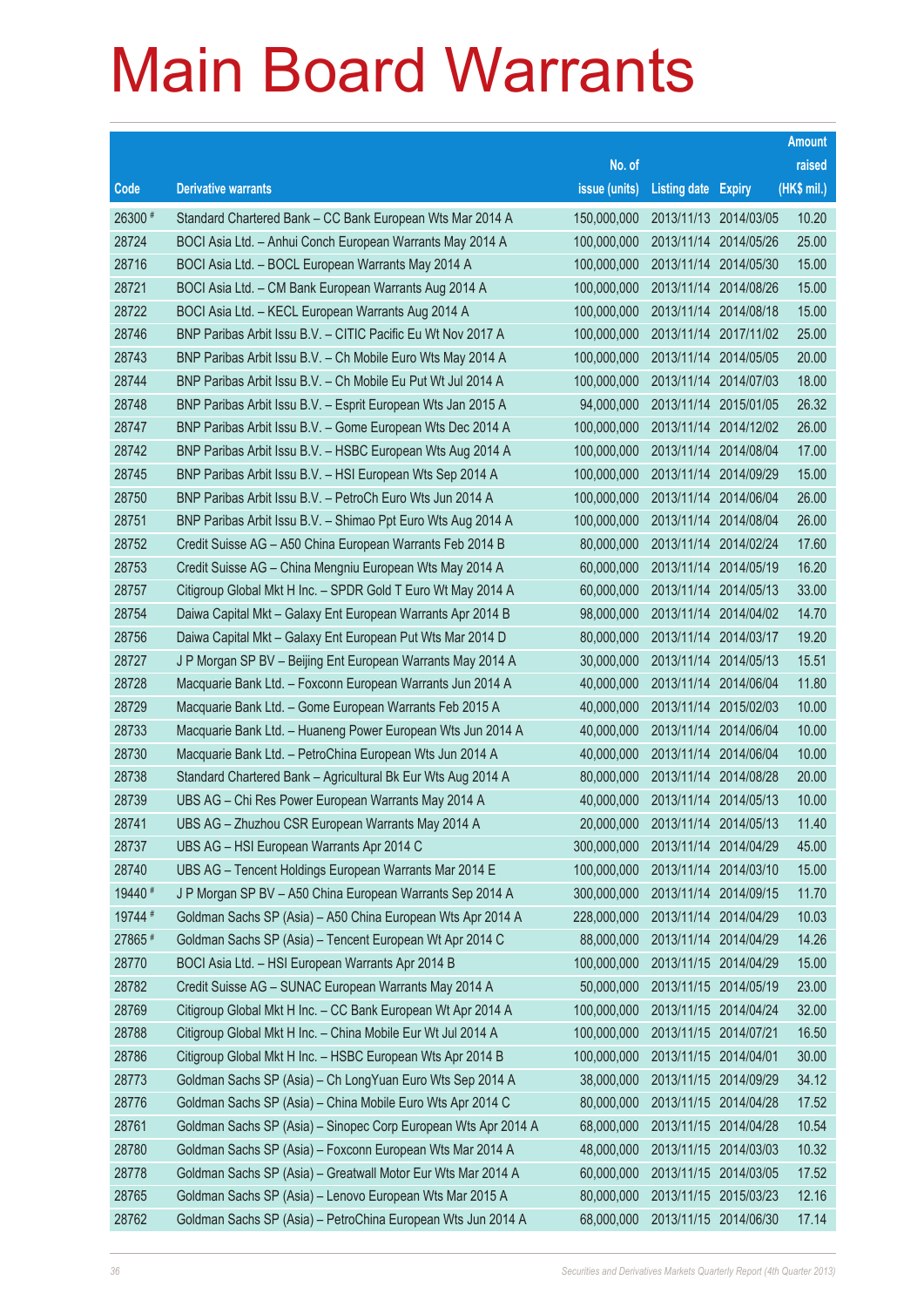|         |                                                                |               |                            |                       | <b>Amount</b> |
|---------|----------------------------------------------------------------|---------------|----------------------------|-----------------------|---------------|
|         |                                                                | No. of        |                            |                       | raised        |
| Code    | <b>Derivative warrants</b>                                     | issue (units) | <b>Listing date Expiry</b> |                       | (HK\$ mil.)   |
| 28758   | Goldman Sachs SP (Asia) – SHK Ppt European Wts Jun 2014 B      | 48,000,000    | 2013/11/15 2014/06/30      |                       | 12.00         |
| 28768   | HK Bank - BYD European Warrants May 2014 A                     | 60,000,000    | 2013/11/15 2014/05/30      |                       | 21.00         |
| 28767   | HK Bank - Lenovo European Warrants May 2014 B                  | 60,000,000    |                            | 2013/11/15 2014/05/15 | 16.80         |
| 28785   | UBS AG - Belle Int'l European Warrants Sep 2014 A              | 80,000,000    | 2013/11/15 2014/09/25      |                       | 12.00         |
| 28771   | UBS AG - BYD European Warrants May 2014 A                      | 50,000,000    |                            | 2013/11/15 2014/05/14 | 30.00         |
| 28772   | UBS AG - Geely Auto European Warrants May 2014 A               | 60,000,000    | 2013/11/15 2014/05/14      |                       | 28.80         |
| 28794   | BOCI Asia Ltd. - A50 China European Warrants Jun 2014 A        | 100,000,000   |                            | 2013/11/18 2014/06/03 | 25.00         |
| 28796   | BOCI Asia Ltd. - Galaxy Ent European Warrants Mar 2014 C       | 100,000,000   | 2013/11/18 2014/03/24      |                       | 25.00         |
| 28791   | BOCI Asia Ltd. - Kingsoft European Warrants May 2014 B         | 100,000,000   |                            | 2013/11/18 2014/05/23 | 25.00         |
| 28795   | BOCI Asia Ltd. - Sands China European Warrants Apr 2014 A      | 100,000,000   | 2013/11/18 2014/04/29      |                       | 18.00         |
| 28813   | Citigroup Global Mkt H Inc. - Ch Mobile Eu Put Wt Apr 2014 D   | 80,000,000    |                            | 2013/11/18 2014/04/28 | 16.40         |
| 28809   | Bank of East Asia - Belle European Warrants Jun 2015 A         | 70,000,000    | 2013/11/18 2015/06/26      |                       | 10.50         |
| 28812   | Bank of East Asia - BYD European Warrants Jun 2014 A           | 40,000,000    |                            | 2013/11/18 2014/06/26 | 10.00         |
| 28790   | J P Morgan SP BV - CNBM European Warrants Dec 2016 A           | 200,000,000   | 2013/11/18 2016/12/01      |                       | 50.00         |
| 28789   | J P Morgan SP BV - KECL European Warrants Sep 2014 A           | 120,000,000   | 2013/11/18 2014/09/01      |                       | 18.00         |
| 28801   | SGA Societe Generale Acceptance N.V. - Geely Auto Eu Wt Apr14C | 60,000,000    | 2013/11/18 2014/04/02      |                       | 15.60         |
| 28804   | SGA Societe Generale Acceptance N.V. - Greatwall Eu Wt Jun14A  | 60,000,000    |                            | 2013/11/18 2014/06/04 | 21.90         |
| 28797   | UBS AG - AAC Acoustic European Warrants Apr 2014 A             | 40,000,000    | 2013/11/18 2014/04/25      |                       | 13.20         |
| 28800   | UBS AG - GCL-Poly Energy European Warrants Apr 2014 B          | 60,000,000    |                            | 2013/11/18 2014/04/28 | 19.80         |
| 28799   | UBS AG - SPDR Gold Trust European Warrants May 2014 A          | 100,000,000   | 2013/11/18 2014/05/19      |                       | 35.00         |
| 28830   | BNP Paribas Arbit Issu B.V. - Ch Mer Hold Euro Wts Jul 2014A   | 70,000,000    |                            | 2013/11/19 2014/07/03 | 18.20         |
| 28831   | BNP Paribas Arbit Issu B.V. - Geely Auto Euro Wts Jul 2014 A   | 100,000,000   | 2013/11/19 2014/07/03      |                       | 25.00         |
| 28829   | BNP Paribas Arbit Issu B.V. - Hutchison Euro Wts Jun 2014 A    | 96,000,000    |                            | 2013/11/19 2014/06/04 | 24.96         |
| 28833   | BNP Paribas Arbit Issu B.V. - Jiansu Express Euro Wt Dec15A    | 59,000,000    | 2013/11/19 2015/12/02      |                       | 14.75         |
| 28834   | BNP Paribas Arbit Issu B.V. - Ting Yi European Wts Jul 2014 A  | 100,000,000   |                            | 2013/11/19 2014/07/03 | 25.00         |
| 28836   | Credit Suisse AG - CNOOC European Warrants Feb 2015 A          | 70,000,000    | 2013/11/19 2015/02/23      |                       | 11.20         |
| 28837   | Credit Suisse AG - CNOOC European Put Warrants Oct 2014 A      | 70,000,000    | 2013/11/19 2014/10/31      |                       | 10.50         |
| 28835   | Credit Suisse AG - Lenovo European Warrants Mar 2014 A         | 70,000,000    | 2013/11/19 2014/03/31      |                       | 24.50         |
| 28839   | Citigroup Global Mkt H Inc. - CC Bank European Wt Apr 2014 B   | 100,000,000   |                            | 2013/11/19 2014/04/24 | 18.00         |
| 28822   | Goldman Sachs SP (Asia) - CSOP A50 ETF Euro Wts Jun 2014 A     | 80,000,000    | 2013/11/19 2014/06/03      |                       | 20.08         |
| 28826   | Goldman Sachs SP (Asia) - China Tel European Wts Aug 2014 A    | 80,000,000    |                            | 2013/11/19 2014/08/04 | 20.00         |
| 28824   | Goldman Sachs SP (Asia) - PICC Group European Wts Jun 2014 A   | 80,000,000    | 2013/11/19 2014/06/30      |                       | 20.16         |
| 28815   | HK Bank - AIA European Warrants May 2014 A                     | 100,000,000   |                            | 2013/11/19 2014/05/23 | 15.00         |
| 28827   | HK Bank - CSR European Warrants Jan 2015 A                     | 100,000,000   | 2013/11/19 2015/01/05      |                       | 15.00         |
| 28816   | HK Bank - Esprit European Warrants Dec 2014 A                  | 100,000,000   | 2013/11/19 2014/12/31      |                       | 25.00         |
| 28818   | HK Bank - HSCEI European Put Warrants Jun 2014 C               | 150,000,000   | 2013/11/19 2014/06/27      |                       | 25.50         |
| 28820   | HK Bank - Haitong Sec European Warrants Dec 2014 A             | 100,000,000   |                            | 2013/11/19 2014/12/23 | 15.00         |
| 28814   | J P Morgan SP BV - HKEx European Warrants Jan 2016 A           | 300,000,000   | 2013/11/19 2016/01/04      |                       | 45.00         |
| 28828   | Standard Chartered Bank - Lenovo European Wts Jul 2014 B       | 60,000,000    |                            | 2013/11/19 2014/07/04 | 18.00         |
| 28838   | UBS AG - Hutchison European Warrants Mar 2014 B                | 100,000,000   | 2013/11/19 2014/03/21      |                       | 23.00         |
| 27307 # | BOCI Asia Ltd. - A50 China European Warrants Aug 2014 B        | 150,000,000   |                            | 2013/11/19 2014/08/04 | 13.35         |
| 28876   | Credit Suisse AG - BOC HK European Warrants Dec 2014 A         | 70,000,000    | 2013/11/20 2014/12/15      |                       | 10.50         |
| 28880   | Credit Suisse AG - China Mobile European Warrants Apr 2014 A   | 70,000,000    | 2013/11/20 2014/04/01      |                       | 10.50         |
| 28873   | Credit Suisse AG - A50 China European Warrants Dec 2015 A      | 100,000,000   | 2013/11/20 2015/12/24      |                       | 15.00         |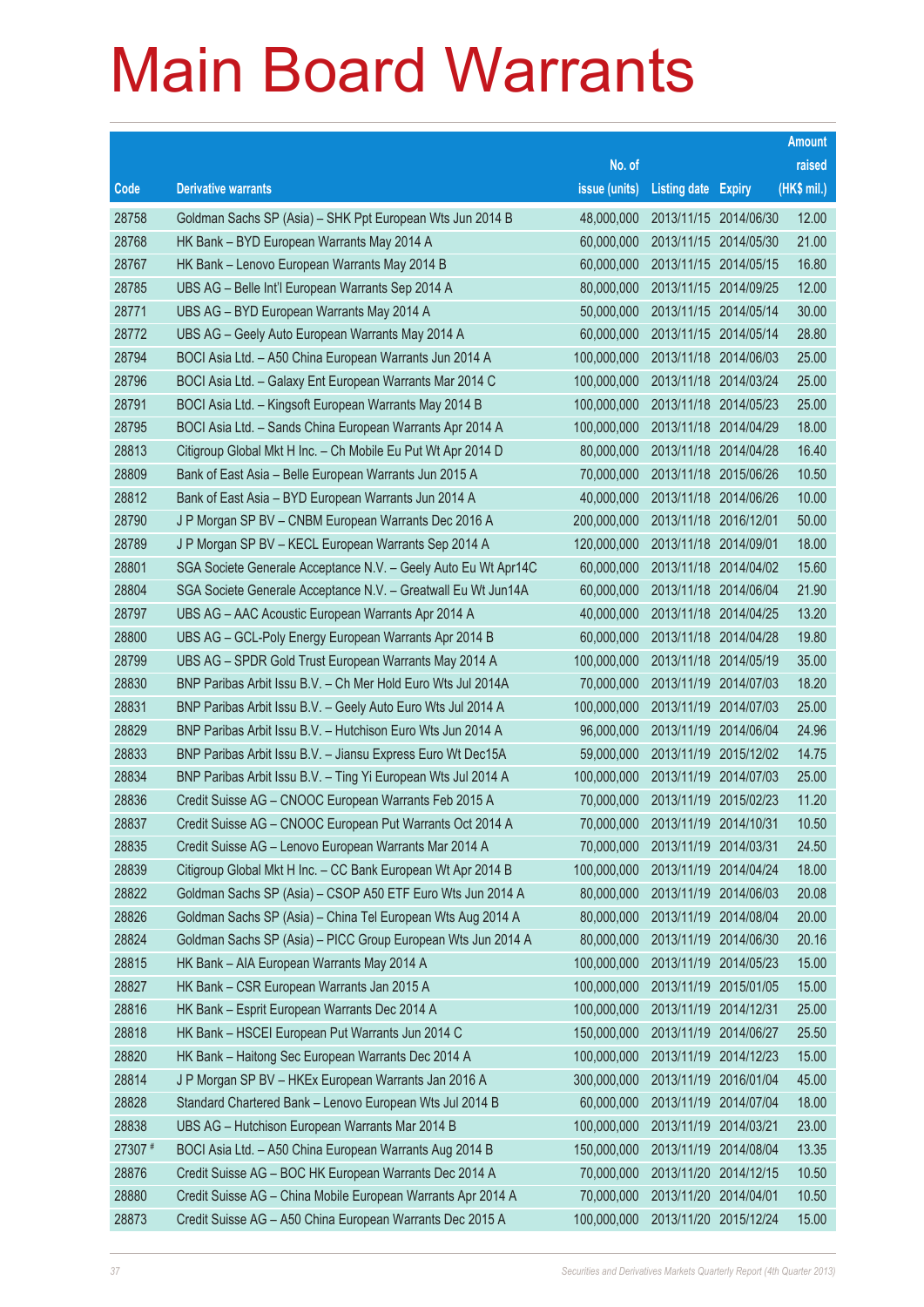|       |                                                                |               |                            |            | <b>Amount</b> |
|-------|----------------------------------------------------------------|---------------|----------------------------|------------|---------------|
|       |                                                                | No. of        |                            |            | raised        |
| Code  | <b>Derivative warrants</b>                                     | issue (units) | <b>Listing date Expiry</b> |            | (HK\$ mil.)   |
| 28874 | Credit Suisse AG - A50 China European Warrants Aug 2016 A      | 100,000,000   | 2013/11/20 2016/08/01      |            | 20.00         |
| 28878 | Credit Suisse AG - HKEx European Warrants Dec 2015 A           | 100,000,000   | 2013/11/20 2015/12/24      |            | 15.00         |
| 28879 | Credit Suisse AG – Li & Fung European Warrants Jan 2015 A      | 80,000,000    | 2013/11/20 2015/01/26      |            | 12.00         |
| 28875 | Credit Suisse AG - Lenovo European Warrants Sep 2014 A         | 70,000,000    | 2013/11/20 2014/09/29      |            | 10.50         |
| 28877 | Credit Suisse AG - New World Dev European Wts Sep 2014 A       | 70,000,000    | 2013/11/20 2014/09/29      |            | 10.50         |
| 28890 | Citigroup Global Mkt H Inc. - Ping An Euro Put Wt May 2014 A   | 100,000,000   | 2013/11/20 2014/05/19      |            | 25.00         |
| 28887 | Citigroup Global Mkt H Inc. - SHK Ppt Euro Wts Jun 2014 A      | 60,000,000    | 2013/11/20 2014/06/03      |            | 15.00         |
| 28864 | Daiwa Capital Mkt - Tencent Holdings Euro Put Wts May 2014 B   | 98,000,000    | 2013/11/20 2014/05/27      |            | 14.70         |
| 28842 | Goldman Sachs SP (Asia) – BOCL European Warrants May 2014 A    | 80,000,000    | 2013/11/20 2014/05/23      |            | 12.00         |
| 28844 | Goldman Sachs SP (Asia) – CNBM European Warrants Jun 2014 B    | 48,000,000    | 2013/11/20 2014/06/30      |            | 20.83         |
| 28841 | Goldman Sachs SP (Asia) - Ping An European Wts May 2014 A      | 80,000,000    | 2013/11/20 2014/05/05      |            | 30.24         |
| 28845 | HK Bank – HSI European Put Warrants Mar 2014 G                 | 200,000,000   | 2013/11/20 2014/03/28      |            | 32.00         |
| 28846 | HK Bank – HWL European Warrants Jun 2014 A                     | 60,000,000    | 2013/11/20 2014/06/30      |            | 27.00         |
| 28847 | HK Bank - Link REIT European Warrants Jul 2014 A               | 80,000,000    | 2013/11/20 2014/07/30      |            | 20.00         |
| 28891 | J P Morgan SP BV - PetroChina European Warrants Jun 2014 A     | 200,000,000   | 2013/11/20 2014/06/03      |            | 50.00         |
| 28840 | J P Morgan SP BV - Tencent European Warrants Jun 2015 A        | 200,000,000   | 2013/11/20 2015/06/08      |            | 50.00         |
| 28851 | Macquarie Bank Ltd. - Chi Resources European Wts Nov 2014 A    | 50,000,000    | 2013/11/20 2014/11/04      |            | 12.50         |
| 28881 | Macquarie Bank Ltd. - Dongfeng Motor European Wts Dec 2014 A   | 70,000,000    | 2013/11/20 2014/12/02      |            | 10.50         |
| 28849 | Macquarie Bank Ltd. - Tencent European Warrants Jun 2014 A     | 40,000,000    | 2013/11/20 2014/06/04      |            | 11.76         |
| 28863 | Standard Chartered Bank – China Life European Wts Aug 2014 B   | 150,000,000   | 2013/11/20 2014/08/25      |            | 22.50         |
| 28861 | Standard Chartered Bank - China Mobile Euro Wts Jul 2014 A     | 100,000,000   | 2013/11/20 2014/07/11      |            | 25.00         |
| 28862 | Standard Chartered Bank – CNOOC European Warrants Nov 2015 A   | 150,000,000   | 2013/11/20 2015/11/23      |            | 27.00         |
| 28852 | Standard Chartered Bank - SPDR Gold Trust Euro Wt Jul 2014 B   | 80,000,000    | 2013/11/20 2014/07/04      |            | 28.00         |
| 28871 | SGA Societe Generale Acceptance NV - Minsheng Bk Eu Wt Jun14 A | 40,000,000    | 2013/11/20 2014/06/04      |            | 25.60         |
| 28872 | SGA Societe Generale Acceptance NV – Minsheng Bk Eu Wt Aug14 A | 40,000,000    | 2013/11/20 2014/08/04      |            | 19.00         |
| 28883 | SGA Societe Generale Acceptance N.V. - Ch Mob Eu Wt May 14 B   | 100.000.000   | 2013/11/20 2014/05/07      |            | 26.00         |
| 28884 | SGA Societe Generale Acceptance N.V. – Ch Mob Eu Wt May 14 C   | 100,000,000   | 2013/11/20 2014/05/07      |            | 16.50         |
| 28882 | SGA Societe Generale Acceptance N.V. - Ch Mob Eu Wt Jun 14 A   | 100,000,000   | 2013/11/20 2014/06/04      |            | 39.00         |
| 28885 | SGA Societe Generale Acceptance N.V. - Ch Mob Eu Wt Aug 14 A   | 100,000,000   | 2013/11/20 2014/08/04      |            | 16.00         |
| 28886 | SGA Societe Generale Acceptance N.V. - HSI Eur Wt May 2014 A   | 200,000,000   | 2013/11/20 2014/05/29      |            | 50.00         |
| 28869 | SGA Societe Generale Acceptance N.V - Sands China Eu Wt May14D | 60,000,000    | 2013/11/20 2014/05/07      |            | 17.70         |
| 28866 | UBS AG - BOCL European Warrants Apr 2014 A                     | 100,000,000   | 2013/11/20 2014/04/28      |            | 18.00         |
| 28867 | UBS AG - ICBC European Warrants Apr 2014 A                     | 100,000,000   | 2013/11/20 2014/04/24      |            | 22.00         |
| 28868 | UBS AG - ICBC European Warrants May 2014 A                     | 100,000,000   | 2013/11/20 2014/05/02      |            | 17.00         |
| 28865 | UBS AG - Tencent Holdings European Put Warrants Apr 2014 D     | 100,000,000   | 2013/11/20 2014/04/16      |            | 23.00         |
| 28918 | BNP Paribas Arbit Issu B.V. - CC Bank Euro Wts Jun 2014 A      | 100,000,000   | 2013/11/21                 | 2014/06/04 | 22.00         |
| 28922 | BNP Paribas Arbit Issu B.V. - Ch Shenhua Euro Wts Sep 2014 A   | 100,000,000   | 2013/11/21                 | 2014/09/02 | 19.00         |
| 28919 | BNP Paribas Arbit Issu B.V. - ICBC European Wts May 2014 A     | 100,000,000   | 2013/11/21 2014/05/05      |            | 16.00         |
| 28920 | BNP Paribas Arbit Issu B.V. - PetroCh Euro Wts Aug 2014 A      | 100,000,000   | 2013/11/21                 | 2014/08/01 | 15.00         |
| 28921 | BNP Paribas Arbit Issu B.V. - Weigao Group Eu Wts Feb 2015 A   | 100,000,000   | 2013/11/21                 | 2015/02/03 | 25.00         |
| 28923 | Credit Suisse AG - Anhui Conch European Warrants Aug 2014 A    | 70,000,000    | 2013/11/21                 | 2014/08/01 | 10.50         |
| 28925 | Credit Suisse AG - BOC HK European Warrants Apr 2015 A         | 70,000,000    | 2013/11/21                 | 2015/04/27 | 11.20         |
| 28927 | Credit Suisse AG - Minsheng Bank European Wts Sep 2015 A       | 70,000,000    | 2013/11/21                 | 2015/09/25 | 11.20         |
| 28924 | Credit Suisse AG - CNOOC European Warrants Nov 2015 A          | 70,000,000    | 2013/11/21                 | 2015/11/23 | 11.90         |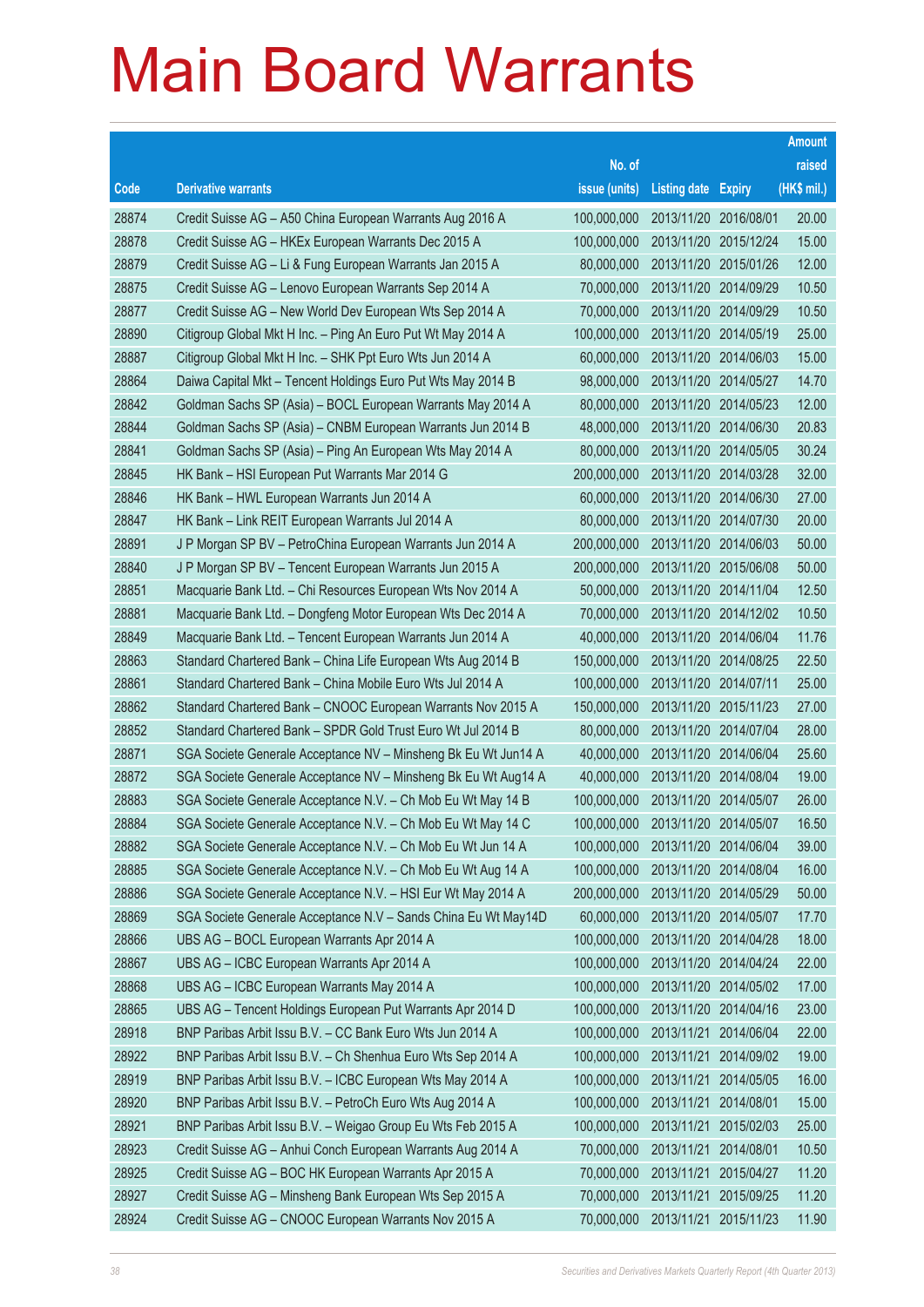|       |                                                                |               |                            |            | <b>Amount</b> |
|-------|----------------------------------------------------------------|---------------|----------------------------|------------|---------------|
|       |                                                                | No. of        |                            |            | raised        |
| Code  | <b>Derivative warrants</b>                                     | issue (units) | <b>Listing date Expiry</b> |            | (HK\$ mil.)   |
| 28930 | Credit Suisse AG - Ch Overseas European Warrants Jun 2014 A    | 70,000,000    | 2013/11/21                 | 2014/06/23 | 10.50         |
| 28931 | Credit Suisse AG – Ch Overseas European Warrants Nov 2014 A    | 70,000,000    | 2013/11/21 2014/11/28      |            | 11.90         |
| 28932 | Credit Suisse AG – Esprit European Put Warrants Dec 2014 A     | 70,000,000    | 2013/11/21                 | 2014/12/24 | 10.50         |
| 28929 | Credit Suisse AG – Jiangxi Copper European Wts Mar 2015 A      | 70,000,000    | 2013/11/21 2015/03/30      |            | 10.50         |
| 28926 | Credit Suisse AG - KECL European Warrants Jul 2014 A           | 70,000,000    | 2013/11/21                 | 2014/07/21 | 17.50         |
| 28928 | Credit Suisse AG - Sa Sa Int'l European Warrants Dec 2014 A    | 70,000,000    | 2013/11/21                 | 2014/12/22 | 12.60         |
| 28937 | Citigroup Global Mkt H Inc. - CC Bank European Wt May 2014 B   | 100,000,000   | 2013/11/21                 | 2014/05/21 | 20.00         |
| 28901 | HK Bank - China COSCO European Warrants Jun 2014 A             | 60,000,000    | 2013/11/21 2014/06/30      |            | 15.00         |
| 28895 | HK Bank - HSI European Warrants Mar 2014 H                     | 200,000,000   | 2013/11/21                 | 2014/03/28 | 40.00         |
| 28896 | HK Bank - HSI European Warrants Mar 2014 I                     | 200,000,000   | 2013/11/21                 | 2014/03/28 | 30.00         |
| 28893 | HK Bank - HSI European Put Warrants May 2014 B                 | 150,000,000   | 2013/11/21                 | 2014/05/29 | 37.50         |
| 28894 | HK Bank - HSI European Put Warrants May 2014 C                 | 150,000,000   | 2013/11/21 2014/05/29      |            | 37.50         |
| 28892 | HK Bank - HSI European Put Warrants Jun 2014 B                 | 150,000,000   | 2013/11/21                 | 2014/06/27 | 37.50         |
| 28899 | HK Bank - KECL European Warrants Jun 2014 A                    | 100,000,000   | 2013/11/21                 | 2014/06/26 | 17.00         |
| 28905 | J P Morgan SP BV - CM Bank European Warrants Sep 2014 A        | 280,000,000   | 2013/11/21                 | 2014/09/01 | 42.84         |
| 28904 | J P Morgan SP BV - China Mob European Wts Apr 2014 C           | 200,000,000   | 2013/11/21 2014/04/23      |            | 37.40         |
| 28903 | J P Morgan SP BV - Ch Overseas European Warrants Aug 2014 A    | 200,000,000   | 2013/11/21                 | 2014/08/04 | 50.00         |
| 28915 | Macquarie Bank Ltd. - CNOOC European Warrants Jun 2014 A       | 40,000,000    | 2013/11/21                 | 2014/06/04 | 10.00         |
| 28914 | Macquarie Bank Ltd. - Esprit European Warrants Oct 2014 A      | 40,000,000    | 2013/11/21                 | 2014/10/06 | 10.00         |
| 28916 | Macquarie Bank Ltd. - Poly HK Inv European Wts Jun 2014 A      | 50,000,000    | 2013/11/21                 | 2014/06/04 | 12.50         |
| 28917 | Macquarie Bank Ltd. - SHK Ppt European Warrants Jun 2014 B     | 70,000,000    | 2013/11/21                 | 2014/06/04 | 10.78         |
| 28933 | Standard Chartered Bank - Esprit European Wts Jun 2014 A       | 80,000,000    | 2013/11/21                 | 2014/06/30 | 20.00         |
| 28909 | SGA Societe Generale Acceptance N.V. - HKEx Eu Wt Jun 2014 C   | 50,000,000    | 2013/11/21                 | 2014/06/04 | 21.00         |
| 28910 | SGA Societe Generale Acceptance N.V. - HSBC Eu Wt Jun 2014 A   | 100,000,000   | 2013/11/21 2014/06/04      |            | 25.00         |
| 28908 | SGA Societe Generale Acceptance N.V. - HSI Eu Put Wt Apr 14 C  | 200,000,000   | 2013/11/21                 | 2014/04/29 | 30.00         |
| 28912 | SGA Societe Generale Acceptance N.V. - HWL Eur Wt Apr 2014 B   | 100,000,000   | 2013/11/21                 | 2014/04/02 | 23.00         |
| 28911 | SGA Societe Generale Acceptance N.V. - HWL Eur Wt Jul 2014 A   | 100,000,000   | 2013/11/21 2014/07/02      |            | 47.00         |
| 28913 | SGA Societe Generale Acceptance N.V. - ICBC Eu Wt Jun 2014 A   | 100,000,000   | 2013/11/21 2014/06/04      |            | 30.50         |
| 10254 | SGA Societe Generale Acceptance NV - N225 Eu Put Wt Jun 2014 A | 150,000,000   | 2013/11/21                 | 2014/06/13 | 37.50         |
| 28906 | SGA Societe Generale Acceptance N.V. - Tencent Eu Wt Jun 14 A  | 150,000,000   | 2013/11/21 2014/06/04      |            | 37.50         |
| 28907 | SGA Societe Generale Acceptance N.V - Tencent Eu Put Wt Jul14B | 150,000,000   | 2013/11/21 2014/07/02      |            | 27.75         |
| 28999 | Credit Suisse AG - Anhui Conch European Warrants Apr 2014 A    | 70,000,000    | 2013/11/22 2014/04/28      |            | 23.10         |
| 29003 | Credit Suisse AG - Agricultural Bank European Wts Mar 2014 A   | 70,000,000    | 2013/11/22 2014/03/03      |            | 12.60         |
| 29006 | Credit Suisse AG - Agricultural Bank European Wts Jun 2014 A   | 70,000,000    | 2013/11/22 2014/06/03      |            | 10.50         |
| 28986 | Credit Suisse AG - Brilliance Chi European Warrants Sep 14 A   | 60,000,000    | 2013/11/22 2014/09/29      |            | 11.40         |
| 29001 | Credit Suisse AG - China Gas Hold European Wts Oct 2014 A      | 70,000,000    | 2013/11/22 2014/10/27      |            | 10.50         |
| 29007 | Credit Suisse AG - Sinopec Corp European Warrants May 2014 A   | 70,000,000    | 2013/11/22 2014/05/26      |            | 17.50         |
| 28997 | Credit Suisse AG - ChiUnicom European Warrants Oct 2014 A      | 70,000,000    | 2013/11/22 2014/10/27      |            | 11.20         |
| 28995 | Credit Suisse AG - Dongfeng Motor European Warrants Jun 14 A   | 70,000,000    | 2013/11/22 2014/06/23      |            | 10.50         |
| 28996 | Credit Suisse AG - Dongfeng Motor European Warrants Nov 14 A   | 70,000,000    | 2013/11/22 2014/11/24      |            | 10.50         |
| 28990 | Credit Suisse AG - GAC European Warrants Nov 2014 A            | 60,000,000    | 2013/11/22 2014/11/28      |            | 13.80         |
| 28985 | Credit Suisse AG - Link REIT European Warrants May 2014 A      | 60,000,000    | 2013/11/22 2014/05/26      |            | 10.20         |
| 28991 | Credit Suisse AG - Nine Dragons European Warrants Sep 2015 A   | 60,000,000    | 2013/11/22 2015/09/01      |            | 15.00         |
| 28994 | Credit Suisse AG - Nine Dragons European Warrants Mar 2016 A   | 60,000,000    | 2013/11/22 2016/03/24      |            | 13.80         |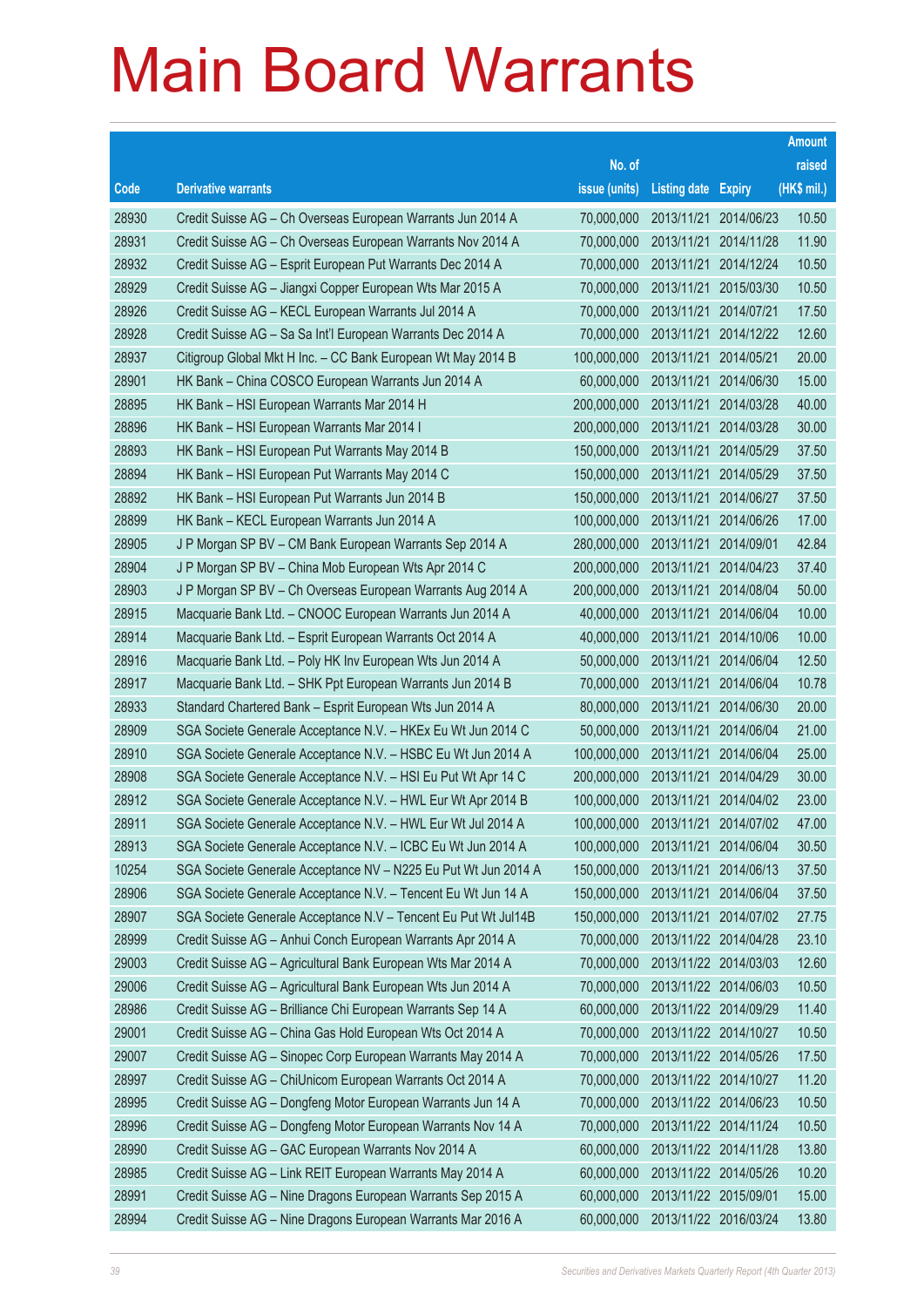|       |                                                                |               |                            |                       | <b>Amount</b> |
|-------|----------------------------------------------------------------|---------------|----------------------------|-----------------------|---------------|
|       |                                                                | No. of        |                            |                       | raised        |
| Code  | <b>Derivative warrants</b>                                     | issue (units) | <b>Listing date Expiry</b> |                       | (HK\$ mil.)   |
| 28989 | Credit Suisse AG - SHK Ppt European Put Warrants Feb 2015 A    | 60,000,000    |                            | 2013/11/22 2015/02/18 | 11.40         |
| 29000 | Credit Suisse AG - Yanzhou Coal European Warrants Aug 2014 A   | 70,000,000    |                            | 2013/11/22 2014/08/29 | 10.50         |
| 28988 | Credit Suisse AG - Zoomlion European Warrants Dec 2015 A       | 60,000,000    | 2013/11/22 2015/12/28      |                       | 11.40         |
| 29002 | Daiwa Capital Mkt - A50 China European Warrants Apr 2014 B     | 128,000,000   | 2013/11/22 2014/04/16      |                       | 47.36         |
| 10255 | Daiwa Capital Mkt - Nikkei 225 Index European Wts Jun 2014 E   | 250,000,000   |                            | 2013/11/22 2014/06/13 | 62.50         |
| 10256 | Daiwa Capital Mkt - Nikkei 225 Index Euro Put Wts Jun 2014 F   | 250,000,000   |                            | 2013/11/22 2014/06/13 | 62.50         |
| 10257 | Daiwa Capital Mkt - Nikkei 225 Index Euro Put Wts Jun 2014 G   | 250,000,000   | 2013/11/22 2014/06/13      |                       | 62.50         |
| 28957 | Goldman Sachs SP (Asia) - CPIC European Warrants Jun 2014 A    | 80,000,000    |                            | 2013/11/22 2014/06/27 | 12.16         |
| 28958 | Goldman Sachs SP (Asia) - Henderson Land Euro Wts Aug 2014 A   | 80,000,000    |                            | 2013/11/22 2014/08/04 | 20.00         |
| 28960 | Goldman Sachs SP (Asia) - Tencent European Wt Jun 2014 A       | 100,000,000   |                            | 2013/11/22 2014/06/30 | 25.60         |
| 28964 | Goldman Sachs SP (Asia) - Tencent European Put Wt Jun 2014 B   | 100,000,000   |                            | 2013/11/22 2014/06/30 | 28.50         |
| 28953 | HK Bank - CITIC Sec European Warrants Jul 2014 B               | 100,000,000   | 2013/11/22 2014/07/31      |                       | 25.00         |
| 28952 | HK Bank - China Mobile European Warrants Jun 2014 A            | 80,000,000    |                            | 2013/11/22 2014/06/30 | 21.60         |
| 28949 | HK Bank - Huaneng Power European Warrants Jul 2014 A           | 60,000,000    | 2013/11/22 2014/07/31      |                       | 21.00         |
| 28950 | HK Bank - PetroChina European Warrants Jun 2014 A              | 80,000,000    |                            | 2013/11/22 2014/06/30 | 20.00         |
| 28954 | HK Bank - Ping An European Warrants Mar 2014 B                 | 100,000,000   | 2013/11/22 2014/03/28      |                       | 18.00         |
| 28971 | J P Morgan SP BV - CC Bank Euro Put Wts Jul 2014 A             | 200,000,000   |                            | 2013/11/22 2014/07/03 | 56.00         |
| 28945 | J P Morgan SP BV - China Mob European Put Wts Jun 2014 A       | 200,000,000   |                            | 2013/11/22 2014/06/03 | 50.00         |
| 28947 | J P Morgan SP BV - Lenovo European Warrants Jun 2014 A         | 100,000,000   | 2013/11/22 2014/06/03      |                       | 25.00         |
| 28970 | J P Morgan SP BV - SHK Ppt European Warrants Jul 2014 A        | 80,000,000    | 2013/11/22 2014/07/03      |                       | 24.48         |
| 28944 | J P Morgan SP BV - SPDR Gold Trust Euro Put Wts Jun 2014 B     | 35,000,000    |                            | 2013/11/22 2014/06/03 | 10.22         |
| 28977 | Macquarie Bank Ltd. - Henderson Land Dev Euro Wts Jul 2014 A   | 50,000,000    | 2013/11/22 2014/07/03      |                       | 12.50         |
| 28984 | Macquarie Bank Ltd. - Sino Land European Warrants Jun 2014 A   | 50,000,000    | 2013/11/22 2014/06/04      |                       | 12.50         |
| 28941 | Nomura Int'l plc - BYD European Warrants May 2014 A            | 80,000,000    | 2013/11/22 2014/05/28      |                       | 16.40         |
| 28938 | Nomura Int'l plc - Esprit European Warrants Dec 2014 A         | 50,000,000    |                            | 2013/11/22 2014/12/18 | 13.65         |
| 28939 | Nomura Int'l plc - Esprit European Put Warrants Oct 2014 A     | 50,000,000    | 2013/11/22 2014/10/28      |                       | 12.50         |
| 28943 | Nomura Int'l plc - Evergrande European Warrants May 2014 A     | 50,000,000    | 2013/11/22 2014/05/28      |                       | 12.90         |
| 28940 | Nomura Int'l plc - Gome European Warrants Dec 2014 A           | 50,000,000    | 2013/11/22 2014/12/18      |                       | 12.50         |
| 28972 | SGA Societe Generale Acceptance N.V. - CCB Eur Wt May 2014 C   | 100,000,000   | 2013/11/22 2014/05/07      |                       | 15.00         |
| 28967 | SGA Societe Generale Acceptance N.V. - CCB Eur Wt Jun 2014 B   | 100,000,000   | 2013/11/22 2014/06/04      |                       | 23.50         |
| 28965 | SGA Societe Generale Acceptance N.V. - A50 Ch Eu Wt Jun 2014A  | 50,000,000    | 2013/11/22 2014/06/04      |                       | 22.25         |
| 28966 | SGA Societe Generale Acceptance N.V. - A50 Ch Eu Wt Jun 2014B  | 50,000,000    | 2013/11/22 2014/06/04      |                       | 12.50         |
| 28968 | SGA Societe Generale Acceptance N.V. - ICBC Eu Wt May 2014 B   | 100,000,000   | 2013/11/22 2014/05/07      |                       | 21.50         |
| 28969 | SGA Societe Generale Acceptance N.V. - ICBC Eu Wt Aug 2014 B   | 100,000,000   | 2013/11/22 2014/08/04      |                       | 17.50         |
| 10258 | SGA Societe Generale Acceptance NV - Nikkei 225 Eu Wt Jun 14 B | 150,000,000   | 2013/11/22 2014/06/13      |                       | 37.50         |
| 10259 | SGA Societe Generale Acceptance NV - Nikkei 225 Eu Wt Jun 14 C | 150,000,000   | 2013/11/22 2014/06/13      |                       | 37.50         |
| 28975 | SGA Societe Generale Acceptance N.V. - SHK P Eu Wt May 2014C   | 60,000,000    | 2013/11/22 2014/05/28      |                       | 10.20         |
| 10260 | UBS AG - Nikkei 225 European Warrants Jun 2014 A               | 100,000,000   | 2013/11/22 2014/06/13      |                       | 25.00         |
| 10261 | UBS AG - Nikkei 225 European Warrants Jun 2014 B               | 100,000,000   | 2013/11/22 2014/06/13      |                       | 19.00         |
| 10262 | UBS AG - Nikkei 225 European Put Warrants Jun 2014 C           | 100,000,000   | 2013/11/22 2014/06/13      |                       | 15.00         |
| 10263 | UBS AG - Nikkei 225 European Put Warrants Jun 2014 D           | 100,000,000   | 2013/11/22 2014/06/13      |                       | 15.00         |
| 29067 | BNP Paribas Arbit Issu B.V. - ICBC European Wts Apr 2015 A     | 100,000,000   |                            | 2013/11/25 2015/04/02 | 25.00         |
| 29068 | BNP Paribas Arbit Issu B.V. - Ping An European Wt Jan 2015 A   | 100,000,000   | 2013/11/25 2015/01/05      |                       | 25.00         |
| 29058 | BNP Paribas Arbit Issu B.V. - Poly HK Inv Eur Wts Dec 2014 A   | 16,000,000    |                            | 2013/11/25 2014/12/02 | 10.24         |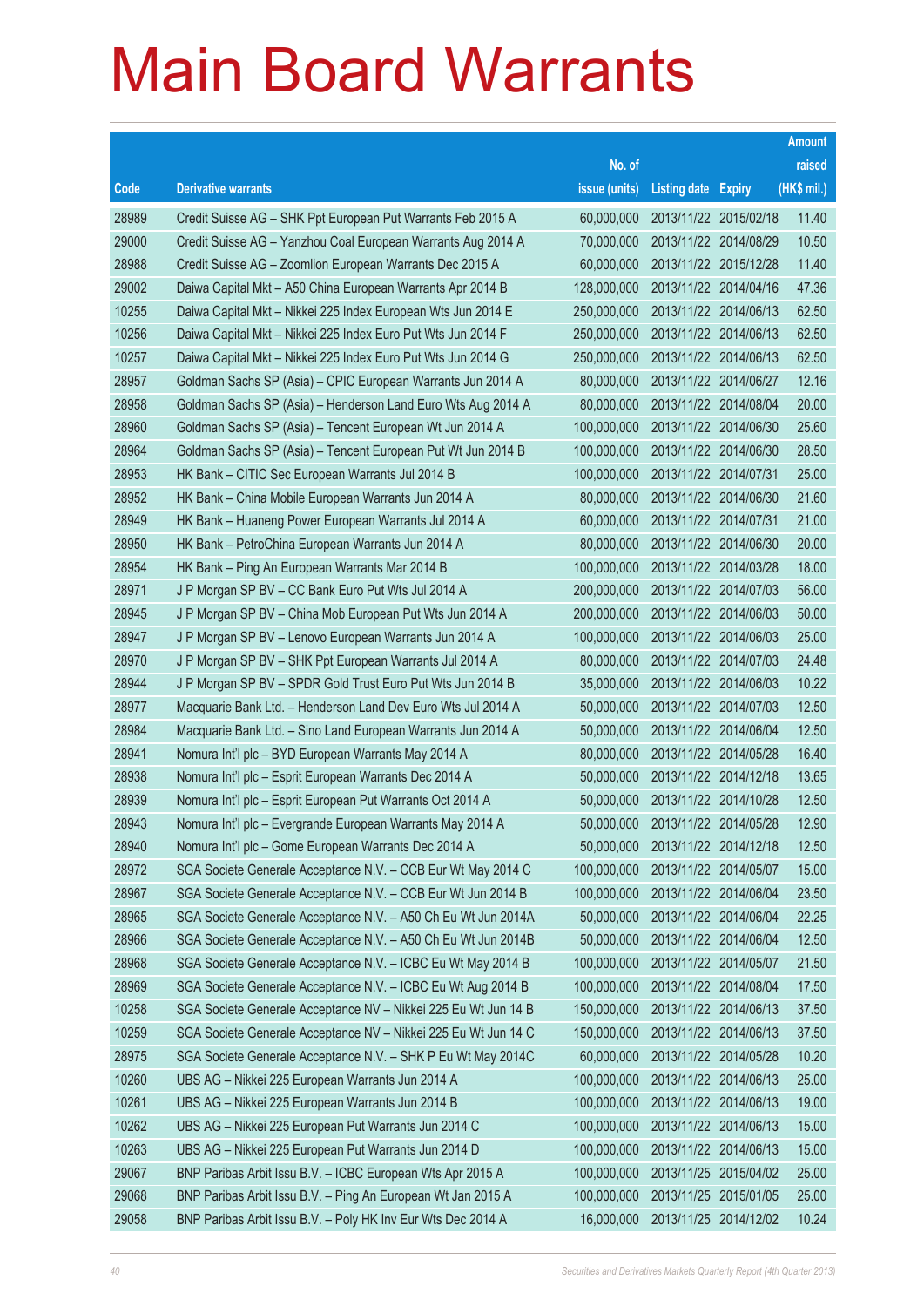|       |                                                                |               |                            |                       | <b>Amount</b> |
|-------|----------------------------------------------------------------|---------------|----------------------------|-----------------------|---------------|
|       |                                                                | No. of        |                            |                       | raised        |
| Code  | <b>Derivative warrants</b>                                     | issue (units) | <b>Listing date Expiry</b> |                       | (HK\$ mil.)   |
| 29055 | BNP Paribas Arbit Issu B.V. - SHK Ppt Euro Wts Jul 2014 A      | 65,000,000    |                            | 2013/11/25 2014/07/03 | 19.50         |
| 29056 | BNP Paribas Arbit Issu B.V. - SHK Ppt Eu Put Wts Jul 2014 B    | 65,000,000    |                            | 2013/11/25 2014/07/03 | 19.50         |
| 29021 | Credit Suisse AG - CC Bank European Warrants Apr 2014 A        | 70,000,000    |                            | 2013/11/25 2014/04/30 | 14.70         |
| 29024 | Credit Suisse AG - Sinopec Corp European Warrants Apr 2014 A   | 70,000,000    |                            | 2013/11/25 2014/04/02 | 17.50         |
| 29029 | Credit Suisse AG - HSI European Put Warrants Mar 2014 E        | 200,000,000   |                            | 2013/11/25 2014/03/28 | 30.00         |
| 29030 | Credit Suisse AG - HSI European Put Warrants Mar 2014 F        | 200,000,000   |                            | 2013/11/25 2014/03/28 | 32.00         |
| 29023 | Credit Suisse AG - ICBC European Warrants Apr 2014 A           | 70,000,000    |                            | 2013/11/25 2014/04/30 | 10.50         |
| 29019 | Credit Suisse AG - Ping An European Warrants May 2014 A        | 70,000,000    |                            | 2013/11/25 2014/05/30 | 17.50         |
| 29020 | Credit Suisse AG - Ping An European Warrants Jun 2014 A        | 70,000,000    |                            | 2013/11/25 2014/06/26 | 15.40         |
| 29025 | Credit Suisse AG - Tencent Holdings Euro Put Wts Apr 2014 B    | 70,000,000    |                            | 2013/11/25 2014/04/16 | 10.50         |
| 29026 | Credit Suisse AG - Tencent Holdings Euro Put Wts Apr 2014 C    | 70,000,000    |                            | 2013/11/25 2014/04/30 | 14.70         |
| 29033 | Citigroup Global Mkt H Inc. - A50 China Euro Wts Apr 2014 B    | 70,000,000    |                            | 2013/11/25 2014/04/25 | 10.50         |
| 29034 | Citigroup Global Mkt H Inc. - ICBC European Wts May 2014 A     | 100,000,000   |                            | 2013/11/25 2014/05/02 | 23.00         |
| 29096 | Citigroup Global Mkt H Inc. - Ping An Euro Wts May 2014 B      | 80,000,000    |                            | 2013/11/25 2014/05/26 | 22.80         |
| 29037 | Daiwa Capital Mkt - CCB European Warrants Apr 2014 B           | 128,000,000   |                            | 2013/11/25 2014/04/23 | 20.48         |
| 29038 | Daiwa Capital Mkt - ICBC European Warrants Apr 2014 A          | 128,000,000   |                            | 2013/11/25 2014/04/23 | 19.20         |
| 29071 | Daiwa Capital Mkt - Ping An European Warrants May 2014 A       | 108,000,000   |                            | 2013/11/25 2014/05/28 | 27.00         |
| 29082 | Goldman Sachs SP (Asia) - AIA European Warrants May 2014 B     | 120,000,000   |                            | 2013/11/25 2014/05/26 | 18.00         |
| 29086 | Goldman Sachs SP (Asia) - CC Bank European Wts May 2014 A      | 100,000,000   |                            | 2013/11/25 2014/05/27 | 25.00         |
| 29077 | Goldman Sachs SP (Asia) - China Life Euro Wts Dec 2014 A       | 120,000,000   |                            | 2013/11/25 2014/12/24 | 21.00         |
| 29079 | Goldman Sachs SP (Asia) - China Mobile Euro Wts May 2014 A     | 120,000,000   |                            | 2013/11/25 2014/05/30 | 30.00         |
| 29076 | Goldman Sachs SP (Asia) - Ping An European Wts May 2014 B      | 80,000,000    |                            | 2013/11/25 2014/05/30 | 25.92         |
| 29090 | J P Morgan SP BV - CITIC Sec European Warrants Sep 2014 A      | 100,000,000   | 2013/11/25 2014/09/01      |                       | 25.00         |
| 29093 | J P Morgan SP BV - China Life European Warrants Jul 2014 B     | 300,000,000   |                            | 2013/11/25 2014/07/02 | 75.00         |
| 29091 | J P Morgan SP BV - CPIC European Warrants Jul 2014 A           | 100,000,000   |                            | 2013/11/25 2014/07/02 | 25.00         |
| 29089 | J P Morgan SP BV - Ping An European Warrants Jun 2014 A        | 180,000,000   | 2013/11/25 2014/06/03      |                       | 46.62         |
| 29013 | Merrill Lynch Int'l & Co. C.V. - HSI European Wts Apr 2014 C   | 100,000,000   | 2013/11/25 2014/04/29      |                       | 22.00         |
| 29011 | Merrill Lynch Int'l & Co. C.V. - HSI European Wts May 2014 A   | 100,000,000   | 2013/11/25 2014/05/29      |                       | 25.00         |
| 29008 | Merrill Lynch Int'l & Co. C.V. - HSI European Wts Jun 2014 A   | 100,000,000   |                            | 2013/11/25 2014/06/27 | 15.00         |
| 29010 | Merrill Lynch Int'l & Co. C.V. - HSI European Wts Jul 2014 A   | 100,000,000   |                            | 2013/11/25 2014/07/30 | 15.00         |
| 29014 | Merrill Lynch Int'l & Co. C.V. - Tencent Eu Put Wt May 2014A   | 80,000,000    |                            | 2013/11/25 2014/05/26 | 12.00         |
| 29015 | SGA Societe Generale Acceptance N.V. - CLife Eu Put Wt Jul14A  | 100,000,000   |                            | 2013/11/25 2014/07/02 | 25.00         |
| 29054 | SGA Societe Generale Acceptance N.V. - Lenovo Eu Wt Jun 14 A   | 30,000,000    |                            | 2013/11/25 2014/06/04 | 11.25         |
| 29018 | SGA Societe Generale Acceptance N.V - Tencent Eu Put Wt Jul14C | 150,000,000   |                            | 2013/11/25 2014/07/02 | 30.75         |
| 29051 | UBS AG - AIA European Warrants Jun 2014 A                      | 100,000,000   |                            | 2013/11/25 2014/06/10 | 25.00         |
| 29050 | UBS AG - CC Bank European Warrants Apr 2014 B                  | 100,000,000   | 2013/11/25 2014/04/24      |                       | 22.00         |
| 29095 | UBS AG - China Life European Warrants Aug 2014 A               | 100,000,000   | 2013/11/25 2014/08/08      |                       | 25.00         |
| 29016 | UBS AG - China Life European Put Warrants Jul 2014 B           | 100,000,000   |                            | 2013/11/25 2014/07/25 | 15.00         |
| 29048 | UBS AG - HSBC European Put Warrants Apr 2014 B                 | 100,000,000   |                            | 2013/11/25 2014/04/24 | 19.00         |
| 29039 | UBS AG - HSCEI European Warrants Jun 2014 D                    | 100,000,000   | 2013/11/25 2014/06/27      |                       | 25.00         |
| 29040 | UBS AG - HSCEI European Put Warrants Jun 2014 E                | 100,000,000   |                            | 2013/11/25 2014/06/27 | 15.00         |
| 29042 | UBS AG - HSI European Warrants Apr 2014 D                      | 300,000,000   | 2013/11/25 2014/04/29      |                       | 48.00         |
| 29043 | UBS AG - HSI European Put Warrants Apr 2014 E                  | 300,000,000   | 2013/11/25 2014/04/29      |                       | 51.00         |
| 29049 | UBS AG - Ping An European Warrants Jun 2014 A                  | 100,000,000   | 2013/11/25 2014/06/10      |                       | 32.00         |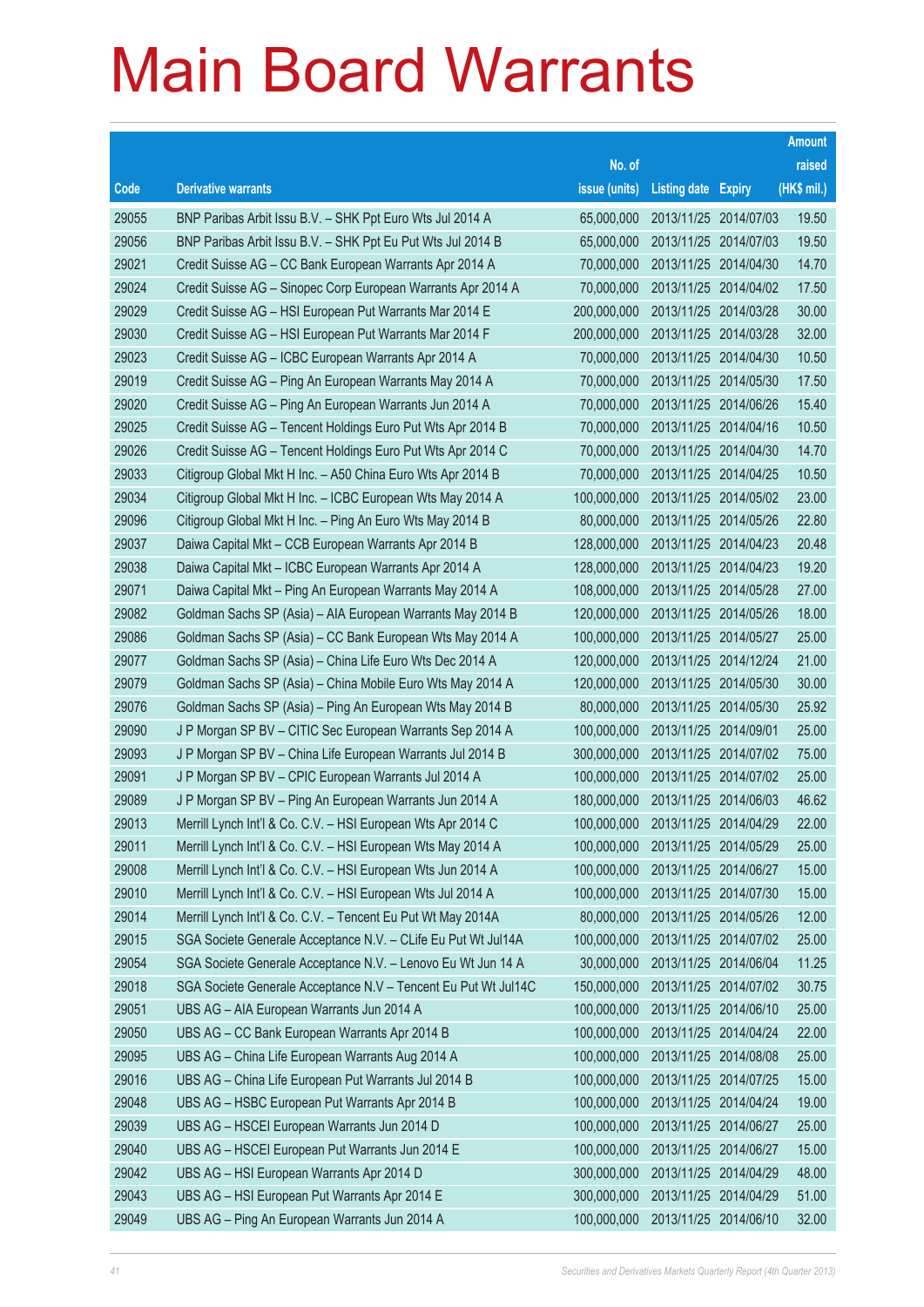|         |                                                              |               |                            | <b>Amount</b> |
|---------|--------------------------------------------------------------|---------------|----------------------------|---------------|
|         |                                                              | No. of        |                            | raised        |
| Code    | <b>Derivative warrants</b>                                   | issue (units) | <b>Listing date Expiry</b> | (HK\$ mil.)   |
| 22466 # | Goldman Sachs SP (Asia) - HKEx European Warrants Jun 2014 A  | 148,000,000   | 2013/11/25 2014/06/20      | 13.32         |
| 24371 # | Credit Suisse AG - HKEx European Warrants Jul 2014 A         | 150,000,000   | 2013/11/25 2014/07/21      | 10.80         |
| 29152   | BOCI Asia Ltd. - China Life European Warrants Dec 2014 A     | 100,000,000   | 2013/11/26 2014/12/24      | 19.00         |
| 29151   | BOCI Asia Ltd. - ICBC European Put Warrants May 2014 A       | 100,000,000   | 2013/11/26 2014/05/05      | 19.00         |
| 29149   | BOCI Asia Ltd. - Ping An European Warrants Jun 2014 A        | 100,000,000   | 2013/11/26 2014/06/30      | 24.00         |
| 29146   | BOCI Asia Ltd. - Ping An European Put Warrants Jul 2014 A    | 100,000,000   | 2013/11/26 2014/07/08      | 25.00         |
| 29278   | Credit Suisse AG - Agricultural Bank European Wts Jun 2014 B | 70,000,000    | 2013/11/26 2014/06/03      | 14.70         |
| 29216   | Credit Suisse AG - BOCL European Warrants Mar 2014 A         | 70,000,000    | 2013/11/26 2014/03/31      | 14.00         |
| 29287   | Credit Suisse AG - CC Bank European Put Warrants Feb 2014 B  | 70,000,000    | 2013/11/26 2014/02/28      | 11.90         |
| 29201   | Credit Suisse AG - Minsheng Bank European Wts Mar 2014 A     | 70,000,000    | 2013/11/26 2014/03/04      | 16.10         |
| 29286   | Credit Suisse AG - Minsheng Bank European Wts May 2015 A     | 70,000,000    | 2013/11/26 2015/05/29      | 10.50         |
| 29199   | Credit Suisse AG - China Mobile European Warrants Apr 2014 B | 70,000,000    | 2013/11/26 2014/04/08      | 10.50         |
| 29200   | Credit Suisse AG - China Mobile European Warrants May 2014 A | 70,000,000    | 2013/11/26 2014/05/05      | 10.50         |
| 29217   | Credit Suisse AG - China Shenhua European Wts Mar 2014 A     | 70,000,000    | 2013/11/26 2014/03/03      | 10.50         |
| 29271   | Credit Suisse AG - HKEx European Warrants Apr 2014 A         | 70,000,000    | 2013/11/26 2014/04/02      | 20.30         |
| 29269   | Credit Suisse AG - HKEx European Put Warrants May 2014 A     | 70,000,000    | 2013/11/26 2014/05/27      | 25.90         |
| 29270   | Credit Suisse AG - HKEx European Put Warrants Jul 2014 B     | 70,000,000    | 2013/11/26 2014/07/02      | 11.20         |
| 29285   | Credit Suisse AG - HSCEI European Put Warrants May 2014 A    | 70,000,000    | 2013/11/26 2014/05/29      | 10.50         |
| 29215   | Credit Suisse AG - Hutchison European Warrants May 2014 A    | 70,000,000    | 2013/11/26 2014/05/02      | 11.90         |
| 29208   | Credit Suisse AG - ICBC European Warrants Jul 2014 A         | 70,000,000    | 2013/11/26 2014/07/30      | 10.50         |
| 29284   | Credit Suisse AG - ICBC European Put Warrants May 2014 A     | 70,000,000    | 2013/11/26 2014/05/07      | 11.90         |
| 29283   | Credit Suisse AG - PetroChina European Warrants May 2014 A   | 70,000,000    | 2013/11/26 2014/05/05      | 18.20         |
| 29288   | Citigroup Global Mkt H Inc. - China Life Euro Wts May 2014 A | 150,000,000   | 2013/11/26 2014/05/26      | 37.50         |
| 29289   | Citigroup Global Mkt H Inc. - HKEx European Wts May 2014 A   | 50,000,000    | 2013/11/26 2014/05/26      | 14.50         |
| 29098   | Daiwa Capital Mkt - China Life European Warrants Apr 2014 C  | 168,000,000   | 2013/11/26 2014/04/01      | 25.20         |
| 29265   | Daiwa Capital Mkt - China Life European Warrants Jul 2014 B  | 138,000,000   | 2013/11/26 2014/07/18      | 34.50         |
| 29266   | Daiwa Capital Mkt - China Life European Put Wts Jul 2014 C   | 98,000,000    | 2013/11/26 2014/07/18      | 24.50         |
| 29100   | Daiwa Capital Mkt - HSCEI European Warrants Sep 2014 A       | 100,000,000   | 2013/11/26 2014/09/29      | 15.00         |
| 29268   | Daiwa Capital Mkt - Ping An European Put Warrants Jun 2014 B | 80,000,000    | 2013/11/26 2014/06/03      | 21.60         |
| 29223   | HK Bank - CC Bank European Warrants Apr 2014 A               | 100,000,000   | 2013/11/26 2014/04/29      | 20.00         |
| 29222   | HK Bank - CC Bank European Warrants Jul 2014 A               | 80,000,000    | 2013/11/26 2014/07/14      | 20.00         |
| 29221   | HK Bank - China Life European Warrants May 2014 A            | 100,000,000   | 2013/11/26 2014/05/30      | 25.00         |
| 29220   | HK Bank - China Life European Warrants Jul 2014 B            | 100,000,000   | 2013/11/26 2014/07/31      | 25.00         |
| 29105   | HK Bank - HSI European Warrants May 2014 D                   | 150,000,000   | 2013/11/26 2014/05/29      | 37.50         |
| 29107   | HK Bank - HSI European Put Warrants May 2014 E               | 150,000,000   | 2013/11/26 2014/05/29      | 22.50         |
| 29108   | HK Bank - HSI European Put Warrants May 2014 F               | 150,000,000   | 2013/11/26 2014/05/29      | 37.50         |
| 29219   | HK Bank - Ping An European Warrants May 2014 A               | 80,000,000    | 2013/11/26 2014/05/30      | 24.00         |
| 29170   | J P Morgan SP BV - BEA European Warrants Oct 2014 A          | 50,000,000    | 2013/11/26 2014/10/03      | 12.50         |
| 29189   | J P Morgan SP BV - CITIC Pacific Euro Wts Jul 2015 A         | 18,000,000    | 2013/11/26 2015/07/03      | 12.42         |
| 29229   | J P Morgan SP BV - China Life European Warrants Jul 2014 C   | 300,000,000   | 2013/11/26 2014/07/02      | 75.00         |
| 29195   | J P Morgan SP BV - Chi Res Power European Wts May 2014 A     | 100,000,000   | 2013/11/26 2014/05/26      | 25.00         |
| 29188   | J P Morgan SP BV - Zhuzhou CSR European Warrants Jul 2014 A  | 40,000,000    | 2013/11/26 2014/07/03      | 10.00         |
| 29228   | J P Morgan Int'l Der. Ltd. - HSCEI European Wts Jun 2014 A   | 300,000,000   | 2013/11/26 2014/06/27      | 75.60         |
| 29227   | J P Morgan Int'l Der. Ltd. - HSCEI European Wts Jul 2014 A   | 300,000,000   | 2013/11/26 2014/07/30      | 75.30         |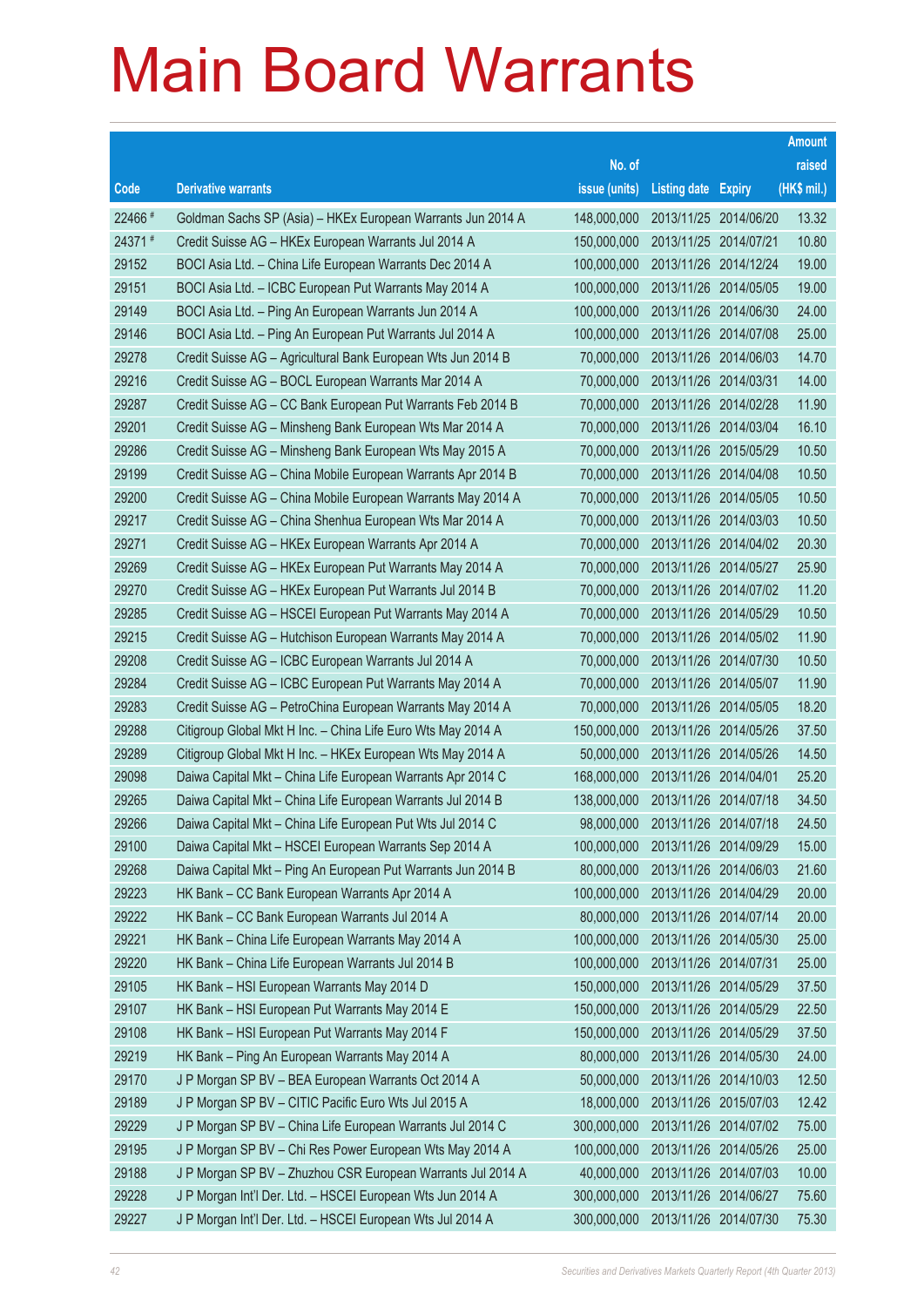|       |                                                                |               |                            | <b>Amount</b> |
|-------|----------------------------------------------------------------|---------------|----------------------------|---------------|
|       |                                                                | No. of        |                            | raised        |
| Code  | <b>Derivative warrants</b>                                     | issue (units) | <b>Listing date Expiry</b> | (HK\$ mil.)   |
| 29225 | J P Morgan SP BV - HSI European Warrants Jul 2014 A            | 300,000,000   | 2013/11/26 2014/07/30      | 75.00         |
| 29187 | J P Morgan SP BV - Haitong Sec European Warrants Dec 2014 B    | 100,000,000   | 2013/11/26 2014/12/03      | 25.00         |
| 29184 | J P Morgan SP BV - Luk Fook Hold European Wts May 2014 A       | 50,000,000    | 2013/11/26 2014/05/28      | 12.50         |
| 29183 | J P Morgan SP BV - PICC European Warrants Feb 2015 A           | 150,000,000   | 2013/11/26 2015/02/03      | 37.50         |
| 29196 | J P Morgan SP BV – Ping An European Put Warrants Jun 2014 B    | 100,000,000   | 2013/11/26 2014/06/03      | 25.00         |
| 29175 | J P Morgan SP BV - Sinopharm European Warrants Sep 2014 A      | 68,000,000    | 2013/11/26 2014/09/01      | 17.00         |
| 29174 | J P Morgan SP BV - SJM Holdings European Warrants Jul 2014 A   | 100,000,000   | 2013/11/26 2014/07/02      | 25.00         |
| 29160 | Standard Chartered Bank – CC Bank European Wts Sep 2014 A      | 80,000,000    | 2013/11/26 2014/09/11      | 12.00         |
| 29155 | Standard Chartered Bank - China Life European Wts Aug 2014 C   | 150,000,000   | 2013/11/26 2014/08/29      | 37.50         |
| 29159 | Standard Chartered Bank - Sinopec Corp Euro Wts Jul 2014 A     | 60,000,000    | 2013/11/26 2014/07/11      | 15.00         |
| 29169 | Standard Chartered Bank - HSCEI European Put Wts Jun 2014 A    | 100,000,000   | 2013/11/26 2014/06/27      | 15.00         |
| 29158 | Standard Chartered Bank - PetroChina European Wts Aug 2014 A   | 80,000,000    | 2013/11/26 2014/08/18      | 20.00         |
| 29164 | Standard Chartered Bank – Ping An European Wts Jul 2014 A      | 100,000,000   | 2013/11/26 2014/07/04      | 31.00         |
| 29163 | Standard Chartered Bank - Ping An Euro Put Wts Jun 2014 A      | 100,000,000   | 2013/11/26 2014/06/05      | 25.00         |
| 29109 | SGA Societe Generale Acceptance N.V. - CAM CSI300 Eu Wt Jun14A | 150,000,000   | 2013/11/26 2014/06/04      | 27.00         |
| 29111 | SGA Societe Generale Acceptance N.V. - CAM CSI300 Eu Wt Sep14A | 150,000,000   | 2013/11/26 2014/09/03      | 26.25         |
| 29240 | SGA Societe Generale Acceptance N.V. - CLife Eu Wt Oct 2014 A  | 100,000,000   | 2013/11/26 2014/10/06      | 25.00         |
| 29241 | SGA Societe Generale Acceptance N.V. - CLife Eu Wt Jun 2015 A  | 100,000,000   | 2013/11/26 2015/06/03      | 25.00         |
| 29242 | SGA Societe Generale Acceptance N.V. - CMB Eu Wts Jul 2014 A   | 30,000,000    | 2013/11/26 2014/07/02      | 12.60         |
| 29144 | SGA Societe Generale Acceptance N.V. - CP&CC Eu Wt Aug 2014A   | 70,000,000    | 2013/11/26 2014/08/04      | 18.20         |
| 29218 | SGA Societe Generale Acceptance NV - CSOP A50 ETF Eu Wt Jun14A | 50,000,000    | 2013/11/26 2014/06/04      | 12.50         |
| 29247 | SGA Societe Generale Acceptance N.V. - HSBC Eu Wt Jun 2014 B   | 100,000,000   | 2013/11/26 2014/06/04      | 25.00         |
| 29254 | SGA Societe Generale Acceptance N.V. - HSBC Eu Put Wt Jun14 C  | 100,000,000   | 2013/11/26 2014/06/04      | 35.50         |
| 29243 | SGA Societe Generale Acceptance N.V. - HSI Eu Put Wt Apr 14 D  | 300,000,000   | 2013/11/26 2014/04/29      | 48.00         |
| 29246 | SGA Societe Generale Acceptance N.V. - HSI Eu Put Wt Apr 14 E  | 300,000,000   | 2013/11/26 2014/04/29      | 48.00         |
| 29113 | SGA Societe Generale Acceptance N.V. - Petch Eu Wt May 2014A   | 60,000,000    | 2013/11/26 2014/05/07      | 12.90         |
| 29115 | SGA Societe Generale Acceptance N.V. - Ping An Eu Wt Jul 14 B  | 100,000,000   | 2013/11/26 2014/07/02      | 45.50         |
| 29131 | SGA Societe Generale Acceptance N.V. - Ping An Eu Wt Jul 14 C  | 100,000,000   | 2013/11/26 2014/07/02      | 30.00         |
| 29132 | SGA Societe Generale Acceptance N.V. - Ping An Eu Wt Aug 14 A  | 100,000,000   | 2013/11/26 2014/08/04      | 29.50         |
| 29134 | SGA Societe Generale Acceptance N.V - Ping An Eu Put Wt Jul14D | 100,000,000   | 2013/11/26 2014/07/02      | 30.00         |
| 29256 | UBS AG - CC Bank European Put Warrants May 2014 A              | 50,000,000    | 2013/11/26 2014/05/26      | 12.50         |
| 29263 | UBS AG - China Life European Warrants Mar 2014 A               | 100,000,000   | 2013/11/26 2014/03/26      | 19.00         |
| 29262 | UBS AG - China Life European Warrants Jul 2014 C               | 100,000,000   | 2013/11/26 2014/07/09      | 25.00         |
| 29261 | UBS AG - Sinopec Corp European Warrants Jun 2014 A             | 80,000,000    | 2013/11/26 2014/06/30      | 24.00         |
| 29257 | UBS AG - HKEx European Warrants Mar 2014 A                     | 100,000,000   | 2013/11/26 2014/03/26      | 24.00         |
| 29259 | UBS AG - HSCEI European Warrants Sep 2014 A                    | 100,000,000   | 2013/11/26 2014/09/29      | 15.00         |
| 29264 | UBS AG - Ping An European Put Warrants Jun 2014 B              | 100,000,000   | 2013/11/26 2014/06/10      | 30.00         |
| 29343 | BOCI Asia Ltd. - China Life European Put Warrants Oct 2014 A   | 100,000,000   | 2013/11/27 2014/10/30      | 25.00         |
| 29342 | BOCI Asia Ltd. - Sinopec Corp European Warrants May 2014 A     | 100,000,000   | 2013/11/27 2014/05/07      | 33.00         |
| 29338 | BOCI Asia Ltd. - HSI European Put Warrants Mar 2014 B          | 100,000,000   | 2013/11/27 2014/03/28      | 15.00         |
| 29409 | BNP Paribas Arbit Issu B.V. - Agricultural Bank Eu Wt Jan15A   | 100,000,000   | 2013/11/27 2015/01/05      | 25.00         |
| 29582 | BNP Paribas Arbit Issu B.V. - CNBM European Wts Jul 2016 A     | 100,000,000   | 2013/11/27 2016/07/05      | 26.00         |
| 29565 | BNP Paribas Arbit Issu B.V. - Ch Oilfield Eur Wts Aug 2014 A   | 100,000,000   | 2013/11/27 2014/08/04      | 32.00         |
| 29402 | BNP Paribas Arbit Issu B.V. - Sinopec Corp Eu Wts Jan 2015 A   | 100,000,000   | 2013/11/27 2015/01/05      | 25.00         |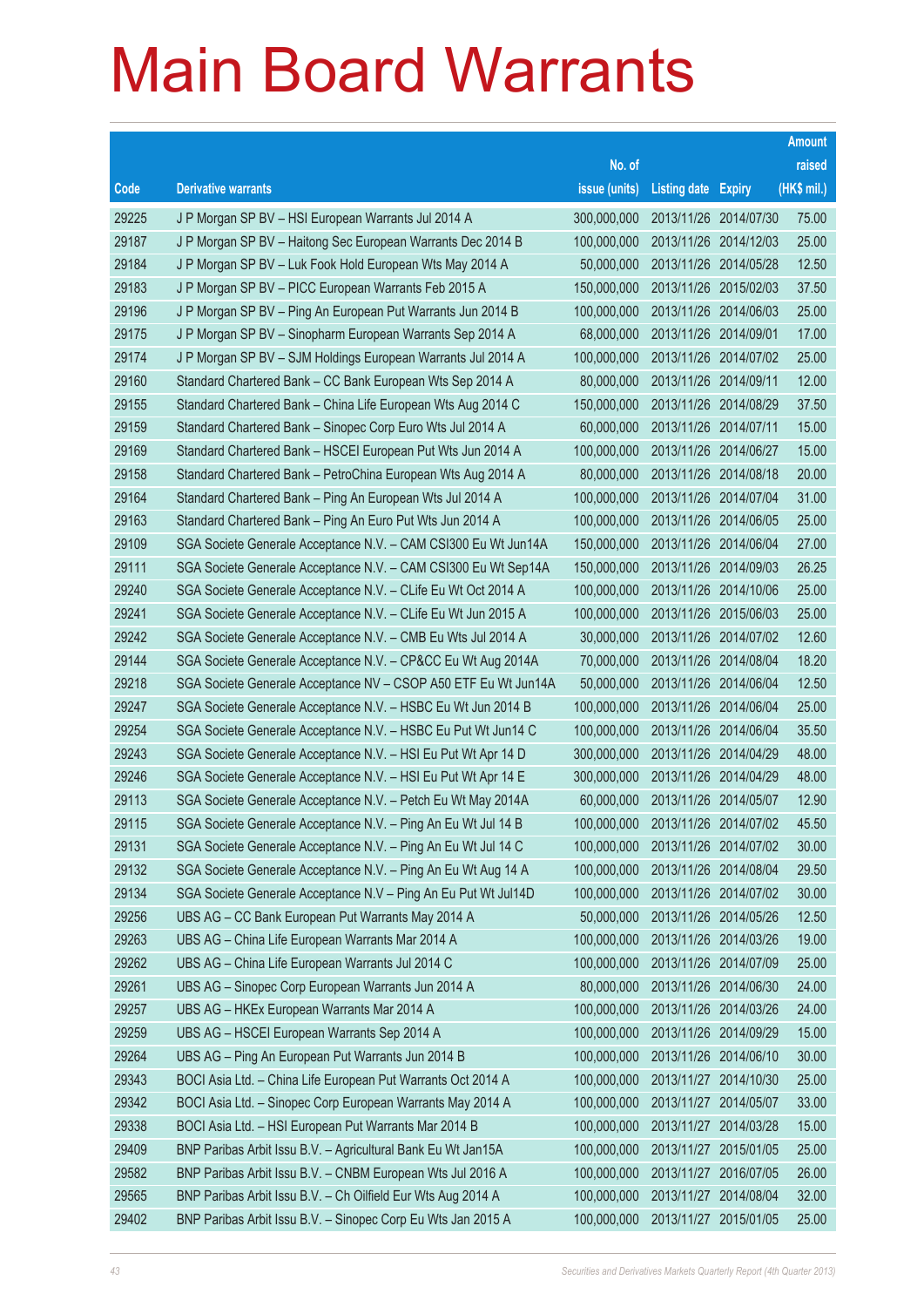|       |                                                              |                                   |                            | <b>Amount</b> |
|-------|--------------------------------------------------------------|-----------------------------------|----------------------------|---------------|
|       |                                                              | No. of                            |                            | raised        |
| Code  | <b>Derivative warrants</b>                                   | issue (units)                     | <b>Listing date Expiry</b> | $(HK$$ mil.)  |
| 29415 | BNP Paribas Arbit Issu B.V. - CPIC European Wts Oct 2014 A   | 100,000,000                       | 2013/11/27 2014/10/06      | 25.00         |
| 29564 | BNP Paribas Arbit Issu B.V. - Ch Ship Cont Eur Wt Aug 2014 A | 75,000,000                        | 2013/11/27 2014/08/04      | 21.00         |
| 29403 | BNP Paribas Arbit Issu B.V. - China Taiping Eu Wt Jul 2015 A | 60,000,000                        | 2013/11/27 2015/07/03      | 15.00         |
| 29401 | BNP Paribas Arbit Issu B.V. - Esprit European Wts Oct 2014 A | 100,000,000                       | 2013/11/27 2014/10/06      | 25.00         |
| 29416 | BNP Paribas Arbit Issu B.V. - GCL-Poly Euro Wts Aug 2014 A   | 100,000,000                       | 2013/11/27 2014/08/04      | 25.00         |
| 29581 | BNP Paribas Arbit Issu B.V. - Golden Eagle Eu Wt Jul 2015 A  | 53,000,000                        | 2013/11/27 2015/07/03      | 13.78         |
| 29407 | BNP Paribas Arbit Issu B.V. - Haier Elec Euro Wts Jun 2014 A | 75,000,000                        | 2013/11/27 2014/06/04      | 18.75         |
| 29412 | BNP Paribas Arbit Issu B.V. - NCI European Wts Jun 2014 A    | 40,000,000                        | 2013/11/27 2014/06/04      | 10.00         |
| 29414 | BNP Paribas Arbit Issu B.V. - PICC European Wts Jan 2016 A   | 100,000,000                       | 2013/11/27 2016/01/05      | 25.00         |
| 29413 | BNP Paribas Arbit Issu B.V. - PICC Group Euro Wts Jan 2015 A | 55,000,000                        | 2013/11/27 2015/01/05      | 13.75         |
| 29562 | BNP Paribas Arbit Issu B.V. - Ping An European Wt Aug 2014 A | 100,000,000                       | 2013/11/27 2014/08/04      | 25.00         |
| 29499 | Credit Suisse AG - China Coal European Warrants Mar 2014 A   | 70,000,000                        | 2013/11/27 2014/03/31      | 14.00         |
| 29502 | Credit Suisse AG - China Coal European Warrants Jun 2014 A   | 70,000,000                        | 2013/11/27 2014/06/23      | 18.90         |
| 29524 | Credit Suisse AG - China Life European Warrants May 2014 A   | 80,000,000                        | 2013/11/27 2014/05/26      | 20.00         |
| 29525 | Credit Suisse AG - CSR European Warrants Dec 2014 A          | 70,000,000                        | 2013/11/27 2014/12/22      | 10.50         |
| 29527 | Credit Suisse AG - A50 China European Warrants Aug 2014 A    | 80,000,000                        | 2013/11/27 2014/08/15      | 12.00         |
| 29514 | Credit Suisse AG – GCL-Poly Energy European Wts Apr 2014 B   | 70,000,000                        | 2013/11/27 2014/04/09      | 12.60         |
| 29522 | Credit Suisse AG - HKEx European Warrants May 2014 B         | 70,000,000                        | 2013/11/27 2014/05/26      | 19.60         |
| 29496 | Credit Suisse AG - HSBC European Wts Aug 2014 A              | 70,000,000                        | 2013/11/27 2014/08/01      | 13.30         |
| 29528 | Credit Suisse – SPDR Gold Trust European Warrants May 2014 A | 70,000,000                        | 2013/11/27 2014/05/05      | 25.90         |
| 29497 | Credit Suisse AG - Shenzhen Int'l European Wts Sep 2014 A    | 70,000,000                        | 2013/11/27 2014/09/29      | 11.20         |
| 29550 | Citigroup Global Mkt H Inc. - HKEx Euro Put Wts Apr 2014 A   | 100,000,000                       | 2013/11/27 2014/04/28      | 15.00         |
| 29531 | Citigroup Global Mkt H Inc. - HSBC European Wts Mar 2014 C   | 100,000,000                       | 2013/11/27 2014/03/26      | 20.00         |
| 29386 | Daiwa Capital Mkt - HSCEI European Put Warrants Jun 2014 C   | 100,000,000                       | 2013/11/27 2014/06/27      | 25.00         |
| 29379 | Daiwa Capital Mkt - HSI European Warrants Jun 2014 A         | 138,000,000                       | 2013/11/27 2014/06/27      | 20.70         |
| 29383 | Daiwa Capital Mkt - HSI European Warrants Sep 2014 A         | 138,000,000                       | 2013/11/27 2014/09/29      | 22.08         |
| 29384 | Daiwa Capital Mkt - HSI European Put Warrants Jun 2014 B     | 138,000,000 2013/11/27 2014/06/27 |                            | 34.50         |
| 29385 | Daiwa Capital Mkt - Hutchison European Put Wts Jun 2014 A    | 80,000,000                        | 2013/11/27 2014/06/03      | 28.00         |
| 29347 | Goldman Sachs SP (Asia) - China Life Euro Put Wts Sep 2014 A | 80,000,000                        | 2013/11/27 2014/09/29      | 20.00         |
| 29358 | Goldman Sachs SP (Asia) - HKEx European Warrants Jun 2014 B  | 80,000,000                        | 2013/11/27 2014/06/30      | 20.00         |
| 29434 | Goldman Sachs SP (Asia) - HSI European Warrants Jun 2014 A   | 150,000,000                       | 2013/11/27 2014/06/27      | 23.40         |
| 29424 | Goldman Sachs SP (Asia) - HSI European Put Wts Apr 2014 D    | 150,000,000                       | 2013/11/27 2014/04/29      | 27.45         |
| 29432 | Goldman Sachs SP (Asia) - HSI European Put Wts Apr 2014 E    | 150,000,000                       | 2013/11/27 2014/04/29      | 22.65         |
| 29344 | Goldman Sachs SP (Asia) - Haitong Sec Euro Wts Dec 2014 A    | 80,000,000                        | 2013/11/27 2014/12/31      | 20.00         |
| 29312 | HK Bank - Agricultural Bank European Warrants Jul 2014 C     | 80,000,000                        | 2013/11/27 2014/07/21      | 20.00         |
| 29313 | HK Bank - BOCL European Warrants Mar 2014 A                  | 80,000,000                        | 2013/11/27 2014/03/24      | 12.00         |
| 29320 | HK Bank - CITIC Sec European Warrants Aug 2014 A             | 100,000,000                       | 2013/11/27 2014/08/29      | 25.00         |
| 29317 | HK Bank - Sinopec Corp European Warrants Jun 2014 A          | 80,000,000                        | 2013/11/27 2014/06/30      | 20.00         |
| 29318 | HK Bank - CPIC European Warrants Jun 2014 B                  | 80,000,000                        | 2013/11/27 2014/06/30      | 20.00         |
| 29335 | HK Bank - HSCEI European Warrants Jun 2014 D                 | 200,000,000                       | 2013/11/27 2014/06/27      | 50.00         |
| 29336 | HK Bank - HSCEI European Put Warrants May 2014 A             | 200,000,000                       | 2013/11/27 2014/05/29      | 34.00         |
| 29322 | HK Bank - HSI European Warrants Apr 2014 G                   | 200,000,000                       | 2013/11/27 2014/04/29      | 36.00         |
| 29325 | HK Bank - HSI European Warrants Jul 2014 B                   | 200,000,000                       | 2013/11/27 2014/07/30      | 50.00         |
| 29332 | HK Bank - HSI European Put Warrants Mar 2014 J               | 200,000,000                       | 2013/11/27 2014/03/28      | 32.00         |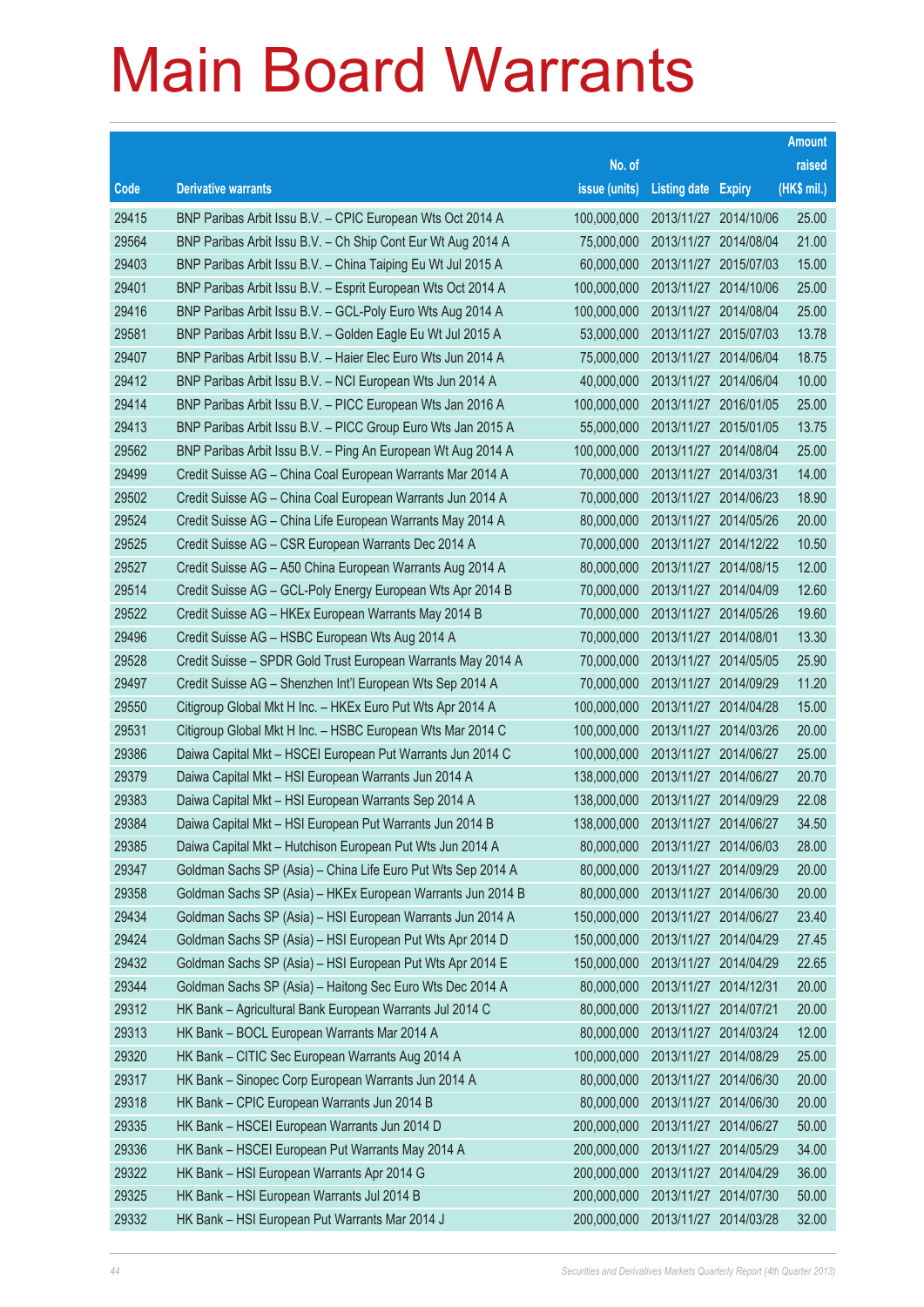|       |                                                               |               |                            |                       | <b>Amount</b> |
|-------|---------------------------------------------------------------|---------------|----------------------------|-----------------------|---------------|
|       |                                                               | No. of        |                            |                       | raised        |
| Code  | <b>Derivative warrants</b>                                    | issue (units) | <b>Listing date Expiry</b> |                       | (HK\$ mil.)   |
| 29311 | J P Morgan SP BV - China Life European Warrants Oct 2014 A    | 300,000,000   |                            | 2013/11/27 2014/10/03 | 45.00         |
| 29397 | J P Morgan SP BV - China Life European Put Wts Oct 2014 B     | 200,000,000   | 2013/11/27 2014/10/03      |                       | 50.00         |
| 29298 | J P Morgan SP BV - China Railway European Wts Jun 2014 A      | 50,000,000    | 2013/11/27 2014/06/04      |                       | 12.50         |
| 29396 | J P Morgan SP BV - China Taiping European Wts Nov 2014 A      | 60,000,000    | 2013/11/27 2014/11/03      |                       | 15.00         |
| 29297 | J P Morgan SP BV - Esprit European Wts Oct 2014 A             | 100,000,000   |                            | 2013/11/27 2014/10/06 | 25.00         |
| 29583 | J P Morgan SP BV - HKEx European Warrants Apr 2014 A          | 50,000,000    | 2013/11/27 2014/04/01      |                       | 17.40         |
| 29310 | J P Morgan SP BV - HSCEI European Put Warrants May 2014 B     | 300,000,000   | 2013/11/27 2014/05/29      |                       | 75.00         |
| 29309 | J P Morgan SP BV - HSI European Put Warrants Jun 2014 B       | 500,000,000   | 2013/11/27 2014/06/27      |                       | 125.00        |
| 29393 | J P Morgan SP BV - Melco Int'l Dev European Wts Jul 2014 A    | 80,000,000    | 2013/11/27 2014/07/03      |                       | 20.00         |
| 29388 | J P Morgan SP BV - MGM China European Warrants Jun 2014 A     | 80,000,000    | 2013/11/27 2014/06/04      |                       | 20.00         |
| 29307 | J P Morgan SP BV - Weichai Power European Wts Jun 2014 A      | 50,000,000    | 2013/11/27 2014/06/04      |                       | 12.50         |
| 29480 | Macquarie Bank Ltd. - China Life European Wts Aug 2014 A      | 40,000,000    | 2013/11/27 2014/08/04      |                       | 10.08         |
| 29291 | Macquarie Bank Ltd. - Sinopec Corp European Wts Sep 2014 A    | 40,000,000    |                            | 2013/11/27 2014/09/02 | 10.00         |
| 29465 | Macquarie Bank Ltd. - CPIC European Warrants Jun 2014 A       | 40,000,000    | 2013/11/27 2014/06/04      |                       | 10.00         |
| 29290 | Macquarie Bank Ltd. - China Shenhua European Wts Sep 2014 A   | 40,000,000    |                            | 2013/11/27 2014/09/02 | 10.00         |
| 29361 | Macquarie Bank Ltd. - Ping An European Warrants Jun 2014 A    | 40,000,000    | 2013/11/27 2014/06/04      |                       | 10.00         |
| 29295 | Merrill Lynch Int'l & Co. C.V. - HSI Euro Put Wts May 2014 B  | 100,000,000   |                            | 2013/11/27 2014/05/29 | 25.00         |
| 29296 | Merrill Lynch Int'l & Co. C.V. - HSI Euro Put Wts May 2014 C  | 100,000,000   | 2013/11/27 2014/05/29      |                       | 25.00         |
| 29292 | Merrill Lynch Int'l & Co. C.V. - Ping An Euro Wts May 2014 A  | 40,000,000    | 2013/11/27 2014/05/29      |                       | 10.00         |
| 29495 | Standard Chartered Bank – HKEx European Warrants Jul 2014 B   | 80,000,000    | 2013/11/27 2014/07/02      |                       | 20.00         |
| 29481 | SGA Societe Generale Acceptance N.V. - CLife Eu Wt Oct 2014 B | 180,000,000   |                            | 2013/11/27 2014/10/06 | 27.00         |
| 29482 | SGA Societe Generale Acceptance N.V. - HKEx Eu Wt Jun 2014 D  | 50,000,000    | 2013/11/27 2014/06/04      |                       | 19.25         |
| 29483 | SGA Societe Generale Acceptance N.V. - HKEx Eu Put Wt Jun14E  | 50,000,000    | 2013/11/27 2014/06/04      |                       | 20.75         |
| 29494 | SGA Societe Generale Acceptance N.V. - Tencent Eu Wt May 14 D | 150,000,000   | 2013/11/27 2014/05/07      |                       | 30.75         |
| 29464 | UBS AG - Cheung Kong European Warrants Apr 2014 A             | 100,000,000   |                            | 2013/11/27 2014/04/03 | 15.00         |
| 29435 | UBS AG – China Life European Warrants Sep 2014 A              | 100,000,000   | 2013/11/27 2014/09/25      |                       | 15.00         |
| 29458 | UBS AG - China Mobile European Warrants May 2014 A            | 100,000,000   | 2013/11/27 2014/05/07      |                       | 31.00         |
| 29363 | UBS AG - Esprit European Warrants Jun 2014 A                  | 100,000,000   | 2013/11/27 2014/06/30      |                       | 25.00         |
| 29463 | UBS AG - A50 China European Warrants Apr 2014 A               | 100,000,000   | 2013/11/27 2014/04/16      |                       | 50.00         |
| 29461 | UBS AG - A50 China European Warrants Dec 2015 A               | 300,000,000   | 2013/11/27 2015/12/23      |                       | 51.00         |
| 29436 | UBS AG - ICBC European Warrants Apr 2014 B                    | 100,000,000   | 2013/11/27 2014/04/30      |                       | 16.00         |
| 29459 | UBS AG - Tencent Holdings European Put Warrants Jun 2014 B    | 100,000,000   | 2013/11/27 2014/06/03      |                       | 15.00         |
| 29633 | BOCI Asia Ltd. - HKEx European Warrants Dec 2014 A            | 100,000,000   | 2013/11/28 2014/12/24      |                       | 15.00         |
| 29626 | BOCI Asia Ltd. - HKEx European Put Warrants Jun 2014 B        | 100,000,000   | 2013/11/28 2014/06/30      |                       | 15.00         |
| 29620 | BOCI Asia Ltd. - Lenovo European Warrants Jun 2014 A          | 100,000,000   |                            | 2013/11/28 2014/06/30 | 34.00         |
| 29621 | BOCI Asia Ltd. - PetroChina European Warrants May 2014 A      | 100,000,000   | 2013/11/28 2014/05/13      |                       | 30.00         |
| 29754 | Credit Suisse AG - CC Bank European Put Warrants May 2014 A   | 70,000,000    | 2013/11/28 2014/05/30      |                       | 17.50         |
| 29769 | Credit Suisse AG - CITIC Pacific European Wts Apr 2014 A      | 60,000,000    | 2013/11/28 2014/04/28      |                       | 19.20         |
| 29780 | Credit Suisse AG - CSR Times European Warrants May 2014 A     | 60,000,000    |                            | 2013/11/28 2014/05/30 | 15.00         |
| 29765 | Credit Suisse AG - Esprit European Warrants Jun 2014 A        | 70,000,000    | 2013/11/28 2014/06/23      |                       | 13.30         |
| 29775 | Credit Suisse AG - Gome European Warrants Oct 2014 A          | 60,000,000    |                            | 2013/11/28 2014/10/06 | 15.00         |
| 29635 | Credit Suisse AG - HSI European Warrants Jun 2014 A           | 200,000,000   | 2013/11/28 2014/06/27      |                       | 30.00         |
| 29770 | Credit Suisse AG - Kingsoft European Warrants May 2014 A      | 80,000,000    |                            | 2013/11/28 2014/05/30 | 16.80         |
| 29646 | Credit Suisse AG - Ping An European Warrants May 2014 B       | 80,000,000    | 2013/11/28 2014/05/30      |                       | 20.00         |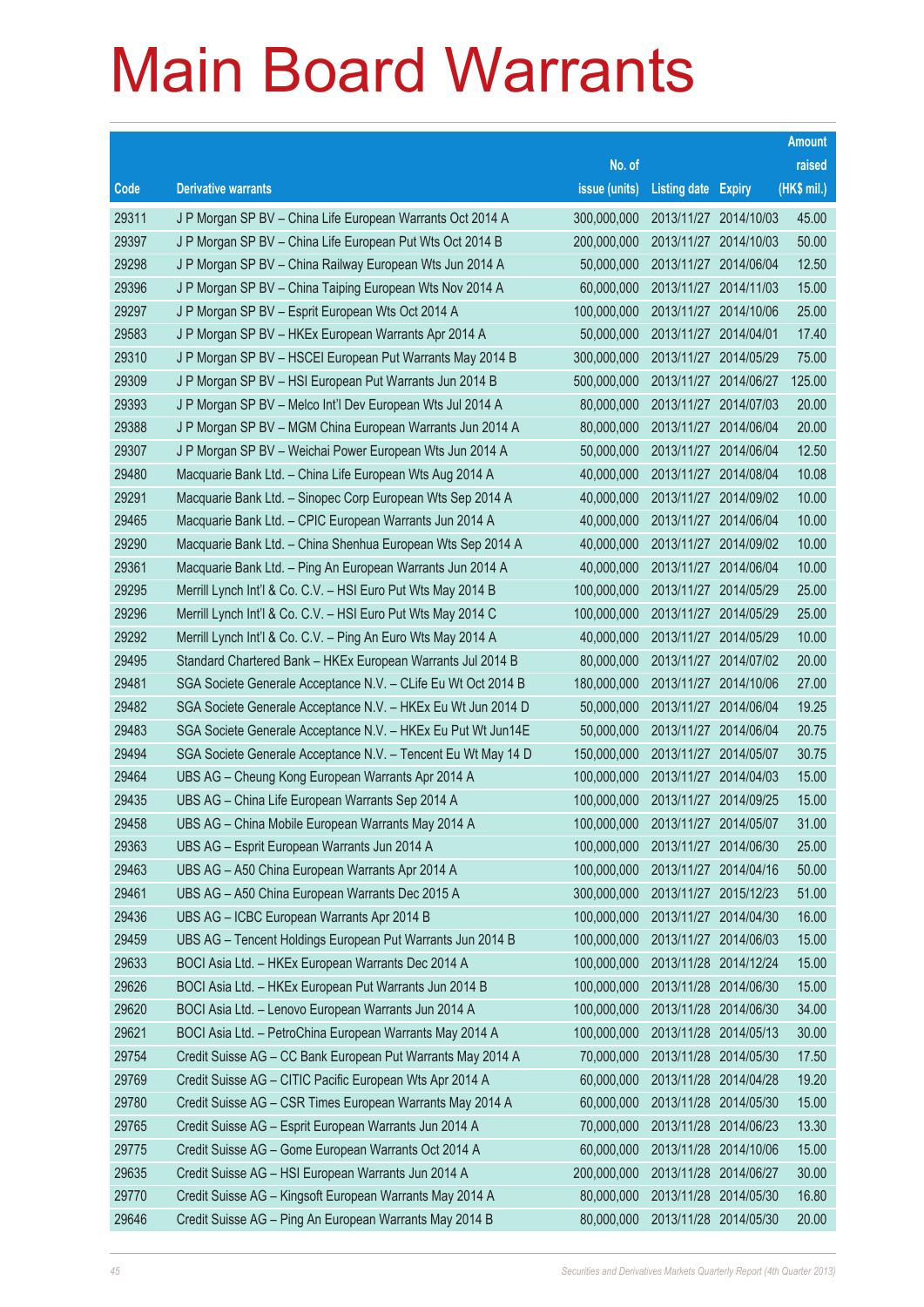|       |                                                              |               |                            |                       | <b>Amount</b> |
|-------|--------------------------------------------------------------|---------------|----------------------------|-----------------------|---------------|
|       |                                                              | No. of        |                            |                       | raised        |
| Code  | <b>Derivative warrants</b>                                   | issue (units) | <b>Listing date Expiry</b> |                       | (HK\$ mil.)   |
| 29774 | Credit Suisse AG - SkyworthDig European Warrants May 2014 A  | 60,000,000    |                            | 2013/11/28 2014/05/30 | 15.00         |
| 29811 | Citigroup Global Mkt H Inc. - CC Bank European Wt Apr 2014 C | 100,000,000   |                            | 2013/11/28 2014/04/22 | 19.50         |
| 29809 | Citigroup Global Mkt H Inc. - CGS European Warrants May 14 B | 35,000,000    | 2013/11/28 2014/05/27      |                       | 17.85         |
| 29735 | Daiwa Capital Mkt - Galaxy Ent European Warrants Apr 2014 C  | 80,000,000    |                            | 2013/11/28 2014/04/24 | 16.80         |
| 29729 | Daiwa Capital Mkt - HSBC European Warrants Sep 2014 A        | 128,000,000   |                            | 2013/11/28 2014/09/24 | 19.20         |
| 29734 | Daiwa Capital Mkt - HSBC European Put Warrants Apr 2014 C    | 80,000,000    |                            | 2013/11/28 2014/04/08 | 34.40         |
| 29737 | Daiwa Capital Mkt - Hutchison European Warrants Apr 2014 B   | 128,000,000   | 2013/11/28 2014/04/08      |                       | 32.00         |
| 29738 | Daiwa Capital Mkt - PetroChina European Warrants May 2014 A  | 98,000,000    |                            | 2013/11/28 2014/05/02 | 24.50         |
| 29614 | HK Bank - CNOOC European Warrants Feb 2015 A                 | 100,000,000   |                            | 2013/11/28 2015/02/23 | 16.00         |
| 29615 | HK Bank - HKEx European Warrants May 2014 A                  | 60,000,000    |                            | 2013/11/28 2014/05/30 | 18.00         |
| 29616 | HK Bank - HKEx European Warrants Dec 2014 B                  | 150,000,000   | 2013/11/28 2014/12/31      |                       | 22.50         |
| 29619 | HK Bank - HSCEI European Warrants Jun 2014 E                 | 150,000,000   | 2013/11/28 2014/06/27      |                       | 37.50         |
| 29618 | HK Bank - HSI European Warrants May 2014 G                   | 150,000,000   |                            | 2013/11/28 2014/05/29 | 37.50         |
| 29617 | HK Bank - ICBC European Warrants Jul 2014 C                  | 100,000,000   | 2013/11/28 2014/07/31      |                       | 15.00         |
| 29613 | J P Morgan SP BV - Anhui Conch European Warrants Jul 2014 A  | 100,000,000   | 2013/11/28 2014/07/03      |                       | 25.00         |
| 29605 | J P Morgan SP BV - China Mob European Wts Apr 2014 D         | 200,000,000   | 2013/11/28 2014/04/01      |                       | 30.20         |
| 29604 | J P Morgan SP BV - Sinopec Corp European Warrants Jul 2014 A | 80,000,000    |                            | 2013/11/28 2014/07/02 | 20.00         |
| 29586 | J P Morgan SP BV - China Shenhua European Wts Sep 2014 A     | 200,000,000   | 2013/11/28 2014/09/01      |                       | 50.00         |
| 29585 | J P Morgan SP BV - A50 China European Warrants Jun 2014 A    | 120,000,000   | 2013/11/28 2014/06/03      |                       | 42.60         |
| 29793 | Macquarie Bank Ltd. - Avichina European Warrants Jun 2014 A  | 100,000,000   |                            | 2013/11/28 2014/06/04 | 25.00         |
| 29795 | Macquarie Bank Ltd. - China COSCO European Wts Jul 2014 A    | 100,000,000   |                            | 2013/11/28 2014/07/03 | 25.10         |
| 29719 | Macquarie Bank Ltd. - China Coal European Wts Jul 2014 A     | 100,000,000   |                            | 2013/11/28 2014/07/03 | 25.10         |
| 29783 | Macquarie Bank Ltd. - China EB Ltd Euro Warrants Jan 2015 A  | 100,000,000   | 2013/11/28 2015/01/05      |                       | 25.00         |
| 29794 | Macquarie Bank Ltd. - Cathay Pacific European Wts Apr 2015 A | 100,000,000   |                            | 2013/11/28 2015/04/02 | 25.00         |
| 29698 | Standard Chartered Bank - BOCL European Put Wts Jun 2014 A   | 80,000,000    |                            | 2013/11/28 2014/06/24 | 12.00         |
| 29694 | Standard Chartered Bank - China Life Euro Put Wts Aug 2014 D | 100,000,000   | 2013/11/28 2014/08/25      |                       | 25.00         |
| 29665 | Standard Chartered Bank - A50 China Euro Warrants Jun 2014 B | 80,000,000    | 2013/11/28 2014/06/10      |                       | 20.00         |
| 29666 | Standard Chartered Bank - A50 China Euro Warrants Dec 2016 A | 100,000,000   | 2013/11/28 2016/12/28      |                       | 21.40         |
| 29693 | Standard Chartered Bank - HKEx European Warrants Dec 2014 A  | 150,000,000   | 2013/11/28 2014/12/24      |                       | 22.50         |
| 29713 | Standard Chartered Bank - HSBC European Warrants Apr 2014 A  | 100,000,000   | 2013/11/28 2014/04/01      |                       | 32.00         |
| 29716 | Standard Chartered Bank - HSBC European Put Wts Jun 2014 A   | 100,000,000   | 2013/11/28 2014/06/05      |                       | 27.00         |
| 29663 | SGA Societe Generale Acceptance N.V. - Ch Mob Eu Wt Apr 14 C | 100,000,000   | 2013/11/28 2014/04/09      |                       | 15.00         |
| 29742 | UBS AG - CAM CSI300 European Warrants Aug 2014 A             | 100,000,000   |                            | 2013/11/28 2014/08/22 | 18.00         |
| 29741 | UBS AG - Evergrande European Warrants Apr 2014 A             | 50,000,000    |                            | 2013/11/28 2014/04/25 | 11.00         |
| 29740 | UBS AG - Sands China European Warrants May 2014 A            | 40,000,000    | 2013/11/28 2014/05/05      |                       | 12.80         |
| 29753 | UBS AG - SHK Ppt European Warrants May 2014 A                | 60,000,000    | 2013/11/28 2014/05/19      |                       | 10.20         |
| 29748 | UBS AG - SPDR Gold Trust European Warrants May 2014 B        | 100,000,000   | 2013/11/28 2014/05/27      |                       | 50.00         |
| 29739 | UBS AG - Yanzhou Coal European Wts Aug 2014 A                | 100,000,000   | 2013/11/28 2014/08/26      |                       | 15.00         |
| 11005 | BNP Paribas Arbit Issu B.V. - China EB Int'l Eu Wts Oct 16 A | 150,000,000   | 2013/11/29 2016/10/04      |                       | 39.00         |
| 11008 | BNP Paribas Arbit Issu B.V. - China Life Euro Wts Jun 2015 A | 100,000,000   |                            | 2013/11/29 2015/06/02 | 25.00         |
| 11007 | BNP Paribas Arbit Issu B.V. - Haier Elec Euro Wts Nov 2014 B | 75,000,000    | 2013/11/29                 | 2014/11/04            | 28.50         |
| 11006 | BNP Paribas Arbit Issu B.V. - Sino Land Euro Wt Dec 2016 A   | 100,000,000   |                            | 2013/11/29 2016/12/02 | 25.00         |
| 11009 | Credit Suisse AG - Ping An European Warrants May 2014 C      | 80,000,000    | 2013/11/29 2014/05/30      |                       | 20.00         |
| 29943 | Daiwa Capital Mkt - Sinopec Corp European Wts Sep 2014 A     | 80,000,000    | 2013/11/29 2014/09/01      |                       | 20.00         |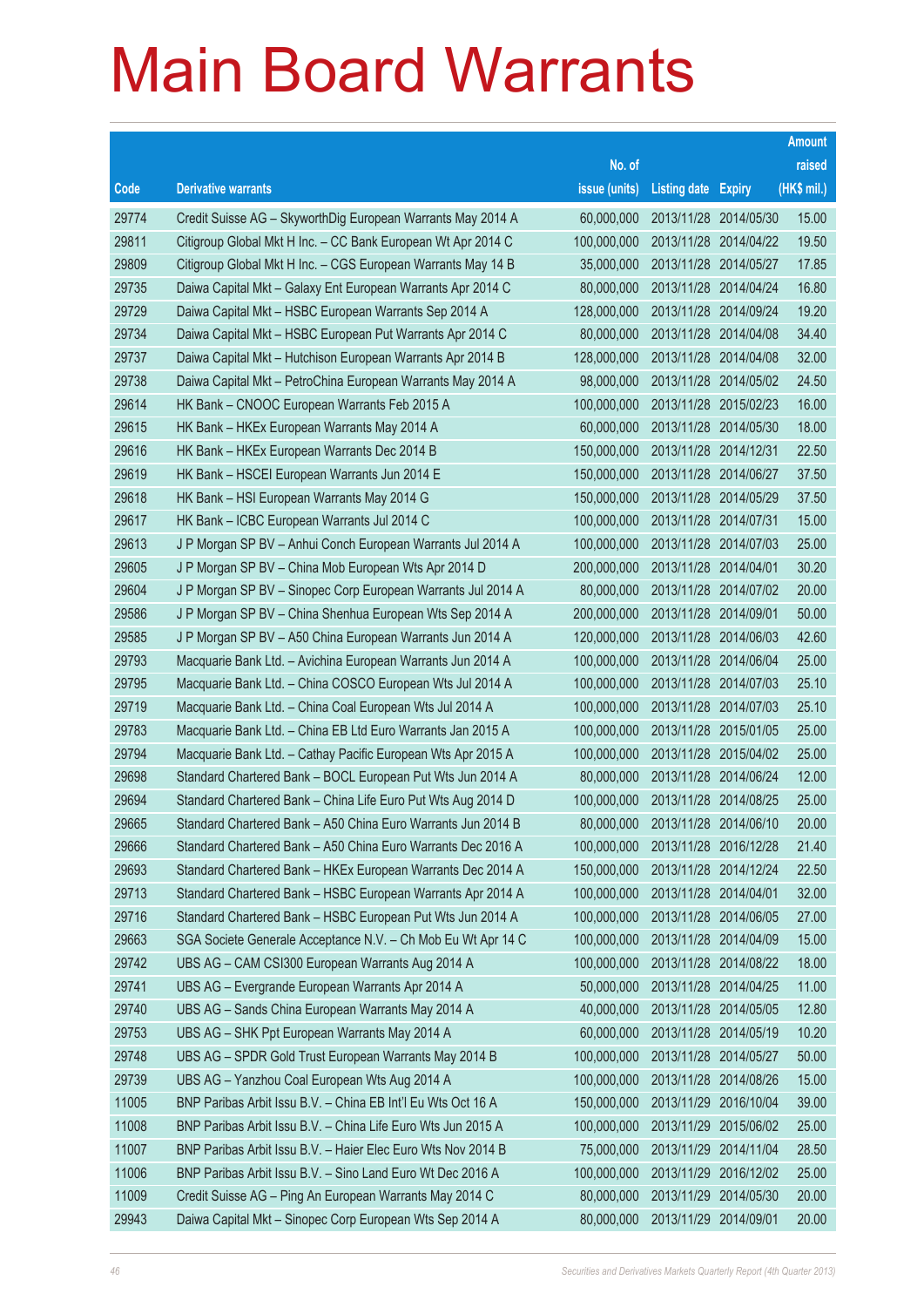|         |                                                               |               |                       |            | <b>Amount</b> |
|---------|---------------------------------------------------------------|---------------|-----------------------|------------|---------------|
|         |                                                               | No. of        |                       |            | raised        |
| Code    | <b>Derivative warrants</b>                                    | issue (units) | Listing date Expiry   |            | (HK\$ mil.)   |
| 29957   | Daiwa Capital Mkt - CSOP A50 ETF European Wts May 2014 A      | 80,000,000    | 2013/11/29 2014/05/02 |            | 12.00         |
| 29944   | Daiwa Capital Mkt - HKEx European Warrants Jul 2014 B         | 80,000,000    | 2013/11/29 2014/07/02 |            | 20.00         |
| 29972   | Daiwa Capital Mkt - Ping An European Warrants Aug 2014 A      | 108,000,000   | 2013/11/29 2014/08/01 |            | 27.00         |
| 29946   | Daiwa Capital Mkt - Tencent Holdings Euro Put Wts Jun 2014 B  | 98,000,000    | 2013/11/29 2014/06/03 |            | 24.50         |
| 29842   | Goldman Sachs SP (Asia) - HSCEI European Warrants Sep 2014 A  | 150,000,000   | 2013/11/29 2014/09/29 |            | 23.85         |
| 29834   | Goldman Sachs SP (Asia) - HSCEI European Warrants Oct 2014 A  | 150,000,000   | 2013/11/29 2014/10/30 |            | 37.50         |
| 29833   | Goldman Sachs SP (Asia) - HSCEI European Put Wts May 2014 A   | 150,000,000   | 2013/11/29            | 2014/05/29 | 25.20         |
| 29825   | Goldman Sachs SP (Asia) – HSCEI European Put Wts Jun 2014 B   | 150,000,000   | 2013/11/29 2014/06/27 |            | 22.50         |
| 29845   | HK Bank - AIA European Warrants Mar 2014 D                    | 100,000,000   | 2013/11/29 2014/03/26 |            | 15.00         |
| 29869   | HK Bank – China Overseas European Warrants Jun 2014 A         | 100,000,000   | 2013/11/29 2014/06/23 |            | 15.00         |
| 29868   | HK Bank - Ping An European Warrants May 2014 B                | 60,000,000    | 2013/11/29 2014/05/28 |            | 15.00         |
| 29880   | HK Bank - Yanzhou Coal European Warrants Aug 2014 B           | 100,000,000   | 2013/11/29 2014/08/26 |            | 16.00         |
| 11001   | Macquarie Bank Ltd. - AIA European Warrants Jul 2014 A        | 40,000,000    | 2013/11/29 2014/07/03 |            | 10.00         |
| 11004   | Macquarie Bank Ltd. - KECL European Warrants Aug 2015 A       | 80,000,000    | 2013/11/29 2015/08/04 |            | 20.08         |
| 11003   | Macquarie Bank Ltd. - Luk Fook Hold European Wts Jul 2014 B   | 40,000,000    | 2013/11/29 2014/07/17 |            | 10.00         |
| 11002   | Macquarie Bank Ltd. - PICC P&C European Warrants Jul 2015 A   | 40,000,000    | 2013/11/29 2015/07/03 |            | 10.00         |
| 29941   | Standard Chartered Bank – China Life European Wts Sep 2014 A  | 150,000,000   | 2013/11/29 2014/09/25 |            | 25.50         |
| 29922   | SGA Societe Generale Acceptance N.V. - CLife Eu Wt Jun 2014 A | 180,000,000   | 2013/11/29 2014/06/04 |            | 45.00         |
| 29905   | SGA Societe Generale Acceptance N.V. - CLife Eu Put Wt Dec14A | 180,000,000   | 2013/11/29 2014/12/03 |            | 27.00         |
| 29921   | SGA Societe Generale Acceptance N.V. - Foxconn Eu Wt Jun14 A  | 35,000,000    | 2013/11/29 2014/06/04 |            | 16.45         |
| 29939   | SGA Societe Generale Acceptance N.V. - HKEx Eu Wt Jul 2014 A  | 50,000,000    | 2013/11/29 2014/07/02 |            | 13.50         |
| 29940   | SGA Societe Generale Acceptance N.V. - Ping An Eu Wt Jul 14 E | 100,000,000   | 2013/11/29 2014/07/02 |            | 25.00         |
| 22863 # | Merrill Lynch Int'l & Co. C.V. - HKEx Euro Wts Jul 2014 A     | 160,000,000   | 2013/11/29 2014/07/23 |            | 10.08         |
| 11031   | Citigroup Global Mkt H Inc. - Ping An Euro Wts May 2014 C     | 80,000,000    | 2013/12/02 2014/05/23 |            | 20.00         |
| 11021   | Daiwa Capital Mkt - China Life European Warrants Aug 2014 A   | 138,000,000   | 2013/12/02 2014/08/01 |            | 20.70         |
| 11026   | Daiwa Capital Mkt - China Mobile European Wts May 2014 A      | 128,000,000   | 2013/12/02 2014/05/02 |            | 34.56         |
| 11025   | Daiwa Capital Mkt - China Mobile European Wts Jul 2014 A      | 128,000,000   | 2013/12/02 2014/07/21 |            | 24.32         |
| 11027   | Daiwa Capital Mkt - China Mobile European Put Wts Jun 2014 B  | 80,000,000    | 2013/12/02 2014/06/09 |            | 37.60         |
| 11028   | Daiwa Capital Mkt - ICBC European Put Warrants May 2014 B     | 80,000,000    | 2013/12/02 2014/05/02 |            | 13.60         |
| 11022   | Goldman Sachs SP (Asia) - Belle Int'l Euro Wts Dec 2015 A     | 80,000,000    | 2013/12/02 2015/12/30 |            | 20.00         |
| 11023   | Goldman Sachs SP (Asia) - China Life Euro Wts Sep 2014 B      | 150,000,000   | 2013/12/02 2014/09/29 |            | 25.80         |
| 11024   | Goldman Sachs SP (Asia) - China Shenhua Euro Wts Oct 2014 A   | 100,000,000   | 2013/12/02 2014/10/30 |            | 25.00         |
| 11016   | HK Bank - China Life European Warrants Sep 2014 A             | 100,000,000   | 2013/12/02 2014/09/25 |            | 15.00         |
| 11017   | HK Bank - Foxconn European Warrants Jun 2014 A                | 60,000,000    | 2013/12/02 2014/06/30 |            | 18.00         |
| 11013   | HK Bank - A50 China European Warrants Jun 2014 B              | 60,000,000    | 2013/12/02 2014/06/03 |            | 19.80         |
| 11029   | UBS AG - China Shenhua European Warrants Apr 2014 A           | 80,000,000    | 2013/12/02 2014/04/01 |            | 13.60         |
| 11030   | UBS AG - Ping An European Warrants Jun 2014 C                 | 100,000,000   | 2013/12/02 2014/06/17 |            | 38.00         |
| 11048   | BOCI Asia Ltd. - China Life European Warrants Sep 2014 A      | 100,000,000   | 2013/12/03 2014/09/29 |            | 16.00         |
| 11084   | Credit Suisse AG - CITIC Sec European Warrants Aug 2014 A     | 60,000,000    | 2013/12/03 2014/08/25 |            | 13.80         |
| 11086   | Credit Suisse AG - China Life European Warrants Sep 2014 A    | 70,000,000    | 2013/12/03 2014/09/29 |            | 10.50         |
| 11087   | Credit Suisse AG - China Life European Put Warrants Jun 14 A  | 70,000,000    | 2013/12/03 2014/06/30 |            | 10.50         |
| 11085   | Credit Suisse AG - Esprit European Warrants Sep 2014 A        | 60,000,000    | 2013/12/03 2014/09/29 |            | 13.80         |
| 11083   | Credit Suisse AG - A50 China European Warrants Apr 2014 B     | 80,000,000    | 2013/12/03 2014/04/28 |            | 12.00         |
| 11089   | Credit Suisse - PetroChina European Put Warrants Jun 2014 A   | 70,000,000    | 2013/12/03 2014/06/30 |            | 10.50         |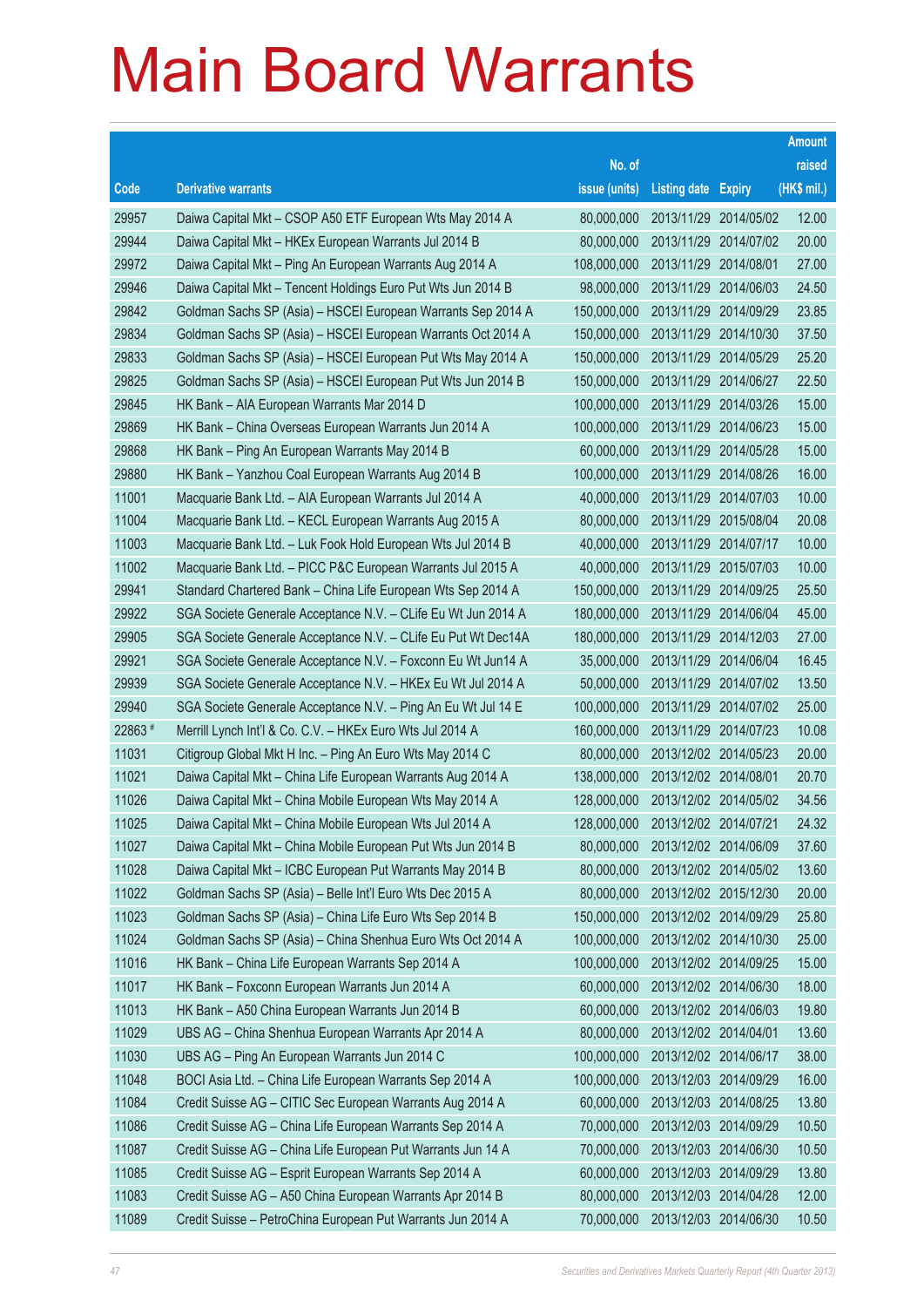|         |                                                                |               |                            | <b>Amount</b> |
|---------|----------------------------------------------------------------|---------------|----------------------------|---------------|
|         |                                                                | No. of        |                            | raised        |
| Code    | <b>Derivative warrants</b>                                     | issue (units) | <b>Listing date Expiry</b> | (HK\$ mil.)   |
| 11093   | Citigroup Global Mkt H Inc. - Henganintl Euro Wts Jun 2014 A   | 50,000,000    | 2013/12/03 2014/06/03      | 14.50         |
| 11091   | Citigroup Global Mkt H Inc. - HKEx Euro Put Wts Sep 2015 A     | 200,000,000   | 2013/12/03 2015/09/21      | 38.00         |
| 11094   | Citigroup Global Mkt H Inc. - SPDR Gold T Euro Wt Jun 2014 A   | 60,000,000    | 2013/12/03 2014/06/03      | 30.00         |
| 11095   | Citigroup Global Mkt H Inc. - Tencent European Wts Apr 2014 B  | 80,000,000    | 2013/12/03 2014/04/15      | 19.20         |
| 11092   | Citigroup Global Mkt H Inc. - Tencent Euro Put Wt Apr 2014 A   | 80,000,000    | 2013/12/03 2014/04/15      | 20.80         |
| 11071   | Daiwa Capital Mkt - AIA European Warrants Dec 2014 A           | 128,000,000   | 2013/12/03 2014/12/19      | 19.20         |
| 11069   | Daiwa Capital Mkt - AIA European Put Warrants Apr 2014 B       | 80,000,000    | 2013/12/03 2014/04/15      | 16.80         |
| 11072   | Daiwa Capital Mkt - China Telecom European Wts Jun 2014 B      | 80,000,000    | 2013/12/03 2014/06/18      | 20.00         |
| 11067   | Daiwa Capital Mkt - A50 China European Put Wts Nov 2014 B      | 108,000,000   | 2013/12/03 2014/11/18      | 18.36         |
| 11068   | Daiwa Capital Mkt - Tencent Holdings European Wts Dec 2014 A   | 108,000,000   | 2013/12/03 2014/12/01      | 27.00         |
| 11038   | Goldman Sachs SP (Asia) – A50 China European Wts Jun 2014 A    | 100,000,000   | 2013/12/03 2014/06/30      | 29.80         |
| 11039   | Goldman Sachs SP (Asia) - A50 China Euro Put Wts Jun 2014 B    | 100,000,000   | 2013/12/03 2014/06/30      | 32.30         |
| 11053   | J P Morgan SP BV - Biostime European Warrants Jul 2015 A       | 150,000,000   | 2013/12/03 2015/07/02      | 37.50         |
| 11052   | J P Morgan SP BV - China Mengniu European Warrants Jun 2014A   | 80,000,000    | 2013/12/03 2014/06/03      | 20.00         |
| 11051   | J P Morgan SP BV - PICC Group European Warrants Jun 2014 A     | 100,000,000   | 2013/12/03 2014/06/04      | 25.00         |
| 11041   | Macquarie Bank Ltd. - CC Bank European Warrants Aug 2014 A     | 100,000,000   | 2013/12/03 2014/08/04      | 25.50         |
| 11043   | Macquarie Bank Ltd. - China Overseas European Wts Sep 2014 A   | 100,000,000   | 2013/12/03 2014/09/29      | 16.10         |
| 11047   | Macquarie Bank Ltd. - Haier Elec European Wts Oct 2014 A       | 100,000,000   | 2013/12/03 2014/10/06      | 25.60         |
| 11046   | Macquarie Bank Ltd. - HKEx European Warrants Aug 2014 A        | 100,000,000   | 2013/12/03 2014/08/04      | 25.70         |
| 11042   | Macquarie Bank Ltd. - Shui On Land European Wts Jan 2015 A     | 100,000,000   | 2013/12/03 2015/01/05      | 25.20         |
| 11066   | Macquarie Bank Ltd. - Yanzhou Coal European Wts Aug 2014 A     | 100,000,000   | 2013/12/03 2014/08/04      | 30.30         |
| 11032   | Merrill Lynch Int'l & Co. C.V. - China Life Eu Wt Jul 2014 A   | 60,000,000    | 2013/12/03 2014/07/11      | 11.58         |
| 11035   | Merrill Lynch Int'l & Co. C.V. - Sinopec Euro Wts Jun 2014 A   | 40,000,000    | 2013/12/03 2014/06/03      | 11.40         |
| 11037   | Merrill Lynch Int'l & Co. C.V. - HSI European Wts Aug 2014 A   | 100,000,000   | 2013/12/03 2014/08/28      | 25.00         |
| 11033   | Merrill Lynch Int'l & Co. C.V. - HSI Euro Put Wts Jun 2014 C   | 100,000,000   | 2013/12/03 2014/06/27      | 25.00         |
| 11036   | Merrill Lynch Int'l & Co. C.V. - PetroChina Eu Wt Jun 2014 A   | 40,000,000    | 2013/12/03 2014/06/03      | 10.80         |
| 11034   | Merrill Lynch Int'l & Co. C.V. - Ping An Euro Wts Jul 2014 A   | 40,000,000    | 2013/12/03 2014/07/04      | 10.60         |
| 11050   | Standard Chartered Bank - Agricultural Bk Eur Wts Sep 2014 A   | 80,000,000    | 2013/12/03 2014/09/29      | 20.00         |
| 11049   | Standard Chartered Bank - China Mobile Euro Wts Jul 2014 B     | 100,000,000   | 2013/12/03 2014/07/28      | 17.00         |
| 11078   | SGA Societe Generale Acceptance N.V. - CLife Eu Wt Jul 2014 B  | 180,000,000   | 2013/12/03 2014/07/14      | 35.10         |
| 11055   | SGA Societe Generale Acceptance N.V. - Tencent Eu Wt Jul 14 D  | 150,000,000   | 2013/12/03 2014/07/02      | 37.50         |
| 11065   | SGA Societe Generale Acceptance N.V - Tencent Eu Put Wt Jun14B | 150,000,000   | 2013/12/03 2014/06/04      | 37.50         |
| 23486 # | Standard Chartered Bank - China Life European Wts Aug 2014 A   | 100,000,000   | 2013/12/03 2014/08/08      | 11.70         |
| 11120   | Credit Suisse AG - CC Bank European Warrants Mar 2014 B        | 70,000,000    | 2013/12/04 2014/03/31      | 10.50         |
| 11118   | Credit Suisse AG - CC Bank European Warrants Sep 2014 A        | 70,000,000    | 2013/12/04 2014/09/15      | 12.60         |
| 11124   | Credit Suisse AG - CM Bank European Warrants Jun 2014 A        | 60,000,000    | 2013/12/04 2014/06/30      | 16.20         |
| 11123   | Credit Suisse AG - CNBM European Warrants Mar 2014 B           | 60,000,000    | 2013/12/04 2014/03/31      | 10.80         |
| 11130   | Credit Suisse AG - KECL European Warrants Jun 2014 B           | 60,000,000    | 2013/12/04 2014/06/09      | 15.00         |
| 11131   | Credit Suisse AG - Tencent Holdings European Wts Apr 2014 D    | 100,000,000   | 2013/12/04 2014/04/28      | 15.00         |
| 11127   | Credit Suisse AG - Yanzhou Coal European Warrants Jun 2014 A   | 60,000,000    | 2013/12/04 2014/06/03      | 15.00         |
| 11144   | Citigroup Global Mkt H Inc. - CAM CSI300 Euro Wts Jun 2014 A   | 100,000,000   | 2013/12/04 2014/06/03      | 26.50         |
| 11137   | Daiwa Capital Mkt - Agricultural Bank Euro Put Wt Jul 2014 A   | 80,000,000    | 2013/12/04 2014/07/02      | 20.00         |
| 11139   | Daiwa Capital Mkt - China Life European Put Wts Jul 2014 D     | 98,000,000    | 2013/12/04 2014/07/02      | 29.40         |
| 11135   | Daiwa Capital Mkt - Sinopec Corp European Put Wts Jun 2014 A   | 68,000,000    | 2013/12/04 2014/06/18      | 23.12         |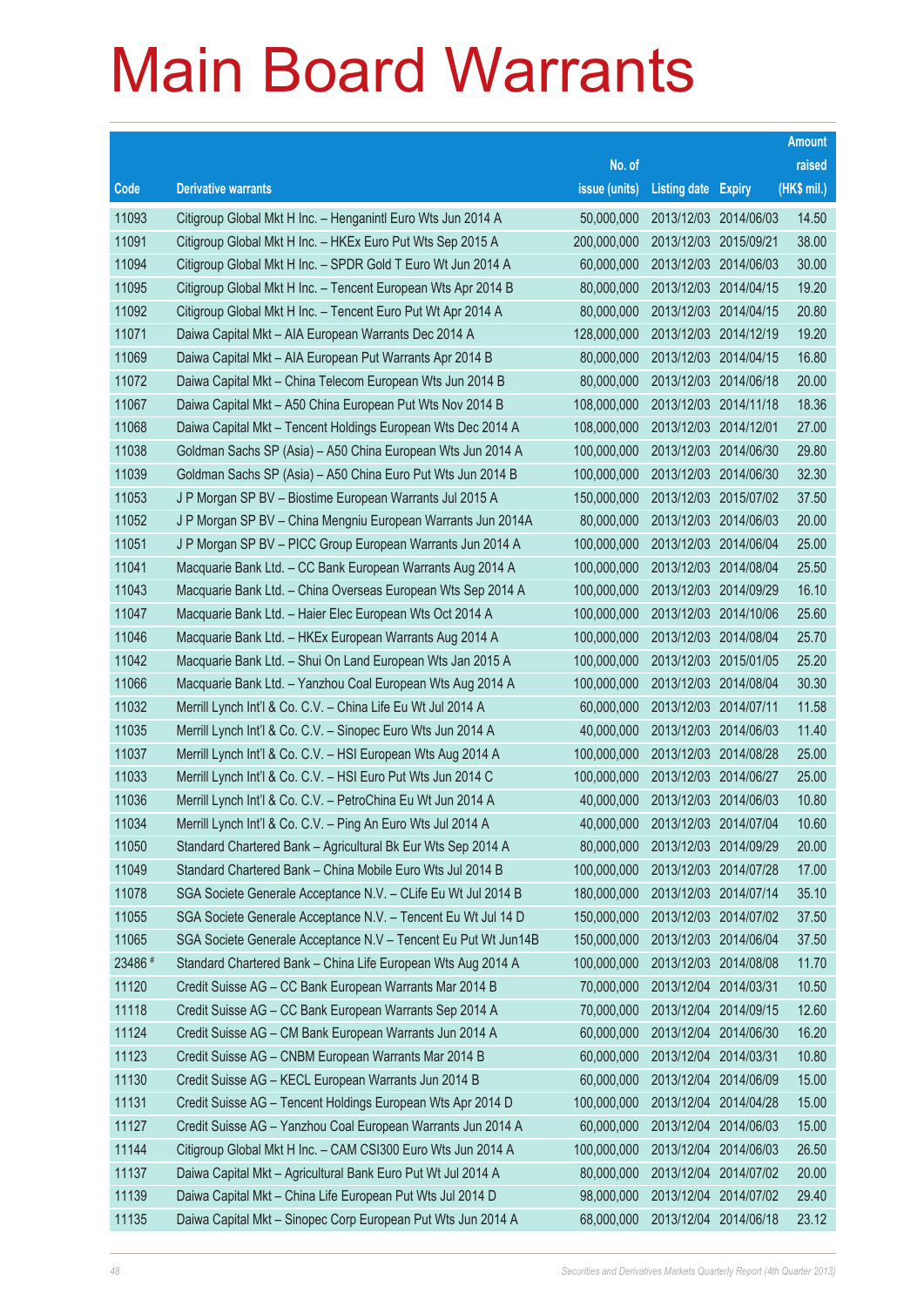|       |                                                                |                                   |                            |            | <b>Amount</b> |
|-------|----------------------------------------------------------------|-----------------------------------|----------------------------|------------|---------------|
|       |                                                                | No. of                            |                            |            | raised        |
| Code  | <b>Derivative warrants</b>                                     | issue (units)                     | <b>Listing date Expiry</b> |            | $(HK$$ mil.)  |
| 11134 | Daiwa Capital Mkt - CPIC European Warrants Aug 2014 A          | 98,000,000                        | 2013/12/04 2014/08/01      |            | 24.50         |
| 11141 | Daiwa Capital Mkt - PICC European Warrants Jan 2015 A          | 98,000,000                        | 2013/12/04 2015/01/27      |            | 18.62         |
| 11105 | Goldman Sachs SP (Asia) – CR Cement European Wts Jun 2014 A    | 48,000,000                        | 2013/12/04                 | 2014/06/30 | 12.00         |
| 11106 | Goldman Sachs SP (Asia) – HSBC European Warrants Aug 2014 A    | 80,000,000                        | 2013/12/04 2014/08/01      |            | 12.24         |
| 11107 | Goldman Sachs SP (Asia) – Lenovo European Wts Jun 2014 A       | 80,000,000                        | 2013/12/04 2014/06/30      |            | 28.56         |
| 11102 | Goldman Sachs SP (Asia) - PICC European Warrants Jan 2015 A    | 80,000,000                        | 2013/12/04 2015/01/27      |            | 12.00         |
| 11109 | Goldman Sachs SP (Asia) - Ping An European Wts Jun 2014 B      | 68,000,000                        | 2013/12/04                 | 2014/06/30 | 17.00         |
| 11099 | HK Bank – China Life European Put Warrants Jun 2014 A          | 80,000,000                        | 2013/12/04 2014/06/24      |            | 12.00         |
| 11101 | HK Bank - China Mobile European Warrants Apr 2014 D            | 80,000,000                        | 2013/12/04 2014/04/24      |            | 12.00         |
| 11096 | HK Bank – HSCEI European Warrants Jul 2014 A                   | 150,000,000                       | 2013/12/04 2014/07/30      |            | 28.50         |
| 11098 | HK Bank – PICC European Warrants Jan 2015 A                    | 80,000,000                        | 2013/12/04 2015/01/27      |            | 15.20         |
| 11097 | HK Bank - Ping An European Put Warrants Jun 2014 A             | 80,000,000                        | 2013/12/04 2014/06/30      |            | 24.00         |
| 11145 | J P Morgan SP BV - HS Bank European Warrants Jun 2014 A        | 40,000,000                        | 2013/12/04 2014/06/04      |            | 10.04         |
| 11142 | SGA Societe Generale Acceptance N.V. - Ch Mob Eu Wt May 14 D   | 100,000,000                       | 2013/12/04 2014/05/07      |            | 15.00         |
| 11143 | SGA Societe Generale Acceptance N.V. - HSBC Eu Wt Apr 2014 E   | 100,000,000                       | 2013/12/04                 | 2014/04/09 | 15.00         |
| 11110 | SGA Societe Generale Acceptance N.V. - HSBC Eu Wt Aug 2014 A   | 100,000,000                       | 2013/12/04 2014/08/04      |            | 25.00         |
| 11117 | UBS AG - Anhui Conch European Warrants Jul 2014 A              | 70,000,000                        | 2013/12/04 2014/07/21      |            | 17.50         |
| 11116 | UBS AG – China Life European Warrants Aug 2014 B               | 100,000,000                       | 2013/12/04 2014/08/01      |            | 15.00         |
| 11113 | UBS AG - PICC Group European Warrants Jun 2014 A               | 60,000,000                        | 2013/12/04                 | 2014/06/03 | 15.00         |
| 11114 | UBS AG - Yurun Food European Warrants Apr 2014 A               | 70,000,000                        | 2013/12/04 2014/04/28      |            | 10.50         |
| 11162 | BNP Paribas Arbit Issu B.V. - Anhui Conch Euro Wt Jan 2015 A   | 100,000,000                       | 2013/12/05 2015/01/05      |            | 25.00         |
| 11166 | BNP Paribas Arbit Issu B.V. - BOCL European Put Wts Jul 2014 A | 100,000,000                       | 2013/12/05 2014/07/03      |            | 28.00         |
| 11163 | BNP Paribas Arbit Issu B.V. - Brilliance Chi Eu Wt Apr 2015A   | 100,000,000                       | 2013/12/05 2015/04/02      |            | 25.00         |
| 11164 | BNP Paribas Arbit Issu B.V. - China Life Euro Wts Oct 2015 A   | 100,000,000                       | 2013/12/05 2015/10/05      |            | 25.00         |
| 11159 | BNP Paribas Arbit Issu B.V. - Tencent Eu Put Wt Jun 2014 A     | 100,000,000                       | 2013/12/05 2014/06/04      |            | 25.00         |
| 11205 | Daiwa Capital Mkt - Agricultural Bank European Wts Jul 2014 B  | 108,000,000                       | 2013/12/05 2014/07/15      |            | 27.00         |
| 11206 | Daiwa Capital Mkt – BOCL European Warrants Aug 2014 B          | 108,000,000 2013/12/05 2014/08/01 |                            |            | 27.00         |
| 11209 | Daiwa Capital Mkt - BOCL European Put Warrants Jun 2014 A      | 68,000,000                        | 2013/12/05 2014/06/16      |            | 40.80         |
| 11208 | Daiwa Capital Mkt - Galaxy Ent European Put Wts Jun 2014 A     | 80,000,000                        | 2013/12/05 2014/06/18      |            | 24.00         |
| 11207 | Daiwa Capital Mkt - Sands China European Put Wts Jun 2014 A    | 80,000,000                        | 2013/12/05 2014/06/10      |            | 20.00         |
| 11170 | Goldman Sachs SP (Asia) - Anhui Conch Euro Wts Jul 2014 A      | 80,000,000                        | 2013/12/05 2014/07/02      |            | 20.00         |
| 11171 | Goldman Sachs SP (Asia) - CR Cement European Wts Jul 2014 A    | 68,000,000                        | 2013/12/05 2014/07/02      |            | 17.20         |
| 11169 | Goldman Sachs SP (Asia) - Chi Res Land Euro Wts Sep 2014 A     | 80,000,000                        | 2013/12/05 2014/09/29      |            | 20.08         |
| 11172 | Goldman Sachs SP (Asia) - Huaneng European Wts Jul 2014 A      | 68,000,000                        | 2013/12/05 2014/07/30      |            | 24.62         |
| 11146 | HK Bank - Agricultural Bank European Warrants May 2014 A       | 80,000,000                        | 2013/12/05 2014/05/02      |            | 16.00         |
| 11147 | HK Bank - China Life European Warrants Jun 2014 B              | 80,000,000                        | 2013/12/05 2014/06/30      |            | 24.00         |
| 11148 | HK Bank - Minsheng Bank European Warrants Jul 2014 B           | 50,000,000                        | 2013/12/05 2014/07/31      |            | 22.50         |
| 11200 | J P Morgan SP BV - Agricultural Bk Euro Warrants Jun 2014 A    | 150,000,000                       | 2013/12/05 2014/06/04      |            | 37.65         |
| 11199 | J P Morgan SP BV - Belle Int'l European Warrants Dec 2015 A    | 100,000,000                       | 2013/12/05 2015/12/01      |            | 25.00         |
| 11192 | J P Morgan SP BV - CITIC Pacific Euro Wts Oct 2016 A           | 100,000,000                       | 2013/12/05 2016/10/04      |            | 25.10         |
| 11195 | J P Morgan SP BV - Ch LongYuan European Warrants Dec 2015 A    | 150,000,000                       | 2013/12/05 2015/12/02      |            | 37.50         |
| 11196 | J P Morgan SP BV - Cathay Pacific European Warrants Feb 15 A   | 70,000,000                        | 2013/12/05 2015/02/05      |            | 17.57         |
| 11194 | J P Morgan SP BV - Chi Res Land European Warrants Jun 2014 A   | 150,000,000                       | 2013/12/05 2014/06/04      |            | 37.50         |
| 11202 | J P Morgan SP BV - Ch Ship Cont European Warrants Jun 2014 A   | 100,000,000                       | 2013/12/05 2014/06/23      |            | 22.40         |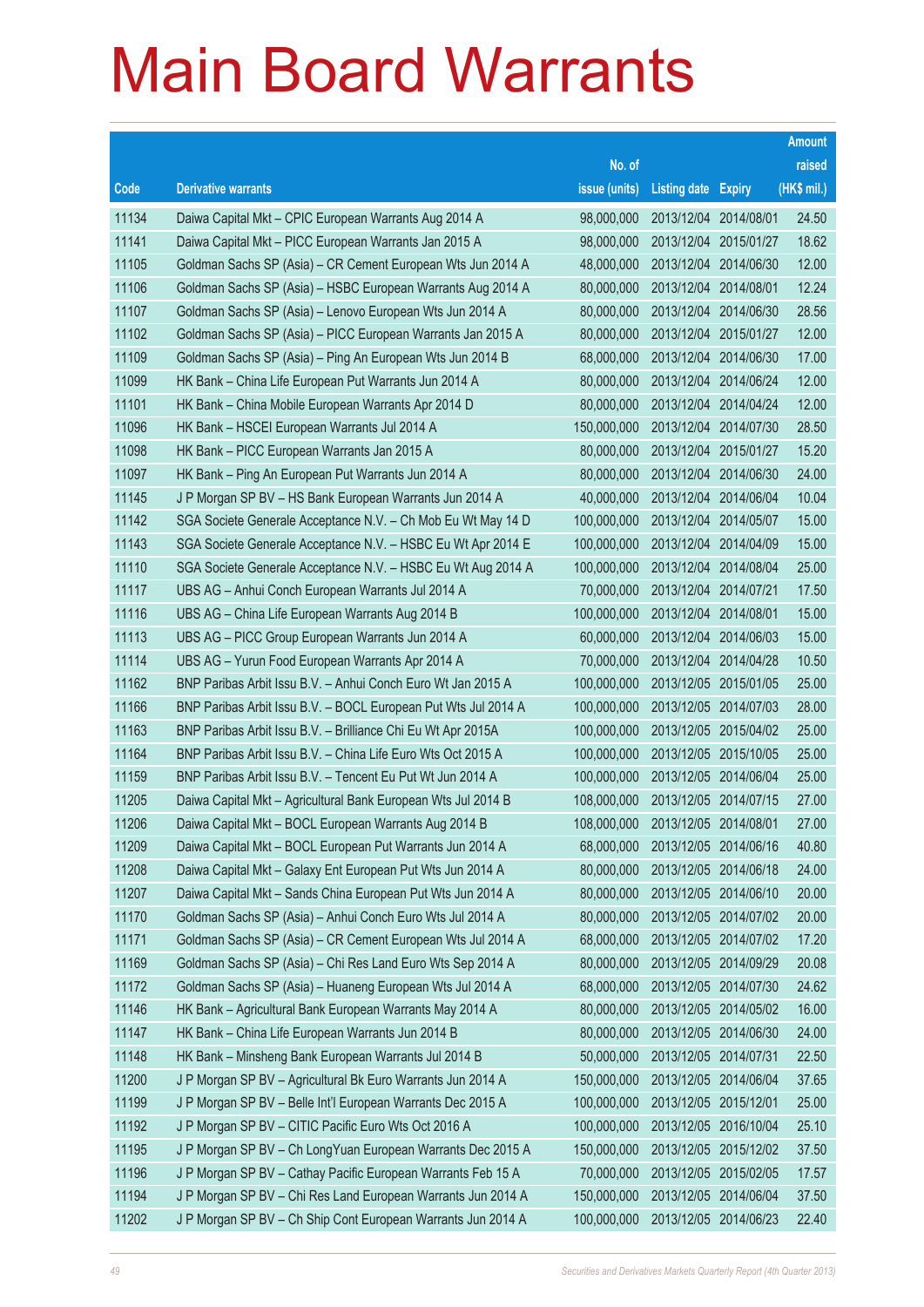|       |                                                                |               |                            | <b>Amount</b> |
|-------|----------------------------------------------------------------|---------------|----------------------------|---------------|
|       |                                                                | No. of        |                            | raised        |
| Code  | <b>Derivative warrants</b>                                     | issue (units) | <b>Listing date Expiry</b> | (HK\$ mil.)   |
| 11193 | J P Morgan SP BV - China Unicom European Warrants Dec 2014 A   | 200,000,000   | 2013/12/05 2014/12/24      | 30.00         |
| 11191 | J P Morgan SP BV - Datang European Wts Jul 2014 A              | 40,000,000    | 2013/12/05 2014/07/25      | 10.04         |
| 11190 | J P Morgan SP BV - Esprit European Put Warrants Aug 2014 A     | 100,000,000   | 2013/12/05 2014/08/04      | 25.00         |
| 11189 | J P Morgan SP BV - Foxconn European Warrants Jun 2014 A        | 40,000,000    | 2013/12/05 2014/06/04      | 10.00         |
| 11201 | J P Morgan SP BV - Henganintl European Warrants Dec 2015 A     | 150,000,000   | 2013/12/05 2015/12/30      | 37.50         |
| 11187 | J P Morgan SP BV - Henderson Land Dev European Wt Jul 2014 A   | 80,000,000    | 2013/12/05 2014/07/03      | 20.00         |
| 11186 | J P Morgan SP BV - HSBC European Warrants Jun 2014 A           | 200,000,000   | 2013/12/05 2014/06/04      | 50.00         |
| 11185 | J P Morgan SP BV - Huaneng Power European Wts Jun 2014 A       | 50,000,000    | 2013/12/05 2014/06/04      | 12.55         |
| 11184 | J P Morgan SP BV - ICBC European Warrants Jul 2014 B           | 200,000,000   | 2013/12/05 2014/07/03      | 50.20         |
| 11183 | J P Morgan SP BV - ICBC European Put Wts Jul 2014 A            | 200,000,000   | 2013/12/05 2014/07/03      | 50.20         |
| 11151 | Macquarie Bank Ltd. - BYD European Warrants Jul 2014 A         | 100,000,000   | 2013/12/05 2014/07/03      | 29.50         |
| 11152 | Macquarie Bank Ltd. - CLP European Warrants Nov 2014 A         | 100,000,000   | 2013/12/05 2014/11/04      | 25.00         |
| 11154 | SGA Societe Generale Acceptance N.V. - AAC Tech Eu Wt Jul14A   | 50,000,000    | 2013/12/05 2014/07/02      | 20.00         |
| 11156 | SGA Societe Generale Acceptance N.V. - AAC Tech Eu Wt Aug14A   | 50,000,000    | 2013/12/05 2014/08/04      | 13.00         |
| 11179 | SGA Societe Generale Acceptance N.V. - Anton Oil Eu Wt Jul14A  | 35,000,000    | 2013/12/05 2014/07/02      | 24.85         |
| 11215 | SGA Societe Generale Acceptance N.V. - CITIC Pac Eu Wt Jul14A  | 30,000,000    | 2013/12/05 2014/07/02      | 11.10         |
| 11221 | SGA Societe Generale Acceptance N.V. - CITIC Sec Eu Wt Oct14A  | 100,000,000   | 2013/12/05 2014/10/06      | 25.00         |
| 11213 | SGA Societe Generale Acceptance N.V. - CLife Eu Wt Aug 2014 B  | 180,000,000   | 2013/12/05 2014/08/04      | 27.00         |
| 11214 | SGA Societe Generale Acceptance N.V. - CLife Eu Put Wt Aug14C  | 150,000,000   | 2013/12/05 2014/08/04      | 37.50         |
| 11176 | SGA Societe Generale Acceptance N.V. - CRCC Eu Wt Jun 2014 A   | 30,000,000    | 2013/12/05 2014/06/04      | 13.20         |
| 11177 | SGA Societe Generale Acceptance N.V. - Shenhua Eu Wt Sep 14 A  | 100,000,000   | 2013/12/05 2014/09/03      | 19.00         |
| 11157 | SGA Societe Generale Acceptance N.V. - CSR Euro Wts Jul 14 A   | 25,000,000    | 2013/12/05 2014/07/02      | 12.00         |
| 11216 | SGA Societe Generale Acceptance N.V. - GCL-Poly Eu Wt Jul14A   | 60,000,000    | 2013/12/05 2014/07/02      | 15.00         |
| 11217 | SGA Societe Generale Acceptance N.V. - Geely Auto Eu Wt Jul14A | 60,000,000    | 2013/12/05 2014/07/02      | 15.00         |
| 11181 | SGA Societe Generale Acceptance NV - HuanengPower Eu Wt Jun14A | 40,000,000    | 2013/12/05 2014/06/04      | 15.40         |
| 11158 | SGA Societe Generale Acceptance N.V. - HWL Eur Wt May 2014 C   | 70,000,000    | 2013/12/05 2014/05/07      | 15.75         |
| 11222 | SGA Societe Generale Acceptance N.V. - KECL Eu Wt Jul 2014 B   | 20,000,000    | 2013/12/05 2014/07/02      | 10.20         |
| 11174 | SGA Societe Generale Acceptance N.V. - Ch Mengniu Eu Wt Jun14A | 70,000,000    | 2013/12/05 2014/06/04      | 17.50         |
| 11219 | SGA Societe Generale Acceptance N.V. - PICC Eu Wts Jun 2014A   | 60,000,000    | 2013/12/05 2014/06/04      | 15.30         |
| 11220 | SGA Societe Generale Acceptance N.V. - Tencent Eu Wt May 14 E  | 150,000,000   | 2013/12/05 2014/05/07      | 22.50         |
| 11178 | SGA Societe Generale Acceptance N.V. - Wharf Eu Wts Aug 14 A   | 40,000,000    | 2013/12/05 2014/08/04      | 10.20         |
| 11223 | SGA Societe Generale Acceptance NV - Yanzhou Coal Eu Wt Jun14A | 30,000,000    | 2013/12/05 2014/06/04      | 10.05         |
| 11180 | SGA Societe Generale Acceptance N.V. - Zoomlion Eu Wt Jun14A   | 30,000,000    | 2013/12/05 2014/06/04      | 18.90         |
| 11224 | SGA Societe Generale Acceptance NV – Zijin Mining Eu Wt Aug14A | 70,000,000    | 2013/12/05 2014/08/04      | 10.85         |
| 11153 | UBS AG - HSI European Put Warrants Apr 2014 F                  | 300,000,000   | 2013/12/05 2014/04/29      | 45.00         |
| 11204 | UBS AG - HSI European Put Warrants Apr 2014 G                  | 300,000,000   | 2013/12/05 2014/04/29      | 48.00         |
| 11203 | UBS AG - Hutchison European Put Warrants May 2014 A            | 70,000,000    | 2013/12/05 2014/05/07      | 18.90         |
| 11252 | BNP Paribas Arbit Issu B.V. - CSOP A50 ETF Eu Wts Oct 2018 A   | 100,000,000   | 2013/12/06 2018/10/03      | 25.00         |
| 11251 | BNP Paribas Arbit Issu B.V. - CSR European Wts Dec 2018 A      | 100,000,000   | 2013/12/06 2018/12/04      | 25.00         |
| 11253 | BNP Paribas Arbit Issu B.V. - A50 China Euro Wts Oct 2018 A    | 300,000,000   | 2013/12/06 2018/10/03      | 75.00         |
| 11250 | BNP Paribas Arbit Issu B.V. - HKEx European Wts Jul 2014 C     | 50,000,000    | 2013/12/06 2014/07/03      | 12.50         |
| 11247 | BNP Paribas Arbit Issu B.V. - HSBC Euro Put Wts Jul 2014 A     | 100,000,000   | 2013/12/06 2014/07/03      | 29.00         |
| 11248 | BNP Paribas Arbit Issu B.V. - Hutchison Euro Wts Jul 2014 A    | 88,000,000    | 2013/12/06 2014/07/03      | 22.00         |
| 11249 | BNP Paribas Arbit Issu B.V. - Hutchison Euro Wts Apr 2018 A    | 300,000,000   | 2013/12/06 2018/04/04      | 75.00         |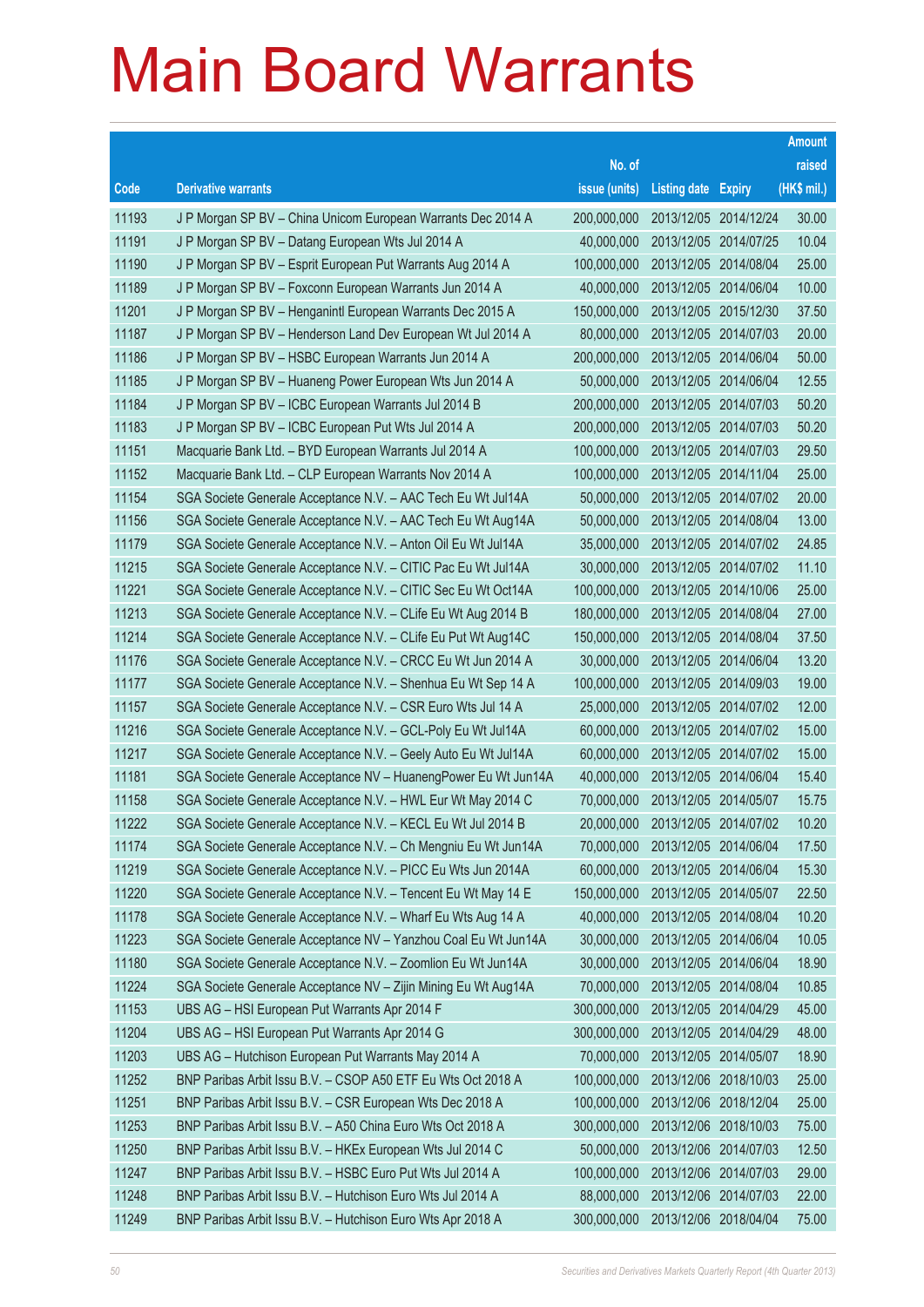|       |                                                                |               |                            | <b>Amount</b> |
|-------|----------------------------------------------------------------|---------------|----------------------------|---------------|
|       |                                                                | No. of        |                            | raised        |
| Code  | <b>Derivative warrants</b>                                     | issue (units) | <b>Listing date Expiry</b> | (HK\$ mil.)   |
| 11259 | Daiwa Capital Mkt - BOC HK European Warrants Nov 2014 A        | 98,000,000    | 2013/12/06 2014/11/24      | 14.70         |
| 11255 | Goldman Sachs SP (Asia) – CC Bank Euro Put Wts Jun 2014 A      | 68,000,000    | 2013/12/06 2014/06/30      | 24.14         |
| 11256 | Goldman Sachs SP (Asia) - Geely Auto European Wts Jul 2014 A   | 68,000,000    | 2013/12/06 2014/07/30      | 17.14         |
| 11257 | Goldman Sachs SP (Asia) – SPDR Gold Trust Euro Wt May 2014 A   | 80,000,000    | 2013/12/06 2014/05/12      | 12.40         |
| 11238 | HK Bank – Henderson Land Dev European Warrants Jun 2014 A      | 60,000,000    | 2013/12/06 2014/06/30      | 15.00         |
| 11245 | HK Bank - HSI European Warrants Jul 2014 C                     | 180,000,000   | 2013/12/06 2014/07/30      | 32.40         |
| 11243 | HK Bank - New World Dev European Warrants Sep 2014 A           | 80,000,000    | 2013/12/06 2014/09/23      | 12.00         |
| 11246 | HK Bank – Tingyi European Warrants Jul 2014 A                  | 50,000,000    | 2013/12/06 2014/07/31      | 12.50         |
| 11226 | J P Morgan SP BV - BJ Ent Water European Warrants Jul 2014 A   | 40,000,000    | 2013/12/06 2014/07/02      | 12.52         |
| 11229 | J P Morgan SP BV - Ch State Con European Warrants Mar 2015 A   | 60,000,000    | 2013/12/06 2015/03/02      | 15.00         |
| 11228 | J P Morgan SP BV - GAC European Warrants Mar 2015 A            | 100,000,000   | 2013/12/06 2015/03/02      | 25.00         |
| 11227 | J P Morgan SP BV - Techtronic Ind European Warrants Nov 14 A   | 60,000,000    | 2013/12/06 2014/11/03      | 15.00         |
| 11230 | Nomura Int'l plc - China Gas Hold European Wts Jun 2015 A      | 80,000,000    | 2013/12/06 2015/06/30      | 20.00         |
| 11233 | Nomura Int'l plc - Greatwall Motor European Wts Jun 2014 A     | 50,000,000    | 2013/12/06 2014/06/18      | 14.90         |
| 11236 | Nomura Int'l plc - Haitong Sec European Warrants Aug 2015 A    | 80,000,000    | 2013/12/06 2015/08/18      | 22.24         |
| 11231 | Nomura Int'l plc - Yanzhou Coal European Warrants Jul 2014 A   | 50,000,000    | 2013/12/06 2014/07/18      | 22.75         |
| 11232 | Nomura Int'l plc - Yanzhou Coal European Put Warrants Aug15A   | 80,000,000    | 2013/12/06 2015/08/18      | 20.00         |
| 11263 | Standard Chartered Bank - Anhui Conch Euro Wts Sep 2014 A      | 80,000,000    | 2013/12/06 2014/09/29      | 20.00         |
| 11264 | Standard Chartered Bank - China Shenhua Euro Wts Sep 2014 A    | 80,000,000    | 2013/12/06 2014/09/02      | 17.60         |
| 11260 | SGA Societe Generale Acceptance N.V - Chi COSCO Eu Wt Jul 14 A | 50,000,000    | 2013/12/06 2014/07/02      | 12.50         |
| 11261 | SGA Societe Generale Acceptance N.V. - CRail Eu Wt Jun 2014A   | 50,000,000    | 2013/12/06 2014/06/04      | 12.50         |
| 11262 | SGA Societe Generale Acceptance N.V. - HSI Eur Wt Jul 2014 A   | 300,000,000   | 2013/12/06 2014/07/30      | 45.00         |
| 11284 | Citigroup Global Mkt H Inc. - CGS European Warrants Jun 14 A   | 30,000,000    | 2013/12/09 2014/06/09      | 11.70         |
| 11267 | J P Morgan SP BV – Ping An European Warrants Jun 2014 C        | 180,000,000   | 2013/12/09 2014/06/04      | 35.28         |
| 11269 | Macquarie Bank Ltd. - CGS European Warrants Jun 2014 A         | 50,000,000    | 2013/12/09 2014/06/09      | 17.75         |
| 11271 | Macquarie Bank Ltd. - CITIC Sec European Warrants Sep 2014 A   | 120,000,000   | 2013/12/09 2014/09/30      | 34.80         |
| 11274 | Macquarie Bank Ltd. - China Life European Wts Aug 2014 B       | 100,000,000   | 2013/12/09 2014/08/04      | 15.00         |
| 11273 | Macquarie Bank Ltd. - GCL-Poly Energy European Wts Jun 2014 A  | 40,000,000    | 2013/12/09 2014/06/17      | 10.00         |
| 11270 | Macquarie Bank Ltd. - Haitong Sec European Wts Dec 2014 A      | 120,000,000   | 2013/12/09 2014/12/02      | 30.00         |
| 11272 | Macquarie Bank Ltd. - Lumena Newmat European Wts Nov 2014 A    | 40,000,000    | 2013/12/09 2014/11/04      | 10.00         |
| 11276 | UBS AG - CITIC Sec European Warrants Jun 2014 A                | 80,000,000    | 2013/12/09 2014/06/10      | 20.00         |
| 11279 | UBS AG - China Life European Put Warrants Jul 2014 D           | 100,000,000   | 2013/12/09 2014/07/11      | 16.00         |
| 11277 | UBS AG - HSI European Warrants May 2014 A                      | 300,000,000   | 2013/12/09 2014/05/29      | 63.00         |
| 11278 | UBS AG - HSI European Warrants Jul 2014 A                      | 300,000,000   | 2013/12/09 2014/07/30      | 63.00         |
| 11275 | UBS AG - Haitong Sec European Warrants Oct 2014 A              | 80,000,000    | 2013/12/09 2014/10/30      | 20.00         |
| 11281 | UBS AG - Ping An European Put Warrants Jun 2014 D              | 50,000,000    | 2013/12/09 2014/06/17      | 24.00         |
| 11298 | BOCI Asia Ltd. - BOC HK European Warrants Nov 2014 A           | 100,000,000   | 2013/12/10 2014/11/24      | 15.00         |
| 11297 | BOCI Asia Ltd. - Haitong Sec European Warrants Dec 2014 A      | 100,000,000   | 2013/12/10 2014/12/01      | 25.00         |
| 11300 | BOCI Asia Ltd. - Ping An European Warrants Jul 2014 B          | 100,000,000   | 2013/12/10 2014/07/09      | 28.00         |
| 11301 | BOCI Asia Ltd. - Tencent Holdings European Wts Jun 2014 A      | 100,000,000   | 2013/12/10 2014/06/16      | 25.00         |
| 11314 | BNP Paribas Arbit Issu B.V. - BankComm Euro Wts Oct 2014 A     | 44,000,000    | 2013/12/10 2014/10/06      | 11.44         |
| 11315 | BNP Paribas Arbit Issu B.V. - CGS European Warrants Dec 15 A   | 100,000,000   | 2013/12/10 2015/12/02      | 25.00         |
| 11310 | BNP Paribas Arbit Issu B.V. - CITIC Sec Euro Wts Jan 2015 A    | 100,000,000   | 2013/12/10 2015/01/05      | 33.00         |
| 11303 | BNP Paribas Arbit Issu B.V. - Haitong Sec Eu Wts Jan 2015 A    | 100,000,000   | 2013/12/10 2015/01/05      | 25.00         |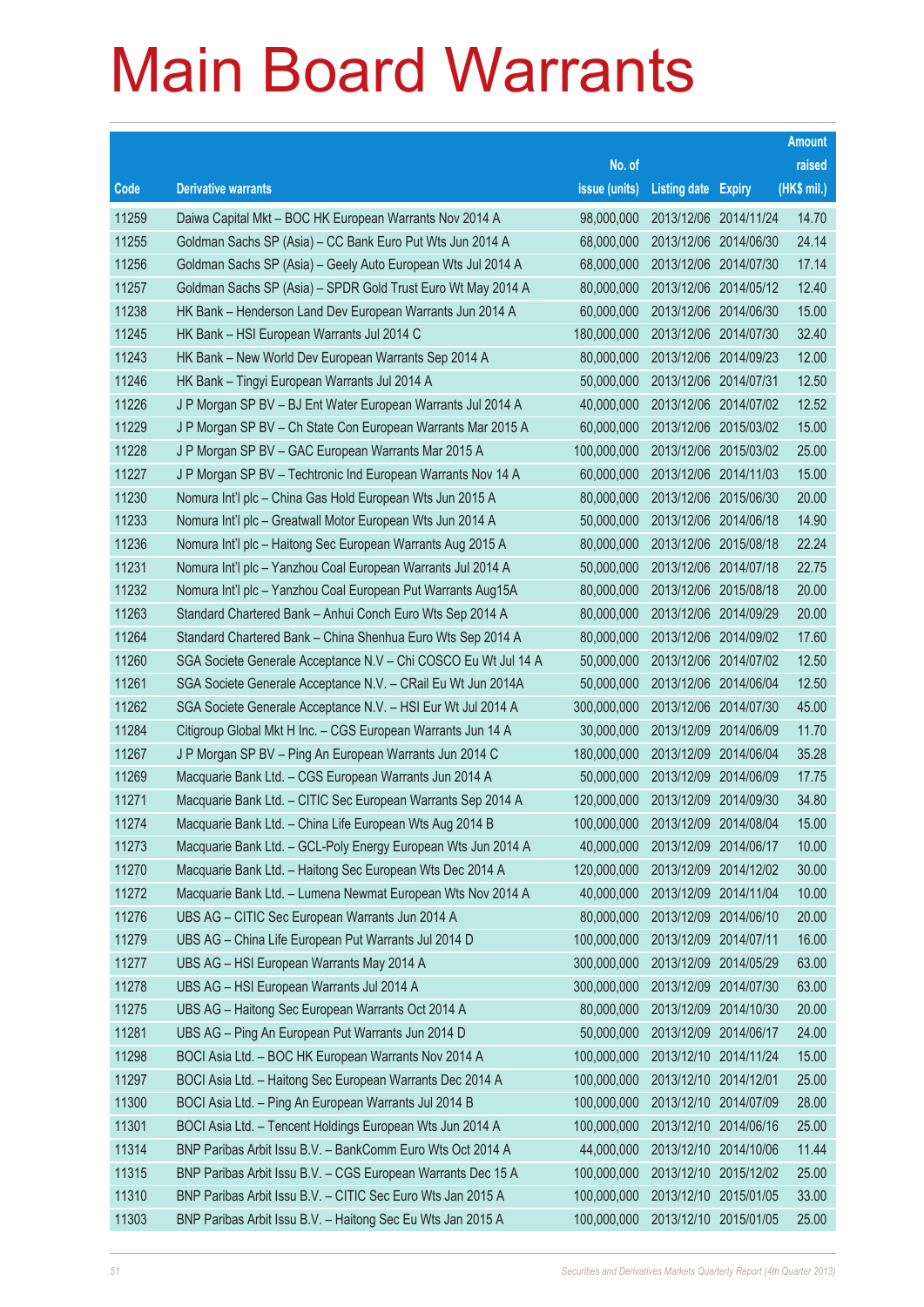|       |                                                              |               |                                  |            | <b>Amount</b> |
|-------|--------------------------------------------------------------|---------------|----------------------------------|------------|---------------|
|       |                                                              | No. of        |                                  |            | raised        |
| Code  | <b>Derivative warrants</b>                                   | issue (units) | Listing date Expiry              |            | $(HK$$ mil.)  |
| 11311 | BNP Paribas Arbit Issu B.V. - Ping An European Wt Oct 2014 A | 100,000,000   | 2013/12/10 2014/10/06            |            | 25.00         |
| 11335 | Credit Suisse AG - China Life European Warrants Aug 2014 A   | 70,000,000    | 2013/12/10 2014/08/01            |            | 10.50         |
| 11336 | Credit Suisse AG - Galaxy Ent European Warrants Apr 2014 E   | 70,000,000    | 2013/12/10 2014/04/28            |            | 15.40         |
| 11337 | Credit Suisse AG - Hutchison European Put Wts Apr 2014 A     | 70,000,000    | 2013/12/10 2014/04/28            |            | 14.70         |
| 11355 | Citigroup Global Mkt H Inc. - A50 China Euro Wts May 2014 A  | 50,000,000    | 2013/12/10 2014/05/26            |            | 22.50         |
| 11343 | Bank of East Asia - China Life European Warrants Sep 2014 A  | 50,000,000    | 2013/12/10 2014/09/30            |            | 12.50         |
| 11344 | Bank of East Asia - China Life European Put Wts Jul 2014 A   | 50,000,000    | 2013/12/10 2014/07/30            |            | 12.50         |
| 11334 | Bank of East Asia – Ch Mobile European Warrants Oct 2014 A   | 40,000,000    | 2013/12/10 2014/10/10            |            | 10.00         |
| 11346 | Bank of East Asia - Ch Mobile European Put Warrants Oct 14 B | 40,000,000    | 2013/12/10 2014/10/10            |            | 10.00         |
| 11327 | Bank of East Asia – China Overseas Eur Put Wts Jun 2014 A    | 70,000,000    | 2013/12/10 2014/06/26            |            | 10.50         |
| 11326 | Bank of East Asia - JIANC European Warrants Apr 2015 A       | 50,000,000    | 2013/12/10 2015/04/22            |            | 12.50         |
| 11328 | Bank of East Asia - Nine Dragons European Wts Feb 2016 A     | 90,000,000    | 2013/12/10 2016/02/12            |            | 22.50         |
| 11341 | Bank of East Asia – PICC European Warrants Jun 2015 A        | 70,000,000    | 2013/12/10 2015/06/24            |            | 17.50         |
| 11345 | Bank of East Asia - Ping An European Warrants Jun 2014 A     | 40,000,000    | 2013/12/10 2014/06/30            |            | 10.00         |
| 11342 | Bank of East Asia - Tencent Holdings European Wts Nov 2014 A | 40,000,000    | 2013/12/10 2014/11/14            |            | 10.00         |
| 11348 | Goldman Sachs SP (Asia) - Ch Overseas Euro Put Wt Sep 2014 B | 80,000,000    | 2013/12/10 2014/09/29            |            | 20.24         |
| 11347 | Goldman Sachs SP (Asia) – R&F Ppt European Warrants Dec 14 A | 80,000,000    | 2013/12/10 2014/12/24            |            | 12.00         |
| 11291 | HK Bank – CITIC Sec European Warrants Sep 2014 A             | 100,000,000   | 2013/12/10 2014/09/30            |            | 25.00         |
| 11289 | HK Bank - China Life European Warrants Aug 2014 A            | 100,000,000   | 2013/12/10 2014/08/01            |            | 15.00         |
| 11294 | HK Bank – HSI European Warrants Sep 2014 C                   | 180,000,000   | 2013/12/10 2014/09/29            |            | 45.00         |
| 11292 | HK Bank - HSI European Put Warrants Apr 2014 H               | 180,000,000   | 2013/12/10 2014/04/29            |            | 34.20         |
| 11290 | HK Bank - Haitong Sec European Warrants Dec 2014 B           | 100,000,000   | 2013/12/10 2014/12/31            |            | 25.00         |
| 11295 | HK Bank - PICC Group European Warrants Jun 2014 A            | 60,000,000    | 2013/12/10 2014/06/30            |            | 15.00         |
| 11288 | HK Bank - Ping An European Warrants Dec 2015 A               | 180,000,000   | 2013/12/10 2015/12/31            |            | 45.00         |
| 11286 | HK Bank – Tencent European Warrants Jun 2014 A               | 100,000,000   | 2013/12/10 2014/06/30            |            | 25.00         |
| 11287 | HK Bank - Tencent European Put Warrants May 2014 A           | 100,000,000   | 2013/12/10 2014/05/26            |            | 17.00         |
| 11296 | J P Morgan SP BV - CGS European Warrants Jun 2014 A          |               | 40,000,000 2013/12/10 2014/06/10 |            | 10.68         |
| 11285 | J P Morgan SP BV - CITIC Sec European Warrants Aug 2014 A    | 100,000,000   | 2013/12/10 2014/08/04            |            | 25.00         |
| 11353 | J P Morgan SP BV - Hutchison European Warrants Apr 2014 B    | 80,000,000    | 2013/12/10 2014/04/07            |            | 27.12         |
| 11352 | J P Morgan SP BV - Hutchison European Warrants Jun 2014 B    | 80,000,000    | 2013/12/10 2014/06/20            |            | 20.00         |
| 11350 | J P Morgan SP BV - Hutchison European Put Wts Jun 2014 A     | 80,000,000    | 2013/12/10 2014/06/10            |            | 20.00         |
| 11349 | J P Morgan SP BV - Sands China European Put Wts Jun 2014 A   | 150,000,000   | 2013/12/10 2014/06/30            |            | 57.90         |
| 11325 | Standard Chartered Bank - CITIC Sec European Wts Jun 2014 A  | 100,000,000   | 2013/12/10 2014/06/09            |            | 25.00         |
| 11323 | Standard Chartered Bank - Foxconn European Wts Jun 2014 A    | 80,000,000    | 2013/12/10 2014/06/30            |            | 22.40         |
| 11316 | Standard Chartered Bank - NCI European Warrants Jun 2014 A   | 80,000,000    | 2013/12/10 2014/06/25            |            | 20.00         |
| 11321 | Standard Chartered Bank - PICC Group European Wts Apr 2014 A | 100,000,000   | 2013/12/10 2014/04/23            |            | 19.50         |
| 11317 | Standard Chartered Bank - Ping An European Wts May 2014 A    | 100,000,000   | 2013/12/10 2014/05/23            |            | 25.00         |
| 11318 | Standard Chartered Bank - Ping An European Wts May 2014 B    | 100,000,000   | 2013/12/10 2014/05/23            |            | 36.00         |
| 11319 | Standard Chartered Bank - Ping An Euro Put Wts Jun 2014 B    | 100,000,000   | 2013/12/10 2014/06/09            |            | 37.50         |
| 11340 | UBS AG - Ping An European Warrants Jun 2014 E                | 100,000,000   | 2013/12/10 2014/06/24            |            | 25.00         |
| 11338 | UBS AG - Sands China European Put Warrants Jun 2014 A        | 40,000,000    | 2013/12/10 2014/06/23            |            | 17.20         |
| 11364 | BNP Paribas Arbit Issu B.V. - Ch Mobile Euro Wts Aug 2014 A  | 100,000,000   | 2013/12/11                       | 2014/08/04 | 27.00         |
| 11362 | BNP Paribas Arbit Issu B.V. - Hutchison Eu Put Wt Jun 2014 B | 90,000,000    | 2013/12/11                       | 2014/06/04 | 22.50         |
| 11388 | Credit Suisse AG - Anhui Conch European Warrants Jun 2014 B  | 70,000,000    | 2013/12/11                       | 2014/06/16 | 17.50         |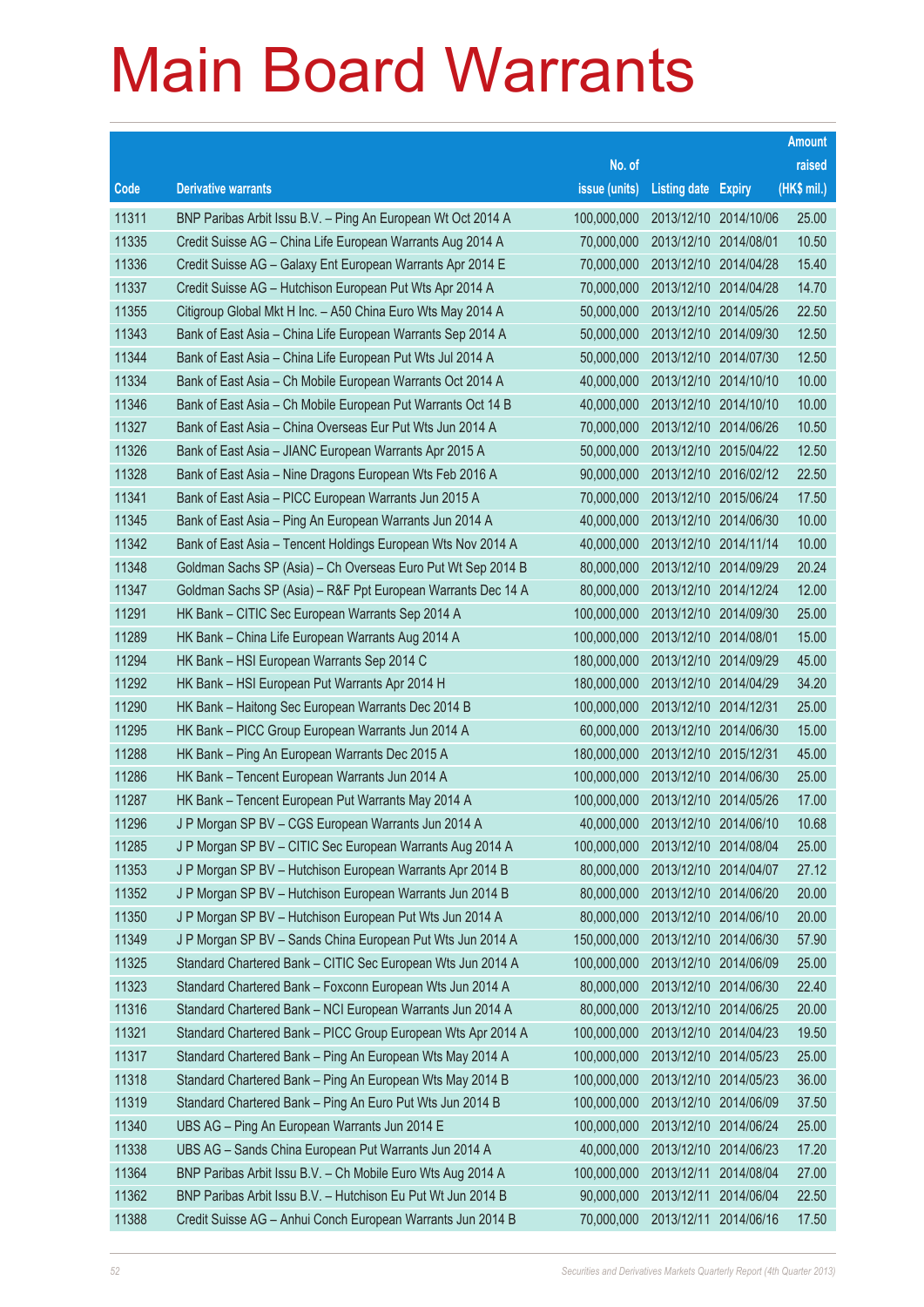|         |                                                                |               |                            |            | <b>Amount</b> |
|---------|----------------------------------------------------------------|---------------|----------------------------|------------|---------------|
|         |                                                                | No. of        |                            |            | raised        |
| Code    | <b>Derivative warrants</b>                                     | issue (units) | <b>Listing date Expiry</b> |            | $(HK$$ mil.)  |
| 11380   | Credit Suisse AG - Agricultural Bank European Wts Sep 2014 A   | 70,000,000    | 2013/12/11                 | 2014/09/22 | 13.30         |
| 11378   | Credit Suisse AG - AIA European Warrants Jun 2014 A            | 80,000,000    | 2013/12/11                 | 2014/06/30 | 12.00         |
| 11395   | Credit Suisse AG - Anton Oilfield European Warrants Jun 14 A   | 70,000,000    | 2013/12/11                 | 2014/06/30 | 39.20         |
| 11384   | Credit Suisse AG - CITIC Sec European Warrants Jun 2014 A      | 70,000,000    | 2013/12/11                 | 2014/06/16 | 17.50         |
| 11389   | Credit Suisse AG - HKEx European Warrants Jun 2014 A           | 80,000,000    | 2013/12/11                 | 2014/06/16 | 22.40         |
| 11390   | Credit Suisse AG - HKEx European Warrants Jun 2014 B           | 80,000,000    | 2013/12/11                 | 2014/06/30 | 20.00         |
| 11376   | Credit Suisse AG - HSCEI European Warrants Oct 2014 A          | 100,000,000   | 2013/12/11                 | 2014/10/30 | 20.00         |
| 11377   | Credit Suisse AG - HSI European Put Warrants Apr 2014 C        | 200,000,000   | 2013/12/11                 | 2014/04/29 | 30.00         |
| 11393   | Credit Suisse AG - PICC Group European Warrants Jun 2014 A     | 70,000,000    | 2013/12/11                 | 2014/06/16 | 17.50         |
| 11381   | Credit Suisse AG - Ping An European Put Warrants May 2014 D    | 80,000,000    | 2013/12/11                 | 2014/05/30 | 12.00         |
| 11383   | Credit Suisse AG - Ping An European Put Warrants Jun 2014 B    | 80,000,000    | 2013/12/11                 | 2014/06/16 | 21.60         |
| 11400   | Citigroup Global Mkt H Inc. - China Mobile Eur Wt Apr 2014 E   | 100,000,000   | 2013/12/11                 | 2014/04/01 | 23.00         |
| 11361   | Goldman Sachs SP (Asia) - HSBC European Put Wts Mar 2014 B     | 80,000,000    | 2013/12/11                 | 2014/03/31 | 12.08         |
| 11360   | HK Bank - Galaxy Ent European Warrants Jun 2014 A              | 80,000,000    | 2013/12/11                 | 2014/06/30 | 28.00         |
| 11357   | HK Bank - HWL European Warrants Jun 2014 B                     | 80,000,000    | 2013/12/11                 | 2014/06/30 | 20.00         |
| 11358   | HK Bank – HWL European Warrants Jun 2014 C                     | 80,000,000    | 2013/12/11                 | 2014/06/30 | 40.00         |
| 11356   | HK Bank - HWL European Warrants Nov 2015 A                     | 250,000,000   | 2013/12/11                 | 2015/11/30 | 62.50         |
| 11359   | HK Bank - Sands China European Warrants Jun 2014 A             | 80,000,000    | 2013/12/11                 | 2014/06/30 | 24.00         |
| 11396   | J P Morgan SP BV - HSBC European Warrants Jun 2014 B           | 200,000,000   | 2013/12/11                 | 2014/06/03 | 50.20         |
| 11397   | Macquarie Bank Ltd. - Agricultural Bk Euro Warrants Jul 2014 A | 70,000,000    | 2013/12/11                 | 2014/07/14 | 10.50         |
| 11399   | Macquarie Bank Ltd. - New World Dev European Wts Jul 2014 A    | 40,000,000    | 2013/12/11                 | 2014/07/03 | 10.00         |
| 11398   | Macquarie Bank Ltd. - SUNAC European Warrants Jul 2014 A       | 40,000,000    | 2013/12/11                 | 2014/07/03 | 10.00         |
| 11373   | Nomura Int'l plc - Minsheng Bank European Wts Apr 2016 A       | 150,000,000   | 2013/12/11                 | 2016/04/28 | 37.50         |
| 11371   | Nomura Int'l plc - Hutchison European Warrants Jun 2014 A      | 50,000,000    | 2013/12/11                 | 2014/06/18 | 12.55         |
| 11372   | Nomura Int'l plc - Li & Fung European Warrants Jun 2016 A      | 50,000,000    | 2013/12/11                 | 2016/06/28 | 12.55         |
| 11375   | Nomura Int'l plc - Ping An European Warrants Jun 2014 A        | 50,000,000    | 2013/12/11                 | 2014/06/30 | 13.00         |
| 11374   | Nomura Int'l plc – Ping An European Warrants Oct 2016 A        | 100,000,000   | 2013/12/11 2016/10/28      |            | 25.20         |
| 11367   | Standard Chartered Bank - Haitong Sec Euro Wts Oct 2014 A      | 100,000,000   | 2013/12/11 2014/10/30      |            | 25.00         |
| 11369   | Standard Chartered Bank - Sands China Euro Wts May 2014 C      | 100,000,000   | 2013/12/11                 | 2014/05/02 | 15.00         |
| 12218 # | J P Morgan SP BV - Stanchart European Warrants Jul 2014 A      | 240,000,000   | 2013/12/11 2014/07/02      |            | 10.32         |
| 26241 # | Credit Suisse AG - Stanchart European Warrants Jun 2014 A      | 300,000,000   | 2013/12/11                 | 2014/06/30 | 10.80         |
| 11406   | BOCI Asia Ltd. - China Mobile European Warrants May 2014 A     | 100,000,000   | 2013/12/12 2014/05/12      |            | 16.00         |
| 11409   | BOCI Asia Ltd. - HSBC European Warrants Aug 2014 A             | 100,000,000   | 2013/12/12 2014/08/01      |            | 15.00         |
| 11407   | BOCI Asia Ltd. - Hutchison European Put Warrants May 2014 B    | 100,000,000   | 2013/12/12 2014/05/07      |            | 22.00         |
| 11404   | Credit Suisse AG - AIA European Warrants Jun 2014 B            | 80,000,000    | 2013/12/12 2014/06/10      |            | 16.00         |
| 11432   | Credit Suisse AG - BOCL European Warrants May 2014 A           | 70,000,000    | 2013/12/12 2014/05/23      |            | 11.20         |
| 11431   | Credit Suisse AG - BOCL European Warrants Jul 2014 A           | 70,000,000    | 2013/12/12 2014/07/25      |            | 14.70         |
| 11430   | Credit Suisse AG - CC Bank European Warrants May 2014 B        | 70,000,000    | 2013/12/12 2014/05/28      |            | 11.90         |
| 11429   | Credit Suisse AG - CC Bank European Warrants Jul 2014 A        | 70,000,000    | 2013/12/12 2014/07/07      |            | 10.50         |
| 11426   | Credit Suisse AG - China Mobile European Put Wts Apr 2014 C    | 70,000,000    | 2013/12/12 2014/04/30      |            | 10.50         |
| 11405   | Credit Suisse AG - China Shenhua European Wts Aug 2014 A       | 70,000,000    | 2013/12/12 2014/08/25      |            | 13.30         |
| 11414   | Credit Suisse AG - HSBC European Wts Jun 2014 A                | 70,000,000    | 2013/12/12 2014/06/04      |            | 14.70         |
| 11415   | Credit Suisse AG - HSBC European Wts Jun 2014 B                | 70,000,000    | 2013/12/12 2014/06/04      |            | 11.90         |
| 11427   | Credit Suisse AG - ICBC European Warrants Jun 2014 A           | 70,000,000    | 2013/12/12 2014/06/26      |            | 15.40         |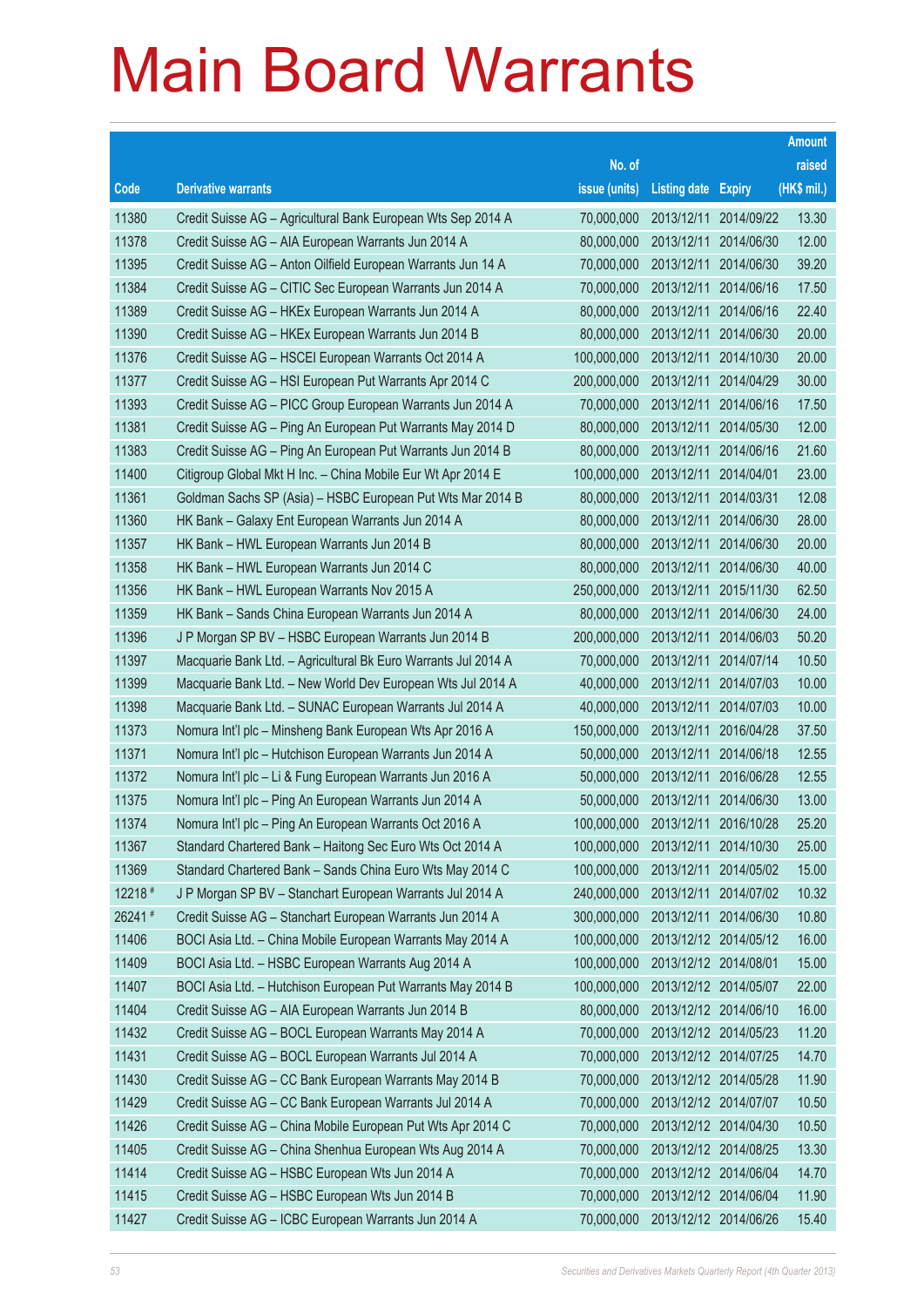|       |                                                               |               |                            | <b>Amount</b> |
|-------|---------------------------------------------------------------|---------------|----------------------------|---------------|
|       |                                                               | No. of        |                            | raised        |
| Code  | <b>Derivative warrants</b>                                    | issue (units) | <b>Listing date Expiry</b> | (HK\$ mil.)   |
| 11424 | Citigroup Global Mkt H Inc. - CC Bank European Wt Jul 2014 A  | 100,000,000   | 2013/12/12 2014/07/08      | 15.00         |
| 11423 | Daiwa Capital Mkt - China Mobile European Wts Apr 2014 C      | 128,000,000   | 2013/12/12 2014/04/25      | 19.20         |
| 11420 | Daiwa Capital Mkt - Hutchison European Warrants Jun 2014 B    | 128,000,000   | 2013/12/12 2014/06/11      | 32.00         |
| 11445 | Goldman Sachs SP (Asia) – HSI European Warrants Jul 2014 A    | 150,000,000   | 2013/12/12 2014/07/30      | 23.10         |
| 11446 | Goldman Sachs SP (Asia) - HSI European Put Wts Mar 2014 A     | 150,000,000   | 2013/12/12 2014/03/28      | 22.50         |
| 11403 | J P Morgan SP BV - HSBC European Warrants Apr 2014 D          | 200,000,000   | 2013/12/12 2014/04/01      | 47.40         |
| 11411 | Macquarie Bank Ltd. - Country Garden European Wts Jul 2014 B  | 40,000,000    | 2013/12/12 2014/07/03      | 10.00         |
| 11412 | Macquarie Bank Ltd. - HSBC European Warrants Jul 2014 A       | 100,000,000   | 2013/12/12 2014/07/03      | 25.00         |
| 11410 | Macquarie Bank Ltd. - Hang Seng Bank European Wts Jul 2014 A  | 80,000,000    | 2013/12/12 2014/07/03      | 20.00         |
| 11413 | Macquarie Bank Ltd. - Stanchart European Warrants Jul 2015 A  | 100,000,000   | 2013/12/12 2015/07/03      | 25.00         |
| 11419 | Standard Chartered Bank - AIA European Warrants Jun 2014 A    | 100,000,000   | 2013/12/12 2014/06/27      | 15.00         |
| 11418 | Standard Chartered Bank - China Mobile Euro Wts Aug 2014 A    | 100,000,000   | 2013/12/12 2014/08/29      | 25.00         |
| 11443 | Standard Chartered Bank - China Overseas Euro Wt Jul 2014 A   | 100,000,000   | 2013/12/12 2014/07/02      | 15.00         |
| 11416 | Standard Chartered Bank - China Unicom Euro Wts Sep 2014 A    | 100,000,000   | 2013/12/12 2014/09/25      | 15.00         |
| 11417 | Standard Chartered Bank - Datang Power Euro Wts Nov 2014 A    | 50,000,000    | 2013/12/12 2014/11/04      | 12.50         |
| 11433 | Standard Chartered Bank - Hutchison Euro Euro Wts Jul 2014 A  | 100,000,000   | 2013/12/12 2014/07/02      | 25.00         |
| 11440 | UBS AG - China Mobile European Warrants Apr 2014 C            | 100,000,000   | 2013/12/12 2014/04/24      | 29.00         |
| 11435 | UBS AG - China Tel European Warrants May 2014 A               | 70,000,000    | 2013/12/12 2014/05/12      | 14.00         |
| 11436 | UBS AG - HKEx European Warrants Jun 2014 B                    | 100,000,000   | 2013/12/12 2014/06/04      | 35.00         |
| 11442 | UBS AG - HSBC European Warrants Apr 2014 C                    | 100,000,000   | 2013/12/12 2014/04/15      | 22.00         |
| 11441 | UBS AG - Hutchison European Warrants Jun 2014 A               | 100,000,000   | 2013/12/12 2014/06/11      | 45.00         |
| 11434 | UBS AG – ICBC European Put Warrants Apr 2014 C                | 60,000,000    | 2013/12/12 2014/04/28      | 10.80         |
| 11449 | BOCI Asia Ltd. - CITIC Sec European Warrants Sep 2014 A       | 100,000,000   | 2013/12/13 2014/09/29      | 26.00         |
| 11450 | BOCI Asia Ltd. - HSBC European Warrants Jun 2014 A            | 100,000,000   | 2013/12/13 2014/06/03      | 15.00         |
| 11467 | Credit Suisse AG - Cheung Kong European Warrants Apr 2014 A   | 60,000,000    | 2013/12/13 2014/04/28      | 17.40         |
| 11470 | Credit Suisse AG - China Mobile European Warrants Apr 2014 D  | 80.000.000    | 2013/12/13 2014/04/28      | 12.00         |
| 11474 | Credit Suisse AG - Sinopharm European Warrants Jul 2014 A     | 60,000,000    | 2013/12/13 2014/07/28      | 15.00         |
| 11468 | Credit Suisse AG – SHK Ppt European Warrants May 2014 A       | 60,000,000    | 2013/12/13 2014/05/26      | 10.80         |
| 11469 | Credit Suisse AG - SHK Ppt European Put Warrants Jun 2014 A   | 60,000,000    | 2013/12/13 2014/06/16      | 15.00         |
| 11471 | Credit Suisse AG - SJM Holdings European Warrants Jul 2014 A  | 60,000,000    | 2013/12/13 2014/07/28      | 15.00         |
| 11475 | Credit Suisse AG - Stanchart European Warrants Jul 2015 A     | 60,000,000    | 2013/12/13 2015/07/27      | 15.00         |
| 11447 | J P Morgan SP BV - Stanchart European Warrants Apr 2015 A     | 130,000,000   | 2013/12/13 2015/04/02      | 32.50         |
| 11480 | J P Morgan SP BV - Tencent European Warrants May 2014 C       | 200,000,000   | 2013/12/13 2014/05/02      | 54.80         |
| 11477 | J P Morgan SP BV - Tencent European Warrants Jul 2014 C       | 200,000,000   | 2013/12/13 2014/07/02      | 50.00         |
| 11476 | J P Morgan SP BV - Tencent European Put Warrants Jul 2014 B   | 200,000,000   | 2013/12/13 2014/07/02      | 88.20         |
| 11459 | Macquarie Bank Ltd. - BJ Ent Water European Wts Jun 2014 A    | 40,000,000    | 2013/12/13 2014/06/13      | 10.00         |
| 11463 | Macquarie Bank Ltd. - CITIC Bank European Wts Jul 2014 A      | 70,000,000    | 2013/12/13 2014/07/03      | 17.50         |
| 11461 | Macquarie Bank Ltd. - Datang European Warrants Dec 2014 A     | 40,000,000    | 2013/12/13 2014/12/02      | 10.00         |
| 11464 | Macquarie Bank Ltd. - Greatwall Motor European Wts Jul 2014 A | 40,000,000    | 2013/12/13 2014/07/03      | 10.00         |
| 11458 | Macquarie Bank Ltd. - Lee & Man Paper European Wt Jun 2014 A  | 40,000,000    | 2013/12/13 2014/06/13      | 10.00         |
| 11460 | Macquarie Bank Ltd. - Want Want China European Wts Aug 2014 A | 100,000,000   | 2013/12/13 2014/08/04      | 15.00         |
| 11452 | Standard Chartered Bank - CNBM European Warrants May 2014 A   | 50,000,000    | 2013/12/13 2014/05/30      | 26.50         |
| 11453 | Standard Chartered Bank - HSBC European Warrants Mar 2014 C   | 100,000,000   | 2013/12/13 2014/03/21      | 33.00         |
| 11454 | Standard Chartered Bank - HSCEI European Warrants Jul 2014 A  | 100,000,000   | 2013/12/13 2014/07/30      | 15.00         |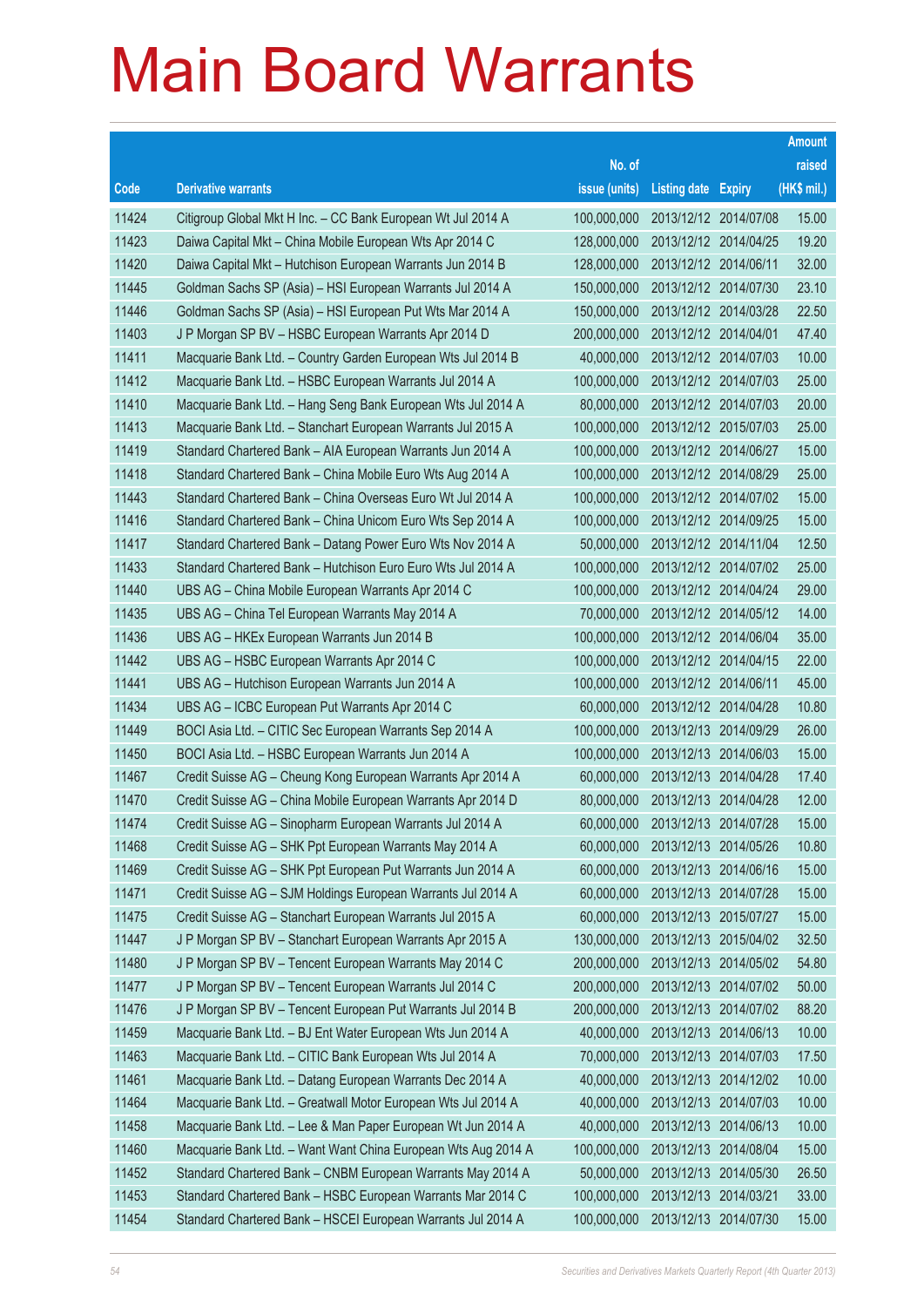|         |                                                                |               |                            |            | <b>Amount</b> |
|---------|----------------------------------------------------------------|---------------|----------------------------|------------|---------------|
|         |                                                                | No. of        |                            |            | raised        |
| Code    | <b>Derivative warrants</b>                                     | issue (units) | <b>Listing date Expiry</b> |            | (HK\$ mil.)   |
| 11457   | Standard Chartered Bank - HSCEI European Put Wts May 2014 A    | 150,000,000   | 2013/12/13 2014/05/29      |            | 22.50         |
| 11451   | Standard Chartered Bank - HuanengPower Euro Wts Jun 2014 A     | 50,000,000    | 2013/12/13 2014/06/03      |            | 19.50         |
| 24730 # | J P Morgan SP BV - CNBM European Warrants Jun 2014 A           | 200,000,000   | 2013/12/13 2014/06/09      |            | 10.60         |
| 23856 # | Standard Chartered Bank – China Coal European Wts Nov 2014 A   | 220,000,000   | 2013/12/13 2014/11/03      |            | 10.12         |
| 11486   | BOCI Asia Ltd. - CC Bank European Warrants May 2014 A          | 100,000,000   | 2013/12/16 2014/05/30      |            | 20.00         |
| 11485   | BOCI Asia Ltd. - CSOP A50 ETFEuropean Warrants Jun 2014 A      | 100,000,000   | 2013/12/16 2014/06/03      |            | 26.00         |
| 11494   | BNP Paribas Arbit Issu B.V. - Lenovo European Wts Jul 2014 A   | 50,000,000    | 2013/12/16 2014/07/03      |            | 16.50         |
| 11493   | BNP Paribas Arbit Issu B.V. - Stanchart Euro Wts Jul 2016 A    | 100,000,000   | 2013/12/16 2016/07/05      |            | 25.00         |
| 11506   | Credit Suisse AG – Ch Overseas European Warrants Sep 2014 A    | 70,000,000    | 2013/12/16 2014/09/22      |            | 10.50         |
| 11507   | Credit Suisse AG - China Shenhua European Wts Oct 2014 A       | 70,000,000    | 2013/12/16 2014/10/27      |            | 13.30         |
| 11505   | Credit Suisse AG - KECL European Warrants Jul 2015 A           | 70,000,000    | 2013/12/16 2015/07/31      |            | 15.40         |
| 11504   | Credit Suisse AG - SHK Ppt European Warrants Jun 2014 B        | 70,000,000    | 2013/12/16 2014/06/23      |            | 10.50         |
| 11501   | Credit Suisse AG – Tencent Holdings European Wts Apr 2014 E    | 100,000,000   | 2013/12/16 2014/04/28      |            | 15.00         |
| 11500   | Credit Suisse AG - Tencent Holdings European Wts Jun 2014 C    | 100,000,000   | 2013/12/16 2014/06/30      |            | 18.00         |
| 11503   | Credit Suisse AG - Tencent Holdings Euro Put Wts Apr 2014 F    | 100,000,000   | 2013/12/16 2014/04/17      |            | 20.00         |
| 11502   | Credit Suisse AG - Tencent Holdings Euro Put Wts Jun 2014 D    | 100,000,000   | 2013/12/16 2014/06/23      |            | 15.00         |
| 11510   | Goldman Sachs SP (Asia) - HSBC European Warrants Apr 2014 C    | 80,000,000    | 2013/12/16 2014/04/30      |            | 14.00         |
| 11508   | Goldman Sachs SP (Asia) - Sands China Euro Wts May 2014 A      | 80,000,000    | 2013/12/16 2014/05/05      |            | 15.92         |
| 11509   | Goldman Sachs SP (Asia) - Tencent European Wt Apr 2014 E       | 80,000,000    | 2013/12/16 2014/04/28      |            | 13.28         |
| 11482   | HK Bank - Jiangxi Copper European Warrants Oct 2014 A          | 88,000,000    | 2013/12/16 2014/10/20      |            | 13.20         |
| 11484   | HK Bank - Tencent European Warrants Aug 2014 A                 | 100,000,000   | 2013/12/16 2014/08/29      |            | 25.00         |
| 11483   | HK Bank - Tencent European Put Warrants Jun 2014 B             | 100,000,000   | 2013/12/16 2014/06/30      |            | 35.00         |
| 11488   | Macquarie Bank Ltd. - CSR Times European Warrants Jul 2014 A   | 40,000,000    | 2013/12/16 2014/07/03      |            | 10.00         |
| 11491   | Macquarie Bank Ltd. - Huaneng Power European Wts Aug 2014 A    | 40,000,000    | 2013/12/16 2014/08/04      |            | 10.00         |
| 11490   | Macquarie Bank Ltd. - PICC Group European Wts Oct 2014 A       | 40,000,000    | 2013/12/16 2014/10/06      |            | 10.00         |
| 11492   | Macquarie Bank Ltd. - Sh Ind H European Warrants Dec 2014 A    | 40,000,000    | 2013/12/16 2014/12/02      |            | 10.00         |
| 11499   | Standard Chartered Bank - Tencent Hidg Eu Put Wts Jun 2014 C   | 100,000,000   | 2013/12/16 2014/06/16      |            | 30.00         |
| 11496   | UBS AG - China National Building European Wts Jun 2014 A       | 30,000,000    | 2013/12/16 2014/06/16      |            | 10.50         |
| 11487   | UBS AG - Galaxy Ent European Put Warrants May 2014 B           | 70,000,000    | 2013/12/16 2014/05/05      |            | 10.50         |
| 11497   | UBS AG - Tencent Holdings European Warrants Jun 2014 C         | 100,000,000   | 2013/12/16 2014/06/16      |            | 25.00         |
| 11498   | UBS AG - Tencent Holdings European Put Warrants Apr 2014 E     | 100,000,000   | 2013/12/16 2014/04/25      |            | 24.00         |
| 11495   | UBS AG - ZTE European Warrants May 2014 B                      | 100,000,000   | 2013/12/16 2014/05/05      |            | 19.00         |
| 11518   | BOCI Asia Ltd. - Anhui Conch European Warrants Jul 2014 A      | 100,000,000   | 2013/12/17 2014/07/09      |            | 20.00         |
| 11519   | BOCI Asia Ltd. - CAM CSI300 European Warrants Oct 2014 A       | 100,000,000   | 2013/12/17 2014/10/13      |            | 15.00         |
| 11517   | BOCI Asia Ltd. - HSI European Warrants Aug 2014 A              | 100,000,000   | 2013/12/17 2014/08/28      |            | 16.00         |
| 11516   | BOCI Asia Ltd. - HSI European Put Warrants May 2014 A          | 100,000,000   | 2013/12/17 2014/05/29      |            | 17.00         |
| 11525   | BNP Paribas Arbit Issu B.V. - CITIC Bank Euro Wts Sep 2014 A   | 62,000,000    | 2013/12/17                 | 2014/09/02 | 15.50         |
| 11529   | BNP Paribas Arbit Issu B.V. - Cathay Pacific Eu Wt Feb 2015A   | 54,000,000    | 2013/12/17 2015/02/03      |            | 13.50         |
| 11524   | BNP Paribas Arbit Issu B.V. - Dongfeng Motor Eur Wt Oct 2015 A | 100,000,000   | 2013/12/17                 | 2015/10/05 | 25.00         |
| 11528   | BNP Paribas Arbit Issu B.V. - NagaCorp Euro Wts Apr 2015 A     | 94,000,000    | 2013/12/17 2015/04/02      |            | 23.50         |
| 11526   | BNP Paribas Arbit Issu B.V. - SMIC European Wts Jul 2016 A     | 100,000,000   | 2013/12/17                 | 2016/07/05 | 25.00         |
| 11540   | Credit Suisse AG - CNOOC European Put Warrants Aug 2014 A      | 70,000,000    | 2013/12/17 2014/08/04      |            | 12.60         |
| 11538   | Credit Suisse AG - China Shenhua European Wts Jul 2014 A       | 70,000,000    | 2013/12/17 2014/07/28      |            | 12.60         |
| 11536   | Credit Suisse AG - China Shenhua European Wts Aug 2014 B       | 70,000,000    | 2013/12/17 2014/08/29      |            | 10.50         |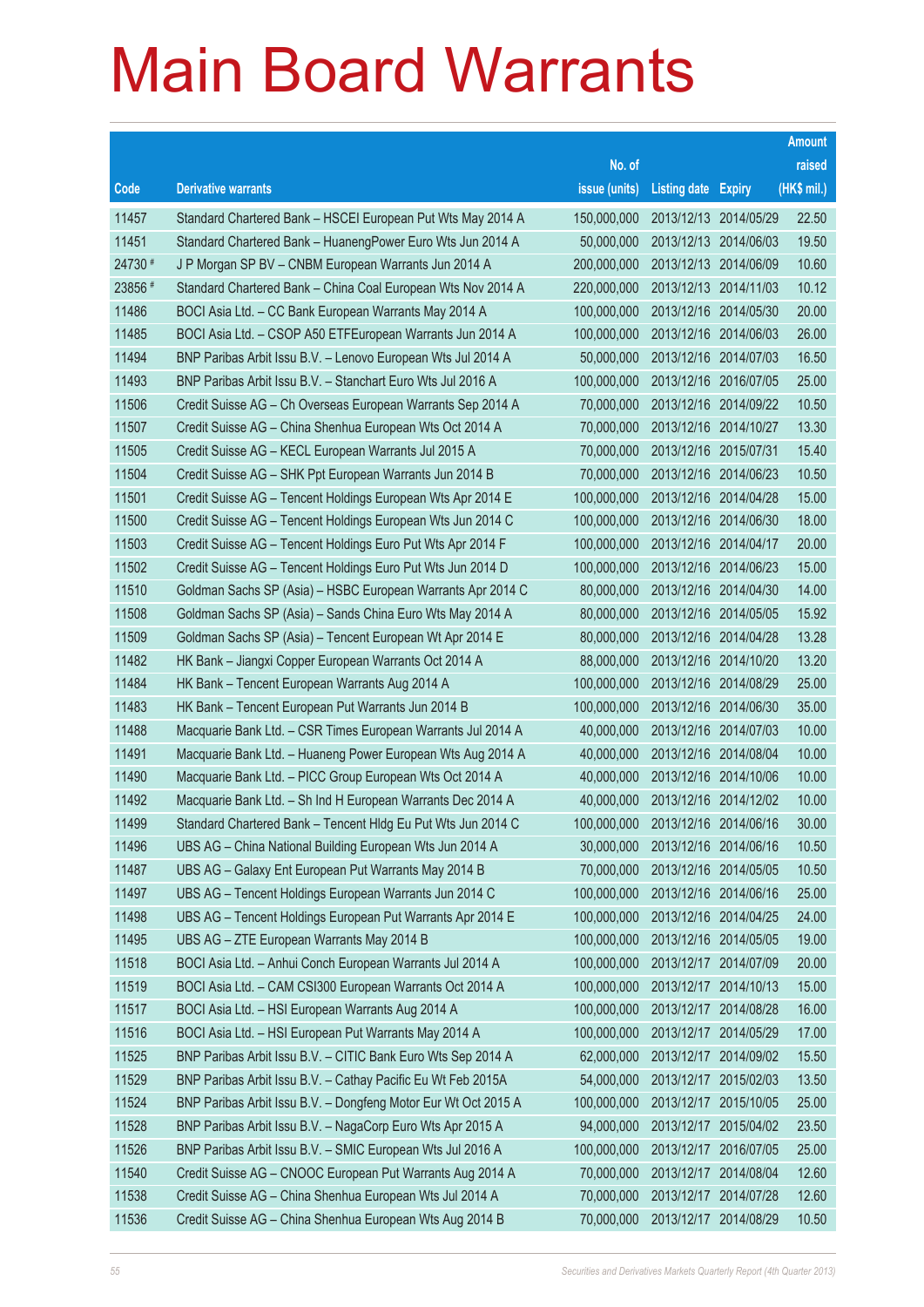|       |                                                                |               |                            |            | <b>Amount</b> |
|-------|----------------------------------------------------------------|---------------|----------------------------|------------|---------------|
|       |                                                                | No. of        |                            |            | raised        |
| Code  | <b>Derivative warrants</b>                                     | issue (units) | <b>Listing date Expiry</b> |            | $(HK$$ mil.)  |
| 11539 | Credit Suisse AG - HKEx European Put Warrants Sep 2015 A       | 70,000,000    | 2013/12/17 2015/09/21      |            | 11.90         |
| 11535 | Credit Suisse AG - Jiangxi Copper European Wts Oct 2014 A      | 70,000,000    | 2013/12/17 2014/10/20      |            | 11.20         |
| 11533 | Credit Suisse AG - Link REIT European Warrants Jul 2014 A      | 70,000,000    | 2013/12/17                 | 2014/07/28 | 11.90         |
| 11543 | Credit Suisse AG - Tencent Holdings European Wts Aug 2014 A    | 100,000,000   | 2013/12/17 2014/08/28      |            | 25.00         |
| 11544 | Credit Suisse AG - Tencent Holdings European Wts Nov 2014 A    | 100,000,000   | 2013/12/17 2014/11/24      |            | 25.00         |
| 11560 | Citigroup Global Mkt H Inc. - CGS European Wts Nov 2015 A      | 100,000,000   | 2013/12/17 2015/11/25      |            | 18.50         |
| 11530 | Daiwa Capital Mkt - HSBC European Put Warrants Jun 2014 A      | 80,000,000    | 2013/12/17                 | 2014/06/16 | 20.00         |
| 11515 | Goldman Sachs SP (Asia) – Ch COSCO European Wts Jun 2014 A     | 80,000,000    | 2013/12/17 2014/06/30      |            | 21.76         |
| 11514 | Goldman Sachs SP (Asia) – China Life Euro Wts May 2015 A       | 80,000,000    | 2013/12/17 2015/05/26      |            | 19.04         |
| 11512 | Goldman Sachs SP (Asia) - A50 China European Wts Jun 2014 C    | 80,000,000    | 2013/12/17 2014/06/17      |            | 20.96         |
| 11520 | Standard Chartered Bank - Anhui Conch Eur Put Wt Jul 2014 B    | 80,000,000    | 2013/12/17                 | 2014/07/28 | 20.00         |
| 11521 | Standard Chartered Bank – China COSCO European Wt Aug 2014 B   | 50,000,000    | 2013/12/17 2014/08/29      |            | 15.00         |
| 11523 | Standard Chartered Bank - Zijin Mining Euro Wts Jul 2014 A     | 100,000,000   | 2013/12/17 2014/07/31      |            | 15.00         |
| 11545 | SGA Societe Generale Acceptance N.V - Belle Int'l Eu Wt Dec15A | 150,000,000   | 2013/12/17 2015/12/02      |            | 28.50         |
| 11559 | SGA Societe Generale Acceptance N.V. - BYD Eu Wt Jul 2014 A    | 50,000,000    | 2013/12/17 2014/07/02      |            | 12.50         |
| 11546 | SGA Societe Generale Acceptance N.V. - HSBC Eu Wt May 2014 A   | 100,000,000   | 2013/12/17 2014/05/07      |            | 18.50         |
| 11513 | SGA Societe Generale Acceptance N.V. - HWL Eur Wt Jul 2014 B   | 70,000,000    | 2013/12/17 2014/07/02      |            | 10.50         |
| 11547 | SGA Societe Generale Acceptance N.V. - Ping An Eu Wt Aug 14 B  | 100,000,000   | 2013/12/17 2014/08/04      |            | 20.50         |
| 11548 | SGA Societe Generale Acceptance N.V. - Tencent Eu Wt Dec 14 A  | 150,000,000   | 2013/12/17                 | 2014/12/03 | 30.75         |
| 11549 | SGA Societe Generale Acceptance N.V - Tencent Eu Put Wt Jul14E | 150,000,000   | 2013/12/17 2014/07/02      |            | 44.25         |
| 11553 | UBS AG - BOCL European Warrants May 2014 A                     | 100,000,000   | 2013/12/17 2014/05/23      |            | 17.00         |
| 11551 | UBS AG - BOCL European Warrants Jul 2014 A                     | 100,000,000   | 2013/12/17 2014/07/25      |            | 15.00         |
| 11555 | UBS AG – CC Bank European Warrants Jul 2014 B                  | 100,000,000   | 2013/12/17 2014/07/07      |            | 16.00         |
| 11558 | UBS AG - HSBC European Warrants Jun 2014 A                     | 100,000,000   | 2013/12/17 2014/06/04      |            | 18.00         |
| 11556 | UBS AG - HSCEI European Warrants Jul 2014 A                    | 100,000,000   | 2013/12/17 2014/07/30      |            | 15.00         |
| 11550 | UBS AG - PetroChina European Warrants Jun 2014 A               | 70,000,000    | 2013/12/17 2014/06/16      |            | 17.50         |
| 11629 | Credit Suisse AG - BOCL European Warrants Aug 2014 A           | 80,000,000    | 2013/12/18 2014/08/29      |            | 17.60         |
| 11634 | Credit Suisse AG - CC Bank European Warrants Apr 2014 B        | 80,000,000    | 2013/12/18 2014/04/22      |            | 12.00         |
| 11641 | Credit Suisse AG - China EB Int'l European Wts Mar 2015 A      | 60,000,000    | 2013/12/18 2015/03/30      |            | 15.00         |
| 11632 | Credit Suisse AG - China Mobile European Warrants May 2014 B   | 80,000,000    | 2013/12/18 2014/05/07      |            | 16.00         |
| 11633 | Credit Suisse AG - China Mobile European Warrants Jul 2014 A   | 80,000,000    | 2013/12/18 2014/07/21      |            | 12.00         |
| 11637 | Credit Suisse AG - Esprit European Warrants Dec 2014 B         | 60,000,000    | 2013/12/18 2014/12/15      |            | 13.20         |
| 11638 | Credit Suisse AG - Esprit European Put Warrants Oct 2014 A     | 60,000,000    | 2013/12/18 2014/10/27      |            | 15.00         |
| 11630 | Credit Suisse AG - HSBC European Wts Apr 2014 A                | 80,000,000    | 2013/12/18 2014/04/01      |            | 14.40         |
| 11631 | Credit Suisse AG - HSBC European Wts Apr 2014 B                | 80,000,000    | 2013/12/18 2014/04/28      |            | 12.00         |
| 11639 | Credit Suisse AG - Hutchison European Warrants Apr 2014 B      | 80,000,000    | 2013/12/18 2014/04/28      |            | 26.40         |
| 11636 | Credit Suisse AG - ICBC European Warrants Jul 2014 B           | 80,000,000    | 2013/12/18 2014/07/28      |            | 17.60         |
| 11640 | Credit Suisse AG - Jiangxi Copper Euro Put Wts Oct 2014 B      | 60,000,000    | 2013/12/18 2014/10/20      |            | 15.00         |
| 11622 | Goldman Sachs SP (Asia) - China Mobile Euro Wts Jun 2014 A     | 80,000,000    | 2013/12/18 2014/06/30      |            | 20.00         |
| 11621 | Goldman Sachs SP (Asia) - Galaxy Ent Euro Wts Jun 2014 A       | 80,000,000    | 2013/12/18 2014/06/30      |            | 34.16         |
| 11578 | HK Bank - China Mobile European Put Warrants Jul 2014 A        | 60,000,000    | 2013/12/18 2014/07/31      |            | 20.40         |
| 11573 | HK Bank - CNBM European Warrants Jun 2016 A                    | 200,000,000   | 2013/12/18 2016/06/27      |            | 44.00         |
| 11577 | HK Bank - CSR European Warrants Jun 2014 B                     | 50,000,000    | 2013/12/18 2014/06/30      |            | 15.00         |
| 11576 | HK Bank - GCL-Poly Energy European Warrants Jun 2014 A         | 68,000,000    | 2013/12/18 2014/06/30      |            | 17.00         |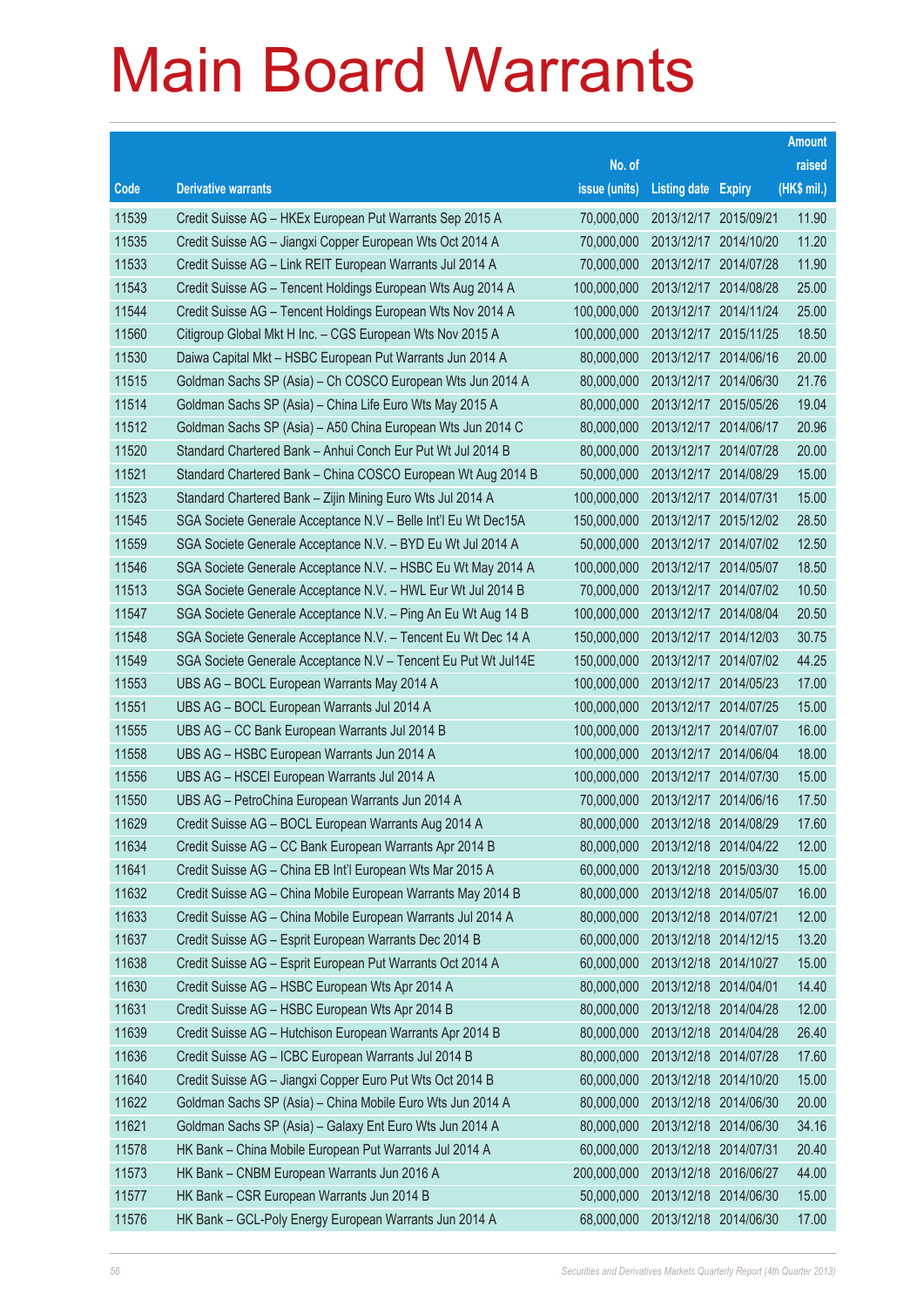|       |                                                                |               |                            | <b>Amount</b> |
|-------|----------------------------------------------------------------|---------------|----------------------------|---------------|
|       |                                                                | No. of        |                            | raised        |
| Code  | <b>Derivative warrants</b>                                     | issue (units) | <b>Listing date Expiry</b> | (HK\$ mil.)   |
| 11594 | J P Morgan SP BV - Sands China European Warrants Jul 2014 A    | 200,000,000   | 2013/12/18 2014/07/02      | 50.00         |
| 11595 | Macquarie Bank Ltd. - CNBM European Warrants Nov 2015 A        | 150,000,000   | 2013/12/18 2015/11/03      | 37.50         |
| 11596 | Macquarie Bank Ltd. - CQRC Bank European Warrants Jul 2014 A   | 50,000,000    | 2013/12/18 2014/07/03      | 12.50         |
| 11593 | Macquarie Bank Ltd. - Sinopharm European Warrants Sep 2014 A   | 80,000,000    | 2013/12/18 2014/09/02      | 20.00         |
| 11591 | Macquarie Bank Ltd. - SHK Ppt European Warrants Oct 2014 A     | 88,000,000    | 2013/12/18 2014/10/06      | 22.00         |
| 11592 | Macquarie Bank Ltd. - SHK Ppt European Put Wts Oct 2014 B      | 88,000,000    | 2013/12/18 2014/10/06      | 22.00         |
| 11568 | Nomura Int'l plc - A50 China European Warrants Jun 2014 A      | 80,000,000    | 2013/12/18 2014/06/18      | 20.00         |
| 11570 | Nomura Int'l plc - A50 China European Warrants Oct 2014 C      | 80,000,000    | 2013/12/18 2014/10/31      | 22.08         |
| 11598 | Nomura Int'l plc - A50 China European Put Wts Aug 2015 A       | 150,000,000   | 2013/12/18 2015/08/18      | 37.50         |
| 11561 | Nomura Int'l plc - Link REIT European Warrants Oct 2014 A      | 50,000,000    | 2013/12/18 2014/10/28      | 12.50         |
| 11562 | Nomura Int'l plc - Link REIT European Put Wts Oct 2014 B       | 50,000,000    | 2013/12/18 2014/10/08      | 13.00         |
| 11584 | Standard Chartered Bank - Belle Int'l European Wts Apr 2015A   | 100,000,000   | 2013/12/18 2015/04/29      | 25.00         |
| 11599 | Standard Chartered Bank - China Coal European Wts Aug 2014 A   | 80,000,000    | 2013/12/18 2014/08/08      | 35.60         |
| 11600 | Standard Chartered Bank - China Coal European Put Wt Sep14 A   | 80,000,000    | 2013/12/18 2014/09/02      | 29.20         |
| 11582 | Standard Chartered Bank - Sinopec Corp Eu Put Wt Aug 2014 A    | 80,000,000    | 2013/12/18 2014/08/04      | 25.60         |
| 11579 | Standard Chartered Bank - A50 China Euro Warrants Sep 2014 B   | 100,000,000   | 2013/12/18 2014/09/02      | 25.00         |
| 11583 | Standard Chartered Bank – HSI European Warrants Sep 2014 A     | 100,000,000   | 2013/12/18 2014/09/29      | 25.00         |
| 11601 | Standard Chartered Bank - HSI European Put Wts May 2014 B      | 100,000,000   | 2013/12/18 2014/05/29      | 18.40         |
| 11580 | Standard Chartered Bank - Sands China Eu Put Wts Jun 2014 C    | 100,000,000   | 2013/12/18 2014/06/18      | 42.00         |
| 11585 | SGA Societe Generale Acceptance N.V. - AGBK Eu Wt Oct 2014 A   | 100,000,000   | 2013/12/18 2014/10/06      | 17.00         |
| 11586 | SGA Societe Generale Acceptance N.V. - CCB Eur Wt Jul 2014 A   | 100,000,000   | 2013/12/18 2014/07/07      | 15.00         |
| 11628 | SGA Societe Generale Acceptance N.V – Chi COSCO Eu Wt Aug 14 A | 50,000,000    | 2013/12/18 2014/08/04      | 15.25         |
| 11602 | SGA Societe Generale Acceptance N.V. - CCoal Eu Wt Jul 2014 A  | 40,000,000    | 2013/12/18 2014/07/02      | 17.60         |
| 11623 | SGA Societe Generale Acceptance N.V. - CITBK Eu Wt Jul 14 A    | 40,000,000    | 2013/12/18 2014/07/02      | 10.00         |
| 11624 | SGA Societe Generale Acceptance NV – Minsheng Bk Eu Wt May14 B | 50,000,000    | 2013/12/18 2014/05/07      | 17.00         |
| 11625 | SGA Societe Generale Acceptance N.V. - CSR Euro Wts May 14 A   | 25,000,000    | 2013/12/18 2014/05/12      | 10.50         |
| 11605 | SGA Societe Generale Acceptance N.V. - Galaxy Eu Put Wt Jul14A | 100,000,000   | 2013/12/18 2014/07/02      | 49.00         |
| 11606 | SGA Societe Generale Acceptance N.V. - HKEx Eu Put Wt May14A   | 300,000,000   | 2013/12/18 2014/05/07      | 45.00         |
| 11587 | SGA Societe Generale Acceptance N.V. - HLand Eur Wt Jul 14 B   | 70,000,000    | 2013/12/18 2014/07/02      | 11.20         |
| 11588 | SGA Societe Generale Acceptance N.V. - HSBC Eu Wt Apr 2014 F   | 100,000,000   | 2013/12/18 2014/04/28      | 26.00         |
| 11607 | SGA Societe Generale Acceptance N.V. - HSBC Eu Wt Aug 2014 B   | 100,000,000   | 2013/12/18 2014/08/04      | 15.00         |
| 11627 | SGA Societe Generale Acceptance N.V. - JIANC Eu Wt Feb 2015A   | 100,000,000   | 2013/12/18 2015/02/04      | 25.00         |
| 11608 | SGA Societe Generale Acceptance N.V - Ping An Eu Put Wt Jun14A | 100,000,000   | 2013/12/18 2014/06/04      | 40.00         |
| 11610 | SGA Societe Generale Acceptance N.V - Sands China Eu Wt Aug14A | 100,000,000   | 2013/12/18 2014/08/04      | 25.00         |
| 11589 | SGA Societe Generale Acceptance NV - Sands Ch Eu Put Wt Jul14A | 80,000,000    | 2013/12/18 2014/07/02      | 29.60         |
| 11615 | UBS AG - Belle Int'l European Warrants Aug 2015 A              | 80,000,000    | 2013/12/18 2015/08/24      | 20.00         |
| 11614 | UBS AG - CNOOC European Warrants Feb 2015 A                    | 100,000,000   | 2013/12/18 2015/02/23      | 15.00         |
| 11611 | UBS AG - Greatwall Motor European Warrants Jun 2014 A          | 60,000,000    | 2013/12/18 2014/06/04      | 22.20         |
| 11619 | UBS AG - SHK Ppt European Warrants Jun 2014 A                  | 60,000,000    | 2013/12/18 2014/06/17      | 24.00         |
| 11680 | Credit Suisse AG - AIA European Warrants Apr 2014 C            | 100,000,000   | 2013/12/19 2014/04/28      | 15.00         |
| 11677 | Credit Suisse AG - AIA European Warrants Jul 2014 A            | 100,000,000   | 2013/12/19 2014/07/14      | 25.00         |
| 11678 | Credit Suisse AG - AIA European Warrants Nov 2014 A            | 100,000,000   | 2013/12/19 2014/11/24      | 16.00         |
| 11679 | Credit Suisse AG - AIA European Warrants Dec 2014 B            | 100,000,000   | 2013/12/19 2014/12/24      | 15.00         |
| 11672 | Credit Suisse AG - Minsheng Bank European Wts Apr 2014 A       | 80,000,000    | 2013/12/19 2014/04/22      | 24.00         |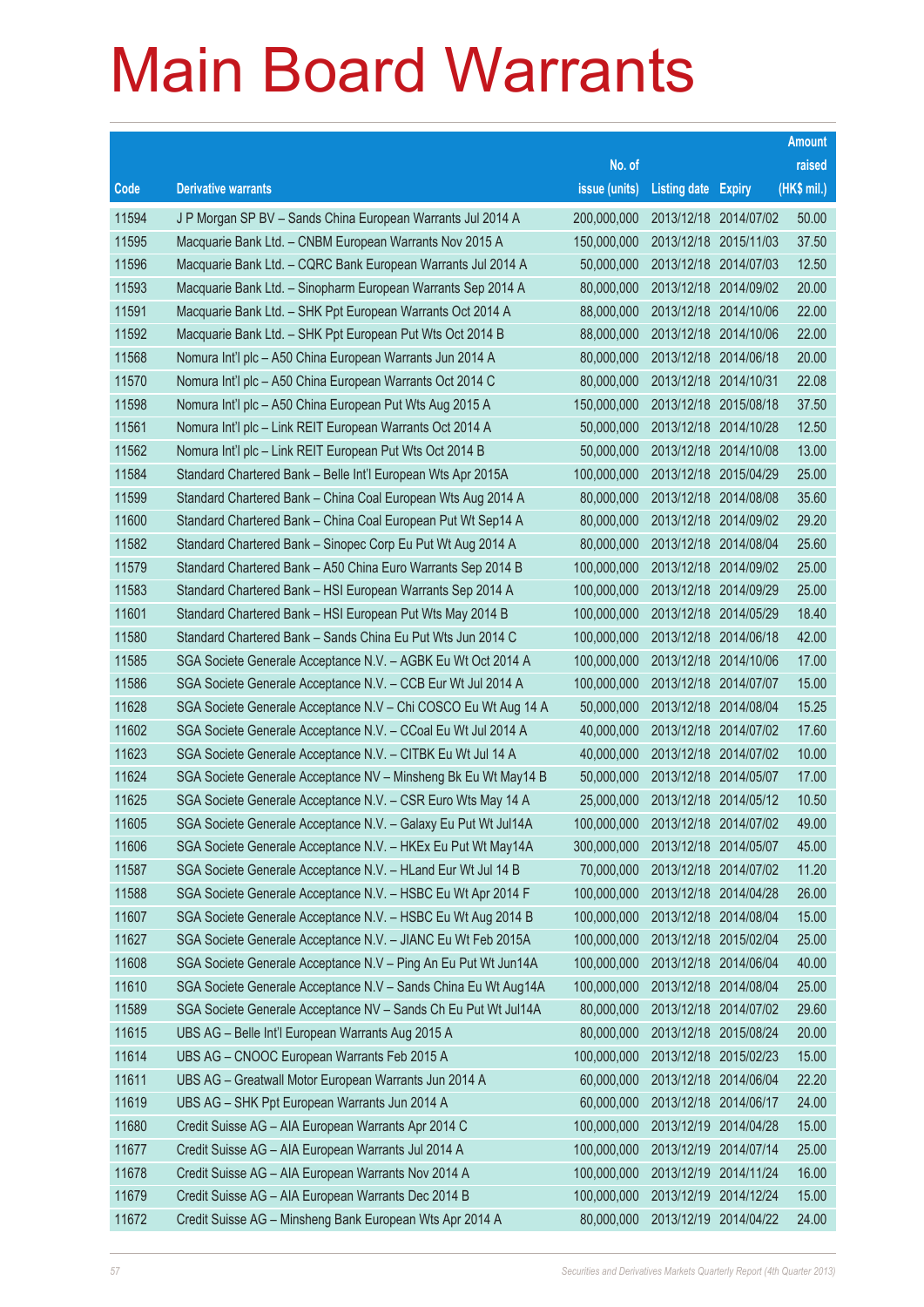|       |                                                                |               |                            |            | <b>Amount</b> |
|-------|----------------------------------------------------------------|---------------|----------------------------|------------|---------------|
|       |                                                                | No. of        |                            |            | raised        |
| Code  | <b>Derivative warrants</b>                                     | issue (units) | <b>Listing date Expiry</b> |            | (HK\$ mil.)   |
| 11673 | Credit Suisse AG – Minsheng Bank European Wts Jul 2014 A       | 80,000,000    | 2013/12/19 2014/07/28      |            | 36.00         |
| 11683 | Credit Suisse AG - China Mobile European Warrants Apr 2014 E   | 100,000,000   | 2013/12/19 2014/04/28      |            | 26.00         |
| 11684 | Credit Suisse AG - China Mobile European Warrants Jun 2014 A   | 100,000,000   | 2013/12/19                 | 2014/06/23 | 25.00         |
| 11671 | Credit Suisse AG - HKEx European Warrants Jun 2014 C           | 100,000,000   | 2013/12/19 2014/06/23      |            | 30.00         |
| 11681 | Credit Suisse AG - Hutchison European Warrants Jun 2014 A      | 100,000,000   | 2013/12/19 2014/06/04      |            | 36.00         |
| 11682 | Credit Suisse AG - Hutchison European Warrants Jun 2014 B      | 100,000,000   | 2013/12/19 2014/06/23      |            | 15.00         |
| 11676 | Credit Suisse AG - ICBC European Warrants Apr 2014 B           | 100,000,000   | 2013/12/19                 | 2014/04/28 | 26.00         |
| 11690 | Credit Suisse AG - Li & Fung European Warrants Mar 2015 A      | 70,000,000    | 2013/12/19 2015/03/30      |            | 10.50         |
| 11674 | Credit Suisse AG - Ping An European Warrants Jun 2014 C        | 100,000,000   | 2013/12/19 2014/06/30      |            | 18.00         |
| 11675 | Credit Suisse AG - Ping An European Warrants Jul 2014 A        | 100,000,000   | 2013/12/19 2014/07/28      |            | 30.00         |
| 11686 | Citigroup Global Mkt H Inc. - CGS European Put Wts Jun 2014B   | 15,000,000    | 2013/12/19 2014/06/18      |            | 12.00         |
| 11687 | Citigroup Global Mkt H Inc. - China Life Euro Wts Jun 2014 A   | 150,000,000   | 2013/12/19 2014/06/24      |            | 28.50         |
| 11688 | Citigroup Global Mkt H Inc. - HSBC European Wts May 2014 A     | 100,000,000   | 2013/12/19 2014/05/27      |            | 23.50         |
| 11689 | Citigroup Global Mkt H Inc. - HSBC European Wts Jul 2014 A     | 100,000,000   | 2013/12/19 2014/07/28      |            | 15.50         |
| 11645 | HK Bank - AIA European Warrants Jun 2014 B                     | 100,000,000   | 2013/12/19                 | 2014/06/30 | 25.00         |
| 11644 | HK Bank – AIA European Put Warrants Sep 2014 A                 | 80,000,000    | 2013/12/19 2014/09/30      |            | 20.00         |
| 11647 | HK Bank - CC Bank European Warrants Jul 2014 B                 | 80,000,000    | 2013/12/19 2014/07/31      |            | 20.00         |
| 11643 | HK Bank - China Tel European Warrants Jun 2014 A               | 80,000,000    | 2013/12/19 2014/06/25      |            | 12.00         |
| 11653 | HK Bank - HSCEI European Warrants Jun 2014 F                   | 200,000,000   | 2013/12/19                 | 2014/06/27 | 50.00         |
| 11651 | HK Bank - HSI European Warrants Apr 2014 I                     | 200,000,000   | 2013/12/19 2014/04/29      |            | 30.00         |
| 11652 | HK Bank - HSI European Warrants Jun 2014 C                     | 200,000,000   | 2013/12/19 2014/06/27      |            | 50.00         |
| 11650 | HK Bank – Huaneng Power European Warrants Jul 2014 B           | 60,000,000    | 2013/12/19 2014/07/31      |            | 19.80         |
| 11648 | HK Bank - SHK Ppt European Warrants Jun 2014 A                 | 60,000,000    | 2013/12/19                 | 2014/06/18 | 15.00         |
| 11649 | HK Bank - SHK Ppt European Warrants Jun 2014 B                 | 120,000,000   | 2013/12/19 2014/06/30      |            | 18.00         |
| 11670 | Macquarie Bank Ltd. - CITIC Pacific European Wts Jan 2016 A    | 80,000,000    | 2013/12/19 2016/01/05      |            | 20.00         |
| 11668 | Macquarie Bank Ltd. - Weigao Group European Wts Sep 2014 A     | 80,000,000    | 2013/12/19 2014/09/29      |            | 20.00         |
| 11655 | SGA Societe Generale Acceptance N.V - Anhui Conch Eu Wt Jun14A | 100,000,000   | 2013/12/19 2014/06/09      |            | 15.00         |
| 11656 | SGA Societe Generale Acceptance N.V. - BOCL Eu Wt Sep 2014 A   | 100,000,000   | 2013/12/19 2014/09/03      |            | 21.50         |
| 11658 | SGA Societe Generale Acceptance N.V. - CITIC Sec Eu Wt Aug14A  | 100,000,000   | 2013/12/19 2014/08/04      |            | 16.50         |
| 11665 | SGA Societe Generale Acceptance N.V. - CP&CC Eu Wt Aug 2014B   | 70,000,000    | 2013/12/19 2014/08/04      |            | 24.15         |
| 11657 | SGA Societe Generale Acceptance NV - Ch Ship Cont Eu Wt Sep14A | 60,000,000    | 2013/12/19 2014/09/03      |            | 11.70         |
| 11692 | SGA Societe Generale Acceptance N.V. - ChiUnicom Eu Wt Nov14 A | 150,000,000   | 2013/12/19 2014/11/05      |            | 22.50         |
| 11659 | SGA Societe Generale Acceptance N.V. - Esprit Eu Wt Jul 14 A   | 150,000,000   | 2013/12/19                 | 2014/07/02 | 22.50         |
| 11660 | SGA Societe Generale Acceptance N.V - Evergrande Eu Wt Jul14A  | 50,000,000    | 2013/12/19 2014/07/02      |            | 15.75         |
| 11661 | SGA Societe Generale Acceptance N.V. - Geely Auto Eu Wt Aug14A | 60,000,000    | 2013/12/19 2014/08/04      |            | 16.80         |
| 11654 | SGA Societe Generale Acceptance N.V. - HSI Eu Put Wt May 14 B  | 300,000,000   | 2013/12/19 2014/05/29      |            | 45.00         |
| 11662 | SGA Societe Generale Acceptance N.V - Haitong Sec Eu Wt Oct14A | 100,000,000   | 2013/12/19                 | 2014/10/27 | 15.00         |
| 11695 | SGA Societe Generale Acceptance N.V. - HWL Eur Wt Jul 2014 C   | 70,000,000    | 2013/12/19 2014/07/02      |            | 10.50         |
| 11696 | SGA Societe Generale Acceptance N.V. - Li & Fung Eu Wt Apr15 A | 100,000,000   | 2013/12/19                 | 2015/04/08 | 15.00         |
| 11664 | SGA Societe Generale Acceptance N.V. - Ping An Eu Wt Jul 14 F  | 100,000,000   | 2013/12/19 2014/07/02      |            | 23.00         |
| 11666 | SGA Societe Generale Acceptance N.V. - SHK P Eu Wt Jul 2014A   | 300,000,000   | 2013/12/19                 | 2014/07/02 | 45.00         |
| 11667 | SGA Societe Generale Acceptance N.V - Tencent Eu Put Wt Jul14F | 150,000,000   | 2013/12/19 2014/07/02      |            | 65.25         |
| 11699 | SGA Societe Generale Acceptance NV - Yanzhou Coal Eu Wt May14A | 45,000,000    | 2013/12/19                 | 2014/05/07 | 10.13         |
| 11697 | SGA Societe Generale Acceptance NV - Yanzhou Coal Eu Wt Jul14A | 30,000,000    | 2013/12/19 2014/07/02      |            | 21.90         |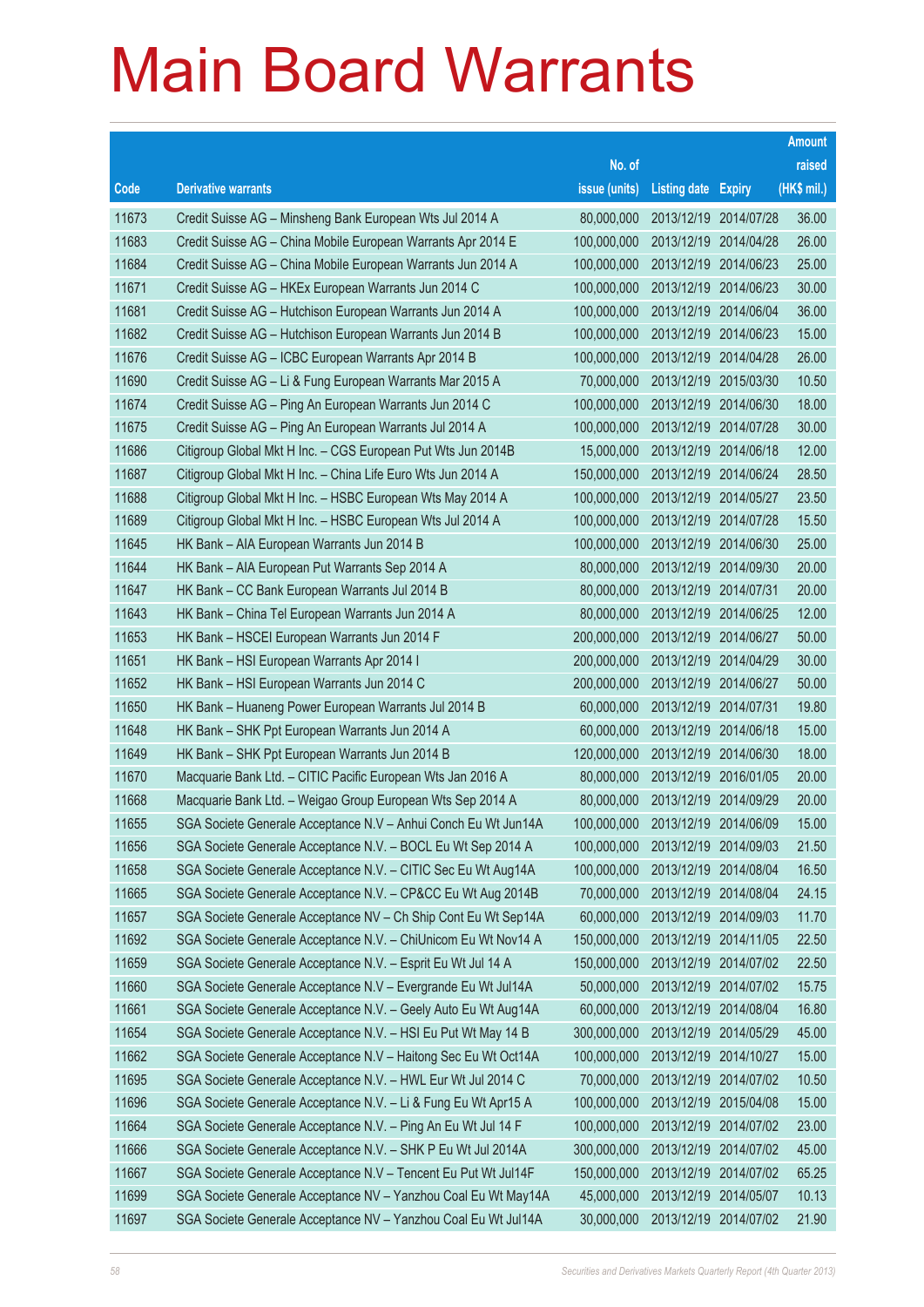|         |                                                                |               |                            | <b>Amount</b> |
|---------|----------------------------------------------------------------|---------------|----------------------------|---------------|
|         |                                                                | No. of        |                            | raised        |
| Code    | <b>Derivative warrants</b>                                     | issue (units) | <b>Listing date Expiry</b> | (HK\$ mil.)   |
| 11698   | SGA Societe Generale Acceptance NV - Yanzhou Coal Eu Wt Jul14B | 30,000,000    | 2013/12/19 2014/07/02      | 13.65         |
| 27558 # | Goldman Sachs SP (Asia) - HSI European Warrants Feb 2014 D     | 200,000,000   | 2013/12/19 2014/02/27      | 10.40         |
| 28004 # | Macquarie Bank Ltd. - China Mobile European Wts May 2014 A     | 150,000,000   | 2013/12/19 2014/05/05      | 12.60         |
| 11745   | Credit Suisse AG - CNBM European Warrants May 2014 A           | 70,000,000    | 2013/12/20 2014/05/19      | 26.60         |
| 11736   | Credit Suisse AG - CNOOC European Warrants Apr 2014 A          | 70,000,000    | 2013/12/20 2014/04/28      | 17.50         |
| 11735   | Credit Suisse AG - CSOP A50 ETF European Warrants Apr 2014 A   | 80,000,000    | 2013/12/20 2014/04/28      | 15.20         |
| 11734   | Credit Suisse AG - CSOP A50 ETF European Warrants May 2014 A   | 80,000,000    | 2013/12/20 2014/05/30      | 14.40         |
| 11732   | Credit Suisse AG - A50 China European Warrants May 2014 A      | 80,000,000    | 2013/12/20 2014/05/26      | 18.40         |
| 11733   | Credit Suisse AG - A50 China European Warrants Jun 2014 A      | 80,000,000    | 2013/12/20 2014/06/03      | 12.00         |
| 11746   | Credit Suisse AG - GCL-Poly Energy European Wts Jun 2014 A     | 60,000,000    | 2013/12/20 2014/06/10      | 11.40         |
| 11738   | Credit Suisse AG - Galaxy Ent European Warrants Jun 2014 A     | 80,000,000    | 2013/12/20 2014/06/23      | 42.40         |
| 11740   | Credit Suisse AG - Galaxy Ent European Warrants Jun 2014 B     | 80,000,000    | 2013/12/20 2014/06/30      | 28.00         |
| 11741   | Credit Suisse AG - Galaxy Ent European Put Wts Apr 2014 F      | 70,000,000    | 2013/12/20 2014/04/28      | 10.50         |
| 11748   | Credit Suisse AG - Greatwall Motor European Wts May 2014 A     | 60,000,000    | 2013/12/20 2014/05/30      | 18.60         |
| 11750   | Credit Suisse AG - Greatwall Motor European Wts Jun 2014 A     | 60,000,000    | 2013/12/20 2014/06/30      | 10.80         |
| 11757   | Credit Suisse AG - HSI European Warrants Aug 2014 A            | 200,000,000   | 2013/12/20 2014/08/28      | 30.00         |
| 11758   | Credit Suisse AG - HSI European Warrants Sep 2014 B            | 200,000,000   | 2013/12/20 2014/09/29      | 30.00         |
| 11755   | Credit Suisse AG - HSI European Put Warrants May 2014 A        | 200,000,000   | 2013/12/20 2014/05/29      | 30.00         |
| 11756   | Credit Suisse AG - HSI European Put Warrants May 2014 B        | 200,000,000   | 2013/12/20 2014/05/29      | 30.00         |
| 11754   | Credit Suisse AG - HSI European Put Warrants Jun 2014 B        | 200,000,000   | 2013/12/20 2014/06/27      | 30.00         |
| 11743   | Credit Suisse AG - Sands China European Warrants Jun 2014 A    | 70,000,000    | 2013/12/20 2014/06/23      | 23.10         |
| 11752   | Credit Suisse AG - SJM Holdings European Warrants Aug 2014 A   | 70,000,000    | 2013/12/20 2014/08/25      | 11.20         |
| 11768   | Citigroup Global Mkt H Inc. - China Coal Euro Wts Jun 2014 A   | 40,000,000    | 2013/12/20 2014/06/23      | 10.00         |
| 11769   | Citigroup Global Mkt H Inc. - Cheung Kong Euro Wt Apr 2014 A   | 50,000,000    | 2013/12/20 2014/04/24      | 11.00         |
| 11762   | Citigroup Global Mkt H Inc. - CNBM Euro Warrants Apr 2014 B    | 40,000,000    | 2013/12/20 2014/04/28      | 28.80         |
| 11763   | Citigroup Global Mkt H Inc. - MGM China Euro Wts May 2014 A    | 50,000,000    | 2013/12/20 2014/05/27      | 17.50         |
| 11767   | Citigroup Global Mkt H Inc. - Ping An Euro Wts May 2014 E      | 100,000,000   | 2013/12/20 2014/05/21      | 25.00         |
| 11766   | Citigroup Global Mkt H Inc. - Ping An Euro Put Wt May 2014 D   | 80,000,000    | 2013/12/20 2014/05/26      | 15.60         |
| 11770   | Citigroup Global Mkt H Inc. - SHK Ppt Euro Wts Jun 2014 B      | 100,000,000   | 2013/12/20 2014/06/23      | 15.00         |
| 11765   | Citigroup Global Mkt H Inc. - Tencent European Wts Apr 2014 C  | 100,000,000   | 2013/12/20 2014/04/28      | 17.00         |
| 11761   | Citigroup Global Mkt H Inc. - Tencent Euro Put Wt Jun 2014 A   | 80,000,000    | 2013/12/20 2014/06/19      | 28.00         |
| 11764   | Citigroup Global Mkt H Inc. - Tencent Euro Put Wt Jun 2014 B   | 80,000,000    | 2013/12/20 2014/06/23      | 12.00         |
| 11722   | HK Bank - Ch Comm Cons European Warrants Jul 2014 A            | 60,000,000    | 2013/12/20 2014/07/31      | 15.00         |
| 11719   | HK Bank - China Mobile European Warrants Jun 2014 B            | 80,000,000    | 2013/12/20 2014/06/30      | 20.00         |
| 11717   | HK Bank - China Mobile European Warrants Jul 2014 B            | 100,000,000   | 2013/12/20 2014/07/28      | 19.00         |
| 11716   | HK Bank - China Mobile European Warrants Aug 2014 A            | 100,000,000   | 2013/12/20 2014/08/25      | 15.00         |
| 11723   | HK Bank - HSI European Put Warrants Jun 2014 D                 | 150,000,000   | 2013/12/20 2014/06/27      | 42.00         |
| 11720   | HK Bank - ICBC European Warrants May 2014 A                    | 80,000,000    | 2013/12/20 2014/05/02      | 12.00         |
| 11721   | HK Bank - Lenovo European Warrants Jun 2014 A                  | 60,000,000    | 2013/12/20 2014/06/30      | 18.00         |
| 11725   | HK Bank - PICC Group European Warrants Jul 2014 A              | 60,000,000    | 2013/12/20 2014/07/31      | 15.00         |
| 11726   | HK Bank - Wharf European Warrants Jun 2014 A                   | 60,000,000    | 2013/12/20 2014/06/30      | 15.00         |
| 11724   | HK Bank - Yanzhou Coal European Warrants Jul 2014 A            | 60,000,000    | 2013/12/20 2014/07/31      | 24.00         |
| 11730   | Macquarie Bank Ltd. - Ch LongYuan European Wts Jul 2015 A      | 80,000,000    | 2013/12/20 2015/07/03      | 20.00         |
| 11753   | Macquarie Bank Ltd. - China Mobile European Wts Jul 2014 A     | 120,000,000   | 2013/12/20 2014/07/03      | 30.00         |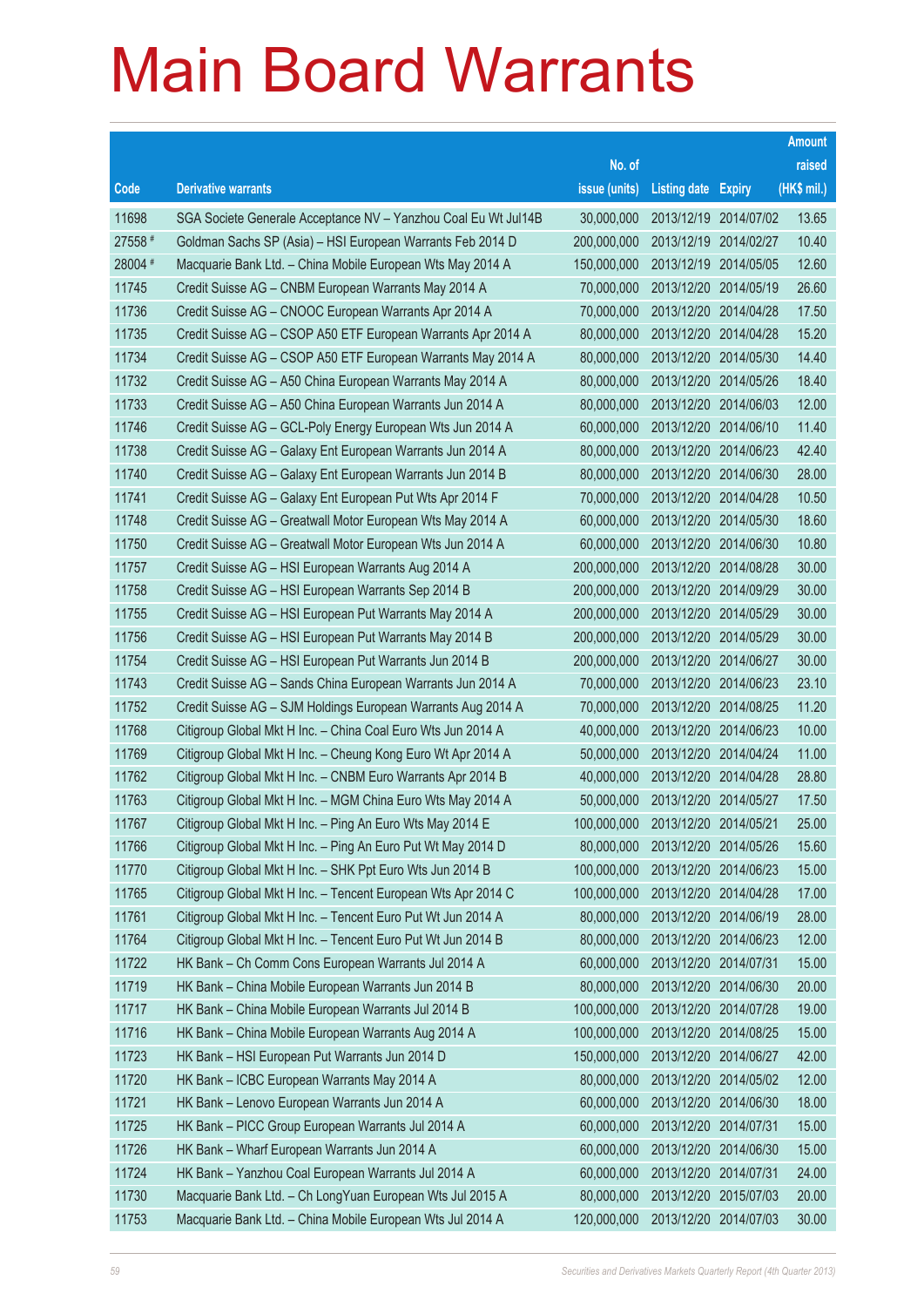|         |                                                                |               |                            | <b>Amount</b> |
|---------|----------------------------------------------------------------|---------------|----------------------------|---------------|
|         |                                                                | No. of        |                            | raised        |
| Code    | <b>Derivative warrants</b>                                     | issue (units) | <b>Listing date Expiry</b> | (HK\$ mil.)   |
| 11715   | Macquarie Bank Ltd. - Shougang Res European Wts Nov 2014 A     | 40,000,000    | 2013/12/20 2014/11/03      | 10.00         |
| 11702   | Nomura Int'l plc - BJ Ent Water European Warrants Jun 2014 A   | 50,000,000    | 2013/12/20 2014/06/30      | 14.45         |
| 11701   | Nomura Int'l plc - China EB Int'l European Wts Oct 2015 A      | 50,000,000    | 2013/12/20 2015/10/28      | 12.60         |
| 11703   | Nomura Int'l plc - Haier Elec European Warrants Aug 2014 A     | 80,000,000    | 2013/12/20 2014/08/18      | 20.08         |
| 11700   | Nomura Int'l plc - Hutchison European Put Warrants Jun 2014B   | 50,000,000    | 2013/12/20 2014/06/30      | 12.55         |
| 11727   | Nomura Int'l plc - Xinyi Glass European Warrants Nov 2016 A    | 150,000,000   | 2013/12/20 2016/11/28      | 37.50         |
| 11712   | Standard Chartered Bank - BOC HK European Wts Aug 2014 A       | 100,000,000   | 2013/12/20 2014/08/04      | 15.00         |
| 11714   | Standard Chartered Bank – China Mobile Euro Wts Apr 2014 E     | 100,000,000   | 2013/12/20 2014/04/30      | 18.00         |
| 11713   | Standard Chartered Bank - Chi Res Power Euro Wts Jun 2014 A    | 100,000,000   | 2013/12/20 2014/06/03      | 15.00         |
| 11711   | Standard Chartered Bank - Jiangxi Copper Euro Wts Oct 2014 A   | 100,000,000   | 2013/12/20 2014/10/31      | 15.00         |
| 11707   | SGA Societe Generale Acceptance NV - CSOP A50 ETF Eu Wt Jul14A | 30,000,000    | 2013/12/20 2014/07/02      | 11.85         |
| 11706   | SGA Societe Generale Acceptance NV – CSOP A50 ETF Eu Wt Oct15A | 300,000,000   | 2013/12/20 2015/10/05      | 46.50         |
| 11709   | SGA Societe Generale Acceptance N.V - Evergrande Eu Wt Jul14 B | 50,000,000    | 2013/12/20 2014/07/02      | 17.25         |
| 11708   | SGA Societe Generale Acceptance N.V. - A50 Ch Eu Wt Jan 2016A  | 300,000,000   | 2013/12/20 2016/01/06      | 45.00         |
| 11728   | SGA Societe Generale Acceptance N.V. - Stanchart Eu Wt Apr15A  | 100,000,000   | 2013/12/20 2015/04/08      | 15.00         |
| 11729   | SGA Societe Generale Acceptance NV - Stanchart Eu Put WtSep14A | 100,000,000   | 2013/12/20 2014/09/03      | 25.00         |
| 11760   | UBS AG - Stanchart European Warrants Jun 2015 A                | 100,000,000   | 2013/12/20 2015/06/25      | 15.00         |
| 21656 # | Standard Chartered Bank - HKEx European Warrants Jul 2014 A    | 150,000,000   | 2013/12/20 2014/07/03      | 10.80         |
| 22964 # | J P Morgan SP BV - CNOOC European Warrants Jul 2014 A          | 350,000,000   | 2013/12/20 2014/07/02      | 10.15         |
| 11774   | BOCI Asia Ltd. - AIA European Warrants May 2014 A              | 100,000,000   | 2013/12/23 2014/05/07      | 15.00         |
| 11777   | BOCI Asia Ltd. - Galaxy Ent European Warrants Jun 2014 A       | 100,000,000   | 2013/12/23 2014/06/03      | 27.00         |
| 11776   | BOCI Asia Ltd. - Galaxy Ent European Put Warrants May 2014 A   | 100,000,000   | 2013/12/23 2014/05/02      | 19.00         |
| 11803   | Credit Suisse AG - CC Bank European Warrants Apr 2014 C        | 80,000,000    | 2013/12/23 2014/04/28      | 12.00         |
| 11805   | Credit Suisse AG - CC Bank European Warrants May 2014 C        | 80,000,000    | 2013/12/23 2014/05/26      | 17.60         |
| 11804   | Credit Suisse AG - CC Bank European Warrants Jul 2014 B        | 80,000,000    | 2013/12/23 2014/07/28      | 12.00         |
| 11810   | Credit Suisse AG - CNBM European Warrants Jun 2016 A           | 100,000,000   | 2013/12/23 2016/06/30      | 21.00         |
| 11806   | Credit Suisse AG – Ch Overseas European Warrants Jul 2014 A    | 70,000,000    | 2013/12/23 2014/07/28      | 12.60         |
| 11807   | Credit Suisse AG - Ch Overseas European Warrants Dec 2014 A    | 70,000,000    | 2013/12/23 2014/12/15      | 10.50         |
| 11802   | Credit Suisse AG - CSOP A50 ETF European Warrants Sep 2015 A   | 100,000,000   | 2013/12/23 2015/09/29      | 15.00         |
| 11812   | Credit Suisse AG - Galaxy Ent European Put Wts Apr 2014 G      | 70,000,000    | 2013/12/23 2014/04/22      | 10.50         |
| 11801   | Credit Suisse AG - HSI European Warrants May 2014 C            | 200,000,000   | 2013/12/23 2014/05/29      | 32.00         |
| 11800   | Credit Suisse AG - HSI European Warrants Jul 2014 A            | 200,000,000   | 2013/12/23 2014/07/30      | 30.00         |
| 11814   | Credit Suisse AG - Hutchison European Warrants Jun 2014 C      | 70,000,000    | 2013/12/23 2014/06/23      | 33.60         |
| 11813   | Credit Suisse AG - Kingsoft European Warrants Jun 2014 A       | 70,000,000    | 2013/12/23 2014/06/23      | 18.20         |
| 11816   | Credit Suisse AG - Sands China European Warrants Jun 2014 B    | 70,000,000    | 2013/12/23 2014/06/23      | 17.50         |
| 11808   | Credit Suisse AG - Tencent Holdings European Wts Jun 2014 E    | 100,000,000   | 2013/12/23 2014/06/23      | 30.00         |
| 11788   | HK Bank - Minsheng Bank European Warrants Apr 2016 A           | 150,000,000   | 2013/12/23 2016/04/21      | 25.50         |
| 11790   | HK Bank - A50 China European Warrants Jun 2014 C               | 60,000,000    | 2013/12/23 2014/06/30      | 22.20         |
| 11789   | HK Bank - HSCEI European Put Warrants Aug 2014 A               | 150,000,000   | 2013/12/23 2014/08/28      | 37.50         |
| 11817   | J P Morgan SP BV - ENN Energy European Warrants Jun 2014 A     | 70,000,000    | 2013/12/23 2014/06/24      | 20.93         |
| 11787   | J P Morgan SP BV - Galaxy Ent European Put Wts Jul 2014 B      | 150,000,000   | 2013/12/23 2014/07/03      | 47.55         |
| 11781   | J P Morgan SP BV - HSI European Put Warrants Jun 2014 C        | 300,000,000   | 2013/12/23 2014/06/27      | 75.00         |
| 11784   | J P Morgan SP BV - HSI European Put Warrants Jun 2014 D        | 300,000,000   | 2013/12/23 2014/06/27      | 75.00         |
| 11779   | J P Morgan SP BV - Wynn Macau European Warrants Jul 2014 A     | 150,000,000   | 2013/12/23 2014/07/03      | 37.50         |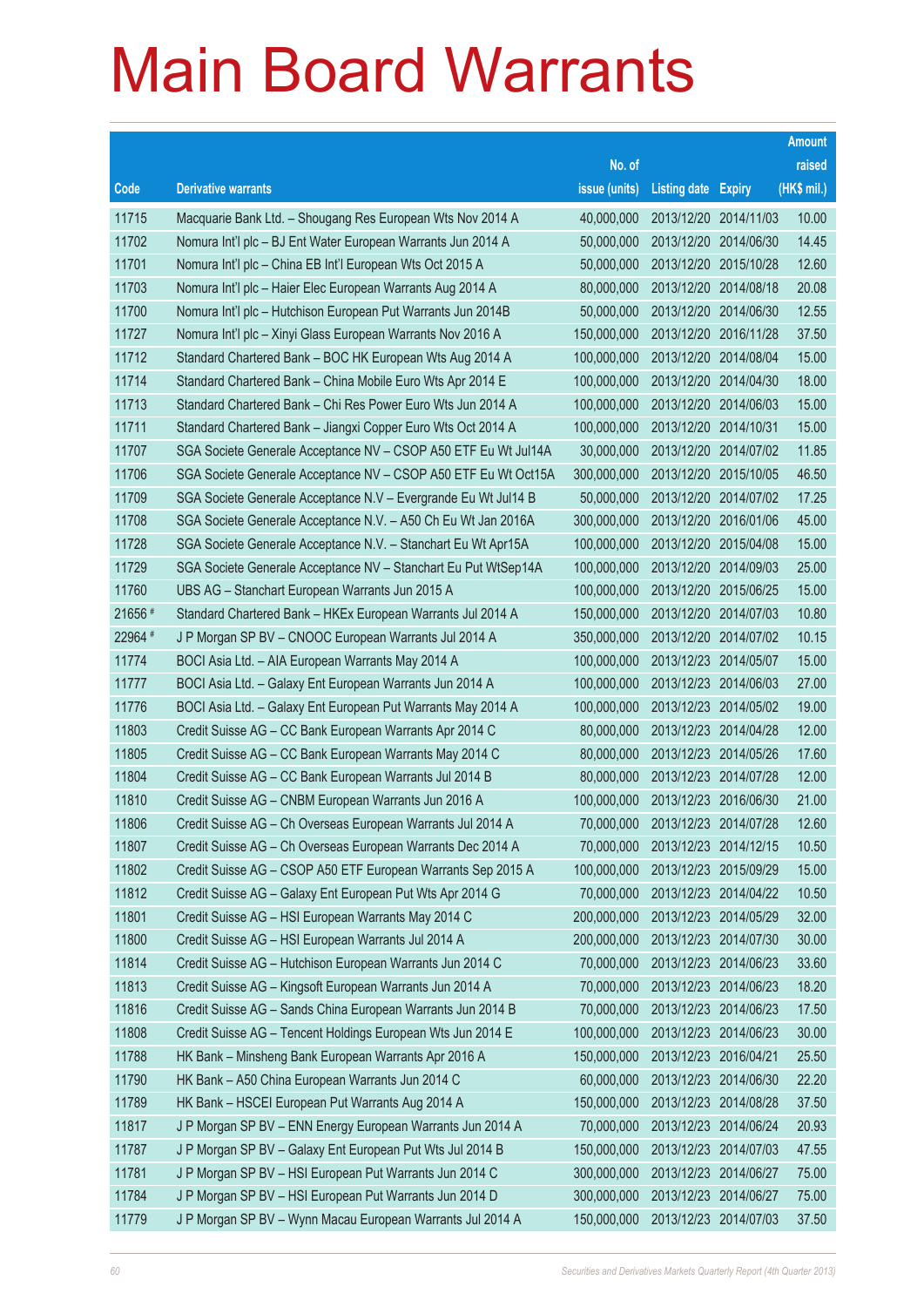|       |                                                               |               |                            | <b>Amount</b> |
|-------|---------------------------------------------------------------|---------------|----------------------------|---------------|
|       |                                                               | No. of        |                            | raised        |
| Code  | <b>Derivative warrants</b>                                    | issue (units) | <b>Listing date Expiry</b> | (HK\$ mil.)   |
| 11818 | Macquarie Bank Ltd. - Galaxy Ent European Wts Jul 2014 A      | 40,000,000    | 2013/12/23 2014/07/03      | 10.04         |
| 11772 | Macquarie Bank Ltd. - Tencent European Warrants Jul 2014 C    | 200,000,000   | 2013/12/23 2014/07/03      | 50.00         |
| 11773 | Macquarie Bank Ltd. - Xinyi Glass European Wts Aug 2014 A     | 35,000,000    | 2013/12/23 2014/08/04      | 10.08         |
| 11791 | Standard Chartered Bank - Galaxy Ent European Wts Aug 2014 B  | 100,000,000   | 2013/12/23 2014/08/29      | 40.00         |
| 11792 | Standard Chartered Bank – Galaxy Ent European Wts Oct 2014 A  | 100,000,000   | 2013/12/23 2014/10/08      | 32.00         |
| 11778 | SGA Societe Generale Acceptance N.V. - Stanchart Eu Wt Jul15A | 100,000,000   | 2013/12/23 2015/07/06      | 25.00         |
| 11797 | UBS AG - Anhui Conch European Warrants Jun 2014 A             | 70,000,000    | 2013/12/23 2014/06/30      | 21.00         |
| 11793 | UBS AG - CITIC Sec European Warrants Jul 2014 A               | 80,000,000    | 2013/12/23 2014/07/21      | 21.60         |
| 11796 | UBS AG - Cheung Kong European Warrants Apr 2014 B             | 100,000,000   | 2013/12/23 2014/04/24      | 24.00         |
| 11799 | UBS AG - Galaxy Ent European Warrants Jun 2014 B              | 40,000,000    | 2013/12/23 2014/06/23      | 11.20         |
| 11798 | UBS AG - Galaxy Ent European Put Warrants Jun 2014 A          | 40,000,000    | 2013/12/23 2014/06/23      | 17.20         |
| 11794 | UBS AG - Li & Fung European Warrants Mar 2015 A               | 100,000,000   | 2013/12/23 2015/03/26      | 15.00         |
| 11795 | UBS AG - Lenovo European Warrants May 2014 B                  | 50,000,000    | 2013/12/23 2014/05/26      | 21.50         |
| 11832 | BOCI Asia Ltd. - ICBC European Warrants Jul 2014 A            | 100,000,000   | 2013/12/24 2014/07/08      | 15.00         |
| 11831 | BOCI Asia Ltd. - Sands China European Warrants Oct 2014 A     | 100,000,000   | 2013/12/24 2014/10/03      | 32.00         |
| 11836 | BOCI Asia Ltd. - Tencent Holdings European Put Wts May 2014 A | 100,000,000   | 2013/12/24 2014/05/12      | 20.00         |
| 11887 | Credit Suisse AG - Anhui Conch European Warrants Sep 2014 A   | 70,000,000    | 2013/12/24 2014/09/22      | 12.60         |
| 11889 | Credit Suisse AG - Brilliance Chi European Warrants Dec 14 A  | 70,000,000    | 2013/12/24 2014/12/22      | 13.30         |
| 11888 | Credit Suisse AG - Brilliance Chi European Warrants Mar 15 A  | 70,000,000    | 2013/12/24 2015/03/30      | 10.50         |
| 11885 | Credit Suisse AG - CNOOC European Warrants Dec 2014 A         | 70,000,000    | 2013/12/24 2014/12/29      | 10.50         |
| 11886 | Credit Suisse AG - CNOOC European Warrants Dec 2015 A         | 80,000,000    | 2013/12/24 2015/12/30      | 12.00         |
| 11891 | Credit Suisse AG - Galaxy Ent European Warrants Jun 2014 C    | 80,000,000    | 2013/12/24 2014/06/23      | 20.00         |
| 11892 | Credit Suisse AG - Galaxy Ent European Put Wts Jun 2014 D     | 80,000,000    | 2013/12/24 2014/06/23      | 28.00         |
| 11893 | Credit Suisse AG - HSBC European Put Warrants Jun 2014 C      | 80,000,000    | 2013/12/24 2014/06/23      | 20.00         |
| 11876 | Credit Suisse AG - HSI European Put Warrants Apr 2014 D       | 200,000,000   | 2013/12/24 2014/04/29      | 36.00         |
| 11878 | Credit Suisse AG - HSI European Put Warrants Apr 2014 E       | 200,000,000   | 2013/12/24 2014/04/29      | 36.00         |
| 11877 | Credit Suisse AG - HSI European Put Warrants May 2014 D       | 200,000,000   | 2013/12/24 2014/05/29      | 50.00         |
| 11895 | Credit Suisse AG - PICC Group European Warrants Jul 2014 A    | 70,000,000    | 2013/12/24 2014/07/28      | 17.50         |
| 11881 | Credit Suisse AG - SJM Holdings European Warrants Aug 2014 B  | 70,000,000    | 2013/12/24 2014/08/29      | 15.40         |
| 11896 | Credit Suisse AG - Xinyi Glass European Warrants Jun 2014 A   | 70,000,000    | 2013/12/24 2014/06/23      | 27.30         |
| 11890 | Credit Suisse AG - Yurun Food European Warrants Jun 2014 A    | 70,000,000    | 2013/12/24 2014/06/10      | 15.40         |
| 11884 | Credit Suisse AG - ZTE European Warrants Jul 2014 A           | 70,000,000    | 2013/12/24 2014/07/28      | 11.20         |
| 11894 | Credit Suisse AG - ZTE European Warrants Jul 2014 B           | 70,000,000    | 2013/12/24 2014/07/28      | 17.50         |
| 11882 | Credit Suisse AG - ZTE European Put Warrants Jun 2014 B       | 60,000,000    | 2013/12/24 2014/06/30      | 12.00         |
| 11844 | Citigroup Global Mkt H Inc. - CC Bank European Wt Jul 2014 B  | 100,000,000   | 2013/12/24 2014/07/28      | 15.00         |
| 11839 | Citigroup Global Mkt H Inc. - China Life Euro Wts Sep 2014 B  | 150,000,000   | 2013/12/24 2014/09/25      | 22.50         |
| 11838 | Citigroup Global Mkt H Inc. - China Mobile Eur Wt May 2014 A  | 100,000,000   | 2013/12/24 2014/05/27      | 36.00         |
| 11837 | Citigroup Global Mkt H Inc. - Galaxy Ent Euro Wts Jun 2014 A  | 60,000,000    | 2013/12/24 2014/06/27      | 24.00         |
| 11845 | Citigroup Global Mkt H Inc. - HSBC European Wts May 2014 C    | 100,000,000   | 2013/12/24 2014/05/27      | 15.00         |
| 11842 | Citigroup Global Mkt H Inc. - HSBC Euro Put Wts May 2014 B    | 100,000,000   | 2013/12/24 2014/05/27      | 46.00         |
| 11840 | Citigroup Global Mkt H Inc. - Hutchison Euro Wts Jun 2014 A   | 50,000,000    | 2013/12/24 2014/06/13      | 12.50         |
| 11843 | Citigroup Global Mkt H Inc. - ICBC European Wts Jun 2014 A    | 100,000,000   | 2013/12/24 2014/06/25      | 15.00         |
| 11849 | Citigroup Global Mkt H Inc. - MGM China Euro Wts May 2014 B   | 80,000,000    | 2013/12/24 2014/05/29      | 15.20         |
| 11846 | Citigroup Global Mkt H Inc. - Sands China Euro Wt Apr 2014 E  | 60,000,000    | 2013/12/24 2014/04/22      | 14.10         |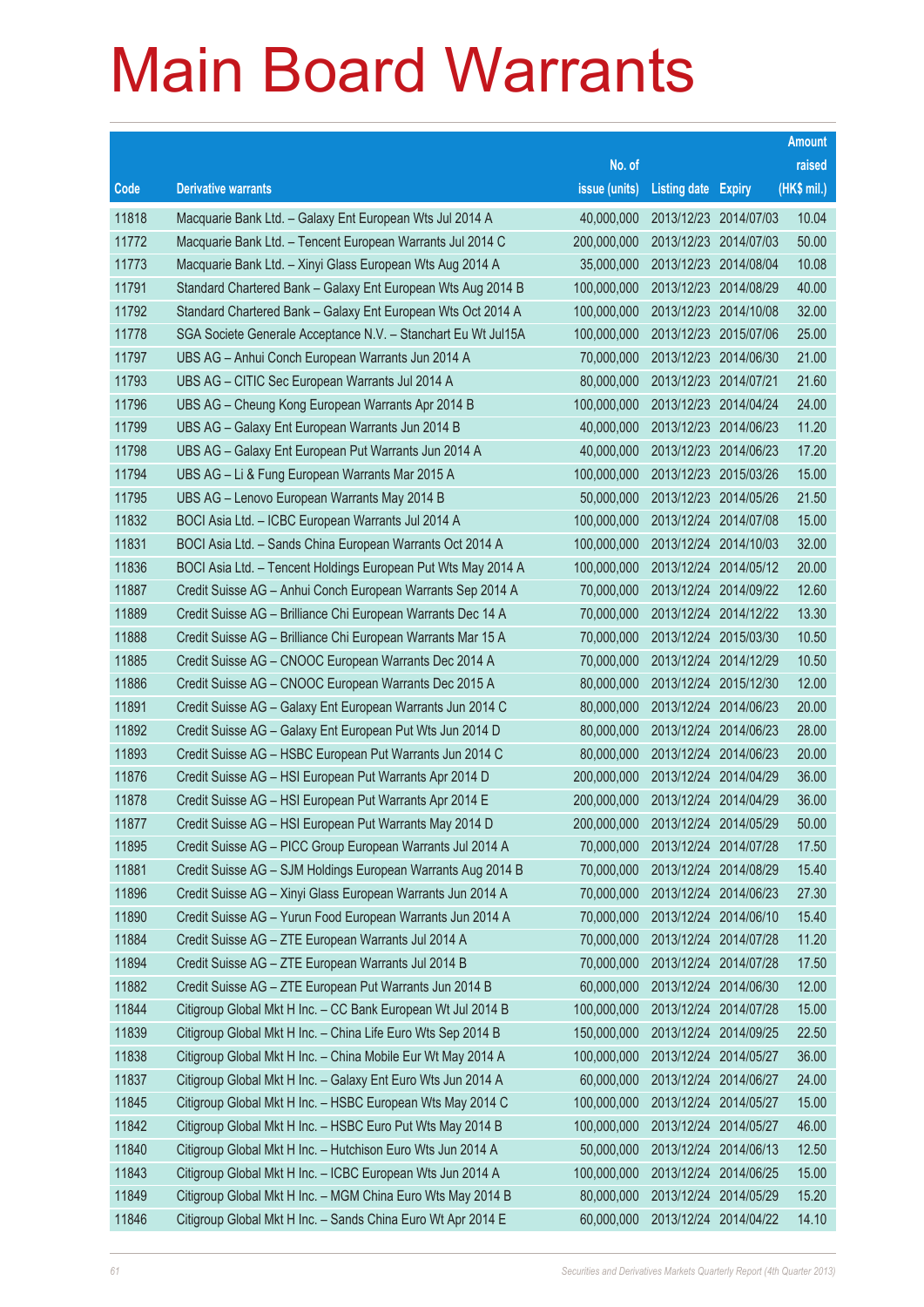|       |                                                                |               |                            |            | <b>Amount</b> |
|-------|----------------------------------------------------------------|---------------|----------------------------|------------|---------------|
|       |                                                                | No. of        |                            |            | raised        |
| Code  | <b>Derivative warrants</b>                                     | issue (units) | <b>Listing date Expiry</b> |            | (HK\$ mil.)   |
| 11820 | Daiwa Capital Mkt - AIA European Warrants Jun 2014 A           | 128,000,000   | 2013/12/24 2014/06/03      |            | 19.20         |
| 11853 | Goldman Sachs SP (Asia) - AIA European Warrants Jun 2014 A     | 80,000,000    | 2013/12/24 2014/06/06      |            | 15.60         |
| 11854 | Goldman Sachs SP (Asia) - China Coal European Wts May 2014 A   | 80,000,000    | 2013/12/24 2014/05/02      |            | 15.52         |
| 11855 | Goldman Sachs SP (Asia) - Tencent European Put Wt Jun 2014 C   | 80,000,000    | 2013/12/24 2014/06/27      |            | 29.12         |
| 11850 | HK Bank - Evergrande European Warrants Jul 2014 A              | 60,000,000    | 2013/12/24 2014/07/31      |            | 15.00         |
| 11851 | HK Bank - Galaxy Ent European Warrants Jun 2014 B              | 60,000,000    | 2013/12/24 2014/06/30      |            | 18.00         |
| 11852 | HK Bank - HKEx European Put Warrants Sep 2015 A                | 150,000,000   | 2013/12/24 2015/09/22      |            | 30.00         |
| 11823 | Macquarie Bank Ltd. - Anhui Conch European Wts Jul 2014 A      | 40,000,000    | 2013/12/24 2014/07/03      |            | 10.00         |
| 11824 | Macquarie Bank Ltd. - Jiangxi Copper European Wts Nov 2014 A   | 80,000,000    | 2013/12/24 2014/11/04      |            | 20.00         |
| 11828 | Standard Chartered Bank - China Life European Wts Jul 2014 A   | 150,000,000   | 2013/12/24 2014/07/30      |            | 25.50         |
| 11829 | Standard Chartered Bank - CNOOC European Warrants Jun 2014 A   | 50,000,000    | 2013/12/24 2014/06/30      |            | 12.50         |
| 11830 | Standard Chartered Bank - HSBC European Warrants Apr 2014 B    | 100,000,000   | 2013/12/24 2014/04/15      |            | 20.00         |
| 11856 | SGA Societe Generale Acceptance N.V - COVS Eu Wts Aug 2014 A   | 100,000,000   | 2013/12/24 2014/08/04      |            | 18.00         |
| 11857 | SGA Societe Generale Acceptance N.V. - Galaxy Ent Eu Wt Jul14B | 100,000,000   | 2013/12/24 2014/07/02      |            | 25.00         |
| 11858 | SGA Societe Generale Acceptance N.V. - Kingsoft Eu Wt Jul14A   | 60,000,000    | 2013/12/24 2014/07/02      |            | 15.00         |
| 11859 | SGA Societe Generale Acceptance N.V. - Petch Eu Wt Jul 2014A   | 60,000,000    | 2013/12/24 2014/07/02      |            | 13.50         |
| 11875 | UBS AG - Cheung Kong European Warrants Jun 2014 A              | 40,000,000    | 2013/12/24 2014/06/23      |            | 20.00         |
| 11873 | UBS AG - Cheung Kong European Warrants Mar 2017 A              | 100,000,000   | 2013/12/24 2017/03/28      |            | 17.00         |
| 11860 | UBS AG - China Overseas European Warrants Jul 2014 A           | 100,000,000   | 2013/12/24 2014/07/28      |            | 20.00         |
| 11862 | UBS AG - Sinopec Corp European Warrants Jul 2014 A             | 80,000,000    | 2013/12/24 2014/07/14      |            | 24.00         |
| 11866 | UBS AG - Geely Auto European Warrants Jun 2014 A               | 60,000,000    | 2013/12/24 2014/06/23      |            | 15.00         |
| 11867 | UBS AG - Galaxy Ent European Warrants Jun 2014 C               | 40,000,000    | 2013/12/24 2014/06/30      |            | 24.00         |
| 11861 | UBS AG - HKEx European Warrants Jun 2014 C                     | 100,000,000   | 2013/12/24 2014/06/11      |            | 44.00         |
| 11872 | UBS AG - HSBC European Warrants Jun 2014 B                     | 100,000,000   | 2013/12/24 2014/06/23      |            | 25.00         |
| 11871 | UBS AG - HSBC European Warrants Aug 2014 A                     | 100,000,000   | 2013/12/24 2014/08/01      |            | 15.00         |
| 11869 | UBS AG - Hutchison European Warrants Jun 2014 B                | 100,000,000   | 2013/12/24 2014/06/19      |            | 28.00         |
| 11870 | UBS AG - Hutchison European Warrants Jun 2014 C                | 100,000,000   | 2013/12/24 2014/06/27      |            | 70.00         |
| 11865 | UBS AG - Jiangxi Copper European Warrants Nov 2014 A           | 50,000,000    | 2013/12/24 2014/11/10      |            | 12.50         |
| 11868 | UBS AG - SHK Ppt European Warrants Jun 2014 B                  | 100,000,000   | 2013/12/24 2014/06/25      |            | 15.00         |
| 11948 | Credit Suisse AG - AIA European Put Warrants Jun 2014 C        | 70,000,000    | 2013/12/27 2014/06/03      |            | 16.80         |
| 11947 | Credit Suisse AG - China Coal European Put Warrants Jun 14 B   | 70,000,000    | 2013/12/27 2014/06/23      |            | 18.20         |
| 11949 | Credit Suisse AG - CITIC Bank European Warrants Jun 2014 A     | 70,000,000    | 2013/12/27 2014/06/16      |            | 14.00         |
| 11955 | Credit Suisse - Cheung Kong European Put Warrants Jun 2014 A   | 70,000,000    | 2013/12/27                 | 2014/06/30 | 23.10         |
| 11939 | Credit Suisse AG - China Life European Warrants Aug 2014 B     | 70,000,000    | 2013/12/27 2014/08/01      |            | 18.90         |
| 11943 | Credit Suisse AG - Minsheng Bank European Wts Mar 2016 A       | 70,000,000    | 2013/12/27 2016/03/01      |            | 19.60         |
| 11946 | Credit Suisse AG - Ch Overseas European Put Warrants Jun 14B   | 70,000,000    | 2013/12/27 2014/06/30      |            | 11.20         |
| 11950 | Credit Suisse AG - Sinopec Corp European Warrants Jul 2014 A   | 70,000,000    | 2013/12/27 2014/07/14      |            | 17.50         |
| 11941 | Credit Suisse AG - CSR European Warrants Dec 2014 B            | 70,000,000    | 2013/12/27 2014/12/22      |            | 10.50         |
| 11954 | Credit Suisse AG - Esprit European Warrants Oct 2014 B         | 70,000,000    | 2013/12/27 2014/10/27      |            | 17.50         |
| 11952 | Credit Suisse AG - Evergrande European Warrants Jul 2014 A     | 70,000,000    | 2013/12/27 2014/07/07      |            | 17.50         |
| 11944 | Credit Suisse AG - GAC European Warrants Feb 2015 A            | 70,000,000    | 2013/12/27 2015/02/23      |            | 11.20         |
| 11940 | Credit Suisse AG - Geely Auto European Warrants Jul 2014 A     | 70,000,000    | 2013/12/27 2014/07/28      |            | 18.20         |
| 11945 | Credit Suisse AG - Sands China European Put Wts Jun 2014 C     | 70,000,000    | 2013/12/27 2014/06/23      |            | 14.70         |
| 11942 | Credit Suisse AG - Wynn Macau European Warrants Apr 2014 B     | 70,000,000    | 2013/12/27 2014/04/28      |            | 12.60         |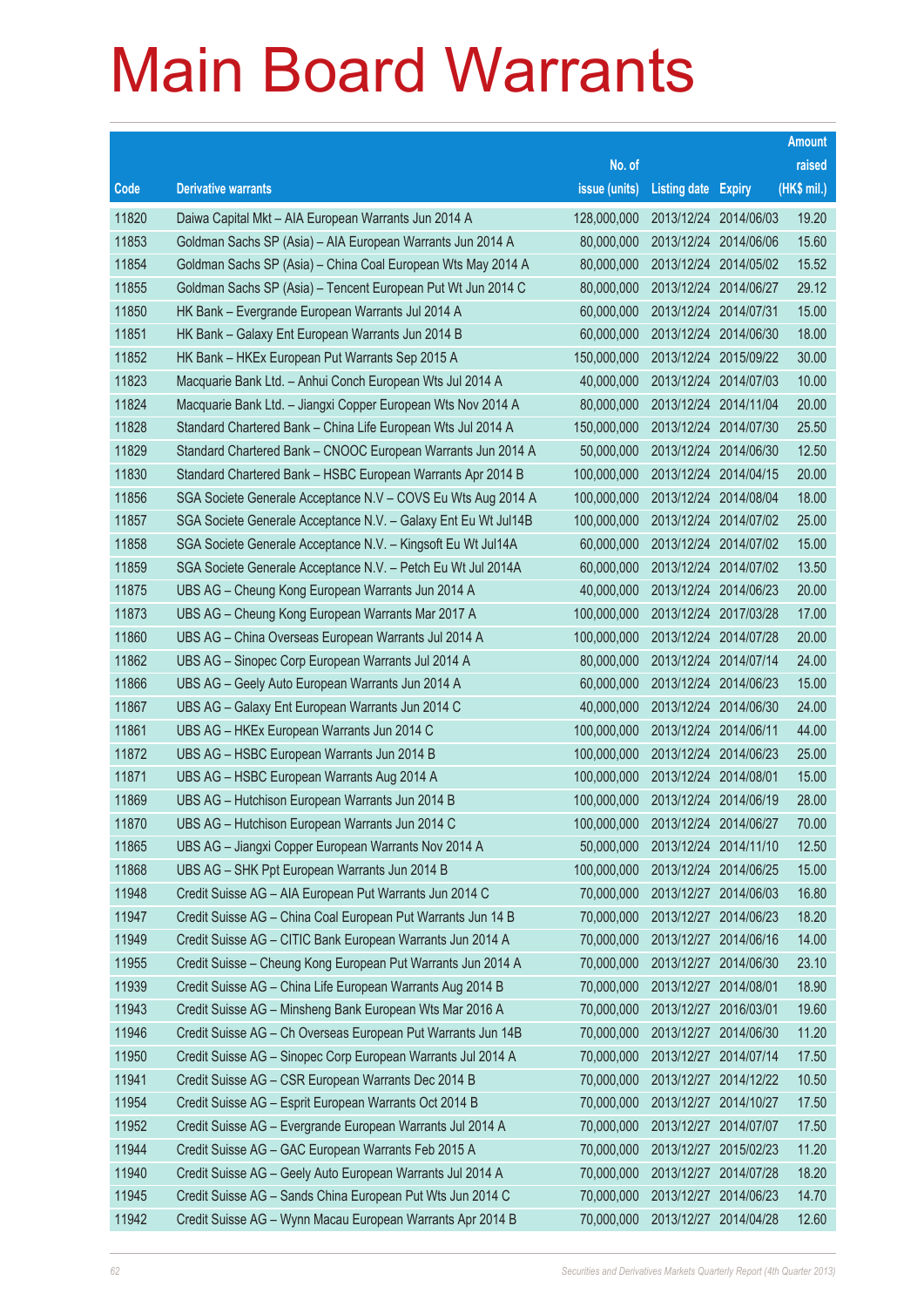|       |                                                                |               |                            | <b>Amount</b> |
|-------|----------------------------------------------------------------|---------------|----------------------------|---------------|
|       |                                                                | No. of        |                            | raised        |
| Code  | <b>Derivative warrants</b>                                     | issue (units) | <b>Listing date Expiry</b> | (HK\$ mil.)   |
| 11937 | Citigroup Global Mkt H Inc. - HSI European Wts May 2014 A      | 150,000,000   | 2013/12/27 2014/05/29      | 24.75         |
| 11938 | Citigroup Global Mkt H Inc. - HSI European Put Wt Apr 2014 B   | 150,000,000   | 2013/12/27 2014/04/29      | 26.25         |
| 11968 | Goldman Sachs SP (Asia) - CC Bank European Wts Jun 2014 B      | 80,000,000    | 2013/12/27 2014/06/30      | 20.80         |
| 11967 | Goldman Sachs SP (Asia) – China Life Euro Wts Jul 2014 A       | 80,000,000    | 2013/12/27 2014/07/02      | 16.88         |
| 11964 | Goldman Sachs SP (Asia) - HSBC European Warrants Jun 2014 A    | 80,000,000    | 2013/12/27 2014/06/30      | 20.56         |
| 11965 | Goldman Sachs SP (Asia) - HSBC European Warrants Jul 2014 A    | 80,000,000    | 2013/12/27 2014/07/30      | 20.00         |
| 11966 | Goldman Sachs SP (Asia) – Tencent European Wt Jun 2014 D       | 80,000,000    | 2013/12/27 2014/06/30      | 22.72         |
| 11911 | HK Bank – Sinopec Corp European Warrants Jul 2014 A            | 80,000,000    | 2013/12/27 2014/07/31      | 20.80         |
| 11915 | HK Bank - Foxconn European Warrants Jul 2014 A                 | 50,000,000    | 2013/12/27 2014/07/31      | 20.50         |
| 11914 | HK Bank – Geely Auto European Warrants Jun 2014 A              | 60,000,000    | 2013/12/27 2014/06/30      | 16.20         |
| 11909 | HK Bank - HSI European Warrants Jun 2014 E                     | 150,000,000   | 2013/12/27 2014/06/27      | 37.50         |
| 11910 | HK Bank - HSI European Warrants Jun 2014 F                     | 150,000,000   | 2013/12/27 2014/06/27      | 37.50         |
| 11919 | HK Bank - HSI European Put Warrants Jun 2014 G                 | 150,000,000   | 2013/12/27 2014/06/27      | 37.50         |
| 11918 | HK Bank – KECL European Warrants Jun 2015 A                    | 60,000,000    | 2013/12/27 2015/06/30      | 15.00         |
| 11913 | HK Bank - Li & Fung European Warrants Apr 2015 A               | 100,000,000   | 2013/12/27 2015/04/09      | 15.00         |
| 11916 | HK Bank - Ping An European Warrants Jun 2014 B                 | 60,000,000    | 2013/12/27 2014/06/30      | 22.80         |
| 11912 | HK Bank – Stanchart European Warrants Jun 2015 A               | 100,000,000   | 2013/12/27 2015/06/30      | 15.00         |
| 11969 | J P Morgan SP BV - Anton Oilfield European Wts Jun 2014 A      | 40,000,000    | 2013/12/27 2014/06/27      | 14.32         |
| 11897 | J P Morgan SP BV - Galaxy Ent European Warrants Jun 2014 A     | 150,000,000   | 2013/12/27 2014/06/27      | 37.50         |
| 11970 | J P Morgan SP BV - Zijin Mining European Warrants Jul 2014 A   | 70,000,000    | 2013/12/27 2014/07/28      | 10.64         |
| 11961 | Macquarie Bank Ltd. - BOCHK European Warrants Dec 2014 A       | 80,000,000    | 2013/12/27 2014/12/30      | 12.00         |
| 11904 | Macquarie Bank Ltd. - China EB Int'l European Wts Mar 2015 A   | 70,000,000    | 2013/12/27 2015/03/23      | 15.19         |
| 11962 | Macquarie Bank Ltd. - Cheung Kong Euro Put Wts Jul 2014 A      | 80,000,000    | 2013/12/27 2014/07/03      | 20.00         |
| 11963 | Macquarie Bank Ltd. - CNOOC European Warrants Aug 2016 A       | 100,000,000   | 2013/12/27 2016/08/02      | 25.00         |
| 11905 | Macquarie Bank Ltd. - ENN Energy European Warrants Jul 2014A   | 40,000,000    | 2013/12/27 2014/07/18      | 11.32         |
| 11900 | Nomura Int'l plc - China Mer Hold European Wts Nov 2014 A      | 50.000.000    | 2013/12/27 2014/11/18      | 12.70         |
| 11903 | Nomura Int'l plc - CSR European Warrants Jun 2014 A            | 50,000,000    | 2013/12/27 2014/06/30      | 12.80         |
| 11902 | Nomura Int'l plc - Henganintl European Warrants Mar 2014 A     | 80,000,000    | 2013/12/27 2014/03/31      | 12.40         |
| 11901 | Nomura Int'l plc - SMIC European Warrants Dec 2015 A           | 50,000,000    | 2013/12/27 2015/12/29      | 12.50         |
| 11899 | Nomura Int'l plc - Wharf European Warrants Sep 2014 A          | 80,000,000    | 2013/12/27 2014/09/25      | 12.48         |
| 11906 | Standard Chartered Bank - Galaxy Ent Euro Put Wts Jun 2014 C   | 80,000,000    | 2013/12/27 2014/06/26      | 20.00         |
| 11908 | SGA Societe Generale Acceptance N.V. - CNBM Eu Wt Jul 2014 A   | 30,000,000    | 2013/12/27 2014/07/02      | 12.00         |
| 11920 | SGA Societe Generale Acceptance NV - Ch Ship Cont Eu Wt Jul14A | 60,000,000    | 2013/12/27 2014/07/02      | 10.20         |
| 11921 | SGA Societe Generale Acceptance N.V. - GCL-Poly Eu Wt Jul14B   | 60,000,000    | 2013/12/27 2014/07/02      | 19.20         |
| 11922 | SGA Societe Generale Acceptance N.V. - Greatwall Eu Wt Jul14A  | 60,000,000    | 2013/12/27 2014/07/02      | 25.50         |
| 11956 | SGA Societe Generale Acceptance N.V. - HSI Eu Put Wt Jun 14 B  | 300,000,000   | 2013/12/27 2014/06/27      | 76.50         |
| 11960 | SGA Societe Generale Acceptance N.V. - HSI Eu Put Wt Jun 14 C  | 300,000,000   | 2013/12/27 2014/06/27      | 79.50         |
| 11924 | UBS AG - CC Bank European Warrants Jul 2014 C                  | 100,000,000   | 2013/12/27 2014/07/28      | 15.00         |
| 11925 | UBS AG - CC Bank European Warrants Aug 2014 A                  | 100,000,000   | 2013/12/27 2014/08/08      | 25.00         |
| 11923 | UBS AG - China Mobile European Warrants Jun 2014 A             | 100,000,000   | 2013/12/27 2014/06/26      | 40.00         |
| 11926 | UBS AG - CNOOC European Warrants Nov 2015 A                    | 100,000,000   | 2013/12/27 2015/11/23      | 15.00         |
| 11932 | UBS AG - China Tel European Warrants Jul 2014 A                | 70,000,000    | 2013/12/27 2014/07/28      | 10.50         |
| 11933 | UBS AG - China Tel European Warrants Jul 2014 B                | 70,000,000    | 2013/12/27 2014/07/09      | 17.50         |
| 11931 | UBS AG - China Unicom European Warrants Oct 2014 A             | 100,000,000   | 2013/12/27 2014/10/23      | 15.00         |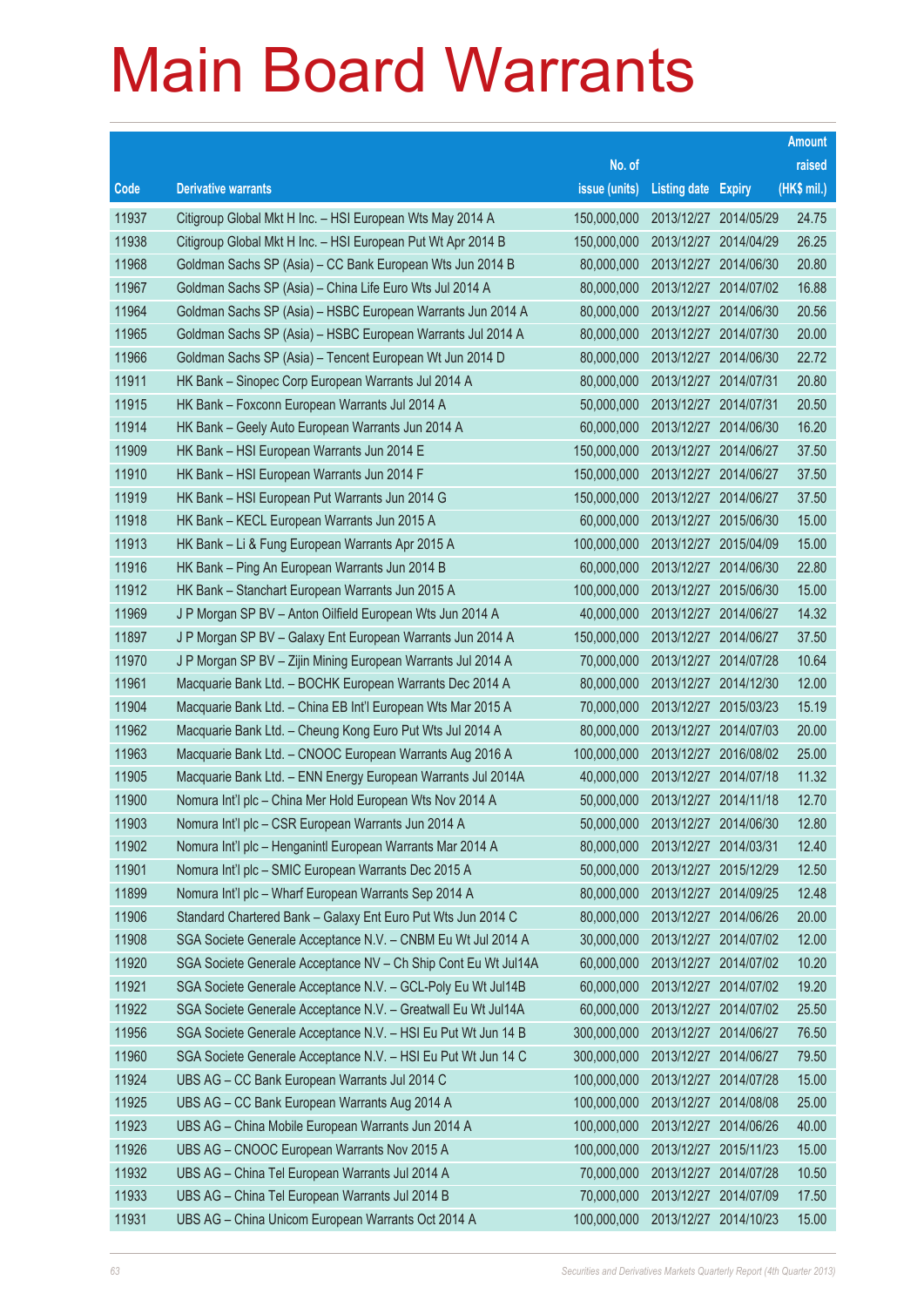|         |                                                                |               |                            | <b>Amount</b> |
|---------|----------------------------------------------------------------|---------------|----------------------------|---------------|
|         |                                                                | No. of        |                            | raised        |
| Code    | <b>Derivative warrants</b>                                     | issue (units) | <b>Listing date Expiry</b> | (HK\$ mil.)   |
| 11930   | UBS AG - Link REIT European Warrants Jul 2014 A                | 100,000,000   | 2013/12/27 2014/07/10      | 17.00         |
| 10266   | UBS AG - Nikkei 225 European Warrants Jun 2014 F               | 100,000,000   | 2013/12/27 2014/06/13      | 23.00         |
| 10268   | UBS AG - Nikkei 225 European Warrants Sep 2014 B               | 100,000,000   | 2013/12/27 2014/09/12      | 25.00         |
| 10270   | UBS AG - Nikkei 225 European Warrants Sep 2014 C               | 100,000,000   | 2013/12/27 2014/09/12      | 25.00         |
| 10264   | UBS AG - Nikkei 225 European Warrants Dec 2014 A               | 100,000,000   | 2013/12/27 2014/12/12      | 25.00         |
| 10265   | UBS AG - Nikkei 225 European Put Warrants Jun 2014 E           | 100,000,000   | 2013/12/27 2014/06/13      | 22.80         |
| 10267   | UBS AG - Nikkei 225 European Put Warrants Sep 2014 A           | 100,000,000   | 2013/12/27 2014/09/12      | 25.00         |
| 10269   | UBS AG - Nikkei 225 European Put Warrants Dec 2014 B           | 100,000,000   | 2013/12/27 2014/12/12      | 25.00         |
| 11929   | UBS AG - PetroChina European Warrants Jun 2014 B               | 70,000,000    | 2013/12/27 2014/06/26      | 35.00         |
| 11928   | UBS AG - SJM Holdings European Warrants Jun 2014 A             | 80,000,000    | 2013/12/27 2014/06/30      | 24.00         |
| 11927   | UBS AG - SJM Holdings European Warrants Jul 2014 A             | 80,000,000    | 2013/12/27 2014/07/09      | 20.00         |
| 11936   | UBS AG - Tencent Holdings European Warrants Jun 2014 D         | 100,000,000   | 2013/12/27 2014/06/26      | 35.00         |
| 11935   | UBS AG - Tencent Holdings European Warrants Jul 2014 A         | 100,000,000   | 2013/12/27 2014/07/09      | 25.00         |
| 27962 # | BOCI Asia Ltd. - HSBC European Warrants Apr 2014 B             | 275,000,000   | 2013/12/27 2014/04/11      | 10.18         |
| 28034 # | BOCI Asia Ltd. - CC Bank European Warrants Apr 2014 A          | 140,000,000   | 2013/12/27 2014/04/29      | 10.08         |
| 28249 # | BOCI Asia Ltd. - AIA European Warrants Jul 2014 A              | 125,000,000   | 2013/12/27 2014/07/07      | 10.00         |
| 11985   | BOCI Asia Ltd. - CNOOC European Warrants Nov 2014 A            | 100,000,000   | 2013/12/30 2014/11/17      | 15.00         |
| 11984   | BOCI Asia Ltd. - CNOOC European Put Warrants Oct 2014 A        | 100,000,000   | 2013/12/30 2014/10/31      | 16.00         |
| 11983   | BOCI Asia Ltd. - PetroChina European Warrants Jun 2014 A       | 100,000,000   | 2013/12/30 2014/06/03      | 18.00         |
| 11995   | Credit Suisse AG - AIA European Put Warrants Sep 2014 A        | 70,000,000    | 2013/12/30 2014/09/29      | 13.30         |
| 11996   | Credit Suisse AG - Hutchison European Warrants Jun 2014 D      | 80,000,000    | 2013/12/30 2014/06/30      | 16.00         |
| 11987   | Credit Suisse AG - Tencent Holdings European Wts Apr 2014 G    | 100,000,000   | 2013/12/30 2014/04/28      | 28.00         |
| 11988   | Credit Suisse AG - Tencent Holdings European Wts Apr 2014 H    | 100,000,000   | 2013/12/30 2014/04/28      | 33.00         |
| 11986   | Credit Suisse AG - Tencent Holdings European Wts Jun 2014 F    | 100,000,000   | 2013/12/30 2014/06/03      | 29.00         |
| 11989   | Credit Suisse AG - Tencent Holdings European Wts Jun 2014 G    | 100,000,000   | 2013/12/30 2014/06/23      | 52.00         |
| 11990   | Credit Suisse AG - Tencent Holdings European Wts Aug 2014 B    | 100,000,000   | 2013/12/30 2014/08/01      | 66.00         |
| 11992   | Credit Suisse AG - Tencent Holdings Euro Put Wts May 2014 A    | 100,000,000   | 2013/12/30 2014/05/30      | 15.00         |
| 11991   | Credit Suisse AG - Tencent Holdings Euro Put Wts Jun 2014 H    | 100,000,000   | 2013/12/30 2014/06/09      | 31.00         |
| 11993   | Credit Suisse AG - Tencent Holdings Euro Put Wts Jun 2014 I    | 100,000,000   | 2013/12/30 2014/06/30      | 38.00         |
| 11978   | HK Bank - AIA European Warrants Jun 2014 C                     | 100,000,000   | 2013/12/30 2014/06/05      | 17.00         |
| 11981   | HK Bank - CM Bank European Warrants Dec 2014 A                 | 80,000,000    | 2013/12/30 2014/12/31      | 20.00         |
| 11982   | HK Bank - China Railway European Warrants Aug 2014 A           | 60,000,000    | 2013/12/30 2014/08/29      | 18.00         |
| 11974   | HK Bank - China Shenhua European Warrants Sep 2014 A           | 80,000,000    | 2013/12/30 2014/09/30      | 20.00         |
| 11980   | HK Bank - Dongfeng Motor European Warrants Jul 2015 A          | 80,000,000    | 2013/12/30 2015/07/31      | 20.00         |
| 11973   | HK Bank - Greatwall Motor European Warrants Jun 2014 A         | 60,000,000    | 2013/12/30 2014/06/11      | 15.00         |
| 11975   | HK Bank - HSI European Warrants Apr 2014 J                     | 150,000,000   | 2013/12/30 2014/04/29      | 25.50         |
| 11976   | HK Bank - HSI European Put Warrants Jun 2014 H                 | 150,000,000   | 2013/12/30 2014/06/27      | 30.00         |
| 11979   | HK Bank - Jiangxi Copper European Warrants Jan 2015 A          | 80,000,000    | 2013/12/30 2015/01/28      | 19.20         |
| 11977   | HK Bank - Ping An European Warrants Jun 2014 C                 | 80,000,000    | 2013/12/30 2014/06/23      | 15.20         |
| 12319   | J P Morgan SP BV - China Mob European Wts Jul 2014 A           | 200,000,000   | 2013/12/30 2014/07/03      | 50.00         |
| 11972   | Macquarie Bank Ltd. - China Coal European Wts Oct 2014 A       | 40,000,000    | 2013/12/30 2014/10/06      | 10.00         |
| 11971   | Macquarie Bank Ltd. - Yanzhou Coal European Wts Jul 2014 A     | 35,000,000    | 2013/12/30 2014/07/03      | 10.50         |
| 12316   | SGA Societe Generale Acceptance N.V. - Henganintl Eu Wt Jan16A | 150,000,000   | 2013/12/30 2016/01/04      | 24.00         |
| 12315   | SGA Societe Generale Acceptance N.V. - HSI Eur Wt Jun 2014 D   | 300,000,000   | 2013/12/30 2014/06/27      | 55.50         |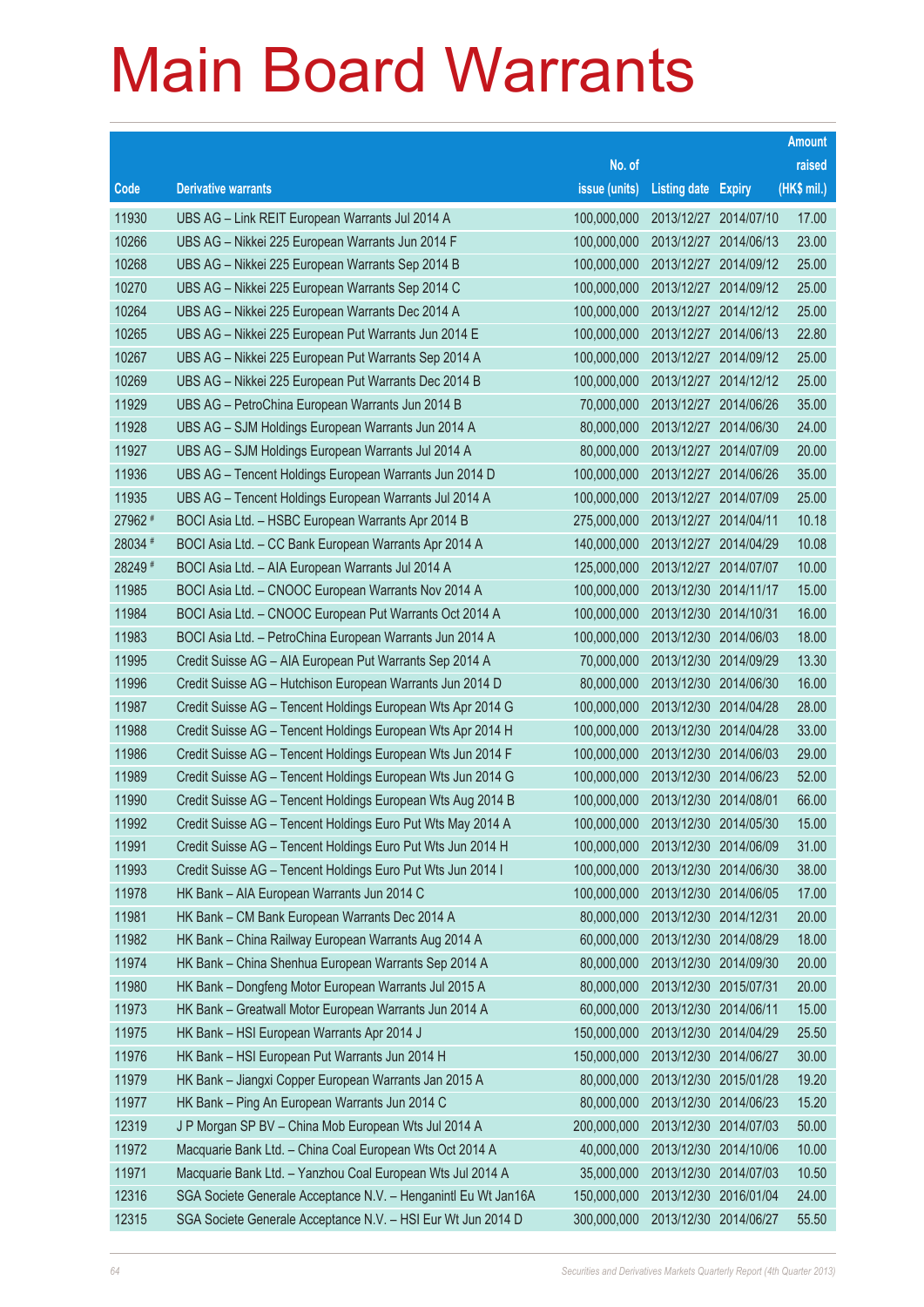|       |                                                                |               |                            |            | <b>Amount</b> |
|-------|----------------------------------------------------------------|---------------|----------------------------|------------|---------------|
|       |                                                                | No. of        |                            |            | raised        |
| Code  | <b>Derivative warrants</b>                                     | issue (units) | <b>Listing date Expiry</b> |            | (HK\$ mil.)   |
| 12317 | SGA Societe Generale Acceptance N.V. - Wynn Macau Eu Wt Jul14A | 50,000,000    | 2013/12/30 2014/07/02      |            | 12.50         |
| 12300 | UBS AG - Agricultural Bank European Warrants Jul 2014 A        | 70,000,000    | 2013/12/30 2014/07/21      |            | 10.50         |
| 12301 | UBS AG - Agricultural Bank European Warrants Jul 2014 B        | 70,000,000    | 2013/12/30 2014/07/28      |            | 17.50         |
| 12000 | UBS AG - AIA European Warrants Jun 2014 B                      | 100,000,000   | 2013/12/30 2014/06/30      |            | 25.00         |
| 12302 | UBS AG - BYD European Warrants Jun 2014 A                      | 80,000,000    | 2013/12/30 2014/06/30      |            | 32.00         |
| 12310 | UBS AG - China Mobile European Warrants Jul 2014 A             | 100,000,000   | 2013/12/30 2014/07/21      |            | 15.00         |
| 12304 | UBS AG - China Shenhua European Warrants Aug 2014 A            | 80,000,000    | 2013/12/30 2014/08/29      |            | 12.00         |
| 12305 | UBS AG – China Shenhua European Warrants Aug 2014 B            | 80,000,000    | 2013/12/30 2014/08/22      |            | 13.20         |
| 12311 | UBS AG - HSCEI European Warrants Jun 2015 A                    | 100,000,000   | 2013/12/30 2015/06/29      |            | 25.00         |
| 12313 | UBS AG - HSCEI European Put Warrants May 2014 A                | 100,000,000   | 2013/12/30 2014/05/29      |            | 18.00         |
| 12312 | UBS AG - HSCEI European Put Warrants Sep 2014 B                | 100,000,000   | 2013/12/30 2014/09/29      |            | 25.00         |
| 11997 | UBS AG - ICBC European Warrants Jul 2014 A                     | 100,000,000   | 2013/12/30 2014/07/10      |            | 15.00         |
| 11998 | UBS AG - ICBC European Warrants Jul 2014 B                     | 100,000,000   | 2013/12/30 2014/07/28      |            | 23.00         |
| 11999 | UBS AG - PICC Group European Warrants Jul 2014 A               | 60,000,000    | 2013/12/30 2014/07/28      |            | 15.00         |
| 12303 | UBS AG - Wynn Macau European Warrants Jun 2014 A               | 50,000,000    | 2013/12/30 2014/06/30      |            | 17.50         |
| 12306 | UBS AG - Yurun Food European Warrants Jun 2014 A               | 50,000,000    | 2013/12/30 2014/06/17      |            | 11.00         |
| 12350 | Credit Suisse AG - CSOP A50 ETF European Warrants Aug 2016 A   | 100,000,000   | 2013/12/31                 | 2016/08/01 | 16.00         |
| 12351 | Credit Suisse AG - A50 China European Put Wts Dec 2014 A       | 70,000,000    | 2013/12/31 2014/12/01      |            | 13.30         |
| 12353 | Credit Suisse AG - HKEx European Warrants May 2014 C           | 80,000,000    | 2013/12/31                 | 2014/05/30 | 26.40         |
| 12352 | Credit Suisse AG - HSBC European Wts Apr 2014 C                | 80,000,000    | 2013/12/31 2014/04/14      |            | 14.40         |
| 12349 | Credit Suisse AG - Link REIT European Warrants Sep 2014 A      | 70,000,000    | 2013/12/31                 | 2014/09/29 | 19.60         |
| 12354 | Credit Suisse AG - PetroChina European Warrants May 2014 B     | 70,000,000    | 2013/12/31                 | 2014/05/19 | 10.50         |
| 12355 | Credit Suisse AG - Yanzhou Coal European Warrants Apr 2014 A   | 70,000,000    | 2013/12/31                 | 2014/04/22 | 10.50         |
| 12326 | HK Bank - CAM CSI300 European Warrants May 2014 A              | 120,000,000   | 2013/12/31 2014/05/26      |            | 21.60         |
| 12320 | HK Bank - BOC HK European Warrants Apr 2015 A                  | 80,000,000    | 2013/12/31                 | 2015/04/27 | 12.00         |
| 12324 | HK Bank - CSOP A50 ETF European Warrants Jul 2014 A            | 60,000,000    | 2013/12/31 2014/07/02      |            | 21.00         |
| 12325 | HK Bank - CSOP A50 ETF European Warrants Jul 2014 B            | 60,000,000    | 2013/12/31 2014/07/02      |            | 15.00         |
| 12322 | HK Bank - A50 China European Warrants Dec 2016 A               | 300,000,000   | 2013/12/31 2016/12/28      |            | 51.00         |
| 12321 | HK Bank - GCL-Poly Energy European Warrants Jul 2014 A         | 50,000,000    | 2013/12/31                 | 2014/07/02 | 12.50         |
| 12366 | J P Morgan Int'l Der. Ltd. - CC Bank European Wts Jul 2014 B   | 200,000,000   | 2013/12/31 2014/07/08      |            | 50.00         |
| 12356 | J P Morgan SP BV - KECL European Warrants Jul 2015 A           | 200,000,000   | 2013/12/31                 | 2015/07/28 | 30.00         |
| 12365 | J P Morgan SP BV - Kingsoft European Warrants Jul 2014 A       | 150,000,000   | 2013/12/31                 | 2014/07/03 | 37.50         |
| 12348 | SGA Societe Generale Acceptance N.V. - AGBK Eu Wt Aug 2014 A   | 100,000,000   | 2013/12/31                 | 2014/08/04 | 25.00         |
| 12346 | UBS AG - Minsheng Bank European Warrants Jul 2014 A            | 30,000,000    | 2013/12/31 2014/07/28      |            | 11.40         |
| 12338 | UBS AG - China National Building European Wts Jun 2014 B       | 50,000,000    | 2013/12/31                 | 2014/06/30 | 12.50         |
| 12342 | UBS AG - CSOP A50 ETF European Warrants Jul 2014 A             | 60,000,000    | 2013/12/31                 | 2014/07/21 | 31.80         |
| 12343 | UBS AG - CSOP A50 ETF European Warrants Jul 2014 B             | 60,000,000    | 2013/12/31                 | 2014/07/28 | 18.00         |
| 12337 | UBS AG - Evergrande European Warrants Jun 2014 A               | 50,000,000    | 2013/12/31 2014/06/30      |            | 17.50         |
| 12336 | UBS AG - Evergrande European Warrants Jul 2014 A               | 50,000,000    | 2013/12/31                 | 2014/07/09 | 15.00         |
| 12340 | UBS AG - A50 China European Warrants May 2014 C                | 100,000,000   | 2013/12/31                 | 2014/05/26 | 15.00         |
| 12339 | UBS AG - A50 China European Warrants Jun 2014 B                | 100,000,000   | 2013/12/31                 | 2014/06/30 | 40.00         |
| 12341 | UBS AG - A50 China European Warrants Jul 2014 A                | 100,000,000   | 2013/12/31 2014/07/09      |            | 25.00         |
| 12334 | UBS AG - GCL-Poly Energy European Warrants Jun 2014 A          | 60,000,000    | 2013/12/31                 | 2014/06/30 | 21.00         |
| 12344 | UBS AG - Greatwall Motor European Warrants Jun 2014 B          | 60,000,000    | 2013/12/31                 | 2014/06/30 | 22.20         |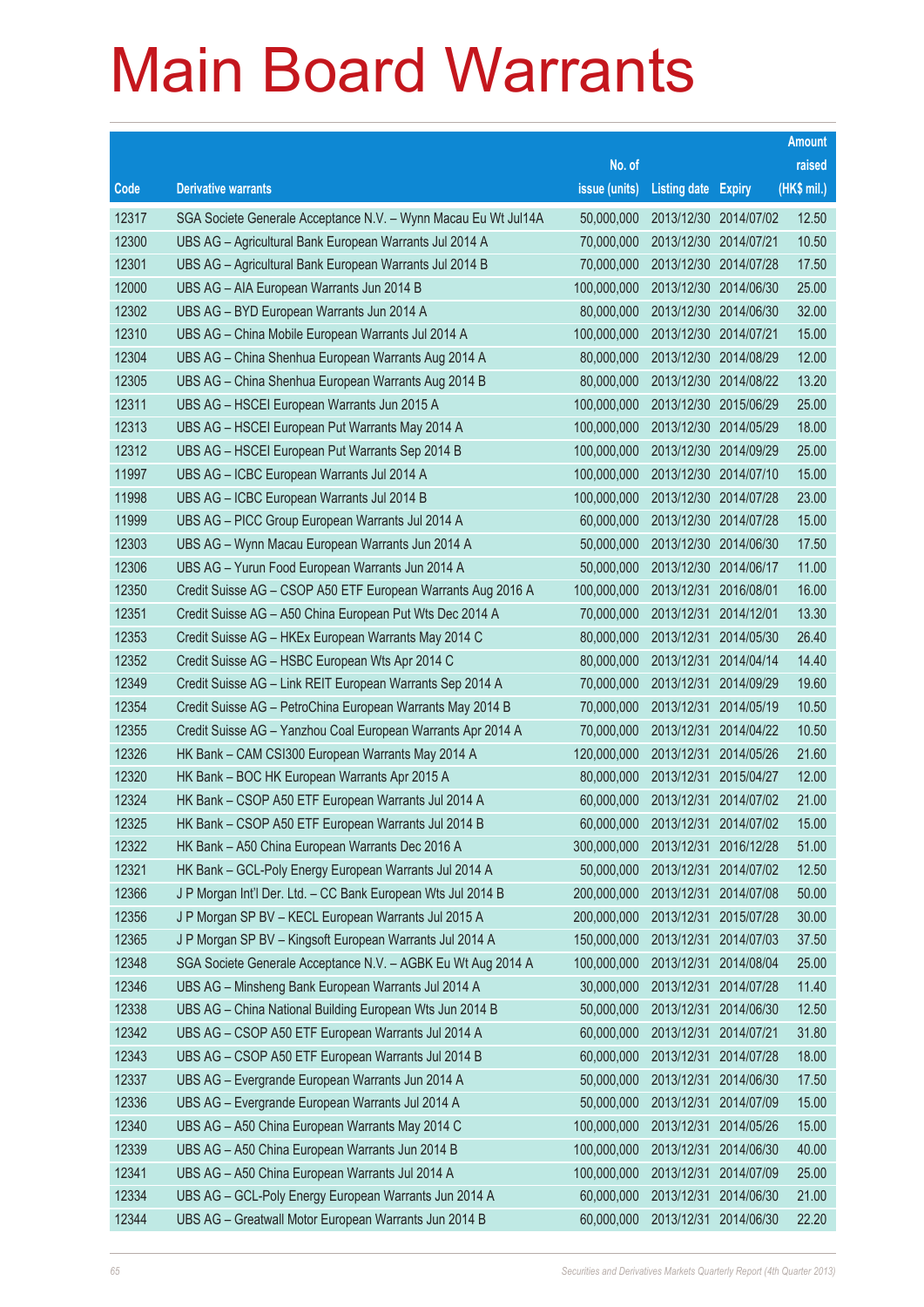|       |                                                   |                      |              |               | <b>Amount</b> |
|-------|---------------------------------------------------|----------------------|--------------|---------------|---------------|
|       |                                                   | No. of               |              |               | raised        |
| Code  | <b>Derivative warrants</b>                        | <i>issue (units)</i> | Listing date | <b>Expiry</b> | (HK\$ mil.)   |
| 12332 | UBS AG - HSI European Warrants Jul 2014 B         | 300,000,000          | 2013/12/31   | 2014/07/30    | 45.00         |
| 12330 | UBS AG - HSI European Warrants Sep 2014 A         | 300.000.000          | 2013/12/31   | 2014/09/29    | 45.00         |
| 12329 | UBS AG - HSI European Put Warrants May 2014 B     | 300.000.000          | 2013/12/31   | 2014/05/29    | 46.50         |
| 12327 | UBS AG - HSI European Put Warrants Jun 2014 B     | 300,000,000          | 2013/12/31   | 2014/06/27    | 66.00         |
| 12328 | UBS AG - HSI European Put Warrants Jun 2014 C     | 300,000,000          | 2013/12/31   | 2014/06/27    | 48.00         |
| 12333 | UBS AG - Kingsoft European Warrants Jun 2014 B    | 100.000.000          | 2013/12/31   | 2014/06/30    | 30.00         |
| 12345 | UBS AG - Ping An European Warrants Jul 2014 A     | 100.000.000          | 2013/12/31   | 2014/07/09    | 55.00         |
| 12347 | UBS AG - Sands China European Warrants Jun 2014 B | 40,000,000           | 2013/12/31   | 2014/06/30    | 12.00         |
| Total |                                                   |                      |              |               | 45.648.98     |

# Further issue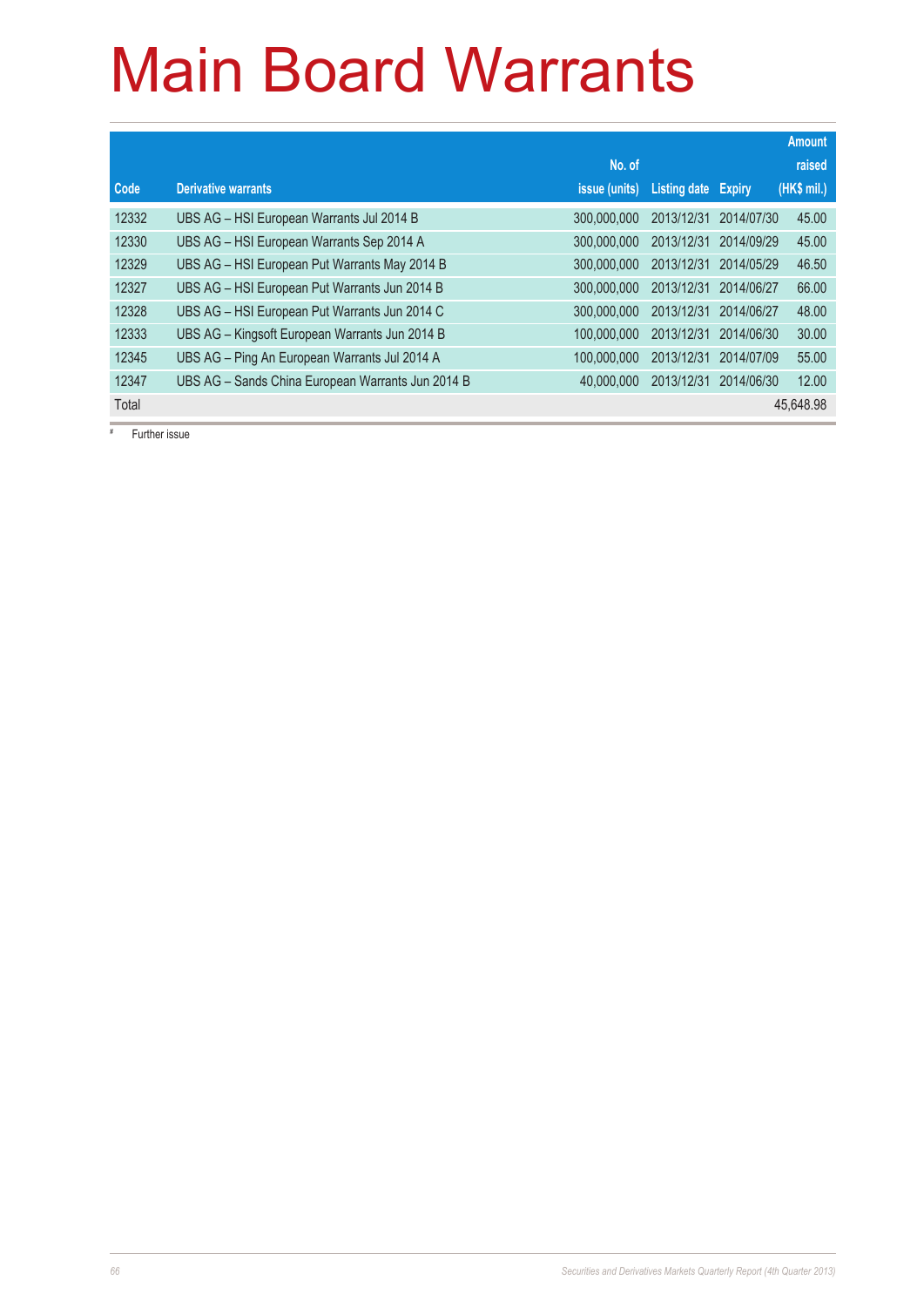# Main Board Debt Securities

#### **Debt Securities Trading Statistics**

|      |                | <b>Turnover value</b>          |                         |
|------|----------------|--------------------------------|-------------------------|
|      |                | Exchange fund notes (HK\$ mil) | Market total (HK\$ mil) |
| 2012 | Q4             | -                              | 567.60                  |
| 2013 | Q1             | -                              | 585.65                  |
|      | Q <sub>2</sub> | -                              | 1,818.61                |
|      | Q <sub>3</sub> | -                              | 1,171.98                |
|      | Q4             | -                              | 886.67                  |

#### **Debt Securities Nominal Value**

|      |                | No. of issues | Nominal value (HK\$ mil.) |
|------|----------------|---------------|---------------------------|
| 2012 | Q <sub>4</sub> | 269           | 883,784.51                |
| 2013 | Q1             | 299           | 960,682.29                |
|      | Q2             | 355           | 1,185,676.77              |
|      | Q3             | 367           | 1,212,064.53              |
|      | Q4             | 403           | 1,378,794.08              |

#### **New Listing Statistics – Debt Securities**

|      |    | No. of newly listed debt securities | Amount raised (HK\$ mil.) |
|------|----|-------------------------------------|---------------------------|
| 2012 | Q4 | 29                                  | 80,894.77                 |
| 2013 | Q1 | 37                                  | 113,959.19                |
|      | Q2 | 69                                  | 237,646.45                |
|      | Q3 | 16                                  | 34,683.76                 |
|      | Q4 | 48                                  | 190,108.73                |
|      |    |                                     |                           |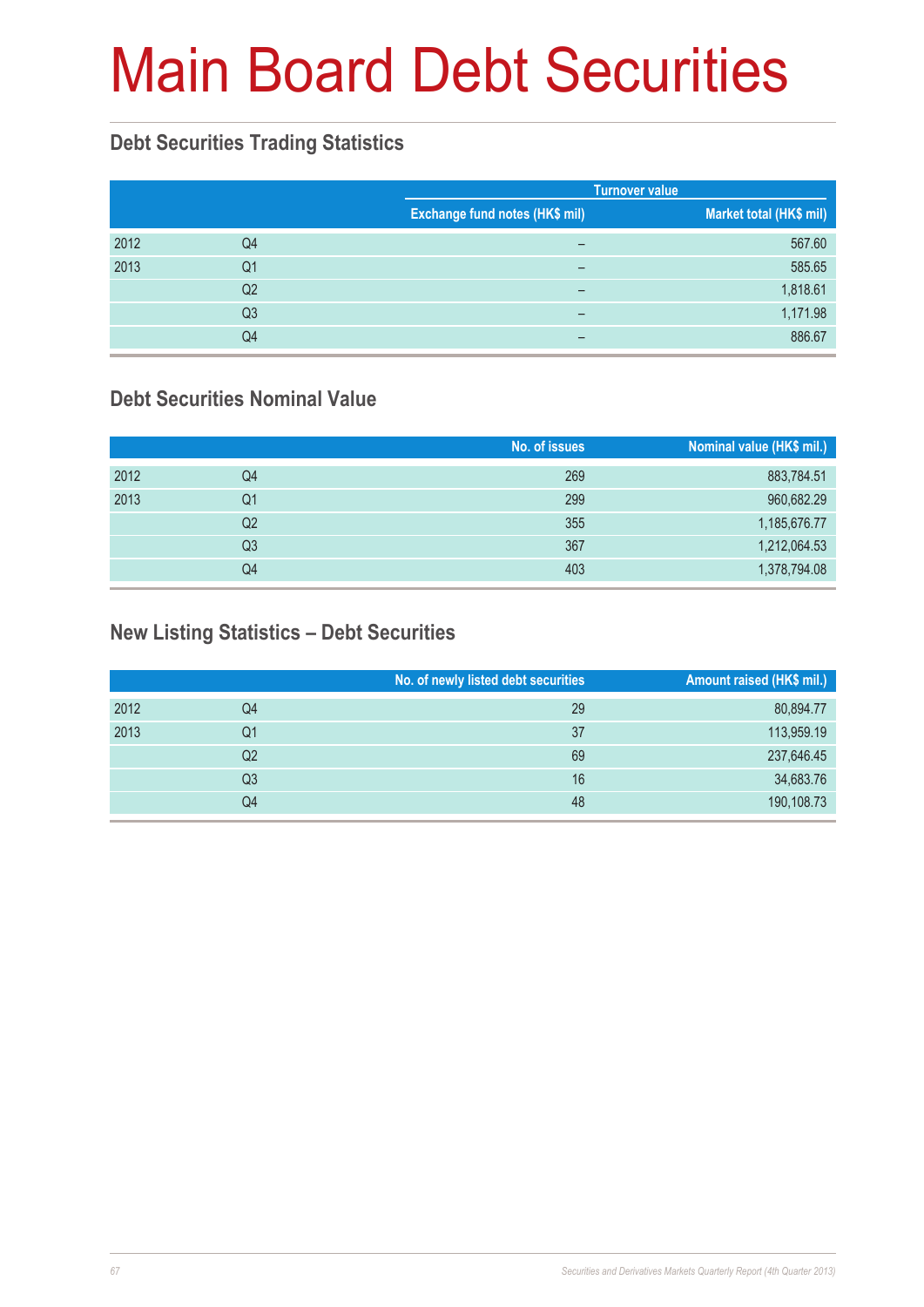## Main Board Debt Securities

#### **Newly Listed Debt Securities**

for 4th quarter 2013

|                 |                                                                                                                       |                          |                              |                          |                          | <b>Amount raised</b> |
|-----------------|-----------------------------------------------------------------------------------------------------------------------|--------------------------|------------------------------|--------------------------|--------------------------|----------------------|
| Code            | <b>Debt securities</b>                                                                                                | <b>Principal</b>         |                              | <b>Listing date</b>      | <b>Maturity</b>          | (HK\$ mil.)          |
| 05972           | CNOOC Curtis Funding No.1 Pty Ltd. 4.50% Senior Notes 2023                                                            | <b>USD</b>               | 1,300,000,000                | 2013/10/04               | 2023/10/03               | 10,140.00            |
| 05973           | CNOOC Curtis Funding No.1 Pty Ltd. 2.75% Senior Notes 2020                                                            | <b>EUR</b>               | 500,000,000                  | 2013/10/04               | 2020/10/03               | 5,243.73             |
| 05974           | Yuzhou Properties Co. Ltd. 8.75% Senior Notes 2018                                                                    | <b>USD</b>               | 300,000,000                  | 2013/10/07               | 2018/10/04               | 2,340.00             |
| 05971           | China Uranium Development Co. Ltd. 3.50% Guar. Bonds 2018                                                             | <b>USD</b>               | 600,000,000                  | 2013/10/09               | 2018/10/08               | 4,649.68             |
| 05975           | Swire Pacific MTN Financing Ltd. 4.50% Guaranteed Notes 2023                                                          | <b>USD</b>               | 700,000,000                  | 2013/10/10               | 2023/10/09               | 5,427.40             |
| 05976           | Industrial and Commercial Bank of China (Asia) Ltd.                                                                   | <b>USD</b>               | 500,000,000                  | 2013/10/11               | 2023/10/10               | 3,896.22             |
|                 | Tier 2 Subordinated Notes 2023                                                                                        |                          |                              |                          |                          |                      |
| 05983           | Wynn Macau, Ltd. 5.25% Senior Notes 2021                                                                              | <b>USD</b>               | 600,000,000                  | 2013/10/17               | 2021/10/15               | 4,680.00             |
| 05977           | Franshion Brilliant Ltd. 5.375% Guaranteed Senior Notes 2018                                                          | <b>USD</b>               | 300,000,000                  | 2013/10/18               | 2018/10/17               | 2,340.00             |
| 05978           | Sinopec Group Overseas Development (2013) Ltd.                                                                        | <b>USD</b>               | 750,000,000                  | 2013/10/18               | 2018/10/17               | 5,815.66             |
|                 | 2.50% Senior Notes 2018                                                                                               |                          |                              |                          |                          |                      |
| 05979           | Sinopec Group Overseas Development (2013) Ltd.                                                                        | <b>USD</b>               | 1,500,000,000                | 2013/10/18               | 2023/10/17               | 11,619.51            |
|                 | 4.375% Senior Notes 2023                                                                                              |                          |                              |                          |                          |                      |
| 05980           | Sinopec Group Overseas Development (2013) Ltd.                                                                        | <b>USD</b>               | 500,000,000                  | 2013/10/18               | 2043/10/17               | 3,875.86             |
|                 | 5.375% Senior Notes 2043                                                                                              |                          |                              |                          |                          |                      |
| 05981           | Sinopec Group Overseas Development (2013) Ltd.                                                                        | <b>EUR</b>               | 550,000,000                  | 2013/10/18               | 2020/10/17               | 5,727.07             |
|                 | 2.625% Senior Notes 2020                                                                                              |                          |                              |                          |                          |                      |
| 05984           | China Taiping New Horizon Ltd. 6.00% Guaranteed Notes 2023                                                            | <b>USD</b>               | 400,000,000                  | 2013/10/18               | 2023/10/18               | 3,120.00             |
| 05982           | Greenland Hong Kong Holdings Ltd. 4.75% Bonds 2016                                                                    | <b>USD</b>               | 700,000,000                  | 2013/10/21               | 2016/10/18               | 5,441.16             |
| 05985           | Chalco Hong Kong Investment Co. Ltd.                                                                                  | <b>USD</b>               | 350,000,000                  | 2013/10/30               |                          | 2,730.00             |
|                 | 6.625% Senior Perpetual Captial Securities                                                                            |                          |                              |                          |                          |                      |
| 05986           | Haitong International Finance Holdings Ltd.                                                                           | <b>USD</b>               | 900,000,000                  | 2013/10/30               | 2018/10/29               | 6,990.09             |
|                 | 3.95% Credit Enhanced Bonds 2018                                                                                      |                          |                              |                          |                          |                      |
| 05987           | China Overseas Finance (Cayman) III Ltd. 3.375% Guar. Notes 2018                                                      | <b>USD</b>               | 500,000,000                  | 2013/10/30               | 2018/10/29               | 3,884.91             |
| 05988           | China Overseas Finance (Cayman) III Ltd. 5.375% Guar. Notes 2023                                                      | <b>USD</b>               | 500,000,000                  | 2013/10/30               | 2023/10/29               | 3,884.21             |
| 05989           | China Overseas Finance (Cayman) III Ltd. 6.375% Guar. Notes 2043                                                      | <b>USD</b>               | 500,000,000                  | 2013/10/30               | 2043/10/29               | 3,880.89             |
| 05990           | Evergrande Real Estate Group Ltd. 8.75% Senior Notes 2018                                                             | <b>USD</b>               | 1,000,000,000                | 2013/10/31               | 2018/10/30               | 7,800.00             |
| 05991           | Anton Oilfield Services Group 7.50% Senior Notes 2018                                                                 | <b>USD</b>               | 250,000,000                  | 2013/11/07               | 2018/11/06               | 1,950.00             |
| 05992<br>04211# | China CITIC Bank Int'l Ltd. Tier 2 Subordinated Notes 2024<br>The Government of the HKSAR of the PRC 0.97% Bonds 2016 | <b>USD</b><br><b>HKD</b> | 300,000,000<br>3,000,000,000 | 2013/11/08<br>2013/11/08 | 2024/05/07<br>2016/12/08 | 2,340.00<br>3,015.90 |
| 05993           | Prosperous Ray Ltd. 3.00% Guaranteed Notes 2018                                                                       | <b>USD</b>               | 500,000,000                  | 2013/11/13               | 2018/11/12               | 3,877.23             |
| 05994           | Prosperous Ray Ltd. 4.625% Guaranteed Notes 2023                                                                      | <b>USD</b>               | 500,000,000                  | 2013/11/13               | 2023/11/12               | 3,849.34             |
| 05995           | Hong Kong Mortgage Corporation Ltd., The FR Notes 2014                                                                | GBP                      | 215,000,000                  | 2013/11/13               | 2014/11/12               | 2,664.12             |
| 05990 #         | Evergrande Real Estate Group Ltd. 8.75% Senior Notes 2018                                                             | <b>USD</b>               | 500,000,000                  | 2013/11/13               | 2018/10/30               | 3,900.00             |
| 85932           | China Development Bank Corporation FR CNY Notes 2015                                                                  | <b>RMB</b>               | 1,900,000,000                | 2013/11/14               | 2015/11/13               | 2,417.75             |
| 85933           | China Development Bank Corporation 3.60% CNY Notes 2018                                                               | <b>RMB</b>               | 1,700,000,000                | 2013/11/14               | 2018/11/13               | 2,163.25             |
| 85934           | China Development Bank Corporation 4.50% CNY Notes 2028                                                               | <b>RMB</b>               | 900,000,000                  | 2013/11/14               | 2028/11/13               | 1,145.25             |
| 04044           | Hong Kong Monetary Authority 0.30% Exchange Fund Notes 2015                                                           | <b>HKD</b>               | 1,200,000,000                | 2013/11/19               | 2015/11/18               | 1,200.48             |
| 05997           | Wanda Properties Overseas Ltd. 4.875% Guaranteed Bonds 2018                                                           | <b>USD</b>               | 600,000,000                  | 2013/11/22               | 2018/11/21               | 4,630.21             |
| 05996           | Logo Star Ltd. 1.50% Guaranteed Convertible Bonds 2018                                                                | <b>HKD</b>               | 3,875,000,000                | 2013/11/25               | 2018/11/22               | 3,875.00             |
| 86613           | Ministry of Finance of the PRC 2.60% CNY Bonds 2016                                                                   | <b>RMB</b>               | 5,000,000,000                | 2013/11/25               | 2016/11/22               | 6,360.50             |
| 86614           | Ministry of Finance of the PRC 3.09% CNY Bonds 2018                                                                   | <b>RMB</b>               | 2,000,000,000                | 2013/11/25               | 2018/11/22               | 2,544.20             |
| 05999           | China Mengniu Dairy Co. Ltd. 3.5% Bonds 2018                                                                          | <b>USD</b>               | 500,000,000                  | 2013/11/28               | 2018/11/27               | 3,878.79             |
| 05998           | China Water Property Group Ltd. 12.5% Senior Notes 2016                                                               | <b>HKD</b>               | 350,000,000                  | 2013/11/29               | 2016/11/28               | 345.73               |
| 04045           | Hong Kong Monetary Authority 1.94% Exchange Fund Notes 2023                                                           | <b>HKD</b>               | 800,000,000                  | 2013/12/03               | 2023/12/04               | 791.12               |
| 85935           | RKI Finance (2013) Ltd. 6% Guaranteed Senior CNY Notes 2016                                                           | <b>RMB</b>               | 2,200,000,000                | 2013/12/04               | 2016/12/03               | 2,798.40             |
| 85936           | Bestgain Real Estate Lyra Ltd. 4.5% Guaranteed CNY Notes 2018                                                         | <b>RMB</b>               | 1,000,000,000                | 2013/12/05               | 2018/12/04               | 1,272.30             |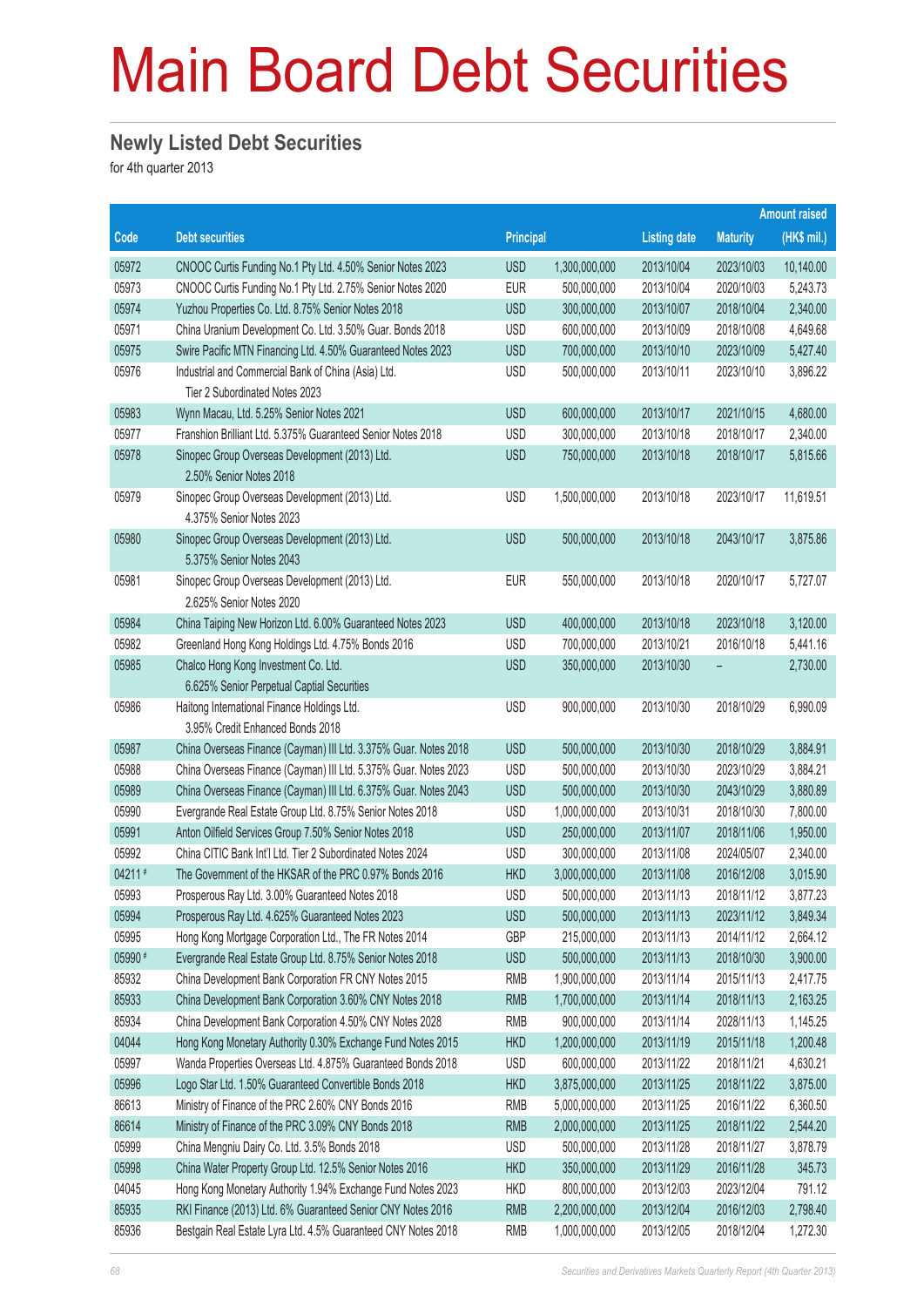# Main Board Debt Securities

|           |                                                             |                  |               |                     |                 | <b>Amount raised</b> |
|-----------|-------------------------------------------------------------|------------------|---------------|---------------------|-----------------|----------------------|
| Code      | <b>Debt securities</b>                                      | <b>Principal</b> |               | <b>Listing date</b> | <b>Maturity</b> | (HK\$ mil.)          |
| 06000     | Amipeace Ltd. 2% Guaranteed Notes 2016                      | <b>USD</b>       | 600,000,000   | 2013/12/09          | 2016/12/06      | 4,652.15             |
| 06001     | Agricultural Bank of China Ltd. HK Branch 2.875% Notes 2018 | <b>USD</b>       | 500,000,000   | 2013/12/11          | 2018/12/11      | 3,892.63             |
| 06002     | China Merchants Land Ltd. 4.021% Credit Enhanced Bonds 2018 | <b>USD</b>       | 500,000,000   | 2013/12/12          | 2018/12/11      | 3,900.00             |
| 85937     | Far East Horizon Ltd. 5.45% CNY Notes 2016                  | <b>RMB</b>       | 700.000.000   | 2013/12/12          | 2016/12/11      | 893.76               |
| 86615     | Ministry of Finance of the PRC 2.80% CNY Bonds 2015         | <b>RMB</b>       | 3,000,000,000 | 2013/12/12          | 2015/12/11      | 3,830.40             |
| 06003     | CSSC Capital 2013 Ltd. 2.75% Credit Enhanced Bonds 2016     | <b>USD</b>       | 800,000,000   | 2013/12/13          | 2016/12/12      | 6,225.90             |
| 06004     | Bao-Trans Enterprises Ltd. 3.75% Bonds 2018                 | <b>USD</b>       | 500,000,000   | 2013/12/13          | 2018/12/12      | 3,868.76             |
| 85938     | Bestgain Real Estate Lyra Ltd. 4.05% Guar. CNY Notes 2016   | <b>RMB</b>       | 1,000,000,000 | 2013/12/17          | 2016/12/16      | 1.276.70             |
| 06005     | Big Right Investment Ltd. 4.8% Guaranteed Notes 2018        | <b>USD</b>       | 110,000,000   | 2013/12/19          | 2018/12/18      | 858.00               |
| 04046     | Hong Kong Monetary Authority 1.17% Exchange Fund Notes 2018 | <b>HKD</b>       | 1,000,000,000 | 2013/12/20          | 2018/12/19      | 995.50               |
| $04022$ # | Hong Kong Monetary Authority 0.82% Exchange Fund Notes 2016 | <b>HKD</b>       | 1,200,000,000 | 2013/12/20          | 2016/12/19      | 1.209.00             |
| Total     |                                                             |                  |               |                     |                 | 190,108.73           |

# Further issue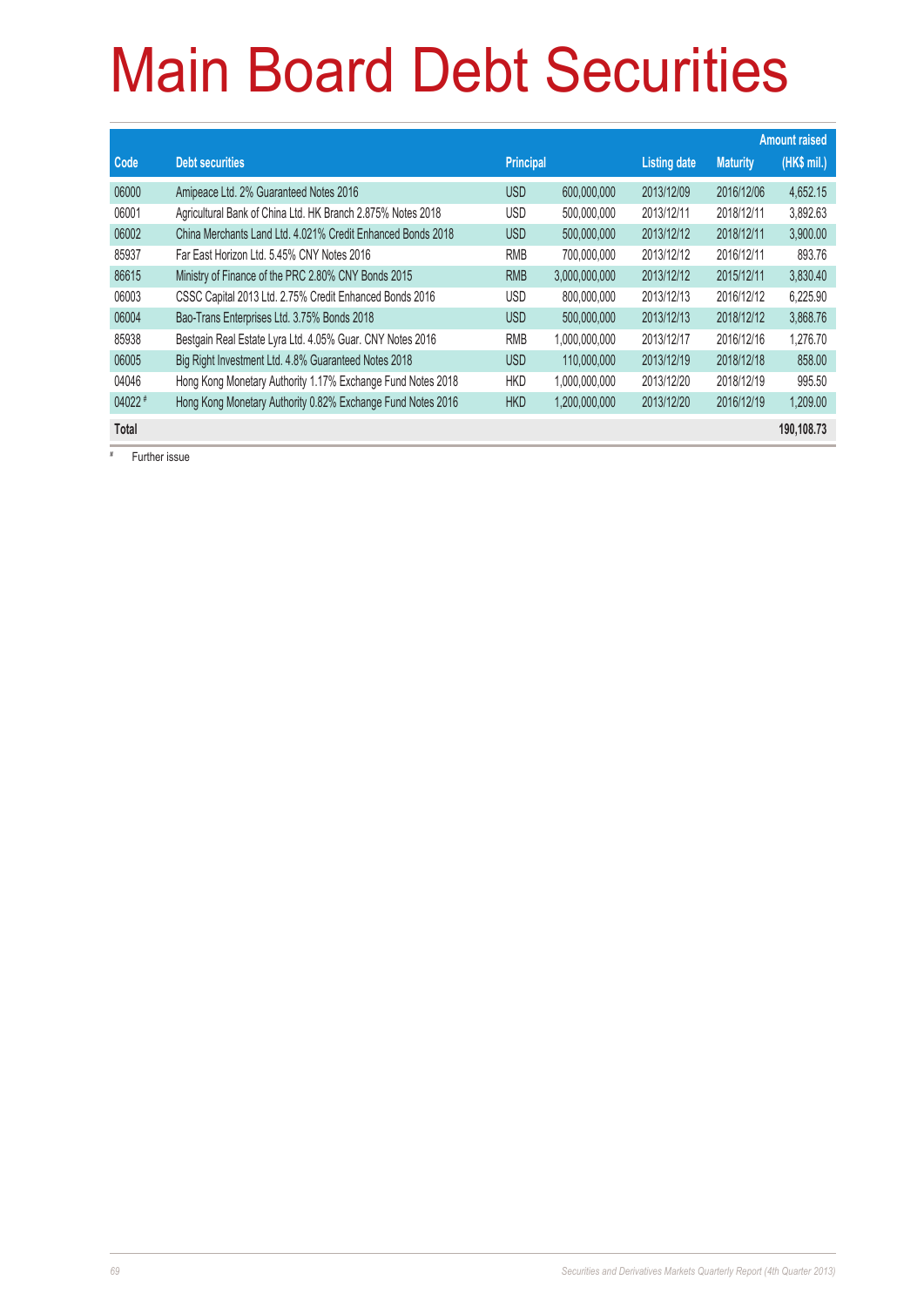# Main Board Unit Trusts and Mutual Funds

#### **Unit Trusts and Mutual Funds Trading Statistics**

|      |                | <b>Exchange</b><br><b>Traded</b><br>Fund (ETF)<br>(HK\$ mil.) | <b>Real Estate</b><br><b>Investment</b><br><b>Trusts (REITs)</b><br>(HK\$ mil.) | <b>Others</b><br>(HK\$ mil.) | <b>Total</b><br>(HK\$ mil.) | $%$ of<br>market total |
|------|----------------|---------------------------------------------------------------|---------------------------------------------------------------------------------|------------------------------|-----------------------------|------------------------|
| 2012 | Q4             | 213,637.42                                                    | 22,489.26                                                                       | 51.26                        | 236.177.94                  | 6.93                   |
| 2013 | Q <sub>1</sub> | 309,073.10                                                    | 22,090.25                                                                       | 84.66                        | 331,248.01                  | 7.57                   |
|      | Q <sub>2</sub> | 232,045.35                                                    | 27,829.00                                                                       | 41.10                        | 259,915.45                  | 6.98                   |
|      | Q <sub>3</sub> | 187,460.35                                                    | 19,308.78                                                                       | 32.94                        | 206,802.07                  | 5.98                   |
|      | Q4             | 174,554.43                                                    | 13,129.54                                                                       | 37.59                        | 187,721.56                  | 5.17                   |

Note: Turnover value traded in non-HKD currency securities have been included.

#### **Unit Trusts and Mutual Funds Market Value**

|      |                | No. of<br><b>issues</b> | <b>Exchange</b><br><b>Traded</b><br><b>Funds (ETF)</b><br>(HK\$ mil.) | No. of<br><b>issues</b> | <b>Real Estate</b><br><b>Investment</b><br><b>Trusts</b><br>(REITs)<br>(HK\$ mil.) | No. of<br><b>issues</b> | <b>Others</b><br>(HK\$ mil.) | No. of<br><b>issues</b> | <b>Total</b><br>(HK\$ mil.) |
|------|----------------|-------------------------|-----------------------------------------------------------------------|-------------------------|------------------------------------------------------------------------------------|-------------------------|------------------------------|-------------------------|-----------------------------|
| 2012 | Q <sub>4</sub> | 100                     | 839,802.08                                                            | 9                       | 174,124.01                                                                         | $\overline{2}$          | 1,474.98                     | 111                     | 1,015,401.07                |
| 2013 | Q <sub>1</sub> | 100                     | 808,762.75                                                            | 9                       | 188,509.03                                                                         | $\overline{2}$          | 1,445.61                     | 111                     | 998,717.39                  |
|      | Q <sub>2</sub> | 110                     | 577,695.30                                                            | 9                       | 174,766.41                                                                         | $\overline{2}$          | 1,290.35                     | 121                     | 753,752.05                  |
|      | Q <sub>3</sub> | 113                     | 592,893.27                                                            | 10                      | 175,966.45                                                                         | $\overline{2}$          | 1,319.72                     | 125                     | 770,179.44                  |
|      | Q4             | 116                     | 538,892.05                                                            | 11                      | 177,310.63                                                                         | $\overline{2}$          | 1,376.37                     | 129                     | 717,579.05                  |

#### **New Listing Unit Trust and Mutual Funds Statistics**

|      |                | No. of newly listed<br>unit trust and mutual funds | <b>Funds raised</b><br>(HK\$ mil.) |
|------|----------------|----------------------------------------------------|------------------------------------|
| 2012 | Q4             |                                                    |                                    |
| 2013 | Q1             | -                                                  |                                    |
|      | Q2             | 10                                                 |                                    |
|      | Q <sub>3</sub> | 4                                                  | 675.50                             |
|      | Q4             | Δ                                                  | 1,674.50                           |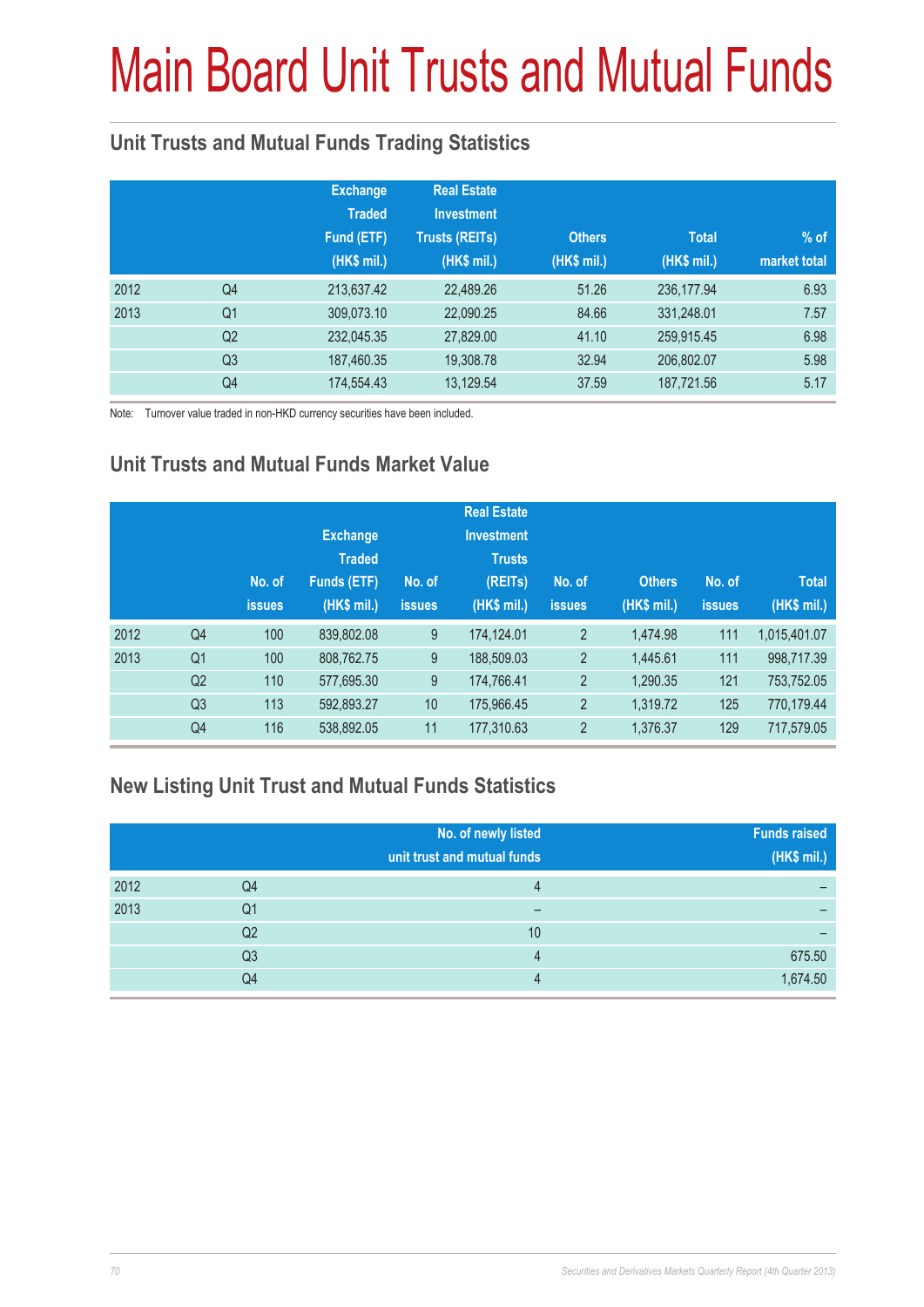# Main Board Unit Trusts and Mutual Funds

#### **Newly Listed Unit Trust and Mutual Funds**

for 4th quarter 2013

|                 |                                             |                                                         |                           |                   | <b>Amount raised</b> | <b>Subscription</b> |                     |
|-----------------|---------------------------------------------|---------------------------------------------------------|---------------------------|-------------------|----------------------|---------------------|---------------------|
| Code            | <b>Unit trust and Mutual funds</b>          | <b>Fund manager</b>                                     | <b>Issue price (HK\$)</b> | No. of unit offer | (HK\$ mil)           | rate (times)        | <b>Listing date</b> |
| 83120/<br>03120 | E Fund CES China 120 Index ETF              | E Fund Management<br>(Hong Kong) Co., Limited           | n.a.                      | n.a.              | n.a.                 | n.a.                | 2013/10/21          |
| 83128/<br>03128 | Hang Seng China A Industry<br>Top Index ETF | Hang Seng Investment<br>Management Limited              | n.a.                      | n.a.              | n.a.                 | n.a.                | 2013/11/26          |
| 01426           | Spring Real Estate Investment Trust         | Spring Asset Management Limited                         | 3.81                      | 439,500,000       | 1,674.50             | 0.156               | 2013/12/05          |
| 82832/<br>02832 | Bosera FTSE China A50 Index ETF             | Bosera Asset Management<br>(International) Co., Limited | n.a.                      | n.a.              | n.a.                 | n.a.                | 2013/12/09          |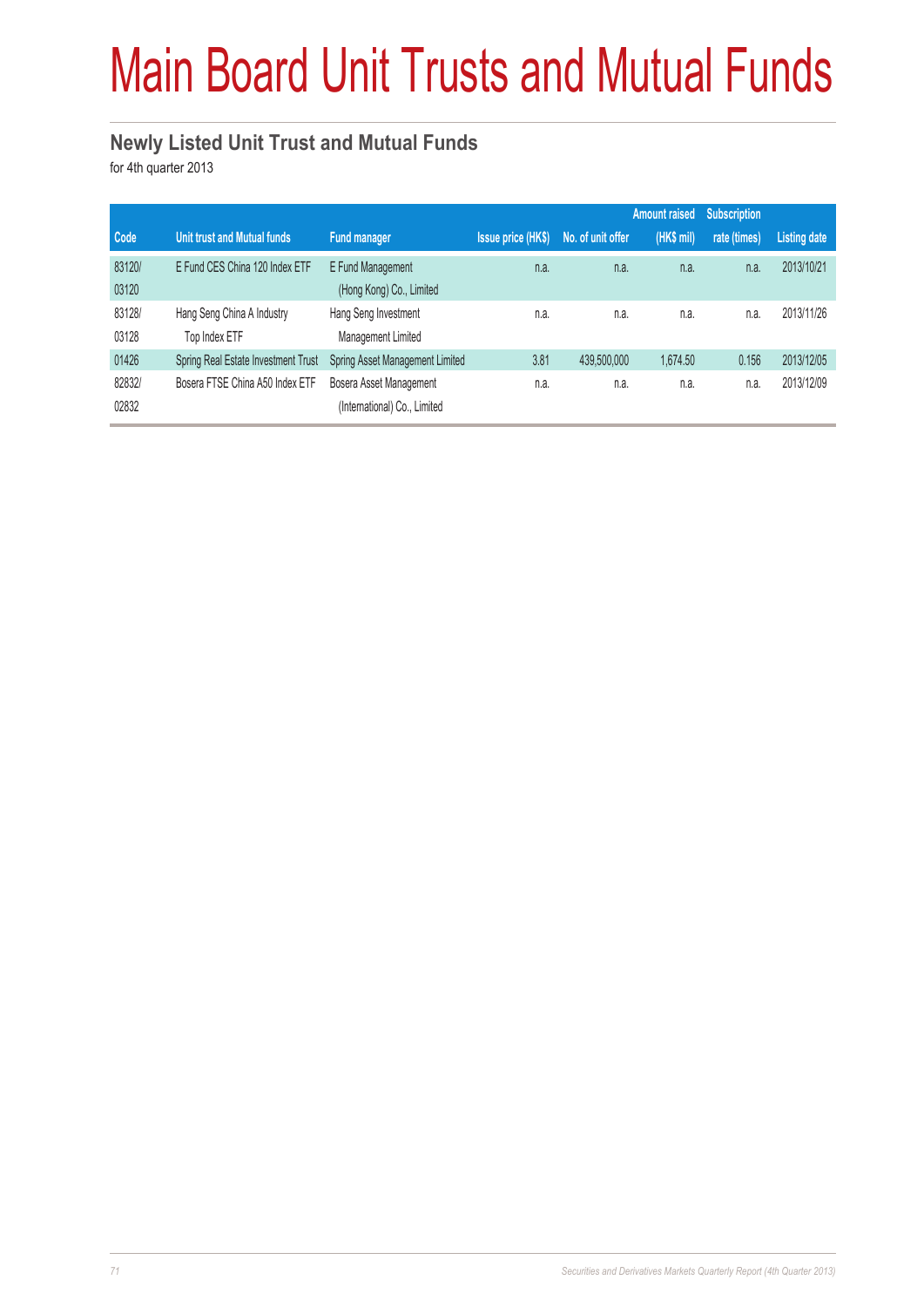#### **Callable Bull/Bear Contracts Trading Statistics**

|      |                | <b>Number</b> | <b>Market value</b><br>(HK\$ mil.) | <b>Turnover value</b><br>(HK\$ mil.) |
|------|----------------|---------------|------------------------------------|--------------------------------------|
| 2012 | Q4             | 1,214         | 53,414.12                          | 315,589.20                           |
| 2013 | Q <sub>1</sub> | 1,276         | 45,190.12                          | 355,912.23                           |
|      | Q <sub>2</sub> | 1,222         | 52,676.48                          | 326,008.67                           |
|      | Q <sub>3</sub> | 1,596         | 68,940.37                          | 330,779.62                           |
|      | Q4             | 1,620         | 68,388.12                          | 256,527.75                           |

#### **New Listings Callable Bull/Bear Contracts Statistics**

|      |    | No. of newly listed CBBC | Amount raised (HK\$ mil.) |
|------|----|--------------------------|---------------------------|
| 2012 | Q4 | 1,451                    | 80,018.42                 |
| 2013 | Q1 | 1,922                    | 100,336.26                |
|      | Q2 | 2,415                    | 132,125.62                |
|      | Q3 | 2,455                    | 137,493.48                |
|      | Q4 | 2,156                    | 112,648.01                |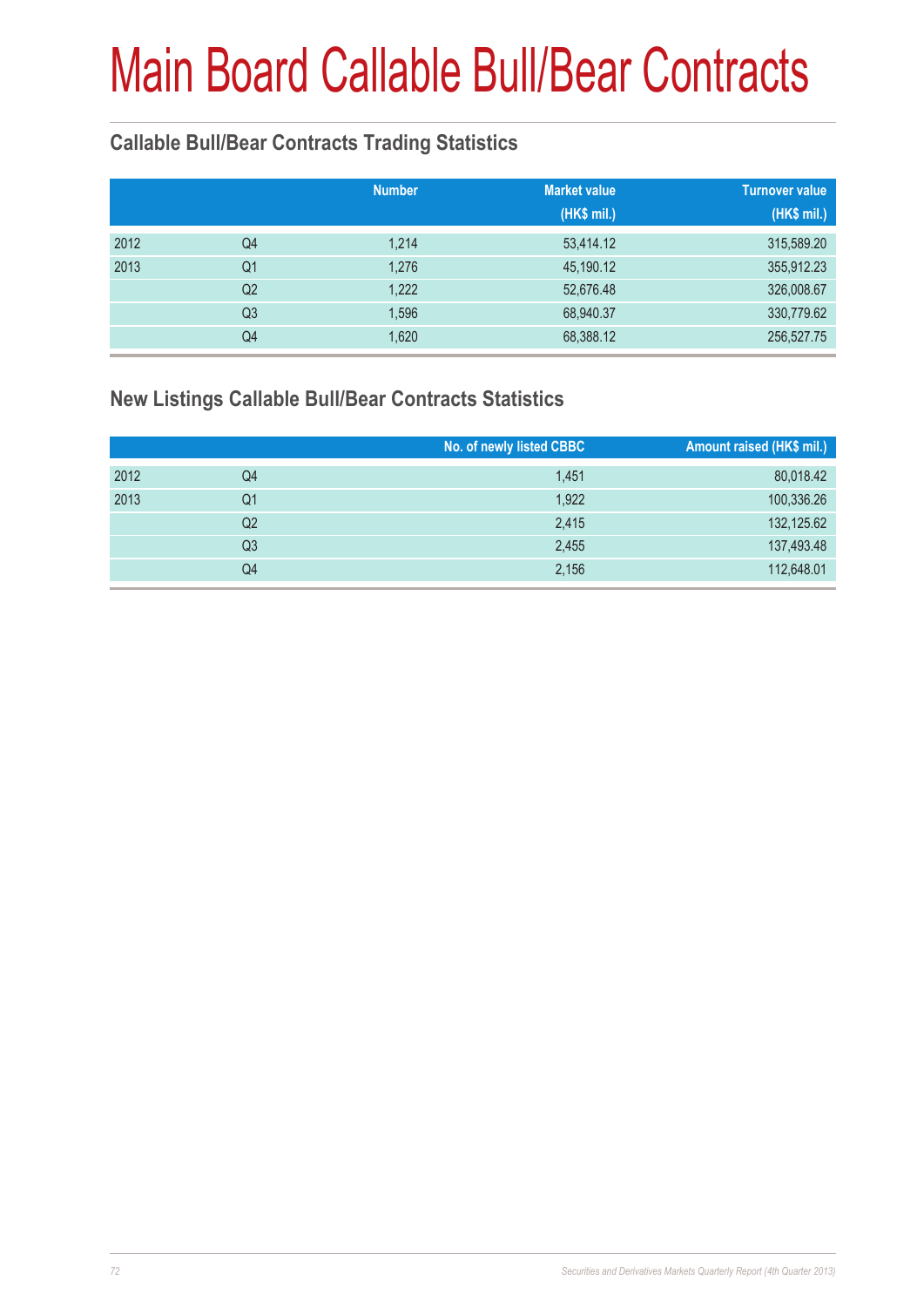#### **Newly Listed Callable Bull/Bear Contracts**

for 4th quarter 2013

|       |                                                                | No. of        |                     |               | <b>Amount raised</b> |
|-------|----------------------------------------------------------------|---------------|---------------------|---------------|----------------------|
| Code  | <b>Callable Bull/Bear Contracts</b>                            | issue (units) | <b>Listing date</b> | <b>Expiry</b> | (HK\$ mil.)          |
| 63666 | BNP Paribas Arbit Issu B.V. - HSI R Bull CBBC Aug 2014 O       | 300,000,000   | 2013/10/02          | 2014/08/28    | 75.00                |
| 63667 | Credit Suisse AG - HSI R Bull CBBC Sep 2014 N                  | 300,000,000   | 2013/10/02          | 2014/09/29    | 75.00                |
| 63669 | Credit Suisse AG - HSI R Bull CBBC Sep 2014 O                  | 300,000,000   | 2013/10/02          | 2014/09/29    | 75.00                |
| 63680 | Credit Suisse AG - HSI R Bear CBBC Jan 2014 F                  | 300,000,000   | 2013/10/02          | 2014/01/29    | 75.00                |
| 63686 | Credit Suisse AG - HSI R Bear CBBC Jan 2014 G                  | 300,000,000   | 2013/10/02          | 2014/01/29    | 75.00                |
| 63689 | Credit Suisse AG - HSI R Bear CBBC Jan 2014 H                  | 300,000,000   | 2013/10/02          | 2014/01/29    | 75.00                |
| 63706 | Citigroup Global Mkt H Inc. - HSI R Bear CBBC Jan 2014 L       | 120,000,000   | 2013/10/02          | 2014/01/29    | 30.00                |
| 63690 | Goldman Sachs SP (Asia) - HSI R Bear CBBC Feb 2014 C           | 150,000,000   | 2013/10/02          | 2014/02/27    | 37.80                |
| 63691 | Goldman Sachs SP (Asia) – HSI R Bear CBBC Feb 2014 D           | 150,000,000   | 2013/10/02          | 2014/02/27    | 37.50                |
| 63701 | J P Morgan SP BV - HSI R Bull CBBC Jun 2014 G                  | 300,000,000   | 2013/10/02          | 2014/06/27    | 75.00                |
| 63700 | J P Morgan SP BV - HSI R Bull CBBC Jul 2014 F                  | 300,000,000   | 2013/10/02          | 2014/07/30    | 75.00                |
| 63698 | J P Morgan SP BV - HSI R Bull CBBC Aug 2014 D                  | 300,000,000   | 2013/10/02          | 2014/08/28    | 75.00                |
| 63705 | J P Morgan SP BV - HSI R Bear CBBC Feb 2014 I                  | 300,000,000   | 2013/10/02          | 2014/02/27    | 75.00                |
| 63703 | J P Morgan SP BV - HSI R Bear CBBC Mar 2014 K                  | 300,000,000   | 2013/10/02          | 2014/03/28    | 75.00                |
| 63679 | Standard Chartered Bank - HSI R Bear CBBC Aug 2014 A           | 100,000,000   | 2013/10/02          | 2014/08/28    | 25.00                |
| 63676 | SGA Societe Generale Acceptance N.V. - HSI R Bull CBBC Feb 14F | 200,000,000   | 2013/10/02          | 2014/02/27    | 50.00                |
| 63677 | SGA Societe Generale Acceptance N.V. - HSI R Bear CBBC Jan14M  | 200,000,000   | 2013/10/02          | 2014/01/29    | 50.00                |
| 63674 | UBS AG - HSI R Bull CBBC Jan 2014 H                            | 350,000,000   | 2013/10/02          | 2014/01/29    | 87.50                |
| 63675 | UBS AG - HSI R Bull CBBC Jul 2014 R                            | 300,000,000   | 2013/10/02          | 2014/07/30    | 75.00                |
| 63694 | UBS AG - HSI R Bear CBBC Jan 2014 W                            | 300,000,000   | 2013/10/02          | 2014/01/29    | 75.00                |
| 63692 | UBS AG - HSI R Bear CBBC Mar 2014 R                            | 300,000,000   | 2013/10/02          | 2014/03/28    | 75.00                |
| 63695 | UBS AG - HSI R Bear CBBC Mar 2014 S                            | 300,000,000   | 2013/10/02          | 2014/03/28    | 75.00                |
| 63708 | Credit Suisse AG - HSI R Bear CBBC Jan 2014 I                  | 300,000,000   | 2013/10/03          | 2014/01/29    | 75.00                |
| 63724 | Citigroup Global Mkt H Inc. - HSI R Bear CBBC Jan 2014 M       | 120,000,000   | 2013/10/03          | 2014/01/29    | 30.00                |
| 63711 | Goldman Sachs SP (Asia) - HSI R Bear CBBC Feb 2014 E           | 150,000,000   | 2013/10/03          | 2014/02/27    | 38.55                |
| 63712 | Goldman Sachs SP (Asia) - HSI R Bear CBBC Feb 2014 F           | 150,000,000   | 2013/10/03          | 2014/02/27    | 38.10                |
| 63718 | Goldman Sachs SP (Asia) - HSI R Bear CBBC Feb 2014 G           | 150,000,000   | 2013/10/03          | 2014/02/27    | 37.80                |
| 63719 | J P Morgan SP BV - HSI R Bull CBBC Jul 2014 G                  | 300,000,000   | 2013/10/03          | 2014/07/30    | 75.00                |
| 63722 | J P Morgan SP BV - HSI R Bear CBBC Feb 2014 J                  | 300,000,000   | 2013/10/03          | 2014/02/27    | 75.00                |
| 63720 | J P Morgan SP BV - HSI R Bear CBBC Mar 2014 L                  | 300,000,000   | 2013/10/03          | 2014/03/28    | 75.00                |
| 63710 | UBS AG - HSI R Bull CBBC Jun 2014 D                            | 300,000,000   | 2013/10/03          | 2014/06/27    | 75.00                |
| 63709 | UBS AG - HSI R Bear CBBC Feb 2014 O                            | 300,000,000   | 2013/10/03          | 2014/02/27    | 75.00                |
| 63725 | BNP Paribas Arbit Issu B.V. - HSI R Bull CBBC Aug 2014 P       | 300,000,000   | 2013/10/04          | 2014/08/28    | 75.00                |
| 63751 | BNP Paribas Arbit Issu B.V. - HSI R Bear CBBC Feb 2014 U       | 300,000,000   | 2013/10/04          | 2014/02/27    | 75.00                |
| 63729 | Credit Suisse AG - HSI R Bull CBBC Sep 2014 P                  | 300,000,000   | 2013/10/04          | 2014/09/29    | 75.00                |
| 63752 | Credit Suisse AG - HSI R Bear CBBC Jan 2014 J                  | 300,000,000   | 2013/10/04          | 2014/01/29    | 75.00                |
| 63754 | Goldman Sachs SP (Asia) - HSI R Bull CBBC Feb 2014 A           | 150,000,000   | 2013/10/04          | 2014/02/27    | 37.50                |
| 63755 | J P Morgan SP BV - HSI R Bull CBBC Jul 2014 H                  | 300,000,000   | 2013/10/04          | 2014/07/30    | 75.00                |
| 63756 | J P Morgan SP BV - HSI R Bear CBBC Feb 2014 K                  | 300,000,000   | 2013/10/04          | 2014/02/27    | 75.00                |
| 63726 | Standard Chartered Bank - HSI R Bull CBBC Jun 2014 D           | 100,000,000   | 2013/10/04          | 2014/06/27    | 25.00                |
| 63746 | Standard Chartered Bank - HSI R Bear CBBC Mar 2014 C           | 100,000,000   | 2013/10/04          | 2014/03/28    | 25.00                |
| 63748 | Standard Chartered Bank - HSI R Bear CBBC Mar 2014 D           | 100,000,000   | 2013/10/04          | 2014/03/28    | 25.00                |
| 63749 | Standard Chartered Bank - HSI R Bear CBBC Mar 2014 E           | 100,000,000   | 2013/10/04          | 2014/03/28    | 25.00                |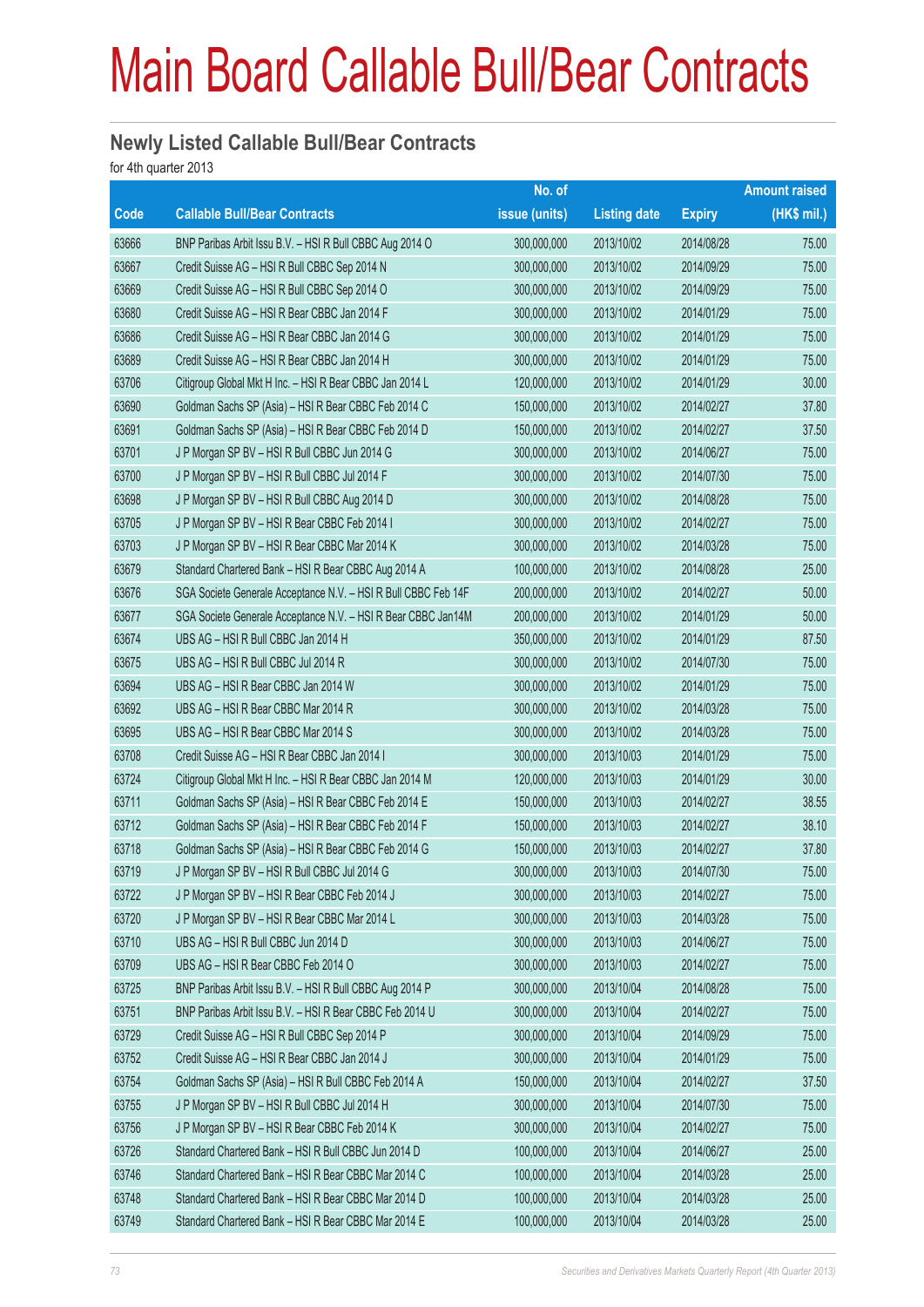|       |                                                                | No. of        |                     |               | <b>Amount raised</b> |
|-------|----------------------------------------------------------------|---------------|---------------------|---------------|----------------------|
| Code  | <b>Callable Bull/Bear Contracts</b>                            | issue (units) | <b>Listing date</b> | <b>Expiry</b> | $(HK$$ mil.)         |
| 63739 | SGA Societe Generale Acceptance N.V. - HSI R Bull CBBC Jun14 I | 200,000,000   | 2013/10/04          | 2014/06/27    | 50.00                |
| 63744 | SGA Societe Generale Acceptance N.V. - HSI R Bull CBBC Jun14 J | 200,000,000   | 2013/10/04          | 2014/06/27    | 50.00                |
| 63745 | SGA Societe Generale Acceptance N.V. - HSI R Bull CBBC Jun14 K | 200,000,000   | 2013/10/04          | 2014/06/27    | 50.00                |
| 63740 | SGA Societe Generale Acceptance N.V. - HSI R Bear CBBC Jan14 N | 200,000,000   | 2013/10/04          | 2014/01/29    | 50.00                |
| 63743 | SGA Societe Generale Acceptance N.V. - HSI R Bear CBBC Jan14 O | 200,000,000   | 2013/10/04          | 2014/01/29    | 50.00                |
| 63737 | UBS AG - HSI R Bull CBBC Jan 2014 F                            | 300,000,000   | 2013/10/04          | 2014/01/29    | 75.00                |
| 63738 | UBS AG - HSI R Bull CBBC Aug 2014 H                            | 300,000,000   | 2013/10/04          | 2014/08/28    | 75.00                |
| 63753 | UBS AG - HSI R Bear CBBC Feb 2014 S                            | 300,000,000   | 2013/10/04          | 2014/02/27    | 75.00                |
| 63778 | BNP Paribas Arbit Issu B.V. - HSI R Bear CBBC Feb 2014 V       | 300,000,000   | 2013/10/07          | 2014/02/27    | 75.00                |
| 63759 | Credit Suisse AG - HSI R Bull CBBC Sep 2014 Q                  | 300,000,000   | 2013/10/07          | 2014/09/29    | 75.00                |
| 63782 | Credit Suisse AG - HSI R Bull CBBC Sep 2014 R                  | 300,000,000   | 2013/10/07          | 2014/09/29    | 75.00                |
| 63784 | Credit Suisse AG - HSI R Bear CBBC Jan 2014 C                  | 300,000,000   | 2013/10/07          | 2014/01/29    | 75.00                |
| 63760 | Credit Suisse AG - HSI R Bear CBBC Jan 2014 K                  | 300,000,000   | 2013/10/07          | 2014/01/29    | 75.00                |
| 63762 | Credit Suisse AG - HSI R Bear CBBC Jan 2014 L                  | 300,000,000   | 2013/10/07          | 2014/01/29    | 75.00                |
| 63771 | Credit Suisse AG - HSI R Bear CBBC Jan 2014 M                  | 300,000,000   | 2013/10/07          | 2014/01/29    | 75.00                |
| 63772 | Credit Suisse AG - HSI R Bear CBBC Jan 2014 N                  | 300,000,000   | 2013/10/07          | 2014/01/29    | 75.00                |
| 63790 | J P Morgan SP BV - HSI R Bull CBBC Jul 2014 I                  | 300,000,000   | 2013/10/07          | 2014/07/30    | 75.00                |
| 63791 | J P Morgan SP BV - HSI R Bear CBBC Feb 2014 L                  | 300,000,000   | 2013/10/07          | 2014/02/27    | 75.00                |
| 63774 | Standard Chartered Bank - HSI R Bull CBBC Jun 2014 E           | 100,000,000   | 2013/10/07          | 2014/06/27    | 25.00                |
| 63773 | Standard Chartered Bank - HSI R Bear CBBC Apr 2014 A           | 100,000,000   | 2013/10/07          | 2014/04/29    | 25.00                |
| 63786 | SGA Societe Generale Acceptance N.V. - HSI R Bear CBBC Jan14 P | 200,000,000   | 2013/10/07          | 2014/01/29    | 50.00                |
| 63789 | UBS AG - China Mobile R Bear CBBC Mar 2014 A                   | 100,000,000   | 2013/10/07          | 2014/03/17    | 25.00                |
| 63788 | UBS AG - HSI R Bull CBBC Apr 2014 V                            | 350,000,000   | 2013/10/07          | 2014/04/29    | 87.50                |
| 63787 | UBS AG - HSI R Bull CBBC Jun 2014 B                            | 300,000,000   | 2013/10/07          | 2014/06/27    | 75.00                |
| 63763 | UBS AG - HSI R Bear CBBC Feb 2014 T                            | 300,000,000   | 2013/10/07          | 2014/02/27    | 75.00                |
| 63766 | UBS AG - HSI R Bear CBBC Mar 2014 T                            | 350,000,000   | 2013/10/07          | 2014/03/28    | 87.50                |
| 63792 | BNP Paribas Arbit Issu B.V. - HSI R Bull CBBC Aug 2014 Q       | 300,000,000   | 2013/10/08          | 2014/08/28    | 75.00                |
| 63837 | BNP Paribas Arbit Issu B.V. - HSI R Bear CBBC Feb 2014 A       | 300,000,000   | 2013/10/08          | 2014/02/27    | 75.00                |
| 63808 | BNP Paribas Arbit Issu B.V. - HSI R Bear CBBC Feb 2014 W       | 300,000,000   | 2013/10/08          | 2014/02/27    | 75.00                |
| 63812 | BNP Paribas Arbit Issu B.V. - HSI R Bear CBBC Feb 2014 X       | 300,000,000   | 2013/10/08          | 2014/02/27    | 75.00                |
| 63813 | BNP Paribas Arbit Issu B.V. - HSI R Bear CBBC Feb 2014 Y       | 300,000,000   | 2013/10/08          | 2014/02/27    | 75.00                |
| 63835 | BNP Paribas Arbit Issu B.V. - HSI R Bear CBBC Feb 2014 Z       | 300,000,000   | 2013/10/08          | 2014/02/27    | 75.00                |
| 63795 | Credit Suisse AG - HSI R Bull CBBC Sep 2014 S                  | 300,000,000   | 2013/10/08          | 2014/09/29    | 75.00                |
| 63796 | Credit Suisse AG - HSI R Bull CBBC Sep 2014 T                  | 300,000,000   | 2013/10/08          | 2014/09/29    | 75.00                |
| 63797 | Credit Suisse AG - HSI R Bull CBBC Sep 2014 U                  | 300,000,000   | 2013/10/08          | 2014/09/29    | 75.00                |
| 63815 | Credit Suisse AG - HSI R Bull CBBC Sep 2014 V                  | 300,000,000   | 2013/10/08          | 2014/09/29    | 75.00                |
| 63816 | Credit Suisse AG - HSI R Bull CBBC Sep 2014 W                  | 300,000,000   | 2013/10/08          | 2014/09/29    | 75.00                |
| 63829 | Credit Suisse AG - HSI R Bear CBBC Feb 2014 A                  | 300,000,000   | 2013/10/08          | 2014/02/27    | 75.00                |
| 63830 | Credit Suisse AG - HSI R Bear CBBC Feb 2014 P                  | 300,000,000   | 2013/10/08          | 2014/02/27    | 75.00                |
| 63831 | Credit Suisse AG - HSI R Bear CBBC Feb 2014 Q                  | 300,000,000   | 2013/10/08          | 2014/02/27    | 75.00                |
| 63828 | Credit Suisse AG - HSI R Bear CBBC Feb 2014 Z                  | 300,000,000   | 2013/10/08          | 2014/02/27    | 75.00                |
| 63853 | Citigroup Global Mkt H Inc. - HSI R Bear CBBC Jan 2014 N       | 120,000,000   | 2013/10/08          | 2014/01/29    | 30.00                |
| 63818 | Goldman Sachs SP (Asia) - HSI R Bear CBBC Feb 2014 H           | 150,000,000   | 2013/10/08          | 2014/02/27    | 38.40                |
| 63823 | Goldman Sachs SP (Asia) - HSI R Bear CBBC Feb 2014 I           | 150,000,000   | 2013/10/08          | 2014/02/27    | 37.50                |
| 63847 | Goldman Sachs SP (Asia) - HSI R Bear CBBC Feb 2014 J           | 150,000,000   | 2013/10/08          | 2014/02/27    | 37.80                |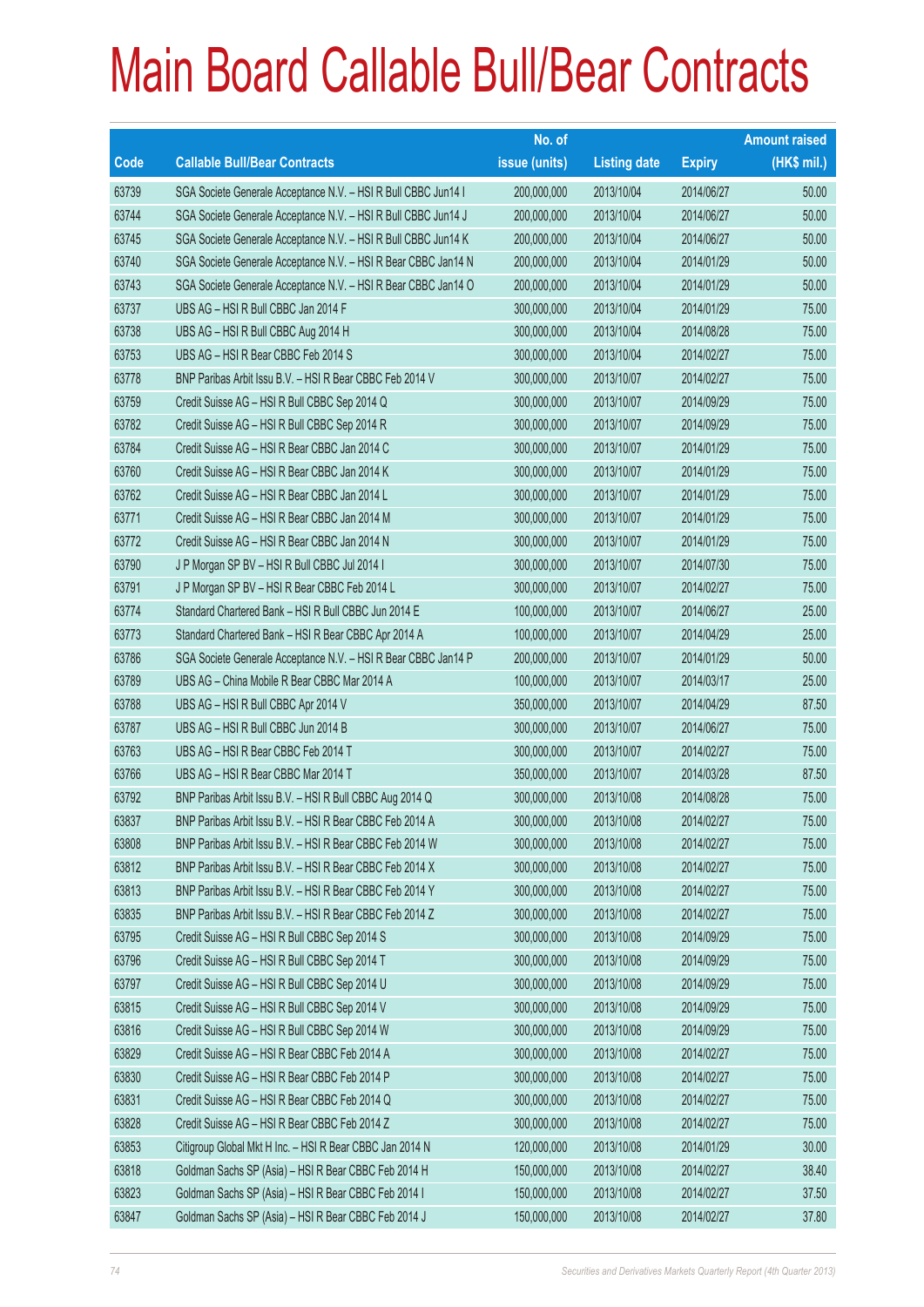|       |                                                                | No. of        |                     |               | <b>Amount raised</b> |
|-------|----------------------------------------------------------------|---------------|---------------------|---------------|----------------------|
| Code  | <b>Callable Bull/Bear Contracts</b>                            | issue (units) | <b>Listing date</b> | <b>Expiry</b> | $(HK$$ mil.)         |
| 63848 | Goldman Sachs SP (Asia) - HSI R Bear CBBC Feb 2014 K           | 150,000,000   | 2013/10/08          | 2014/02/27    | 37.65                |
| 63841 | J P Morgan SP BV - HSI R Bear CBBC Jan 2014 L                  | 300,000,000   | 2013/10/08          | 2014/01/29    | 75.00                |
| 63845 | J P Morgan SP BV - HSI R Bear CBBC Jan 2014 R                  | 300,000,000   | 2013/10/08          | 2014/01/29    | 75.00                |
| 63846 | J P Morgan SP BV - HSI R Bear CBBC Jan 2014 S                  | 300,000,000   | 2013/10/08          | 2014/01/29    | 75.00                |
| 63794 | Standard Chartered Bank - HSI R Bull CBBC Jul 2014 A           | 100,000,000   | 2013/10/08          | 2014/07/30    | 25.00                |
| 63856 | Standard Chartered Bank - HSI R Bull CBBC Aug 2014 A           | 100,000,000   | 2013/10/08          | 2014/08/28    | 25.00                |
| 63807 | Standard Chartered Bank - HSI R Bear CBBC Feb 2014 W           | 100,000,000   | 2013/10/08          | 2014/02/27    | 25.00                |
| 63854 | Standard Chartered Bank - HSI R Bear CBBC Apr 2014 B           | 100,000,000   | 2013/10/08          | 2014/04/29    | 25.00                |
| 63798 | SGA Societe Generale Acceptance N.V. - HSI R Bull CBBC Jun14 L | 200,000,000   | 2013/10/08          | 2014/06/27    | 50.00                |
| 63799 | SGA Societe Generale Acceptance N.V. - HSI R Bull CBBC Jun14 M | 200,000,000   | 2013/10/08          | 2014/06/27    | 50.00                |
| 63802 | SGA Societe Generale Acceptance N.V. - HSI R Bear CBBC Jan14 Q | 200,000,000   | 2013/10/08          | 2014/01/29    | 50.00                |
| 63801 | UBS AG - HSI R Bull CBBC Feb 2014 N                            | 300,000,000   | 2013/10/08          | 2014/02/27    | 75.00                |
| 63824 | UBS AG - HSI R Bull CBBC Feb 2014 P                            | 300,000,000   | 2013/10/08          | 2014/02/27    | 75.00                |
| 63800 | UBS AG - HSI R Bull CBBC Sep 2014 K                            | 300,000,000   | 2013/10/08          | 2014/09/29    | 75.00                |
| 63827 | UBS AG - HSI R Bear CBBC Jan 2014 C                            | 300,000,000   | 2013/10/08          | 2014/01/29    | 75.00                |
| 63826 | UBS AG - HSI R Bear CBBC Jan 2014 X                            | 300,000,000   | 2013/10/08          | 2014/01/29    | 75.00                |
| 63825 | UBS AG - HSI R Bear CBBC Mar 2014 U                            | 300,000,000   | 2013/10/08          | 2014/03/28    | 75.00                |
| 63877 | BNP Paribas Arbit Issu B.V. - HSI R Bull CBBC Aug 2014 R       | 300,000,000   | 2013/10/09          | 2014/08/28    | 75.00                |
| 63906 | Credit Suisse AG - HSI R Bull CBBC Aug 2014 O                  | 300,000,000   | 2013/10/09          | 2014/08/28    | 75.00                |
| 63908 | Credit Suisse AG - HSI R Bull CBBC Aug 2014 P                  | 300,000,000   | 2013/10/09          | 2014/08/28    | 75.00                |
| 63860 | Credit Suisse AG - HSI R Bear CBBC Jan 2014 O                  | 300,000,000   | 2013/10/09          | 2014/01/29    | 75.00                |
| 63863 | Credit Suisse AG - HSI R Bear CBBC Jan 2014 P                  | 300,000,000   | 2013/10/09          | 2014/01/29    | 75.00                |
| 63865 | Credit Suisse AG - HSI R Bear CBBC Jan 2014 Q                  | 300,000,000   | 2013/10/09          | 2014/01/29    | 75.00                |
| 63919 | Citigroup Global Mkt H Inc. - HSI R Bull CBBC Jan 2014 C       | 120,000,000   | 2013/10/09          | 2014/01/29    | 30.00                |
| 63888 | Goldman Sachs SP (Asia) - HSI R Bull CBBC Feb 2014 B           | 150,000,000   | 2013/10/09          | 2014/02/27    | 38.55                |
| 63897 | Goldman Sachs SP (Asia) - HSI R Bull CBBC Feb 2014 C           | 150,000,000   | 2013/10/09          | 2014/02/27    | 38.55                |
| 63917 | J P Morgan SP BV - HSI R Bull CBBC Aug 2014 E                  | 300,000,000   | 2013/10/09          | 2014/08/28    | 75.00                |
| 63915 | J P Morgan SP BV - HSI R Bull CBBC Sep 2014 A                  | 300,000,000   | 2013/10/09          | 2014/09/29    | 75.00                |
| 63918 | J P Morgan SP BV - HSI R Bear CBBC Feb 2014 M                  | 300,000,000   | 2013/10/09          | 2014/02/27    | 75.00                |
| 63886 | Standard Chartered Bank - HSI R Bull CBBC Mar 2014 E           | 100,000,000   | 2013/10/09          | 2014/03/28    | 25.00                |
| 63887 | Standard Chartered Bank - HSI R Bear CBBC Feb 2014 X           | 200,000,000   | 2013/10/09          | 2014/02/27    | 50.00                |
| 63874 | SGA Societe Generale Acceptance N.V. - HSI R Bull CBBC Jun14 N | 200,000,000   | 2013/10/09          | 2014/06/27    | 50.00                |
| 63857 | SGA Societe Generale Acceptance N.V. - HSI R Bear CBBC Jan14 R | 200,000,000   | 2013/10/09          | 2014/01/29    | 50.00                |
| 63859 | SGA Societe Generale Acceptance N.V. - HSI R Bear CBBC Jan14 S | 200,000,000   | 2013/10/09          | 2014/01/29    | 50.00                |
| 63901 | UBS AG - HSI R Bull CBBC Apr 2014 W                            | 300,000,000   | 2013/10/09          | 2014/04/29    | 75.00                |
| 63905 | UBS AG - HSI R Bull CBBC Aug 2014 I                            | 300,000,000   | 2013/10/09          | 2014/08/28    | 75.00                |
| 63872 | UBS AG - HSI R Bear CBBC Feb 2014 R                            | 300,000,000   | 2013/10/09          | 2014/02/27    | 75.00                |
| 63869 | UBS AG - HSI R Bear CBBC Feb 2014 U                            | 300,000,000   | 2013/10/09          | 2014/02/27    | 75.00                |
| 63873 | UBS AG - HSI R Bear CBBC Apr 2014 N                            | 350,000,000   | 2013/10/09          | 2014/04/29    | 87.50                |
| 63900 | UBS AG - HSI R Bear CBBC May 2014 A                            | 300,000,000   | 2013/10/09          | 2014/05/29    | 75.00                |
| 63899 | UBS AG - HSI R Bear CBBC Aug 2014 A                            | 300,000,000   | 2013/10/09          | 2014/08/28    | 75.00                |
| 63968 | BNP Paribas Arbit Issu B.V. - HSI R Bull CBBC Aug 2014 S       | 300,000,000   | 2013/10/10          | 2014/08/28    | 75.00                |
| 63969 | Credit Suisse AG - HSI R Bull CBBC Aug 2014 Q                  | 300,000,000   | 2013/10/10          | 2014/08/28    | 75.00                |
| 63971 | Credit Suisse AG - HSI R Bull CBBC Aug 2014 R                  | 300,000,000   | 2013/10/10          | 2014/08/28    | 75.00                |
| 63940 | Credit Suisse AG - HSI R Bear CBBC Jan 2014 D                  | 300,000,000   | 2013/10/10          | 2014/01/29    | 75.00                |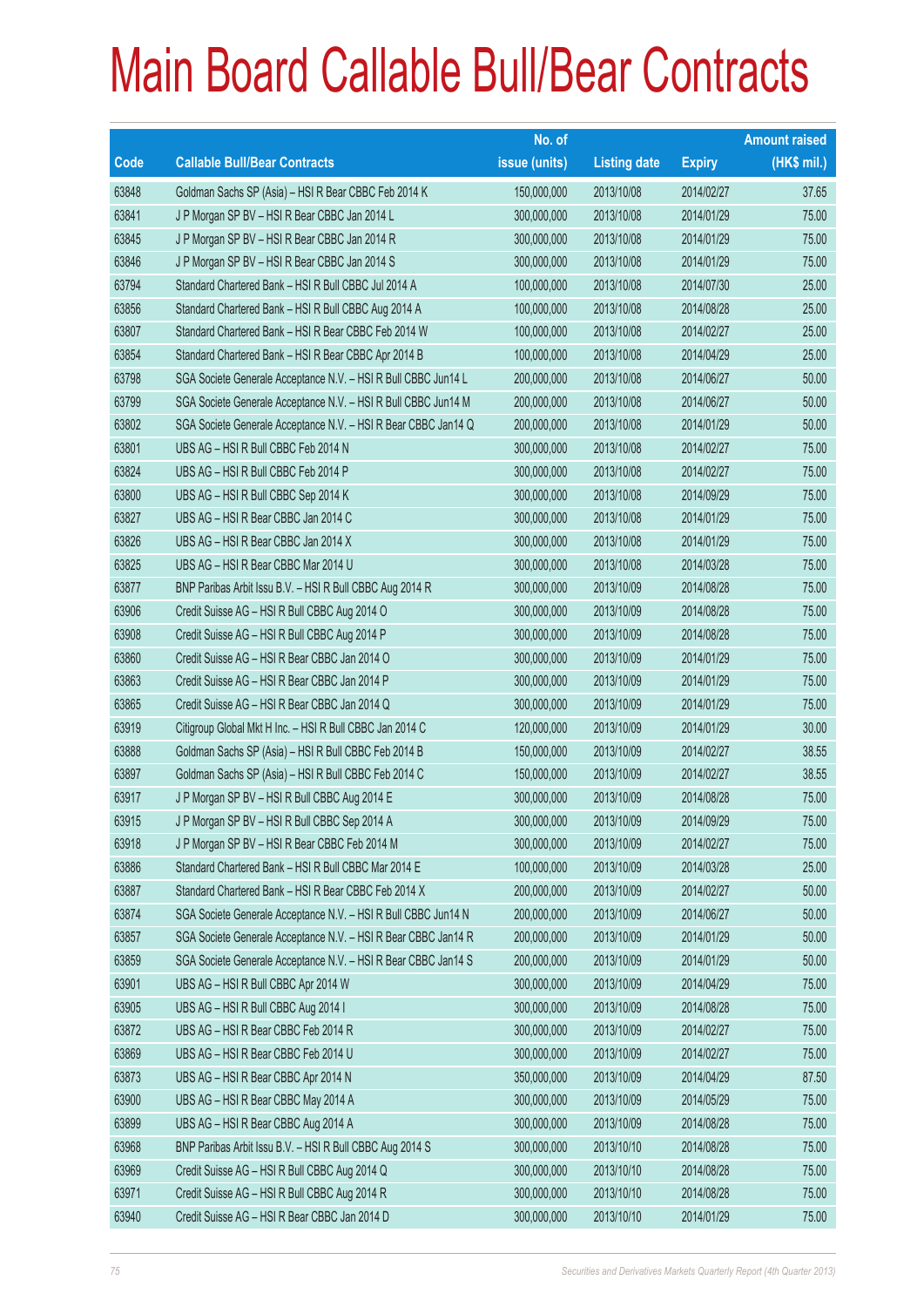|       |                                                                | No. of        |                     |               | <b>Amount raised</b> |
|-------|----------------------------------------------------------------|---------------|---------------------|---------------|----------------------|
| Code  | <b>Callable Bull/Bear Contracts</b>                            | issue (units) | <b>Listing date</b> | <b>Expiry</b> | (HK\$ mil.)          |
| 63946 | Credit Suisse AG - HSI R Bear CBBC Jan 2014 U                  | 300,000,000   | 2013/10/10          | 2014/01/29    | 75.00                |
| 63976 | Citigroup Global Mkt H Inc. - HSI R Bull CBBC Feb 2014 A       | 120,000,000   | 2013/10/10          | 2014/02/27    | 30.00                |
| 63928 | HK Bank - AIA R Bull CBBC Jun 2014 B                           | 60,000,000    | 2013/10/10          | 2014/06/30    | 15.00                |
| 63929 | HK Bank - AIA R Bear CBBC Jun 2014 A                           | 50,000,000    | 2013/10/10          | 2014/06/23    | 16.50                |
| 63939 | HK Bank - China Mobile R Bear CBBC Apr 2014 B                  | 50,000,000    | 2013/10/10          | 2014/04/28    | 12.50                |
| 63930 | HK Bank - Cheung Kong R Bull CBBC Jun 2014 A                   | 60,000,000    | 2013/10/10          | 2014/06/23    | 15.00                |
| 63931 | HK Bank - Cheung Kong R Bear CBBC Apr 2014 B                   | 50,000,000    | 2013/10/10          | 2014/04/08    | 12.50                |
| 63936 | HK Bank - Galaxy Ent R Bear CBBC Oct 2014 A                    | 40,000,000    | 2013/10/10          | 2014/10/27    | 10.00                |
| 63937 | HK Bank - HKEx R Bear CBBC Jul 2014 A                          | 50,000,000    | 2013/10/10          | 2014/07/04    | 12.50                |
| 63924 | HK Bank - HSCEI R Bear CBBC May 2014 C                         | 68,000,000    | 2013/10/10          | 2014/05/29    | 17.00                |
| 63920 | HK Bank - HSI R Bear CBBC Apr 2014 D                           | 100,000,000   | 2013/10/10          | 2014/04/29    | 25.00                |
| 63927 | HK Bank - Hutchison R Bear CBBC Apr 2014 A                     | 50,000,000    | 2013/10/10          | 2014/04/08    | 12.50                |
| 63972 | J P Morgan SP BV - HSI R Bull CBBC Aug 2014 F                  | 300,000,000   | 2013/10/10          | 2014/08/28    | 75.00                |
| 63973 | J P Morgan SP BV - HSI R Bull CBBC Sep 2014 B                  | 300,000,000   | 2013/10/10          | 2014/09/29    | 75.00                |
| 63990 | Standard Chartered Bank - HSI R Bear CBBC Apr 2014 C           | 200,000,000   | 2013/10/10          | 2014/04/29    | 50.00                |
| 63979 | UBS AG - Galaxy Ent R Bull CBBC Jul 2014 A                     | 100,000,000   | 2013/10/10          | 2014/07/14    | 25.00                |
| 63977 | UBS AG - Galaxy Ent R Bear CBBC May 2014 A                     | 100,000,000   | 2013/10/10          | 2014/05/12    | 25.00                |
| 63980 | UBS AG - HSCEI R Bear CBBC Jan 2014 B                          | 100,000,000   | 2013/10/10          | 2014/01/29    | 25.00                |
| 63981 | UBS AG - HSCEI R Bear CBBC Mar 2014 A                          | 100,000,000   | 2013/10/10          | 2014/03/28    | 25.00                |
| 63983 | UBS AG - HSI R Bull CBBC Jun 2014 K                            | 300,000,000   | 2013/10/10          | 2014/06/27    | 75.00                |
| 63986 | UBS AG - HSI R Bull CBBC Jun 2014 M                            | 300,000,000   | 2013/10/10          | 2014/06/27    | 75.00                |
| 63967 | UBS AG - HSI R Bear CBBC Feb 2014 K                            | 300,000,000   | 2013/10/10          | 2014/02/27    | 75.00                |
| 63961 | UBS AG - HSI R Bear CBBC Mar 2014 V                            | 350,000,000   | 2013/10/10          | 2014/03/28    | 87.50                |
| 63964 | UBS AG - HSI R Bear CBBC Mar 2014 W                            | 300,000,000   | 2013/10/10          | 2014/03/28    | 75.00                |
| 64016 | BNP Paribas Arbit Issu B.V. - HSI R Bull CBBC Aug 2014 T       | 300,000,000   | 2013/10/11          | 2014/08/28    | 75.00                |
| 64022 | Credit Suisse AG - HSI R Bull CBBC Jul 2014 N                  | 300,000,000   | 2013/10/11          | 2014/07/30    | 75.00                |
| 64036 | Credit Suisse AG - HSI R Bull CBBC Jul 2014 O                  | 300,000,000   | 2013/10/11          | 2014/07/30    | 75.00                |
| 64038 | Credit Suisse AG - HSI R Bear CBBC Feb 2014 R                  | 300,000,000   | 2013/10/11          | 2014/02/27    | 75.00                |
| 64041 | Credit Suisse AG - HSI R Bear CBBC Feb 2014 S                  | 300,000,000   | 2013/10/11          | 2014/02/27    | 75.00                |
| 64052 | Goldman Sachs SP (Asia) - HSI R Bull CBBC Feb 2014 D           | 150,000,000   | 2013/10/11          | 2014/02/27    | 38.10                |
| 64015 | HK Bank - CC Bank R Bear CBBC Sep 2014 A                       | 40,000,000    | 2013/10/11          | 2014/09/17    | 10.00                |
| 64014 | HK Bank - China Life R Bear CBBC Aug 2014 A                    | 50,000,000    | 2013/10/11          | 2014/08/07    | 12.50                |
| 64011 | HK Bank - China Shenhua R Bear CBBC Aug 2014 A                 | 40,000,000    | 2013/10/11          | 2014/08/15    | 20.00                |
| 63992 | HK Bank - Galaxy Ent R Bull CBBC Jun 2014 A                    | 50,000,000    | 2013/10/11          | 2014/06/23    | 12.50                |
| 63993 | HK Bank - Galaxy Ent R Bear CBBC Jun 2014 A                    | 40,000,000    | 2013/10/11          | 2014/06/23    | 36.00                |
| 63997 | HK Bank - Galaxy Ent R Bear CBBC Oct 2014 B                    | 40,000,000    | 2013/10/11          | 2014/10/28    | 10.00                |
| 64006 | HK Bank - Hutchison R Bull CBBC Jun 2014 B                     | 60,000,000    | 2013/10/11          | 2014/06/16    | 15.00                |
| 64012 | HK Bank - ICBC R Bear CBBC Apr 2014 A                          | 40,000,000    | 2013/10/11          | 2014/04/28    | 10.00                |
| 64010 | HK Bank - Sands China R Bear CBBC Jul 2014 A                   | 50,000,000    | 2013/10/11          | 2014/07/21    | 12.50                |
| 64051 | J P Morgan SP BV - HSI R Bull CBBC Sep 2014 C                  | 300,000,000   | 2013/10/11          | 2014/09/29    | 75.00                |
| 64035 | Standard Chartered Bank - HSI R Bull CBBC Mar 2014 F           | 100,000,000   | 2013/10/11          | 2014/03/28    | 25.00                |
| 64023 | Standard Chartered Bank - HSI R Bull CBBC Jul 2014 B           | 100,000,000   | 2013/10/11          | 2014/07/30    | 25.00                |
| 64028 | SGA Societe Generale Acceptance N.V. - HSI R Bull CBBC Jun14 O | 200,000,000   | 2013/10/11          | 2014/06/27    | 50.00                |
| 64031 | SGA Societe Generale Acceptance N.V. - HSI R Bear CBBC Jan14 T | 200,000,000   | 2013/10/11          | 2014/01/29    | 50.00                |
| 64032 | SGA Societe Generale Acceptance N.V. - HSI R Bear CBBC Jan14 U | 200,000,000   | 2013/10/11          | 2014/01/29    | 50.00                |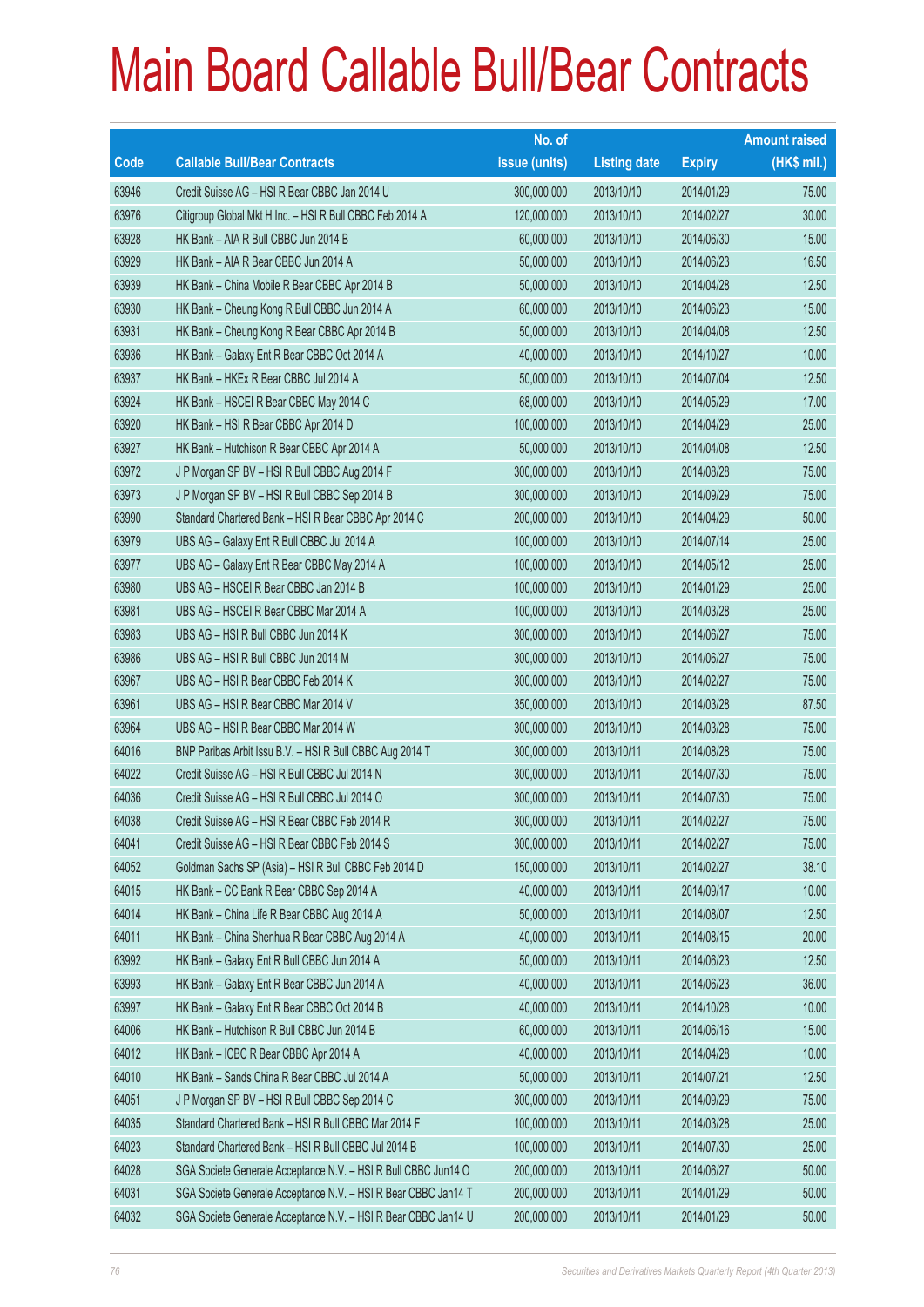|       |                                                                | No. of        |                     |               | <b>Amount raised</b> |
|-------|----------------------------------------------------------------|---------------|---------------------|---------------|----------------------|
| Code  | <b>Callable Bull/Bear Contracts</b>                            | issue (units) | <b>Listing date</b> | <b>Expiry</b> | $(HK$$ mil.)         |
| 64034 | SGA Societe Generale Acceptance N.V. - HSI R Bear CBBC Jan14 V | 200,000,000   | 2013/10/11          | 2014/01/29    | 50.00                |
| 64017 | UBS AG - HSI R Bull CBBC Jan 2014 G                            | 300,000,000   | 2013/10/11          | 2014/01/29    | 75.00                |
| 64019 | UBS AG - HSI R Bull CBBC Aug 2014 J                            | 300,000,000   | 2013/10/11          | 2014/08/28    | 75.00                |
| 64048 | UBS AG - HSI R Bear CBBC Jan 2014 O                            | 300,000,000   | 2013/10/11          | 2014/01/29    | 75.00                |
| 64044 | UBS AG - HSI R Bear CBBC Feb 2014 W                            | 350,000,000   | 2013/10/11          | 2014/02/27    | 87.50                |
| 64043 | UBS AG - Hutchison R Bull CBBC Jul 2014 A                      | 100,000,000   | 2013/10/11          | 2014/07/07    | 25.00                |
| 64076 | Credit Suisse AG - HSI R Bull CBBC Sep 2014 X                  | 300,000,000   | 2013/10/15          | 2014/09/29    | 75.00                |
| 64077 | Credit Suisse AG - HSI R Bull CBBC Sep 2014 Y                  | 300,000,000   | 2013/10/15          | 2014/09/29    | 75.00                |
| 64110 | Credit Suisse AG - HSI R Bear CBBC Jan 2014 V                  | 300,000,000   | 2013/10/15          | 2014/01/29    | 75.00                |
| 64117 | Citigroup Global Mkt H Inc. - HSI R Bear CBBC Feb 2014 C       | 120,000,000   | 2013/10/15          | 2014/02/27    | 30.00                |
| 64079 | Bank of East Asia - GCL-Poly Energy R Bull CBBC Dec 2014 A     | 150,000,000   | 2013/10/15          | 2014/12/22    | 37.50                |
| 64078 | Bank of East Asia - Galaxy Ent R Bull CBBC Sep 2014 A          | 60,000,000    | 2013/10/15          | 2014/09/26    | 15.00                |
| 64053 | HK Bank - BOCL R Bull CBBC Sep 2014 A                          | 80,000,000    | 2013/10/15          | 2014/09/29    | 20.00                |
| 64060 | HK Bank - BOCL R Bear CBBC Aug 2014 A                          | 40,000,000    | 2013/10/15          | 2014/08/12    | 10.00                |
| 64063 | HK Bank - China Mobile R Bear CBBC Apr 2014 C                  | 50,000,000    | 2013/10/15          | 2014/04/22    | 12.50                |
| 64083 | J P Morgan SP BV - HSI R Bear CBBC Jan 2014 T                  | 300,000,000   | 2013/10/15          | 2014/01/29    | 75.00                |
| 64116 | Standard Chartered Bank - HSI R Bull CBBC Aug 2014 B           | 100,000,000   | 2013/10/15          | 2014/08/28    | 25.00                |
| 64113 | Standard Chartered Bank - HSI R Bear CBBC Feb 2014 Y           | 100,000,000   | 2013/10/15          | 2014/02/27    | 25.00                |
| 64106 | UBS AG - Cheung Kong R Bear CBBC Mar 2014 A                    | 100,000,000   | 2013/10/15          | 2014/03/31    | 25.00                |
| 64101 | UBS AG - China Life R Bear CBBC Apr 2014 A                     | 100,000,000   | 2013/10/15          | 2014/04/07    | 25.00                |
| 64096 | UBS AG - HSCEI R Bear CBBC Feb 2014 C                          | 100,000,000   | 2013/10/15          | 2014/02/27    | 25.00                |
| 64075 | UBS AG - HSI R Bull CBBC Jul 2014 S                            | 300,000,000   | 2013/10/15          | 2014/07/30    | 75.00                |
| 64112 | UBS AG - HSI R Bear CBBC Mar 2014 X                            | 300,000,000   | 2013/10/15          | 2014/03/28    | 75.00                |
| 64104 | UBS AG - ICBC R Bear CBBC May 2014 A                           | 100,000,000   | 2013/10/15          | 2014/05/12    | 25.00                |
| 64102 | UBS AG - Ping An R Bull CBBC Jul 2014 C                        | 100,000,000   | 2013/10/15          | 2014/07/07    | 25.00                |
| 64103 | UBS AG - Sands China R Bear CBBC May 2014 A                    | 100,000,000   | 2013/10/15          | 2014/05/05    | 25.00                |
| 64100 | UBS AG - TCH R Bull CBBC Jun 2014 K                            | 50,000,000    | 2013/10/15          | 2014/06/09    | 14.00                |
| 64147 | BNP Paribas Arbit Issu B.V. - HSI R Bear CBBC Feb 2014 N       | 300,000,000   | 2013/10/16          | 2014/02/27    | 75.00                |
| 64148 | BNP Paribas Arbit Issu B.V. - HSI R Bear CBBC Feb 2014 U       | 300,000,000   | 2013/10/16          | 2014/02/27    | 75.00                |
| 64149 | BNP Paribas Arbit Issu B.V. - HSI R Bear CBBC Feb 2014 W       | 300,000,000   | 2013/10/16          | 2014/02/27    | 75.00                |
| 64181 | Credit Suisse AG - HSI R Bull CBBC Jul 2014 P                  | 300,000,000   | 2013/10/16          | 2014/07/30    | 75.00                |
| 64186 | Credit Suisse AG - HSI R Bull CBBC Jul 2014 Q                  | 300,000,000   | 2013/10/16          | 2014/07/30    | 75.00                |
| 64150 | Credit Suisse AG - HSI R Bear CBBC Feb 2014 T                  | 300,000,000   | 2013/10/16          | 2014/02/27    | 75.00                |
| 64151 | Credit Suisse AG - HSI R Bear CBBC Feb 2014 U                  | 300,000,000   | 2013/10/16          | 2014/02/27    | 75.00                |
| 64152 | Credit Suisse AG - HSI R Bear CBBC Feb 2014 V                  | 300,000,000   | 2013/10/16          | 2014/02/27    | 75.00                |
| 64191 | Citigroup Global Mkt H Inc. - HSI R Bear CBBC Feb 2014 D       | 120,000,000   | 2013/10/16          | 2014/02/27    | 30.00                |
| 64123 | HK Bank - HSI R Bull CBBC Jun 2014 A                           | 100,000,000   | 2013/10/16          | 2014/06/27    | 25.00                |
| 64132 | HK Bank - HSI R Bull CBBC Jun 2014 B                           | 100,000,000   | 2013/10/16          | 2014/06/27    | 25.00                |
| 64130 | HK Bank - HSI R Bull CBBC Jul 2014 A                           | 100,000,000   | 2013/10/16          | 2014/07/30    | 25.00                |
| 64142 | HK Bank - HSI R Bull CBBC Aug 2014 A                           | 100,000,000   | 2013/10/16          | 2014/08/28    | 25.00                |
| 64143 | HK Bank - HSI R Bear CBBC Apr 2014 E                           | 100,000,000   | 2013/10/16          | 2014/04/29    | 25.00                |
| 64144 | HK Bank - Hutchison R Bear CBBC Oct 2014 A                     | 50,000,000    | 2013/10/16          | 2014/10/20    | 12.50                |
| 64188 | J P Morgan SP BV - HSI R Bull CBBC Sep 2014 D                  | 300,000,000   | 2013/10/16          | 2014/09/29    | 75.00                |
| 64190 | J P Morgan SP BV - HSI R Bear CBBC Jan 2014 P                  | 300,000,000   | 2013/10/16          | 2014/01/29    | 75.00                |
| 64187 | Standard Chartered Bank - HSI R Bull CBBC Aug 2014 C           | 100,000,000   | 2013/10/16          | 2014/08/28    | 25.00                |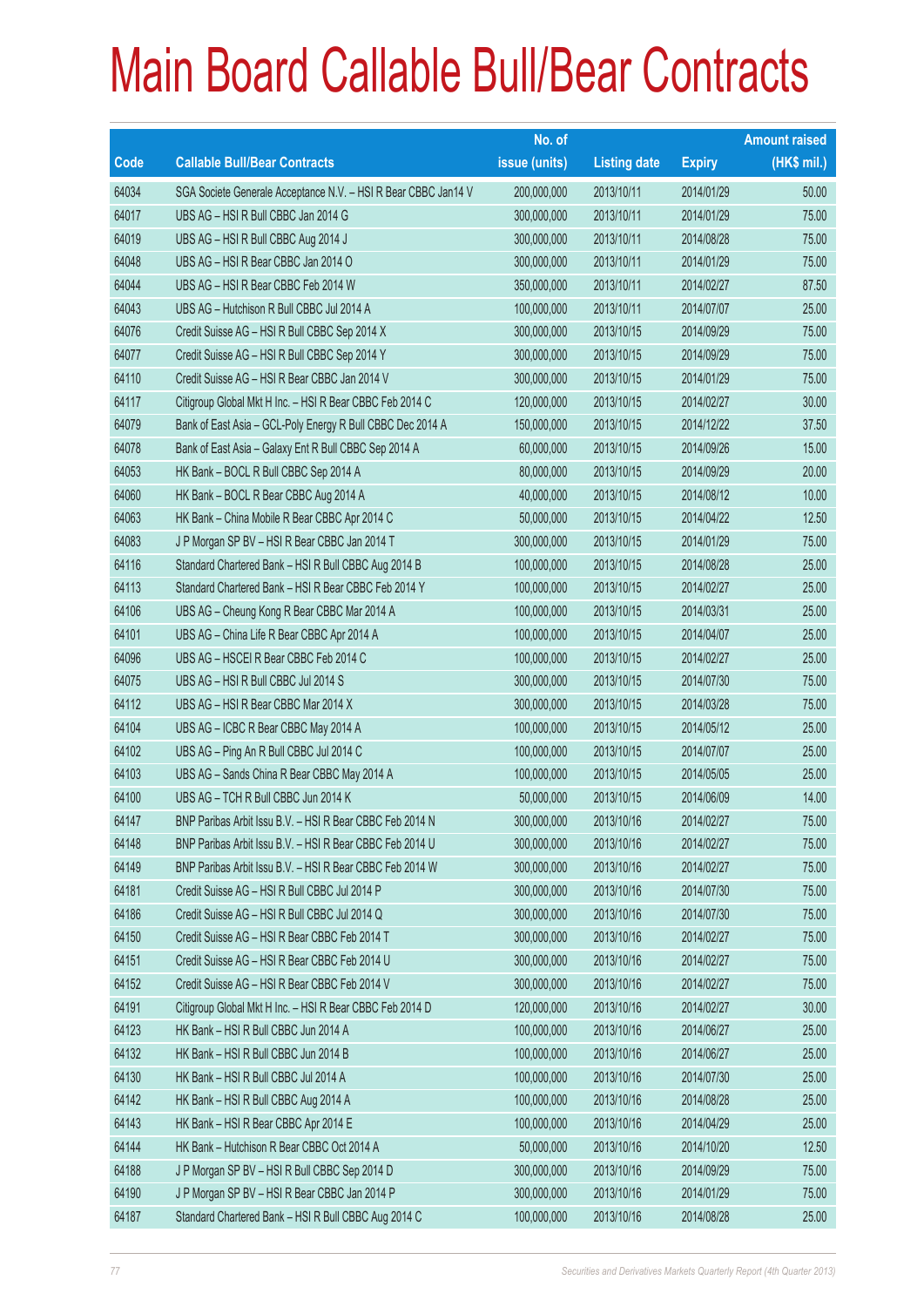|       |                                                                | No. of        |                     |               | <b>Amount raised</b> |
|-------|----------------------------------------------------------------|---------------|---------------------|---------------|----------------------|
| Code  | <b>Callable Bull/Bear Contracts</b>                            | issue (units) | <b>Listing date</b> | <b>Expiry</b> | $(HK$$ mil.)         |
| 64179 | SGA Societe Generale Acceptance N.V. - HSI R Bull CBBC Jun14 P | 200,000,000   | 2013/10/16          | 2014/06/27    | 50.00                |
| 64167 | UBS AG - HSI R Bull CBBC Jun 2014 N                            | 300,000,000   | 2013/10/16          | 2014/06/27    | 75.00                |
| 64180 | UBS AG - HSI R Bull CBBC Jul 2014 T                            | 350,000,000   | 2013/10/16          | 2014/07/30    | 87.50                |
| 64164 | UBS AG - HSI R Bull CBBC Sep 2014 L                            | 300,000,000   | 2013/10/16          | 2014/09/29    | 75.00                |
| 64156 | UBS AG - HSI R Bear CBBC Jan 2014 Z                            | 300,000,000   | 2013/10/16          | 2014/01/29    | 75.00                |
| 64154 | UBS AG - HSI R Bear CBBC Feb 2014 Y                            | 300,000,000   | 2013/10/16          | 2014/02/27    | 75.00                |
| 64220 | BNP Paribas Arbit Issu B.V. - HSI R Bull CBBC Aug 2014 U       | 300,000,000   | 2013/10/17          | 2014/08/28    | 75.00                |
| 64198 | Credit Suisse AG - HSI R Bull CBBC Sep 2014 A                  | 300,000,000   | 2013/10/17          | 2014/09/29    | 75.00                |
| 64197 | Credit Suisse AG - HSI R Bull CBBC Sep 2014 Z                  | 300,000,000   | 2013/10/17          | 2014/09/29    | 75.00                |
| 64195 | Credit Suisse AG - HSI R Bear CBBC Mar 2014 E                  | 300,000,000   | 2013/10/17          | 2014/03/28    | 75.00                |
| 64227 | Credit Suisse AG - HSI R Bear CBBC Mar 2014 F                  | 300,000,000   | 2013/10/17          | 2014/03/28    | 75.00                |
| 64228 | Credit Suisse AG - HSI R Bear CBBC Mar 2014 G                  | 300,000,000   | 2013/10/17          | 2014/03/28    | 75.00                |
| 64229 | Citigroup Global Mkt H Inc. - HSI R Bear CBBC Feb 2014 E       | 120,000,000   | 2013/10/17          | 2014/02/27    | 30.00                |
| 64203 | Goldman Sachs SP (Asia) - HSI R Bull CBBC Feb 2014 E           | 150,000,000   | 2013/10/17          | 2014/02/27    | 37.95                |
| 64207 | Goldman Sachs SP (Asia) - HSI R Bear CBBC Feb 2014 L           | 150,000,000   | 2013/10/17          | 2014/02/27    | 38.25                |
| 64214 | Goldman Sachs SP (Asia) - HSI R Bear CBBC Feb 2014 M           | 150,000,000   | 2013/10/17          | 2014/02/27    | 38.10                |
| 64192 | HK Bank - CSOP A50 ETF R Bear CBBC May 2014 A                  | 40,000,000    | 2013/10/17          | 2014/05/26    | 10.00                |
| 64193 | HK Bank - TCH R Bull CBBC Jun 2014 D                           | 50,000,000    | 2013/10/17          | 2014/06/23    | 15.00                |
| 64232 | J P Morgan SP BV - HSI R Bear CBBC Jan 2014 Q                  | 300,000,000   | 2013/10/17          | 2014/01/29    | 75.00                |
| 64215 | Standard Chartered Bank - HSI R Bull CBBC Jun 2014 F           | 100,000,000   | 2013/10/17          | 2014/06/27    | 25.00                |
| 64217 | UBS AG - AIA R Bull CBBC Sep 2014 A                            | 100,000,000   | 2013/10/17          | 2014/09/22    | 25.00                |
| 64216 | UBS AG - AIA R Bear CBBC Aug 2014 A                            | 100,000,000   | 2013/10/17          | 2014/08/04    | 25.00                |
| 64201 | UBS AG - HSI R Bull CBBC Aug 2014 K                            | 300,000,000   | 2013/10/17          | 2014/08/28    | 75.00                |
| 64202 | UBS AG - HSI R Bull CBBC Oct 2014 B                            | 300,000,000   | 2013/10/17          | 2014/10/30    | 75.00                |
| 64226 | UBS AG - HSI R Bear CBBC Feb 2014 E                            | 300,000,000   | 2013/10/17          | 2014/02/27    | 75.00                |
| 64225 | UBS AG - HSI R Bear CBBC Mar 2014 Y                            | 350,000,000   | 2013/10/17          | 2014/03/28    | 87.50                |
| 64219 | UBS AG - Hutchison R Bear CBBC Jul 2014 A                      | 100,000,000   | 2013/10/17          | 2014/07/07    | 25.00                |
| 64235 | BNP Paribas Arbit Issu B.V. - HSI R Bull CBBC Aug 2014 V       | 300,000,000   | 2013/10/18          | 2014/08/28    | 75.00                |
| 64236 | BNP Paribas Arbit Issu B.V. - HSI R Bull CBBC Aug 2014 W       | 300,000,000   | 2013/10/18          | 2014/08/28    | 75.00                |
| 64277 | BNP Paribas Arbit Issu B.V. - HSI R Bear CBBC Feb 2014 X       | 300,000,000   | 2013/10/18          | 2014/02/27    | 75.00                |
| 64238 | Credit Suisse AG - HSI R Bull CBBC Aug 2014 S                  | 300,000,000   | 2013/10/18          | 2014/08/28    | 75.00                |
| 64239 | Credit Suisse AG - HSI R Bull CBBC Aug 2014 T                  | 300,000,000   | 2013/10/18          | 2014/08/28    | 75.00                |
| 64240 | Credit Suisse AG - HSI R Bull CBBC Aug 2014 U                  | 300,000,000   | 2013/10/18          | 2014/08/28    | 75.00                |
| 64288 | Credit Suisse AG - HSI R Bear CBBC Jan 2014 R                  | 300,000,000   | 2013/10/18          | 2014/01/29    | 75.00                |
| 64287 | Credit Suisse AG - HSI R Bear CBBC Jan 2014 W                  | 300,000,000   | 2013/10/18          | 2014/01/29    | 75.00                |
| 64298 | Goldman Sachs SP (Asia) - HSI R Bull CBBC Feb 2014 F           | 150,000,000   | 2013/10/18          | 2014/02/27    | 37.50                |
| 64290 | Goldman Sachs SP (Asia) - HSI R Bear CBBC Feb 2014 N           | 150,000,000   | 2013/10/18          | 2014/02/27    | 37.80                |
| 64274 | HK Bank - BOCL R Bear CBBC May 2014 A                          | 40,000,000    | 2013/10/18          | 2014/05/12    | 10.00                |
| 64276 | HK Bank - COVS R Bear CBBC Jul 2014 A                          | 40,000,000    | 2013/10/18          | 2014/07/18    | 10.80                |
| 64270 | HK Bank - Sinopec Corp R Bear CBBC Aug 2014 A                  | 40,000,000    | 2013/10/18          | 2014/08/04    | 10.00                |
| 64261 | HK Bank - HSI R Bear CBBC May 2014 D                           | 400,000,000   | 2013/10/18          | 2014/05/29    | 100.00               |
| 64269 | HK Bank - HSI R Bear CBBC May 2014 E                           | 100,000,000   | 2013/10/18          | 2014/05/29    | 25.00                |
| 64266 | HK Bank - HSI R Bear CBBC Jun 2014 C                           | 400,000,000   | 2013/10/18          | 2014/06/27    | 100.00               |
| 64267 | HK Bank - HSI R Bear CBBC Aug 2014 A                           | 400,000,000   | 2013/10/18          | 2014/08/28    | 100.00               |
| 64268 | HK Bank - HSI R Bear CBBC Sep 2014 A                           | 400,000,000   | 2013/10/18          | 2014/09/29    | 100.00               |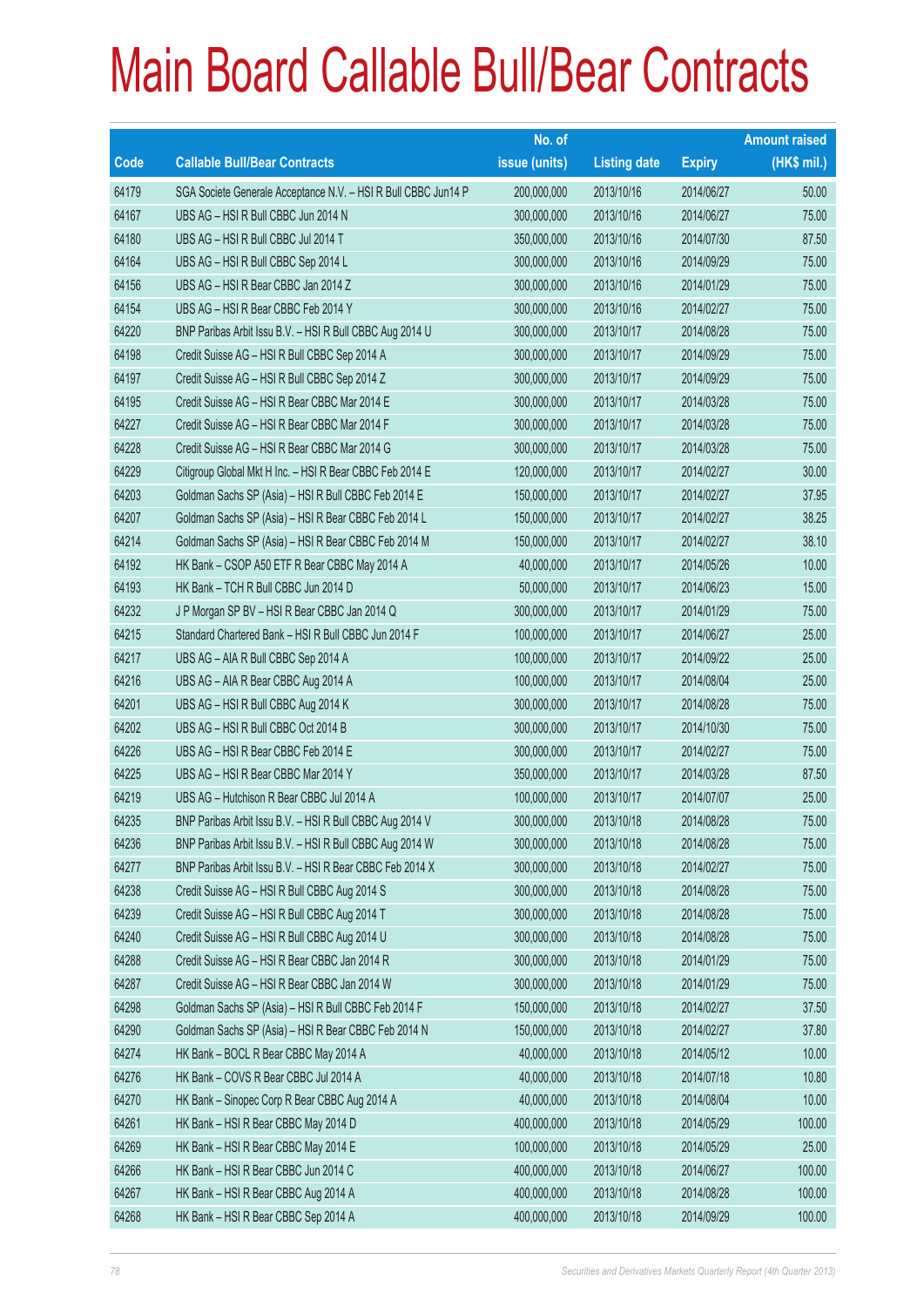|       |                                                                | No. of        |                     |               | <b>Amount raised</b> |
|-------|----------------------------------------------------------------|---------------|---------------------|---------------|----------------------|
| Code  | <b>Callable Bull/Bear Contracts</b>                            | issue (units) | <b>Listing date</b> | <b>Expiry</b> | (HK\$ mil.)          |
| 64275 | HK Bank - PetCh R Bear CBBC Aug 2014 A                         | 40,000,000    | 2013/10/18          | 2014/08/04    | 10.00                |
| 64301 | J P Morgan SP BV - HSI R Bull CBBC Oct 2014 A                  | 300,000,000   | 2013/10/18          | 2014/10/30    | 75.00                |
| 64303 | J P Morgan SP BV - HSI R Bull CBBC Oct 2014 B                  | 300,000,000   | 2013/10/18          | 2014/10/30    | 75.00                |
| 64305 | J P Morgan SP BV - HSI R Bear CBBC Mar 2014 M                  | 300,000,000   | 2013/10/18          | 2014/03/28    | 75.00                |
| 64243 | Standard Chartered Bank - HSI R Bull CBBC Jul 2014 C           | 100,000,000   | 2013/10/18          | 2014/07/30    | 25.00                |
| 64241 | Standard Chartered Bank - HSI R Bull CBBC Aug 2014 D           | 100,000,000   | 2013/10/18          | 2014/08/28    | 25.00                |
| 64247 | Standard Chartered Bank - HSI R Bull CBBC Aug 2014 E           | 200,000,000   | 2013/10/18          | 2014/08/28    | 50.00                |
| 64306 | Standard Chartered Bank - HSI R Bear CBBC Apr 2014 D           | 200,000,000   | 2013/10/18          | 2014/04/29    | 50.00                |
| 64307 | Standard Chartered Bank - HSI R Bear CBBC Apr 2014 E           | 200,000,000   | 2013/10/18          | 2014/04/29    | 50.00                |
| 64248 | SGA Societe Generale Acceptance N.V. - HSI R Bull CBBC Jun14 Q | 200,000,000   | 2013/10/18          | 2014/06/27    | 50.00                |
| 64285 | SGA Societe Generale Acceptance N.V. - HSI R Bear CBBC Jan14 W | 200,000,000   | 2013/10/18          | 2014/01/29    | 50.00                |
| 64249 | UBS AG - HSI R Bull CBBC Jun 2014 O                            | 300,000,000   | 2013/10/18          | 2014/06/27    | 75.00                |
| 64260 | UBS AG - HSI R Bull CBBC Jun 2014 P                            | 300,000,000   | 2013/10/18          | 2014/06/27    | 75.00                |
| 64257 | UBS AG - HSI R Bull CBBC Jul 2014 U                            | 300,000,000   | 2013/10/18          | 2014/07/30    | 75.00                |
| 64296 | UBS AG - HSI R Bull CBBC Jul 2014 V                            | 350,000,000   | 2013/10/18          | 2014/07/30    | 87.50                |
| 64293 | UBS AG - HSI R Bear CBBC Jan 2014 Y                            | 300,000,000   | 2013/10/18          | 2014/01/29    | 75.00                |
| 64292 | UBS AG - HSI R Bear CBBC Feb 2014 A                            | 300,000,000   | 2013/10/18          | 2014/02/27    | 75.00                |
| 64297 | UBS AG - HSI R Bear CBBC Apr 2014 O                            | 350,000,000   | 2013/10/18          | 2014/04/29    | 87.50                |
| 64340 | BNP Paribas Arbit Issu B.V. - HSI R Bull CBBC Aug 2014 X       | 300,000,000   | 2013/10/21          | 2014/08/28    | 75.00                |
| 64318 | BNP Paribas Arbit Issu B.V. - HSI R Bear CBBC Feb 2014 Z       | 300,000,000   | 2013/10/21          | 2014/02/27    | 75.00                |
| 64348 | Credit Suisse AG - HSI R Bull CBBC Aug 2014 V                  | 300,000,000   | 2013/10/21          | 2014/08/28    | 75.00                |
| 64352 | Credit Suisse AG - HSI R Bull CBBC Aug 2014 W                  | 300,000,000   | 2013/10/21          | 2014/08/28    | 75.00                |
| 64353 | Credit Suisse AG - HSI R Bull CBBC Aug 2014 X                  | 300,000,000   | 2013/10/21          | 2014/08/28    | 75.00                |
| 64357 | Credit Suisse AG - HSI R Bull CBBC Aug 2014 Y                  | 300,000,000   | 2013/10/21          | 2014/08/28    | 75.00                |
| 64323 | Credit Suisse AG - HSI R Bear CBBC Jan 2014 A                  | 300,000,000   | 2013/10/21          | 2014/01/29    | 75.00                |
| 64319 | Credit Suisse AG - HSI R Bear CBBC Jan 2014 S                  | 300,000,000   | 2013/10/21          | 2014/01/29    | 75.00                |
| 64320 | Credit Suisse AG - HSI R Bear CBBC Jan 2014 X                  | 300,000,000   | 2013/10/21          | 2014/01/29    | 75.00                |
| 64321 | Credit Suisse AG - HSI R Bear CBBC Jan 2014 Y                  | 300,000,000   | 2013/10/21          | 2014/01/29    | 75.00                |
| 64342 | Goldman Sachs SP (Asia) - HSI R Bull CBBC Feb 2014 G           | 150,000,000   | 2013/10/21          | 2014/02/27    | 41.25                |
| 64343 | Goldman Sachs SP (Asia) - HSI R Bull CBBC Feb 2014 H           | 150,000,000   | 2013/10/21          | 2014/02/27    | 37.65                |
| 64341 | Goldman Sachs SP (Asia) - HSI R Bear CBBC Feb 2014 O           | 150,000,000   | 2013/10/21          | 2014/02/27    | 38.40                |
| 64313 | HK Bank - HSI R Bull CBBC Mar 2014 H                           | 100,000,000   | 2013/10/21          | 2014/03/28    | 25.00                |
| 64308 | HK Bank - HSI R Bull CBBC May 2014 B                           | 100,000,000   | 2013/10/21          | 2014/05/29    | 25.00                |
| 64309 | HK Bank - HSI R Bull CBBC Aug 2014 B                           | 400,000,000   | 2013/10/21          | 2014/08/28    | 100.00               |
| 64311 | HK Bank - HSI R Bull CBBC Sep 2014 A                           | 400,000,000   | 2013/10/21          | 2014/09/29    | 108.00               |
| 64312 | HK Bank - HSI R Bull CBBC Oct 2014 A                           | 400,000,000   | 2013/10/21          | 2014/10/30    | 128.00               |
| 64361 | J P Morgan SP BV - HSI R Bull CBBC Aug 2014 G                  | 300,000,000   | 2013/10/21          | 2014/08/28    | 75.00                |
| 64360 | J P Morgan SP BV - HSI R Bull CBBC Sep 2014 E                  | 300,000,000   | 2013/10/21          | 2014/09/29    | 75.00                |
| 64359 | J P Morgan SP BV - HSI R Bull CBBC Oct 2014 C                  | 300,000,000   | 2013/10/21          | 2014/10/30    | 75.00                |
| 64339 | Standard Chartered Bank - HSI R Bull CBBC Aug 2014 F           | 200,000,000   | 2013/10/21          | 2014/08/28    | 50.00                |
| 64331 | Standard Chartered Bank - HSI R Bear CBBC Mar 2014 F           | 200,000,000   | 2013/10/21          | 2014/03/28    | 50.00                |
| 64314 | SGA Societe Generale Acceptance N.V. - HSI R Bull CBBC Jun14 R | 200,000,000   | 2013/10/21          | 2014/06/27    | 50.00                |
| 64335 | SGA Societe Generale Acceptance N.V. - HSI R Bull CBBC Jun14 S | 200,000,000   | 2013/10/21          | 2014/06/27    | 50.00                |
| 64316 | SGA Societe Generale Acceptance N.V. - HSI R Bear CBBC Jan14 X | 200,000,000   | 2013/10/21          | 2014/01/29    | 50.00                |
| 64317 | SGA Societe Generale Acceptance N.V. - HSI R Bear CBBC Jan14 Y | 200,000,000   | 2013/10/21          | 2014/01/29    | 50.00                |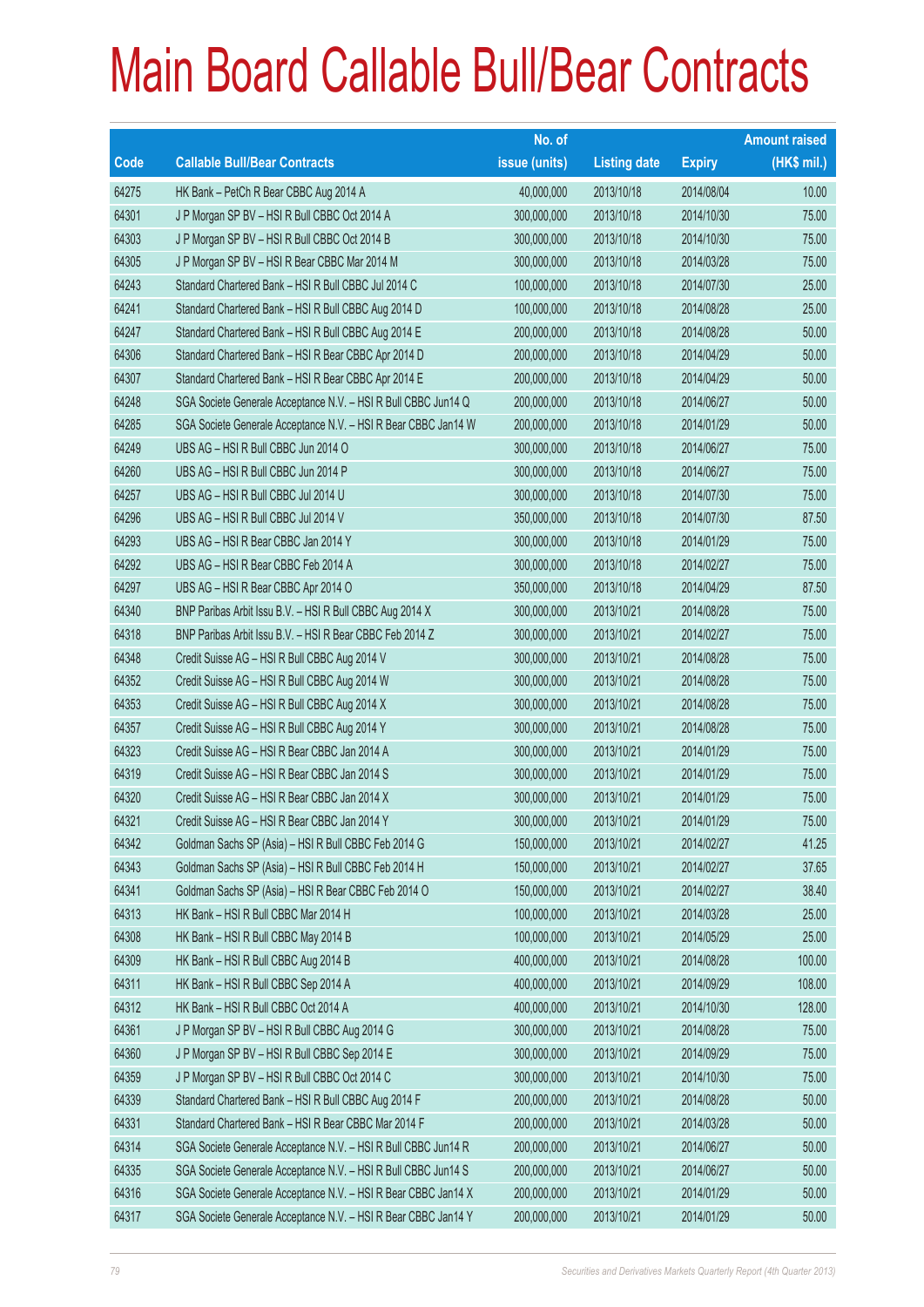|        |                                                                | No. of        |                     |               | <b>Amount raised</b> |
|--------|----------------------------------------------------------------|---------------|---------------------|---------------|----------------------|
| Code   | <b>Callable Bull/Bear Contracts</b>                            | issue (units) | <b>Listing date</b> | <b>Expiry</b> | (HK\$ mil.)          |
| 64346  | UBS AG - AIA R Bear CBBC Jul 2014 A                            | 100,000,000   | 2013/10/21          | 2014/07/21    | 25.00                |
| 64344  | UBS AG - HSI R Bull CBBC Jun 2014 Y                            | 300,000,000   | 2013/10/21          | 2014/06/27    | 75.00                |
| 64345  | UBS AG - HSI R Bull CBBC Jul 2014 W                            | 300,000,000   | 2013/10/21          | 2014/07/30    | 75.00                |
| 64356  | UBS AG - HSI R Bull CBBC Jul 2014 X                            | 300,000,000   | 2013/10/21          | 2014/07/30    | 75.00                |
| 64329  | UBS AG - HSI R Bear CBBC Jan 2014 D                            | 300,000,000   | 2013/10/21          | 2014/01/29    | 75.00                |
| 64324  | UBS AG - HSI R Bear CBBC Jan 2014 N                            | 300,000,000   | 2013/10/21          | 2014/01/29    | 75.00                |
| 64330  | UBS AG - HSI R Bear CBBC Feb 2014 J                            | 300,000,000   | 2013/10/21          | 2014/02/27    | 75.00                |
| 63187# | Citigroup Global Mkt H Inc. - HSI R Bull CBBC Jan 2014 K       | 140,000,000   | 2013/10/21          | 2014/01/29    | 10.08                |
| 64365  | BNP Paribas Arbit Issu B.V. - HSI R Bull CBBC Aug 2014 Y       | 300,000,000   | 2013/10/22          | 2014/08/28    | 75.00                |
| 64392  | BNP Paribas Arbit Issu B.V. - HSI R Bull CBBC Aug 2014 Z       | 300,000,000   | 2013/10/22          | 2014/08/28    | 75.00                |
| 64367  | BNP Paribas Arbit Issu B.V. - HSI R Bear CBBC Feb 2014 V       | 300,000,000   | 2013/10/22          | 2014/02/27    | 75.00                |
| 64394  | Credit Suisse AG - HSI R Bull CBBC Jul 2014 R                  | 300,000,000   | 2013/10/22          | 2014/07/30    | 75.00                |
| 64395  | Credit Suisse AG - HSI R Bull CBBC Jul 2014 S                  | 300,000,000   | 2013/10/22          | 2014/07/30    | 75.00                |
| 64385  | Credit Suisse AG - HSI R Bear CBBC Jan 2014 B                  | 300,000,000   | 2013/10/22          | 2014/01/29    | 75.00                |
| 64387  | Credit Suisse AG - HSI R Bear CBBC Jan 2014 H                  | 300,000,000   | 2013/10/22          | 2014/01/29    | 75.00                |
| 64386  | Credit Suisse AG - HSI R Bear CBBC Jan 2014 Z                  | 300,000,000   | 2013/10/22          | 2014/01/29    | 75.00                |
| 64371  | Credit Suisse AG - HSI R Bear CBBC Mar 2014 H                  | 300,000,000   | 2013/10/22          | 2014/03/28    | 75.00                |
| 64372  | Credit Suisse AG - HSI R Bear CBBC Mar 2014 I                  | 300,000,000   | 2013/10/22          | 2014/03/28    | 75.00                |
| 64373  | Credit Suisse AG - HSI R Bear CBBC Mar 2014 J                  | 300,000,000   | 2013/10/22          | 2014/03/28    | 75.00                |
| 64374  | Credit Suisse AG - HSI R Bear CBBC Mar 2014 K                  | 300,000,000   | 2013/10/22          | 2014/03/28    | 75.00                |
| 64375  | Credit Suisse AG - HSI R Bear CBBC Apr 2014 G                  | 300,000,000   | 2013/10/22          | 2014/04/29    | 75.00                |
| 64380  | Credit Suisse AG - HSI R Bear CBBC Jun 2014 A                  | 300,000,000   | 2013/10/22          | 2014/06/27    | 102.00               |
| 64381  | Credit Suisse AG - HSI R Bear CBBC Jun 2014 B                  | 300,000,000   | 2013/10/22          | 2014/06/27    | 111.00               |
| 64384  | Credit Suisse AG - HSI R Bear CBBC Jun 2014 C                  | 300,000,000   | 2013/10/22          | 2014/06/27    | 126.00               |
| 64464  | Citigroup Global Mkt H Inc. - HSI R Bull CBBC Jan 2014 H       | 120,000,000   | 2013/10/22          | 2014/01/29    | 30.00                |
| 64465  | Citigroup Global Mkt H Inc. - HSI R Bull CBBC Jan 2014 P       | 120,000,000   | 2013/10/22          | 2014/01/29    | 30.00                |
| 64467  | Citigroup Global Mkt H Inc. - HSI R Bull CBBC Jan 2014 Q       | 120,000,000   | 2013/10/22          | 2014/01/29    | 30.00                |
| 64453  | Goldman Sachs SP (Asia) - HSI R Bull CBBC Feb 2014 I           | 150,000,000   | 2013/10/22          | 2014/02/27    | 37.95                |
| 64455  | Goldman Sachs SP (Asia) - HSI R Bull CBBC Feb 2014 J           | 150,000,000   | 2013/10/22          | 2014/02/27    | 37.80                |
| 64458  | J P Morgan SP BV - HSI R Bull CBBC Sep 2014 F                  | 300,000,000   | 2013/10/22          | 2014/09/29    | 75.00                |
| 64461  | J P Morgan SP BV - HSI R Bull CBBC Sep 2014 G                  | 300,000,000   | 2013/10/22          | 2014/09/29    | 75.00                |
| 64456  | J P Morgan SP BV - HSI R Bear CBBC Jan 2014 U                  | 300,000,000   | 2013/10/22          | 2014/01/29    | 75.00                |
| 64452  | Standard Chartered Bank - HSI R Bull CBBC Aug 2014 G           | 100,000,000   | 2013/10/22          | 2014/08/28    | 25.00                |
| 64388  | Standard Chartered Bank - HSI R Bear CBBC Jun 2014 A           | 100,000,000   | 2013/10/22          | 2014/06/27    | 25.00                |
| 64389  | SGA Societe Generale Acceptance N.V. - HSI R Bull CBBC Jun14 T | 200,000,000   | 2013/10/22          | 2014/06/27    | 50.00                |
| 64390  | SGA Societe Generale Acceptance N.V. - HSI R Bull CBBC Jun14 U | 200,000,000   | 2013/10/22          | 2014/06/27    | 50.00                |
| 64391  | SGA Societe Generale Acceptance N.V. - HSI R Bull CBBC Jun14 V | 200,000,000   | 2013/10/22          | 2014/06/27    | 50.00                |
| 64363  | SGA Societe Generale Acceptance N.V. - HSI R Bear CBBC Jan14 M | 200,000,000   | 2013/10/22          | 2014/01/29    | 50.00                |
| 64362  | SGA Societe Generale Acceptance N.V. - HSI R Bear CBBC Jan14 Z | 200,000,000   | 2013/10/22          | 2014/01/29    | 50.00                |
| 64396  | UBS AG - HSBC R Bull CBBC Jun 2014 B                           | 100,000,000   | 2013/10/22          | 2014/06/09    | 25.00                |
| 64399  | UBS AG - HSI R Bull CBBC Aug 2014 L                            | 300,000,000   | 2013/10/22          | 2014/08/28    | 75.00                |
| 64451  | UBS AG - HSI R Bull CBBC Aug 2014 M                            | 300,000,000   | 2013/10/22          | 2014/08/28    | 75.00                |
| 64398  | UBS AG - HSI R Bull CBBC Dec 2014 D                            | 300,000,000   | 2013/10/22          | 2014/12/30    | 75.00                |
| 64369  | UBS AG - HSI R Bear CBBC Feb 2014 M                            | 300,000,000   | 2013/10/22          | 2014/02/27    | 75.00                |
| 64370  | UBS AG - HSI R Bear CBBC Mar 2014 Z                            | 350,000,000   | 2013/10/22          | 2014/03/28    | 87.50                |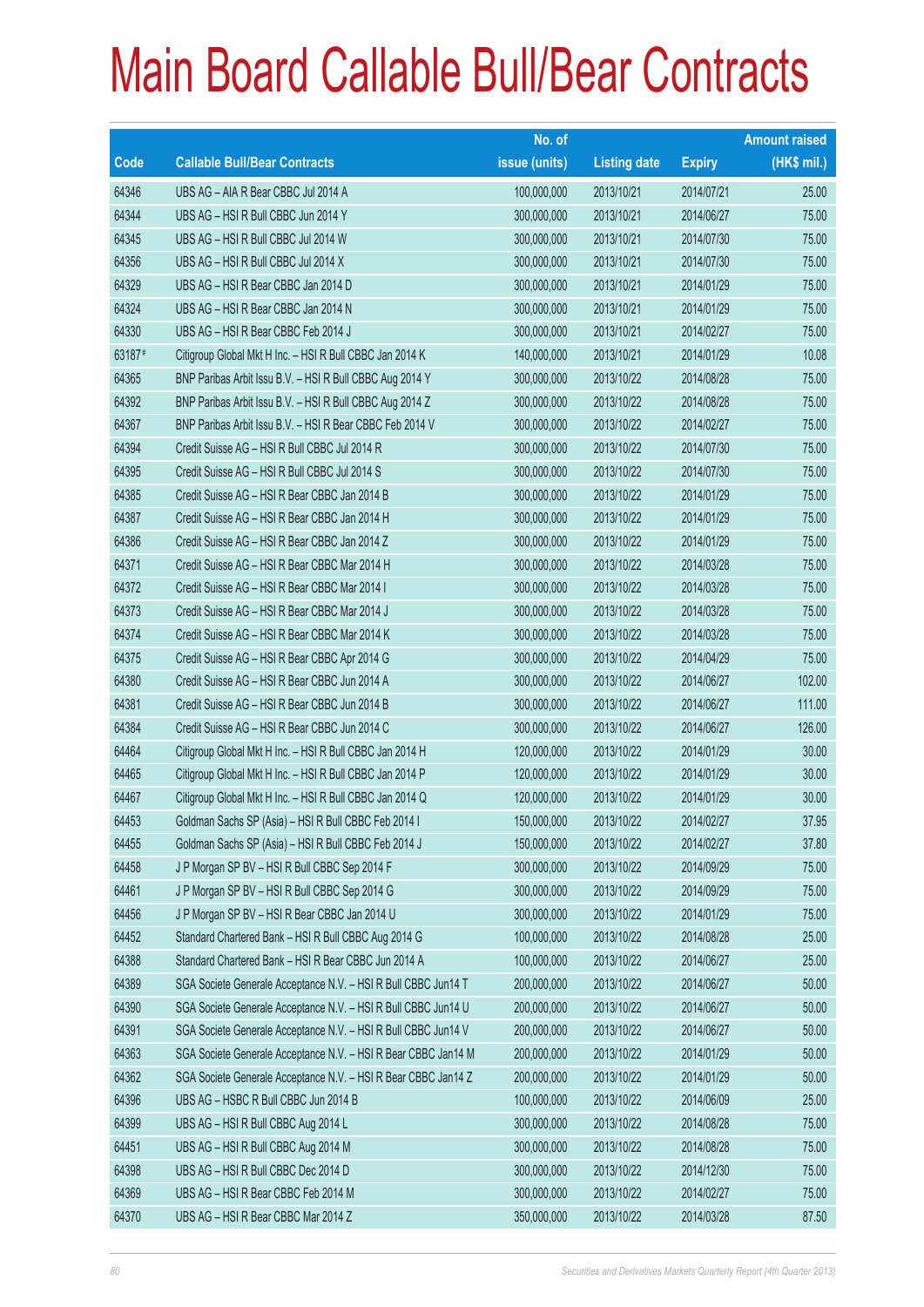|       |                                                          | No. of        |                     |               | <b>Amount raised</b> |
|-------|----------------------------------------------------------|---------------|---------------------|---------------|----------------------|
| Code  | <b>Callable Bull/Bear Contracts</b>                      | issue (units) | <b>Listing date</b> | <b>Expiry</b> | $(HK$$ mil.)         |
| 64397 | UBS AG - HSI R Bear CBBC May 2014 B                      | 300,000,000   | 2013/10/22          | 2014/05/29    | 75.00                |
| 64468 | Credit Suisse AG - HSI R Bull CBBC May 2014 H            | 300,000,000   | 2013/10/23          | 2014/05/29    | 75.00                |
| 64470 | Credit Suisse AG - HSI R Bull CBBC May 2014 I            | 300,000,000   | 2013/10/23          | 2014/05/29    | 75.00                |
| 64495 | Credit Suisse AG - HSI R Bear CBBC Jan 2014 I            | 300,000,000   | 2013/10/23          | 2014/01/29    | 75.00                |
| 64496 | Credit Suisse AG - HSI R Bear CBBC Jan 2014 J            | 300,000,000   | 2013/10/23          | 2014/01/29    | 75.00                |
| 64510 | Citigroup Global Mkt H Inc. - HSI R Bull CBBC Feb 2014 B | 120,000,000   | 2013/10/23          | 2014/02/27    | 30.00                |
| 64494 | Goldman Sachs SP (Asia) - HSI R Bear CBBC Feb 2014 P     | 150,000,000   | 2013/10/23          | 2014/02/27    | 37.80                |
| 64477 | HK Bank - Anhui Conch R Bull CBBC Dec 2014 A             | 50,000,000    | 2013/10/23          | 2014/12/08    | 12.50                |
| 64486 | HK Bank - AIA R Bear CBBC Jun 2014 B                     | 50,000,000    | 2013/10/23          | 2014/06/26    | 25.00                |
| 64490 | HK Bank - AIA R Bear CBBC Jun 2014 C                     | 50,000,000    | 2013/10/23          | 2014/06/23    | 12.50                |
| 64471 | HK Bank - HSI R Bull CBBC Apr 2014 D                     | 100,000,000   | 2013/10/23          | 2014/04/29    | 25.00                |
| 64474 | HK Bank - HSI R Bull CBBC Jun 2014 C                     | 400,000,000   | 2013/10/23          | 2014/06/27    | 100.00               |
| 64487 | HK Bank - Sands China R Bull CBBC Jul 2014 B             | 60,000,000    | 2013/10/23          | 2014/07/28    | 15.00                |
| 64478 | HK Bank - Wharf Holdings R Bull CBBC Aug 2014 A          | 40,000,000    | 2013/10/23          | 2014/08/18    | 10.00                |
| 64516 | J P Morgan SP BV - HSI R Bull CBBC Aug 2014 H            | 300,000,000   | 2013/10/23          | 2014/08/28    | 75.00                |
| 64513 | J P Morgan SP BV - HSI R Bull CBBC Sep 2014 H            | 300,000,000   | 2013/10/23          | 2014/09/29    | 75.00                |
| 64512 | J P Morgan SP BV - HSI R Bull CBBC Oct 2014 D            | 300,000,000   | 2013/10/23          | 2014/10/30    | 75.00                |
| 64511 | J P Morgan SP BV - HSI R Bear CBBC Jan 2014 V            | 300,000,000   | 2013/10/23          | 2014/01/29    | 75.00                |
| 64506 | Standard Chartered Bank - HSI R Bull CBBC Jul 2014 D     | 100,000,000   | 2013/10/23          | 2014/07/30    | 25.00                |
| 64509 | Standard Chartered Bank - HSI R Bull CBBC Jul 2014 E     | 100,000,000   | 2013/10/23          | 2014/07/30    | 25.00                |
| 64491 | UBS AG - HSI R Bull CBBC Aug 2014 N                      | 300,000,000   | 2013/10/23          | 2014/08/28    | 75.00                |
| 64492 | UBS AG - HSI R Bull CBBC Sep 2014 M                      | 300,000,000   | 2013/10/23          | 2014/09/29    | 75.00                |
| 64497 | UBS AG - HSI R Bear CBBC Jan 2014 M                      | 300,000,000   | 2013/10/23          | 2014/01/29    | 75.00                |
| 64505 | UBS AG - HSI R Bear CBBC Feb 2014 D                      | 300,000,000   | 2013/10/23          | 2014/02/27    | 75.00                |
| 64536 | BNP Paribas Arbit Issu B.V. - HSI R Bear CBBC Apr 2014 A | 300,000,000   | 2013/10/24          | 2014/04/29    | 75.00                |
| 64537 | BNP Paribas Arbit Issu B.V. - HSI R Bear CBBC Apr 2014 B | 300,000,000   | 2013/10/24          | 2014/04/29    | 75.00                |
| 64527 | Credit Suisse AG - HSI R Bull CBBC Jul 2014 T            | 300,000,000   | 2013/10/24          | 2014/07/30    | 75.00                |
| 64529 | Credit Suisse AG - HSI R Bull CBBC Jul 2014 U            | 300,000,000   | 2013/10/24          | 2014/07/30    | 75.00                |
| 64524 | Credit Suisse AG - HSI R Bear CBBC Jan 2014 K            | 300,000,000   | 2013/10/24          | 2014/01/29    | 75.00                |
| 64535 | Credit Suisse AG - HSI R Bear CBBC Jan 2014 N            | 300,000,000   | 2013/10/24          | 2014/01/29    | 75.00                |
| 64525 | Citigroup Global Mkt H Inc. - HSI R Bear CBBC Jan 2014 O | 120,000,000   | 2013/10/24          | 2014/01/29    | 30.00                |
| 64517 | HK Bank - BOCL R Bull CBBC Aug 2014 B                    | 80,000,000    | 2013/10/24          | 2014/08/18    | 20.00                |
| 64518 | HK Bank - China Mobile R Bull CBBC Jul 2014 A            | 120,000,000   | 2013/10/24          | 2014/07/14    | 30.00                |
| 64521 | HK Bank - China Mobile R Bull CBBC Jul 2014 B            | 120,000,000   | 2013/10/24          | 2014/07/28    | 30.00                |
| 64522 | HK Bank - China Mobile R Bull CBBC Oct 2014 A            | 120,000,000   | 2013/10/24          | 2014/10/06    | 30.00                |
| 64543 | J P Morgan SP BV - HSI R Bull CBBC Sep 2014 I            | 300,000,000   | 2013/10/24          | 2014/09/29    | 75.00                |
| 64544 | J P Morgan SP BV - HSI R Bull CBBC Oct 2014 E            | 300,000,000   | 2013/10/24          | 2014/10/30    | 75.00                |
| 64541 | J P Morgan SP BV - HSI R Bear CBBC Jan 2014 W            | 300,000,000   | 2013/10/24          | 2014/01/29    | 75.00                |
| 64542 | J P Morgan SP BV - HSI R Bear CBBC Feb 2014 N            | 300,000,000   | 2013/10/24          | 2014/02/27    | 75.00                |
| 64534 | UBS AG - HSI R Bull CBBC Jun 2014 C                      | 300,000,000   | 2013/10/24          | 2014/06/27    | 75.00                |
| 64532 | UBS AG - HSI R Bull CBBC Jul 2014 Y                      | 350,000,000   | 2013/10/24          | 2014/07/30    | 87.50                |
| 64533 | UBS AG - HSI R Bull CBBC Sep 2014 N                      | 300,000,000   | 2013/10/24          | 2014/09/29    | 75.00                |
| 64538 | UBS AG - HSI R Bear CBBC Jan 2014 P                      | 300,000,000   | 2013/10/24          | 2014/01/29    | 75.00                |
| 64540 | UBS AG - HSI R Bear CBBC Mar 2014 C                      | 350,000,000   | 2013/10/24          | 2014/03/28    | 87.50                |
| 64561 | BNP Paribas Arbit Issu B.V. - HSI R Bull CBBC Aug 2014 H | 300,000,000   | 2013/10/25          | 2014/08/28    | 75.00                |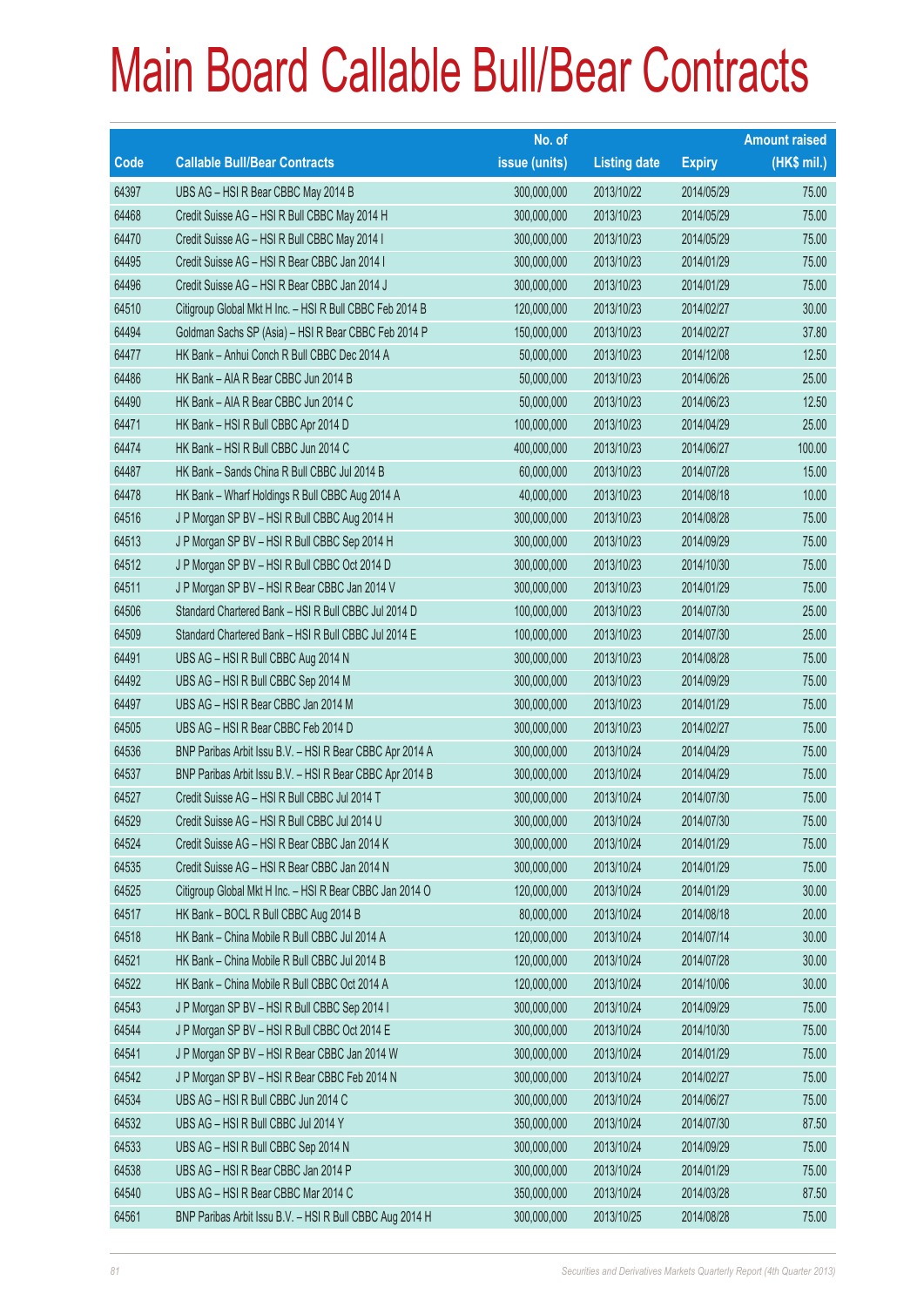|             |                                                                | No. of        |                     |               | <b>Amount raised</b> |
|-------------|----------------------------------------------------------------|---------------|---------------------|---------------|----------------------|
| <b>Code</b> | <b>Callable Bull/Bear Contracts</b>                            | issue (units) | <b>Listing date</b> | <b>Expiry</b> | $(HK$$ mil.)         |
| 64582       | Credit Suisse AG - HSI R Bull CBBC Aug 2014 Z                  | 300,000,000   | 2013/10/25          | 2014/08/28    | 75.00                |
| 64545       | Credit Suisse AG - HSI R Bear CBBC Jan 2014 O                  | 300,000,000   | 2013/10/25          | 2014/01/29    | 75.00                |
| 64548       | Credit Suisse AG - HSI R Bear CBBC Jan 2014 P                  | 300,000,000   | 2013/10/25          | 2014/01/29    | 75.00                |
| 64559       | Citigroup Global Mkt H Inc. - A50 China R Bull CBBC Apr 14 A   | 100,000,000   | 2013/10/25          | 2014/04/24    | 25.00                |
| 64558       | Citigroup Global Mkt H Inc. - A50 China R Bear CBBC Apr 14 A   | 100,000,000   | 2013/10/25          | 2014/04/24    | 25.00                |
| 64598       | Citigroup Global Mkt H Inc. - HSI R Bull CBBC Feb 2014 C       | 120,000,000   | 2013/10/25          | 2014/02/27    | 30.00                |
| 64603       | Citigroup Global Mkt H Inc. - HSI R Bear CBBC Feb 2014 F       | 120,000,000   | 2013/10/25          | 2014/02/27    | 30.00                |
| 64606       | Goldman Sachs SP (Asia) - HSI R Bull CBBC Feb 2014 K           | 150,000,000   | 2013/10/25          | 2014/02/27    | 37.65                |
| 64553       | HK Bank - CNBM R Bull CBBC Jun 2014 B                          | 50,000,000    | 2013/10/25          | 2014/06/30    | 12.50                |
| 64550       | HK Bank - Sands China R Bull CBBC Jul 2014 C                   | 60,000,000    | 2013/10/25          | 2014/07/21    | 15.00                |
| 64551       | HK Bank - Sands China R Bull CBBC Aug 2014 A                   | 60,000,000    | 2013/10/25          | 2014/08/18    | 15.00                |
| 64554       | HK Bank - Sands China R Bear CBBC Sep 2014 A                   | 50,000,000    | 2013/10/25          | 2014/09/15    | 12.50                |
| 64552       | HK Bank - Sands China R Bear CBBC Oct 2014 A                   | 50,000,000    | 2013/10/25          | 2014/10/20    | 12.50                |
| 64608       | J P Morgan SP BV - HSI R Bull CBBC Sep 2014 J                  | 300,000,000   | 2013/10/25          | 2014/09/29    | 75.00                |
| 64609       | J P Morgan SP BV - HSI R Bull CBBC Oct 2014 F                  | 300,000,000   | 2013/10/25          | 2014/10/30    | 75.00                |
| 64607       | J P Morgan SP BV - HSI R Bear CBBC Jan 2014 X                  | 300,000,000   | 2013/10/25          | 2014/01/29    | 75.00                |
| 64610       | Standard Chartered Bank - HSI R Bear CBBC Mar 2014 G           | 100,000,000   | 2013/10/25          | 2014/03/28    | 25.00                |
| 64611       | Standard Chartered Bank - HSI R Bear CBBC Mar 2014 H           | 100,000,000   | 2013/10/25          | 2014/03/28    | 25.00                |
| 64555       | SGA Societe Generale Acceptance N.V. - HSI R Bull CBBC Jun14 W | 200,000,000   | 2013/10/25          | 2014/06/27    | 50.00                |
| 64557       | SGA Societe Generale Acceptance N.V. - HSI R Bear CBBC Jan14 Q | 200,000,000   | 2013/10/25          | 2014/01/29    | 50.00                |
| 64573       | UBS AG - China Mobile R Bear CBBC Apr 2014 C                   | 100,000,000   | 2013/10/25          | 2014/04/14    | 25.00                |
| 64574       | UBS AG - CC Bank R Bear CBBC Apr 2014 A                        | 100,000,000   | 2013/10/25          | 2014/04/07    | 25.00                |
| 64566       | UBS AG - Minsheng Bank R Bull CBBC Jul 2014 A                  | 50,000,000    | 2013/10/25          | 2014/07/21    | 12.50                |
| 64565       | UBS AG - Minsheng Bank R Bear CBBC Mar 2014 A                  | 50,000,000    | 2013/10/25          | 2014/03/24    | 12.50                |
| 64581       | UBS AG - HSBC R Bear CBBC Feb 2014 A                           | 100,000,000   | 2013/10/25          | 2014/02/10    | 25.00                |
| 64594       | UBS AG - HSI R Bull CBBC Jun 2014 W                            | 350,000,000   | 2013/10/25          | 2014/06/27    | 87.50                |
| 64588       | UBS AG - HSI R Bull CBBC Sep 2014 O                            | 300,000,000   | 2013/10/25          | 2014/09/29    | 75.00                |
| 64592       | UBS AG - HSI R Bull CBBC Sep 2014 P                            | 300,000,000   | 2013/10/25          | 2014/09/29    | 75.00                |
| 64546       | UBS AG - HSI R Bear CBBC Feb 2014 F                            | 300,000,000   | 2013/10/25          | 2014/02/27    | 75.00                |
| 64571       | UBS AG - ICBC R Bear CBBC May 2014 B                           | 100,000,000   | 2013/10/25          | 2014/05/19    | 25.00                |
| 64570       | UBS AG - Sands China R Bull CBBC Jul 2014 D                    | 100,000,000   | 2013/10/25          | 2014/07/28    | 25.00                |
| 64568       | UBS AG - Sands China R Bear CBBC May 2014 B                    | 100,000,000   | 2013/10/25          | 2014/05/05    | 25.00                |
| 64575       | UBS AG - TCH R Bull CBBC Jun 2014 L                            | 50,000,000    | 2013/10/25          | 2014/06/16    | 13.25                |
| 64624       | BNP Paribas Arbit Issu B.V. - HSCEI R Bull CBBC Jun 2014 B     | 200,000,000   | 2013/10/28          | 2014/06/27    | 50.00                |
| 64620       | BNP Paribas Arbit Issu B.V. - HSI R Bull CBBC Aug 2014 G       | 300,000,000   | 2013/10/28          | 2014/08/28    | 75.00                |
| 64634       | BNP Paribas Arbit Issu B.V. - HSI R Bull CBBC Aug 2014 L       | 300,000,000   | 2013/10/28          | 2014/08/28    | 75.00                |
| 64623       | BNP Paribas Arbit Issu B.V. - HSI R Bear CBBC Feb 2014 O       | 300,000,000   | 2013/10/28          | 2014/02/27    | 75.00                |
| 64666       | Credit Suisse AG - HSI R Bull CBBC Aug 2014 D                  | 300,000,000   | 2013/10/28          | 2014/08/28    | 75.00                |
| 64667       | Credit Suisse AG - HSI R Bull CBBC Aug 2014 M                  | 300,000,000   | 2013/10/28          | 2014/08/28    | 75.00                |
| 64632       | Credit Suisse AG - HSI R Bear CBBC Jan 2014 C                  | 300,000,000   | 2013/10/28          | 2014/01/29    | 75.00                |
| 64631       | Credit Suisse AG - HSI R Bear CBBC Jan 2014 D                  | 300,000,000   | 2013/10/28          | 2014/01/29    | 75.00                |
| 64689       | Citigroup Global Mkt H Inc. - HSI R Bull CBBC Feb 2014 D       | 120,000,000   | 2013/10/28          | 2014/02/27    | 30.00                |
| 64687       | Goldman Sachs SP (Asia) - HSI R Bear CBBC Feb 2014 Q           | 150,000,000   | 2013/10/28          | 2014/02/27    | 37.95                |
| 64612       | HK Bank - AIA R Bull CBBC Jul 2014 A                           | 60,000,000    | 2013/10/28          | 2014/07/07    | 21.60                |
| 64613       | HK Bank - AIA R Bear CBBC Jul 2014 A                           | 50,000,000    | 2013/10/28          | 2014/07/07    | 12.50                |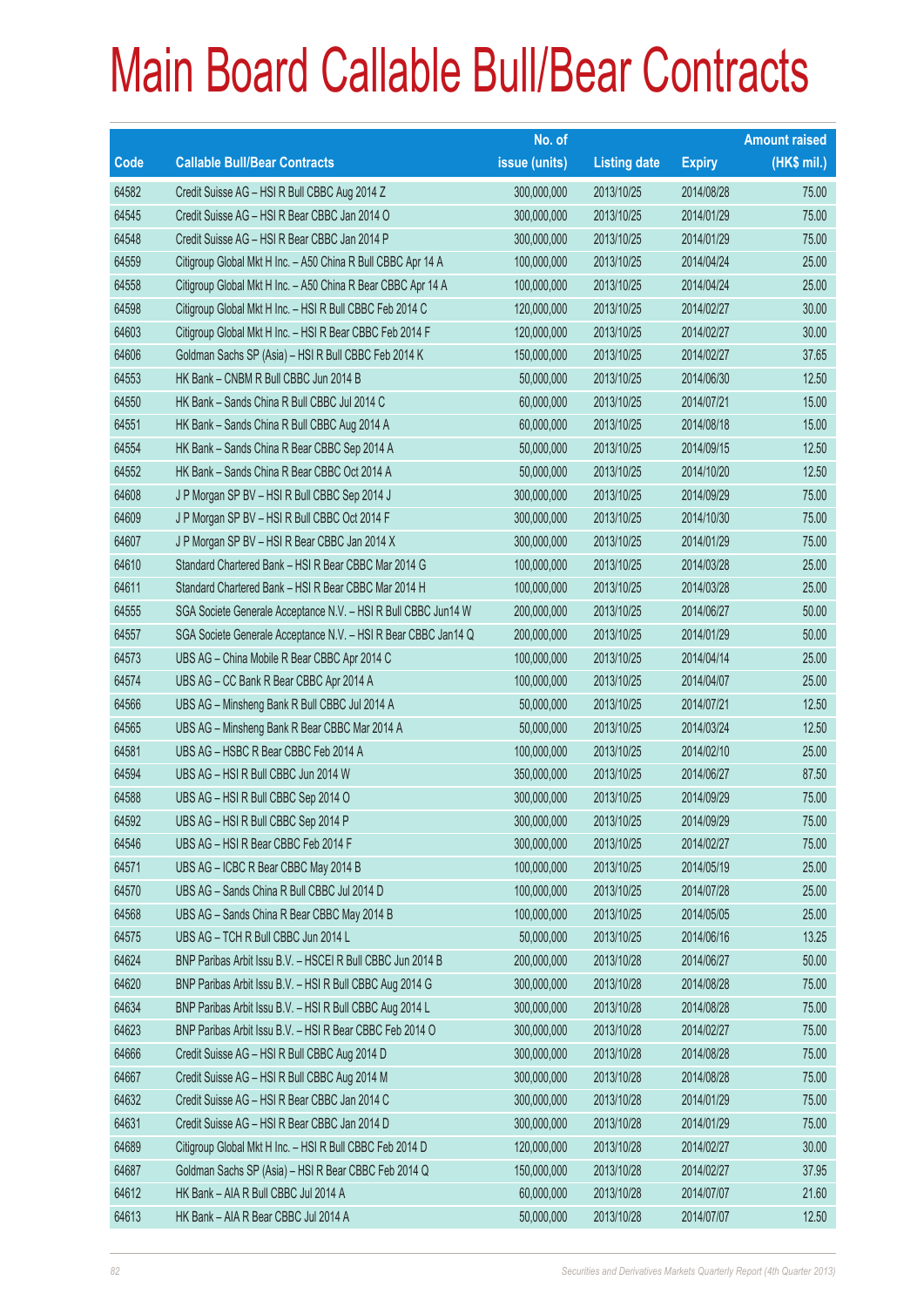|       |                                                                | No. of        |                     |               | <b>Amount raised</b> |
|-------|----------------------------------------------------------------|---------------|---------------------|---------------|----------------------|
| Code  | <b>Callable Bull/Bear Contracts</b>                            | issue (units) | <b>Listing date</b> | <b>Expiry</b> | $(HK$$ mil.)         |
| 64614 | HK Bank - Galaxy Ent R Bull CBBC Sep 2014 A                    | 50,000,000    | 2013/10/28          | 2014/09/29    | 27.00                |
| 64616 | HK Bank - TCH R Bear CBBC Jul 2014 B                           | 50,000,000    | 2013/10/28          | 2014/07/28    | 31.50                |
| 64688 | J P Morgan SP BV - HSI R Bull CBBC Sep 2014 K                  | 300,000,000   | 2013/10/28          | 2014/09/29    | 75.00                |
| 64617 | Standard Chartered Bank - HSI R Bear CBBC Apr 2014 F           | 100,000,000   | 2013/10/28          | 2014/04/29    | 25.00                |
| 64618 | Standard Chartered Bank - HSI R Bear CBBC Apr 2014 G           | 100,000,000   | 2013/10/28          | 2014/04/29    | 25.00                |
| 64635 | SGA Societe Generale Acceptance N.V. - HSI R Bull CBBC Jun14 X | 200,000,000   | 2013/10/28          | 2014/06/27    | 50.00                |
| 64658 | SGA Societe Generale Acceptance N.V. - HSI R Bear CBBC Jan14 P | 200,000,000   | 2013/10/28          | 2014/01/29    | 50.00                |
| 64619 | SGA Societe Generale Acceptance N.V. - HSI R Bear CBBC Jan14 R | 200,000,000   | 2013/10/28          | 2014/01/29    | 50.00                |
| 64683 | UBS AG - Galaxy Ent R Bull CBBC Jul 2014 B                     | 100,000,000   | 2013/10/28          | 2014/07/21    | 25.00                |
| 64682 | UBS AG - Galaxy Ent R Bear CBBC Jun 2014 A                     | 100,000,000   | 2013/10/28          | 2014/06/16    | 25.00                |
| 64686 | UBS AG - HSI R Bull CBBC Sep 2014 Q                            | 300,000,000   | 2013/10/28          | 2014/09/29    | 75.00                |
| 64685 | UBS AG - HSI R Bull CBBC Oct 2014 C                            | 300,000,000   | 2013/10/28          | 2014/10/30    | 75.00                |
| 64629 | UBS AG - HSI R Bear CBBC Jan 2014 R                            | 300,000,000   | 2013/10/28          | 2014/01/29    | 75.00                |
| 64630 | UBS AG - HSI R Bear CBBC Mar 2014 D                            | 300,000,000   | 2013/10/28          | 2014/03/28    | 75.00                |
| 64681 | UBS AG - TCH R Bull CBBC Jul 2014 D                            | 50,000,000    | 2013/10/28          | 2014/07/07    | 21.00                |
| 64673 | UBS AG - TCH R Bear CBBC May 2014 A                            | 50,000,000    | 2013/10/28          | 2014/05/26    | 39.50                |
| 64678 | UBS AG - TCH R Bear CBBC May 2014 B                            | 50,000,000    | 2013/10/28          | 2014/05/19    | 24.50                |
| 64679 | UBS AG - TCH R Bear CBBC May 2014 C                            | 50,000,000    | 2013/10/28          | 2014/05/12    | 14.50                |
| 64712 | BNP Paribas Arbit Issu B.V. - HSI R Bull CBBC Aug 2014 M       | 300,000,000   | 2013/10/29          | 2014/08/28    | 75.00                |
| 64713 | Credit Suisse AG - HSI R Bull CBBC Jul 2014 V                  | 300,000,000   | 2013/10/29          | 2014/07/30    | 75.00                |
| 64714 | Credit Suisse AG - HSI R Bull CBBC Jul 2014 W                  | 300,000,000   | 2013/10/29          | 2014/07/30    | 75.00                |
| 64718 | Credit Suisse AG - HSI R Bear CBBC Jan 2014 G                  | 300,000,000   | 2013/10/29          | 2014/01/29    | 75.00                |
| 64719 | Credit Suisse AG - HSI R Bear CBBC Jan 2014 Q                  | 300,000,000   | 2013/10/29          | 2014/01/29    | 75.00                |
| 64699 | HK Bank - CSOP A50 ETF R Bull CBBC Jul 2014 A                  | 80,000,000    | 2013/10/29          | 2014/07/28    | 20.00                |
| 64701 | HK Bank - CSOP A50 ETF R Bull CBBC Aug 2014 A                  | 80,000,000    | 2013/10/29          | 2014/08/11    | 20.00                |
| 64702 | HK Bank - Galaxy Ent R Bull CBBC Aug 2014 B                    | 50,000,000    | 2013/10/29          | 2014/08/11    | 26.00                |
| 64695 | HK Bank - Hutchison R Bull CBBC Jul 2014 A                     | 60,000,000    | 2013/10/29          | 2014/07/07    | 15.00                |
| 64704 | HK Bank - Sands China R Bull CBBC Sep 2014 A                   | 60,000,000    | 2013/10/29          | 2014/09/01    | 15.00                |
| 64703 | HK Bank - Sands China R Bear CBBC Nov 2014 A                   | 50,000,000    | 2013/10/29          | 2014/11/03    | 12.50                |
| 64690 | HK Bank - TCH R Bull CBBC Jun 2014 E                           | 50,000,000    | 2013/10/29          | 2014/06/30    | 21.00                |
| 64692 | HK Bank - TCH R Bull CBBC Jul 2014 B                           | 50,000,000    | 2013/10/29          | 2014/07/14    | 16.00                |
| 64693 | HK Bank - TCH R Bear CBBC Jun 2014 C                           | 50,000,000    | 2013/10/29          | 2014/06/23    | 32.50                |
| 64694 | HK Bank - TCH R Bear CBBC Sep 2014 A                           | 50,000,000    | 2013/10/29          | 2014/09/29    | 60.00                |
| 64726 | J P Morgan SP BV - HSI R Bull CBBC Oct 2014 G                  | 300,000,000   | 2013/10/29          | 2014/10/30    | 75.00                |
| 64725 | J P Morgan SP BV - HSI R Bear CBBC Jan 2014 Y                  | 300,000,000   | 2013/10/29          | 2014/01/29    | 75.00                |
| 64717 | Standard Chartered Bank - HSI R Bull CBBC Aug 2014 H           | 100,000,000   | 2013/10/29          | 2014/08/28    | 25.00                |
| 64705 | SGA Societe Generale Acceptance N.V. - HSI R Bull CBBC Jun 14Y | 200,000,000   | 2013/10/29          | 2014/06/27    | 50.00                |
| 64710 | SGA Societe Generale Acceptance N.V. - HSI R Bear CBBC Jan 14S | 200,000,000   | 2013/10/29          | 2014/01/29    | 50.00                |
| 64711 | SGA Societe Generale Acceptance N.V. - HSI R Bear CBBC Jan 14U | 200,000,000   | 2013/10/29          | 2014/01/29    | 50.00                |
| 64724 | UBS AG - AIA R Bull CBBC Oct 2014 A                            | 100,000,000   | 2013/10/29          | 2014/10/20    | 25.00                |
| 64715 | UBS AG - HSI R Bull CBBC Aug 2014 O                            | 300,000,000   | 2013/10/29          | 2014/08/28    | 75.00                |
| 64721 | UBS AG - HSI R Bear CBBC Feb 2014 O                            | 300,000,000   | 2013/10/29          | 2014/02/27    | 75.00                |
| 64720 | UBS AG - HSI R Bear CBBC Apr 2014 P                            | 350,000,000   | 2013/10/29          | 2014/04/29    | 87.50                |
| 64765 | BNP Paribas Arbit Issu B.V. - HSI R Bull CBBC Aug 2014 F       | 300,000,000   | 2013/10/30          | 2014/08/28    | 75.00                |
| 64751 | BNP Paribas Arbit Issu B.V. - HSI R Bull CBBC Aug 2014 N       | 300,000,000   | 2013/10/30          | 2014/08/28    | 75.00                |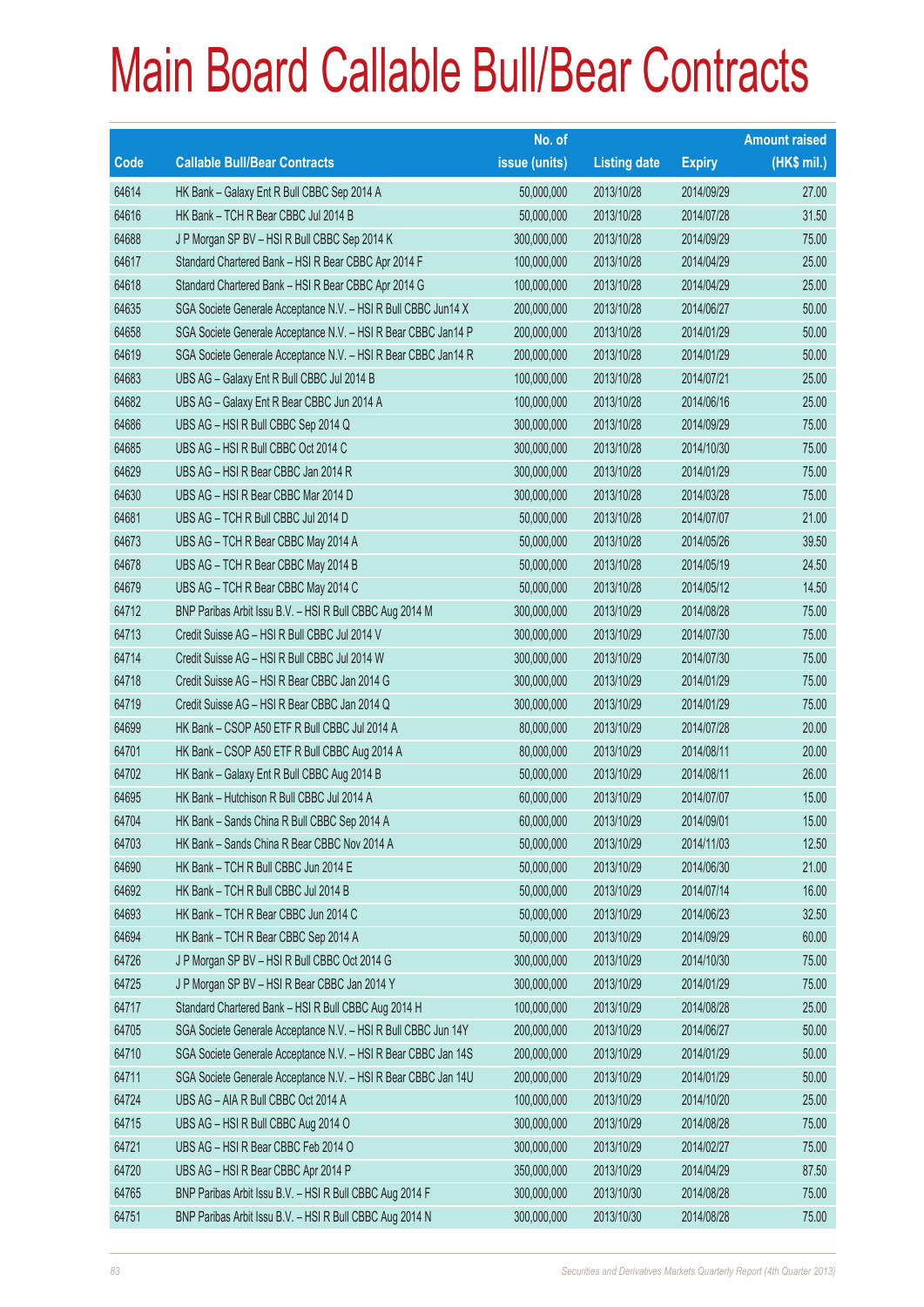|       |                                                                | No. of        |                     |               | <b>Amount raised</b> |
|-------|----------------------------------------------------------------|---------------|---------------------|---------------|----------------------|
| Code  | <b>Callable Bull/Bear Contracts</b>                            | issue (units) | <b>Listing date</b> | <b>Expiry</b> | $(HK$$ mil.)         |
| 64734 | BNP Paribas Arbit Issu B.V. - HSI R Bear CBBC Feb 2014 N       | 300,000,000   | 2013/10/30          | 2014/02/27    | 75.00                |
| 64758 | BNP Paribas Arbit Issu B.V. - HSI R Bear CBBC Feb 2014 U       | 300,000,000   | 2013/10/30          | 2014/02/27    | 75.00                |
| 64775 | BNP Paribas Arbit Issu B.V. - HSI R Bear CBBC Feb 2014 W       | 300,000,000   | 2013/10/30          | 2014/02/27    | 75.00                |
| 64748 | Credit Suisse AG - HSI R Bull CBBC Aug 2014 H                  | 300,000,000   | 2013/10/30          | 2014/08/28    | 75.00                |
| 64749 | Credit Suisse AG - HSI R Bull CBBC Aug 2014 I                  | 300,000,000   | 2013/10/30          | 2014/08/28    | 75.00                |
| 64762 | Credit Suisse AG - HSI R Bull CBBC Aug 2014 L                  | 300,000,000   | 2013/10/30          | 2014/08/28    | 75.00                |
| 64747 | Credit Suisse AG - HSI R Bull CBBC Aug 2014 N                  | 300,000,000   | 2013/10/30          | 2014/08/28    | 75.00                |
| 64750 | Credit Suisse AG - HSI R Bear CBBC Jan 2014 F                  | 300,000,000   | 2013/10/30          | 2014/01/29    | 75.00                |
| 64766 | Credit Suisse AG - HSI R Bear CBBC Jan 2014 L                  | 300,000,000   | 2013/10/30          | 2014/01/29    | 75.00                |
| 64768 | Credit Suisse AG - HSI R Bear CBBC Jan 2014 R                  | 300,000,000   | 2013/10/30          | 2014/01/29    | 75.00                |
| 64767 | Credit Suisse AG - HSI R Bear CBBC Jan 2014 V                  | 300,000,000   | 2013/10/30          | 2014/01/29    | 75.00                |
| 64728 | HK Bank - China Mobile R Bear CBBC Aug 2014 A                  | 50,000,000    | 2013/10/30          | 2014/08/04    | 12.50                |
| 64730 | HK Bank - GCL-Poly Energy R Bull CBBC Oct 2014 A               | 30,000,000    | 2013/10/30          | 2014/10/27    | 21.00                |
| 64731 | HK Bank - GCL-Poly Energy R Bull CBBC Dec 2014 B               | 50,000,000    | 2013/10/30          | 2014/12/30    | 12.50                |
| 64727 | HK Bank - HSI R Bull CBBC Jun 2014 D                           | 100,000,000   | 2013/10/30          | 2014/06/27    | 25.00                |
| 64729 | HK Bank - Hutchison R Bull CBBC Jul 2014 B                     | 60,000,000    | 2013/10/30          | 2014/07/07    | 15.00                |
| 64777 | J P Morgan SP BV - HSI R Bear CBBC Jan 2014 A                  | 300,000,000   | 2013/10/30          | 2014/01/29    | 75.00                |
| 64779 | J P Morgan SP BV - HSI R Bear CBBC Jan 2014 Z                  | 300,000,000   | 2013/10/30          | 2014/01/29    | 75.00                |
| 64776 | J P Morgan SP BV - HSI R Bear CBBC Feb 2014 O                  | 300,000,000   | 2013/10/30          | 2014/02/27    | 75.00                |
| 64778 | J P Morgan SP BV - HSI R Bear CBBC Feb 2014 P                  | 300,000,000   | 2013/10/30          | 2014/02/27    | 75.00                |
| 64759 | Standard Chartered Bank - HSI R Bull CBBC Jul 2014 F           | 100,000,000   | 2013/10/30          | 2014/07/30    | 25.00                |
| 64761 | Standard Chartered Bank - HSI R Bull CBBC Jul 2014 G           | 100,000,000   | 2013/10/30          | 2014/07/30    | 25.00                |
| 64760 | Standard Chartered Bank - HSI R Bear CBBC Jun 2014 B           | 100,000,000   | 2013/10/30          | 2014/06/27    | 25.00                |
| 64784 | Standard Chartered Bank - HSI R Bear CBBC Jul 2014 A           | 100,000,000   | 2013/10/30          | 2014/07/30    | 25.00                |
| 64783 | Standard Chartered Bank - HSI R Bear CBBC Aug 2014 B           | 100,000,000   | 2013/10/30          | 2014/08/28    | 25.00                |
| 64746 | SGA Societe Generale Acceptance N.V. - HSI R Bull CBBC Jun14 Z | 200,000,000   | 2013/10/30          | 2014/06/27    | 50.00                |
| 64745 | SGA Societe Generale Acceptance N.V. - HSI R Bear CBBC Jan14 T | 200,000,000   | 2013/10/30          | 2014/01/29    | 50.00                |
| 64743 | SGA Societe Generale Acceptance N.V. - HSI R Bear CBBC Jan14 W | 200,000,000   | 2013/10/30          | 2014/01/29    | 50.00                |
| 64769 | SGA Societe Generale Acceptance N.V. - HSI R Bear CBBC Feb14 D | 200,000,000   | 2013/10/30          | 2014/02/27    | 50.00                |
| 64774 | SGA Societe Generale Acceptance N.V. - HSI R Bear CBBC Feb14 E | 200,000,000   | 2013/10/30          | 2014/02/27    | 50.00                |
| 64737 | UBS AG - HSI R Bull CBBC Jun 2014 Z                            | 300,000,000   | 2013/10/30          | 2014/06/27    | 75.00                |
| 64763 | UBS AG - HSI R Bull CBBC Aug 2014 P                            | 300,000,000   | 2013/10/30          | 2014/08/28    | 75.00                |
| 64764 | UBS AG - HSI R Bull CBBC Oct 2014 D                            | 300,000,000   | 2013/10/30          | 2014/10/30    | 75.00                |
| 64741 | UBS AG - HSI R Bear CBBC Jan 2014 K                            | 300,000,000   | 2013/10/30          | 2014/01/29    | 75.00                |
| 64782 | UBS AG - HSI R Bear CBBC Jan 2014 L                            | 300,000,000   | 2013/10/30          | 2014/01/29    | 75.00                |
| 64780 | UBS AG - HSI R Bear CBBC Feb 2014 S                            | 300,000,000   | 2013/10/30          | 2014/02/27    | 75.00                |
| 64785 | BNP Paribas Arbit Issu B.V. - HSI R Bull CBBC Aug 2014 J       | 300,000,000   | 2013/10/31          | 2014/08/28    | 75.00                |
| 64788 | BNP Paribas Arbit Issu B.V. - HSI R Bull CBBC Aug 2014 K       | 300,000,000   | 2013/10/31          | 2014/08/28    | 75.00                |
| 64803 | BNP Paribas Arbit Issu B.V. - HSI R Bear CBBC Apr 2014 C       | 300,000,000   | 2013/10/31          | 2014/04/29    | 75.00                |
| 64807 | BNP Paribas Arbit Issu B.V. - HSI R Bear CBBC Apr 2014 D       | 300,000,000   | 2013/10/31          | 2014/04/29    | 75.00                |
| 64809 | BNP Paribas Arbit Issu B.V. - HSI R Bear CBBC Apr 2014 E       | 300,000,000   | 2013/10/31          | 2014/04/29    | 75.00                |
| 64810 | BNP Paribas Arbit Issu B.V. - HSI R Bear CBBC Apr 2014 F       | 300,000,000   | 2013/10/31          | 2014/04/29    | 75.00                |
| 64799 | Credit Suisse AG - HSI R Bull CBBC Jul 2014 X                  | 300,000,000   | 2013/10/31          | 2014/07/30    | 75.00                |
| 64800 | Credit Suisse AG - HSI R Bull CBBC Jul 2014 Y                  | 300,000,000   | 2013/10/31          | 2014/07/30    | 75.00                |
| 64801 | Credit Suisse AG - HSI R Bull CBBC Jul 2014 Z                  | 300,000,000   | 2013/10/31          | 2014/07/30    | 75.00                |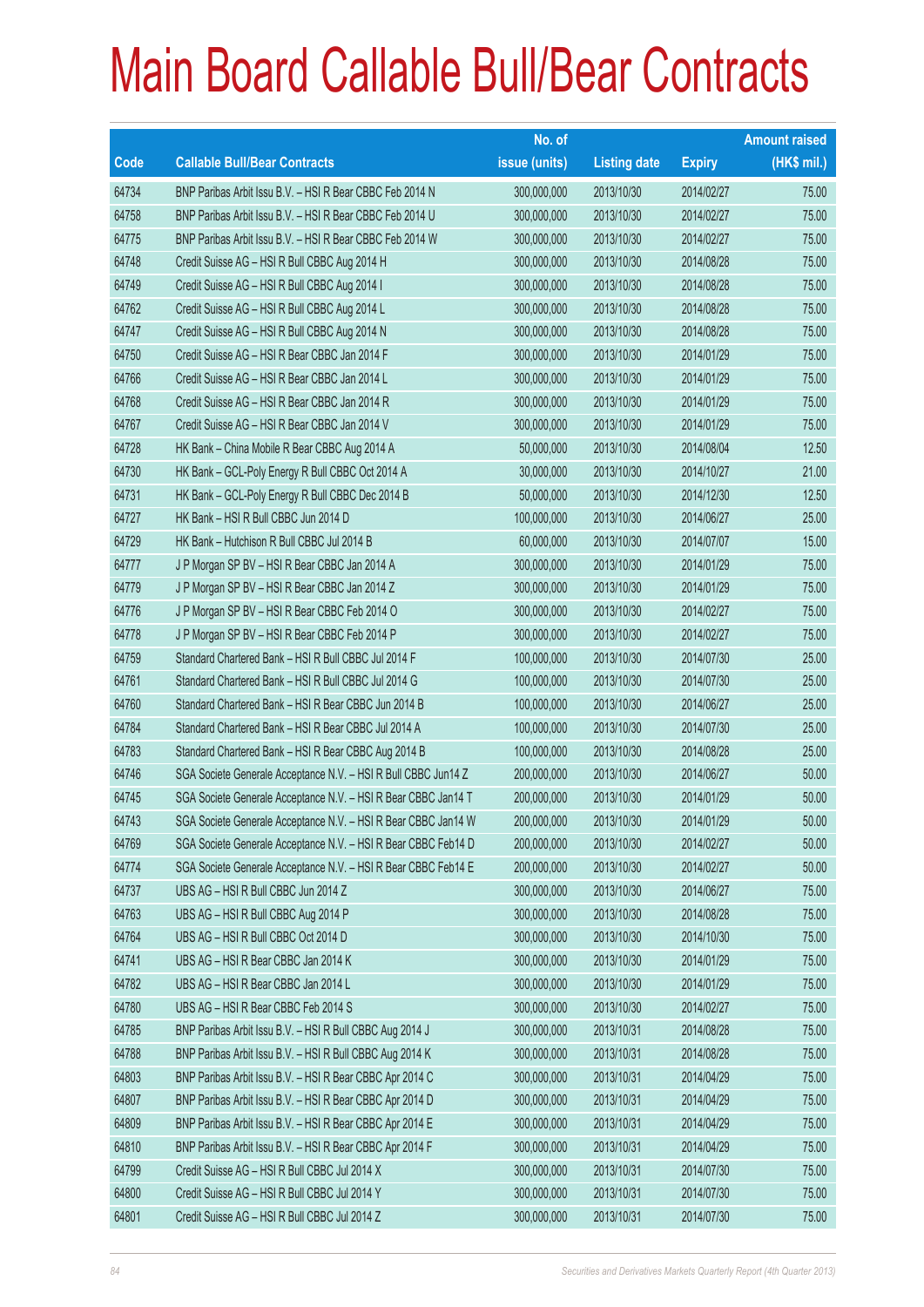|       |                                                                | No. of        |                     |               | <b>Amount raised</b> |
|-------|----------------------------------------------------------------|---------------|---------------------|---------------|----------------------|
| Code  | <b>Callable Bull/Bear Contracts</b>                            | issue (units) | <b>Listing date</b> | <b>Expiry</b> | (HK\$ mil.)          |
| 64815 | Credit Suisse AG - HSI R Bear CBBC Feb 2014 B                  | 300,000,000   | 2013/10/31          | 2014/02/27    | 75.00                |
| 64813 | Credit Suisse AG - HSI R Bear CBBC Feb 2014 J                  | 300,000,000   | 2013/10/31          | 2014/02/27    | 75.00                |
| 64811 | Credit Suisse AG - HSI R Bear CBBC Feb 2014 W                  | 300,000,000   | 2013/10/31          | 2014/02/27    | 75.00                |
| 64812 | Credit Suisse AG - HSI R Bear CBBC Feb 2014 X                  | 300,000,000   | 2013/10/31          | 2014/02/27    | 75.00                |
| 64828 | J P Morgan SP BV - HSI R Bear CBBC Feb 2014 Q                  | 300,000,000   | 2013/10/31          | 2014/02/27    | 75.00                |
| 64829 | J P Morgan SP BV - HSI R Bear CBBC Feb 2014 R                  | 300,000,000   | 2013/10/31          | 2014/02/27    | 75.00                |
| 64830 | J P Morgan SP BV - HSI R Bear CBBC Feb 2014 S                  | 300,000,000   | 2013/10/31          | 2014/02/27    | 75.00                |
| 64793 | Standard Chartered Bank - HSI R Bull CBBC Jul 2014 H           | 100,000,000   | 2013/10/31          | 2014/07/30    | 25.00                |
| 64791 | Standard Chartered Bank - HSI R Bull CBBC Aug 2014 I           | 150,000,000   | 2013/10/31          | 2014/08/28    | 37.50                |
| 64792 | Standard Chartered Bank - HSI R Bull CBBC Aug 2014 J           | 100,000,000   | 2013/10/31          | 2014/08/28    | 25.00                |
| 64826 | Standard Chartered Bank - HSI R Bear CBBC Apr 2014 H           | 150,000,000   | 2013/10/31          | 2014/04/29    | 37.50                |
| 64794 | SGA Societe Generale Acceptance N.V. - HSI R Bull CBBC Jun 14C | 200,000,000   | 2013/10/31          | 2014/06/27    | 50.00                |
| 64795 | SGA Societe Generale Acceptance N.V. - HSI R Bull CBBC Jun 14E | 200,000,000   | 2013/10/31          | 2014/06/27    | 50.00                |
| 64796 | SGA Societe Generale Acceptance N.V. - HSI R Bear CBBC Feb 14F | 200,000,000   | 2013/10/31          | 2014/02/27    | 50.00                |
| 64802 | SGA Societe Generale Acceptance N.V. - HSI R Bear CBBC Feb 14G | 200,000,000   | 2013/10/31          | 2014/02/27    | 50.00                |
| 64797 | UBS AG - HSI R Bull CBBC Jul 2014 Z                            | 300,000,000   | 2013/10/31          | 2014/07/30    | 75.00                |
| 64798 | UBS AG - HSI R Bull CBBC Oct 2014 E                            | 300,000,000   | 2013/10/31          | 2014/10/30    | 75.00                |
| 64821 | UBS AG - HSI R Bear CBBC Feb 2014 K                            | 300,000,000   | 2013/10/31          | 2014/02/27    | 75.00                |
| 64819 | UBS AG - HSI R Bear CBBC Feb 2014 R                            | 300,000,000   | 2013/10/31          | 2014/02/27    | 75.00                |
| 64816 | UBS AG - HSI R Bear CBBC Feb 2014 T                            | 300,000,000   | 2013/10/31          | 2014/02/27    | 75.00                |
| 64820 | UBS AG - HSI R Bear CBBC Feb 2014 U                            | 300,000,000   | 2013/10/31          | 2014/02/27    | 75.00                |
| 64855 | BNP Paribas Arbit Issu B.V. - HSI R Bull CBBC Aug 2014 O       | 300,000,000   | 2013/11/01          | 2014/08/28    | 75.00                |
| 64917 | BNP Paribas Arbit Issu B.V. - HSI R Bear CBBC Apr 2014 G       | 300,000,000   | 2013/11/01          | 2014/04/29    | 75.00                |
| 64921 | BNP Paribas Arbit Issu B.V. - HSI R Bear CBBC Apr 2014 H       | 300,000,000   | 2013/11/01          | 2014/04/29    | 75.00                |
| 64857 | Credit Suisse AG - HSI R Bull CBBC Aug 2014 J                  | 300,000,000   | 2013/11/01          | 2014/08/28    | 75.00                |
| 64856 | Credit Suisse AG - HSI R Bull CBBC Aug 2014 O                  | 300,000,000   | 2013/11/01          | 2014/08/28    | 75.00                |
| 64896 | Credit Suisse AG - HSI R Bull CBBC Aug 2014 P                  | 300,000,000   | 2013/11/01          | 2014/08/28    | 75.00                |
| 64916 | Credit Suisse AG - HSI R Bear CBBC Feb 2014 A                  | 300,000,000   | 2013/11/01          | 2014/02/27    | 75.00                |
| 64897 | Credit Suisse AG - HSI R Bear CBBC Feb 2014 Y                  | 300,000,000   | 2013/11/01          | 2014/02/27    | 75.00                |
| 64859 | Citigroup Global Mkt H Inc. - CSOP A50 ETF R Bull CBBC Apr14A  | 100,000,000   | 2013/11/01          | 2014/04/30    | 25.00                |
| 64860 | Citigroup Global Mkt H Inc. - CSOP A50 ETF R Bear CBBC Apr14A  | 100,000,000   | 2013/11/01          | 2014/04/30    | 25.00                |
| 64862 | Citigroup Global Mkt H Inc. - A50 China R Bull CBBC Apr 14 B   | 100,000,000   | 2013/11/01          | 2014/04/30    | 25.00                |
| 64866 | Citigroup Global Mkt H Inc. - A50 China R Bull CBBC Apr 14 C   | 100,000,000   | 2013/11/01          | 2014/04/30    | 25.00                |
| 64864 | Citigroup Global Mkt H Inc. - A50 China R Bear CBBC Apr 14 B   | 100,000,000   | 2013/11/01          | 2014/04/30    | 25.00                |
| 64867 | Citigroup Global Mkt H Inc. - A50 China R Bear CBBC Apr 14 C   | 100,000,000   | 2013/11/01          | 2014/04/30    | 25.00                |
| 64834 | HK Bank - China Mobile R Bear CBBC Jul 2014 A                  | 50,000,000    | 2013/11/01          | 2014/07/21    | 12.50                |
| 64844 | HK Bank - CC Bank R Bull CBBC Jul 2014 B                       | 80,000,000    | 2013/11/01          | 2014/07/07    | 20.00                |
| 64846 | HK Bank - A50 R Bull CBBC Jul 2014 B                           | 100,000,000   | 2013/11/01          | 2014/07/28    | 25.00                |
| 64850 | HK Bank - A50 R Bull CBBC Aug 2014 A                           | 100,000,000   | 2013/11/01          | 2014/08/25    | 25.00                |
| 64851 | HK Bank - A50 R Bull CBBC Sep 2014 A                           | 100,000,000   | 2013/11/01          | 2014/09/29    | 25.00                |
| 64852 | HK Bank - A50 R Bull CBBC Oct 2014 A                           | 100,000,000   | 2013/11/01          | 2014/10/24    | 25.00                |
| 64845 | HK Bank - A50 R Bear CBBC Jun 2014 A                           | 50,000,000    | 2013/11/01          | 2014/06/23    | 12.50                |
| 64833 | HK Bank - HSI R Bear CBBC Apr 2014 F                           | 100,000,000   | 2013/11/01          | 2014/04/29    | 25.00                |
| 64832 | HK Bank - HSI R Bear CBBC May 2014 F                           | 100,000,000   | 2013/11/01          | 2014/05/29    | 25.00                |
| 64842 | HK Bank - ICBC R Bull CBBC Aug 2014 A                          | 80,000,000    | 2013/11/01          | 2014/08/19    | 20.00                |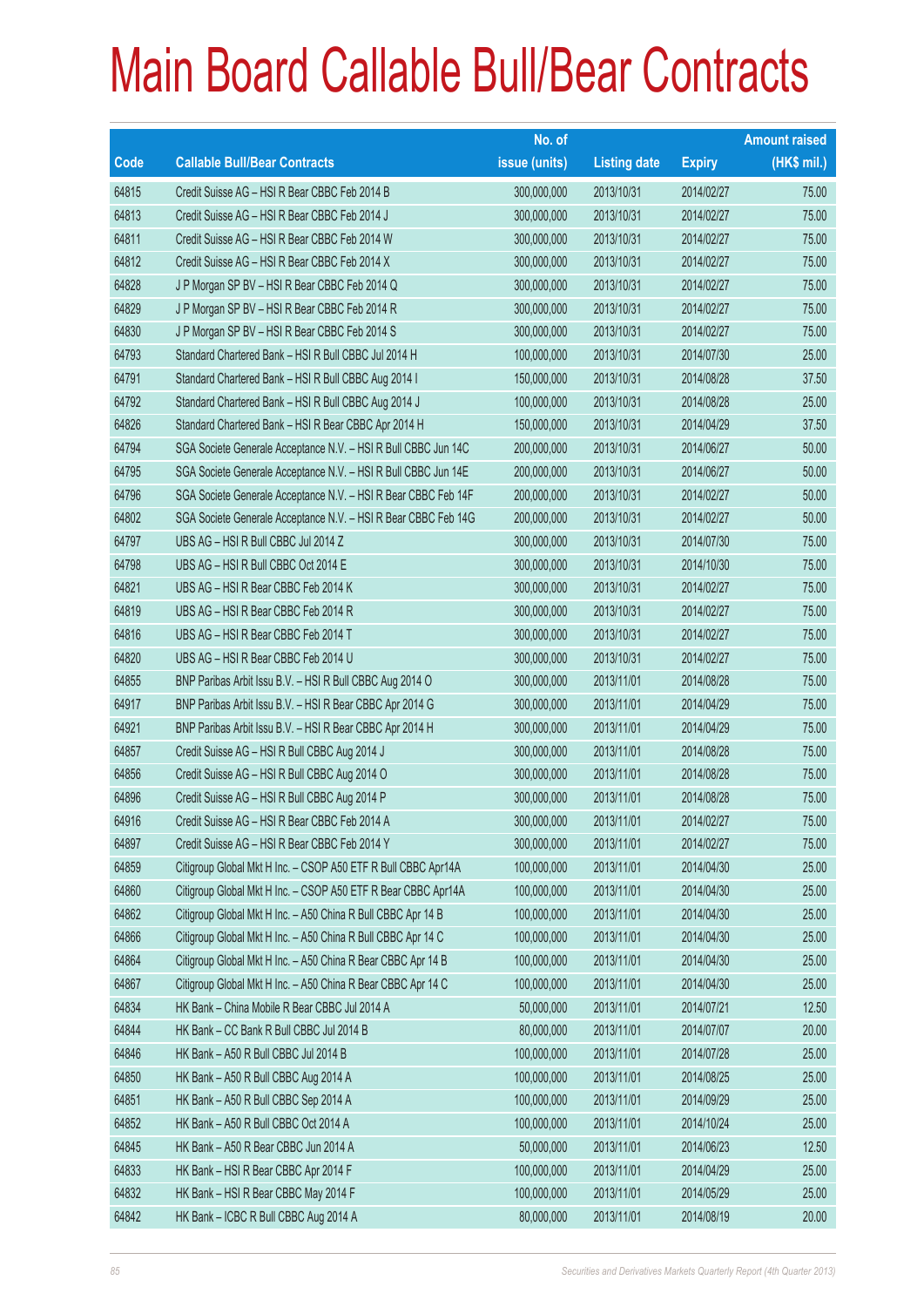|       |                                                                | No. of        |                     |               | <b>Amount raised</b> |
|-------|----------------------------------------------------------------|---------------|---------------------|---------------|----------------------|
| Code  | <b>Callable Bull/Bear Contracts</b>                            | issue (units) | <b>Listing date</b> | <b>Expiry</b> | $(HK$$ mil.)         |
| 64929 | J P Morgan SP BV - HSI R Bull CBBC Sep 2014 L                  | 300,000,000   | 2013/11/01          | 2014/09/29    | 75.00                |
| 64882 | J P Morgan SP BV - HSI R Bull CBBC Oct 2014 H                  | 300,000,000   | 2013/11/01          | 2014/10/30    | 75.00                |
| 64938 | J P Morgan SP BV - HSI R Bull CBBC Oct 2014 I                  | 300,000,000   | 2013/11/01          | 2014/10/30    | 75.00                |
| 64939 | J P Morgan SP BV - HSI R Bull CBBC Oct 2014 J                  | 300,000,000   | 2013/11/01          | 2014/10/30    | 75.00                |
| 64932 | J P Morgan SP BV - HSI R Bear CBBC Feb 2014 T                  | 300,000,000   | 2013/11/01          | 2014/02/27    | 75.00                |
| 64933 | J P Morgan SP BV - HSI R Bear CBBC Feb 2014 U                  | 300,000,000   | 2013/11/01          | 2014/02/27    | 75.00                |
| 64934 | J P Morgan SP BV - HSI R Bear CBBC Feb 2014 V                  | 300,000,000   | 2013/11/01          | 2014/02/27    | 75.00                |
| 64935 | J P Morgan SP BV - HSI R Bear CBBC Feb 2014 W                  | 300,000,000   | 2013/11/01          | 2014/02/27    | 75.00                |
| 64885 | Standard Chartered Bank - HSI R Bull CBBC May 2014 A           | 150,000,000   | 2013/11/01          | 2014/05/29    | 37.50                |
| 64894 | Standard Chartered Bank - HSI R Bull CBBC May 2014 B           | 100,000,000   | 2013/11/01          | 2014/05/29    | 25.00                |
| 64892 | Standard Chartered Bank - HSI R Bear CBBC May 2014 A           | 150,000,000   | 2013/11/01          | 2014/05/29    | 37.50                |
| 64884 | SGA Societe Generale Acceptance N.V. - HSI R Bull CBBC Jun14 B | 200,000,000   | 2013/11/01          | 2014/06/27    | 50.00                |
| 64883 | SGA Societe Generale Acceptance N.V. - HSI R Bull CBBC Jun14 F | 200,000,000   | 2013/11/01          | 2014/06/27    | 50.00                |
| 64873 | SGA Societe Generale Acceptance N.V. - HSI R Bear CBBC Feb14 H | 200,000,000   | 2013/11/01          | 2014/02/27    | 50.00                |
| 64880 | SGA Societe Generale Acceptance N.V. - HSI R Bear CBBC Feb14 I | 200,000,000   | 2013/11/01          | 2014/02/27    | 50.00                |
| 64913 | UBS AG - China Mobile R Bull CBBC May 2014 A                   | 100,000,000   | 2013/11/01          | 2014/05/05    | 25.00                |
| 64928 | UBS AG - China Mobile R Bear CBBC Apr 2014 D                   | 100,000,000   | 2013/11/01          | 2014/04/14    | 25.00                |
| 64911 | UBS AG - China Mobile R Bear CBBC Jul 2014 A                   | 100,000,000   | 2013/11/01          | 2014/07/21    | 25.00                |
| 64905 | UBS AG - GCL-Poly R Bull CBBC Dec 2014 A                       | 50,000,000    | 2013/11/01          | 2014/12/22    | 12.50                |
| 64906 | UBS AG - GCL-Poly R Bull CBBC Dec 2014 B                       | 50,000,000    | 2013/11/01          | 2014/12/08    | 12.50                |
| 64908 | UBS AG - HSCEI R Bear CBBC Feb 2014 D                          | 100,000,000   | 2013/11/01          | 2014/02/27    | 25.00                |
| 64853 | UBS AG - HSI R Bull CBBC Jun 2014 D                            | 300,000,000   | 2013/11/01          | 2014/06/27    | 75.00                |
| 64854 | UBS AG - HSI R Bull CBBC Oct 2014 F                            | 300,000,000   | 2013/11/01          | 2014/10/30    | 75.00                |
| 64927 | UBS AG - HSI R Bear CBBC Feb 2014 B                            | 300,000,000   | 2013/11/01          | 2014/02/27    | 75.00                |
| 64922 | UBS AG - HSI R Bear CBBC Mar 2014 E                            | 300,000,000   | 2013/11/01          | 2014/03/28    | 75.00                |
| 64923 | UBS AG - HSI R Bear CBBC Mar 2014 G                            | 300,000,000   | 2013/11/01          | 2014/03/28    | 75.00                |
| 64914 | UBS AG - Wharf Holdings R Bull CBBC Jun 2014 A                 | 50,000,000    | 2013/11/01          | 2014/06/09    | 12.50                |
| 64989 | Credit Suisse AG - HSI R Bull CBBC May 2014 J                  | 300,000,000   | 2013/11/04          | 2014/05/29    | 75.00                |
| 64991 | Credit Suisse AG - HSI R Bull CBBC May 2014 M                  | 300,000,000   | 2013/11/04          | 2014/05/29    | 75.00                |
| 64986 | Credit Suisse AG - HSI R Bear CBBC Feb 2014 P                  | 300,000,000   | 2013/11/04          | 2014/02/27    | 75.00                |
| 64987 | Credit Suisse AG - HSI R Bear CBBC Feb 2014 Q                  | 300,000,000   | 2013/11/04          | 2014/02/27    | 75.00                |
| 64969 | HK Bank - CM Bank R Bull CBBC Jun 2014 A                       | 40,000,000    | 2013/11/04          | 2014/06/30    | 10.00                |
| 64974 | HK Bank - CM Bank R Bear CBBC Apr 2014 A                       | 40,000,000    | 2013/11/04          | 2014/04/07    | 10.00                |
| 64953 | HK Bank - HSI R Bull CBBC May 2014 C                           | 100,000,000   | 2013/11/04          | 2014/05/29    | 25.00                |
| 64961 | HK Bank - HSI R Bull CBBC May 2014 D                           | 100,000,000   | 2013/11/04          | 2014/05/29    | 25.00                |
| 64959 | HK Bank - HSI R Bull CBBC Jun 2014 E                           | 100,000,000   | 2013/11/04          | 2014/06/27    | 25.00                |
| 64967 | HK Bank - HSI R Bull CBBC Jul 2014 B                           | 400,000,000   | 2013/11/04          | 2014/07/30    | 100.00               |
| 64947 | HK Bank - HSI R Bear CBBC May 2014 G                           | 100,000,000   | 2013/11/04          | 2014/05/29    | 25.00                |
| 64968 | HK Bank - ICBC R Bull CBBC Sep 2014 A                          | 80,000,000    | 2013/11/04          | 2014/09/15    | 20.00                |
| 64978 | HK Bank - Kunlun Energy R Bull CBBC Jun 2014 A                 | 40,000,000    | 2013/11/04          | 2014/06/30    | 10.00                |
| 64977 | HK Bank - Kunlun Energy R Bull CBBC Jul 2014 A                 | 40,000,000    | 2013/11/04          | 2014/07/28    | 10.00                |
| 65028 | J P Morgan SP BV - HSI R Bull CBBC Sep 2014 M                  | 300,000,000   | 2013/11/04          | 2014/09/29    | 75.00                |
| 65029 | J P Morgan SP BV - HSI R Bull CBBC Oct 2014 K                  | 300,000,000   | 2013/11/04          | 2014/10/30    | 75.00                |
| 65001 | SGA Societe Generale Acceptance N.V. - HSI R Bull CBBC Jun14 D | 200,000,000   | 2013/11/04          | 2014/06/27    | 50.00                |
| 65011 | SGA Societe Generale Acceptance N.V. - HSI R Bull CBBC Jun14 G | 200,000,000   | 2013/11/04          | 2014/06/27    | 50.00                |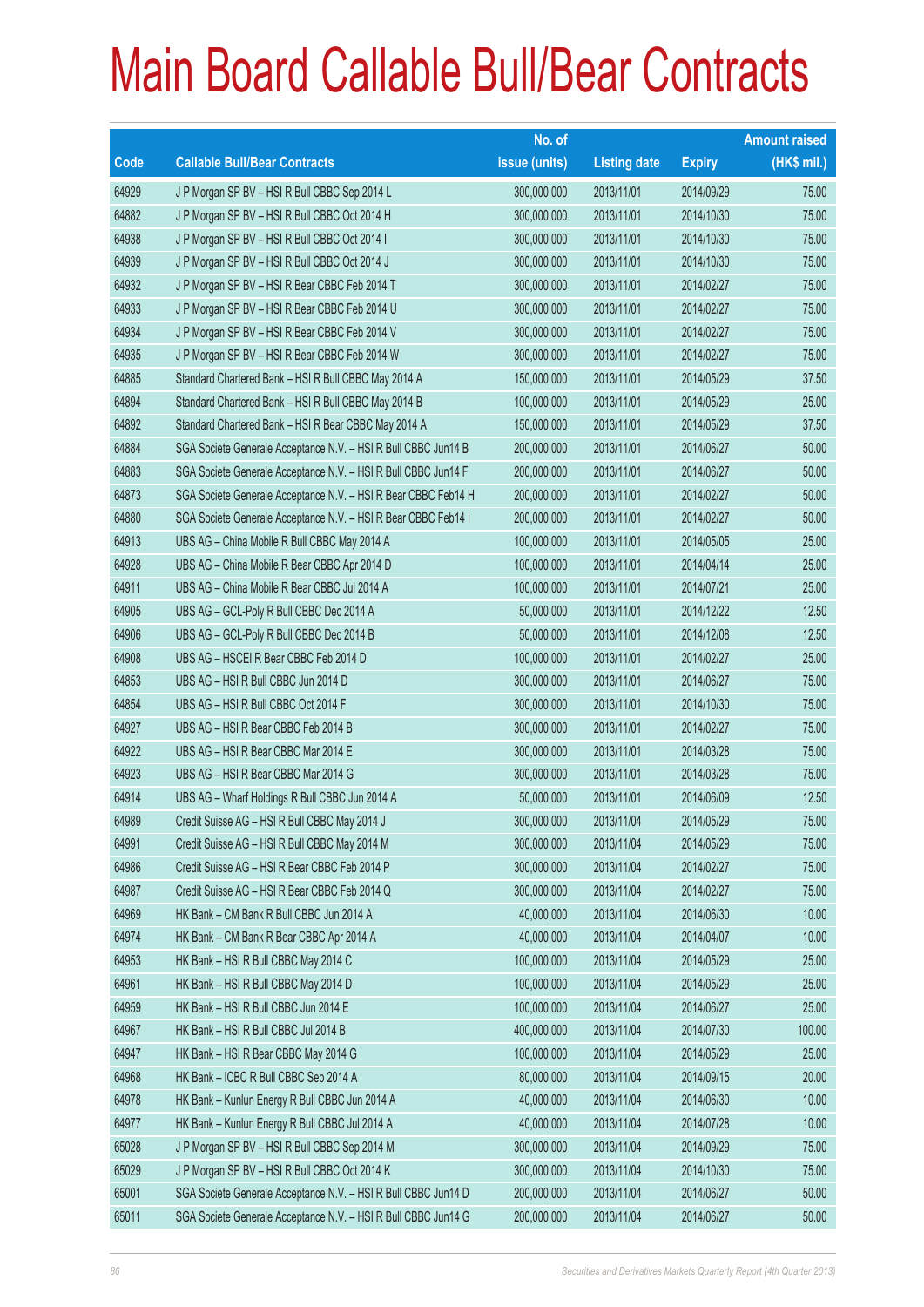|       |                                                                | No. of        |                     |               | <b>Amount raised</b> |
|-------|----------------------------------------------------------------|---------------|---------------------|---------------|----------------------|
| Code  | <b>Callable Bull/Bear Contracts</b>                            | issue (units) | <b>Listing date</b> | <b>Expiry</b> | $(HK$$ mil.)         |
| 65016 | SGA Societe Generale Acceptance N.V. - HSI R Bull CBBC Jun14 H | 200,000,000   | 2013/11/04          | 2014/06/27    | 50.00                |
| 65017 | SGA Societe Generale Acceptance N.V. - HSI R Bear CBBC Feb14 J | 200,000,000   | 2013/11/04          | 2014/02/27    | 50.00                |
| 65019 | SGA Societe Generale Acceptance N.V. - HSI R Bear CBBC Feb14 K | 200,000,000   | 2013/11/04          | 2014/02/27    | 50.00                |
| 65020 | SGA Societe Generale Acceptance N.V. - HSI R Bear CBBC Feb14 L | 200,000,000   | 2013/11/04          | 2014/02/27    | 50.00                |
| 65026 | SGA Societe Generale Acceptance N.V. - HSI R Bear CBBC Feb14 M | 200,000,000   | 2013/11/04          | 2014/02/27    | 50.00                |
| 65027 | SGA Societe Generale Acceptance N.V. - HSI R Bear CBBC Feb14 N | 200,000,000   | 2013/11/04          | 2014/02/27    | 50.00                |
| 65000 | UBS AG - CSOP A50 ETF R Bear CBBC Mar 2014 A                   | 100,000,000   | 2013/11/04          | 2014/03/03    | 25.00                |
| 64999 | UBS AG - A50 China R Bear CBBC Mar 2014 A                      | 100,000,000   | 2013/11/04          | 2014/03/10    | 25.00                |
| 64997 | UBS AG - HSI R Bull CBBC Jun 2014 B                            | 350,000,000   | 2013/11/04          | 2014/06/27    | 87.50                |
| 64998 | UBS AG - HSI R Bull CBBC Jun 2014 K                            | 350,000,000   | 2013/11/04          | 2014/06/27    | 87.50                |
| 64994 | UBS AG - HSI R Bull CBBC Sep 2014 R                            | 300,000,000   | 2013/11/04          | 2014/09/29    | 75.00                |
| 64996 | UBS AG - HSI R Bull CBBC Sep 2014 S                            | 300,000,000   | 2013/11/04          | 2014/09/29    | 75.00                |
| 64984 | UBS AG - HSI R Bear CBBC Mar 2014 J                            | 300,000,000   | 2013/11/04          | 2014/03/28    | 75.00                |
| 64979 | UBS AG - HSI R Bear CBBC Apr 2014 Q                            | 300,000,000   | 2013/11/04          | 2014/04/29    | 75.00                |
| 65065 | Credit Suisse AG - HSI R Bull CBBC Oct 2014 B                  | 300,000,000   | 2013/11/05          | 2014/10/30    | 75.00                |
| 65066 | Credit Suisse AG - HSI R Bull CBBC Oct 2014 C                  | 300,000,000   | 2013/11/05          | 2014/10/30    | 75.00                |
| 65058 | Credit Suisse AG - HSI R Bear CBBC Mar 2014 L                  | 300,000,000   | 2013/11/05          | 2014/03/28    | 75.00                |
| 65060 | Credit Suisse AG - HSI R Bear CBBC Mar 2014 M                  | 300,000,000   | 2013/11/05          | 2014/03/28    | 75.00                |
| 65088 | Bank of East Asia - CM Bank R Bull CBBC Sep 2014 A             | 50,000,000    | 2013/11/05          | 2014/09/30    | 12.50                |
| 65089 | Bank of East Asia - CM Bank R Bear CBBC Apr 2014 A             | 50,000,000    | 2013/11/05          | 2014/04/02    | 12.50                |
| 65092 | Bank of East Asia - Galaxy Ent R Bear CBBC Apr 2014 A          | 60,000,000    | 2013/11/05          | 2014/04/16    | 15.00                |
| 65093 | Bank of East Asia - Hutchison R Bull CBBC Dec 2014 A           | 50,000,000    | 2013/11/05          | 2014/12/22    | 12.50                |
| 65096 | Bank of East Asia - Kunlun Energy R Bull CBBC Dec 2014 A       | 50,000,000    | 2013/11/05          | 2014/12/22    | 12.50                |
| 65097 | Bank of East Asia - Sands China R Bull CBBC Dec 2014 A         | 60,000,000    | 2013/11/05          | 2014/12/22    | 15.00                |
| 65048 | HK Bank - China Life R Bull CBBC Jun 2014 A                    | 60,000,000    | 2013/11/05          | 2014/06/23    | 19.20                |
| 65049 | HK Bank - China Life R Bull CBBC Jul 2014 A                    | 60,000,000    | 2013/11/05          | 2014/07/14    | 25.20                |
| 65045 | HK Bank - Galaxy Ent R Bear CBBC Aug 2014 B                    | 40,000,000    | 2013/11/05          | 2014/08/25    | 10.00                |
| 65033 | HK Bank - HSCEI R Bull CBBC May 2014 A                         | 100,000,000   | 2013/11/05          | 2014/05/29    | 25.00                |
| 65035 | HK Bank - HSCEI R Bull CBBC Jun 2014 A                         | 100,000,000   | 2013/11/05          | 2014/06/27    | 25.00                |
| 65037 | HK Bank - HSCEI R Bull CBBC Jul 2014 A                         | 100,000,000   | 2013/11/05          | 2014/07/30    | 25.00                |
| 65031 | HK Bank - HSCEI R Bear CBBC May 2014 D                         | 68,000,000    | 2013/11/05          | 2014/05/29    | 17.00                |
| 65032 | HK Bank - HSCEI R Bear CBBC Jun 2014 A                         | 68,000,000    | 2013/11/05          | 2014/06/27    | 17.00                |
| 65039 | HK Bank - Sands China R Bear CBBC Aug 2014 A                   | 50,000,000    | 2013/11/05          | 2014/08/25    | 12.50                |
| 65057 | J P Morgan SP BV - HSI R Bear CBBC Feb 2014 X                  | 300,000,000   | 2013/11/05          | 2014/02/27    | 75.00                |
| 65071 | Standard Chartered Bank - HSI R Bull CBBC May 2014 C           | 100,000,000   | 2013/11/05          | 2014/05/29    | 25.00                |
| 65082 | Standard Chartered Bank - HSI R Bear CBBC May 2014 B           | 100,000,000   | 2013/11/05          | 2014/05/29    | 25.00                |
| 65063 | UBS AG - CM Bank R Bull CBBC Jul 2014 A                        | 40,000,000    | 2013/11/05          | 2014/07/21    | 10.00                |
| 65051 | UBS AG - HSI R Bull CBBC Aug 2014 Q                            | 300,000,000   | 2013/11/05          | 2014/08/28    | 75.00                |
| 65086 | UBS AG - HSI R Bull CBBC Dec 2014 E                            | 300,000,000   | 2013/11/05          | 2014/12/30    | 75.00                |
| 65061 | UBS AG - HSI R Bear CBBC Apr 2014 R                            | 350,000,000   | 2013/11/05          | 2014/04/29    | 87.50                |
| 65062 | UBS AG - Kunlun Energy R Bull CBBC Jun 2014 A                  | 40,000,000    | 2013/11/05          | 2014/06/16    | 10.00                |
| 65146 | Credit Suisse AG - HSI R Bull CBBC Oct 2014 D                  | 300,000,000   | 2013/11/06          | 2014/10/30    | 75.00                |
| 65147 | Credit Suisse AG - HSI R Bull CBBC Oct 2014 E                  | 300,000,000   | 2013/11/06          | 2014/10/30    | 75.00                |
| 65148 | Credit Suisse AG - HSI R Bull CBBC Oct 2014 F                  | 300,000,000   | 2013/11/06          | 2014/10/30    | 75.00                |
| 65150 | Credit Suisse AG - HSI R Bull CBBC Oct 2014 G                  | 300,000,000   | 2013/11/06          | 2014/10/30    | 75.00                |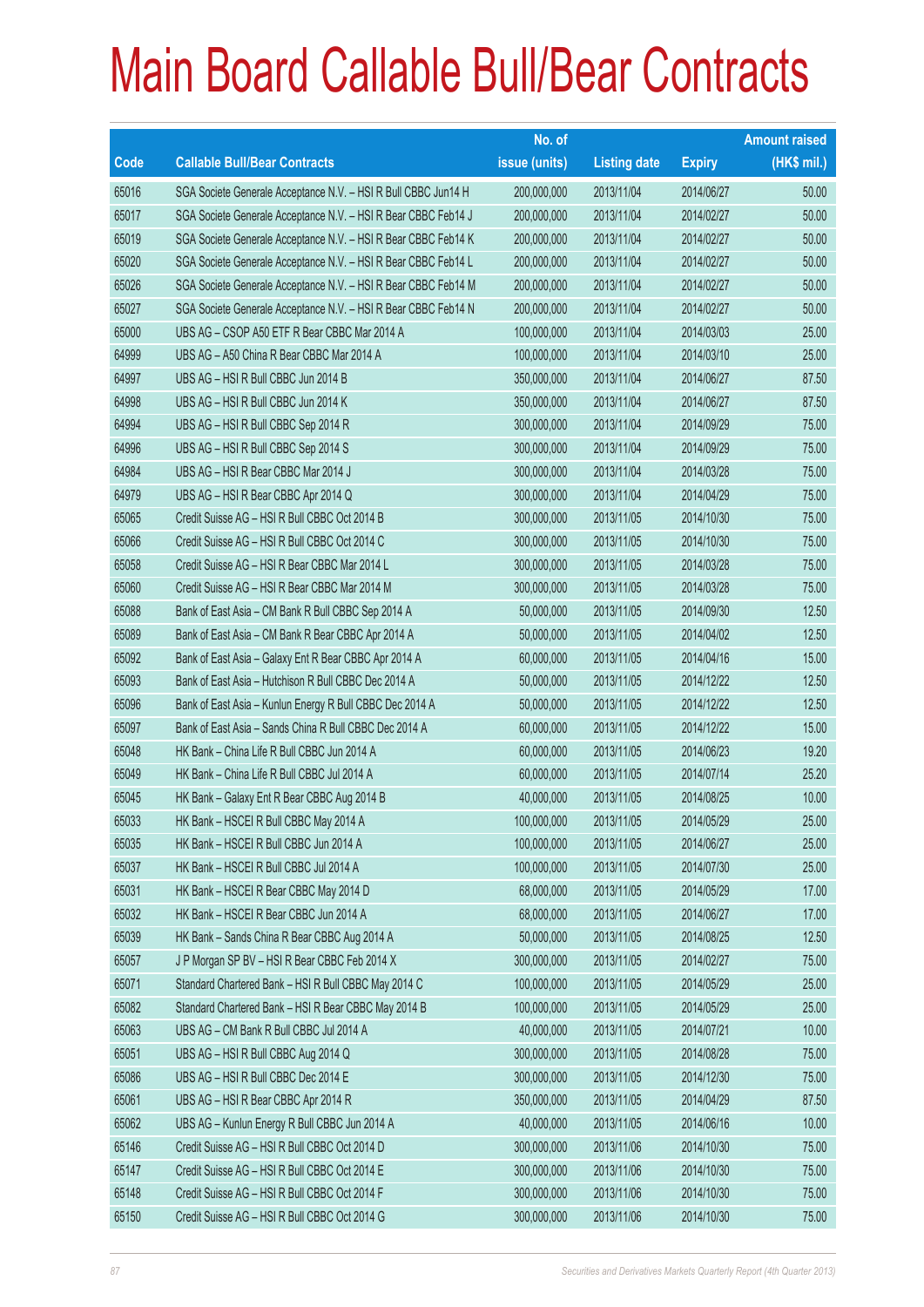|       |                                                                | No. of        |                     |               | <b>Amount raised</b> |
|-------|----------------------------------------------------------------|---------------|---------------------|---------------|----------------------|
| Code  | <b>Callable Bull/Bear Contracts</b>                            | issue (units) | <b>Listing date</b> | <b>Expiry</b> | $(HK$$ mil.)         |
| 65123 | Credit Suisse AG - HSI R Bear CBBC Mar 2014 N                  | 300,000,000   | 2013/11/06          | 2014/03/28    | 75.00                |
| 65128 | Credit Suisse AG - HSI R Bear CBBC Mar 2014 O                  | 300,000,000   | 2013/11/06          | 2014/03/28    | 75.00                |
| 65135 | Credit Suisse AG - HSI R Bear CBBC Mar 2014 P                  | 300,000,000   | 2013/11/06          | 2014/03/28    | 75.00                |
| 65137 | Credit Suisse AG - HSI R Bear CBBC Mar 2014 Q                  | 300,000,000   | 2013/11/06          | 2014/03/28    | 75.00                |
| 65139 | Credit Suisse AG - HSI R Bear CBBC Mar 2014 R                  | 300,000,000   | 2013/11/06          | 2014/03/28    | 75.00                |
| 65115 | HK Bank - Sinopec Corp R Bull CBBC Oct 2014 A                  | 80,000,000    | 2013/11/06          | 2014/10/13    | 20.00                |
| 65117 | HK Bank - Sinopec Corp R Bear CBBC Aug 2014 B                  | 40,000,000    | 2013/11/06          | 2014/08/04    | 10.00                |
| 65107 | HK Bank - HKEx R Bull CBBC May 2014 B                          | 60,000,000    | 2013/11/06          | 2014/05/26    | 15.00                |
| 65104 | HK Bank - HKEx R Bull CBBC Sep 2014 A                          | 60,000,000    | 2013/11/06          | 2014/09/29    | 15.00                |
| 65118 | HK Bank - PetCh R Bull CBBC Oct 2014 A                         | 60,000,000    | 2013/11/06          | 2014/10/13    | 15.00                |
| 65113 | HK Bank - SHK Ppt R Bull CBBC Jul 2014 A                       | 60,000,000    | 2013/11/06          | 2014/07/14    | 15.00                |
| 65114 | HK Bank - SHK Ppt R Bear CBBC Oct 2014 A                       | 50,000,000    | 2013/11/06          | 2014/10/13    | 12.50                |
| 65098 | HK Bank - TCH R Bull CBBC Sep 2014 A                           | 50,000,000    | 2013/11/06          | 2014/09/15    | 17.50                |
| 65101 | HK Bank - TCH R Bull CBBC Oct 2014 A                           | 50,000,000    | 2013/11/06          | 2014/10/06    | 22.50                |
| 65102 | HK Bank - TCH R Bear CBBC Jul 2014 C                           | 50,000,000    | 2013/11/06          | 2014/07/07    | 22.50                |
| 65167 | J P Morgan SP BV - HSI R Bull CBBC Oct 2014 L                  | 300,000,000   | 2013/11/06          | 2014/10/30    | 75.00                |
| 65171 | J P Morgan SP BV - HSI R Bull CBBC Oct 2014 M                  | 300,000,000   | 2013/11/06          | 2014/10/30    | 75.00                |
| 65164 | J P Morgan SP BV - HSI R Bull CBBC Nov 2014 A                  | 300,000,000   | 2013/11/06          | 2014/11/27    | 75.00                |
| 65170 | J P Morgan SP BV - HSI R Bull CBBC Nov 2014 B                  | 300,000,000   | 2013/11/06          | 2014/11/27    | 75.00                |
| 65169 | J P Morgan SP BV - HSI R Bull CBBC Dec 2014 A                  | 300,000,000   | 2013/11/06          | 2014/12/30    | 75.00                |
| 65144 | Standard Chartered Bank - HSI R Bull CBBC May 2014 D           | 100,000,000   | 2013/11/06          | 2014/05/29    | 25.00                |
| 65156 | Standard Chartered Bank - HSI R Bull CBBC May 2014 E           | 100,000,000   | 2013/11/06          | 2014/05/29    | 25.00                |
| 65157 | Standard Chartered Bank - HSI R Bull CBBC May 2014 F           | 100,000,000   | 2013/11/06          | 2014/05/29    | 25.00                |
| 65120 | Standard Chartered Bank - HSI R Bear CBBC May 2014 C           | 100,000,000   | 2013/11/06          | 2014/05/29    | 25.00                |
| 65121 | Standard Chartered Bank - HSI R Bear CBBC May 2014 D           | 100,000,000   | 2013/11/06          | 2014/05/29    | 25.00                |
| 65138 | SGA Societe Generale Acceptance N.V. - HSI R Bull CBBC Jun14 I | 200,000,000   | 2013/11/06          | 2014/06/27    | 50.00                |
| 65151 | SGA Societe Generale Acceptance N.V. - HSI R Bull CBBC Jun14 L | 200,000,000   | 2013/11/06          | 2014/06/27    | 50.00                |
| 65119 | SGA Societe Generale Acceptance N.V. - HSI R Bear CBBC Feb14 O | 200,000,000   | 2013/11/06          | 2014/02/27    | 50.00                |
| 65153 | UBS AG - HSI R Bull CBBC Aug 2014 R                            | 300,000,000   | 2013/11/06          | 2014/08/28    | 75.00                |
| 65154 | UBS AG - HSI R Bull CBBC Oct 2014 G                            | 300,000,000   | 2013/11/06          | 2014/10/30    | 75.00                |
| 65155 | UBS AG - HSI R Bull CBBC Oct 2014 H                            | 300,000,000   | 2013/11/06          | 2014/10/30    | 75.00                |
| 65143 | UBS AG - HSI R Bear CBBC Feb 2014 A                            | 300,000,000   | 2013/11/06          | 2014/02/27    | 75.00                |
| 65142 | UBS AG - HSI R Bear CBBC Feb 2014 E                            | 300,000,000   | 2013/11/06          | 2014/02/27    | 75.00                |
| 65131 | UBS AG - HSI R Bear CBBC Feb 2014 Y                            | 300,000,000   | 2013/11/06          | 2014/02/27    | 75.00                |
| 65134 | UBS AG - HSI R Bear CBBC Apr 2014 S                            | 350,000,000   | 2013/11/06          | 2014/04/29    | 87.50                |
| 65192 | Credit Suisse AG - HSI R Bull CBBC Sep 2014 B                  | 300,000,000   | 2013/11/07          | 2014/09/29    | 75.00                |
| 65193 | Credit Suisse AG - HSI R Bull CBBC Sep 2014 C                  | 300,000,000   | 2013/11/07          | 2014/09/29    | 75.00                |
| 65194 | Credit Suisse AG - HSI R Bull CBBC Sep 2014 D                  | 300,000,000   | 2013/11/07          | 2014/09/29    | 75.00                |
| 65215 | Credit Suisse AG - HSI R Bear CBBC Feb 2014 Z                  | 300,000,000   | 2013/11/07          | 2014/02/27    | 75.00                |
| 65232 | Citigroup Global Mkt H Inc. - HSI R Bull CBBC Feb 2014 E       | 150,000,000   | 2013/11/07          | 2014/02/27    | 37.50                |
| 65235 | Citigroup Global Mkt H Inc. - HSI R Bull CBBC Mar 2014 O       | 150,000,000   | 2013/11/07          | 2014/03/28    | 37.50                |
| 65245 | Citigroup Global Mkt H Inc. - HSI R Bull CBBC Mar 2014 P       | 150,000,000   | 2013/11/07          | 2014/03/28    | 37.50                |
| 65234 | Citigroup Global Mkt H Inc. - HSI R Bear CBBC Feb 2014 G       | 150,000,000   | 2013/11/07          | 2014/02/27    | 37.50                |
| 65178 | HK Bank - Minsheng Bank R Bull CBBC Oct 2014 A                 | 40,000,000    | 2013/11/07          | 2014/10/13    | 11.20                |
| 65179 | HK Bank - Minsheng Bank R Bear CBBC Aug 2014 A                 | 40,000,000    | 2013/11/07          | 2014/08/04    | 10.00                |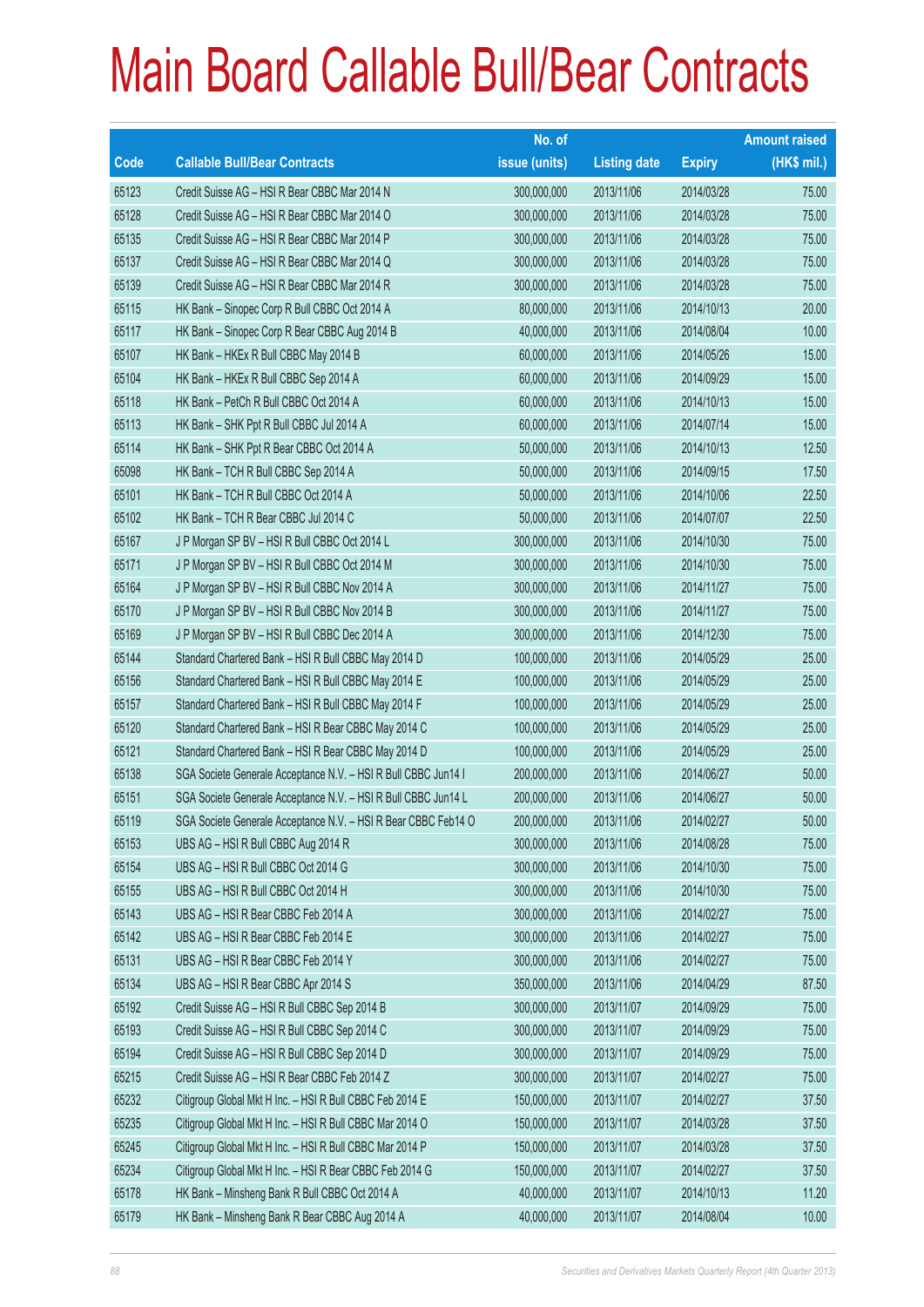|       |                                                                | No. of        |                     |               | <b>Amount raised</b> |
|-------|----------------------------------------------------------------|---------------|---------------------|---------------|----------------------|
| Code  | <b>Callable Bull/Bear Contracts</b>                            | issue (units) | <b>Listing date</b> | <b>Expiry</b> | $(HK$$ mil.)         |
| 65185 | HK Bank - CNBM R Bull CBBC Jun 2014 C                          | 50,000,000    | 2013/11/07          | 2014/06/30    | 12.50                |
| 65183 | HK Bank - China Shenhua R Bear CBBC Dec 2014 A                 | 40,000,000    | 2013/11/07          | 2014/12/22    | 10.00                |
| 65177 | HK Bank - HSCEI R Bull CBBC Jul 2014 B                         | 100,000,000   | 2013/11/07          | 2014/07/30    | 25.00                |
| 65174 | HK Bank - HSI R Bull CBBC May 2014 E                           | 100,000,000   | 2013/11/07          | 2014/05/29    | 25.00                |
| 65172 | HK Bank - HSI R Bull CBBC Jun 2014 F                           | 100,000,000   | 2013/11/07          | 2014/06/27    | 25.00                |
| 65191 | HK Bank - Ping An R Bear CBBC Aug 2014 A                       | 40,000,000    | 2013/11/07          | 2014/08/04    | 10.00                |
| 65231 | J P Morgan SP BV - HSI R Bull CBBC Oct 2014 N                  | 300,000,000   | 2013/11/07          | 2014/10/30    | 75.00                |
| 65230 | J P Morgan SP BV - HSI R Bull CBBC Nov 2014 C                  | 300,000,000   | 2013/11/07          | 2014/11/27    | 75.00                |
| 65229 | J P Morgan SP BV - HSI R Bull CBBC Dec 2014 B                  | 300,000,000   | 2013/11/07          | 2014/12/30    | 75.00                |
| 65227 | J P Morgan SP BV - HSI R Bear CBBC Feb 2014 Y                  | 300,000,000   | 2013/11/07          | 2014/02/27    | 75.00                |
| 65212 | Standard Chartered Bank - HSI R Bear CBBC Jul 2014 B           | 100,000,000   | 2013/11/07          | 2014/07/30    | 25.00                |
| 65214 | Standard Chartered Bank - HSI R Bear CBBC Jul 2014 C           | 100,000,000   | 2013/11/07          | 2014/07/30    | 25.00                |
| 65195 | SGA Societe Generale Acceptance N.V. - HSI R Bull CBBC Jun14 M | 200,000,000   | 2013/11/07          | 2014/06/27    | 50.00                |
| 65221 | UBS AG - Galaxy Ent R Bear CBBC Apr 2014 A                     | 100,000,000   | 2013/11/07          | 2014/04/28    | 25.00                |
| 65210 | UBS AG - HSI R Bull CBBC Jul 2014 O                            | 300,000,000   | 2013/11/07          | 2014/07/30    | 75.00                |
| 65201 | UBS AG - HSI R Bull CBBC Aug 2014 S                            | 300,000,000   | 2013/11/07          | 2014/08/28    | 75.00                |
| 65202 | UBS AG - HSI R Bull CBBC Aug 2014 T                            | 300,000,000   | 2013/11/07          | 2014/08/28    | 75.00                |
| 65224 | UBS AG - HSI R Bear CBBC Feb 2014 J                            | 300,000,000   | 2013/11/07          | 2014/02/27    | 75.00                |
| 65219 | UBS AG - HSI R Bear CBBC Apr 2014 T                            | 350,000,000   | 2013/11/07          | 2014/04/29    | 87.50                |
| 65218 | UBS AG - HSI R Bear CBBC May 2014 C                            | 350,000,000   | 2013/11/07          | 2014/05/29    | 87.50                |
| 65223 | UBS AG - TCH R Bear CBBC Jun 2014 D                            | 50,000,000    | 2013/11/07          | 2014/06/30    | 18.50                |
| 65264 | Credit Suisse AG - HSI R Bull CBBC Aug 2014 R                  | 300,000,000   | 2013/11/08          | 2014/08/28    | 75.00                |
| 65269 | Credit Suisse AG - HSI R Bull CBBC Aug 2014 S                  | 300,000,000   | 2013/11/08          | 2014/08/28    | 75.00                |
| 65262 | Credit Suisse AG - HSI R Bear CBBC Feb 2014 R                  | 300,000,000   | 2013/11/08          | 2014/02/27    | 75.00                |
| 65263 | Credit Suisse AG - HSI R Bear CBBC Feb 2014 T                  | 300,000,000   | 2013/11/08          | 2014/02/27    | 75.00                |
| 65301 | Citigroup Global Mkt H Inc. - HSI R Bull CBBC Feb 2014 F       | 150,000,000   | 2013/11/08          | 2014/02/27    | 37.50                |
| 65279 | Citigroup Global Mkt H Inc. - HSI R Bull CBBC Mar 2014 Q       | 150,000,000   | 2013/11/08          | 2014/03/28    | 37.50                |
| 65278 | J P Morgan SP BV - HSI R Bull CBBC Oct 2014 O                  | 300,000,000   | 2013/11/08          | 2014/10/30    | 75.00                |
| 65277 | J P Morgan SP BV - HSI R Bull CBBC Nov 2014 D                  | 300,000,000   | 2013/11/08          | 2014/11/27    | 75.00                |
| 65275 | J P Morgan SP BV - HSI R Bear CBBC Feb 2014 Z                  | 300,000,000   | 2013/11/08          | 2014/02/27    | 75.00                |
| 65272 | J P Morgan SP BV - HSI R Bear CBBC Apr 2014 D                  | 300,000,000   | 2013/11/08          | 2014/04/29    | 75.00                |
| 65271 | J P Morgan SP BV - HSI R Bear CBBC May 2014 A                  | 300,000,000   | 2013/11/08          | 2014/05/29    | 75.00                |
| 65259 | Standard Chartered Bank - HSI R Bull CBBC Aug 2014 K           | 100,000,000   | 2013/11/08          | 2014/08/28    | 25.00                |
| 65248 | SGA Societe Generale Acceptance N.V. - HSI R Bull CBBC Jun14 A | 200,000,000   | 2013/11/08          | 2014/06/27    | 50.00                |
| 65249 | SGA Societe Generale Acceptance N.V. - HSI R Bear CBBC Feb14 P | 200,000,000   | 2013/11/08          | 2014/02/27    | 50.00                |
| 65260 | SGA Societe Generale Acceptance N.V. - HSI R Bear CBBC Feb14 Q | 200,000,000   | 2013/11/08          | 2014/02/27    | 50.00                |
| 65261 | SGA Societe Generale Acceptance N.V. - HSI R Bear CBBC Feb14 R | 200,000,000   | 2013/11/08          | 2014/02/27    | 50.00                |
| 65266 | UBS AG - HSI R Bull CBBC Sep 2014 U                            | 300,000,000   | 2013/11/08          | 2014/09/29    | 75.00                |
| 65268 | UBS AG - HSI R Bull CBBC Sep 2014 V                            | 300,000,000   | 2013/11/08          | 2014/09/29    | 75.00                |
| 65265 | UBS AG - HSI R Bear CBBC Apr 2014 U                            | 350,000,000   | 2013/11/08          | 2014/04/29    | 87.50                |
| 65313 | Credit Suisse AG - HSI R Bull CBBC Aug 2014 X                  | 300,000,000   | 2013/11/11          | 2014/08/28    | 75.00                |
| 65323 | Credit Suisse AG - HSI R Bear CBBC Mar 2014 S                  | 300,000,000   | 2013/11/11          | 2014/03/28    | 75.00                |
| 65331 | Credit Suisse AG - HSI R Bear CBBC Mar 2014 T                  | 300,000,000   | 2013/11/11          | 2014/03/28    | 75.00                |
| 65315 | Credit Suisse AG - HSI R Bear CBBC Apr 2014 H                  | 300,000,000   | 2013/11/11          | 2014/04/29    | 75.00                |
| 65322 | Credit Suisse AG - HSI R Bear CBBC Apr 2014 I                  | 300,000,000   | 2013/11/11          | 2014/04/29    | 75.00                |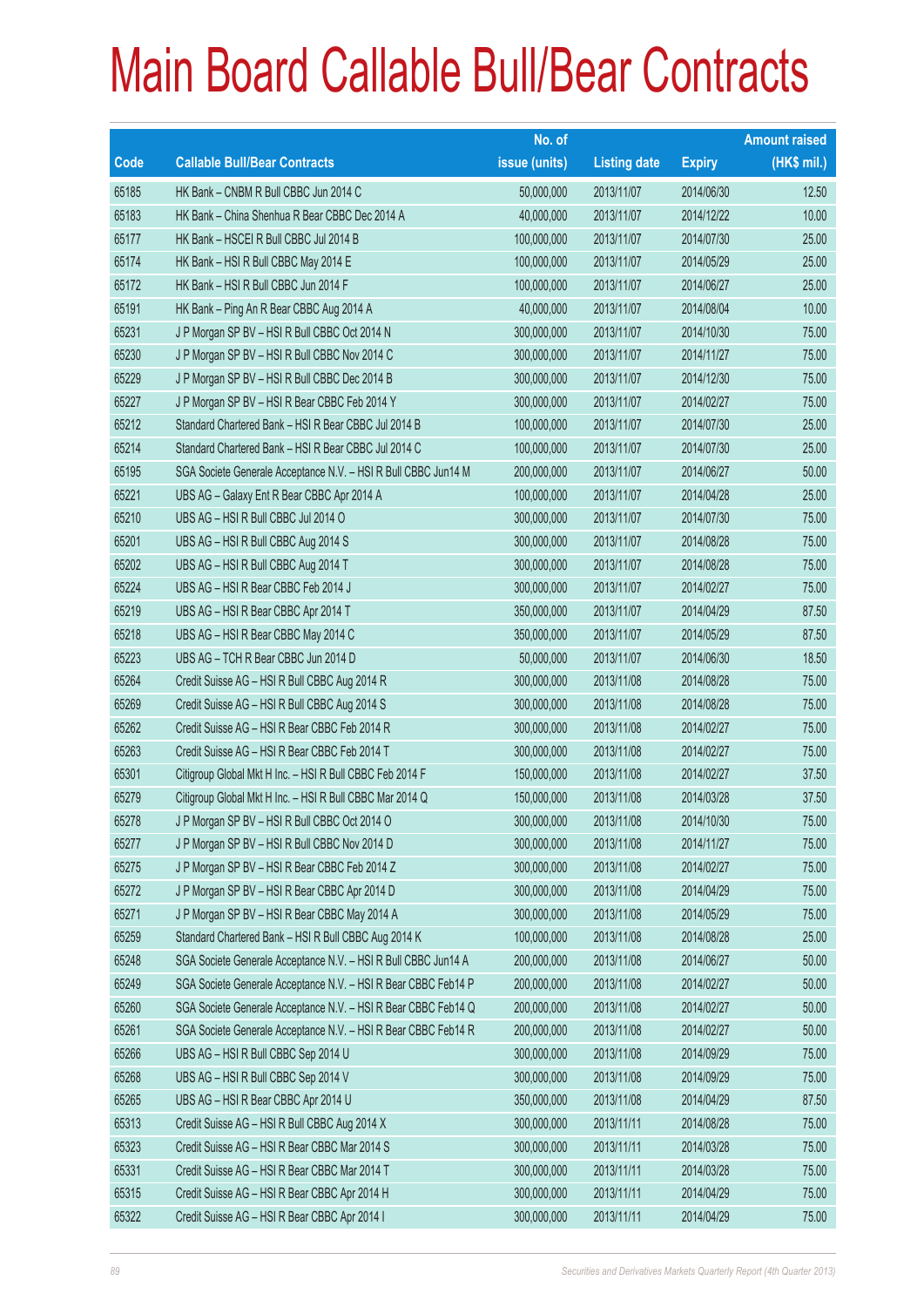|       |                                                                | No. of        |                     |               | <b>Amount raised</b> |
|-------|----------------------------------------------------------------|---------------|---------------------|---------------|----------------------|
| Code  | <b>Callable Bull/Bear Contracts</b>                            | issue (units) | <b>Listing date</b> | <b>Expiry</b> | (HK\$ mil.)          |
| 65338 | J P Morgan SP BV - HSI R Bull CBBC Sep 2014 N                  | 300,000,000   | 2013/11/11          | 2014/09/29    | 75.00                |
| 65339 | J P Morgan SP BV - HSI R Bear CBBC Feb 2014 A                  | 300,000,000   | 2013/11/11          | 2014/02/27    | 75.00                |
| 65314 | SGA Societe Generale Acceptance N.V. - HSI R Bear CBBC Feb14 S | 200,000,000   | 2013/11/11          | 2014/02/27    | 50.00                |
| 65312 | UBS AG - HSI R Bull CBBC May 2014 Z                            | 350,000,000   | 2013/11/11          | 2014/05/29    | 87.50                |
| 65311 | UBS AG - HSI R Bull CBBC Sep 2014 W                            | 300,000,000   | 2013/11/11          | 2014/09/29    | 75.00                |
| 65332 | UBS AG - HSI R Bear CBBC Apr 2014 V                            | 350,000,000   | 2013/11/11          | 2014/04/29    | 87.50                |
| 65337 | UBS AG - HSI R Bear CBBC Apr 2014 W                            | 300,000,000   | 2013/11/11          | 2014/04/29    | 75.00                |
| 65399 | Credit Suisse AG - HSI R Bull CBBC Oct 2014 H                  | 300,000,000   | 2013/11/12          | 2014/10/30    | 75.00                |
| 65400 | Credit Suisse AG - HSI R Bull CBBC Oct 2014 I                  | 300,000,000   | 2013/11/12          | 2014/10/30    | 75.00                |
| 65465 | Credit Suisse AG - HSI R Bear CBBC Feb 2014 S                  | 300,000,000   | 2013/11/12          | 2014/02/27    | 75.00                |
| 65443 | Credit Suisse AG - HSI R Bear CBBC Feb 2014 U                  | 300,000,000   | 2013/11/12          | 2014/02/27    | 75.00                |
| 65449 | Credit Suisse AG - HSI R Bear CBBC Feb 2014 V                  | 300,000,000   | 2013/11/12          | 2014/02/27    | 75.00                |
| 65377 | HK Bank - CM Bank R Bull CBBC Jul 2014 A                       | 40,000,000    | 2013/11/12          | 2014/07/14    | 10.00                |
| 65384 | HK Bank - CM Bank R Bear CBBC Jul 2014 A                       | 40,000,000    | 2013/11/12          | 2014/07/14    | 11.20                |
| 65364 | HK Bank - CSOP A50 ETF R Bull CBBC Sep 2014 A                  | 80,000,000    | 2013/11/12          | 2014/09/15    | 20.00                |
| 65373 | HK Bank - Kunlun Energy R Bull CBBC Jul 2014 B                 | 40,000,000    | 2013/11/12          | 2014/07/14    | 10.00                |
| 65374 | HK Bank - Kunlun Energy R Bull CBBC Aug 2014 A                 | 40,000,000    | 2013/11/12          | 2014/08/18    | 10.00                |
| 65394 | HK Bank - Lenovo R Bear CBBC Jun 2014 B                        | 40,000,000    | 2013/11/12          | 2014/06/09    | 10.00                |
| 65483 | J P Morgan SP BV - HSI R Bull CBBC Sep 2014 O                  | 300,000,000   | 2013/11/12          | 2014/09/29    | 75.00                |
| 65484 | J P Morgan SP BV - HSI R Bear CBBC Feb 2014 B                  | 300,000,000   | 2013/11/12          | 2014/02/27    | 75.00                |
| 65412 | Standard Chartered Bank - HSI R Bull CBBC Aug 2014 L           | 100,000,000   | 2013/11/12          | 2014/08/28    | 25.00                |
| 65424 | Standard Chartered Bank - HSI R Bear CBBC Mar 2014 I           | 100,000,000   | 2013/11/12          | 2014/03/28    | 25.00                |
| 65421 | SGA Societe Generale Acceptance N.V. - HSI R Bull CBBC Jun14 N | 200,000,000   | 2013/11/12          | 2014/06/27    | 50.00                |
| 65422 | SGA Societe Generale Acceptance N.V. - HSI R Bear CBBC Feb14 T | 200,000,000   | 2013/11/12          | 2014/02/27    | 50.00                |
| 65433 | UBS AG - China Life R Bull CBBC Aug 2014 A                     | 100,000,000   | 2013/11/12          | 2014/08/11    | 25.00                |
| 65429 | UBS AG - CSOP A50 ETF R Bear CBBC Apr 2014 A                   | 100,000,000   | 2013/11/12          | 2014/04/07    | 25.00                |
| 65437 | UBS AG - HKEx R Bear CBBC Mar 2014 B                           | 100,000,000   | 2013/11/12          | 2014/03/31    | 25.00                |
| 65440 | UBS AG - HSBC R Bull CBBC Jun 2014 C                           | 100,000,000   | 2013/11/12          | 2014/06/23    | 25.00                |
| 65427 | UBS AG - HSCEI R Bull CBBC Sep 2014 A                          | 100,000,000   | 2013/11/12          | 2014/09/29    | 25.00                |
| 65411 | UBS AG - HSI R Bull CBBC Jun 2014 M                            | 300,000,000   | 2013/11/12          | 2014/06/27    | 75.00                |
| 65406 | UBS AG - HSI R Bull CBBC Oct 2014 I                            | 300,000,000   | 2013/11/12          | 2014/10/30    | 75.00                |
| 65480 | UBS AG - HSI R Bear CBBC Feb 2014 D                            | 300,000,000   | 2013/11/12          | 2014/02/27    | 75.00                |
| 65475 | UBS AG - HSI R Bear CBBC Feb 2014 M                            | 300,000,000   | 2013/11/12          | 2014/02/27    | 75.00                |
| 65439 | UBS AG - Kunlun Energy R Bull CBBC Jul 2014 A                  | 40,000,000    | 2013/11/12          | 2014/07/21    | 10.00                |
| 65436 | UBS AG - Ping An R Bear CBBC Apr 2014 B                        | 100,000,000   | 2013/11/12          | 2014/04/07    | 25.00                |
| 65511 | Credit Suisse AG - HSI R Bull CBBC Oct 2014 J                  | 300,000,000   | 2013/11/13          | 2014/10/30    | 75.00                |
| 65500 | Credit Suisse AG - HSI R Bear CBBC Mar 2014 U                  | 300,000,000   | 2013/11/13          | 2014/03/28    | 75.00                |
| 65492 | HK Bank - ABC R Bull CBBC Aug 2014 C                           | 80,000,000    | 2013/11/13          | 2014/08/11    | 20.00                |
| 65490 | HK Bank - CC Bank R Bull CBBC Jul 2014 C                       | 80,000,000    | 2013/11/13          | 2014/07/28    | 20.00                |
| 65491 | HK Bank - CC Bank R Bull CBBC Aug 2014 A                       | 80,000,000    | 2013/11/13          | 2014/08/11    | 20.00                |
| 65485 | HK Bank - China Life R Bull CBBC Jul 2014 B                    | 60,000,000    | 2013/11/13          | 2014/07/28    | 18.00                |
| 65535 | J P Morgan SP BV - HSI R Bull CBBC Oct 2014 P                  | 300,000,000   | 2013/11/13          | 2014/10/30    | 75.00                |
| 65537 | J P Morgan SP BV - HSI R Bear CBBC Feb 2014 E                  | 300,000,000   | 2013/11/13          | 2014/02/27    | 75.00                |
| 65493 | Standard Chartered Bank - HSI R Bull CBBC Aug 2014 M           | 100,000,000   | 2013/11/13          | 2014/08/28    | 25.00                |
| 65532 | Standard Chartered Bank - HSI R Bull CBBC Dec 2014 A           | 80,000,000    | 2013/11/13          | 2014/12/30    | 20.00                |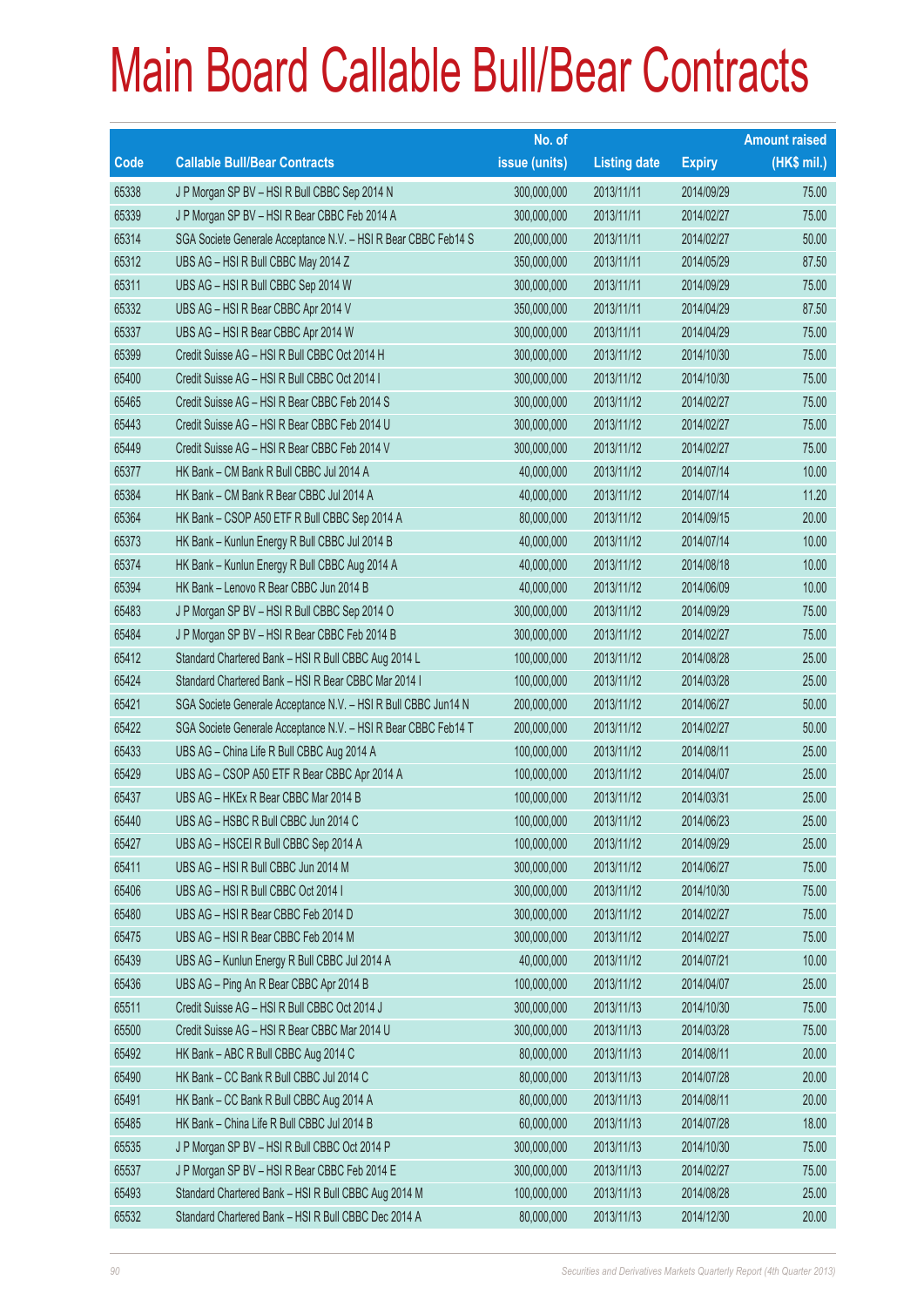|        |                                                                | No. of        |                     |               | <b>Amount raised</b> |
|--------|----------------------------------------------------------------|---------------|---------------------|---------------|----------------------|
| Code   | <b>Callable Bull/Bear Contracts</b>                            | issue (units) | <b>Listing date</b> | <b>Expiry</b> | $(HK$$ mil.)         |
| 65495  | Standard Chartered Bank - HSI R Bear CBBC Mar 2014 J           | 100,000,000   | 2013/11/13          | 2014/03/28    | 25.00                |
| 65507  | SGA Societe Generale Acceptance N.V. - HSI R Bull CBBC Jun14 O | 200,000,000   | 2013/11/13          | 2014/06/27    | 50.00                |
| 65510  | SGA Societe Generale Acceptance N.V. - HSI R Bear CBBC Feb14 U | 200,000,000   | 2013/11/13          | 2014/02/27    | 50.00                |
| 65512  | UBS AG - HSI R Bull CBBC Aug 2014 U                            | 300,000,000   | 2013/11/13          | 2014/08/28    | 75.00                |
| 65524  | UBS AG - HSI R Bull CBBC Aug 2014 V                            | 350,000,000   | 2013/11/13          | 2014/08/28    | 87.50                |
| 65503  | UBS AG - HSI R Bear CBBC Mar 2014 O                            | 300,000,000   | 2013/11/13          | 2014/03/28    | 75.00                |
| 65505  | UBS AG - HSI R Bear CBBC Apr 2014 X                            | 350,000,000   | 2013/11/13          | 2014/04/29    | 87.50                |
| 65506  | UBS AG - TCH R Bear CBBC Jun 2014 E                            | 50,000,000    | 2013/11/13          | 2014/06/09    | 18.00                |
| 65619  | BNP Paribas Arbit Issu B.V. - HSI R Bear CBBC Apr 2014 I       | 300,000,000   | 2013/11/14          | 2014/04/29    | 75.00                |
| 65621  | BNP Paribas Arbit Issu B.V. - HSI R Bear CBBC Apr 2014 J       | 300,000,000   | 2013/11/14          | 2014/04/29    | 75.00                |
| 65626  | BNP Paribas Arbit Issu B.V. - HSI R Bear CBBC Apr 2014 K       | 300,000,000   | 2013/11/14          | 2014/04/29    | 75.00                |
| 65646  | BNP Paribas Arbit Issu B.V. - HSI R Bear CBBC Apr 2014 L       | 300,000,000   | 2013/11/14          | 2014/04/29    | 75.00                |
| 65647  | BNP Paribas Arbit Issu B.V. - HSI R Bear CBBC Apr 2014 M       | 300,000,000   | 2013/11/14          | 2014/04/29    | 75.00                |
| 65584  | Credit Suisse AG - HSI R Bull CBBC Sep 2014 E                  | 300,000,000   | 2013/11/14          | 2014/09/29    | 75.00                |
| 65585  | Credit Suisse AG - HSI R Bull CBBC Sep 2014 G                  | 300,000,000   | 2013/11/14          | 2014/09/29    | 75.00                |
| 65588  | Credit Suisse AG - HSI R Bull CBBC Sep 2014 H                  | 300,000,000   | 2013/11/14          | 2014/09/29    | 75.00                |
| 65669  | Credit Suisse AG - HSI R Bear CBBC Feb 2014 B                  | 300,000,000   | 2013/11/14          | 2014/02/27    | 75.00                |
| 65670  | Credit Suisse AG - HSI R Bear CBBC Feb 2014 J                  | 300,000,000   | 2013/11/14          | 2014/02/27    | 75.00                |
| 65689  | Credit Suisse AG - HSI R Bear CBBC Feb 2014 X                  | 300,000,000   | 2013/11/14          | 2014/02/27    | 75.00                |
| 65706  | Citigroup Global Mkt H Inc. - A50 China R Bull CBBC May 14 A   | 100,000,000   | 2013/11/14          | 2014/05/13    | 25.00                |
| 65707  | Citigroup Global Mkt H Inc. - A50 China R Bear CBBC May 14 A   | 100,000,000   | 2013/11/14          | 2014/05/13    | 25.00                |
| 65538  | HK Bank - Anhui Conch R Bull CBBC Dec 2014 B                   | 50,000,000    | 2013/11/14          | 2014/12/18    | 12.50                |
| 65547  | HK Bank - CNOOC R Bull CBBC Jun 2014 A                         | 60,000,000    | 2013/11/14          | 2014/06/30    | 22.20                |
| 65545  | HK Bank - Sinopec Corp R Bull CBBC Aug 2014 A                  | 80,000,000    | 2013/11/14          | 2014/08/04    | 20.00                |
| 65546  | HK Bank - Hutchison R Bear CBBC Nov 2014 A                     | 50,000,000    | 2013/11/14          | 2014/11/17    | 12.50                |
| 65702  | J P Morgan SP BV - HSI R Bull CBBC Oct 2014 Q                  | 300,000,000   | 2013/11/14          | 2014/10/30    | 75.00                |
| 65705  | J P Morgan SP BV - HSI R Bear CBBC Feb 2014 C                  | 300,000,000   | 2013/11/14          | 2014/02/27    | 75.00                |
| 65703  | J P Morgan SP BV - HSI R Bear CBBC Feb 2014 F                  | 300,000,000   | 2013/11/14          | 2014/02/27    | 75.00                |
| 65577  | Standard Chartered Bank - HSI R Bull CBBC Dec 2014 B           | 150,000,000   | 2013/11/14          | 2014/12/30    | 37.50                |
| 65578  | Standard Chartered Bank - HSI R Bull CBBC Dec 2014 C           | 150,000,000   | 2013/11/14          | 2014/12/30    | 37.50                |
| 65575  | Standard Chartered Bank - HSI R Bear CBBC Mar 2014 K           | 150,000,000   | 2013/11/14          | 2014/03/28    | 37.50                |
| 65648  | Standard Chartered Bank - HSI R Bear CBBC Apr 2014 I           | 150,000,000   | 2013/11/14          | 2014/04/29    | 37.50                |
| 65591  | SGA Societe Generale Acceptance N.V. - HSI R Bull CBBC Jun14 U | 200,000,000   | 2013/11/14          | 2014/06/27    | 50.00                |
| 65592  | SGA Societe Generale Acceptance N.V. - HSI R Bear CBBC Feb14 V | 200,000,000   | 2013/11/14          | 2014/02/27    | 50.00                |
| 65600  | SGA Societe Generale Acceptance N.V. - HSI R Bear CBBC Feb14 W | 200,000,000   | 2013/11/14          | 2014/02/27    | 50.00                |
| 65565  | UBS AG - HSI R Bull CBBC Jun 2014 X                            | 300,000,000   | 2013/11/14          | 2014/06/27    | 75.00                |
| 65555  | UBS AG - HSI R Bull CBBC Aug 2014 W                            | 300,000,000   | 2013/11/14          | 2014/08/28    | 75.00                |
| 65697  | UBS AG - HSI R Bear CBBC Feb 2014 F                            | 300,000,000   | 2013/11/14          | 2014/02/27    | 75.00                |
| 65698  | UBS AG - HSI R Bear CBBC Feb 2014 S                            | 300,000,000   | 2013/11/14          | 2014/02/27    | 75.00                |
| 65692  | UBS AG - HSI R Bear CBBC Mar 2014 P                            | 300,000,000   | 2013/11/14          | 2014/03/28    | 75.00                |
| 68581# | HK Bank - Minsheng Bank R Bull CBBC Mar 2014 B                 | 88,000,000    | 2013/11/14          | 2014/03/10    | 13.02                |
| 65722  | BNP Paribas Arbit Issu B.V. - HSI R Bull CBBC Aug 2014 P       | 300,000,000   | 2013/11/15          | 2014/08/28    | 75.00                |
| 65755  | BNP Paribas Arbit Issu B.V. - HSI R Bull CBBC Aug 2014 R       | 300,000,000   | 2013/11/15          | 2014/08/28    | 75.00                |
| 65723  | BNP Paribas Arbit Issu B.V. - HSI R Bear CBBC Apr 2014 N       | 300,000,000   | 2013/11/15          | 2014/04/29    | 75.00                |
| 65756  | BNP Paribas Arbit Issu B.V. - HSI R Bear CBBC Apr 2014 O       | 300,000,000   | 2013/11/15          | 2014/04/29    | 75.00                |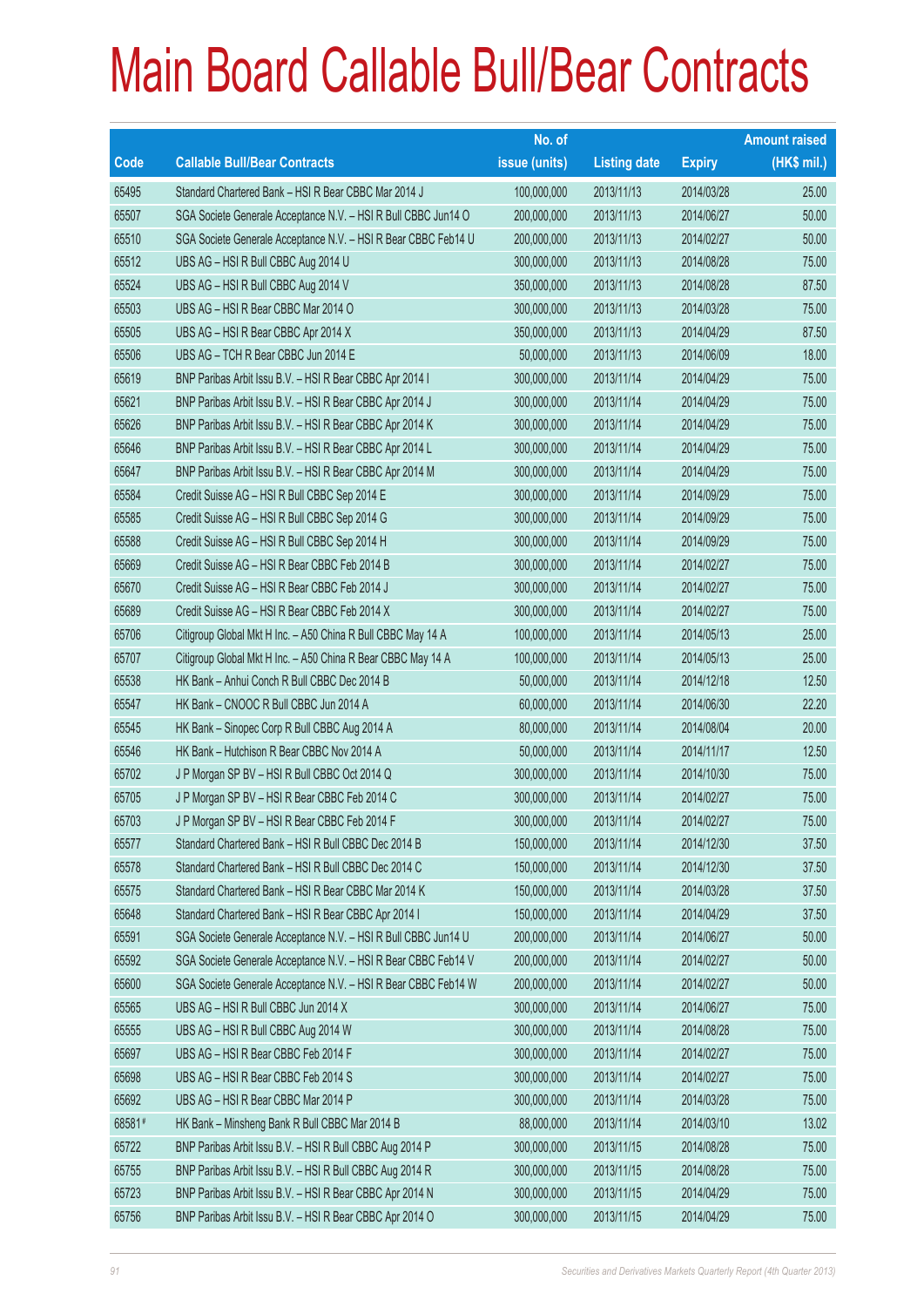|       |                                                                | No. of        |                     |               | <b>Amount raised</b> |
|-------|----------------------------------------------------------------|---------------|---------------------|---------------|----------------------|
| Code  | <b>Callable Bull/Bear Contracts</b>                            | issue (units) | <b>Listing date</b> | <b>Expiry</b> | $(HK$$ mil.)         |
| 65738 | Credit Suisse AG - HSI R Bull CBBC Aug 2014 T                  | 300,000,000   | 2013/11/15          | 2014/08/28    | 75.00                |
| 65743 | Credit Suisse AG - HSI R Bull CBBC Aug 2014 U                  | 300,000,000   | 2013/11/15          | 2014/08/28    | 75.00                |
| 65732 | Credit Suisse AG - HSI R Bull CBBC Aug 2014 Y                  | 300,000,000   | 2013/11/15          | 2014/08/28    | 75.00                |
| 65745 | Credit Suisse AG - HSI R Bear CBBC Mar 2014 V                  | 300,000,000   | 2013/11/15          | 2014/03/28    | 75.00                |
| 65778 | Credit Suisse AG - HSI R Bear CBBC Mar 2014 W                  | 300,000,000   | 2013/11/15          | 2014/03/28    | 75.00                |
| 65780 | Credit Suisse AG - HSI R Bear CBBC Mar 2014 X                  | 300,000,000   | 2013/11/15          | 2014/03/28    | 75.00                |
| 65709 | HK Bank - HSI R Bear CBBC Jun 2014 D                           | 100,000,000   | 2013/11/15          | 2014/06/27    | 25.00                |
| 65711 | HK Bank - HSI R Bear CBBC Jun 2014 E                           | 100,000,000   | 2013/11/15          | 2014/06/27    | 25.00                |
| 65712 | HK Bank - HSI R Bear CBBC Jun 2014 F                           | 100,000,000   | 2013/11/15          | 2014/06/27    | 25.00                |
| 65787 | J P Morgan SP BV - HSI R Bull CBBC Sep 2014 P                  | 300,000,000   | 2013/11/15          | 2014/09/29    | 75.00                |
| 65792 | J P Morgan SP BV - HSI R Bear CBBC Feb 2014 D                  | 300,000,000   | 2013/11/15          | 2014/02/27    | 75.00                |
| 65793 | J P Morgan SP BV - HSI R Bear CBBC Feb 2014 I                  | 300,000,000   | 2013/11/15          | 2014/02/27    | 75.00                |
| 65739 | Standard Chartered Bank - HSI R Bull CBBC Dec 2014 D           | 150,000,000   | 2013/11/15          | 2014/12/30    | 37.50                |
| 65761 | Standard Chartered Bank - HSI R Bear CBBC Apr 2014 J           | 100,000,000   | 2013/11/15          | 2014/04/29    | 25.00                |
| 65716 | SGA Societe Generale Acceptance N.V. - HSI R Bull CBBC Jun14 V | 200,000,000   | 2013/11/15          | 2014/06/27    | 50.00                |
| 65717 | SGA Societe Generale Acceptance N.V. - HSI R Bear CBBC Feb14 X | 200,000,000   | 2013/11/15          | 2014/02/27    | 50.00                |
| 65754 | SGA Societe Generale Acceptance N.V. - HSI R Bear CBBC Feb14 Y | 200,000,000   | 2013/11/15          | 2014/02/27    | 50.00                |
| 65725 | UBS AG - HSI R Bull CBBC Jul 2014 Q                            | 300,000,000   | 2013/11/15          | 2014/07/30    | 75.00                |
| 65730 | UBS AG - HSI R Bull CBBC Oct 2014 J                            | 300,000,000   | 2013/11/15          | 2014/10/30    | 75.00                |
| 65770 | UBS AG - HSI R Bear CBBC Feb 2014 K                            | 300,000,000   | 2013/11/15          | 2014/02/27    | 75.00                |
| 65765 | UBS AG - HSI R Bear CBBC Mar 2014 Q                            | 300,000,000   | 2013/11/15          | 2014/03/28    | 75.00                |
| 65773 | UBS AG - TCH R Bear CBBC Apr 2014 C                            | 50,000,000    | 2013/11/15          | 2014/04/07    | 19.75                |
| 65937 | BNP Paribas Arbit Issu B.V. - HSI R Bull CBBC Aug 2014 I       | 300,000,000   | 2013/11/18          | 2014/08/28    | 75.00                |
| 65939 | BNP Paribas Arbit Issu B.V. - HSI R Bull CBBC Aug 2014 Q       | 300,000,000   | 2013/11/18          | 2014/08/28    | 75.00                |
| 65912 | Credit Suisse AG - HSI R Bull CBBC Nov 2014 A                  | 300,000,000   | 2013/11/18          | 2014/11/27    | 75.00                |
| 65914 | Credit Suisse AG - HSI R Bull CBBC Nov 2014 B                  | 300,000,000   | 2013/11/18          | 2014/11/27    | 75.00                |
| 65915 | Credit Suisse AG - HSI R Bull CBBC Nov 2014 C                  | 300,000,000   | 2013/11/18          | 2014/11/27    | 75.00                |
| 65916 | Credit Suisse AG - HSI R Bull CBBC Nov 2014 D                  | 300,000,000   | 2013/11/18          | 2014/11/27    | 75.00                |
| 65920 | Credit Suisse AG - HSI R Bull CBBC Nov 2014 E                  | 300,000,000   | 2013/11/18          | 2014/11/27    | 75.00                |
| 65880 | Credit Suisse AG - HSI R Bear CBBC Feb 2014 A                  | 300,000,000   | 2013/11/18          | 2014/02/27    | 75.00                |
| 65885 | Credit Suisse AG - HSI R Bear CBBC Feb 2014 W                  | 300,000,000   | 2013/11/18          | 2014/02/27    | 75.00                |
| 65908 | Credit Suisse AG - HSI R Bear CBBC Feb 2014 Y                  | 300,000,000   | 2013/11/18          | 2014/02/27    | 75.00                |
| 65871 | Goldman Sachs SP (Asia) - HSI R Bear CBBC Mar 2014 B           | 150,000,000   | 2013/11/18          | 2014/03/28    | 38.40                |
| 65874 | Goldman Sachs SP (Asia) - HSI R Bear CBBC Mar 2014 C           | 150,000,000   | 2013/11/18          | 2014/03/28    | 38.55                |
| 65875 | Goldman Sachs SP (Asia) - HSI R Bear CBBC Mar 2014 D           | 150,000,000   | 2013/11/18          | 2014/03/28    | 38.40                |
| 65876 | Goldman Sachs SP (Asia) - HSI R Bear CBBC Mar 2014 E           | 150,000,000   | 2013/11/18          | 2014/03/28    | 38.25                |
| 65879 | Goldman Sachs SP (Asia) - HSI R Bear CBBC Mar 2014 F           | 150,000,000   | 2013/11/18          | 2014/03/28    | 37.80                |
| 65836 | HK Bank - CC Bank R Bear CBBC Aug 2014 A                       | 40,000,000    | 2013/11/18          | 2014/08/18    | 10.00                |
| 65855 | HK Bank - Minsheng Bank R Bear CBBC Jul 2014 A                 | 40,000,000    | 2013/11/18          | 2014/07/14    | 10.00                |
| 65865 | HK Bank - HSCEI R Bear CBBC May 2014 E                         | 68,000,000    | 2013/11/18          | 2014/05/29    | 17.00                |
| 65797 | HK Bank - HSI R Bear CBBC May 2014 H                           | 100,000,000   | 2013/11/18          | 2014/05/29    | 25.00                |
| 65796 | HK Bank - HSI R Bear CBBC Jun 2014 G                           | 100,000,000   | 2013/11/18          | 2014/06/27    | 25.00                |
| 65795 | HK Bank - HSI R Bear CBBC Jul 2014 B                           | 100,000,000   | 2013/11/18          | 2014/07/30    | 25.00                |
| 65832 | HK Bank - TCH R Bull CBBC Aug 2014 A                           | 50,000,000    | 2013/11/18          | 2014/08/25    | 20.00                |
| 65833 | HK Bank - TCH R Bull CBBC Sep 2014 B                           | 50,000,000    | 2013/11/18          | 2014/09/29    | 25.00                |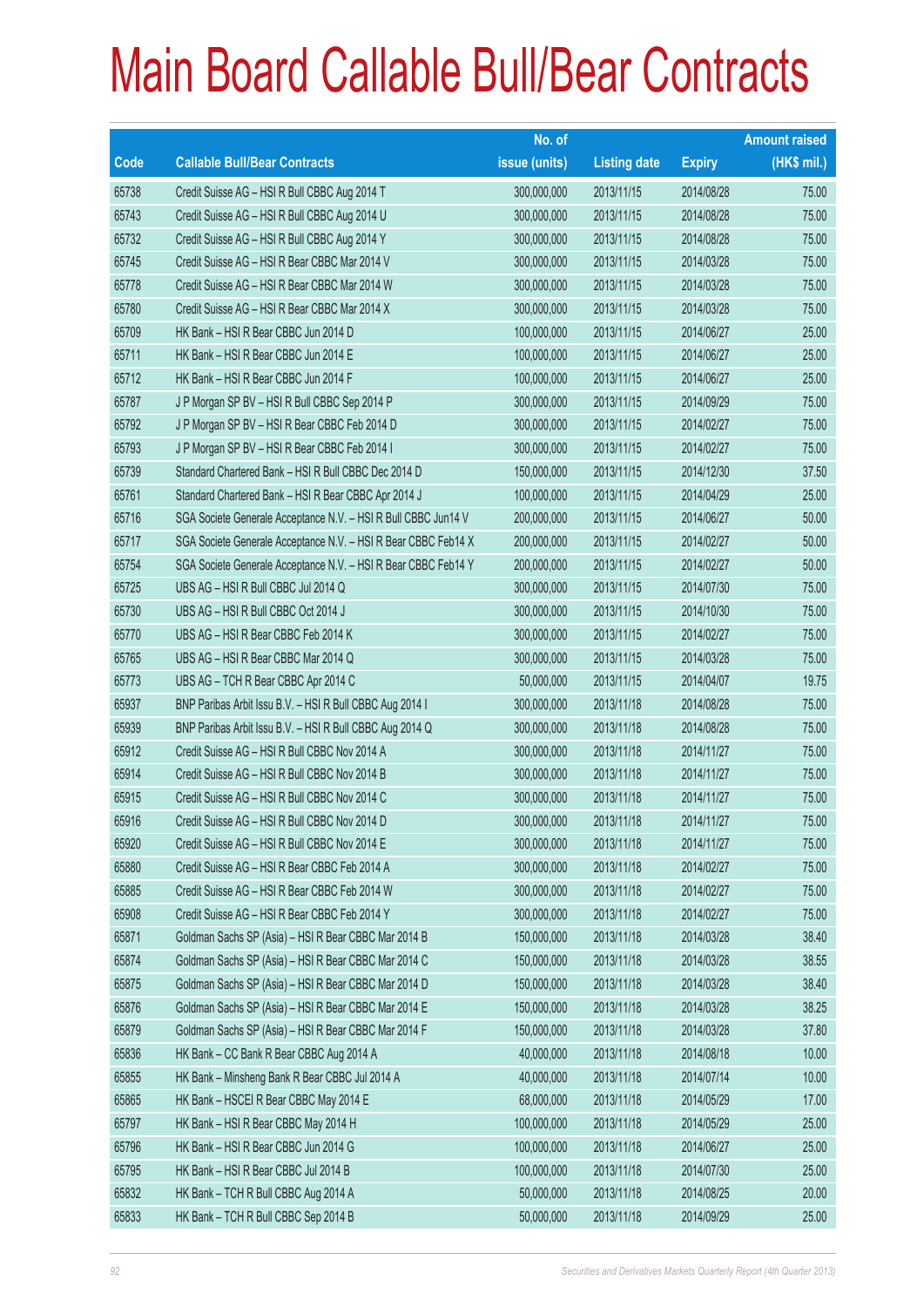|       |                                                                | No. of        |                     |               | <b>Amount raised</b> |
|-------|----------------------------------------------------------------|---------------|---------------------|---------------|----------------------|
| Code  | <b>Callable Bull/Bear Contracts</b>                            | issue (units) | <b>Listing date</b> | <b>Expiry</b> | $(HK$$ mil.)         |
| 65823 | HK Bank - TCH R Bear CBBC Jun 2014 D                           | 50,000,000    | 2013/11/18          | 2014/06/26    | 21.00                |
| 65826 | HK Bank - TCH R Bear CBBC Jul 2014 D                           | 50,000,000    | 2013/11/18          | 2014/07/10    | 15.50                |
| 65798 | HK Bank - TCH R Bear CBBC Sep 2014 B                           | 50,000,000    | 2013/11/18          | 2014/09/29    | 23.00                |
| 65830 | HK Bank - TCH R Bear CBBC Sep 2014 C                           | 50,000,000    | 2013/11/18          | 2014/09/15    | 18.00                |
| 65799 | HK Bank - TCH R Bear CBBC Oct 2014 A                           | 50,000,000    | 2013/11/18          | 2014/10/27    | 26.00                |
| 65946 | J P Morgan SP BV - HSI R Bull CBBC Sep 2014 Q                  | 300,000,000   | 2013/11/18          | 2014/09/29    | 75.00                |
| 65942 | J P Morgan SP BV - HSI R Bull CBBC Oct 2014 R                  | 300,000,000   | 2013/11/18          | 2014/10/30    | 75.00                |
| 65943 | J P Morgan SP BV - HSI R Bull CBBC Oct 2014 S                  | 300,000,000   | 2013/11/18          | 2014/10/30    | 75.00                |
| 65866 | Standard Chartered Bank - HSI R Bull CBBC Dec 2014 E           | 100,000,000   | 2013/11/18          | 2014/12/30    | 25.00                |
| 65868 | Standard Chartered Bank - HSI R Bull CBBC Dec 2014 F           | 100,000,000   | 2013/11/18          | 2014/12/30    | 25.00                |
| 65904 | SGA Societe Generale Acceptance N.V. - HSI R Bull CBBC Jun14 P | 200,000,000   | 2013/11/18          | 2014/06/27    | 50.00                |
| 65907 | SGA Societe Generale Acceptance N.V. - HSI R Bear CBBC Feb14 Z | 200,000,000   | 2013/11/18          | 2014/02/27    | 50.00                |
| 65934 | UBS AG - HSI R Bull CBBC Sep 2014 X                            | 300,000,000   | 2013/11/18          | 2014/09/29    | 75.00                |
| 65933 | UBS AG - HSI R Bull CBBC Oct 2014 K                            | 300,000,000   | 2013/11/18          | 2014/10/30    | 75.00                |
| 65935 | UBS AG - HSI R Bull CBBC Oct 2014 L                            | 300,000,000   | 2013/11/18          | 2014/10/30    | 75.00                |
| 65911 | UBS AG - HSI R Bear CBBC Feb 2014 R                            | 300,000,000   | 2013/11/18          | 2014/02/27    | 75.00                |
| 65892 | UBS AG - HSI R Bear CBBC Mar 2014 S                            | 350,000,000   | 2013/11/18          | 2014/03/28    | 87.50                |
| 65910 | UBS AG - HSI R Bear CBBC Apr 2014 Y                            | 300,000,000   | 2013/11/18          | 2014/04/29    | 75.00                |
| 65970 | Credit Suisse AG - HSI R Bull CBBC Oct 2014 K                  | 300,000,000   | 2013/11/19          | 2014/10/30    | 75.00                |
| 65971 | Credit Suisse AG - HSI R Bull CBBC Oct 2014 L                  | 300,000,000   | 2013/11/19          | 2014/10/30    | 75.00                |
| 66063 | Credit Suisse AG - HSI R Bear CBBC Mar 2014 Y                  | 300,000,000   | 2013/11/19          | 2014/03/28    | 75.00                |
| 66050 | Goldman Sachs SP (Asia) - HSI R Bull CBBC Mar 2014 A           | 150,000,000   | 2013/11/19          | 2014/03/28    | 38.70                |
| 66057 | Goldman Sachs SP (Asia) - HSI R Bull CBBC Mar 2014 B           | 150,000,000   | 2013/11/19          | 2014/03/28    | 41.10                |
| 65969 | HK Bank - A50 R Bull CBBC Jun 2014 B                           | 100,000,000   | 2013/11/19          | 2014/06/30    | 25.00                |
| 65956 | HK Bank - HSI R Bull CBBC May 2014 F                           | 100,000,000   | 2013/11/19          | 2014/05/29    | 25.00                |
| 65963 | HK Bank - HSI R Bull CBBC Jul 2014 C                           | 100,000,000   | 2013/11/19          | 2014/07/30    | 25.00                |
| 65950 | HK Bank - HSI R Bull CBBC Aug 2014 C                           | 100,000,000   | 2013/11/19          | 2014/08/28    | 25.00                |
| 65951 | HK Bank - HSI R Bear CBBC Jun 2014 H                           | 100,000,000   | 2013/11/19          | 2014/06/27    | 25.00                |
| 65968 | HK Bank - Lenovo R Bull CBBC Oct 2014 A                        | 60,000,000    | 2013/11/19          | 2014/10/06    | 15.00                |
| 65967 | HK Bank - TCH R Bull CBBC Aug 2014 B                           | 50,000,000    | 2013/11/19          | 2014/08/04    | 12.50                |
| 66071 | J P Morgan SP BV - HSI R Bull CBBC Nov 2014 E                  | 300,000,000   | 2013/11/19          | 2014/11/27    | 75.00                |
| 66072 | J P Morgan SP BV - HSI R Bear CBBC Feb 2014 J                  | 300,000,000   | 2013/11/19          | 2014/02/27    | 75.00                |
| 65973 | SGA Societe Generale Acceptance N.V. - HSI R Bull CBBC Jun14 S | 200,000,000   | 2013/11/19          | 2014/06/27    | 50.00                |
| 66042 | UBS AG - Cheung Kong R Bull CBBC Jun 2014 B                    | 100,000,000   | 2013/11/19          | 2014/06/16    | 25.00                |
| 65997 | UBS AG - China Life R Bear CBBC May 2014 A                     | 100,000,000   | 2013/11/19          | 2014/05/12    | 30.50                |
| 66002 | UBS AG - Minsheng Bank R Bull CBBC Jul 2014 B                  | 50,000,000    | 2013/11/19          | 2014/07/14    | 12.50                |
| 66017 | UBS AG - Sinopec Corp R Bull CBBC Jul 2014 A                   | 100,000,000   | 2013/11/19          | 2014/07/21    | 25.00                |
| 66025 | UBS AG - Galaxy Ent R Bull CBBC May 2014 A                     | 100,000,000   | 2013/11/19          | 2014/05/26    | 25.00                |
| 66038 | UBS AG - HSBC R Bull CBBC Sep 2014 A                           | 100,000,000   | 2013/11/19          | 2014/09/08    | 25.00                |
| 66027 | UBS AG - HSBC R Bear CBBC Apr 2014 A                           | 100,000,000   | 2013/11/19          | 2014/04/07    | 25.00                |
| 65980 | UBS AG - HSI R Bull CBBC Jun 2014 N                            | 350,000,000   | 2013/11/19          | 2014/06/27    | 87.50                |
| 65974 | UBS AG - HSI R Bull CBBC Aug 2014 X                            | 300,000,000   | 2013/11/19          | 2014/08/28    | 75.00                |
| 65979 | UBS AG - HSI R Bull CBBC Oct 2014 M                            | 300,000,000   | 2013/11/19          | 2014/10/30    | 75.00                |
| 66067 | UBS AG - HSI R Bear CBBC Feb 2014 T                            | 300,000,000   | 2013/11/19          | 2014/02/27    | 75.00                |
| 65990 | UBS AG - HSI R Bear CBBC Mar 2014 T                            | 300,000,000   | 2013/11/19          | 2014/03/28    | 75.00                |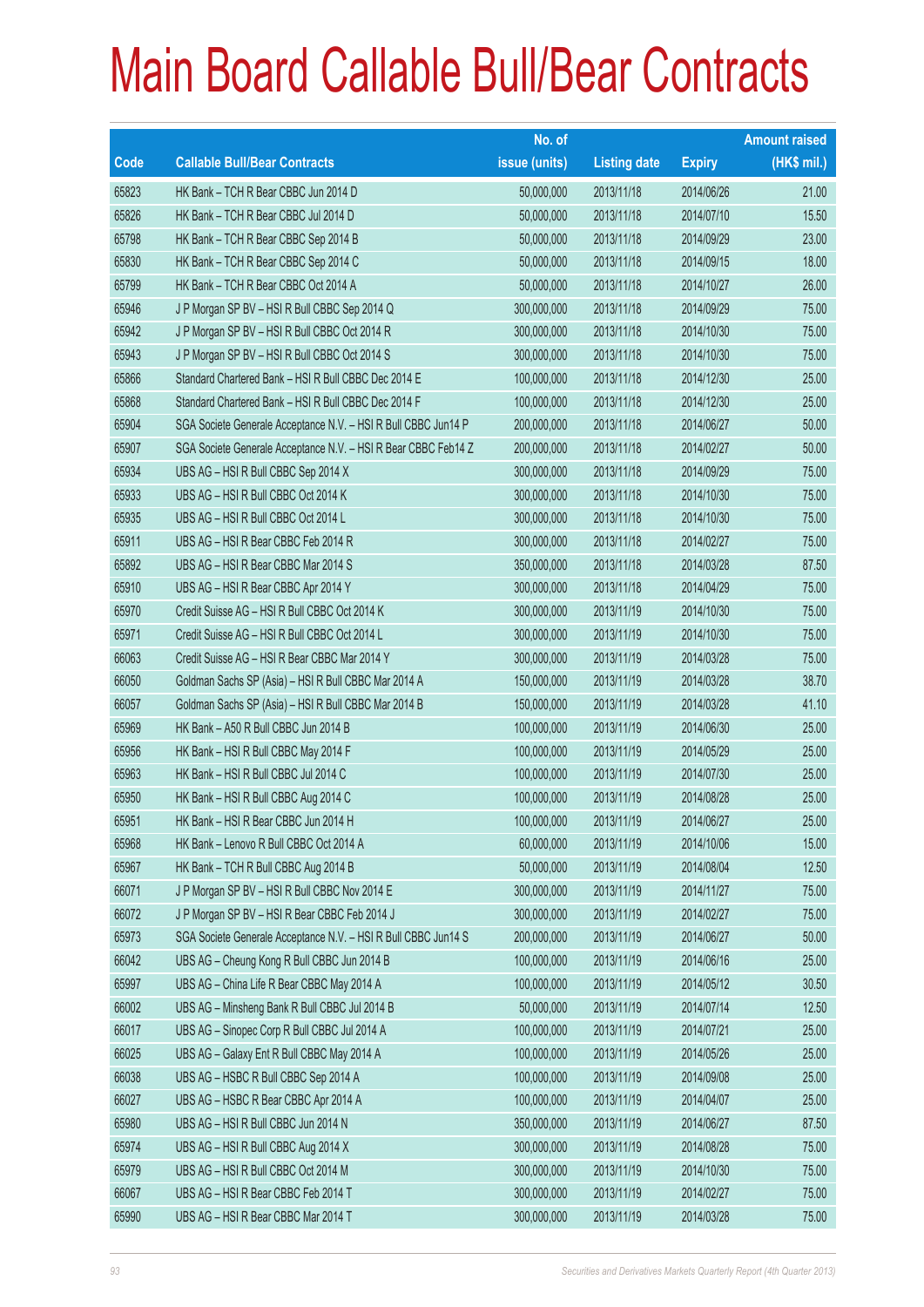|       |                                                                | No. of        |                     |               | <b>Amount raised</b> |
|-------|----------------------------------------------------------------|---------------|---------------------|---------------|----------------------|
| Code  | <b>Callable Bull/Bear Contracts</b>                            | issue (units) | <b>Listing date</b> | <b>Expiry</b> | $(HK$$ mil.)         |
| 65993 | UBS AG - HSI R Bear CBBC Mar 2014 U                            | 300,000,000   | 2013/11/19          | 2014/03/28    | 75.00                |
| 66068 | UBS AG - HSI R Bear CBBC Mar 2014 W                            | 350,000,000   | 2013/11/19          | 2014/03/28    | 87.50                |
| 65985 | UBS AG - HSI R Bear CBBC Apr 2014 B                            | 300,000,000   | 2013/11/19          | 2014/04/29    | 75.00                |
| 65983 | UBS AG - HSI R Bear CBBC Apr 2014 Z                            | 300,000,000   | 2013/11/19          | 2014/04/29    | 75.00                |
| 66006 | UBS AG - Sands China R Bear CBBC May 2014 C                    | 100,000,000   | 2013/11/19          | 2014/05/05    | 25.00                |
| 66026 | UBS AG - SHK Ppt R Bear CBBC Feb 2014 A                        | 100,000,000   | 2013/11/19          | 2014/02/24    | 25.00                |
| 66081 | BNP Paribas Arbit Issu B.V. - HSI R Bull CBBC Aug 2014 S       | 300,000,000   | 2013/11/20          | 2014/08/28    | 75.00                |
| 66208 | BNP Paribas Arbit Issu B.V. - HSI R Bull CBBC Aug 2014 T       | 300,000,000   | 2013/11/20          | 2014/08/28    | 75.00                |
| 66213 | BNP Paribas Arbit Issu B.V. - HSI R Bull CBBC Aug 2014 Z       | 300,000,000   | 2013/11/20          | 2014/08/28    | 75.00                |
| 66084 | BNP Paribas Arbit Issu B.V. - HSI R Bear CBBC Apr 2014 P       | 300,000,000   | 2013/11/20          | 2014/04/29    | 75.00                |
| 66101 | BNP Paribas Arbit Issu B.V. - HSI R Bear CBBC Apr 2014 Q       | 300,000,000   | 2013/11/20          | 2014/04/29    | 75.00                |
| 66224 | BNP Paribas Arbit Issu B.V. - HSI R Bear CBBC Apr 2014 R       | 300,000,000   | 2013/11/20          | 2014/04/29    | 75.00                |
| 66345 | BNP Paribas Arbit Issu B.V. - HSI R Bear CBBC Apr 2014 S       | 300,000,000   | 2013/11/20          | 2014/04/29    | 75.00                |
| 66348 | BNP Paribas Arbit Issu B.V. - HSI R Bear CBBC Apr 2014 T       | 300,000,000   | 2013/11/20          | 2014/04/29    | 75.00                |
| 66349 | BNP Paribas Arbit Issu B.V. - HSI R Bear CBBC Apr 2014 U       | 300,000,000   | 2013/11/20          | 2014/04/29    | 75.00                |
| 66421 | BNP Paribas Arbit Issu B.V. - HSI R Bear CBBC Apr 2014 V       | 300,000,000   | 2013/11/20          | 2014/04/29    | 75.00                |
| 66085 | Credit Suisse AG - HSI R Bull CBBC Sep 2014 I                  | 300,000,000   | 2013/11/20          | 2014/09/29    | 75.00                |
| 66088 | Credit Suisse AG - HSI R Bull CBBC Sep 2014 J                  | 300,000,000   | 2013/11/20          | 2014/09/29    | 75.00                |
| 66090 | Credit Suisse AG - HSI R Bull CBBC Sep 2014 K                  | 300,000,000   | 2013/11/20          | 2014/09/29    | 75.00                |
| 66093 | Credit Suisse AG - HSI R Bull CBBC Sep 2014 L                  | 300,000,000   | 2013/11/20          | 2014/09/29    | 75.00                |
| 66197 | Credit Suisse AG - HSI R Bull CBBC Sep 2014 M                  | 300,000,000   | 2013/11/20          | 2014/09/29    | 75.00                |
| 66198 | Credit Suisse AG - HSI R Bear CBBC Feb 2014 P                  | 300,000,000   | 2013/11/20          | 2014/02/27    | 75.00                |
| 66283 | Credit Suisse AG - HSI R Bear CBBC Feb 2014 Q                  | 300,000,000   | 2013/11/20          | 2014/02/27    | 75.00                |
| 66286 | Credit Suisse AG - HSI R Bear CBBC Feb 2014 S                  | 300,000,000   | 2013/11/20          | 2014/02/27    | 75.00                |
| 66126 | Goldman Sachs SP (Asia) - HSI R Bull CBBC Mar 2014 C           | 150,000,000   | 2013/11/20          | 2014/03/28    | 37.95                |
| 66157 | Goldman Sachs SP (Asia) - HSI R Bear CBBC Mar 2014 G           | 150,000,000   | 2013/11/20          | 2014/03/28    | 38.40                |
| 66158 | Goldman Sachs SP (Asia) - HSI R Bear CBBC Mar 2014 H           | 150,000,000   | 2013/11/20          | 2014/03/28    | 38.25                |
| 66162 | Goldman Sachs SP (Asia) - HSI R Bear CBBC Mar 2014 I           | 150,000,000   | 2013/11/20          | 2014/03/28    | 37.80                |
| 66104 | J P Morgan SP BV - HSI R Bull CBBC Oct 2014 T                  | 300,000,000   | 2013/11/20          | 2014/10/30    | 75.00                |
| 66454 | J P Morgan SP BV - HSI R Bull CBBC Oct 2014 U                  | 300,000,000   | 2013/11/20          | 2014/10/30    | 75.00                |
| 66114 | J P Morgan SP BV - HSI R Bull CBBC Nov 2014 F                  | 300,000,000   | 2013/11/20          | 2014/11/27    | 75.00                |
| 66444 | J P Morgan SP BV - HSI R Bull CBBC Nov 2014 G                  | 300,000,000   | 2013/11/20          | 2014/11/27    | 75.00                |
| 66106 | J P Morgan SP BV - HSI R Bull CBBC Dec 2014 C                  | 300,000,000   | 2013/11/20          | 2014/12/30    | 75.00                |
| 66443 | J P Morgan SP BV - HSI R Bear CBBC Feb 2014 M                  | 300,000,000   | 2013/11/20          | 2014/02/27    | 75.00                |
| 66435 | J P Morgan SP BV - HSI R Bear CBBC Mar 2014 N                  | 300,000,000   | 2013/11/20          | 2014/03/28    | 75.00                |
| 66436 | J P Morgan SP BV - HSI R Bear CBBC Mar 2014 O                  | 300,000,000   | 2013/11/20          | 2014/03/28    | 75.00                |
| 66076 | Standard Chartered Bank - HSI R Bull CBBC Aug 2014 N           | 150,000,000   | 2013/11/20          | 2014/08/28    | 37.50                |
| 66077 | Standard Chartered Bank - HSI R Bull CBBC Aug 2014 O           | 150,000,000   | 2013/11/20          | 2014/08/28    | 37.50                |
| 66184 | Standard Chartered Bank - HSI R Bull CBBC Aug 2014 P           | 150,000,000   | 2013/11/20          | 2014/08/28    | 37.50                |
| 66288 | Standard Chartered Bank - HSI R Bull CBBC Aug 2014 Q           | 150,000,000   | 2013/11/20          | 2014/08/28    | 37.50                |
| 66174 | Standard Chartered Bank - HSI R Bear CBBC Apr 2014 K           | 100,000,000   | 2013/11/20          | 2014/04/29    | 25.00                |
| 66287 | Standard Chartered Bank - HSI R Bear CBBC Apr 2014 L           | 150,000,000   | 2013/11/20          | 2014/04/29    | 37.50                |
| 66259 | SGA Societe Generale Acceptance N.V. - HSI R Bull CBBC Jun14 J | 200,000,000   | 2013/11/20          | 2014/06/27    | 50.00                |
| 66231 | SGA Societe Generale Acceptance N.V. - HSI R Bull CBBC Jun14 Q | 200,000,000   | 2013/11/20          | 2014/06/27    | 50.00                |
| 66248 | SGA Societe Generale Acceptance N.V. - HSI R Bull CBBC Jun14 R | 200,000,000   | 2013/11/20          | 2014/06/27    | 50.00                |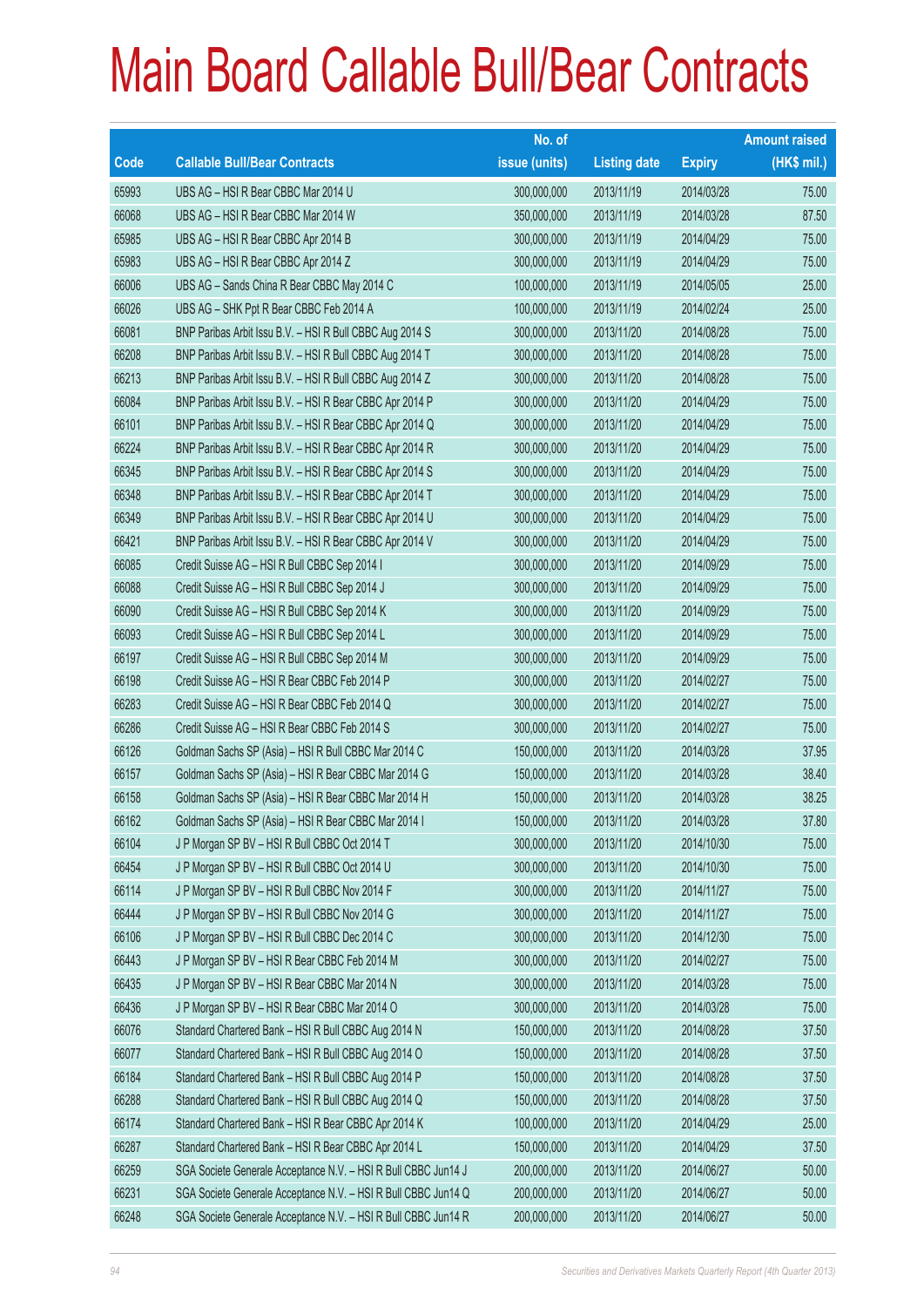|       |                                                                | No. of        |                     |               | <b>Amount raised</b> |
|-------|----------------------------------------------------------------|---------------|---------------------|---------------|----------------------|
| Code  | <b>Callable Bull/Bear Contracts</b>                            | issue (units) | <b>Listing date</b> | <b>Expiry</b> | $(HK$$ mil.)         |
| 66094 | SGA Societe Generale Acceptance N.V. - HSI R Bull CBBC Jun14 T | 200,000,000   | 2013/11/20          | 2014/06/27    | 50.00                |
| 66333 | SGA Societe Generale Acceptance N.V. - HSI R Bull CBBC Jun14 W | 200,000,000   | 2013/11/20          | 2014/06/27    | 50.00                |
| 66341 | SGA Societe Generale Acceptance N.V. - HSI R Bull CBBC Jun14 X | 200,000,000   | 2013/11/20          | 2014/06/27    | 50.00                |
| 66095 | SGA Societe Generale Acceptance N.V. - HSI R Bull CBBC Jul14 A | 200,000,000   | 2013/11/20          | 2014/07/30    | 50.00                |
| 66272 | SGA Societe Generale Acceptance N.V. - HSI R Bull CBBC Jul14 B | 200,000,000   | 2013/11/20          | 2014/07/30    | 50.00                |
| 66280 | SGA Societe Generale Acceptance N.V. - HSI R Bull CBBC Jul14 C | 200,000,000   | 2013/11/20          | 2014/07/30    | 50.00                |
| 66100 | SGA Societe Generale Acceptance N.V. - HSI R Bear CBBC Feb14 D | 200,000,000   | 2013/11/20          | 2014/02/27    | 50.00                |
| 66281 | SGA Societe Generale Acceptance N.V. - HSI R Bear CBBC Feb14 E | 200,000,000   | 2013/11/20          | 2014/02/27    | 50.00                |
| 66342 | SGA Societe Generale Acceptance N.V. - HSI R Bear CBBC Feb14 G | 200,000,000   | 2013/11/20          | 2014/02/27    | 50.00                |
| 66080 | UBS AG - HSI R Bull CBBC Jun 2014 P                            | 350,000,000   | 2013/11/20          | 2014/06/27    | 87.50                |
| 66078 | UBS AG - HSI R Bull CBBC Aug 2014 Y                            | 300,000,000   | 2013/11/20          | 2014/08/28    | 75.00                |
| 66079 | UBS AG - HSI R Bull CBBC Sep 2014 Y                            | 300,000,000   | 2013/11/20          | 2014/09/29    | 75.00                |
| 66282 | UBS AG - HSI R Bull CBBC Oct 2014 N                            | 300,000,000   | 2013/11/20          | 2014/10/30    | 75.00                |
| 66331 | UBS AG - HSI R Bear CBBC Feb 2014 B                            | 300,000,000   | 2013/11/20          | 2014/02/27    | 75.00                |
| 66308 | UBS AG - HSI R Bear CBBC Feb 2014 U                            | 300,000,000   | 2013/11/20          | 2014/02/27    | 75.00                |
| 66292 | UBS AG - HSI R Bear CBBC Mar 2014 X                            | 300,000,000   | 2013/11/20          | 2014/03/28    | 75.00                |
| 66304 | UBS AG - HSI R Bear CBBC Mar 2014 Y                            | 300,000,000   | 2013/11/20          | 2014/03/28    | 75.00                |
| 66290 | UBS AG - HSI R Bear CBBC Apr 2014 C                            | 300,000,000   | 2013/11/20          | 2014/04/29    | 75.00                |
| 66776 | Credit Suisse AG - HSI R Bull CBBC Jul 2014 K                  | 300,000,000   | 2013/11/21          | 2014/07/30    | 75.00                |
| 66780 | Credit Suisse AG - HSI R Bull CBBC Jul 2014 M                  | 300,000,000   | 2013/11/21          | 2014/07/30    | 75.00                |
| 66599 | Credit Suisse AG - HSI R Bear CBBC Mar 2014 F                  | 300,000,000   | 2013/11/21          | 2014/03/28    | 75.00                |
| 66604 | Credit Suisse AG - HSI R Bear CBBC Mar 2014 G                  | 300,000,000   | 2013/11/21          | 2014/03/28    | 75.00                |
| 66606 | Credit Suisse AG - HSI R Bear CBBC Mar 2014 L                  | 300,000,000   | 2013/11/21          | 2014/03/28    | 75.00                |
| 66596 | Credit Suisse AG - HSI R Bear CBBC Mar 2014 Z                  | 300,000,000   | 2013/11/21          | 2014/03/28    | 75.00                |
| 66565 | Citigroup Global Mkt H Inc. - China Mobile R Bull CBBC Jun14A  | 80,000,000    | 2013/11/21          | 2014/06/03    | 20.00                |
| 66593 | Citigroup Global Mkt H Inc. - China Mobile R Bear CBBC Jun14A  | 80,000,000    | 2013/11/21          | 2014/06/03    | 20.00                |
| 66796 | Citigroup Global Mkt H Inc. - HSI R Bear CBBC Mar 2014 B       | 150,000,000   | 2013/11/21          | 2014/03/28    | 37.50                |
| 66801 | Citigroup Global Mkt H Inc. - HSI R Bear CBBC Mar 2014 C       | 150,000,000   | 2013/11/21          | 2014/03/28    | 37.50                |
| 66803 | Goldman Sachs SP (Asia) - HSI R Bull CBBC Mar 2014 D           | 120,000,000   | 2013/11/21          | 2014/03/28    | 30.00                |
| 66531 | HK Bank - HSI R Bull CBBC Jun 2014 G                           | 100,000,000   | 2013/11/21          | 2014/06/27    | 25.00                |
| 66532 | HK Bank - HSI R Bull CBBC Jul 2014 D                           | 100,000,000   | 2013/11/21          | 2014/07/30    | 25.00                |
| 66510 | HK Bank - HSI R Bear CBBC May 2014 I                           | 100,000,000   | 2013/11/21          | 2014/05/29    | 25.00                |
| 66511 | HK Bank - HSI R Bear CBBC Jun 2014 I                           | 100,000,000   | 2013/11/21          | 2014/06/27    | 25.00                |
| 66455 | HK Bank - HSI R Bear CBBC Aug 2014 B                           | 100,000,000   | 2013/11/21          | 2014/08/28    | 25.00                |
| 66554 | HK Bank - ICBC R Bear CBBC Oct 2014 A                          | 40,000,000    | 2013/11/21          | 2014/10/06    | 10.00                |
| 66552 | HK Bank - TCH R Bear CBBC Jul 2014 E                           | 50,000,000    | 2013/11/21          | 2014/07/16    | 12.50                |
| 66536 | HK Bank - TCH R Bear CBBC Aug 2014 A                           | 50,000,000    | 2013/11/21          | 2014/08/27    | 14.50                |
| 66545 | HK Bank - TCH R Bear CBBC Aug 2014 B                           | 50,000,000    | 2013/11/21          | 2014/08/20    | 12.50                |
| 66534 | HK Bank - TCH R Bear CBBC Sep 2014 D                           | 50,000,000    | 2013/11/21          | 2014/09/04    | 17.50                |
| 66816 | J P Morgan SP BV - HSI R Bull CBBC Oct 2014 V                  | 300,000,000   | 2013/11/21          | 2014/10/30    | 75.00                |
| 66858 | J P Morgan SP BV - HSI R Bull CBBC Oct 2014 W                  | 300,000,000   | 2013/11/21          | 2014/10/30    | 75.00                |
| 66854 | J P Morgan SP BV - HSI R Bull CBBC Nov 2014 H                  | 300,000,000   | 2013/11/21          | 2014/11/27    | 75.00                |
| 66862 | J P Morgan SP BV - HSI R Bull CBBC Nov 2014 I                  | 300,000,000   | 2013/11/21          | 2014/11/27    | 75.00                |
| 66831 | J P Morgan SP BV - HSI R Bear CBBC Mar 2014 P                  | 300,000,000   | 2013/11/21          | 2014/03/28    | 75.00                |
| 66853 | J P Morgan SP BV - HSI R Bear CBBC Mar 2014 Q                  | 300,000,000   | 2013/11/21          | 2014/03/28    | 75.00                |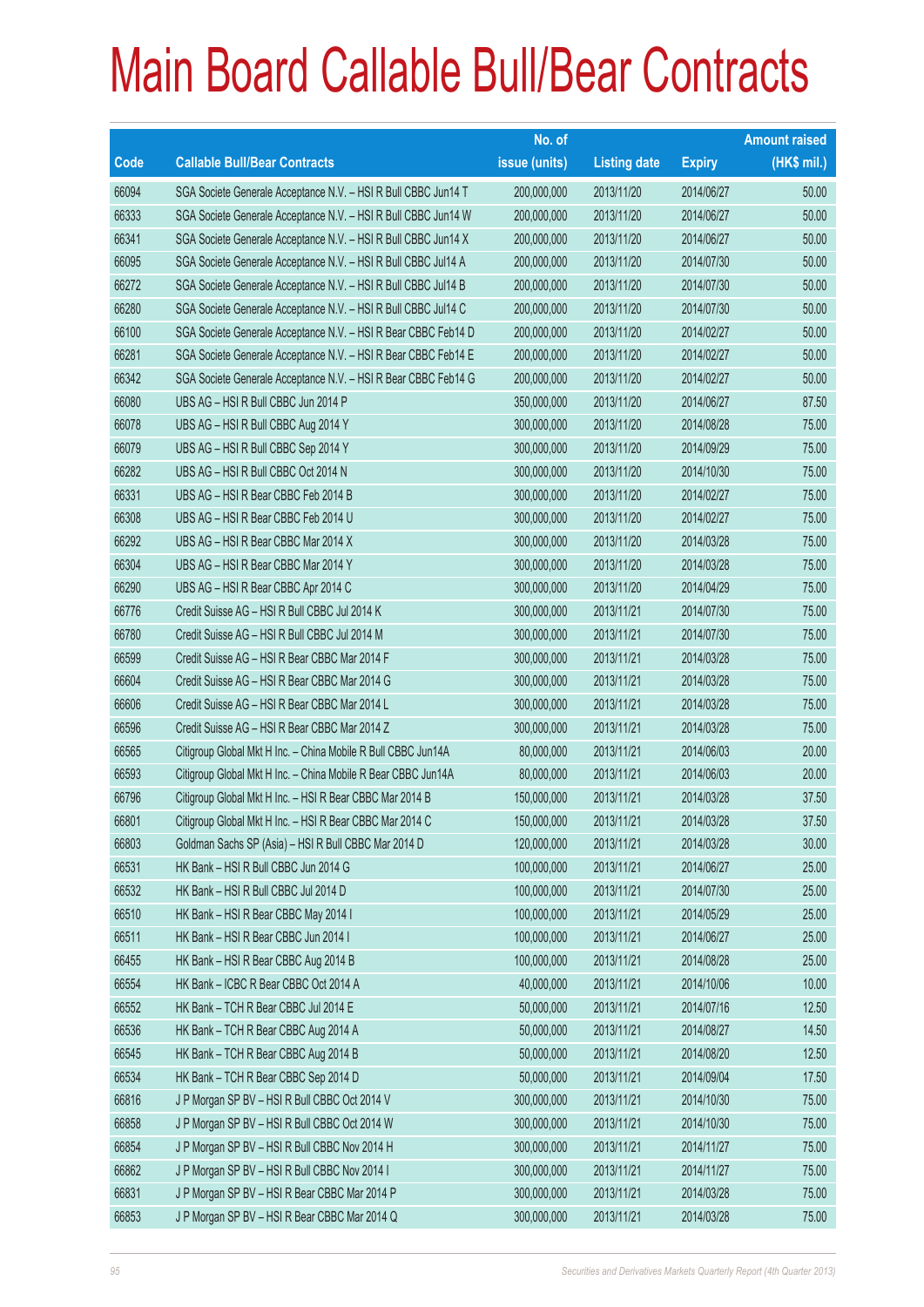|       |                                                                | No. of        |                     |               | <b>Amount raised</b> |
|-------|----------------------------------------------------------------|---------------|---------------------|---------------|----------------------|
| Code  | <b>Callable Bull/Bear Contracts</b>                            | issue (units) | <b>Listing date</b> | <b>Expiry</b> | $(HK$$ mil.)         |
| 66743 | SGA Societe Generale Acceptance N.V. - HSI R Bull CBBC Jun14 E | 200,000,000   | 2013/11/21          | 2014/06/27    | 50.00                |
| 66642 | SGA Societe Generale Acceptance N.V. - HSI R Bull CBBC Jun14 Y | 200,000,000   | 2013/11/21          | 2014/06/27    | 50.00                |
| 66647 | SGA Societe Generale Acceptance N.V. - HSI R Bull CBBC Jun14 Z | 200,000,000   | 2013/11/21          | 2014/06/27    | 50.00                |
| 66616 | SGA Societe Generale Acceptance N.V. - HSI R Bull CBBC Jul14 D | 200,000,000   | 2013/11/21          | 2014/07/30    | 50.00                |
| 66636 | SGA Societe Generale Acceptance N.V. - HSI R Bull CBBC Jul14 E | 200,000,000   | 2013/11/21          | 2014/07/30    | 50.00                |
| 66681 | SGA Societe Generale Acceptance N.V. - HSI R Bear CBBC Feb14 F | 200,000,000   | 2013/11/21          | 2014/02/27    | 50.00                |
| 66730 | SGA Societe Generale Acceptance N.V. - HSI R Bear CBBC Feb14 H | 200,000,000   | 2013/11/21          | 2014/02/27    | 50.00                |
| 66749 | UBS AG - HSI R Bull CBBC Jul 2014 N                            | 350,000,000   | 2013/11/21          | 2014/07/30    | 87.50                |
| 66781 | UBS AG - HSI R Bull CBBC Sep 2014 Z                            | 300,000,000   | 2013/11/21          | 2014/09/29    | 75.00                |
| 66741 | UBS AG - HSI R Bear CBBC Feb 2014 Y                            | 300,000,000   | 2013/11/21          | 2014/02/27    | 75.00                |
| 66740 | UBS AG - HSI R Bear CBBC Mar 2014 R                            | 300,000,000   | 2013/11/21          | 2014/03/28    | 75.00                |
| 66737 | UBS AG - HSI R Bear CBBC Apr 2014 F                            | 300,000,000   | 2013/11/21          | 2014/04/29    | 75.00                |
| 66970 | BNP Paribas Arbit Issu B.V. - HSI R Bear CBBC Apr 2014 W       | 300,000,000   | 2013/11/22          | 2014/04/29    | 75.00                |
| 66971 | BNP Paribas Arbit Issu B.V. - HSI R Bear CBBC Apr 2014 X       | 300,000,000   | 2013/11/22          | 2014/04/29    | 75.00                |
| 66989 | BNP Paribas Arbit Issu B.V. - HSI R Bear CBBC Apr 2014 Y       | 300,000,000   | 2013/11/22          | 2014/04/29    | 75.00                |
| 67033 | Credit Suisse AG - HSI R Bull CBBC Aug 2014 G                  | 300,000,000   | 2013/11/22          | 2014/08/28    | 75.00                |
| 67048 | Credit Suisse AG - HSI R Bull CBBC Aug 2014 K                  | 300,000,000   | 2013/11/22          | 2014/08/28    | 75.00                |
| 67050 | Credit Suisse AG - HSI R Bull CBBC Aug 2014 V                  | 300,000,000   | 2013/11/22          | 2014/08/28    | 75.00                |
| 67031 | Credit Suisse AG - HSI R Bull CBBC Aug 2014 W                  | 300,000,000   | 2013/11/22          | 2014/08/28    | 75.00                |
| 67071 | Credit Suisse AG - HSI R Bull CBBC Aug 2014 Z                  | 300,000,000   | 2013/11/22          | 2014/08/28    | 75.00                |
| 66921 | Credit Suisse AG - HSI R Bear CBBC Apr 2014 J                  | 300,000,000   | 2013/11/22          | 2014/04/29    | 75.00                |
| 66922 | Credit Suisse AG - HSI R Bear CBBC Apr 2014 K                  | 300,000,000   | 2013/11/22          | 2014/04/29    | 75.00                |
| 66941 | Credit Suisse AG - HSI R Bear CBBC Apr 2014 L                  | 300,000,000   | 2013/11/22          | 2014/04/29    | 75.00                |
| 66864 | HK Bank - HSI R Bull CBBC Jun 2014 H                           | 100,000,000   | 2013/11/22          | 2014/06/27    | 25.00                |
| 66866 | HK Bank - TCH R Bull CBBC Jul 2014 C                           | 50,000,000    | 2013/11/22          | 2014/07/24    | 12.50                |
| 66865 | HK Bank - TCH R Bull CBBC Aug 2014 C                           | 50,000,000    | 2013/11/22          | 2014/08/14    | 15.00                |
| 67114 | J P Morgan SP BV - HSI R Bull CBBC Oct 2014 X                  | 300,000,000   | 2013/11/22          | 2014/10/30    | 75.00                |
| 67113 | J P Morgan SP BV - HSI R Bull CBBC Nov 2014 J                  | 300,000,000   | 2013/11/22          | 2014/11/27    | 75.00                |
| 67112 | J P Morgan SP BV - HSI R Bull CBBC Dec 2014 D                  | 300,000,000   | 2013/11/22          | 2014/12/30    | 75.00                |
| 67111 | J P Morgan SP BV - HSI R Bear CBBC Feb 2014 K                  | 300,000,000   | 2013/11/22          | 2014/02/27    | 75.00                |
| 67109 | J P Morgan SP BV - HSI R Bear CBBC Mar 2014 R                  | 300,000,000   | 2013/11/22          | 2014/03/28    | 75.00                |
| 67029 | Standard Chartered Bank - HSI R Bull CBBC Sep 2014 A           | 150,000,000   | 2013/11/22          | 2014/09/29    | 37.50                |
| 66992 | Standard Chartered Bank - HSI R Bear CBBC May 2014 E           | 100,000,000   | 2013/11/22          | 2014/05/29    | 25.00                |
| 67000 | Standard Chartered Bank - HSI R Bear CBBC May 2014 F           | 100,000,000   | 2013/11/22          | 2014/05/29    | 25.00                |
| 67006 | Standard Chartered Bank - HSI R Bear CBBC May 2014 G           | 100,000,000   | 2013/11/22          | 2014/05/29    | 25.00                |
| 67018 | Standard Chartered Bank - HSI R Bear CBBC May 2014 H           | 100,000,000   | 2013/11/22          | 2014/05/29    | 25.00                |
| 67009 | SGA Societe Generale Acceptance N.V. - HSI R Bull CBBC Jun14 I | 200,000,000   | 2013/11/22          | 2014/06/27    | 50.00                |
| 67007 | SGA Societe Generale Acceptance N.V. - HSI R Bull CBBC Jun14 L | 200,000,000   | 2013/11/22          | 2014/06/27    | 50.00                |
| 66867 | SGA Societe Generale Acceptance N.V. - HSI R Bear CBBC Feb14 I | 200,000,000   | 2013/11/22          | 2014/02/27    | 50.00                |
| 66877 | SGA Societe Generale Acceptance N.V. - HSI R Bear CBBC Feb14 J | 200,000,000   | 2013/11/22          | 2014/02/27    | 50.00                |
| 66887 | SGA Societe Generale Acceptance N.V. - HSI R Bear CBBC Feb14 K | 200,000,000   | 2013/11/22          | 2014/02/27    | 50.00                |
| 66892 | SGA Societe Generale Acceptance N.V. - HSI R Bear CBBC Feb14 L | 200,000,000   | 2013/11/22          | 2014/02/27    | 50.00                |
| 67090 | UBS AG - HSI R Bull CBBC Jul 2014 P                            | 300,000,000   | 2013/11/22          | 2014/07/30    | 75.00                |
| 67095 | UBS AG - HSI R Bull CBBC Jul 2014 R                            | 300,000,000   | 2013/11/22          | 2014/07/30    | 75.00                |
| 67102 | UBS AG - HSI R Bull CBBC Sep 2014 K                            | 300,000,000   | 2013/11/22          | 2014/09/29    | 75.00                |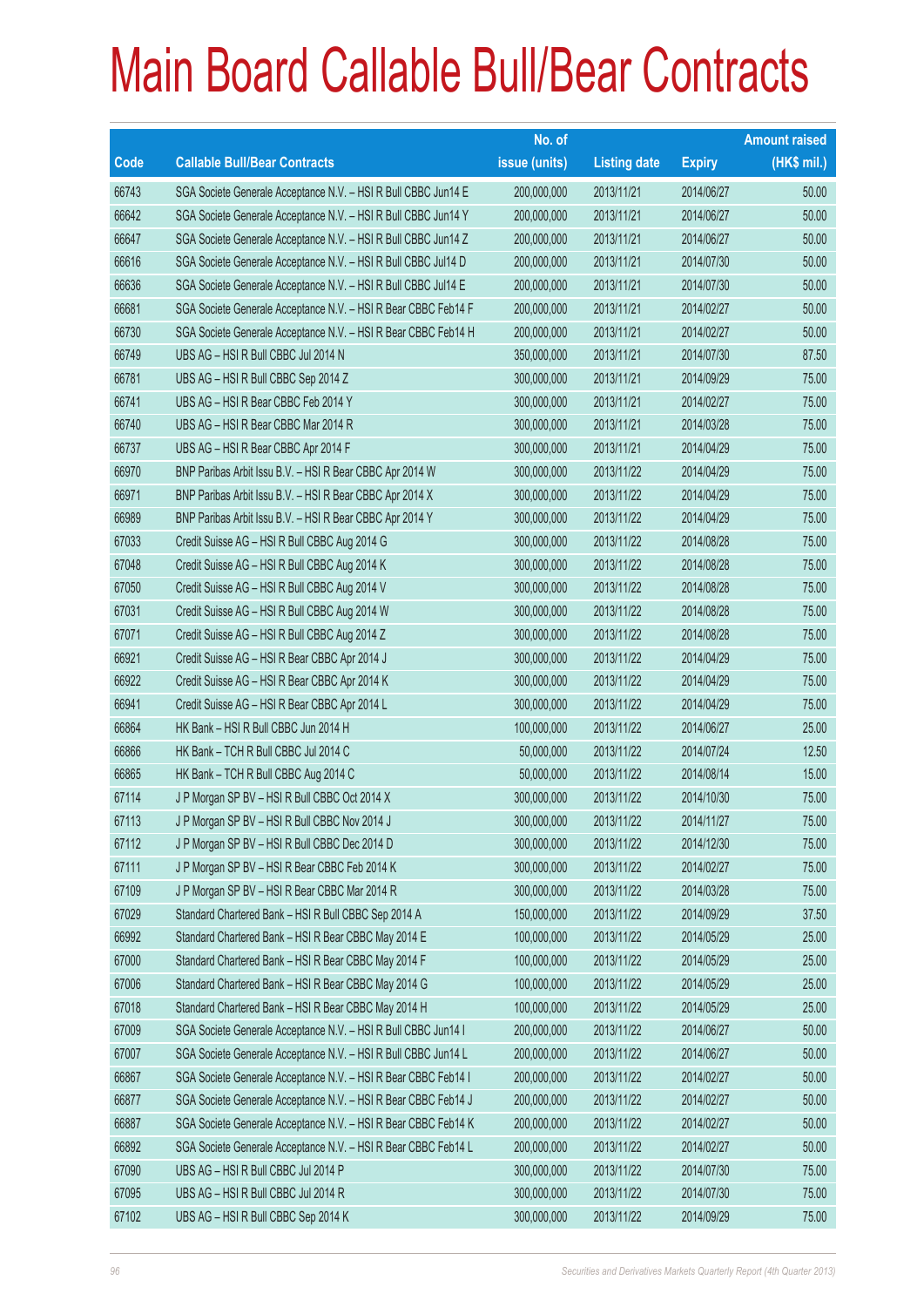|       |                                                          | No. of        |                     |               | <b>Amount raised</b> |
|-------|----------------------------------------------------------|---------------|---------------------|---------------|----------------------|
| Code  | <b>Callable Bull/Bear Contracts</b>                      | issue (units) | <b>Listing date</b> | <b>Expiry</b> | $(HK$$ mil.)         |
| 67081 | UBS AG - HSI R Bull CBBC Oct 2014 O                      | 300,000,000   | 2013/11/22          | 2014/10/30    | 75.00                |
| 66914 | UBS AG - HSI R Bear CBBC Feb 2014 D                      | 300,000,000   | 2013/11/22          | 2014/02/27    | 75.00                |
| 66919 | UBS AG - HSI R Bear CBBC Mar 2014 Z                      | 300,000,000   | 2013/11/22          | 2014/03/28    | 75.00                |
| 66920 | UBS AG - HSI R Bear CBBC Apr 2014 D                      | 350,000,000   | 2013/11/22          | 2014/04/29    | 87.50                |
| 67569 | BNP Paribas Arbit Issu B.V. - HSI R Bull CBBC Aug 2014 E | 300,000,000   | 2013/11/25          | 2014/08/28    | 75.00                |
| 67960 | BNP Paribas Arbit Issu B.V. - HSI R Bull CBBC Aug 2014 F | 300,000,000   | 2013/11/25          | 2014/08/28    | 75.00                |
| 67580 | BNP Paribas Arbit Issu B.V. - HSI R Bull CBBC Aug 2014 G | 300,000,000   | 2013/11/25          | 2014/08/28    | 75.00                |
| 67575 | BNP Paribas Arbit Issu B.V. - HSI R Bull CBBC Aug 2014 H | 300,000,000   | 2013/11/25          | 2014/08/28    | 75.00                |
| 67966 | BNP Paribas Arbit Issu B.V. - HSI R Bull CBBC Aug 2014 K | 300,000,000   | 2013/11/25          | 2014/08/28    | 75.00                |
| 67583 | BNP Paribas Arbit Issu B.V. - HSI R Bull CBBC Aug 2014 L | 300,000,000   | 2013/11/25          | 2014/08/28    | 75.00                |
| 67585 | BNP Paribas Arbit Issu B.V. - HSI R Bull CBBC Aug 2014 M | 300,000,000   | 2013/11/25          | 2014/08/28    | 75.00                |
| 67963 | BNP Paribas Arbit Issu B.V. - HSI R Bull CBBC Aug 2014 N | 300,000,000   | 2013/11/25          | 2014/08/28    | 75.00                |
| 67502 | BNP Paribas Arbit Issu B.V. - HSI R Bull CBBC Aug 2014 U | 300,000,000   | 2013/11/25          | 2014/08/28    | 75.00                |
| 67533 | BNP Paribas Arbit Issu B.V. - HSI R Bull CBBC Aug 2014 V | 300,000,000   | 2013/11/25          | 2014/08/28    | 75.00                |
| 67568 | BNP Paribas Arbit Issu B.V. - HSI R Bull CBBC Aug 2014 W | 300,000,000   | 2013/11/25          | 2014/08/28    | 75.00                |
| 67527 | BNP Paribas Arbit Issu B.V. - HSI R Bull CBBC Aug 2014 X | 300,000,000   | 2013/11/25          | 2014/08/28    | 75.00                |
| 67577 | BNP Paribas Arbit Issu B.V. - HSI R Bull CBBC Aug 2014 Y | 300,000,000   | 2013/11/25          | 2014/08/28    | 75.00                |
| 67144 | BNP Paribas Arbit Issu B.V. - HSI R Bear CBBC Apr 2014 A | 300,000,000   | 2013/11/25          | 2014/04/29    | 75.00                |
| 67164 | BNP Paribas Arbit Issu B.V. - HSI R Bear CBBC Apr 2014 B | 300,000,000   | 2013/11/25          | 2014/04/29    | 75.00                |
| 67166 | BNP Paribas Arbit Issu B.V. - HSI R Bear CBBC Apr 2014 C | 300,000,000   | 2013/11/25          | 2014/04/29    | 75.00                |
| 67586 | BNP Paribas Arbit Issu B.V. - HSI R Bear CBBC Apr 2014 D | 300,000,000   | 2013/11/25          | 2014/04/29    | 75.00                |
| 67988 | BNP Paribas Arbit Issu B.V. - HSI R Bear CBBC Apr 2014 E | 300,000,000   | 2013/11/25          | 2014/04/29    | 75.00                |
| 67602 | BNP Paribas Arbit Issu B.V. - HSI R Bear CBBC Apr 2014 G | 300,000,000   | 2013/11/25          | 2014/04/29    | 75.00                |
| 67604 | BNP Paribas Arbit Issu B.V. - HSI R Bear CBBC Apr 2014 H | 300,000,000   | 2013/11/25          | 2014/04/29    | 75.00                |
| 67606 | BNP Paribas Arbit Issu B.V. - HSI R Bear CBBC Apr 2014 I | 300,000,000   | 2013/11/25          | 2014/04/29    | 75.00                |
| 67612 | BNP Paribas Arbit Issu B.V. - HSI R Bear CBBC Apr 2014 J | 300,000,000   | 2013/11/25          | 2014/04/29    | 75.00                |
| 67969 | BNP Paribas Arbit Issu B.V. - HSI R Bear CBBC Apr 2014 O | 300,000,000   | 2013/11/25          | 2014/04/29    | 75.00                |
| 67143 | BNP Paribas Arbit Issu B.V. - HSI R Bear CBBC Apr 2014 Z | 300,000,000   | 2013/11/25          | 2014/04/29    | 75.00                |
| 67684 | Credit Suisse AG - HSI R Bull CBBC Jul 2014 I            | 300,000,000   | 2013/11/25          | 2014/07/30    | 75.00                |
| 67704 | Credit Suisse AG - HSI R Bull CBBC Jul 2014 J            | 300,000,000   | 2013/11/25          | 2014/07/30    | 75.00                |
| 67706 | Credit Suisse AG - HSI R Bull CBBC Aug 2014 D            | 300,000,000   | 2013/11/25          | 2014/08/28    | 75.00                |
| 67736 | Credit Suisse AG - HSI R Bull CBBC Aug 2014 H            | 300,000,000   | 2013/11/25          | 2014/08/28    | 75.00                |
| 67738 | Credit Suisse AG - HSI R Bull CBBC Aug 2014 I            | 300,000,000   | 2013/11/25          | 2014/08/28    | 75.00                |
| 67739 | Credit Suisse AG - HSI R Bull CBBC Aug 2014 L            | 300,000,000   | 2013/11/25          | 2014/08/28    | 75.00                |
| 67710 | Credit Suisse AG - HSI R Bull CBBC Aug 2014 M            | 300,000,000   | 2013/11/25          | 2014/08/28    | 75.00                |
| 67130 | Credit Suisse AG - HSI R Bear CBBC Feb 2014 J            | 300,000,000   | 2013/11/25          | 2014/02/27    | 75.00                |
| 67138 | Credit Suisse AG - HSI R Bear CBBC Feb 2014 X            | 300,000,000   | 2013/11/25          | 2014/02/27    | 75.00                |
| 67122 | Credit Suisse AG - HSI R Bear CBBC Mar 2014 M            | 300,000,000   | 2013/11/25          | 2014/03/28    | 75.00                |
| 67128 | Credit Suisse AG - HSI R Bear CBBC Mar 2014 N            | 300,000,000   | 2013/11/25          | 2014/03/28    | 75.00                |
| 67129 | Credit Suisse AG - HSI R Bear CBBC Mar 2014 O            | 300,000,000   | 2013/11/25          | 2014/03/28    | 75.00                |
| 67665 | Credit Suisse AG - HSI R Bear CBBC Mar 2014 P            | 300,000,000   | 2013/11/25          | 2014/03/28    | 75.00                |
| 67682 | Credit Suisse AG - HSI R Bear CBBC Mar 2014 U            | 300,000,000   | 2013/11/25          | 2014/03/28    | 75.00                |
| 67683 | Credit Suisse AG - HSI R Bear CBBC Mar 2014 V            | 300,000,000   | 2013/11/25          | 2014/03/28    | 75.00                |
| 67762 | Credit Suisse AG - HSI R Bear CBBC Mar 2014 W            | 300,000,000   | 2013/11/25          | 2014/03/28    | 75.00                |
| 67774 | Credit Suisse AG - HSI R Bear CBBC Mar 2014 X            | 300,000,000   | 2013/11/25          | 2014/03/28    | 75.00                |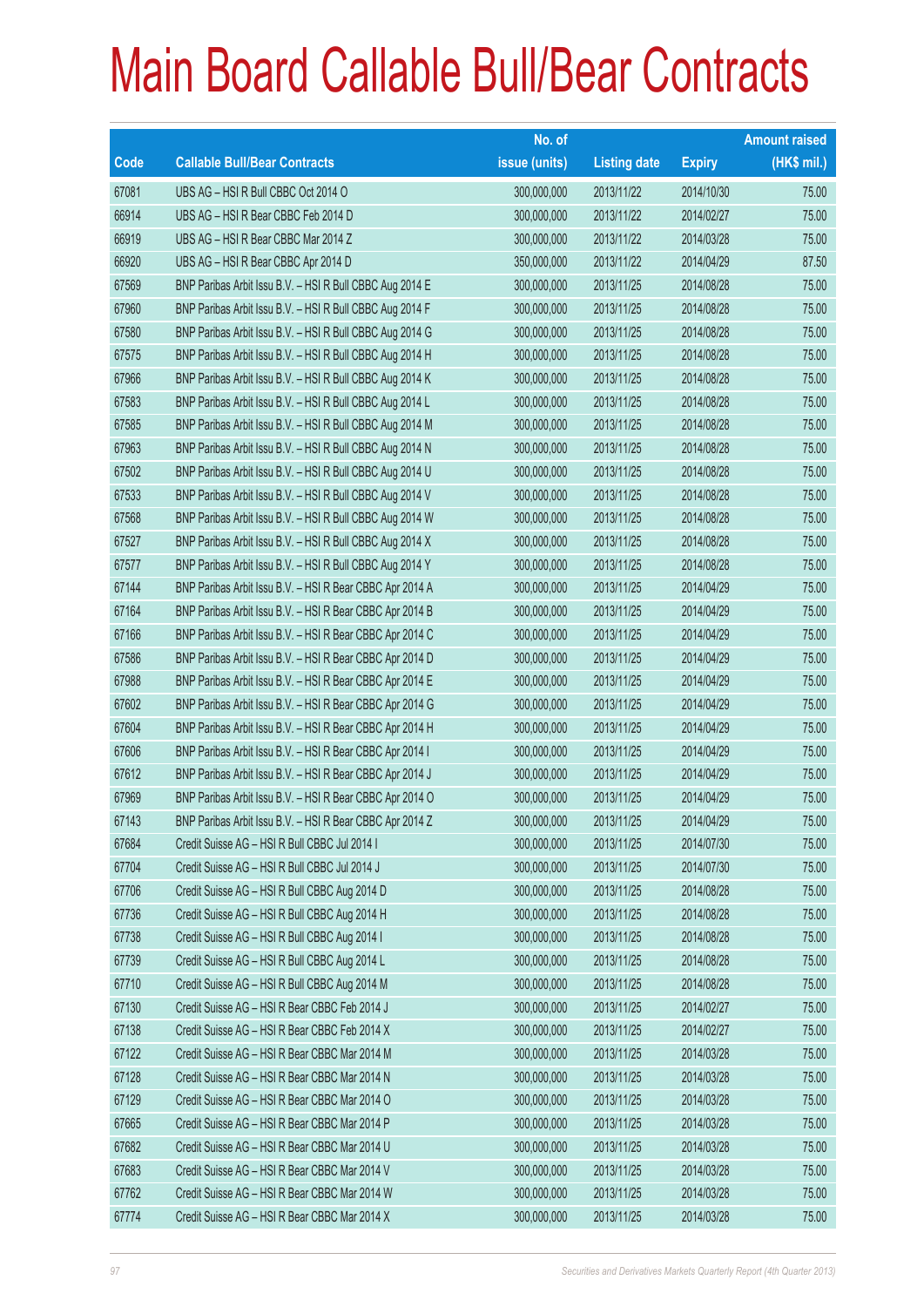|       |                                                               | No. of        |                     |               | <b>Amount raised</b> |
|-------|---------------------------------------------------------------|---------------|---------------------|---------------|----------------------|
| Code  | <b>Callable Bull/Bear Contracts</b>                           | issue (units) | <b>Listing date</b> | <b>Expiry</b> | $(HK$$ mil.)         |
| 68116 | Citigroup Global Mkt H Inc. - CSOP A50 ETF R Bull CBBC Apr14B | 100,000,000   | 2013/11/25          | 2014/04/28    | 25.00                |
| 68117 | Citigroup Global Mkt H Inc. - CSOP A50 ETF R Bull CBBC May14A | 100,000,000   | 2013/11/25          | 2014/05/26    | 25.00                |
| 68104 | Citigroup Global Mkt H Inc. - CSOP A50 ETF R Bear CBBC Apr14B | 100,000,000   | 2013/11/25          | 2014/04/28    | 25.00                |
| 68114 | Citigroup Global Mkt H Inc. - CSOP A50 ETF R Bear CBBC May14A | 100,000,000   | 2013/11/25          | 2014/05/26    | 25.00                |
| 68121 | Citigroup Global Mkt H Inc. - A50 China R Bull CBBC Apr 14 D  | 100,000,000   | 2013/11/25          | 2014/04/28    | 25.00                |
| 68127 | Citigroup Global Mkt H Inc. - A50 China R Bull CBBC May 14 B  | 100,000,000   | 2013/11/25          | 2014/05/26    | 25.00                |
| 68119 | Citigroup Global Mkt H Inc. - A50 China R Bear CBBC Apr 14 D  | 100,000,000   | 2013/11/25          | 2014/04/28    | 25.00                |
| 68120 | Citigroup Global Mkt H Inc. - A50 China R Bear CBBC May 14 B  | 100,000,000   | 2013/11/25          | 2014/05/26    | 25.00                |
| 68077 | Citigroup Global Mkt H Inc. - HSI R Bull CBBC Mar 2014 R      | 150,000,000   | 2013/11/25          | 2014/03/28    | 37.50                |
| 68079 | Citigroup Global Mkt H Inc. - HSI R Bull CBBC Mar 2014 S      | 150,000,000   | 2013/11/25          | 2014/03/28    | 37.50                |
| 68092 | Citigroup Global Mkt H Inc. - HSI R Bear CBBC Mar 2014 D      | 150,000,000   | 2013/11/25          | 2014/03/28    | 37.50                |
| 68100 | Citigroup Global Mkt H Inc. - HSI R Bear CBBC Mar 2014 E      | 150,000,000   | 2013/11/25          | 2014/03/28    | 37.50                |
| 67395 | Goldman Sachs SP (Asia) - HSI R Bull CBBC Mar 2014 E          | 150,000,000   | 2013/11/25          | 2014/03/28    | 39.00                |
| 67398 | Goldman Sachs SP (Asia) - HSI R Bull CBBC Mar 2014 F          | 150,000,000   | 2013/11/25          | 2014/03/28    | 39.15                |
| 67402 | Goldman Sachs SP (Asia) - HSI R Bull CBBC Mar 2014 G          | 150,000,000   | 2013/11/25          | 2014/03/28    | 38.25                |
| 67406 | Goldman Sachs SP (Asia) - HSI R Bull CBBC Mar 2014 H          | 150,000,000   | 2013/11/25          | 2014/03/28    | 37.80                |
| 67407 | Goldman Sachs SP (Asia) - HSI R Bull CBBC Mar 2014 I          | 150,000,000   | 2013/11/25          | 2014/03/28    | 38.70                |
| 67386 | HK Bank - HSI R Bull CBBC May 2014 G                          | 100,000,000   | 2013/11/25          | 2014/05/29    | 25.00                |
| 67352 | HK Bank - HSI R Bull CBBC Jun 2014 I                          | 100,000,000   | 2013/11/25          | 2014/06/27    | 25.00                |
| 67368 | HK Bank - HSI R Bull CBBC Jun 2014 J                          | 100,000,000   | 2013/11/25          | 2014/06/27    | 25.00                |
| 67344 | HK Bank - HSI R Bull CBBC Jul 2014 E                          | 100,000,000   | 2013/11/25          | 2014/07/30    | 25.00                |
| 67348 | HK Bank - HSI R Bull CBBC Jul 2014 F                          | 100,000,000   | 2013/11/25          | 2014/07/30    | 25.00                |
| 67365 | HK Bank - HSI R Bull CBBC Jul 2014 G                          | 100,000,000   | 2013/11/25          | 2014/07/30    | 25.00                |
| 67346 | HK Bank - HSI R Bull CBBC Aug 2014 D                          | 100,000,000   | 2013/11/25          | 2014/08/28    | 25.00                |
| 67989 | J P Morgan SP BV - HSI R Bull CBBC Sep 2014 R                 | 300,000,000   | 2013/11/25          | 2014/09/29    | 75.00                |
| 68034 | J P Morgan SP BV - HSI R Bull CBBC Sep 2014 S                 | 300,000,000   | 2013/11/25          | 2014/09/29    | 75.00                |
| 68014 | J P Morgan SP BV - HSI R Bull CBBC Oct 2014 Y                 | 300,000,000   | 2013/11/25          | 2014/10/30    | 75.00                |
| 68051 | J P Morgan SP BV - HSI R Bull CBBC Oct 2014 Z                 | 300,000,000   | 2013/11/25          | 2014/10/30    | 75.00                |
| 68005 | J P Morgan SP BV - HSI R Bull CBBC Nov 2014 K                 | 300,000,000   | 2013/11/25          | 2014/11/27    | 75.00                |
| 68002 | J P Morgan SP BV - HSI R Bull CBBC Dec 2014 E                 | 300,000,000   | 2013/11/25          | 2014/12/30    | 75.00                |
| 67500 | J P Morgan SP BV - HSI R Bear CBBC Feb 2014 N                 | 300,000,000   | 2013/11/25          | 2014/02/27    | 75.00                |
| 67485 | J P Morgan SP BV - HSI R Bear CBBC Mar 2014 S                 | 300,000,000   | 2013/11/25          | 2014/03/28    | 75.00                |
| 67490 | J P Morgan SP BV - HSI R Bear CBBC Mar 2014 T                 | 300,000,000   | 2013/11/25          | 2014/03/28    | 75.00                |
| 67437 | J P Morgan SP BV - HSI R Bear CBBC Apr 2014 E                 | 300,000,000   | 2013/11/25          | 2014/04/29    | 75.00                |
| 67479 | J P Morgan SP BV - HSI R Bear CBBC Apr 2014 F                 | 300,000,000   | 2013/11/25          | 2014/04/29    | 75.00                |
| 67482 | J P Morgan SP BV - HSI R Bear CBBC Apr 2014 G                 | 300,000,000   | 2013/11/25          | 2014/04/29    | 75.00                |
| 67489 | J P Morgan SP BV - HSI R Bear CBBC Apr 2014 H                 | 300,000,000   | 2013/11/25          | 2014/04/29    | 75.00                |
| 67631 | Standard Chartered Bank - HSI R Bull CBBC Sep 2014 B          | 150,000,000   | 2013/11/25          | 2014/09/29    | 37.50                |
| 67642 | Standard Chartered Bank - HSI R Bull CBBC Sep 2014 C          | 150,000,000   | 2013/11/25          | 2014/09/29    | 37.50                |
| 67643 | Standard Chartered Bank - HSI R Bull CBBC Sep 2014 D          | 100,000,000   | 2013/11/25          | 2014/09/29    | 25.00                |
| 68067 | Standard Chartered Bank - HSI R Bull CBBC Nov 2014 A          | 100,000,000   | 2013/11/25          | 2014/11/27    | 25.00                |
| 68072 | Standard Chartered Bank - HSI R Bull CBBC Nov 2014 B          | 100,000,000   | 2013/11/25          | 2014/11/27    | 25.00                |
| 67655 | Standard Chartered Bank - HSI R Bear CBBC Mar 2014 L          | 100,000,000   | 2013/11/25          | 2014/03/28    | 25.00                |
| 68052 | Standard Chartered Bank - HSI R Bear CBBC Apr 2014 M          | 100,000,000   | 2013/11/25          | 2014/04/29    | 25.00                |
| 67212 | Standard Chartered Bank - HSI R Bear CBBC May 2014 I          | 100,000,000   | 2013/11/25          | 2014/05/29    | 25.00                |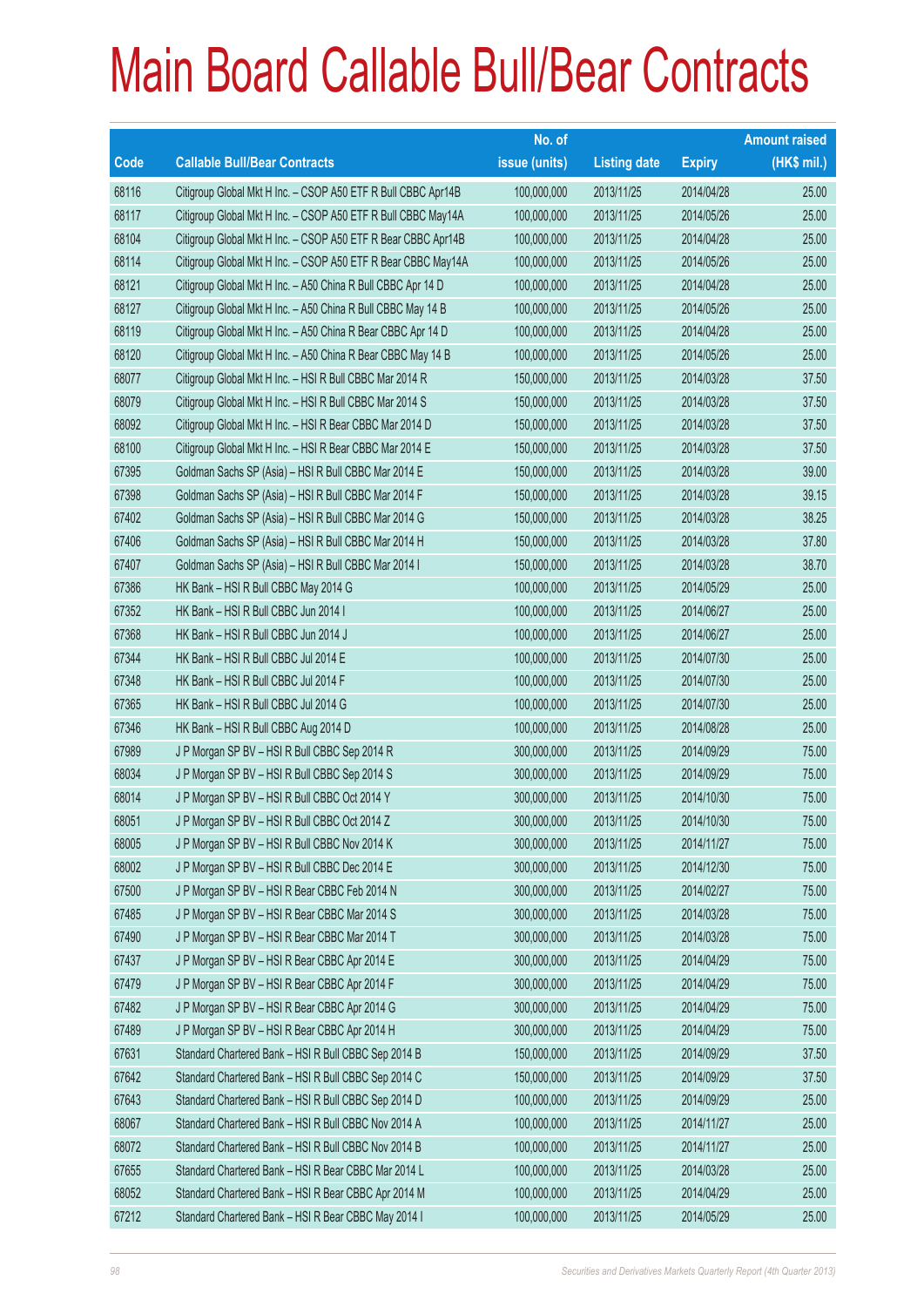|       |                                                                | No. of        |                     |               | <b>Amount raised</b> |
|-------|----------------------------------------------------------------|---------------|---------------------|---------------|----------------------|
| Code  | <b>Callable Bull/Bear Contracts</b>                            | issue (units) | <b>Listing date</b> | <b>Expiry</b> | $(HK$$ mil.)         |
| 67266 | Standard Chartered Bank - HSI R Bear CBBC May 2014 J           | 150,000,000   | 2013/11/25          | 2014/05/29    | 37.50                |
| 67274 | Standard Chartered Bank - HSI R Bear CBBC May 2014 K           | 100,000,000   | 2013/11/25          | 2014/05/29    | 25.00                |
| 67618 | SGA Societe Generale Acceptance N.V. - HSI R Bull CBBC Jun14 A | 200,000,000   | 2013/11/25          | 2014/06/27    | 50.00                |
| 67622 | SGA Societe Generale Acceptance N.V. - HSI R Bull CBBC Jun14 B | 200,000,000   | 2013/11/25          | 2014/06/27    | 50.00                |
| 67615 | SGA Societe Generale Acceptance N.V. - HSI R Bull CBBC Jun14 M | 200,000,000   | 2013/11/25          | 2014/06/27    | 50.00                |
| 67616 | SGA Societe Generale Acceptance N.V. - HSI R Bull CBBC Jul14 F | 200,000,000   | 2013/11/25          | 2014/07/30    | 50.00                |
| 67619 | SGA Societe Generale Acceptance N.V. - HSI R Bull CBBC Jul14 G | 200,000,000   | 2013/11/25          | 2014/07/30    | 50.00                |
| 67173 | SGA Societe Generale Acceptance N.V. - HSI R Bear CBBC Feb14 M | 200,000,000   | 2013/11/25          | 2014/02/27    | 50.00                |
| 67193 | SGA Societe Generale Acceptance N.V. - HSI R Bear CBBC Feb14 N | 200,000,000   | 2013/11/25          | 2014/02/27    | 50.00                |
| 67204 | SGA Societe Generale Acceptance N.V. - HSI R Bear CBBC Feb14 O | 200,000,000   | 2013/11/25          | 2014/02/27    | 50.00                |
| 67411 | SGA Societe Generale Acceptance N.V. - HSI R Bear CBBC Feb14 P | 200,000,000   | 2013/11/25          | 2014/02/27    | 50.00                |
| 67430 | SGA Societe Generale Acceptance N.V. - HSI R Bear CBBC Feb14 S | 200,000,000   | 2013/11/25          | 2014/02/27    | 50.00                |
| 67431 | SGA Societe Generale Acceptance N.V. - HSI R Bear CBBC Feb14 T | 200,000,000   | 2013/11/25          | 2014/02/27    | 50.00                |
| 67434 | SGA Societe Generale Acceptance N.V. - HSI R Bear CBBC Feb14 U | 200,000,000   | 2013/11/25          | 2014/02/27    | 50.00                |
| 67408 | SGA Societe Generale Acceptance N.V. - HSI R Bear CBBC Feb14 V | 200,000,000   | 2013/11/25          | 2014/02/27    | 50.00                |
| 67956 | SGA Societe Generale Acceptance N.V. - HSI R Bear CBBC Feb14 W | 200,000,000   | 2013/11/25          | 2014/02/27    | 50.00                |
| 67409 | SGA Societe Generale Acceptance N.V. - HSI R Bear CBBC Feb14 X | 200,000,000   | 2013/11/25          | 2014/02/27    | 50.00                |
| 67410 | SGA Societe Generale Acceptance N.V. - HSI R Bear CBBC Feb14 Y | 200,000,000   | 2013/11/25          | 2014/02/27    | 50.00                |
| 67932 | UBS AG - China Mobile R Bear CBBC Aug 2014 A                   | 100,000,000   | 2013/11/25          | 2014/08/11    | 25.00                |
| 67922 | UBS AG - China Life R Bull CBBC Jul 2014 E                     | 100,000,000   | 2013/11/25          | 2014/07/14    | 30.00                |
| 67913 | UBS AG - China Life R Bear CBBC May 2014 B                     | 100,000,000   | 2013/11/25          | 2014/05/26    | 40.50                |
| 67955 | UBS AG - HKEx R Bear CBBC Jul 2014 A                           | 100,000,000   | 2013/11/25          | 2014/07/21    | 26.00                |
| 67901 | UBS AG - HSCEI R Bull CBBC Jul 2014 C                          | 100,000,000   | 2013/11/25          | 2014/07/30    | 25.00                |
| 67900 | UBS AG - HSCEI R Bull CBBC Sep 2014 B                          | 100,000,000   | 2013/11/25          | 2014/09/29    | 25.00                |
| 67898 | UBS AG - HSCEI R Bear CBBC May 2014 A                          | 100,000,000   | 2013/11/25          | 2014/05/29    | 25.50                |
| 67899 | UBS AG - HSCEI R Bear CBBC May 2014 B                          | 100,000,000   | 2013/11/25          | 2014/05/29    | 25.00                |
| 67783 | UBS AG - HSI R Bull CBBC Sep 2014 I                            | 300,000,000   | 2013/11/25          | 2014/09/29    | 75.00                |
| 67814 | UBS AG - HSI R Bull CBBC Sep 2014 L                            | 300,000,000   | 2013/11/25          | 2014/09/29    | 75.00                |
| 67818 | UBS AG - HSI R Bull CBBC Oct 2014 P                            | 300,000,000   | 2013/11/25          | 2014/10/30    | 75.00                |
| 67838 | UBS AG - HSI R Bull CBBC Oct 2014 Q                            | 300,000,000   | 2013/11/25          | 2014/10/30    | 75.00                |
| 67289 | UBS AG - HSI R Bear CBBC Feb 2014 F                            | 300,000,000   | 2013/11/25          | 2014/02/27    | 75.00                |
| 67293 | UBS AG - HSI R Bear CBBC Feb 2014 K                            | 300,000,000   | 2013/11/25          | 2014/02/27    | 75.00                |
| 67892 | UBS AG - HSI R Bear CBBC Feb 2014 S                            | 300,000,000   | 2013/11/25          | 2014/02/27    | 75.00                |
| 67300 | UBS AG - HSI R Bear CBBC Mar 2014 C                            | 300,000,000   | 2013/11/25          | 2014/03/28    | 75.00                |
| 67306 | UBS AG - HSI R Bear CBBC Mar 2014 E                            | 300,000,000   | 2013/11/25          | 2014/03/28    | 75.00                |
| 67848 | UBS AG - HSI R Bear CBBC Apr 2014 I                            | 300,000,000   | 2013/11/25          | 2014/04/29    | 75.00                |
| 67845 | UBS AG - HSI R Bear CBBC May 2014 D                            | 300,000,000   | 2013/11/25          | 2014/05/29    | 82.50                |
| 67930 | UBS AG - Ping An R Bull CBBC Oct 2014 B                        | 100,000,000   | 2013/11/25          | 2014/10/20    | 25.00                |
| 67927 | UBS AG - Ping An R Bear CBBC Apr 2014 C                        | 100,000,000   | 2013/11/25          | 2014/04/28    | 25.00                |
| 67936 | UBS AG - TCH R Bull CBBC Jul 2014 E                            | 50,000,000    | 2013/11/25          | 2014/07/07    | 18.25                |
| 68216 | BNP Paribas Arbit Issu B.V. - A50 Ch R Bull CBBC Jun 2014 D    | 200,000,000   | 2013/11/26          | 2014/06/27    | 50.00                |
| 68203 | BNP Paribas Arbit Issu B.V. - HSCEI R Bull CBBC Sep 2014 A     | 100,000,000   | 2013/11/26          | 2014/09/29    | 25.00                |
| 68204 | BNP Paribas Arbit Issu B.V. - HSCEI R Bear CBBC Apr 2014 A     | 100,000,000   | 2013/11/26          | 2014/04/29    | 25.00                |
| 68239 | BNP Paribas Arbit Issu B.V. - HSI R Bull CBBC Aug 2014 J       | 300,000,000   | 2013/11/26          | 2014/08/28    | 75.00                |
| 68188 | BNP Paribas Arbit Issu B.V. - HSI R Bear CBBC Feb 2014 A       | 300,000,000   | 2013/11/26          | 2014/02/27    | 75.00                |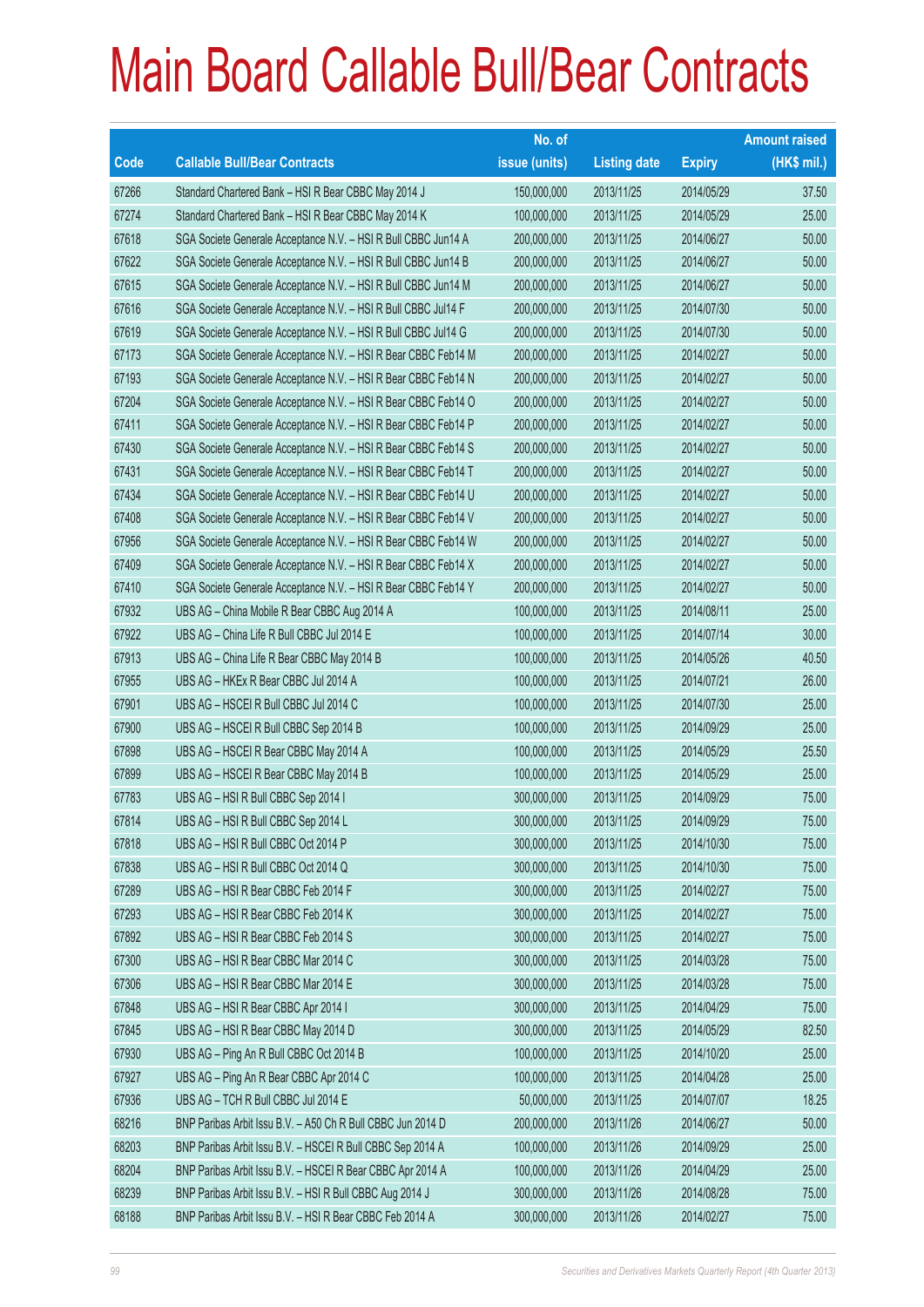|       |                                                          | No. of        |                     |               | <b>Amount raised</b> |
|-------|----------------------------------------------------------|---------------|---------------------|---------------|----------------------|
| Code  | <b>Callable Bull/Bear Contracts</b>                      | issue (units) | <b>Listing date</b> | <b>Expiry</b> | (HK\$ mil.)          |
| 68189 | BNP Paribas Arbit Issu B.V. - HSI R Bear CBBC Feb 2014 P | 300,000,000   | 2013/11/26          | 2014/02/27    | 75.00                |
| 68181 | BNP Paribas Arbit Issu B.V. - HSI R Bear CBBC Feb 2014 X | 300,000,000   | 2013/11/26          | 2014/02/27    | 75.00                |
| 68190 | BNP Paribas Arbit Issu B.V. - HSI R Bear CBBC Feb 2014 Z | 300,000,000   | 2013/11/26          | 2014/02/27    | 75.00                |
| 68230 | BNP Paribas Arbit Issu B.V. - HSI R Bear CBBC Mar 2014 A | 300,000,000   | 2013/11/26          | 2014/03/28    | 75.00                |
| 68232 | BNP Paribas Arbit Issu B.V. - HSI R Bear CBBC Mar 2014 B | 300,000,000   | 2013/11/26          | 2014/03/28    | 75.00                |
| 68235 | BNP Paribas Arbit Issu B.V. - HSI R Bear CBBC Mar 2014 C | 300,000,000   | 2013/11/26          | 2014/03/28    | 75.00                |
| 68238 | BNP Paribas Arbit Issu B.V. - HSI R Bear CBBC Mar 2014 D | 300,000,000   | 2013/11/26          | 2014/03/28    | 75.00                |
| 68191 | BNP Paribas Arbit Issu B.V. - HSI R Bear CBBC Apr 2014 F | 300,000,000   | 2013/11/26          | 2014/04/29    | 75.00                |
| 68197 | BNP Paribas Arbit Issu B.V. - HSI R Bear CBBC Apr 2014 K | 300,000,000   | 2013/11/26          | 2014/04/29    | 75.00                |
| 68198 | BNP Paribas Arbit Issu B.V. - HSI R Bear CBBC Apr 2014 L | 300,000,000   | 2013/11/26          | 2014/04/29    | 75.00                |
| 68199 | BNP Paribas Arbit Issu B.V. - HSI R Bear CBBC Apr 2014 M | 300,000,000   | 2013/11/26          | 2014/04/29    | 75.00                |
| 68250 | Credit Suisse AG - HSI R Bull CBBC Jul 2014 L            | 300,000,000   | 2013/11/26          | 2014/07/30    | 75.00                |
| 68265 | Credit Suisse AG - HSI R Bull CBBC Jul 2014 N            | 300,000,000   | 2013/11/26          | 2014/07/30    | 75.00                |
| 68268 | Credit Suisse AG - HSI R Bull CBBC Jul 2014 P            | 300,000,000   | 2013/11/26          | 2014/07/30    | 75.00                |
| 68269 | Credit Suisse AG - HSI R Bull CBBC Jul 2014 S            | 300,000,000   | 2013/11/26          | 2014/07/30    | 75.00                |
| 68272 | Credit Suisse AG - HSI R Bull CBBC Aug 2014 N            | 300,000,000   | 2013/11/26          | 2014/08/28    | 75.00                |
| 68276 | Credit Suisse AG - HSI R Bull CBBC Aug 2014 O            | 300,000,000   | 2013/11/26          | 2014/08/28    | 75.00                |
| 68273 | Credit Suisse AG - HSI R Bull CBBC Aug 2014 Q            | 300,000,000   | 2013/11/26          | 2014/08/28    | 75.00                |
| 68172 | Credit Suisse AG - HSI R Bear CBBC Mar 2014 Q            | 300,000,000   | 2013/11/26          | 2014/03/28    | 75.00                |
| 68179 | Credit Suisse AG - HSI R Bear CBBC Mar 2014 R            | 300,000,000   | 2013/11/26          | 2014/03/28    | 75.00                |
| 68295 | Citigroup Global Mkt H Inc. - HSI R Bull CBBC Mar 2014 T | 150,000,000   | 2013/11/26          | 2014/03/28    | 37.50                |
| 68297 | Citigroup Global Mkt H Inc. - HSI R Bear CBBC Mar 2014 F | 150,000,000   | 2013/11/26          | 2014/03/28    | 37.50                |
| 68289 | Goldman Sachs SP (Asia) - HSI R Bull CBBC Mar 2014 J     | 150,000,000   | 2013/11/26          | 2014/03/28    | 38.10                |
| 68293 | Goldman Sachs SP (Asia) - HSI R Bull CBBC Mar 2014 K     | 150,000,000   | 2013/11/26          | 2014/03/28    | 38.25                |
| 68290 | Goldman Sachs SP (Asia) - HSI R Bear CBBC Mar 2014 J     | 150,000,000   | 2013/11/26          | 2014/03/28    | 40.05                |
| 68292 | Goldman Sachs SP (Asia) - HSI R Bear CBBC Mar 2014 K     | 150,000,000   | 2013/11/26          | 2014/03/28    | 39.90                |
| 68169 | HK Bank - CC Bank R Bull CBBC Jul 2014 D                 | 80,000,000    | 2013/11/26          | 2014/07/25    | 20.00                |
| 68140 | HK Bank - China Life R Bull CBBC Jul 2014 C              | 60,000,000    | 2013/11/26          | 2014/07/25    | 15.00                |
| 68151 | HK Bank - China Life R Bull CBBC Jul 2014 D              | 60,000,000    | 2013/11/26          | 2014/07/25    | 24.00                |
| 68139 | HK Bank - China Life R Bear CBBC Jul 2014 A              | 50,000,000    | 2013/11/26          | 2014/07/11    | 25.00                |
| 68136 | HK Bank - Minsheng Bank R Bull CBBC Jul 2014 B           | 40,000,000    | 2013/11/26          | 2014/07/30    | 10.00                |
| 68138 | HK Bank - Sinopec Corp R Bull CBBC Jul 2014 B            | 80,000,000    | 2013/11/26          | 2014/07/11    | 20.00                |
| 68129 | HK Bank - Sinopec Corp R Bear CBBC Jul 2014 A            | 40,000,000    | 2013/11/26          | 2014/07/11    | 10.00                |
| 68155 | HK Bank - HSCEI R Bull CBBC Jun 2014 B                   | 100,000,000   | 2013/11/26          | 2014/06/27    | 25.00                |
| 68163 | HK Bank - HSCEI R Bull CBBC Jul 2014 C                   | 100,000,000   | 2013/11/26          | 2014/07/30    | 25.00                |
| 68164 | HK Bank - HSCEI R Bull CBBC Aug 2014 A                   | 100,000,000   | 2013/11/26          | 2014/08/28    | 25.00                |
| 68130 | HK Bank - ICBC R Bull CBBC Jul 2014 C                    | 80,000,000    | 2013/11/26          | 2014/07/25    | 20.00                |
| 68165 | HK Bank - Ping An R Bull CBBC Jun 2014 A                 | 60,000,000    | 2013/11/26          | 2014/06/27    | 15.00                |
| 68167 | HK Bank - Ping An R Bear CBBC Jun 2014 A                 | 40,000,000    | 2013/11/26          | 2014/06/27    | 10.00                |
| 68166 | HK Bank - Ping An R Bear CBBC Jul 2014 A                 | 40,000,000    | 2013/11/26          | 2014/07/31    | 10.00                |
| 68327 | J P Morgan SP BV - HSI R Bull CBBC Sep 2014 T            | 300,000,000   | 2013/11/26          | 2014/09/29    | 75.00                |
| 68333 | J P Morgan SP BV - HSI R Bull CBBC Sep 2014 U            | 300,000,000   | 2013/11/26          | 2014/09/29    | 75.00                |
| 68319 | J P Morgan SP BV - HSI R Bull CBBC Oct 2014 B            | 300,000,000   | 2013/11/26          | 2014/10/30    | 75.00                |
| 68332 | J P Morgan SP BV - HSI R Bull CBBC Oct 2014 C            | 300,000,000   | 2013/11/26          | 2014/10/30    | 75.00                |
| 68301 | J P Morgan SP BV - HSI R Bear CBBC Feb 2014 P            | 300,000,000   | 2013/11/26          | 2014/02/27    | 75.00                |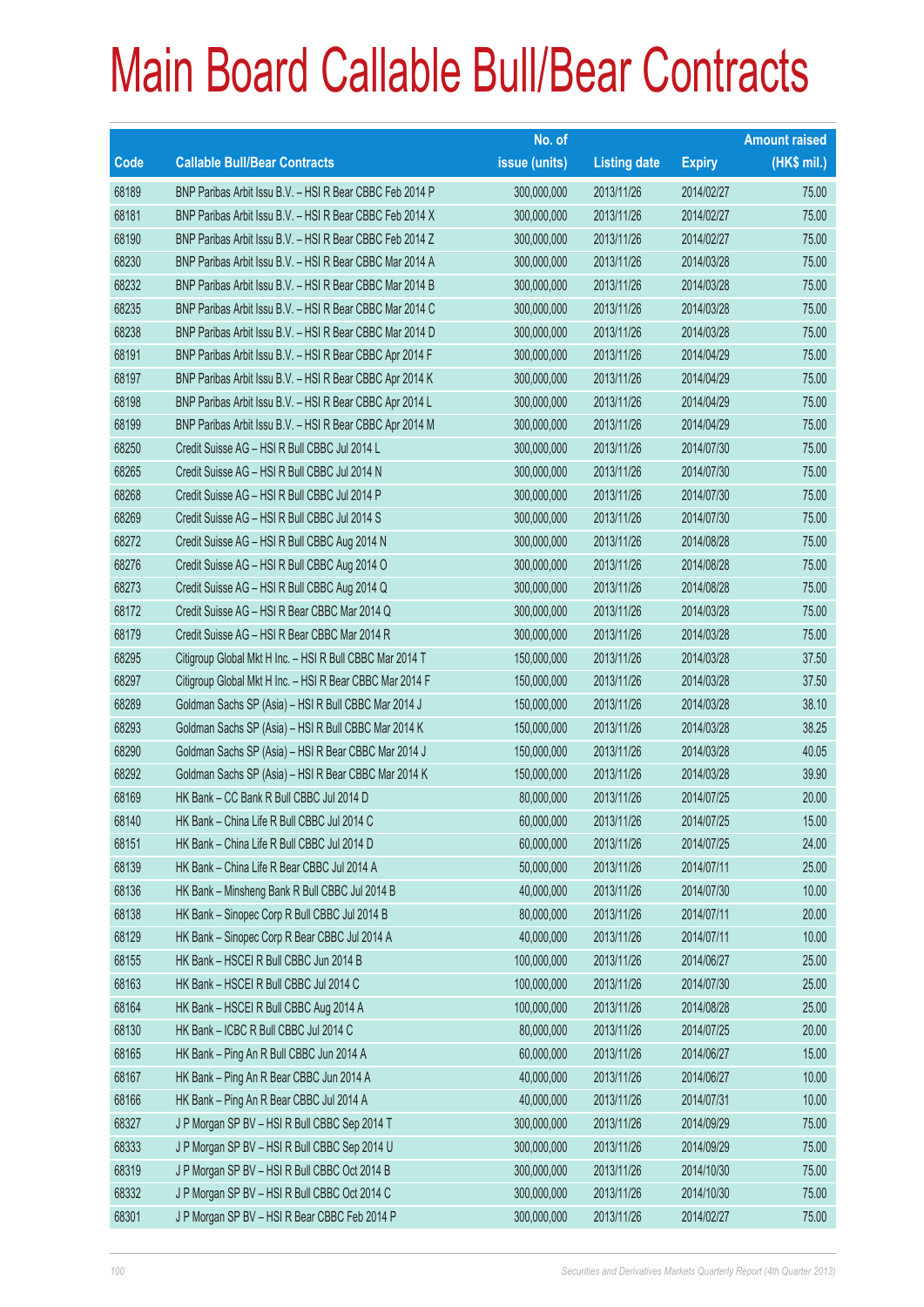|       |                                                                | No. of        |                     |               | <b>Amount raised</b> |
|-------|----------------------------------------------------------------|---------------|---------------------|---------------|----------------------|
| Code  | <b>Callable Bull/Bear Contracts</b>                            | issue (units) | <b>Listing date</b> | <b>Expiry</b> | $(HK$$ mil.)         |
| 68302 | J P Morgan SP BV - HSI R Bear CBBC Feb 2014 R                  | 300,000,000   | 2013/11/26          | 2014/02/27    | 75.00                |
| 68300 | J P Morgan SP BV - HSI R Bear CBBC Mar 2014 U                  | 300,000,000   | 2013/11/26          | 2014/03/28    | 75.00                |
| 68299 | J P Morgan SP BV - HSI R Bear CBBC Apr 2014 I                  | 300,000,000   | 2013/11/26          | 2014/04/29    | 75.00                |
| 68298 | J P Morgan SP BV - HSI R Bear CBBC May 2014 B                  | 300,000,000   | 2013/11/26          | 2014/05/29    | 75.00                |
| 68222 | Standard Chartered Bank - HSI R Bear CBBC Apr 2014 N           | 100,000,000   | 2013/11/26          | 2014/04/29    | 25.00                |
| 68225 | Standard Chartered Bank - HSI R Bear CBBC Apr 2014 O           | 100,000,000   | 2013/11/26          | 2014/04/29    | 25.00                |
| 68226 | Standard Chartered Bank - HSI R Bear CBBC Apr 2014 P           | 100,000,000   | 2013/11/26          | 2014/04/29    | 25.00                |
| 68241 | SGA Societe Generale Acceptance N.V. - HSI R Bull CBBC Jun14 C | 200,000,000   | 2013/11/26          | 2014/06/27    | 50.00                |
| 68243 | SGA Societe Generale Acceptance N.V. - HSI R Bull CBBC Jun14 N | 200,000,000   | 2013/11/26          | 2014/06/27    | 50.00                |
| 68240 | SGA Societe Generale Acceptance N.V. - HSI R Bull CBBC Jul14 H | 200,000,000   | 2013/11/26          | 2014/07/30    | 50.00                |
| 68242 | SGA Societe Generale Acceptance N.V. - HSI R Bull CBBC Jul14 I | 200,000,000   | 2013/11/26          | 2014/07/30    | 50.00                |
| 68244 | SGA Societe Generale Acceptance N.V. - HSI R Bull CBBC Jul14 J | 200,000,000   | 2013/11/26          | 2014/07/30    | 50.00                |
| 68245 | SGA Societe Generale Acceptance N.V. - HSI R Bear CBBC Feb14 Z | 200,000,000   | 2013/11/26          | 2014/02/27    | 50.00                |
| 68284 | UBS AG - HSI R Bull CBBC Aug 2014 C                            | 300,000,000   | 2013/11/26          | 2014/08/28    | 75.00                |
| 68277 | UBS AG - HSI R Bull CBBC Aug 2014 Z                            | 300,000,000   | 2013/11/26          | 2014/08/28    | 75.00                |
| 68285 | UBS AG - HSI R Bull CBBC Sep 2014 M                            | 300,000,000   | 2013/11/26          | 2014/09/29    | 75.00                |
| 68281 | UBS AG - HSI R Bull CBBC Oct 2014 R                            | 300,000,000   | 2013/11/26          | 2014/10/30    | 75.00                |
| 68287 | UBS AG - HSI R Bull CBBC Oct 2014 S                            | 300,000,000   | 2013/11/26          | 2014/10/30    | 75.00                |
| 68288 | UBS AG - HSI R Bull CBBC Nov 2014 B                            | 300,000,000   | 2013/11/26          | 2014/11/27    | 75.00                |
| 68227 | UBS AG - HSI R Bear CBBC Feb 2014 A                            | 300,000,000   | 2013/11/26          | 2014/02/27    | 75.00                |
| 68229 | UBS AG - HSI R Bear CBBC Feb 2014 E                            | 350,000,000   | 2013/11/26          | 2014/02/27    | 87.50                |
| 68484 | Credit Suisse AG - HSI R Bull CBBC Sep 2014 N                  | 300,000,000   | 2013/11/27          | 2014/09/29    | 75.00                |
| 68485 | Credit Suisse AG - HSI R Bull CBBC Sep 2014 O                  | 300,000,000   | 2013/11/27          | 2014/09/29    | 75.00                |
| 68489 | Credit Suisse AG - HSI R Bull CBBC Sep 2014 P                  | 300,000,000   | 2013/11/27          | 2014/09/29    | 75.00                |
| 68491 | Credit Suisse AG - HSI R Bull CBBC Sep 2014 Q                  | 300,000,000   | 2013/11/27          | 2014/09/29    | 75.00                |
| 68378 | Credit Suisse AG - HSI R Bear CBBC Feb 2014 A                  | 300,000,000   | 2013/11/27          | 2014/02/27    | 75.00                |
| 68379 | Credit Suisse AG - HSI R Bear CBBC Feb 2014 B                  | 300,000,000   | 2013/11/27          | 2014/02/27    | 75.00                |
| 68380 | Credit Suisse AG - HSI R Bear CBBC Feb 2014 R                  | 300,000,000   | 2013/11/27          | 2014/02/27    | 75.00                |
| 68494 | Citigroup Global Mkt H Inc. - HKEx R Bull CBBC May 2014 A      | 50,000,000    | 2013/11/27          | 2014/05/26    | 12.50                |
| 68495 | Citigroup Global Mkt H Inc. - HKEx R Bull CBBC May 2014 B      | 50,000,000    | 2013/11/27          | 2014/05/26    | 12.50                |
| 68496 | Citigroup Global Mkt H Inc. - HKEx R Bear CBBC May 2014 A      | 50,000,000    | 2013/11/27          | 2014/05/26    | 12.50                |
| 68497 | Citigroup Global Mkt H Inc. - HKEx R Bear CBBC May 2014 B      | 50,000,000    | 2013/11/27          | 2014/05/26    | 12.50                |
| 68364 | HK Bank - Sinopec Corp R Bear CBBC Aug 2014 C                  | 40,000,000    | 2013/11/27          | 2014/08/04    | 10.00                |
| 68360 | HK Bank - CSOP A50 ETF R Bull CBBC Aug 2014 B                  | 80,000,000    | 2013/11/27          | 2014/08/25    | 20.00                |
| 68355 | HK Bank - A50 R Bull CBBC Aug 2014 B                           | 100,000,000   | 2013/11/27          | 2014/08/18    | 25.00                |
| 68356 | HK Bank - A50 R Bull CBBC Oct 2014 B                           | 100,000,000   | 2013/11/27          | 2014/10/20    | 25.00                |
| 68344 | HK Bank - HSCEI R Bull CBBC May 2014 B                         | 100,000,000   | 2013/11/27          | 2014/05/29    | 25.00                |
| 68345 | HK Bank - HSCEI R Bull CBBC Jun 2014 C                         | 100,000,000   | 2013/11/27          | 2014/06/27    | 25.00                |
| 68346 | HK Bank - HSCEI R Bull CBBC Jul 2014 D                         | 100,000,000   | 2013/11/27          | 2014/07/30    | 25.00                |
| 68351 | HK Bank - HSCEI R Bear CBBC Aug 2014 A                         | 68,000,000    | 2013/11/27          | 2014/08/28    | 17.00                |
| 68353 | HK Bank - HSCEI R Bear CBBC Sep 2014 A                         | 68,000,000    | 2013/11/27          | 2014/09/29    | 17.00                |
| 68334 | HK Bank - HSI R Bull CBBC Jul 2014 H                           | 100,000,000   | 2013/11/27          | 2014/07/30    | 25.00                |
| 68339 | HK Bank - HSI R Bull CBBC Aug 2014 E                           | 400,000,000   | 2013/11/27          | 2014/08/28    | 100.00               |
| 68338 | HK Bank - HSI R Bear CBBC Jun 2014 J                           | 100,000,000   | 2013/11/27          | 2014/06/27    | 25.00                |
| 68340 | HK Bank - HSI R Bear CBBC Jun 2014 K                           | 100,000,000   | 2013/11/27          | 2014/06/27    | 25.00                |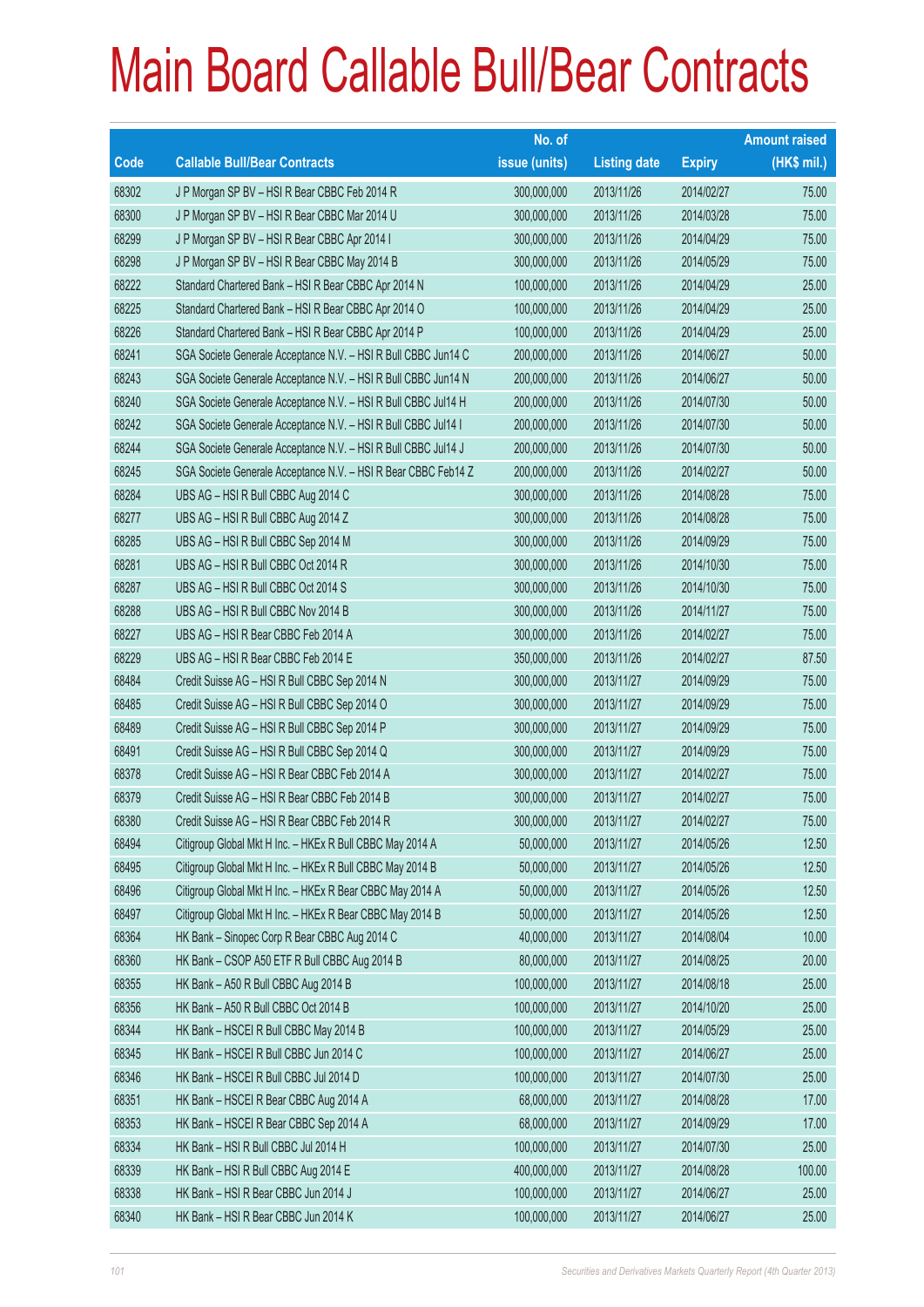|       |                                                                | No. of        |                     |               | <b>Amount raised</b> |
|-------|----------------------------------------------------------------|---------------|---------------------|---------------|----------------------|
| Code  | <b>Callable Bull/Bear Contracts</b>                            | issue (units) | <b>Listing date</b> | <b>Expiry</b> | $(HK$$ mil.)         |
| 68341 | HK Bank - HSI R Bear CBBC Jul 2014 C                           | 100,000,000   | 2013/11/27          | 2014/07/30    | 25.00                |
| 68343 | HK Bank - HSI R Bear CBBC Jul 2014 D                           | 400,000,000   | 2013/11/27          | 2014/07/30    | 100.00               |
| 68342 | HK Bank - HSI R Bear CBBC Aug 2014 C                           | 100,000,000   | 2013/11/27          | 2014/08/28    | 25.00                |
| 68555 | J P Morgan SP BV - HSI R Bull CBBC Sep 2014 V                  | 300,000,000   | 2013/11/27          | 2014/09/29    | 75.00                |
| 68557 | J P Morgan SP BV - HSI R Bull CBBC Sep 2014 W                  | 300,000,000   | 2013/11/27          | 2014/09/29    | 75.00                |
| 68543 | J P Morgan SP BV - HSI R Bull CBBC Oct 2014 A                  | 300,000,000   | 2013/11/27          | 2014/10/30    | 75.00                |
| 68548 | J P Morgan SP BV - HSI R Bull CBBC Oct 2014 F                  | 300,000,000   | 2013/11/27          | 2014/10/30    | 75.00                |
| 68556 | J P Morgan SP BV - HSI R Bull CBBC Oct 2014 G                  | 300,000,000   | 2013/11/27          | 2014/10/30    | 75.00                |
| 68535 | J P Morgan SP BV - HSI R Bear CBBC Feb 2014 S                  | 300,000,000   | 2013/11/27          | 2014/02/27    | 75.00                |
| 68499 | J P Morgan SP BV - HSI R Bear CBBC Mar 2014 V                  | 300,000,000   | 2013/11/27          | 2014/03/28    | 75.00                |
| 68498 | J P Morgan SP BV - HSI R Bear CBBC Apr 2014 J                  | 300,000,000   | 2013/11/27          | 2014/04/29    | 75.00                |
| 68393 | Standard Chartered Bank - HSI R Bull CBBC Aug 2014 R           | 150,000,000   | 2013/11/27          | 2014/08/28    | 37.50                |
| 68406 | Standard Chartered Bank - HSI R Bull CBBC Aug 2014 S           | 100,000,000   | 2013/11/27          | 2014/08/28    | 25.00                |
| 68385 | Standard Chartered Bank - HSI R Bear CBBC Jun 2014 C           | 150,000,000   | 2013/11/27          | 2014/06/27    | 37.50                |
| 68387 | Standard Chartered Bank - HSI R Bear CBBC Jun 2014 D           | 100,000,000   | 2013/11/27          | 2014/06/27    | 25.00                |
| 68409 | Standard Chartered Bank - HSI R Bear CBBC Aug 2014 C           | 150,000,000   | 2013/11/27          | 2014/08/28    | 37.50                |
| 68423 | Standard Chartered Bank - HSI R Bear CBBC Aug 2014 D           | 150,000,000   | 2013/11/27          | 2014/08/28    | 37.50                |
| 68388 | SGA Societe Generale Acceptance N.V. - HSI R Bull CBBC Jun14 H | 200,000,000   | 2013/11/27          | 2014/06/27    | 50.00                |
| 68390 | SGA Societe Generale Acceptance N.V. - HSI R Bull CBBC Jun14 K | 200,000,000   | 2013/11/27          | 2014/06/27    | 50.00                |
| 68374 | SGA Societe Generale Acceptance N.V. - HSI R Bear CBBC Feb14 D | 200,000,000   | 2013/11/27          | 2014/02/27    | 50.00                |
| 68460 | UBS AG - ABC R Bear CBBC May 2014 B                            | 100,000,000   | 2013/11/27          | 2014/05/26    | 25.00                |
| 68461 | UBS AG - China Mobile R Bull CBBC Oct 2014 A                   | 100,000,000   | 2013/11/27          | 2014/10/20    | 25.00                |
| 68481 | UBS AG - CC Bank R Bull CBBC Jul 2014 C                        | 100,000,000   | 2013/11/27          | 2014/07/21    | 25.00                |
| 68442 | UBS AG - China Life R Bull CBBC Jul 2014 F                     | 100,000,000   | 2013/11/27          | 2014/07/28    | 27.50                |
| 68441 | UBS AG - China Life R Bear CBBC May 2014 C                     | 100,000,000   | 2013/11/27          | 2014/05/05    | 43.00                |
| 68447 | UBS AG - Minsheng Bank R Bull CBBC Jul 2014 C                  | 100,000,000   | 2013/11/27          | 2014/07/28    | 25.00                |
| 68493 | UBS AG - Sinopec Corp R Bull CBBC Jul 2014 B                   | 100,000,000   | 2013/11/27          | 2014/07/14    | 25.00                |
| 68492 | UBS AG - HKEx R Bull CBBC Sep 2014 A                           | 100,000,000   | 2013/11/27          | 2014/09/15    | 25.00                |
| 68482 | UBS AG - HKEx R Bear CBBC Jun 2014 A                           | 100,000,000   | 2013/11/27          | 2014/06/30    | 27.50                |
| 68426 | UBS AG - HSI R Bull CBBC Jul 2014 S                            | 300,000,000   | 2013/11/27          | 2014/07/30    | 75.00                |
| 68428 | UBS AG - HSI R Bull CBBC Jul 2014 T                            | 300,000,000   | 2013/11/27          | 2014/07/30    | 75.00                |
| 68429 | UBS AG - HSI R Bull CBBC Jul 2014 X                            | 300,000,000   | 2013/11/27          | 2014/07/30    | 75.00                |
| 68427 | UBS AG - HSI R Bull CBBC Aug 2014 A                            | 300,000,000   | 2013/11/27          | 2014/08/28    | 75.00                |
| 68439 | UBS AG - HSI R Bull CBBC Aug 2014 B                            | 350,000,000   | 2013/11/27          | 2014/08/28    | 87.50                |
| 68438 | UBS AG - HSI R Bull CBBC Sep 2014 N                            | 300,000,000   | 2013/11/27          | 2014/09/29    | 75.00                |
| 68375 | UBS AG - HSI R Bear CBBC Feb 2014 I                            | 300,000,000   | 2013/11/27          | 2014/02/27    | 75.00                |
| 68376 | UBS AG - HSI R Bear CBBC Feb 2014 J                            | 300,000,000   | 2013/11/27          | 2014/02/27    | 75.00                |
| 68377 | UBS AG - HSI R Bear CBBC Apr 2014 E                            | 300,000,000   | 2013/11/27          | 2014/04/29    | 75.00                |
| 68451 | UBS AG - ICBC R Bull CBBC Jul 2014 C                           | 100,000,000   | 2013/11/27          | 2014/07/07    | 25.00                |
| 68445 | UBS AG - Ping An R Bull CBBC Aug 2014 A                        | 100,000,000   | 2013/11/27          | 2014/08/18    | 25.00                |
| 68443 | UBS AG - Ping An R Bear CBBC Apr 2014 D                        | 100,000,000   | 2013/11/27          | 2014/04/07    | 25.00                |
| 68606 | Credit Suisse AG - HSI R Bull CBBC Oct 2014 M                  | 300,000,000   | 2013/11/28          | 2014/10/30    | 75.00                |
| 68607 | Credit Suisse AG - HSI R Bull CBBC Oct 2014 N                  | 300,000,000   | 2013/11/28          | 2014/10/30    | 75.00                |
| 68744 | Credit Suisse AG - HSI R Bear CBBC Feb 2014 T                  | 300,000,000   | 2013/11/28          | 2014/02/27    | 75.00                |
| 68756 | Credit Suisse AG - HSI R Bear CBBC Feb 2014 U                  | 300,000,000   | 2013/11/28          | 2014/02/27    | 75.00                |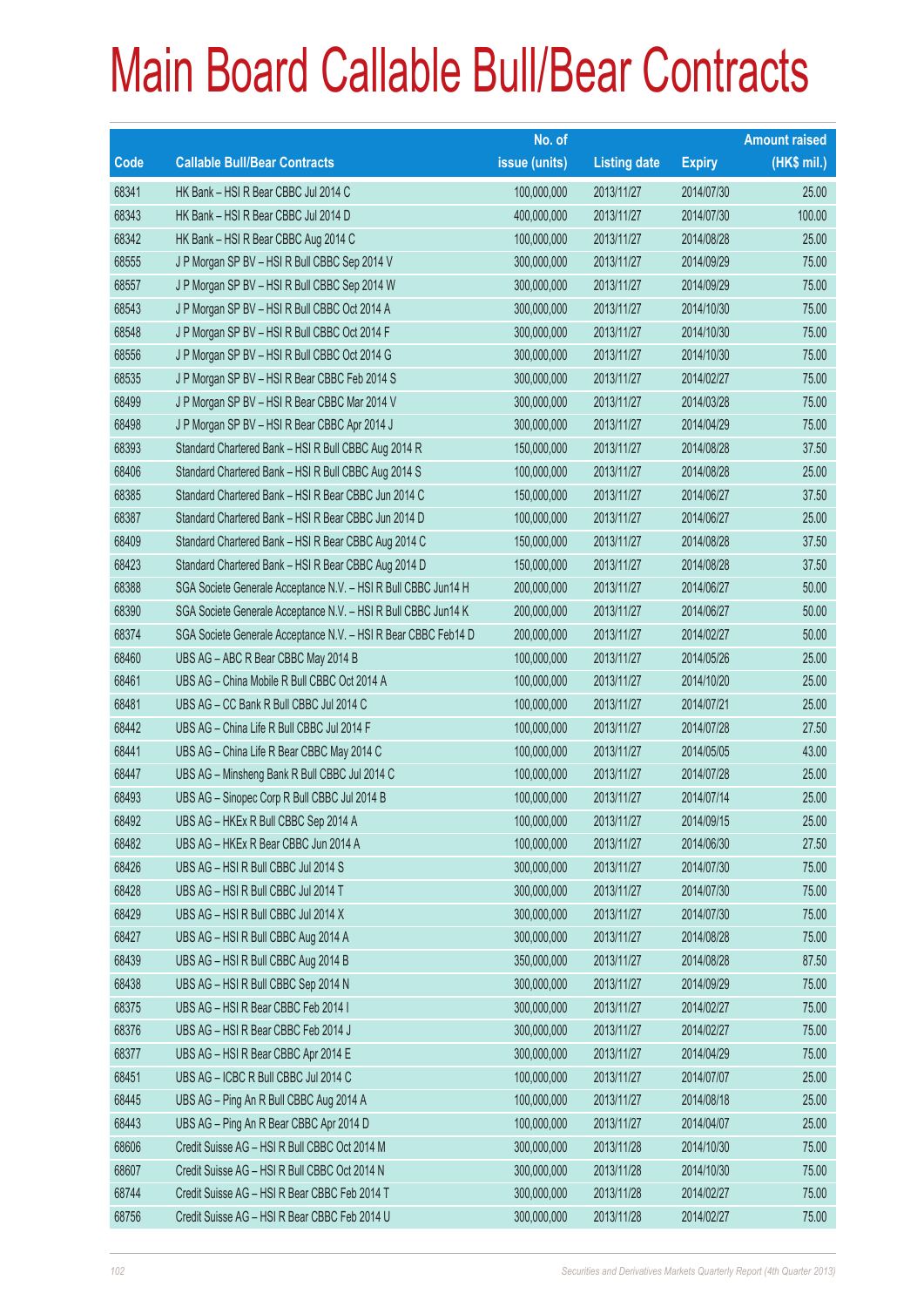|       |                                                                | No. of        |                     |               | <b>Amount raised</b> |
|-------|----------------------------------------------------------------|---------------|---------------------|---------------|----------------------|
| Code  | <b>Callable Bull/Bear Contracts</b>                            | issue (units) | <b>Listing date</b> | <b>Expiry</b> | (HK\$ mil.)          |
| 68763 | Credit Suisse AG - HSI R Bear CBBC Feb 2014 V                  | 300,000,000   | 2013/11/28          | 2014/02/27    | 75.00                |
| 68612 | Citigroup Global Mkt H Inc. - Sands China R Bull CBBC Jul14A   | 100,000,000   | 2013/11/28          | 2014/07/21    | 25.00                |
| 68617 | Citigroup Global Mkt H Inc. - Sands China R Bear CBBC Apr14A   | 100,000,000   | 2013/11/28          | 2014/04/25    | 25.00                |
| 68574 | HK Bank - ABC R Bull CBBC Jul 2014 B                           | 80,000,000    | 2013/11/28          | 2014/07/31    | 20.00                |
| 68563 | HK Bank - BOCL R Bull CBBC Jul 2014 B                          | 80,000,000    | 2013/11/28          | 2014/07/31    | 20.00                |
| 68576 | HK Bank - China Life R Bull CBBC Jul 2014 E                    | 60,000,000    | 2013/11/28          | 2014/07/07    | 15.60                |
| 68580 | HK Bank - China Life R Bull CBBC Jul 2014 F                    | 60,000,000    | 2013/11/28          | 2014/07/17    | 15.00                |
| 68575 | HK Bank - China Life R Bull CBBC Sep 2014 A                    | 60,000,000    | 2013/11/28          | 2014/09/18    | 18.60                |
| 68583 | HK Bank - China Life R Bear CBBC Jul 2014 B                    | 50,000,000    | 2013/11/28          | 2014/07/21    | 13.50                |
| 68564 | HK Bank - CNBM R Bull CBBC Jun 2014 D                          | 50,000,000    | 2013/11/28          | 2014/06/27    | 12.50                |
| 68558 | HK Bank - HKEx R Bull CBBC Jul 2014 A                          | 60,000,000    | 2013/11/28          | 2014/07/18    | 15.00                |
| 68559 | HK Bank - HKEx R Bull CBBC Jul 2014 B                          | 60,000,000    | 2013/11/28          | 2014/07/04    | 15.00                |
| 68562 | HK Bank - PetCh R Bull CBBC Jun 2014 B                         | 400,000,000   | 2013/11/28          | 2014/06/27    | 100.00               |
| 68605 | J P Morgan SP BV - HSI R Bull CBBC Oct 2014 L                  | 300,000,000   | 2013/11/28          | 2014/10/30    | 75.00                |
| 68587 | J P Morgan SP BV - HSI R Bull CBBC Oct 2014 M                  | 300,000,000   | 2013/11/28          | 2014/10/30    | 75.00                |
| 68584 | J P Morgan SP BV - HSI R Bear CBBC Mar 2014 W                  | 300,000,000   | 2013/11/28          | 2014/03/28    | 75.00                |
| 68743 | SGA Societe Generale Acceptance N.V. - HSI R Bull CBBC Jul14 K | 200,000,000   | 2013/11/28          | 2014/07/30    | 50.00                |
| 68742 | SGA Societe Generale Acceptance N.V. - HSI R Bear CBBC Feb14 E | 200,000,000   | 2013/11/28          | 2014/02/27    | 50.00                |
| 68609 | UBS AG - HSI R Bull CBBC Jun 2014 C                            | 300,000,000   | 2013/11/28          | 2014/06/27    | 75.00                |
| 68611 | UBS AG - HSI R Bull CBBC Jun 2014 Y                            | 350,000,000   | 2013/11/28          | 2014/06/27    | 87.50                |
| 68867 | UBS AG - HSI R Bear CBBC Mar 2014 D                            | 300,000,000   | 2013/11/28          | 2014/03/28    | 75.00                |
| 68811 | UBS AG - HSI R Bear CBBC Mar 2014 G                            | 300,000,000   | 2013/11/28          | 2014/03/28    | 75.00                |
| 68788 | UBS AG - HSI R Bear CBBC Apr 2014 K                            | 300,000,000   | 2013/11/28          | 2014/04/29    | 84.00                |
| 68786 | UBS AG - HSI R Bear CBBC May 2014 E                            | 300,000,000   | 2013/11/28          | 2014/05/29    | 93.00                |
| 60068 | Credit Suisse AG - HSI R Bull CBBC Oct 2014 O                  | 300,000,000   | 2013/11/29          | 2014/10/30    | 75.00                |
| 60073 | Credit Suisse AG - HSI R Bull CBBC Oct 2014 P                  | 300,000,000   | 2013/11/29          | 2014/10/30    | 75.00                |
| 60046 | Credit Suisse AG - HSI R Bear CBBC Mar 2014 S                  | 300,000,000   | 2013/11/29          | 2014/03/28    | 75.00                |
| 60047 | Credit Suisse AG - HSI R Bear CBBC Mar 2014 T                  | 300,000,000   | 2013/11/29          | 2014/03/28    | 75.00                |
| 60096 | Citigroup Global Mkt H Inc. - China Mobile R Bull CBBC Jun14B  | 80,000,000    | 2013/11/29          | 2014/06/23    | 20.00                |
| 60105 | Citigroup Global Mkt H Inc. - China Mobile R Bear CBBC Apr14A  | 80,000,000    | 2013/11/29          | 2014/04/28    | 20.00                |
| 60004 | HK Bank - ABC R Bear CBBC May 2014 C                           | 40,000,000    | 2013/11/29          | 2014/05/12    | 10.00                |
| 60005 | HK Bank - ABC R Bear CBBC Aug 2014 A                           | 40,000,000    | 2013/11/29          | 2014/08/25    | 10.00                |
| 69905 | HK Bank - China Mobile R Bull CBBC Oct 2014 B                  | 120,000,000   | 2013/11/29          | 2014/10/20    | 30.00                |
| 60009 | HK Bank - CM Bank R Bull CBBC Aug 2014 A                       | 40,000,000    | 2013/11/29          | 2014/08/25    | 10.00                |
| 60013 | HK Bank - CM Bank R Bear CBBC Nov 2014 A                       | 40,000,000    | 2013/11/29          | 2014/11/24    | 13.60                |
| 69291 | HK Bank - CNBM R Bear CBBC Oct 2014 A                          | 50,000,000    | 2013/11/29          | 2014/10/27    | 12.50                |
| 69532 | HK Bank - CNBM R Bear CBBC Nov 2014 A                          | 50,000,000    | 2013/11/29          | 2014/11/24    | 12.50                |
| 69916 | HK Bank - China Shenhua R Bull CBBC Jul 2014 C                 | 60,000,000    | 2013/11/29          | 2014/07/28    | 21.00                |
| 60003 | HK Bank - China Shenhua R Bear CBBC Jan 2015 A                 | 40,000,000    | 2013/11/29          | 2015/01/26    | 10.00                |
| 69884 | HK Bank - HKEx R Bear CBBC Jul 2014 B                          | 50,000,000    | 2013/11/29          | 2014/07/21    | 17.50                |
| 69614 | HK Bank - Hutchison R Bull CBBC Sep 2014 A                     | 60,000,000    | 2013/11/29          | 2014/09/29    | 15.00                |
| 60006 | HK Bank - ICBC R Bear CBBC May 2014 B                          | 40,000,000    | 2013/11/29          | 2014/05/05    | 10.00                |
| 69883 | HK Bank - Kunlun Energy R Bull CBBC Sep 2014 A                 | 40,000,000    | 2013/11/29          | 2014/09/29    | 10.00                |
| 69175 | HK Bank - Lenovo R Bear CBBC Oct 2014 A                        | 40,000,000    | 2013/11/29          | 2014/10/06    | 10.00                |
| 69903 | HK Bank - PetCh R Bear CBBC Dec 2014 A                         | 40,000,000    | 2013/11/29          | 2014/12/15    | 10.00                |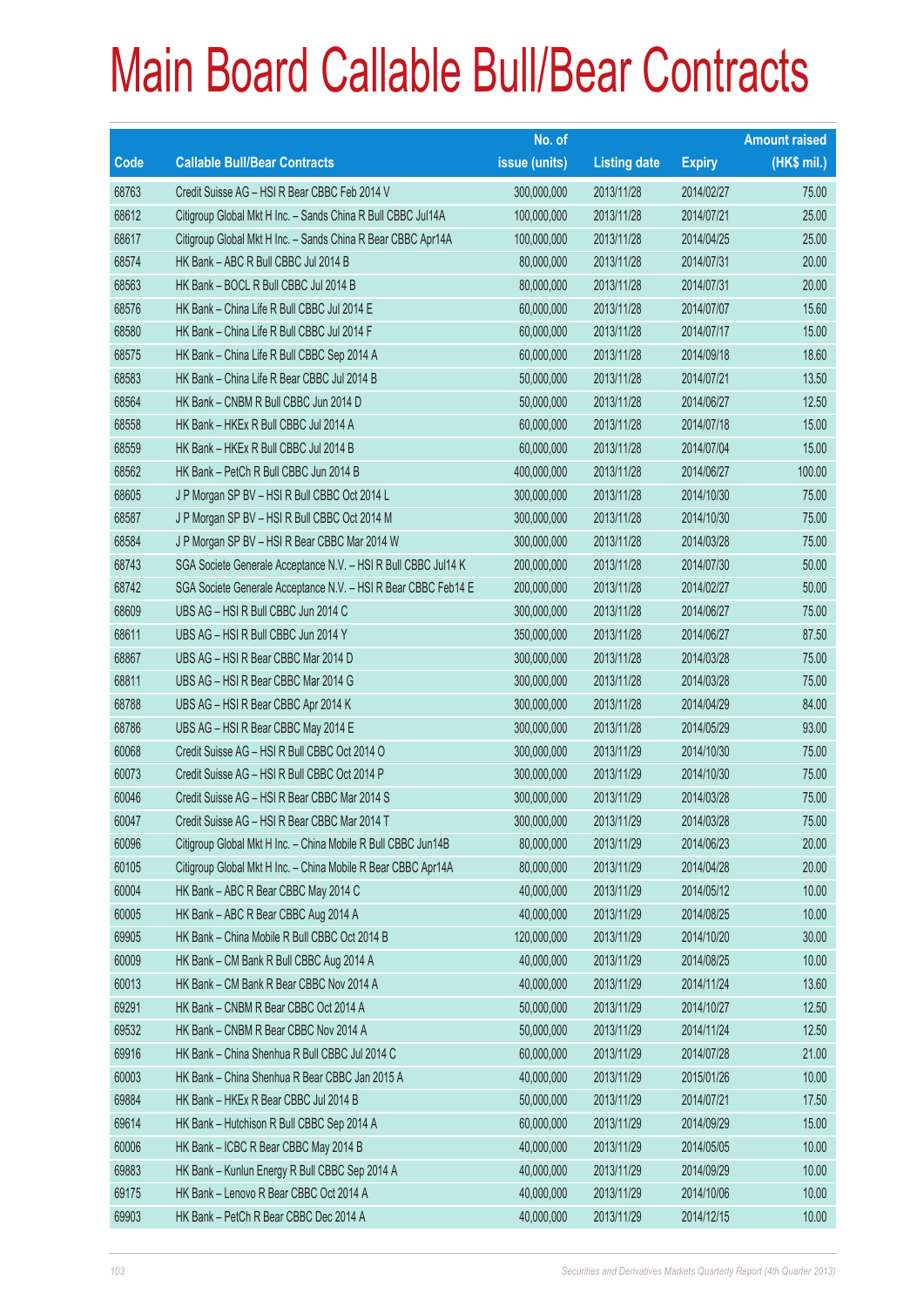|       |                                                                | No. of        |                     |               | <b>Amount raised</b> |
|-------|----------------------------------------------------------------|---------------|---------------------|---------------|----------------------|
| Code  | <b>Callable Bull/Bear Contracts</b>                            | issue (units) | <b>Listing date</b> | <b>Expiry</b> | (HK\$ mil.)          |
| 60007 | HK Bank - Ping An R Bull CBBC Jul 2014 A                       | 60,000,000    | 2013/11/29          | 2014/07/28    | 15.00                |
| 60017 | HK Bank - Ping An R Bear CBBC Jul 2014 B                       | 40,000,000    | 2013/11/29          | 2014/07/28    | 10.00                |
| 69661 | HK Bank - SHK Ppt R Bear CBBC Oct 2014 B                       | 50,000,000    | 2013/11/29          | 2014/10/20    | 12.50                |
| 69892 | HK Bank - TCH R Bull CBBC Sep 2014 C                           | 50,000,000    | 2013/11/29          | 2014/09/15    | 12.50                |
| 60093 | J P Morgan SP BV - HSI R Bull CBBC Oct 2014 N                  | 300,000,000   | 2013/11/29          | 2014/10/30    | 75.00                |
| 68905 | J P Morgan SP BV - HSI R Bear CBBC Mar 2014 X                  | 300,000,000   | 2013/11/29          | 2014/03/28    | 75.00                |
| 60095 | J P Morgan SP BV - HSI R Bear CBBC Mar 2014 Y                  | 300,000,000   | 2013/11/29          | 2014/03/28    | 75.00                |
| 60058 | Standard Chartered Bank - HSI R Bull CBBC Dec 2014 G           | 100,000,000   | 2013/11/29          | 2014/12/30    | 25.00                |
| 60044 | Standard Chartered Bank - HSI R Bear CBBC Aug 2014 E           | 100,000,000   | 2013/11/29          | 2014/08/28    | 25.00                |
| 60045 | Standard Chartered Bank - HSI R Bear CBBC Aug 2014 F           | 100,000,000   | 2013/11/29          | 2014/08/28    | 25.00                |
| 60056 | SGA Societe Generale Acceptance N.V. - HSI R Bull CBBC Jul14 L | 200,000,000   | 2013/11/29          | 2014/07/30    | 50.00                |
| 60018 | SGA Societe Generale Acceptance N.V. - HSI R Bear CBBC Mar14 A | 200,000,000   | 2013/11/29          | 2014/03/28    | 50.00                |
| 60041 | SGA Societe Generale Acceptance N.V. - HSI R Bear CBBC Mar14 B | 200,000,000   | 2013/11/29          | 2014/03/28    | 50.00                |
| 60042 | SGA Societe Generale Acceptance N.V. - HSI R Bear CBBC Mar14 C | 200,000,000   | 2013/11/29          | 2014/03/28    | 50.00                |
| 60043 | SGA Societe Generale Acceptance N.V. - HSI R Bear CBBC Mar14 D | 200,000,000   | 2013/11/29          | 2014/03/28    | 50.00                |
| 60074 | UBS AG - HSI R Bull CBBC Jul 2014 U                            | 350,000,000   | 2013/11/29          | 2014/07/30    | 87.50                |
| 60048 | UBS AG - HSI R Bear CBBC Mar 2014 J                            | 300,000,000   | 2013/11/29          | 2014/03/28    | 75.00                |
| 60050 | UBS AG - HSI R Bear CBBC Apr 2014 N                            | 350,000,000   | 2013/11/29          | 2014/04/29    | 87.50                |
| 60204 | Credit Suisse AG - HSI R Bull CBBC Aug 2014 J                  | 300,000,000   | 2013/12/02          | 2014/08/28    | 75.00                |
| 60205 | Credit Suisse AG - HSI R Bear CBBC Mar 2014 F                  | 300,000,000   | 2013/12/02          | 2014/03/28    | 75.00                |
| 60310 | Citigroup Global Mkt H Inc. - China Mobile R Bull CBBC Jun14C  | 80,000,000    | 2013/12/02          | 2014/06/03    | 20.00                |
| 60314 | Citigroup Global Mkt H Inc. - China Mobile R Bull CBBC Jun14D  | 80,000,000    | 2013/12/02          | 2014/06/03    | 20.00                |
| 60315 | Citigroup Global Mkt H Inc. - China Mobile R Bear CBBC Jun14B  | 80,000,000    | 2013/12/02          | 2014/06/03    | 20.00                |
| 60317 | Citigroup Global Mkt H Inc. - China Mobile R Bear CBBC Jun14C  | 80,000,000    | 2013/12/02          | 2014/06/03    | 20.00                |
| 60301 | Citigroup Global Mkt H Inc. - HSI R Bull CBBC Mar 2014 U       | 150,000,000   | 2013/12/02          | 2014/03/28    | 37.50                |
| 60309 | Citigroup Global Mkt H Inc. - HSI R Bull CBBC Mar 2014 V       | 150,000,000   | 2013/12/02          | 2014/03/28    | 37.50                |
| 60288 | Goldman Sachs SP (Asia) - HSI R Bear CBBC Mar 2014 L           | 150,000,000   | 2013/12/02          | 2014/03/28    | 37.50                |
| 60108 | HK Bank - China Life R Bull CBBC Jul 2014 G                    | 60,000,000    | 2013/12/02          | 2014/07/30    | 15.00                |
| 60115 | HK Bank - China Life R Bull CBBC Aug 2014 A                    | 60,000,000    | 2013/12/02          | 2014/08/11    | 15.00                |
| 60120 | HK Bank - China Life R Bear CBBC Sep 2014 A                    | 50,000,000    | 2013/12/02          | 2014/09/29    | 20.50                |
| 60117 | HK Bank - China Life R Bear CBBC Nov 2014 A                    | 50,000,000    | 2013/12/02          | 2014/11/24    | 13.00                |
| 60124 | HK Bank - Ping An R Bull CBBC Aug 2014 A                       | 60,000,000    | 2013/12/02          | 2014/08/04    | 15.00                |
| 60286 | J P Morgan SP BV - HSI R Bull CBBC Oct 2014 H                  | 300,000,000   | 2013/12/02          | 2014/10/30    | 75.00                |
| 60287 | J P Morgan SP BV - HSI R Bull CBBC Oct 2014 O                  | 300,000,000   | 2013/12/02          | 2014/10/30    | 75.00                |
| 60125 | Standard Chartered Bank - HSI R Bull CBBC Dec 2014 H           | 100,000,000   | 2013/12/02          | 2014/12/30    | 25.00                |
| 60128 | Standard Chartered Bank - HSI R Bull CBBC Dec 2014 I           | 100,000,000   | 2013/12/02          | 2014/12/30    | 25.00                |
| 60285 | UBS AG - China Mobile R Bull CBBC Oct 2014 B                   | 100,000,000   | 2013/12/02          | 2014/10/27    | 25.00                |
| 60283 | UBS AG - China Life R Bear CBBC Jul 2014 A                     | 100,000,000   | 2013/12/02          | 2014/07/21    | 30.00                |
| 60278 | UBS AG - Sinopec Corp R Bear CBBC Oct 2014 A                   | 100,000,000   | 2013/12/02          | 2014/10/06    | 25.00                |
| 60280 | UBS AG - CSOP A50 ETF R Bear CBBC Apr 2014 B                   | 100,000,000   | 2013/12/02          | 2014/04/28    | 25.00                |
| 60206 | UBS AG - HSI R Bull CBBC May 2014 C                            | 300,000,000   | 2013/12/02          | 2014/05/29    | 75.00                |
| 60207 | UBS AG - HSI R Bear CBBC Apr 2014 P                            | 300,000,000   | 2013/12/02          | 2014/04/29    | 75.00                |
| 60208 | UBS AG - Lenovo R Bull CBBC Aug 2014 A                         | 100,000,000   | 2013/12/02          | 2014/08/25    | 25.00                |
| 60249 | UBS AG - TCH R Bull CBBC Jul 2014 F                            | 50,000,000    | 2013/12/02          | 2014/07/14    | 19.50                |
| 60393 | BNP Paribas Arbit Issu B.V. - HSI R Bull CBBC Aug 2014 O       | 300,000,000   | 2013/12/03          | 2014/08/28    | 75.00                |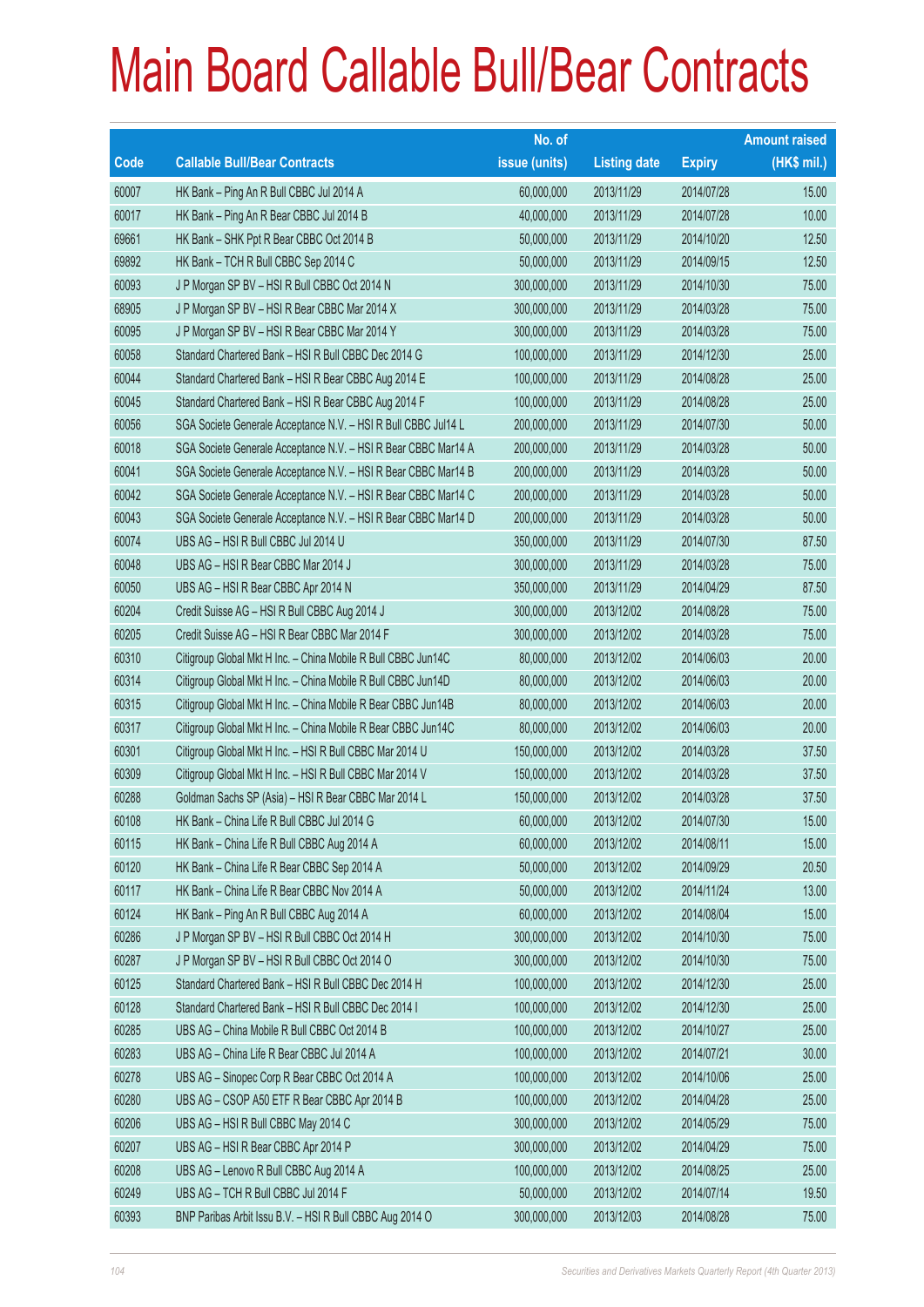|       |                                                                | No. of        |                     |               | <b>Amount raised</b> |
|-------|----------------------------------------------------------------|---------------|---------------------|---------------|----------------------|
| Code  | <b>Callable Bull/Bear Contracts</b>                            | issue (units) | <b>Listing date</b> | <b>Expiry</b> | (HK\$ mil.)          |
| 60364 | BNP Paribas Arbit Issu B.V. - HSI R Bear CBBC Apr 2014 N       | 300,000,000   | 2013/12/03          | 2014/04/29    | 75.00                |
| 60380 | Credit Suisse AG - HSI R Bull CBBC Oct 2014 Q                  | 300,000,000   | 2013/12/03          | 2014/10/30    | 75.00                |
| 60379 | Credit Suisse AG - HSI R Bear CBBC Mar 2014 G                  | 300,000,000   | 2013/12/03          | 2014/03/28    | 75.00                |
| 60344 | HK Bank - CNBM R Bull CBBC Jul 2014 A                          | 50,000,000    | 2013/12/03          | 2014/07/21    | 12.50                |
| 60323 | HK Bank - TCH R Bull CBBC Sep 2014 D                           | 50,000,000    | 2013/12/03          | 2014/09/26    | 13.50                |
| 60324 | HK Bank - TCH R Bull CBBC Sep 2014 E                           | 50,000,000    | 2013/12/03          | 2014/09/17    | 12.50                |
| 60318 | HK Bank - TCH R Bull CBBC Oct 2014 B                           | 50,000,000    | 2013/12/03          | 2014/10/13    | 16.00                |
| 60336 | HK Bank - TCH R Bear CBBC Sep 2014 E                           | 50,000,000    | 2013/12/03          | 2014/09/17    | 15.00                |
| 60341 | HK Bank - TCH R Bear CBBC Sep 2014 F                           | 50,000,000    | 2013/12/03          | 2014/09/26    | 20.00                |
| 60343 | HK Bank - TCH R Bear CBBC Oct 2014 B                           | 50,000,000    | 2013/12/03          | 2014/10/13    | 25.00                |
| 60445 | J P Morgan SP BV - HSI R Bull CBBC Nov 2014 L                  | 300,000,000   | 2013/12/03          | 2014/11/27    | 75.00                |
| 60443 | J P Morgan SP BV - HSI R Bear CBBC Mar 2014 Z                  | 300,000,000   | 2013/12/03          | 2014/03/28    | 75.00                |
| 60410 | Standard Chartered Bank - HSI R Bull CBBC Apr 2014 B           | 150,000,000   | 2013/12/03          | 2014/04/29    | 37.50                |
| 60416 | Standard Chartered Bank - HSI R Bull CBBC Apr 2014 C           | 100,000,000   | 2013/12/03          | 2014/04/29    | 25.00                |
| 60420 | Standard Chartered Bank - HSI R Bear CBBC Apr 2014 Q           | 100,000,000   | 2013/12/03          | 2014/04/29    | 25.00                |
| 60381 | UBS AG - BOCL R Bear CBBC Oct 2014 A                           | 100,000,000   | 2013/12/03          | 2014/10/13    | 25.00                |
| 60423 | UBS AG - HSI R Bull CBBC Dec 2014 F                            | 300,000,000   | 2013/12/03          | 2014/12/30    | 75.00                |
| 60345 | UBS AG - HSI R Bear CBBC Mar 2014 Q                            | 300,000,000   | 2013/12/03          | 2014/03/28    | 75.00                |
| 60438 | UBS AG - HSI R Bear CBBC Apr 2014 R                            | 350,000,000   | 2013/12/03          | 2014/04/29    | 87.50                |
| 60385 | UBS AG - Ping An R Bear CBBC Jul 2014 A                        | 100,000,000   | 2013/12/03          | 2014/07/21    | 25.00                |
| 60388 | UBS AG - SHK Ppt R Bull CBBC May 2014 A                        | 100,000,000   | 2013/12/03          | 2014/05/26    | 25.00                |
| 60467 | BNP Paribas Arbit Issu B.V. - HSI R Bull CBBC Aug 2014 D       | 300,000,000   | 2013/12/04          | 2014/08/28    | 75.00                |
| 60518 | BNP Paribas Arbit Issu B.V. - HSI R Bull CBBC Aug 2014 P       | 300,000,000   | 2013/12/04          | 2014/08/28    | 75.00                |
| 60469 | BNP Paribas Arbit Issu B.V. - HSI R Bear CBBC Apr 2014 P       | 300,000,000   | 2013/12/04          | 2014/04/29    | 75.00                |
| 60542 | Credit Suisse AG - HSI R Bull CBBC Sep 2014 R                  | 300,000,000   | 2013/12/04          | 2014/09/29    | 75.00                |
| 60553 | Credit Suisse AG - HSI R Bull CBBC Sep 2014 S                  | 300,000,000   | 2013/12/04          | 2014/09/29    | 75.00                |
| 60472 | Credit Suisse AG - HSI R Bear CBBC Mar 2014 L                  | 300,000,000   | 2013/12/04          | 2014/03/28    | 75.00                |
| 60540 | Credit Suisse AG - HSI R Bear CBBC Mar 2014 M                  | 300,000,000   | 2013/12/04          | 2014/03/28    | 75.00                |
| 60483 | Credit Suisse AG - HSI R Bear CBBC Mar 2014 Z                  | 300,000,000   | 2013/12/04          | 2014/03/28    | 75.00                |
| 60555 | Citigroup Global Mkt H Inc. - HSI R Bull CBBC Apr 2014 A       | 150,000,000   | 2013/12/04          | 2014/04/29    | 37.50                |
| 60573 | Citigroup Global Mkt H Inc. - HSI R Bull CBBC Apr 2014 B       | 150,000,000   | 2013/12/04          | 2014/04/29    | 37.50                |
| 60500 | Goldman Sachs SP (Asia) - HSI R Bull CBBC Mar 2014 L           | 150,000,000   | 2013/12/04          | 2014/03/28    | 38.55                |
| 60501 | Goldman Sachs SP (Asia) - HSI R Bull CBBC Mar 2014 M           | 150,000,000   | 2013/12/04          | 2014/03/28    | 37.95                |
| 60447 | HK Bank - China Life R Bear CBBC Aug 2014 B                    | 50,000,000    | 2013/12/04          | 2014/08/18    | 12.50                |
| 60455 | HK Bank - Minsheng Bank R Bull CBBC Oct 2014 B                 | 40,000,000    | 2013/12/04          | 2014/10/06    | 10.00                |
| 60457 | HK Bank - Minsheng Bank R Bear CBBC Oct 2014 A                 | 40,000,000    | 2013/12/04          | 2014/10/06    | 10.00                |
| 60454 | HK Bank - HSCEI R Bull CBBC Sep 2014 A                         | 100,000,000   | 2013/12/04          | 2014/09/29    | 25.00                |
| 60453 | HK Bank - HSCEI R Bear CBBC Jul 2014 A                         | 68,000,000    | 2013/12/04          | 2014/07/30    | 17.00                |
| 60446 | HK Bank - HSI R Bull CBBC Sep 2014 B                           | 400,000,000   | 2013/12/04          | 2014/09/29    | 100.00               |
| 60554 | J P Morgan SP BV - HSI R Bull CBBC Dec 2014 F                  | 300,000,000   | 2013/12/04          | 2014/12/30    | 75.00                |
| 60519 | Standard Chartered Bank - HSI R Bull CBBC Jun 2014 G           | 100,000,000   | 2013/12/04          | 2014/06/27    | 25.00                |
| 60522 | Standard Chartered Bank - HSI R Bear CBBC Jun 2014 E           | 100,000,000   | 2013/12/04          | 2014/06/27    | 25.00                |
| 60494 | SGA Societe Generale Acceptance N.V. - HSI R Bull CBBC Jul14 M | 200,000,000   | 2013/12/04          | 2014/07/30    | 50.00                |
| 60499 | SGA Societe Generale Acceptance N.V. - HSI R Bear CBBC Mar14 E | 200,000,000   | 2013/12/04          | 2014/03/28    | 50.00                |
| 60507 | UBS AG - ABC R Bull CBBC Aug 2014 A                            | 100,000,000   | 2013/12/04          | 2014/08/11    | 25.00                |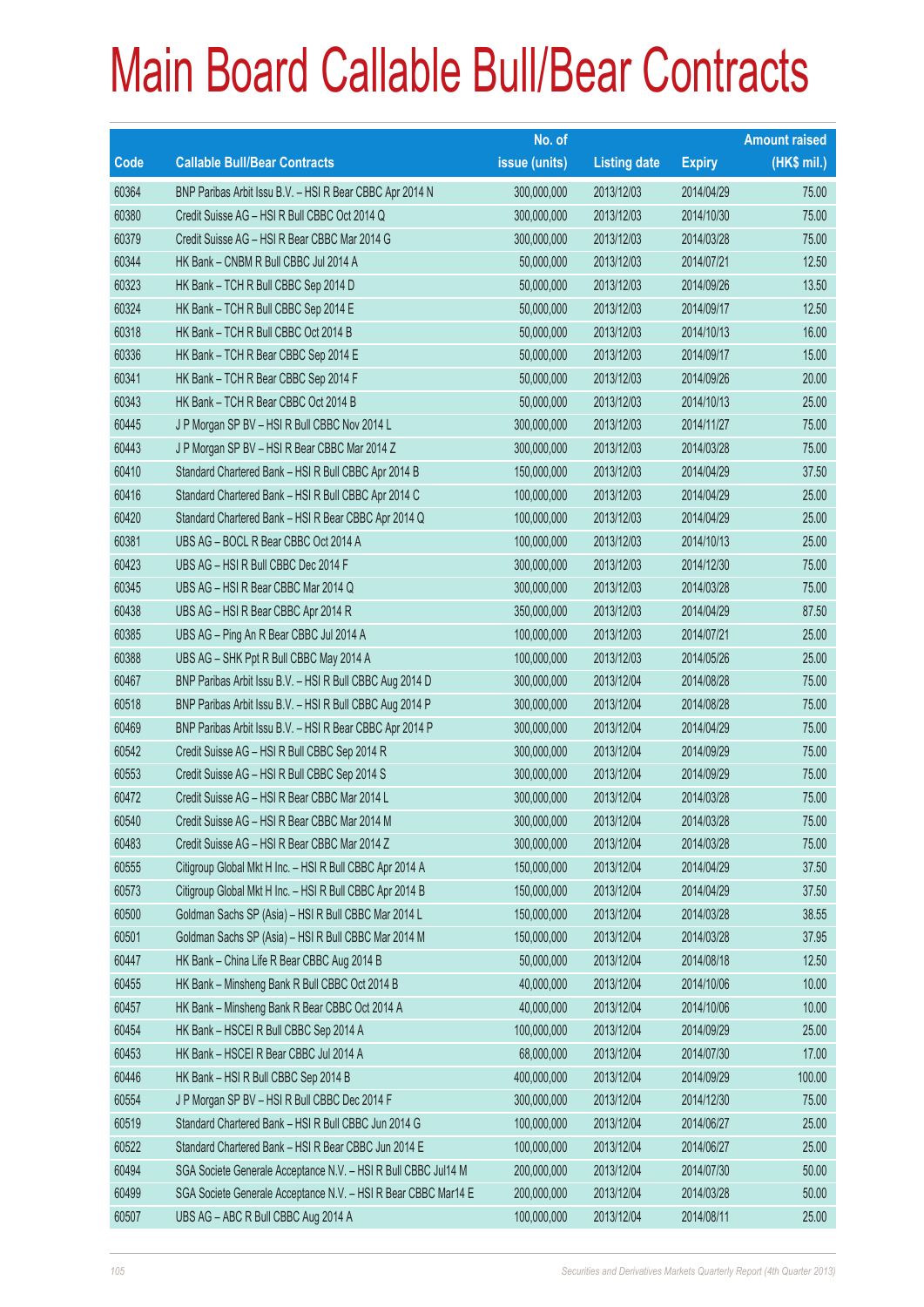|       |                                                                | No. of        |                     |               | <b>Amount raised</b> |
|-------|----------------------------------------------------------------|---------------|---------------------|---------------|----------------------|
| Code  | <b>Callable Bull/Bear Contracts</b>                            | issue (units) | <b>Listing date</b> | <b>Expiry</b> | (HK\$ mil.)          |
| 60504 | UBS AG - BOCL R Bull CBBC Sep 2014 A                           | 100,000,000   | 2013/12/04          | 2014/09/29    | 25.00                |
| 60506 | UBS AG - CNBM R Bull CBBC Jun 2014 A                           | 50,000,000    | 2013/12/04          | 2014/06/23    | 12.50                |
| 60505 | UBS AG - CNBM R Bear CBBC Apr 2014 A                           | 50,000,000    | 2013/12/04          | 2014/04/14    | 12.50                |
| 60508 | UBS AG - China Shenhua R Bull CBBC Dec 2014 B                  | 100,000,000   | 2013/12/04          | 2014/12/22    | 25.00                |
| 60517 | UBS AG - HSBC R Bear CBBC Jun 2014 A                           | 100,000,000   | 2013/12/04          | 2014/06/23    | 25.00                |
| 60539 | UBS AG - HSI R Bull CBBC Aug 2014 H                            | 300,000,000   | 2013/12/04          | 2014/08/28    | 75.00                |
| 60534 | UBS AG - HSI R Bull CBBC Sep 2014 O                            | 300,000,000   | 2013/12/04          | 2014/09/29    | 75.00                |
| 60493 | UBS AG - HSI R Bear CBBC Mar 2014 O                            | 300,000,000   | 2013/12/04          | 2014/03/28    | 75.00                |
| 60509 | UBS AG - Lenovo R Bear CBBC Jun 2014 A                         | 50,000,000    | 2013/12/04          | 2014/06/16    | 12.50                |
| 60510 | UBS AG - Petrochina R Bear CBBC Jul 2014 A                     | 100,000,000   | 2013/12/04          | 2014/07/21    | 25.00                |
| 60514 | UBS AG - TCH R Bull CBBC Jun 2014 M                            | 50,000,000    | 2013/12/04          | 2014/06/16    | 15.50                |
| 60516 | UBS AG - TCH R Bull CBBC Jul 2014 G                            | 50,000,000    | 2013/12/04          | 2014/07/28    | 30.50                |
| 60610 | BNP Paribas Arbit Issu B.V. - HSI R Bull CBBC Sep 2014 A       | 300,000,000   | 2013/12/05          | 2014/09/29    | 75.00                |
| 60611 | BNP Paribas Arbit Issu B.V. - HSI R Bull CBBC Sep 2014 B       | 300,000,000   | 2013/12/05          | 2014/09/29    | 75.00                |
| 60621 | BNP Paribas Arbit Issu B.V. - HSI R Bull CBBC Sep 2014 C       | 300,000,000   | 2013/12/05          | 2014/09/29    | 75.00                |
| 60612 | BNP Paribas Arbit Issu B.V. - HSI R Bear CBBC Apr 2014 Q       | 300,000,000   | 2013/12/05          | 2014/04/29    | 75.00                |
| 60613 | BNP Paribas Arbit Issu B.V. - HSI R Bear CBBC Apr 2014 R       | 300,000,000   | 2013/12/05          | 2014/04/29    | 75.00                |
| 60614 | BNP Paribas Arbit Issu B.V. - HSI R Bear CBBC Apr 2014 S       | 300,000,000   | 2013/12/05          | 2014/04/29    | 75.00                |
| 60679 | Credit Suisse AG - HSI R Bull CBBC Sep 2014 T                  | 300,000,000   | 2013/12/05          | 2014/09/29    | 75.00                |
| 60680 | Credit Suisse AG - HSI R Bull CBBC Sep 2014 U                  | 300,000,000   | 2013/12/05          | 2014/09/29    | 75.00                |
| 60681 | Credit Suisse AG - HSI R Bull CBBC Sep 2014 W                  | 300,000,000   | 2013/12/05          | 2014/09/29    | 75.00                |
| 60717 | Credit Suisse AG - HSI R Bear CBBC Mar 2014 N                  | 300,000,000   | 2013/12/05          | 2014/03/28    | 75.00                |
| 60722 | Credit Suisse AG - HSI R Bear CBBC Mar 2014 O                  | 300,000,000   | 2013/12/05          | 2014/03/28    | 75.00                |
| 60727 | Credit Suisse AG - HSI R Bear CBBC Mar 2014 W                  | 300,000,000   | 2013/12/05          | 2014/03/28    | 75.00                |
| 60682 | Goldman Sachs SP (Asia) - HSI R Bull CBBC Mar 2014 N           | 150,000,000   | 2013/12/05          | 2014/03/28    | 37.95                |
| 60576 | HK Bank - China Mobile R Bull CBBC Oct 2014 C                  | 120,000,000   | 2013/12/05          | 2014/10/13    | 30.00                |
| 60580 | HK Bank - China Mobile R Bull CBBC Oct 2014 D                  | 120,000,000   | 2013/12/05          | 2014/10/27    | 30.00                |
| 60581 | HK Bank - China Mobile R Bull CBBC Nov 2014 A                  | 120,000,000   | 2013/12/05          | 2014/11/17    | 30.00                |
| 60585 | HK Bank - China Mobile R Bull CBBC Dec 2014 A                  | 120,000,000   | 2013/12/05          | 2014/12/22    | 30.00                |
| 60587 | HK Bank - CNBM R Bear CBBC Dec 2014 A                          | 50,000,000    | 2013/12/05          | 2014/12/22    | 14.50                |
| 60738 | J P Morgan SP BV - HSI R Bull CBBC Oct 2014 D                  | 300,000,000   | 2013/12/05          | 2014/10/30    | 75.00                |
| 60620 | J P Morgan SP BV - HSI R Bear CBBC Mar 2014 A                  | 300,000,000   | 2013/12/05          | 2014/03/28    | 75.00                |
| 60740 | J P Morgan SP BV - HSI R Bear CBBC Mar 2014 B                  | 300,000,000   | 2013/12/05          | 2014/03/28    | 75.00                |
| 60715 | Standard Chartered Bank - HSI R Bull CBBC Jun 2014 H           | 100,000,000   | 2013/12/05          | 2014/06/27    | 25.00                |
| 60594 | Standard Chartered Bank - HSI R Bear CBBC Jun 2014 F           | 100,000,000   | 2013/12/05          | 2014/06/27    | 25.00                |
| 60599 | Standard Chartered Bank - HSI R Bear CBBC Jun 2014 G           | 100,000,000   | 2013/12/05          | 2014/06/27    | 25.00                |
| 60606 | Standard Chartered Bank - HSI R Bear CBBC Jun 2014 H           | 150,000,000   | 2013/12/05          | 2014/06/27    | 37.50                |
| 60622 | SGA Societe Generale Acceptance N.V. - HSI R Bull CBBC Jul14 N | 200,000,000   | 2013/12/05          | 2014/07/30    | 50.00                |
| 60628 | SGA Societe Generale Acceptance N.V. - HSI R Bull CBBC Jul14 O | 200,000,000   | 2013/12/05          | 2014/07/30    | 50.00                |
| 60631 | SGA Societe Generale Acceptance N.V. - HSI R Bear CBBC Mar14 F | 200,000,000   | 2013/12/05          | 2014/03/28    | 50.00                |
| 60639 | SGA Societe Generale Acceptance N.V. - HSI R Bear CBBC Mar14 G | 200,000,000   | 2013/12/05          | 2014/03/28    | 50.00                |
| 60643 | SGA Societe Generale Acceptance N.V. - HSI R Bear CBBC Mar14 H | 200,000,000   | 2013/12/05          | 2014/03/28    | 50.00                |
| 60644 | SGA Societe Generale Acceptance N.V. - HSI R Bear CBBC Mar14 I | 200,000,000   | 2013/12/05          | 2014/03/28    | 50.00                |
| 60645 | SGA Societe Generale Acceptance N.V. - HSI R Bear CBBC Mar14 J | 200,000,000   | 2013/12/05          | 2014/03/28    | 50.00                |
| 60647 | SGA Societe Generale Acceptance N.V. - HSI R Bear CBBC Mar14 K | 200,000,000   | 2013/12/05          | 2014/03/28    | 50.00                |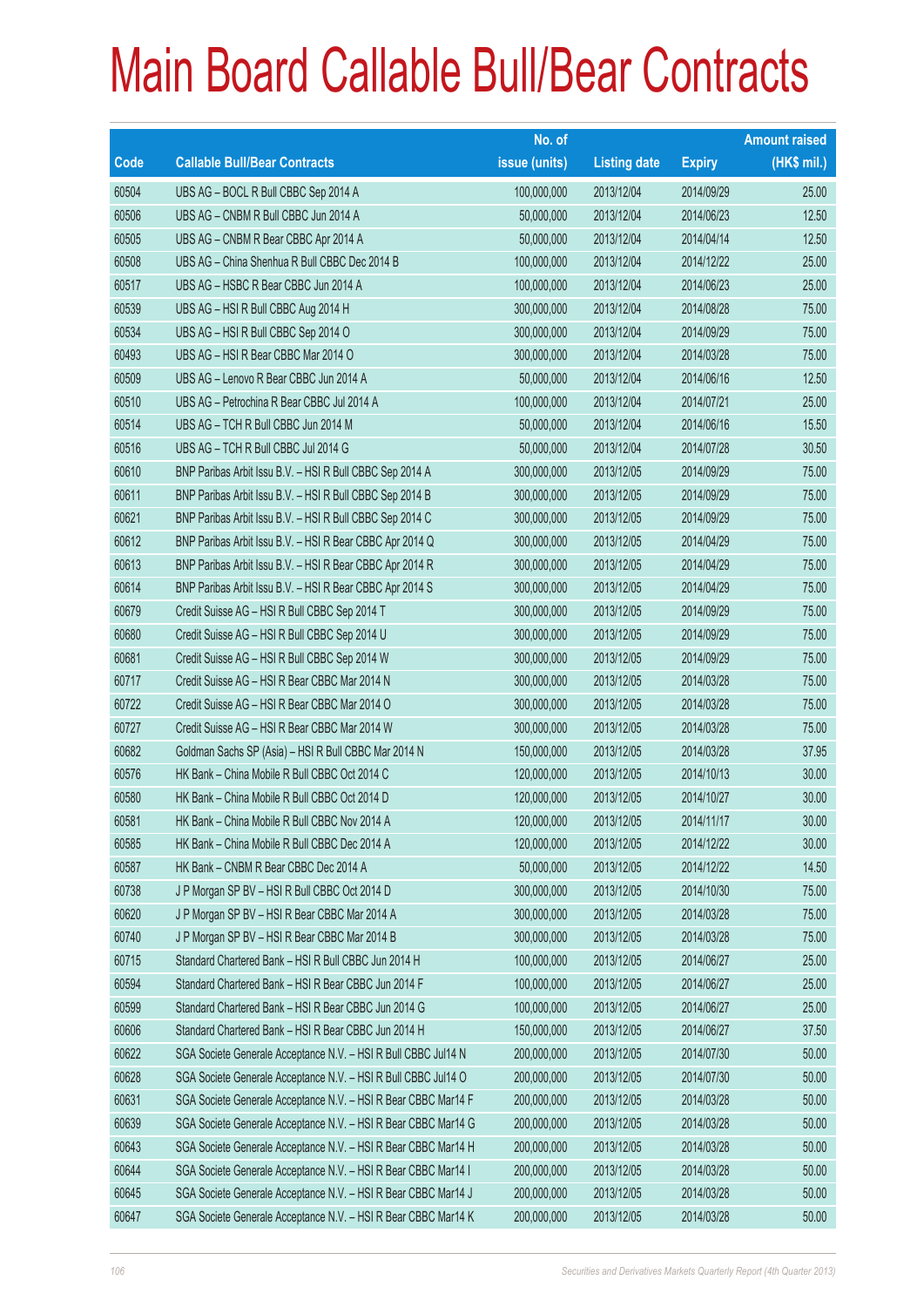| No. of                                                                                               |               | <b>Amount raised</b> |
|------------------------------------------------------------------------------------------------------|---------------|----------------------|
| issue (units)<br>Code<br><b>Callable Bull/Bear Contracts</b><br><b>Listing date</b>                  | <b>Expiry</b> | $(HK$$ mil.)         |
| 60649<br>SGA Societe Generale Acceptance N.V. - HSI R Bear CBBC Mar14 L<br>200,000,000<br>2013/12/05 | 2014/03/28    | 50.00                |
| 60731<br>SGA Societe Generale Acceptance N.V. - HSI R Bear CBBC Mar14 M<br>200,000,000<br>2013/12/05 | 2014/03/28    | 50.00                |
| 60650<br>SGA Societe Generale Acceptance N.V. - HSI R Bear CBBC Apr14 A<br>200,000,000<br>2013/12/05 | 2014/04/29    | 50.00                |
| 60651<br>SGA Societe Generale Acceptance N.V. - HSI R Bear CBBC Apr14 B<br>200,000,000<br>2013/12/05 | 2014/04/29    | 50.00                |
| 60668<br>SGA Societe Generale Acceptance N.V. - HSI R Bear CBBC Apr14 C<br>200,000,000<br>2013/12/05 | 2014/04/29    | 50.00                |
| 60710<br>UBS AG - CSOP A50 ETF R Bull CBBC Jul 2014 A<br>100,000,000<br>2013/12/05                   | 2014/07/07    | 25.00                |
| 60705<br>UBS AG - A50 China R Bull CBBC May 2014 A<br>100,000,000<br>2013/12/05                      | 2014/05/19    | 25.00                |
| 60704<br>UBS AG - HSCEI R Bull CBBC Jul 2014 D<br>100,000,000<br>2013/12/05                          | 2014/07/30    | 25.00                |
| 60699<br>UBS AG - HSCEI R Bull CBBC Aug 2014 A<br>100,000,000<br>2013/12/05                          | 2014/08/28    | 25.00                |
| 60698<br>UBS AG - HSCEI R Bear CBBC Mar 2014 B<br>100,000,000<br>2013/12/05                          | 2014/03/28    | 25.00                |
| 60692<br>UBS AG - HSCEI R Bear CBBC Apr 2014 A<br>100,000,000<br>2013/12/05                          | 2014/04/29    | 25.00                |
| 60696<br>UBS AG - HSCEIR Bear CBBC Apr 2014 B<br>100,000,000<br>2013/12/05                           | 2014/04/29    | 25.00                |
| UBS AG - HSCEI R Bear CBBC May 2014 C<br>60685<br>100,000,000<br>2013/12/05                          | 2014/05/29    | 27.50                |
| 60684<br>UBS AG - HSI R Bull CBBC Jun 2014 O<br>300,000,000<br>2013/12/05                            | 2014/06/27    | 75.00                |
| 60683<br>UBS AG - HSI R Bull CBBC Oct 2014 T<br>300,000,000<br>2013/12/05                            | 2014/10/30    | 75.00                |
| 60615<br>UBS AG - HSI R Bear CBBC Mar 2014 P<br>300,000,000<br>2013/12/05                            | 2014/03/28    | 75.00                |
| 60616<br>UBS AG - HSI R Bear CBBC Mar 2014 S<br>300,000,000<br>2013/12/05                            | 2014/03/28    | 75.00                |
| 60729<br>UBS AG - HSI R Bear CBBC Apr 2014 S<br>350,000,000<br>2013/12/05                            | 2014/04/29    | 87.50                |
| 60714<br>UBS AG - Hutchison R Bull CBBC Oct 2014 A<br>100,000,000<br>2013/12/05                      | 2014/10/06    | 25.00                |
| 60873<br>Credit Suisse AG - HSI R Bull CBBC Nov 2014 F<br>300,000,000<br>2013/12/06                  | 2014/11/27    | 75.00                |
| 60875<br>Credit Suisse AG - HSI R Bull CBBC Nov 2014 G<br>300,000,000<br>2013/12/06                  | 2014/11/27    | 75.00                |
| 60776<br>Credit Suisse AG - HSI R Bear CBBC Apr 2014 O<br>300,000,000<br>2013/12/06                  | 2014/04/29    | 75.00                |
| 60777<br>Credit Suisse AG - HSI R Bear CBBC Apr 2014 P<br>300,000,000<br>2013/12/06                  | 2014/04/29    | 75.00                |
| 60742<br>Credit Suisse AG - HSI R Bear CBBC Jul 2014 A<br>300,000,000<br>2013/12/06                  | 2014/07/30    | 81.00                |
| 60754<br>Credit Suisse AG - HSI R Bear CBBC Jul 2014 B<br>300,000,000<br>2013/12/06                  | 2014/07/30    | 96.00                |
| 60775<br>Credit Suisse AG - HSI R Bear CBBC Jul 2014 C<br>300,000,000<br>2013/12/06                  | 2014/07/30    | 117.00               |
| 60744<br>Credit Suisse AG - HSI R Bear CBBC Aug 2014 A<br>300,000,000<br>2013/12/06                  | 2014/08/28    | 87.00                |
| 60768<br>300,000,000<br>2013/12/06<br>Credit Suisse AG - HSI R Bear CBBC Aug 2014 B                  | 2014/08/28    | 105.00               |
| Citigroup Global Mkt H Inc. - CSOP A50 ETF R Bull CBBC Jun14A<br>60876<br>100,000,000<br>2013/12/06  | 2014/06/05    | 25.00                |
| 60877<br>Citigroup Global Mkt H Inc. - CSOP A50 ETF R Bear CBBC Jun14A<br>100,000,000<br>2013/12/06  | 2014/06/05    | 25.00                |
| 60879<br>Citigroup Global Mkt H Inc. - HKEx R Bull CBBC Jun 2014 A<br>50,000,000<br>2013/12/06       | 2014/06/05    | 12.50                |
| 60880<br>Citigroup Global Mkt H Inc. - HKEx R Bear CBBC Jun 2014 A<br>50,000,000<br>2013/12/06       | 2014/06/05    | 12.50                |
| 60881<br>Citigroup Global Mkt H Inc. - HKEx R Bear CBBC Jun 2014 B<br>50,000,000<br>2013/12/06       | 2014/06/05    | 12.50                |
| 60810<br>Goldman Sachs SP (Asia) - HSI R Bear CBBC Mar 2014 M<br>150,000,000<br>2013/12/06           | 2014/03/28    | 37.80                |
| 60814<br>Goldman Sachs SP (Asia) - HSI R Bear CBBC Jun 2014 A<br>2013/12/06<br>150,000,000           | 2014/06/27    | 37.80                |
| 60817<br>Goldman Sachs SP (Asia) - HSI R Bear CBBC Jun 2014 B<br>150,000,000<br>2013/12/06           | 2014/06/27    | 37.80                |
| 60821<br>Goldman Sachs SP (Asia) - HSI R Bear CBBC Jun 2014 C<br>2013/12/06<br>150,000,000           | 2014/06/27    | 37.80                |
| 60809<br>HK Bank - Cheung Kong R Bull CBBC Jun 2014 B<br>60,000,000<br>2013/12/06                    | 2014/06/18    | 15.00                |
| 60802<br>HK Bank - HSI R Bull CBBC Jul 2014 I<br>100,000,000<br>2013/12/06                           | 2014/07/30    | 25.00                |
| 60778<br>HK Bank - HSI R Bull CBBC Aug 2014 F<br>100,000,000<br>2013/12/06                           | 2014/08/28    | 25.00                |
| 60798<br>HK Bank - HSI R Bear CBBC May 2014 J<br>100,000,000<br>2013/12/06                           | 2014/05/29    | 25.00                |
| 60792<br>HK Bank - HSI R Bear CBBC Jun 2014 L<br>100,000,000<br>2013/12/06                           | 2014/06/27    | 25.00                |
| 60791<br>HK Bank - HSI R Bear CBBC Jul 2014 E<br>100,000,000<br>2013/12/06                           | 2014/07/30    | 25.00                |
| 60801<br>HK Bank - HSI R Bear CBBC Jul 2014 F<br>100,000,000<br>2013/12/06                           | 2014/07/30    | 25.00                |
| 60794<br>HK Bank - HSI R Bear CBBC Aug 2014 D<br>100,000,000<br>2013/12/06                           | 2014/08/28    | 25.00                |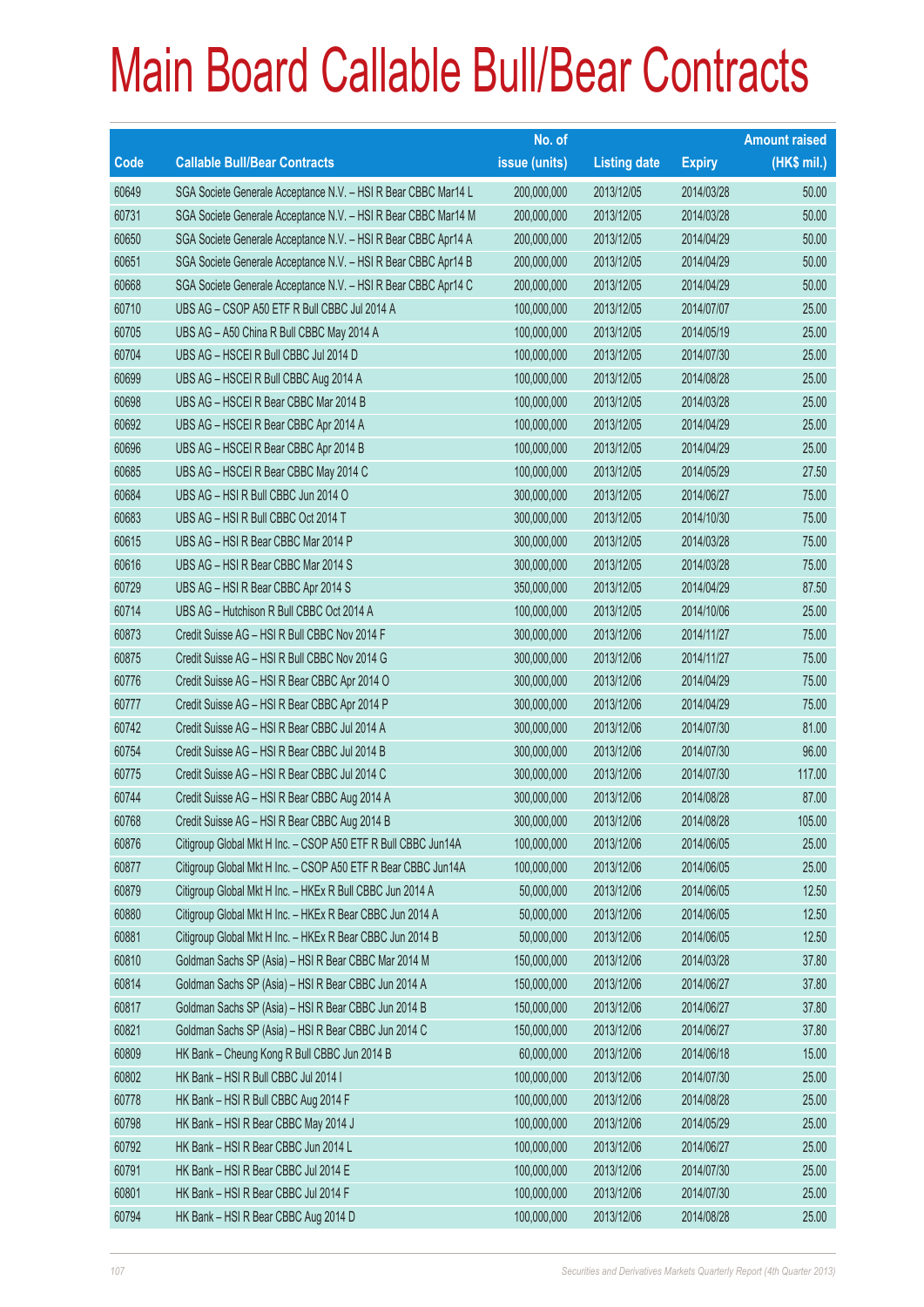|        |                                                                | No. of        |                     |               | <b>Amount raised</b> |
|--------|----------------------------------------------------------------|---------------|---------------------|---------------|----------------------|
| Code   | <b>Callable Bull/Bear Contracts</b>                            | issue (units) | <b>Listing date</b> | <b>Expiry</b> | $(HK$$ mil.)         |
| 60797  | HK Bank - HSI R Bear CBBC Sep 2014 B                           | 100,000,000   | 2013/12/06          | 2014/09/29    | 25.00                |
| 60803  | HK Bank - Ping An R Bear CBBC Aug 2014 B                       | 40,000,000    | 2013/12/06          | 2014/08/11    | 10.00                |
| 60883  | J P Morgan SP BV - HSI R Bull CBBC Oct 2014 K                  | 300,000,000   | 2013/12/06          | 2014/10/30    | 75.00                |
| 60882  | J P Morgan SP BV - HSI R Bull CBBC Nov 2014 M                  | 300,000,000   | 2013/12/06          | 2014/11/27    | 75.00                |
| 60906  | J P Morgan SP BV - HSI R Bear CBBC Mar 2014 C                  | 300,000,000   | 2013/12/06          | 2014/03/28    | 75.00                |
| 60909  | J P Morgan SP BV - HSI R Bear CBBC Mar 2014 D                  | 300,000,000   | 2013/12/06          | 2014/03/28    | 75.00                |
| 60911  | J P Morgan SP BV - HSI R Bear CBBC Mar 2014 E                  | 300,000,000   | 2013/12/06          | 2014/03/28    | 75.00                |
| 60824  | Standard Chartered Bank - HSI R Bull CBBC Dec 2014 J           | 100,000,000   | 2013/12/06          | 2014/12/30    | 25.00                |
| 60832  | SGA Societe Generale Acceptance N.V. - HSI R Bull CBBC Jul14 P | 200,000,000   | 2013/12/06          | 2014/07/30    | 50.00                |
| 60833  | SGA Societe Generale Acceptance N.V. - HSI R Bear CBBC Mar14 N | 200,000,000   | 2013/12/06          | 2014/03/28    | 50.00                |
| 60846  | SGA Societe Generale Acceptance N.V. - HSI R Bear CBBC Mar14 O | 200,000,000   | 2013/12/06          | 2014/03/28    | 50.00                |
| 60869  | UBS AG - HSCEI R Bull CBBC Jul 2014 E                          | 100,000,000   | 2013/12/06          | 2014/07/30    | 25.00                |
| 60867  | UBS AG - HSCEI R Bull CBBC Sep 2014 C                          | 100,000,000   | 2013/12/06          | 2014/09/29    | 25.00                |
| 60866  | UBS AG - HSCEIR Bear CBBC Apr 2014 C                           | 100,000,000   | 2013/12/06          | 2014/04/29    | 25.00                |
| 60865  | UBS AG - HSCEI R Bear CBBC May 2014 D                          | 100,000,000   | 2013/12/06          | 2014/05/29    | 25.00                |
| 60860  | UBS AG - HSI R Bull CBBC Jun 2014 W                            | 350,000,000   | 2013/12/06          | 2014/06/27    | 87.50                |
| 60853  | UBS AG - HSI R Bull CBBC Oct 2014 U                            | 300,000,000   | 2013/12/06          | 2014/10/30    | 75.00                |
| 60823  | UBS AG - HSI R Bear CBBC Apr 2014 T                            | 300,000,000   | 2013/12/06          | 2014/04/29    | 75.00                |
| 60822  | UBS AG - HSI R Bear CBBC Apr 2014 X                            | 300,000,000   | 2013/12/06          | 2014/04/29    | 75.00                |
| 60862  | UBS AG - HSI R Bear CBBC Jul 2014 A                            | 300,000,000   | 2013/12/06          | 2014/07/30    | 100.50               |
| 60864  | UBS AG - HSI R Bear CBBC Jul 2014 B                            | 300,000,000   | 2013/12/06          | 2014/07/30    | 79.50                |
| 69178# | HK Bank - HSI R Bear CBBC Jun 2014 A                           | 188,000,000   | 2013/12/06          | 2014/06/27    | 12.22                |
| 60966  | BNP Paribas Arbit Issu B.V. - A50 Ch R Bull CBBC Dec 2014 A    | 200,000,000   | 2013/12/09          | 2014/12/30    | 50.00                |
| 60965  | BNP Paribas Arbit Issu B.V. - HSI R Bull CBBC Sep 2014 D       | 300,000,000   | 2013/12/09          | 2014/09/29    | 75.00                |
| 60938  | BNP Paribas Arbit Issu B.V. - HSI R Bear CBBC Apr 2014 T       | 300,000,000   | 2013/12/09          | 2014/04/29    | 75.00                |
| 60953  | Credit Suisse AG - HSI R Bull CBBC Oct 2014 R                  | 300,000,000   | 2013/12/09          | 2014/10/30    | 75.00                |
| 60958  | Credit Suisse AG - HSI R Bull CBBC Oct 2014 S                  | 300,000,000   | 2013/12/09          | 2014/10/30    | 75.00                |
| 60939  | Credit Suisse AG - HSI R Bear CBBC Mar 2014 X                  | 300,000,000   | 2013/12/09          | 2014/03/28    | 75.00                |
| 60942  | Credit Suisse AG - HSI R Bear CBBC Mar 2014 Y                  | 300,000,000   | 2013/12/09          | 2014/03/28    | 75.00                |
| 60947  | Credit Suisse AG - HSI R Bear CBBC May 2014 C                  | 300,000,000   | 2013/12/09          | 2014/05/29    | 75.00                |
| 60988  | Citigroup Global Mkt H Inc. - China Mobile R Bull CBBC Jun14E  | 80,000,000    | 2013/12/09          | 2014/06/09    | 20.00                |
| 60994  | Citigroup Global Mkt H Inc. - HSI R Bull CBBC Apr 2014 C       | 150,000,000   | 2013/12/09          | 2014/04/29    | 37.50                |
| 60995  | Citigroup Global Mkt H Inc. - HSI R Bear CBBC Apr 2014 A       | 150,000,000   | 2013/12/09          | 2014/04/29    | 37.50                |
| 60979  | Goldman Sachs SP (Asia) - HSI R Bull CBBC Mar 2014 O           | 150,000,000   | 2013/12/09          | 2014/03/28    | 38.10                |
| 60913  | HK Bank - A50 R Bull CBBC Sep 2014 B                           | 100,000,000   | 2013/12/09          | 2014/09/08    | 25.00                |
| 60931  | HK Bank - Galaxy Ent R Bull CBBC Sep 2014 B                    | 50,000,000    | 2013/12/09          | 2014/09/01    | 31.00                |
| 60912  | HK Bank - HSCEI R Bull CBBC Jul 2014 E                         | 100,000,000   | 2013/12/09          | 2014/07/30    | 25.00                |
| 60916  | HK Bank - Hutchison R Bull CBBC Oct 2014 A                     | 60,000,000    | 2013/12/09          | 2014/10/13    | 15.00                |
| 60926  | HK Bank - Kunlun Energy R Bull CBBC Sep 2014 B                 | 40,000,000    | 2013/12/09          | 2014/09/08    | 10.00                |
| 60936  | HK Bank - Sands China R Bull CBBC Sep 2014 B                   | 60,000,000    | 2013/12/09          | 2014/09/15    | 15.00                |
| 60929  | HK Bank - TCH R Bull CBBC Sep 2014 F                           | 50,000,000    | 2013/12/09          | 2014/09/22    | 13.50                |
| 60930  | HK Bank - TCH R Bull CBBC Sep 2014 G                           | 50,000,000    | 2013/12/09          | 2014/09/01    | 12.50                |
| 60977  | J P Morgan SP BV - HSI R Bull CBBC Sep 2014 X                  | 300,000,000   | 2013/12/09          | 2014/09/29    | 75.00                |
| 60978  | J P Morgan SP BV - HSI R Bull CBBC Oct 2014 P                  | 300,000,000   | 2013/12/09          | 2014/10/30    | 75.00                |
| 60973  | J P Morgan SP BV - HSI R Bull CBBC Nov 2014 N                  | 300,000,000   | 2013/12/09          | 2014/11/27    | 75.00                |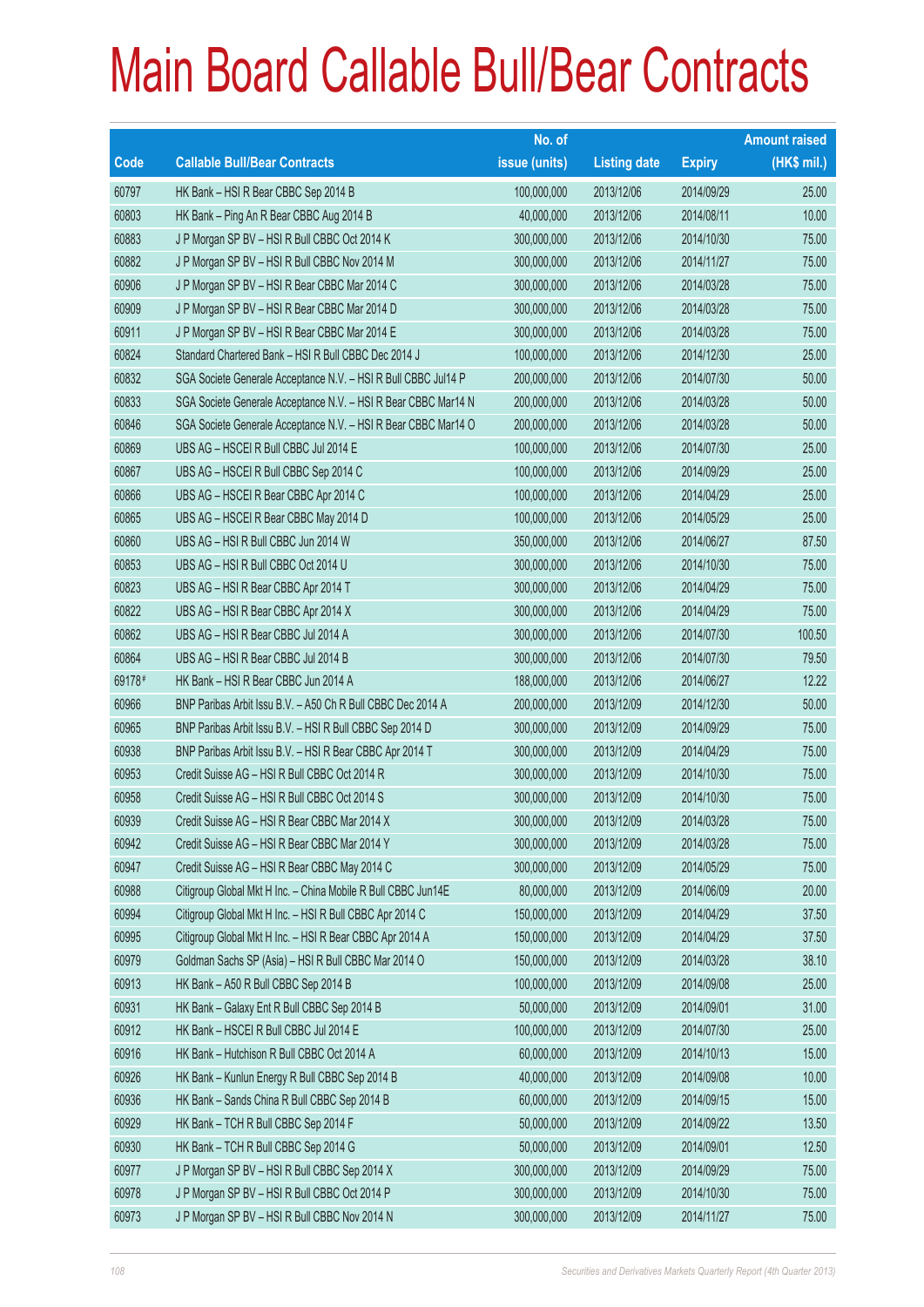|       |                                                              | No. of        |                     |               | <b>Amount raised</b> |
|-------|--------------------------------------------------------------|---------------|---------------------|---------------|----------------------|
| Code  | <b>Callable Bull/Bear Contracts</b>                          | issue (units) | <b>Listing date</b> | <b>Expiry</b> | $(HK$$ mil.)         |
| 60970 | J P Morgan SP BV - HSI R Bear CBBC Mar 2014 K                | 300,000,000   | 2013/12/09          | 2014/03/28    | 75.00                |
| 60937 | J P Morgan SP BV - HSI R Bear CBBC Mar 2014 M                | 300,000,000   | 2013/12/09          | 2014/03/28    | 75.00                |
| 60985 | UBS AG - HSI R Bull CBBC Jun 2014 Z                          | 300,000,000   | 2013/12/09          | 2014/06/27    | 75.00                |
| 60983 | UBS AG - HSI R Bull CBBC Sep 2014 P                          | 300,000,000   | 2013/12/09          | 2014/09/29    | 75.00                |
| 60945 | UBS AG - HSI R Bear CBBC Mar 2014 V                          | 300,000,000   | 2013/12/09          | 2014/03/28    | 75.00                |
| 60944 | UBS AG - HSI R Bear CBBC Apr 2014 U                          | 300,000,000   | 2013/12/09          | 2014/04/29    | 75.00                |
| 60946 | UBS AG - HSI R Bear CBBC May 2014 F                          | 350,000,000   | 2013/12/09          | 2014/05/29    | 87.50                |
| 61025 | Credit Suisse AG - HSI R Bull CBBC Aug 2014 R                | 300,000,000   | 2013/12/10          | 2014/08/28    | 75.00                |
| 61026 | Credit Suisse AG - HSI R Bull CBBC Aug 2014 S                | 300,000,000   | 2013/12/10          | 2014/08/28    | 75.00                |
| 61031 | Credit Suisse AG - HSI R Bear CBBC Mar 2014 Q                | 300,000,000   | 2013/12/10          | 2014/03/28    | 75.00                |
| 61034 | Credit Suisse AG - HSI R Bear CBBC Mar 2014 R                | 300,000,000   | 2013/12/10          | 2014/03/28    | 75.00                |
| 61027 | Credit Suisse AG - HSI R Bear CBBC May 2014 D                | 300,000,000   | 2013/12/10          | 2014/05/29    | 75.00                |
| 61043 | Citigroup Global Mkt H Inc. - Ping An R Bull CBBC Jun 2014 A | 80,000,000    | 2013/12/10          | 2014/06/23    | 20.00                |
| 61044 | Citigroup Global Mkt H Inc. - Ping An R Bull CBBC Jun 2014 B | 80,000,000    | 2013/12/10          | 2014/06/23    | 20.00                |
| 61048 | Citigroup Global Mkt H Inc. - Ping An R Bear CBBC Jun 2014 A | 80,000,000    | 2013/12/10          | 2014/06/23    | 20.00                |
| 61049 | Citigroup Global Mkt H Inc. - Ping An R Bear CBBC Jun 2014 B | 80,000,000    | 2013/12/10          | 2014/06/23    | 20.00                |
| 61039 | Goldman Sachs SP (Asia) - HSI R Bear CBBC Mar 2014 N         | 150,000,000   | 2013/12/10          | 2014/03/28    | 47.85                |
| 61041 | Goldman Sachs SP (Asia) - HSI R Bear CBBC Mar 2014 O         | 150,000,000   | 2013/12/10          | 2014/03/28    | 52.80                |
| 61042 | Goldman Sachs SP (Asia) - HSI R Bear CBBC Mar 2014 P         | 150,000,000   | 2013/12/10          | 2014/03/28    | 57.60                |
| 61023 | HK Bank - China Life R Bull CBBC Sep 2014 B                  | 60,000,000    | 2013/12/10          | 2014/09/01    | 15.00                |
| 61008 | HK Bank - CSOP A50 ETF R Bear CBBC Oct 2014 A                | 40,000,000    | 2013/12/10          | 2014/10/20    | 10.00                |
| 61007 | HK Bank - A50 R Bull CBBC Jul 2014 C                         | 100,000,000   | 2013/12/10          | 2014/07/14    | 25.00                |
| 61019 | HK Bank - A50 R Bear CBBC Aug 2014 A                         | 50,000,000    | 2013/12/10          | 2014/08/25    | 12.50                |
| 61017 | HK Bank - A50 R Bear CBBC Oct 2014 A                         | 50,000,000    | 2013/12/10          | 2014/10/27    | 12.50                |
| 60998 | HK Bank - HSI R Bull CBBC Jun 2014 K                         | 100,000,000   | 2013/12/10          | 2014/06/27    | 25.00                |
| 60999 | HK Bank - HSI R Bull CBBC Jul 2014 J                         | 100,000,000   | 2013/12/10          | 2014/07/30    | 25.00                |
| 61001 | HK Bank - HSI R Bear CBBC Jul 2014 G                         | 100,000,000   | 2013/12/10          | 2014/07/30    | 25.00                |
| 61005 | HK Bank - HSI R Bear CBBC Jul 2014 H                         | 100,000,000   | 2013/12/10          | 2014/07/30    | 25.00                |
| 61006 | HK Bank - HSI R Bear CBBC Aug 2014 E                         | 100,000,000   | 2013/12/10          | 2014/08/28    | 25.00                |
| 61024 | HK Bank - Lenovo R Bull CBBC Dec 2014 A                      | 60,000,000    | 2013/12/10          | 2014/12/22    | 15.00                |
| 61020 | HK Bank - TCH R Bull CBBC Aug 2014 D                         | 50,000,000    | 2013/12/10          | 2014/08/20    | 12.50                |
| 61021 | HK Bank - TCH R Bear CBBC Aug 2014 C                         | 50,000,000    | 2013/12/10          | 2014/08/05    | 21.00                |
| 61022 | HK Bank - TCH R Bear CBBC Aug 2014 D                         | 50,000,000    | 2013/12/10          | 2014/08/20    | 40.00                |
| 61054 | J P Morgan SP BV - HSI R Bull CBBC Oct 2014 Q                | 300,000,000   | 2013/12/10          | 2014/10/30    | 75.00                |
| 61050 | J P Morgan SP BV - HSI R Bear CBBC Mar 2014 L                | 300,000,000   | 2013/12/10          | 2014/03/28    | 75.00                |
| 61029 | Standard Chartered Bank - HSI R Bull CBBC Sep 2014 E         | 100,000,000   | 2013/12/10          | 2014/09/29    | 25.00                |
| 61028 | Standard Chartered Bank - HSI R Bear CBBC Apr 2014 R         | 100,000,000   | 2013/12/10          | 2014/04/29    | 25.00                |
| 61030 | UBS AG - HSI R Bull CBBC Sep 2014 Q                          | 300,000,000   | 2013/12/10          | 2014/09/29    | 75.00                |
| 61035 | UBS AG - HSI R Bear CBBC Mar 2014 T                          | 300,000,000   | 2013/12/10          | 2014/03/28    | 75.00                |
| 61036 | UBS AG - HSI R Bear CBBC Jun 2014 B                          | 350,000,000   | 2013/12/10          | 2014/06/27    | 87.50                |
| 61037 | UBS AG - Hutchison R Bear CBBC Apr 2014 A                    | 100,000,000   | 2013/12/10          | 2014/04/14    | 25.00                |
| 61038 | UBS AG - Ping An R Bull CBBC Oct 2014 C                      | 100,000,000   | 2013/12/10          | 2014/10/13    | 25.00                |
| 61069 | BNP Paribas Arbit Issu B.V. - HSI R Bull CBBC Sep 2014 E     | 300,000,000   | 2013/12/11          | 2014/09/29    | 75.00                |
| 61070 | BNP Paribas Arbit Issu B.V. - HSI R Bull CBBC Sep 2014 F     | 300,000,000   | 2013/12/11          | 2014/09/29    | 75.00                |
| 61109 | BNP Paribas Arbit Issu B.V. - HSI R Bear CBBC Apr 2014 U     | 300,000,000   | 2013/12/11          | 2014/04/29    | 75.00                |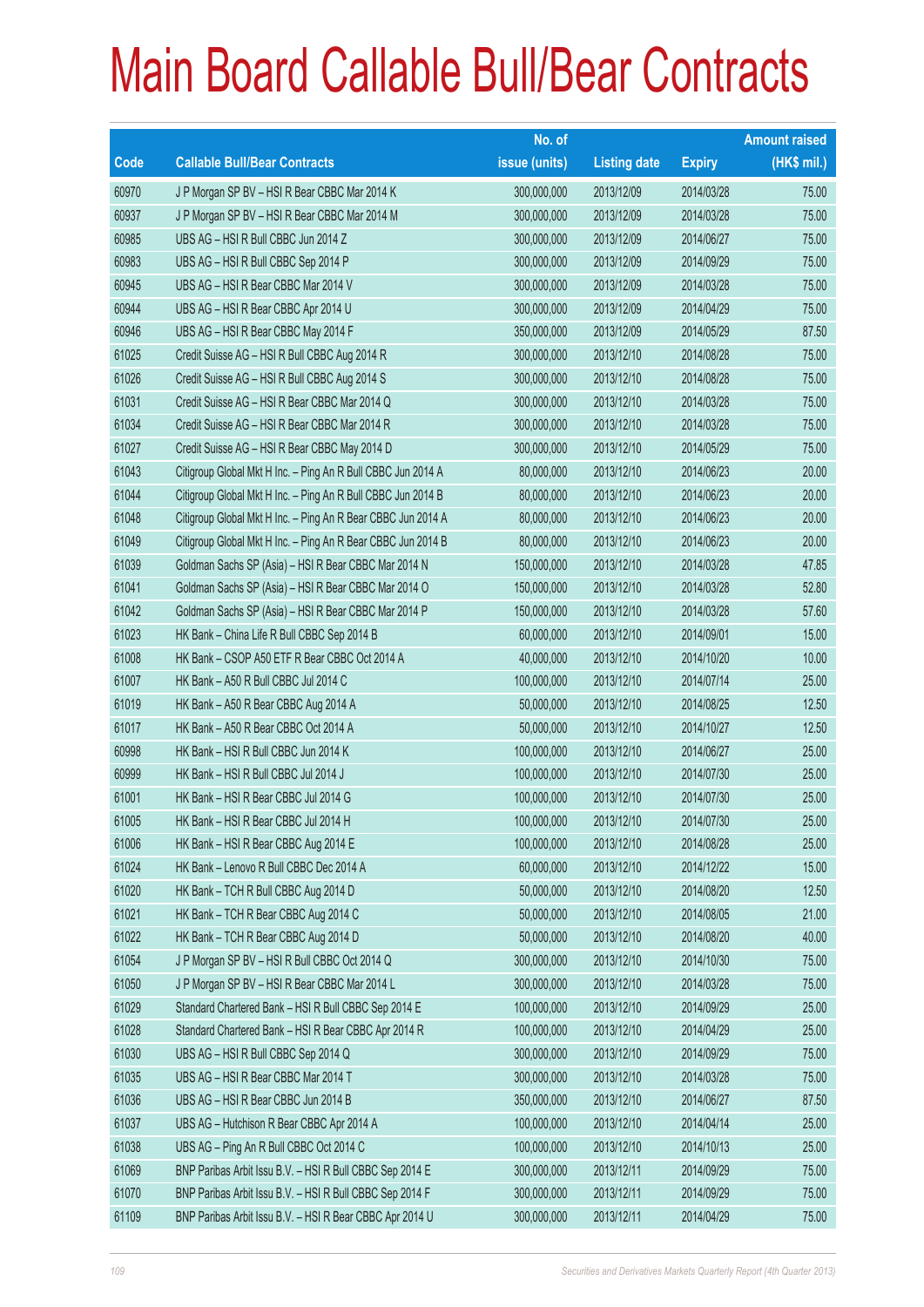|       |                                                              | No. of        |                     |               | <b>Amount raised</b> |
|-------|--------------------------------------------------------------|---------------|---------------------|---------------|----------------------|
| Code  | <b>Callable Bull/Bear Contracts</b>                          | issue (units) | <b>Listing date</b> | <b>Expiry</b> | (HK\$ mil.)          |
| 61087 | Credit Suisse AG - HSI R Bull CBBC Aug 2014 F                | 300,000,000   | 2013/12/11          | 2014/08/28    | 75.00                |
| 61088 | Credit Suisse AG - HSI R Bull CBBC Aug 2014 P                | 300,000,000   | 2013/12/11          | 2014/08/28    | 75.00                |
| 61084 | Credit Suisse AG - HSI R Bull CBBC Aug 2014 X                | 300,000,000   | 2013/12/11          | 2014/08/28    | 75.00                |
| 61106 | Credit Suisse AG - HSI R Bear CBBC Apr 2014 Q                | 300,000,000   | 2013/12/11          | 2014/04/29    | 75.00                |
| 61108 | Credit Suisse AG - HSI R Bear CBBC Apr 2014 R                | 300,000,000   | 2013/12/11          | 2014/04/29    | 75.00                |
| 61099 | Goldman Sachs SP (Asia) - HSI R Bull CBBC Mar 2014 P         | 150,000,000   | 2013/12/11          | 2014/03/28    | 38.55                |
| 61103 | Goldman Sachs SP (Asia) - HSI R Bull CBBC Mar 2014 Q         | 150,000,000   | 2013/12/11          | 2014/03/28    | 38.55                |
| 61104 | Goldman Sachs SP (Asia) - HSI R Bear CBBC Mar 2014 Q         | 150,000,000   | 2013/12/11          | 2014/03/28    | 37.80                |
| 61068 | HK Bank - Galaxy Ent R Bull CBBC Sep 2014 C                  | 50,000,000    | 2013/12/11          | 2014/09/22    | 25.00                |
| 61065 | HK Bank - Galaxy Ent R Bear CBBC Nov 2014 A                  | 40,000,000    | 2013/12/11          | 2014/11/24    | 10.00                |
| 61056 | HK Bank - HSCEI R Bear CBBC Aug 2014 B                       | 68,000,000    | 2013/12/11          | 2014/08/28    | 17.00                |
| 61057 | HK Bank - HSCEI R Bear CBBC Sep 2014 B                       | 68,000,000    | 2013/12/11          | 2014/09/29    | 17.00                |
| 61058 | HK Bank - HSCEI R Bear CBBC Oct 2014 A                       | 68,000,000    | 2013/12/11          | 2014/10/30    | 17.00                |
| 61059 | HK Bank - HSCEI R Bear CBBC Nov 2014 A                       | 68,000,000    | 2013/12/11          | 2014/11/27    | 17.68                |
| 61060 | HK Bank - HSCEI R Bear CBBC Dec 2014 A                       | 68,000,000    | 2013/12/11          | 2014/12/30    | 19.72                |
| 61061 | HK Bank - Hutchison R Bull CBBC Jul 2014 C                   | 60,000,000    | 2013/12/11          | 2014/07/14    | 15.00                |
| 61062 | HK Bank - Hutchison R Bear CBBC Sep 2014 A                   | 50,000,000    | 2013/12/11          | 2014/09/29    | 12.50                |
| 61064 | HK Bank - Sands China R Bull CBBC Sep 2014 C                 | 60,000,000    | 2013/12/11          | 2014/09/01    | 15.00                |
| 61121 | J P Morgan SP BV - HSI R Bull CBBC Sep 2014 Y                | 300,000,000   | 2013/12/11          | 2014/09/29    | 75.00                |
| 61120 | J P Morgan SP BV - HSI R Bull CBBC Oct 2014 L                | 300,000,000   | 2013/12/11          | 2014/10/30    | 75.00                |
| 61118 | J P Morgan SP BV - HSI R Bear CBBC Mar 2014 N                | 300,000,000   | 2013/12/11          | 2014/03/28    | 75.00                |
| 61119 | J P Morgan SP BV - HSI R Bear CBBC Mar 2014 O                | 300,000,000   | 2013/12/11          | 2014/03/28    | 75.00                |
| 61117 | J P Morgan SP BV - HSI R Bear CBBC Apr 2014 K                | 300,000,000   | 2013/12/11          | 2014/04/29    | 75.00                |
| 61071 | Standard Chartered Bank - HSI R Bull CBBC Sep 2014 F         | 100,000,000   | 2013/12/11          | 2014/09/29    | 25.00                |
| 61105 | Standard Chartered Bank - HSI R Bear CBBC Apr 2014 S         | 100,000,000   | 2013/12/11          | 2014/04/29    | 25.00                |
| 61097 | UBS AG - China Mobile R Bull CBBC Oct 2014 C                 | 100,000,000   | 2013/12/11          | 2014/10/06    | 25.00                |
| 61092 | UBS AG - A50 China R Bear CBBC May 2014 A                    | 100,000,000   | 2013/12/11          | 2014/05/12    | 25.00                |
| 61078 | UBS AG - HSI R Bull CBBC Jun 2014 D                          | 350,000,000   | 2013/12/11          | 2014/06/27    | 87.50                |
| 61077 | UBS AG - HSI R Bull CBBC Oct 2014 V                          | 300,000,000   | 2013/12/11          | 2014/10/30    | 75.00                |
| 61110 | UBS AG - HSI R Bear CBBC Mar 2014 U                          | 300,000,000   | 2013/12/11          | 2014/03/28    | 75.00                |
| 61111 | UBS AG - HSI R Bear CBBC Mar 2014 W                          | 300,000,000   | 2013/12/11          | 2014/03/28    | 75.00                |
| 61098 | UBS AG - Petrochina R Bull CBBC Jun 2014 B                   | 100,000,000   | 2013/12/11          | 2014/06/23    | 25.00                |
| 61093 | UBS AG - Ping An R Bear CBBC Aug 2014 A                      | 100,000,000   | 2013/12/11          | 2014/08/18    | 25.00                |
| 61094 | UBS AG - Sands China R Bull CBBC Aug 2014 B                  | 100,000,000   | 2013/12/11          | 2014/08/11    | 25.00                |
| 61128 | BNP Paribas Arbit Issu B.V. - HSI R Bull CBBC Sep 2014 G     | 300,000,000   | 2013/12/12          | 2014/09/29    | 75.00                |
| 61191 | BNP Paribas Arbit Issu B.V. - HSI R Bear CBBC Apr 2014 V     | 300,000,000   | 2013/12/12          | 2014/04/29    | 75.00                |
| 61192 | BNP Paribas Arbit Issu B.V. - HSI R Bear CBBC Jun 2014 A     | 300,000,000   | 2013/12/12          | 2014/06/27    | 75.00                |
| 61199 | BNP Paribas Arbit Issu B.V. - HSI R Bear CBBC Jun 2014 B     | 300,000,000   | 2013/12/12          | 2014/06/27    | 75.00                |
| 61124 | Credit Suisse AG - HSI R Bull CBBC Aug 2014 T                | 300,000,000   | 2013/12/12          | 2014/08/28    | 75.00                |
| 61179 | Credit Suisse AG - HSI R Bull CBBC Aug 2014 Y                | 300,000,000   | 2013/12/12          | 2014/08/28    | 75.00                |
| 61183 | Credit Suisse AG - HSI R Bear CBBC Apr 2014 S                | 300,000,000   | 2013/12/12          | 2014/04/29    | 75.00                |
| 61184 | Credit Suisse AG - HSI R Bear CBBC Apr 2014 T                | 300,000,000   | 2013/12/12          | 2014/04/29    | 75.00                |
| 61186 | Credit Suisse AG - HSI R Bear CBBC Apr 2014 U                | 300,000,000   | 2013/12/12          | 2014/04/29    | 75.00                |
| 61200 | Credit Suisse AG - HSI R Bear CBBC Apr 2014 V                | 300,000,000   | 2013/12/12          | 2014/04/29    | 75.00                |
| 61175 | Citigroup Global Mkt H Inc. - Sands China R Bull CBBC Jul14B | 60,000,000    | 2013/12/12          | 2014/07/21    | 15.00                |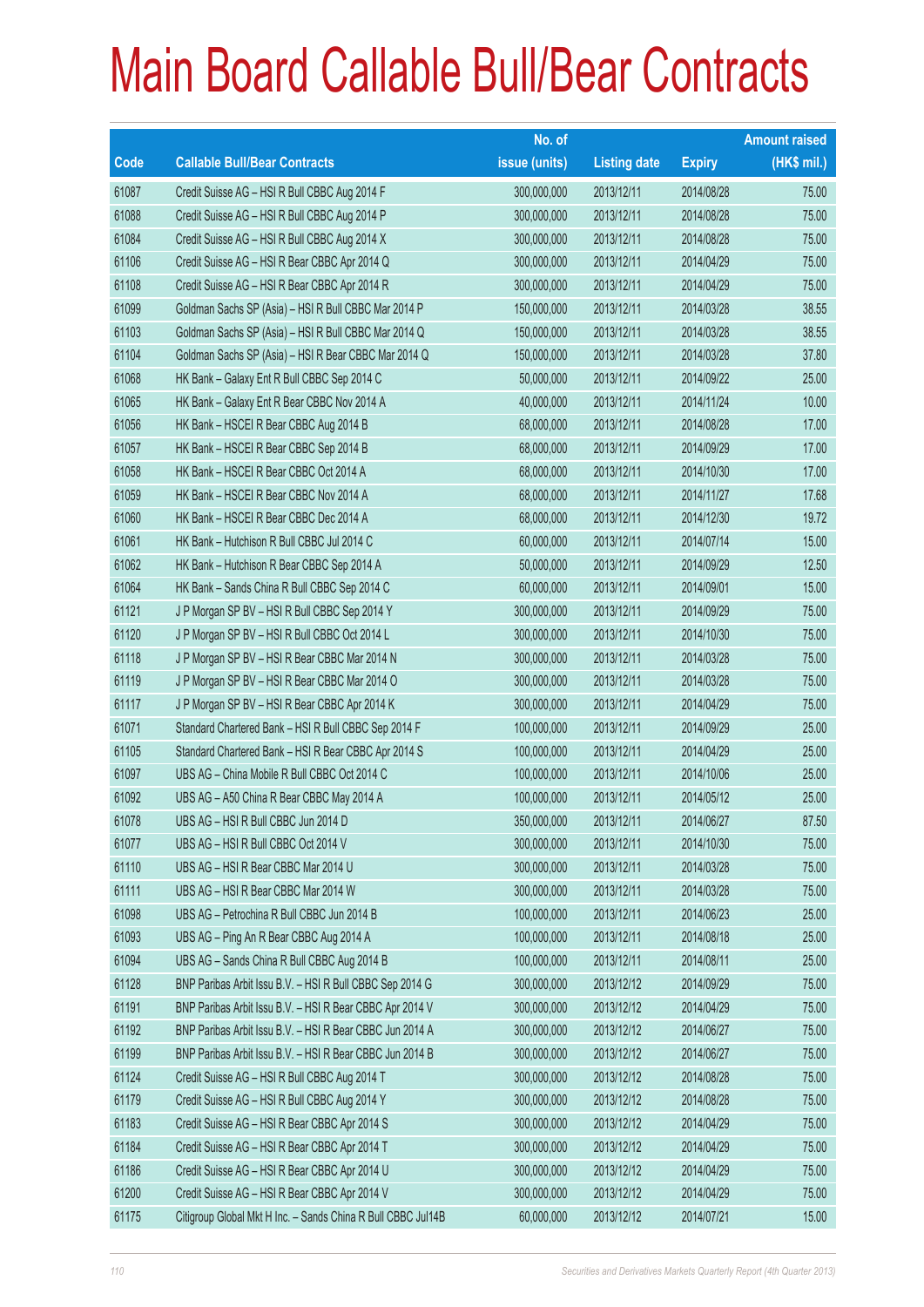|       |                                                              | No. of        |                     |               | <b>Amount raised</b> |
|-------|--------------------------------------------------------------|---------------|---------------------|---------------|----------------------|
| Code  | <b>Callable Bull/Bear Contracts</b>                          | issue (units) | <b>Listing date</b> | <b>Expiry</b> | (HK\$ mil.)          |
| 61177 | Citigroup Global Mkt H Inc. - Sands China R Bear CBBC Jul14A | 60,000,000    | 2013/12/12          | 2014/07/21    | 15.00                |
| 61144 | Goldman Sachs SP (Asia) - HSI R Bear CBBC Mar 2014 R         | 150,000,000   | 2013/12/12          | 2014/03/28    | 38.70                |
| 61122 | HK Bank - HSI R Bear CBBC Jul 2014 I                         | 100,000,000   | 2013/12/12          | 2014/07/30    | 25.00                |
| 61126 | J P Morgan SP BV - HSI R Bull CBBC Sep 2014 Z                | 300,000,000   | 2013/12/12          | 2014/09/29    | 75.00                |
| 61125 | J P Morgan SP BV - HSI R Bull CBBC Oct 2014 O                | 300,000,000   | 2013/12/12          | 2014/10/30    | 75.00                |
| 61203 | J P Morgan SP BV - HSI R Bear CBBC Mar 2014 P                | 300,000,000   | 2013/12/12          | 2014/03/28    | 75.00                |
| 61138 | Standard Chartered Bank - HSI R Bull CBBC Sep 2014 G         | 100,000,000   | 2013/12/12          | 2014/09/29    | 25.00                |
| 61142 | Standard Chartered Bank - HSI R Bear CBBC Apr 2014 T         | 100,000,000   | 2013/12/12          | 2014/04/29    | 25.00                |
| 61152 | UBS AG - Anhui Conch R Bull CBBC Nov 2014 A                  | 100,000,000   | 2013/12/12          | 2014/11/24    | 25.00                |
| 61148 | UBS AG - CC Bank R Bull CBBC Jul 2014 D                      | 100,000,000   | 2013/12/12          | 2014/07/14    | 25.00                |
| 61147 | UBS AG - A50 China R Bull CBBC Jun 2014 B                    | 100,000,000   | 2013/12/12          | 2014/06/16    | 25.00                |
| 61146 | UBS AG - A50 China R Bear CBBC Apr 2014 B                    | 100,000,000   | 2013/12/12          | 2014/04/28    | 25.00                |
| 61168 | UBS AG - Galaxy Ent R Bull CBBC Oct 2014 A                   | 100,000,000   | 2013/12/12          | 2014/10/13    | 25.00                |
| 61159 | UBS AG - Galaxy Ent R Bear CBBC Jun 2014 B                   | 100,000,000   | 2013/12/12          | 2014/06/23    | 25.00                |
| 61155 | UBS AG - Galaxy Ent R Bear CBBC Jul 2014 A                   | 100,000,000   | 2013/12/12          | 2014/07/14    | 25.00                |
| 61131 | UBS AG - HSI R Bull CBBC Aug 2014 I                          | 300,000,000   | 2013/12/12          | 2014/08/28    | 75.00                |
| 61135 | UBS AG - HSI R Bull CBBC Aug 2014 J                          | 350,000,000   | 2013/12/12          | 2014/08/28    | 87.50                |
| 61201 | UBS AG - HSI R Bear CBBC Mar 2014 X                          | 300,000,000   | 2013/12/12          | 2014/03/28    | 75.00                |
| 61202 | UBS AG - HSI R Bear CBBC Mar 2014 Y                          | 300,000,000   | 2013/12/12          | 2014/03/28    | 75.00                |
| 61174 | UBS AG - Hutchison R Bull CBBC Oct 2014 B                    | 100,000,000   | 2013/12/12          | 2014/10/20    | 25.00                |
| 61153 | UBS AG - TCH R Bull CBBC Jul 2014 H                          | 50,000,000    | 2013/12/12          | 2014/07/21    | 14.75                |
| 61211 | Credit Suisse AG - HSI R Bull CBBC Sep 2014 V                | 300,000,000   | 2013/12/13          | 2014/09/29    | 75.00                |
| 61233 | Credit Suisse AG - HSI R Bull CBBC Sep 2014 X                | 300,000,000   | 2013/12/13          | 2014/09/29    | 75.00                |
| 61212 | Credit Suisse AG - HSI R Bear CBBC Mar 2014 E                | 300,000,000   | 2013/12/13          | 2014/03/28    | 75.00                |
| 61213 | Credit Suisse AG - HSI R Bear CBBC Mar 2014 S                | 300,000,000   | 2013/12/13          | 2014/03/28    | 75.00                |
| 61242 | Goldman Sachs SP (Asia) - HSI R Bull CBBC Mar 2014 R         | 150,000,000   | 2013/12/13          | 2014/03/28    | 38.25                |
| 61206 | HK Bank - China Mobile R Bull CBBC Sep 2014 A                | 120,000,000   | 2013/12/13          | 2014/09/29    | 30.00                |
| 61207 | HK Bank - A50 R Bull CBBC Sep 2014 C                         | 100,000,000   | 2013/12/13          | 2014/09/01    | 25.00                |
| 61205 | HK Bank - HSCEI R Bear CBBC Jul 2014 B                       | 68,000,000    | 2013/12/13          | 2014/07/30    | 17.00                |
| 61235 | J P Morgan SP BV - HSI R Bull CBBC Oct 2014 D                | 300,000,000   | 2013/12/13          | 2014/10/30    | 75.00                |
| 61234 | J P Morgan SP BV - HSI R Bear CBBC Mar 2014 Q                | 300,000,000   | 2013/12/13          | 2014/03/28    | 75.00                |
| 61208 | UBS AG - HSI R Bull CBBC Oct 2014 W                          | 300,000,000   | 2013/12/13          | 2014/10/30    | 75.00                |
| 61230 | UBS AG - HSI R Bull CBBC Dec 2014 G                          | 300,000,000   | 2013/12/13          | 2014/12/30    | 75.00                |
| 61215 | UBS AG - HSI R Bear CBBC Mar 2014 R                          | 350,000,000   | 2013/12/13          | 2014/03/28    | 87.50                |
| 61214 | UBS AG - HSI R Bear CBBC Apr 2014 V                          | 300,000,000   | 2013/12/13          | 2014/04/29    | 75.00                |
| 61217 | UBS AG - TCH R Bull CBBC Aug 2014 A                          | 50,000,000    | 2013/12/13          | 2014/08/11    | 14.00                |
| 61216 | UBS AG - TCH R Bear CBBC Jun 2014 F                          | 50,000,000    | 2013/12/13          | 2014/06/16    | 31.50                |
| 61278 | BNP Paribas Arbit Issu B.V. - HSI R Bear CBBC Apr 2014 W     | 300,000,000   | 2013/12/16          | 2014/04/29    | 75.00                |
| 61294 | Credit Suisse AG - HSI R Bull CBBC Oct 2014 T                | 300,000,000   | 2013/12/16          | 2014/10/30    | 75.00                |
| 61296 | Credit Suisse AG - HSI R Bull CBBC Oct 2014 U                | 300,000,000   | 2013/12/16          | 2014/10/30    | 75.00                |
| 61281 | Credit Suisse AG - HSI R Bear CBBC Mar 2014 F                | 300,000,000   | 2013/12/16          | 2014/03/28    | 75.00                |
| 61288 | Credit Suisse AG - HSI R Bear CBBC Mar 2014 G                | 300,000,000   | 2013/12/16          | 2014/03/28    | 75.00                |
| 61279 | Credit Suisse AG - HSI R Bear CBBC Mar 2014 T                | 300,000,000   | 2013/12/16          | 2014/03/28    | 75.00                |
| 61253 | HK Bank - CSOP A50 ETF R Bull CBBC Sep 2014 B                | 80,000,000    | 2013/12/16          | 2014/09/29    | 20.00                |
| 61250 | HK Bank - HSI R Bull CBBC Jul 2014 K                         | 100,000,000   | 2013/12/16          | 2014/07/30    | 25.00                |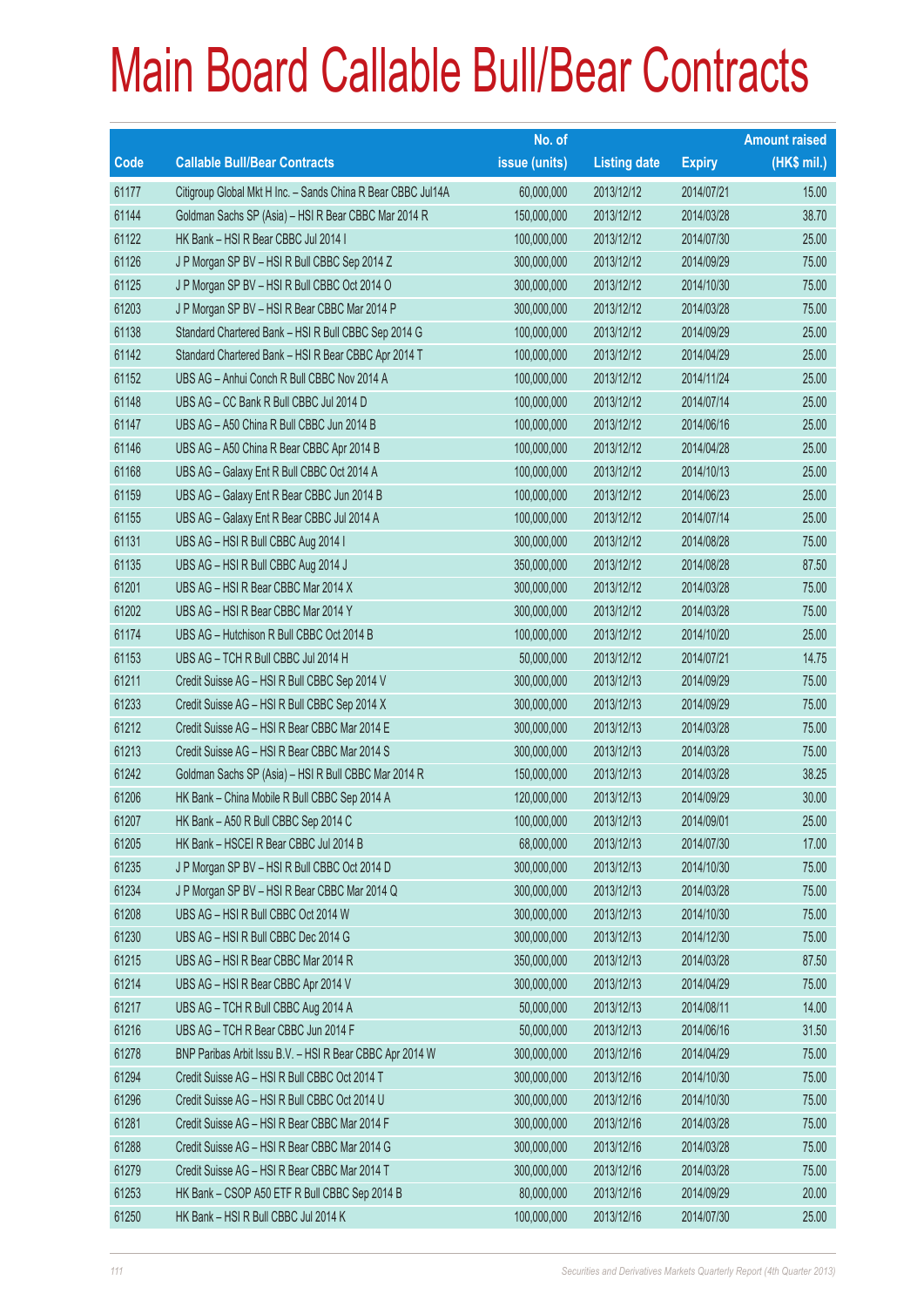|       |                                                                | No. of        |                     |               | <b>Amount raised</b> |
|-------|----------------------------------------------------------------|---------------|---------------------|---------------|----------------------|
| Code  | <b>Callable Bull/Bear Contracts</b>                            | issue (units) | <b>Listing date</b> | <b>Expiry</b> | $(HK$$ mil.)         |
| 61243 | HK Bank - HSI R Bull CBBC Aug 2014 G                           | 100,000,000   | 2013/12/16          | 2014/08/28    | 25.00                |
| 61251 | HK Bank - HSI R Bear CBBC Nov 2014 A                           | 100,000,000   | 2013/12/16          | 2014/11/27    | 25.00                |
| 61258 | HK Bank - TCH R Bull CBBC Aug 2014 E                           | 50,000,000    | 2013/12/16          | 2014/08/18    | 12.50                |
| 61255 | HK Bank - TCH R Bull CBBC Oct 2014 C                           | 50,000,000    | 2013/12/16          | 2014/10/08    | 12.50                |
| 61261 | HK Bank - TCH R Bear CBBC Aug 2014 E                           | 50,000,000    | 2013/12/16          | 2014/08/18    | 24.00                |
| 61274 | HK Bank - TCH R Bear CBBC Oct 2014 C                           | 50,000,000    | 2013/12/16          | 2014/10/08    | 47.50                |
| 61344 | J P Morgan SP BV - HSI R Bull CBBC Oct 2014 K                  | 300,000,000   | 2013/12/16          | 2014/10/30    | 75.00                |
| 61345 | J P Morgan SP BV - HSI R Bull CBBC Oct 2014 P                  | 300,000,000   | 2013/12/16          | 2014/10/30    | 75.00                |
| 61343 | J P Morgan SP BV - HSI R Bear CBBC Mar 2014 R                  | 300,000,000   | 2013/12/16          | 2014/03/28    | 75.00                |
| 61292 | Standard Chartered Bank - HSI R Bull CBBC Jun 2014 I           | 100,000,000   | 2013/12/16          | 2014/06/27    | 25.00                |
| 61289 | Standard Chartered Bank - HSI R Bear CBBC Apr 2014 U           | 100,000,000   | 2013/12/16          | 2014/04/29    | 25.00                |
| 61309 | UBS AG - China Life R Bull CBBC Aug 2014 B                     | 100,000,000   | 2013/12/16          | 2014/08/18    | 25.00                |
| 61305 | UBS AG - China Life R Bear CBBC Sep 2014 A                     | 100,000,000   | 2013/12/16          | 2014/09/01    | 53.00                |
| 61301 | UBS AG - A50 China R Bear CBBC Apr 2014 C                      | 100,000,000   | 2013/12/16          | 2014/04/28    | 25.00                |
| 61300 | UBS AG - HSCEI R Bull CBBC Jul 2014 F                          | 100,000,000   | 2013/12/16          | 2014/07/30    | 25.00                |
| 61297 | UBS AG - HSI R Bull CBBC Aug 2014 K                            | 300,000,000   | 2013/12/16          | 2014/08/28    | 75.00                |
| 61298 | UBS AG - HSI R Bull CBBC Sep 2014 T                            | 300,000,000   | 2013/12/16          | 2014/09/29    | 75.00                |
| 61290 | UBS AG - HSI R Bear CBBC Mar 2014 Z                            | 300,000,000   | 2013/12/16          | 2014/03/28    | 75.00                |
| 61291 | UBS AG - HSI R Bear CBBC May 2014 G                            | 350,000,000   | 2013/12/16          | 2014/05/29    | 87.50                |
| 61313 | UBS AG - TCH R Bull CBBC Jul 2014 I                            | 50,000,000    | 2013/12/16          | 2014/07/07    | 13.75                |
| 61312 | UBS AG - TCH R Bear CBBC Aug 2014 A                            | 50,000,000    | 2013/12/16          | 2014/08/11    | 41.50                |
| 61310 | UBS AG - TCH R Bear CBBC Sep 2014 A                            | 50,000,000    | 2013/12/16          | 2014/09/01    | 46.50                |
| 62648 | Credit Suisse AG - HSI R Bull CBBC Oct 2014 V                  | 300,000,000   | 2013/12/17          | 2014/10/30    | 75.00                |
| 62649 | Credit Suisse AG - HSI R Bear CBBC Apr 2014 W                  | 300,000,000   | 2013/12/17          | 2014/04/29    | 75.00                |
| 62650 | Credit Suisse AG - HSI R Bear CBBC Apr 2014 X                  | 300,000,000   | 2013/12/17          | 2014/04/29    | 75.00                |
| 62675 | Goldman Sachs SP (Asia) - HSI R Bull CBBC Mar 2014 S           | 150,000,000   | 2013/12/17          | 2014/03/28    | 38.55                |
| 62684 | Goldman Sachs SP (Asia) - HSI R Bull CBBC Mar 2014 T           | 150,000,000   | 2013/12/17          | 2014/03/28    | 38.10                |
| 62698 | J P Morgan SP BV - HSI R Bull CBBC Sep 2014 B                  | 300,000,000   | 2013/12/17          | 2014/09/29    | 75.00                |
| 62686 | J P Morgan SP BV - HSI R Bear CBBC Mar 2014 T                  | 300,000,000   | 2013/12/17          | 2014/03/28    | 75.00                |
| 62336 | Standard Chartered Bank - HSI R Bull CBBC Sep 2014 H           | 100,000,000   | 2013/12/17          | 2014/09/29    | 25.00                |
| 61349 | SGA Societe Generale Acceptance N.V. - HSI R Bull CBBC Jul 14Q | 200,000,000   | 2013/12/17          | 2014/07/30    | 50.00                |
| 62243 | SGA Societe Generale Acceptance N.V. - HSI R Bull CBBC Jul 14R | 200,000,000   | 2013/12/17          | 2014/07/30    | 50.00                |
| 62254 | SGA Societe Generale Acceptance N.V. - HSI R Bull CBBC Jul 14S | 200,000,000   | 2013/12/17          | 2014/07/30    | 50.00                |
| 62260 | SGA Societe Generale Acceptance N.V. - HSI R Bear CBBC Mar 14P | 200,000,000   | 2013/12/17          | 2014/03/28    | 50.00                |
| 62332 | SGA Societe Generale Acceptance N.V. - HSI R Bear CBBC Mar 14Q | 200,000,000   | 2013/12/17          | 2014/03/28    | 50.00                |
| 62334 | SGA Societe Generale Acceptance N.V. - HSI R Bear CBBC Mar 14R | 200,000,000   | 2013/12/17          | 2014/03/28    | 50.00                |
| 62542 | UBS AG - BOCL R Bear CBBC Jul 2014 A                           | 100,000,000   | 2013/12/17          | 2014/07/28    | 25.00                |
| 62592 | UBS AG - China Mobile R Bull CBBC Sep 2014 A                   | 100,000,000   | 2013/12/17          | 2014/09/15    | 25.00                |
| 62628 | UBS AG - COVS R Bull CBBC Jul 2014 A                           | 50,000,000    | 2013/12/17          | 2014/07/21    | 12.50                |
| 62543 | UBS AG - Minsheng Bank R Bear CBBC May 2014 A                  | 50,000,000    | 2013/12/17          | 2014/05/19    | 12.50                |
| 62641 | UBS AG - Galaxy Ent R Bull CBBC Sep 2014 A                     | 100,000,000   | 2013/12/17          | 2014/09/22    | 25.00                |
| 62647 | UBS AG - HSBC R Bull CBBC May 2014 B                           | 100,000,000   | 2013/12/17          | 2014/05/12    | 25.00                |
| 62378 | UBS AG - HSI R Bull CBBC Aug 2014 M                            | 350,000,000   | 2013/12/17          | 2014/08/28    | 87.50                |
| 62379 | UBS AG - HSI R Bull CBBC Aug 2014 N                            | 350,000,000   | 2013/12/17          | 2014/08/28    | 87.50                |
| 62335 | UBS AG - HSI R Bull CBBC Nov 2014 D                            | 300,000,000   | 2013/12/17          | 2014/11/27    | 75.00                |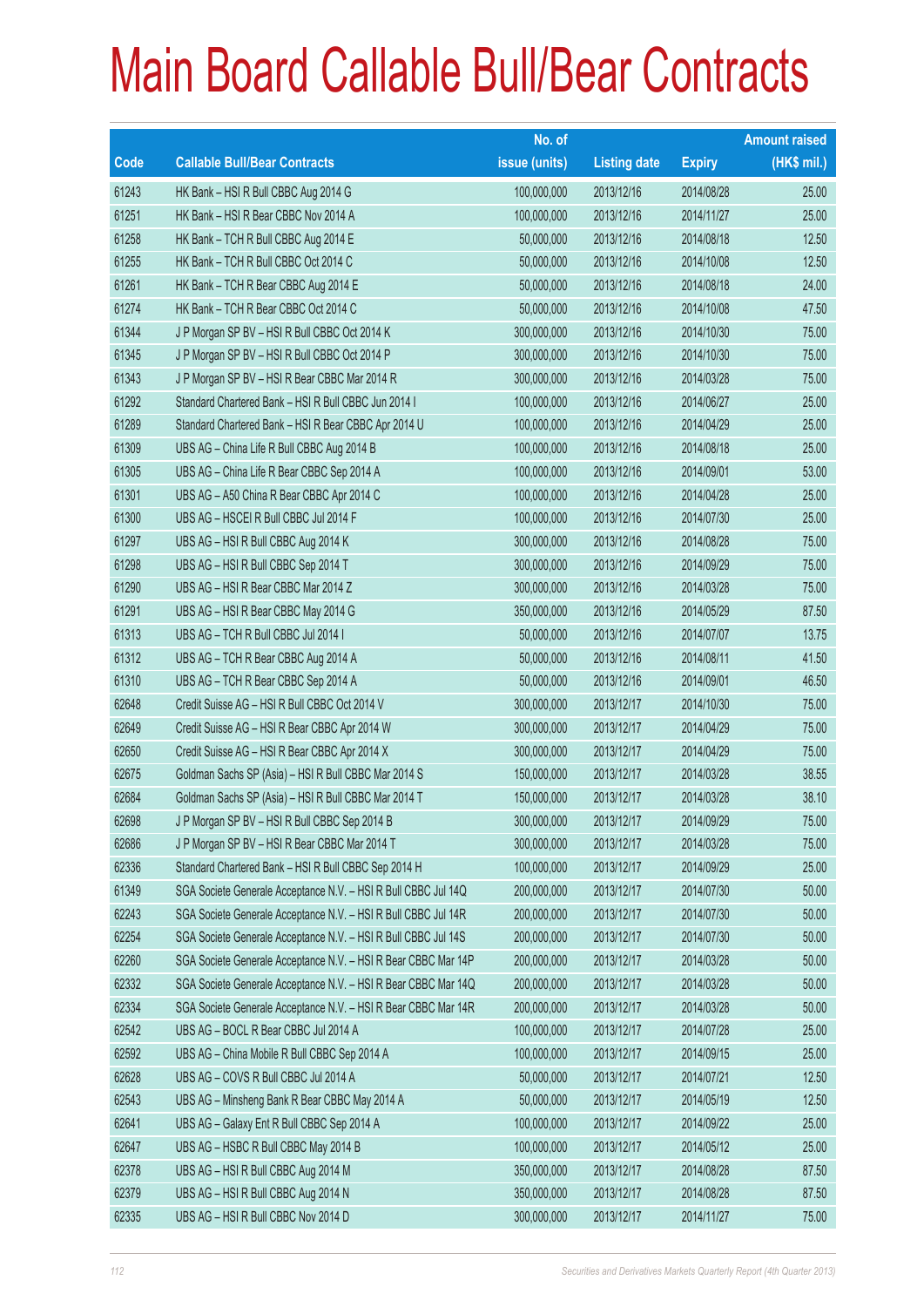|       |                                                          | No. of        |                     |               | <b>Amount raised</b> |
|-------|----------------------------------------------------------|---------------|---------------------|---------------|----------------------|
| Code  | <b>Callable Bull/Bear Contracts</b>                      | issue (units) | <b>Listing date</b> | <b>Expiry</b> | $(HK$$ mil.)         |
| 62337 | UBS AG - HSI R Bear CBBC Mar 2014 C                      | 300,000,000   | 2013/12/17          | 2014/03/28    | 75.00                |
| 62651 | UBS AG - HSI R Bear CBBC Apr 2014 W                      | 300,000,000   | 2013/12/17          | 2014/04/29    | 75.00                |
| 62629 | UBS AG - Kunlun Energy R Bull CBBC Jun 2014 B            | 40,000,000    | 2013/12/17          | 2014/06/23    | 10.00                |
| 62755 | BNP Paribas Arbit Issu B.V. - HSI R Bull CBBC Sep 2014 H | 300,000,000   | 2013/12/18          | 2014/09/29    | 75.00                |
| 62760 | BNP Paribas Arbit Issu B.V. - HSI R Bull CBBC Sep 2014 I | 300,000,000   | 2013/12/18          | 2014/09/29    | 75.00                |
| 62862 | BNP Paribas Arbit Issu B.V. - HSI R Bull CBBC Sep 2014 J | 300,000,000   | 2013/12/18          | 2014/09/29    | 75.00                |
| 63083 | BNP Paribas Arbit Issu B.V. - HSI R Bull CBBC Sep 2014 K | 300,000,000   | 2013/12/18          | 2014/09/29    | 75.00                |
| 62876 | BNP Paribas Arbit Issu B.V. - HSI R Bear CBBC Apr 2014 A | 300,000,000   | 2013/12/18          | 2014/04/29    | 75.00                |
| 62883 | BNP Paribas Arbit Issu B.V. - HSI R Bear CBBC Apr 2014 B | 300,000,000   | 2013/12/18          | 2014/04/29    | 75.00                |
| 63088 | BNP Paribas Arbit Issu B.V. - HSI R Bear CBBC Apr 2014 C | 300,000,000   | 2013/12/18          | 2014/04/29    | 75.00                |
| 63090 | BNP Paribas Arbit Issu B.V. - HSI R Bear CBBC Apr 2014 D | 300,000,000   | 2013/12/18          | 2014/04/29    | 75.00                |
| 62869 | BNP Paribas Arbit Issu B.V. - HSI R Bear CBBC Apr 2014 X | 300,000,000   | 2013/12/18          | 2014/04/29    | 75.00                |
| 62872 | BNP Paribas Arbit Issu B.V. - HSI R Bear CBBC Apr 2014 Y | 300,000,000   | 2013/12/18          | 2014/04/29    | 75.00                |
| 62762 | Credit Suisse AG - HSI R Bull CBBC Sep 2014 A            | 300,000,000   | 2013/12/18          | 2014/09/29    | 75.00                |
| 62776 | Credit Suisse AG - HSI R Bull CBBC Sep 2014 B            | 300,000,000   | 2013/12/18          | 2014/09/29    | 75.00                |
| 62931 | Credit Suisse AG - HSI R Bull CBBC Sep 2014 C            | 300,000,000   | 2013/12/18          | 2014/09/29    | 75.00                |
| 62764 | Credit Suisse AG - HSI R Bull CBBC Sep 2014 Y            | 300,000,000   | 2013/12/18          | 2014/09/29    | 75.00                |
| 62761 | Credit Suisse AG - HSI R Bull CBBC Sep 2014 Z            | 300,000,000   | 2013/12/18          | 2014/09/29    | 75.00                |
| 62941 | Credit Suisse AG - HSI R Bear CBBC Mar 2014 L            | 300,000,000   | 2013/12/18          | 2014/03/28    | 75.00                |
| 62994 | Credit Suisse AG - HSI R Bear CBBC Mar 2014 M            | 300,000,000   | 2013/12/18          | 2014/03/28    | 75.00                |
| 62966 | Credit Suisse AG - HSI R Bear CBBC Mar 2014 O            | 300,000,000   | 2013/12/18          | 2014/03/28    | 75.00                |
| 62961 | Credit Suisse AG - HSI R Bear CBBC Mar 2014 Z            | 300,000,000   | 2013/12/18          | 2014/03/28    | 75.00                |
| 62833 | Goldman Sachs SP (Asia) - HSI R Bull CBBC Mar 2014 U     | 150,000,000   | 2013/12/18          | 2014/03/28    | 37.65                |
| 62835 | Goldman Sachs SP (Asia) - HSI R Bear CBBC Mar 2014 S     | 150,000,000   | 2013/12/18          | 2014/03/28    | 38.70                |
| 62836 | Goldman Sachs SP (Asia) - HSI R Bear CBBC Mar 2014 T     | 150,000,000   | 2013/12/18          | 2014/03/28    | 37.95                |
| 62858 | Goldman Sachs SP (Asia) - HSI R Bear CBBC Mar 2014 U     | 150,000,000   | 2013/12/18          | 2014/03/28    | 38.70                |
| 62861 | Goldman Sachs SP (Asia) - HSI R Bear CBBC Mar 2014 V     | 150,000,000   | 2013/12/18          | 2014/03/28    | 37.95                |
| 62700 | HK Bank - COVS R Bull CBBC Jul 2014 A                    | 50,000,000    | 2013/12/18          | 2014/07/14    | 18.50                |
| 62701 | HK Bank - COVS R Bull CBBC Sep 2014 A                    | 50,000,000    | 2013/12/18          | 2014/09/29    | 28.00                |
| 62702 | HK Bank - Galaxy Ent R Bear CBBC Dec 2014 A              | 40,000,000    | 2013/12/18          | 2014/12/22    | 10.00                |
| 62699 | HK Bank - HSI R Bear CBBC Sep 2014 C                     | 100,000,000   | 2013/12/18          | 2014/09/29    | 25.00                |
| 62710 | HK Bank - Sands China R Bear CBBC Jul 2014 B             | 50,000,000    | 2013/12/18          | 2014/07/14    | 12.50                |
| 62716 | HK Bank - TCH R Bull CBBC Sep 2014 H                     | 50,000,000    | 2013/12/18          | 2014/09/08    | 12.50                |
| 62715 | HK Bank - TCH R Bull CBBC Oct 2014 D                     | 50,000,000    | 2013/12/18          | 2014/10/20    | 12.50                |
| 62714 | HK Bank - TCH R Bear CBBC Nov 2014 A                     | 50,000,000    | 2013/12/18          | 2014/11/17    | 60.00                |
| 62831 | J P Morgan SP BV - HSI R Bull CBBC Oct 2014 Q            | 300,000,000   | 2013/12/18          | 2014/10/30    | 75.00                |
| 62814 | J P Morgan SP BV - HSI R Bull CBBC Nov 2014 O            | 300,000,000   | 2013/12/18          | 2014/11/27    | 75.00                |
| 62824 | J P Morgan SP BV - HSI R Bull CBBC Nov 2014 P            | 300,000,000   | 2013/12/18          | 2014/11/27    | 75.00                |
| 63091 | J P Morgan SP BV - HSI R Bear CBBC Mar 2014 V            | 300,000,000   | 2013/12/18          | 2014/03/28    | 75.00                |
| 63095 | J P Morgan SP BV - HSI R Bear CBBC Mar 2014 W            | 300,000,000   | 2013/12/18          | 2014/03/28    | 75.00                |
| 63096 | J P Morgan SP BV - HSI R Bear CBBC Mar 2014 X            | 300,000,000   | 2013/12/18          | 2014/03/28    | 75.00                |
| 62736 | Standard Chartered Bank - HSI R Bull CBBC Dec 2014 K     | 100,000,000   | 2013/12/18          | 2014/12/30    | 25.00                |
| 62749 | Standard Chartered Bank - HSI R Bull CBBC Dec 2014 L     | 150,000,000   | 2013/12/18          | 2014/12/30    | 37.50                |
| 62781 | Standard Chartered Bank - HSI R Bull CBBC Dec 2014 M     | 100,000,000   | 2013/12/18          | 2014/12/30    | 25.00                |
| 62940 | Standard Chartered Bank - HSI R Bull CBBC Dec 2014 N     | 100,000,000   | 2013/12/18          | 2014/12/30    | 25.00                |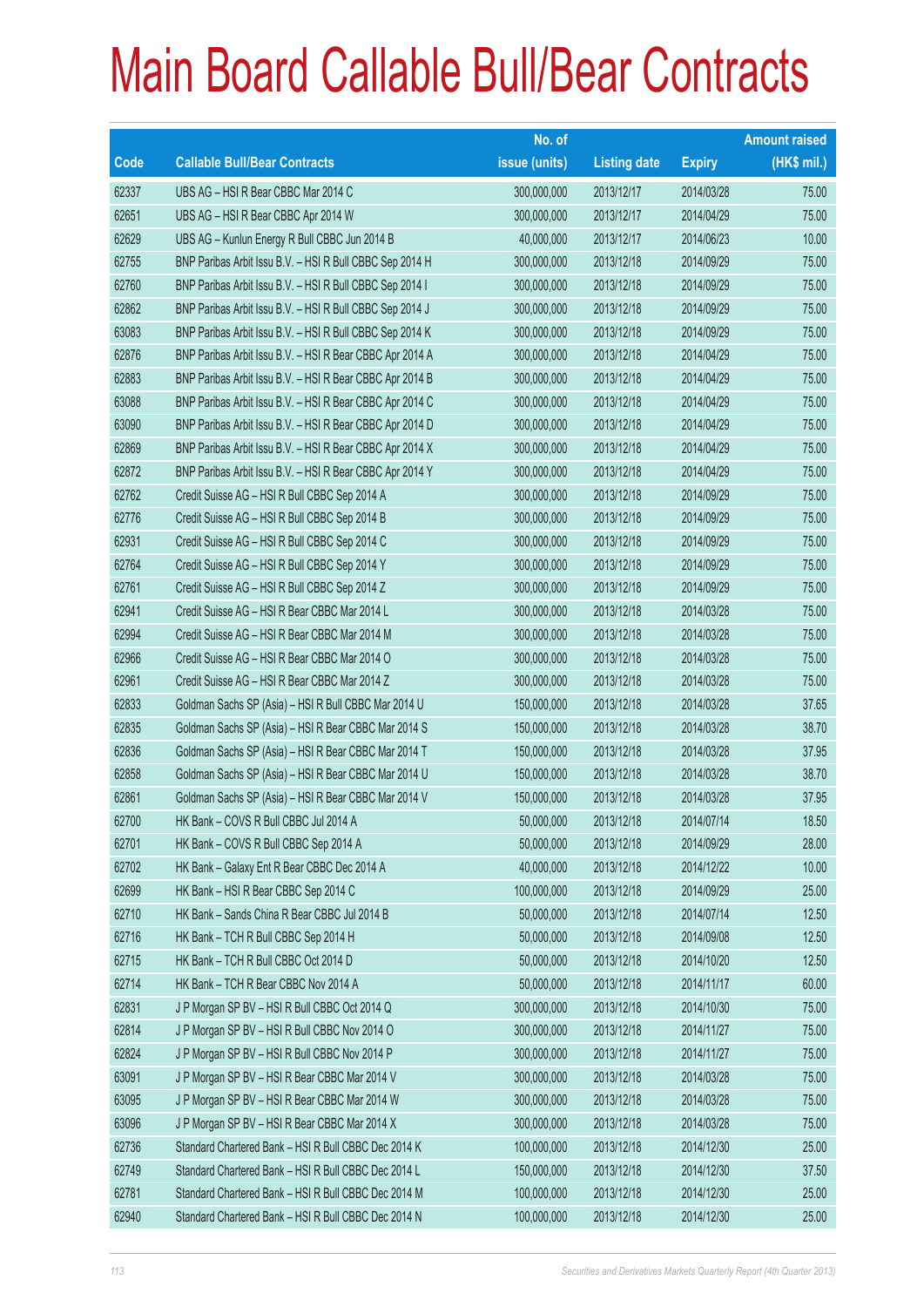|       |                                                                | No. of        |                     |               | <b>Amount raised</b> |
|-------|----------------------------------------------------------------|---------------|---------------------|---------------|----------------------|
| Code  | <b>Callable Bull/Bear Contracts</b>                            | issue (units) | <b>Listing date</b> | <b>Expiry</b> | $(HK$$ mil.)         |
| 62750 | Standard Chartered Bank - HSI R Bear CBBC May 2014 L           | 150,000,000   | 2013/12/18          | 2014/05/29    | 37.50                |
| 62784 | Standard Chartered Bank - HSI R Bear CBBC May 2014 M           | 100,000,000   | 2013/12/18          | 2014/05/29    | 25.00                |
| 62803 | Standard Chartered Bank - HSI R Bear CBBC May 2014 N           | 100,000,000   | 2013/12/18          | 2014/05/29    | 25.00                |
| 63054 | SGA Societe Generale Acceptance N.V. - HSI R Bull CBBC Jun14 O | 200,000,000   | 2013/12/18          | 2014/06/27    | 50.00                |
| 62751 | SGA Societe Generale Acceptance N.V. - HSI R Bull CBBC Jul14 T | 200,000,000   | 2013/12/18          | 2014/07/30    | 50.00                |
| 62752 | SGA Societe Generale Acceptance N.V. - HSI R Bull CBBC Jul14 U | 200,000,000   | 2013/12/18          | 2014/07/30    | 50.00                |
| 62753 | SGA Societe Generale Acceptance N.V. - HSI R Bull CBBC Jul14 V | 200,000,000   | 2013/12/18          | 2014/07/30    | 50.00                |
| 62808 | SGA Societe Generale Acceptance N.V. - HSI R Bull CBBC Jul14 W | 200,000,000   | 2013/12/18          | 2014/07/30    | 50.00                |
| 62754 | SGA Societe Generale Acceptance N.V. - HSI R Bear CBBC Mar14 S | 200,000,000   | 2013/12/18          | 2014/03/28    | 50.00                |
| 62809 | SGA Societe Generale Acceptance N.V. - HSI R Bear CBBC Mar14 T | 200,000,000   | 2013/12/18          | 2014/03/28    | 50.00                |
| 62810 | SGA Societe Generale Acceptance N.V. - HSI R Bear CBBC Mar14 U | 200,000,000   | 2013/12/18          | 2014/03/28    | 50.00                |
| 62812 | SGA Societe Generale Acceptance N.V. - HSI R Bear CBBC Mar14 V | 200,000,000   | 2013/12/18          | 2014/03/28    | 50.00                |
| 63082 | SGA Societe Generale Acceptance N.V. - HSI R Bear CBBC Mar14 W | 200,000,000   | 2013/12/18          | 2014/03/28    | 50.00                |
| 62885 | UBS AG - China Mobile R Bear CBBC Apr 2014 E                   | 100,000,000   | 2013/12/18          | 2014/04/22    | 25.00                |
| 62890 | UBS AG - HSBC R Bull CBBC Nov 2014 A                           | 100,000,000   | 2013/12/18          | 2014/11/17    | 25.00                |
| 63053 | UBS AG - HSI R Bull CBBC Jun 2014 M                            | 350,000,000   | 2013/12/18          | 2014/06/27    | 87.50                |
| 62758 | UBS AG - HSI R Bull CBBC Jul 2014 M                            | 350,000,000   | 2013/12/18          | 2014/07/30    | 87.50                |
| 62756 | UBS AG - HSI R Bull CBBC Aug 2014 L                            | 300,000,000   | 2013/12/18          | 2014/08/28    | 75.00                |
| 62930 | UBS AG - HSI R Bull CBBC Oct 2014 Y                            | 300,000,000   | 2013/12/18          | 2014/10/30    | 75.00                |
| 63047 | UBS AG - HSI R Bear CBBC Mar 2014 D                            | 300,000,000   | 2013/12/18          | 2014/03/28    | 75.00                |
| 63038 | UBS AG - HSI R Bear CBBC Mar 2014 E                            | 300,000,000   | 2013/12/18          | 2014/03/28    | 75.00                |
| 63051 | UBS AG - HSI R Bear CBBC Mar 2014 F                            | 300,000,000   | 2013/12/18          | 2014/03/28    | 75.00                |
| 62995 | UBS AG - HSI R Bear CBBC Apr 2014 Y                            | 300,000,000   | 2013/12/18          | 2014/04/29    | 75.00                |
| 63267 | BNP Paribas Arbit Issu B.V. - A50 Ch R Bull CBBC Dec 2014 B    | 200,000,000   | 2013/12/19          | 2014/12/30    | 50.00                |
| 63227 | BNP Paribas Arbit Issu B.V. - HSI R Bull CBBC Sep 2014 L       | 300,000,000   | 2013/12/19          | 2014/09/29    | 75.00                |
| 63256 | BNP Paribas Arbit Issu B.V. - HSI R Bear CBBC Jun 2014 C       | 300,000,000   | 2013/12/19          | 2014/06/27    | 75.00                |
| 63264 | BNP Paribas Arbit Issu B.V. - HSI R Bear CBBC Jun 2014 D       | 300,000,000   | 2013/12/19          | 2014/06/27    | 75.00                |
| 63250 | Credit Suisse AG - HSI R Bull CBBC Aug 2014 L                  | 300,000,000   | 2013/12/19          | 2014/08/28    | 75.00                |
| 63254 | Credit Suisse AG - HSI R Bull CBBC Aug 2014 O                  | 300,000,000   | 2013/12/19          | 2014/08/28    | 75.00                |
| 63362 | Credit Suisse AG - HSI R Bear CBBC Apr 2014 I                  | 300,000,000   | 2013/12/19          | 2014/04/29    | 75.00                |
| 63384 | Credit Suisse AG - HSI R Bear CBBC Apr 2014 J                  | 300,000,000   | 2013/12/19          | 2014/04/29    | 75.00                |
| 63336 | Credit Suisse AG - HSI R Bear CBBC Apr 2014 Y                  | 300,000,000   | 2013/12/19          | 2014/04/29    | 75.00                |
| 63341 | Credit Suisse AG - HSI R Bear CBBC Apr 2014 Z                  | 300,000,000   | 2013/12/19          | 2014/04/29    | 75.00                |
| 63300 | Goldman Sachs SP (Asia) - HSI R Bull CBBC Mar 2014 V           | 150,000,000   | 2013/12/19          | 2014/03/28    | 38.10                |
| 63301 | Goldman Sachs SP (Asia) - HSI R Bull CBBC Mar 2014 W           | 150,000,000   | 2013/12/19          | 2014/03/28    | 38.40                |
| 63305 | Goldman Sachs SP (Asia) - HSI R Bear CBBC Mar 2014 W           | 150,000,000   | 2013/12/19          | 2014/03/28    | 38.70                |
| 63306 | Goldman Sachs SP (Asia) - HSI R Bear CBBC Mar 2014 X           | 150,000,000   | 2013/12/19          | 2014/03/28    | 38.25                |
| 63173 | HK Bank - China Life R Bear CBBC Oct 2014 A                    | 50,000,000    | 2013/12/19          | 2014/10/27    | 12.50                |
| 63179 | HK Bank - HKEx R Bear CBBC Jun 2014 A                          | 50,000,000    | 2013/12/19          | 2014/06/03    | 12.50                |
| 63180 | HK Bank - HKEx R Bear CBBC Jun 2014 B                          | 50,000,000    | 2013/12/19          | 2014/06/30    | 12.50                |
| 63196 | HK Bank - HKEx R Bear CBBC Jul 2014 C                          | 50,000,000    | 2013/12/19          | 2014/07/21    | 15.00                |
| 63137 | HK Bank - HSCEI R Bear CBBC Jun 2014 B                         | 68,000,000    | 2013/12/19          | 2014/06/27    | 17.00                |
| 63136 | HK Bank - HSCEI R Bear CBBC Aug 2014 C                         | 68,000,000    | 2013/12/19          | 2014/08/28    | 17.00                |
| 63117 | HK Bank - HSI R Bear CBBC Jun 2014 M                           | 100,000,000   | 2013/12/19          | 2014/06/27    | 25.00                |
| 63103 | HK Bank - HSI R Bear CBBC Jul 2014 J                           | 100,000,000   | 2013/12/19          | 2014/07/30    | 25.00                |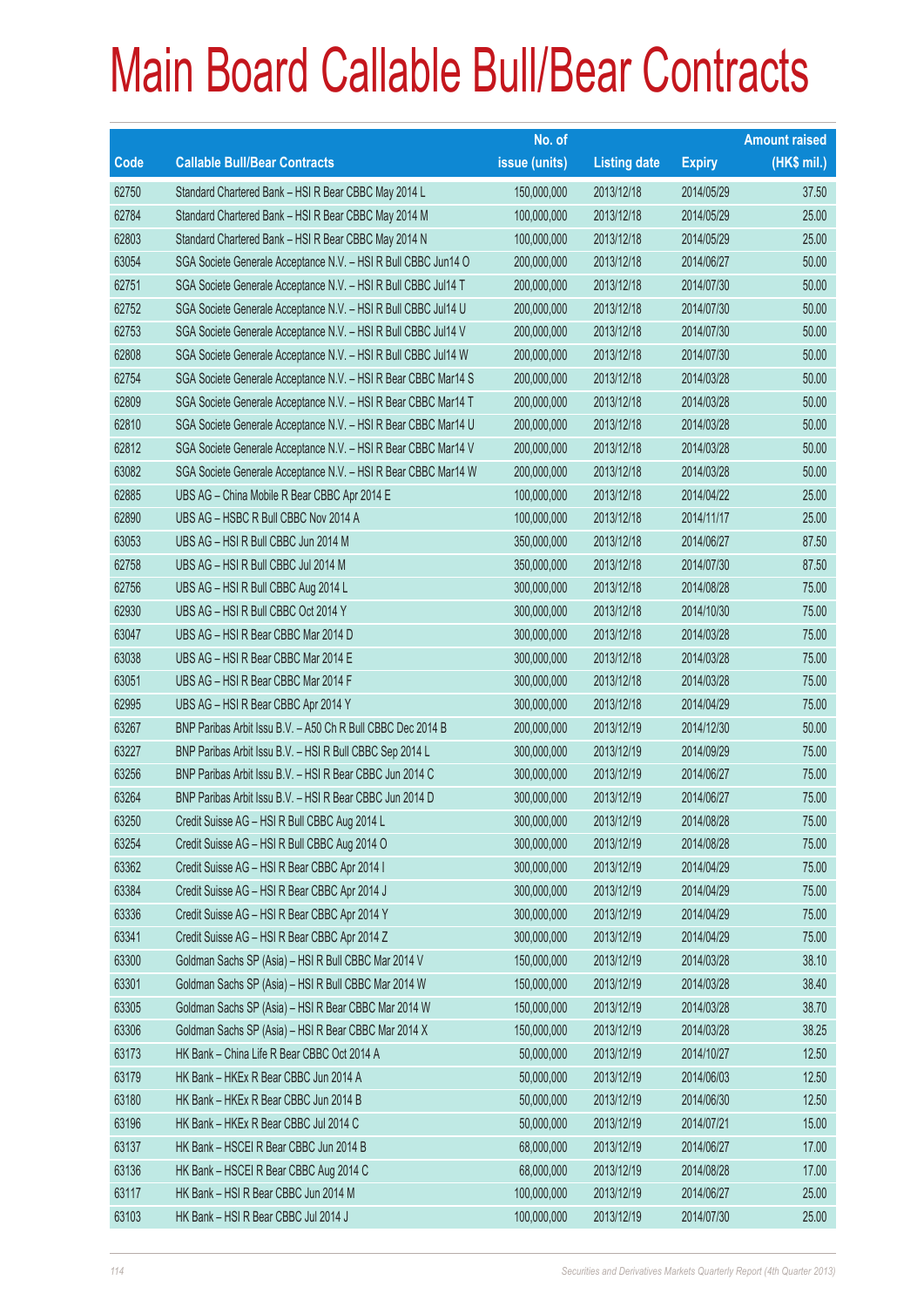|       |                                                                | No. of        |                     |               | <b>Amount raised</b> |
|-------|----------------------------------------------------------------|---------------|---------------------|---------------|----------------------|
| Code  | <b>Callable Bull/Bear Contracts</b>                            | issue (units) | <b>Listing date</b> | <b>Expiry</b> | $(HK$$ mil.)         |
| 63135 | HK Bank - HSI R Bear CBBC Jul 2014 K                           | 100,000,000   | 2013/12/19          | 2014/07/30    | 25.00                |
| 63100 | HK Bank - HSI R Bear CBBC Aug 2014 F                           | 100,000,000   | 2013/12/19          | 2014/08/28    | 25.00                |
| 63197 | J P Morgan SP BV - HSI R Bull CBBC Sep 2014 C                  | 300,000,000   | 2013/12/19          | 2014/09/29    | 75.00                |
| 63200 | J P Morgan SP BV - HSI R Bull CBBC Oct 2014 C                  | 300,000,000   | 2013/12/19          | 2014/10/30    | 75.00                |
| 63386 | J P Morgan SP BV - HSI R Bear CBBC Mar 2014 U                  | 300,000,000   | 2013/12/19          | 2014/03/28    | 75.00                |
| 63385 | J P Morgan SP BV - HSI R Bear CBBC Mar 2014 Y                  | 300,000,000   | 2013/12/19          | 2014/03/28    | 75.00                |
| 63389 | J P Morgan SP BV - HSI R Bear CBBC Mar 2014 Z                  | 300,000,000   | 2013/12/19          | 2014/03/28    | 75.00                |
| 63248 | Standard Chartered Bank - HSI R Bull CBBC Dec 2014 O           | 150,000,000   | 2013/12/19          | 2014/12/30    | 37.50                |
| 63297 | Standard Chartered Bank - HSI R Bear CBBC May 2014 O           | 100,000,000   | 2013/12/19          | 2014/05/29    | 25.00                |
| 63202 | SGA Societe Generale Acceptance N.V. - HSI R Bull CBBC Jun14 U | 200,000,000   | 2013/12/19          | 2014/06/27    | 50.00                |
| 63276 | SGA Societe Generale Acceptance N.V. - HSI R Bull CBBC Jul14 J | 200,000,000   | 2013/12/19          | 2014/07/30    | 50.00                |
| 63284 | SGA Societe Generale Acceptance N.V. - HSI R Bull CBBC Jul14 L | 200,000,000   | 2013/12/19          | 2014/07/30    | 50.00                |
| 63201 | SGA Societe Generale Acceptance N.V. - HSI R Bull CBBC Jul14 X | 200,000,000   | 2013/12/19          | 2014/07/30    | 50.00                |
| 63270 | SGA Societe Generale Acceptance N.V. - HSI R Bull CBBC Jul14 Y | 200,000,000   | 2013/12/19          | 2014/07/30    | 50.00                |
| 63275 | SGA Societe Generale Acceptance N.V. - HSI R Bull CBBC Jul14 Z | 200,000,000   | 2013/12/19          | 2014/07/30    | 50.00                |
| 63217 | SGA Societe Generale Acceptance N.V. - HSI R Bear CBBC Mar14 X | 200,000,000   | 2013/12/19          | 2014/03/28    | 50.00                |
| 63219 | SGA Societe Generale Acceptance N.V. - HSI R Bear CBBC Mar14 Y | 200,000,000   | 2013/12/19          | 2014/03/28    | 50.00                |
| 63293 | SGA Societe Generale Acceptance N.V. - HSI R Bear CBBC Mar14 Z | 200,000,000   | 2013/12/19          | 2014/03/28    | 50.00                |
| 63335 | UBS AG - Galaxy Ent R Bear CBBC Aug 2014 A                     | 100,000,000   | 2013/12/19          | 2014/08/04    | 25.00                |
| 63237 | UBS AG - HSI R Bull CBBC Sep 2014 R                            | 300,000,000   | 2013/12/19          | 2014/09/29    | 75.00                |
| 63246 | UBS AG - HSI R Bull CBBC Sep 2014 U                            | 300,000,000   | 2013/12/19          | 2014/09/29    | 75.00                |
| 63311 | UBS AG - HSI R Bear CBBC Mar 2014 G                            | 300,000,000   | 2013/12/19          | 2014/03/28    | 75.00                |
| 63312 | UBS AG - HSI R Bear CBBC Apr 2014 C                            | 300,000,000   | 2013/12/19          | 2014/04/29    | 75.00                |
| 63313 | UBS AG - HSI R Bear CBBC Apr 2014 F                            | 300,000,000   | 2013/12/19          | 2014/04/29    | 75.00                |
| 63324 | UBS AG - TCH R Bear CBBC Jun 2014 G                            | 50,000,000    | 2013/12/19          | 2014/06/09    | 12.50                |
| 63314 | UBS AG - TCH R Bear CBBC Jul 2014 A                            | 50,000,000    | 2013/12/19          | 2014/07/07    | 36.50                |
| 63463 | BNP Paribas Arbit Issu B.V. - HSI R Bull CBBC Sep 2014 M       | 300,000,000   | 2013/12/20          | 2014/09/29    | 75.00                |
| 63514 | Credit Suisse AG - HSI R Bull CBBC Oct 2014 A                  | 300,000,000   | 2013/12/20          | 2014/10/30    | 75.00                |
| 63414 | Credit Suisse AG - HSI R Bull CBBC Oct 2014 X                  | 300,000,000   | 2013/12/20          | 2014/10/30    | 75.00                |
| 63419 | Credit Suisse AG - HSI R Bull CBBC Oct 2014 Y                  | 300,000,000   | 2013/12/20          | 2014/10/30    | 75.00                |
| 63513 | Credit Suisse AG - HSI R Bull CBBC Oct 2014 Z                  | 300,000,000   | 2013/12/20          | 2014/10/30    | 75.00                |
| 63470 | Credit Suisse AG - HSI R Bear CBBC Mar 2014 N                  | 300,000,000   | 2013/12/20          | 2014/03/28    | 75.00                |
| 63516 | Credit Suisse AG - HSI R Bear CBBC Mar 2014 X                  | 300,000,000   | 2013/12/20          | 2014/03/28    | 75.00                |
| 63518 | Credit Suisse AG - HSI R Bear CBBC Apr 2014 K                  | 300,000,000   | 2013/12/20          | 2014/04/29    | 75.00                |
| 63477 | Goldman Sachs SP (Asia) - HSI R Bull CBBC Mar 2014 X           | 150,000,000   | 2013/12/20          | 2014/03/28    | 37.95                |
| 63479 | Goldman Sachs SP (Asia) - HSI R Bull CBBC Mar 2014 Y           | 150,000,000   | 2013/12/20          | 2014/03/28    | 42.60                |
| 63493 | Goldman Sachs SP (Asia) - HSI R Bull CBBC Mar 2014 Z           | 150,000,000   | 2013/12/20          | 2014/03/28    | 40.20                |
| 63400 | J P Morgan SP BV - HSI R Bull CBBC Sep 2014 F                  | 300,000,000   | 2013/12/20          | 2014/09/29    | 75.00                |
| 63405 | J P Morgan SP BV - HSI R Bull CBBC Oct 2014 G                  | 300,000,000   | 2013/12/20          | 2014/10/30    | 75.00                |
| 63527 | J P Morgan SP BV - HSI R Bear CBBC Mar 2014 A                  | 300,000,000   | 2013/12/20          | 2014/03/28    | 75.00                |
| 63524 | J P Morgan SP BV - HSI R Bear CBBC Mar 2014 B                  | 300,000,000   | 2013/12/20          | 2014/03/28    | 75.00                |
| 63529 | J P Morgan SP BV - HSI R Bear CBBC Mar 2014 E                  | 300,000,000   | 2013/12/20          | 2014/03/28    | 75.00                |
| 63427 | Standard Chartered Bank - HSI R Bull CBBC Dec 2014 P           | 150,000,000   | 2013/12/20          | 2014/12/30    | 37.50                |
| 63474 | Standard Chartered Bank - HSI R Bear CBBC May 2014 P           | 100,000,000   | 2013/12/20          | 2014/05/29    | 25.00                |
| 63462 | SGA Societe Generale Acceptance N.V. - HSI R Bull CBBC Jun14 K | 200,000,000   | 2013/12/20          | 2014/06/27    | 50.00                |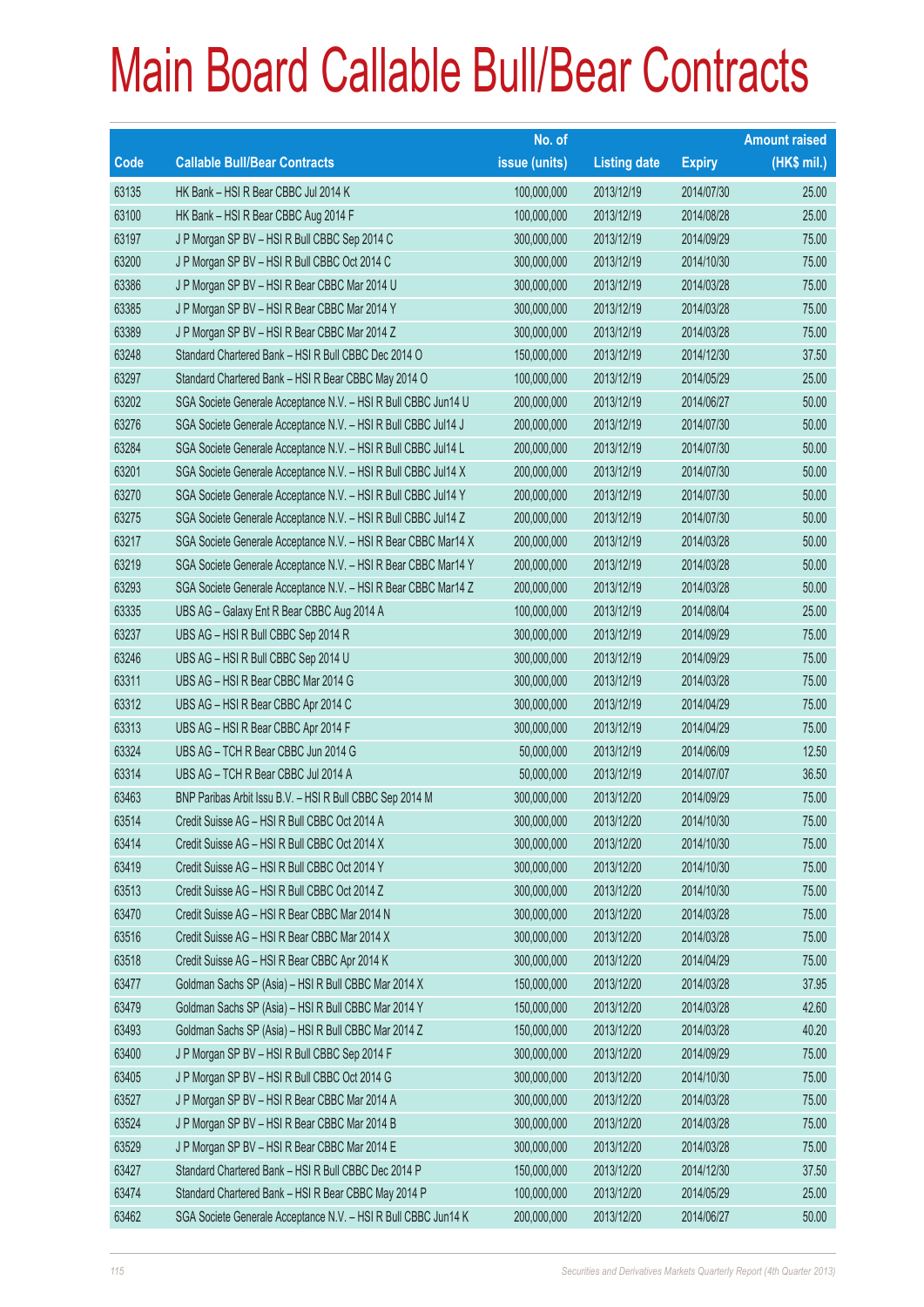|       |                                                                | No. of        |                     |               | <b>Amount raised</b> |
|-------|----------------------------------------------------------------|---------------|---------------------|---------------|----------------------|
| Code  | <b>Callable Bull/Bear Contracts</b>                            | issue (units) | <b>Listing date</b> | <b>Expiry</b> | $(HK$$ mil.)         |
| 63460 | SGA Societe Generale Acceptance N.V. - HSI R Bull CBBC Jun14 V | 200,000,000   | 2013/12/20          | 2014/06/27    | 50.00                |
| 63471 | SGA Societe Generale Acceptance N.V. - HSI R Bear CBBC Mar14 A | 200,000,000   | 2013/12/20          | 2014/03/28    | 50.00                |
| 63472 | SGA Societe Generale Acceptance N.V. - HSI R Bear CBBC Mar14 B | 200,000,000   | 2013/12/20          | 2014/03/28    | 50.00                |
| 63507 | UBS AG - A50 China R Bear CBBC May 2014 B                      | 100,000,000   | 2013/12/20          | 2014/05/05    | 25.00                |
| 63500 | UBS AG - HSCEI R Bear CBBC Mar 2014 C                          | 100,000,000   | 2013/12/20          | 2014/03/28    | 25.00                |
| 63494 | UBS AG - HSI R Bull CBBC Jun 2014 B                            | 350,000,000   | 2013/12/20          | 2014/06/27    | 87.50                |
| 63497 | UBS AG - HSI R Bull CBBC Aug 2014 P                            | 300,000,000   | 2013/12/20          | 2014/08/28    | 75.00                |
| 63495 | UBS AG - HSI R Bull CBBC Oct 2014 Z                            | 300,000,000   | 2013/12/20          | 2014/10/30    | 75.00                |
| 63465 | UBS AG - HSI R Bear CBBC Mar 2014 I                            | 300,000,000   | 2013/12/20          | 2014/03/28    | 75.00                |
| 63464 | UBS AG - HSI R Bear CBBC Mar 2014 J                            | 300,000,000   | 2013/12/20          | 2014/03/28    | 75.00                |
| 63466 | UBS AG - HSI R Bear CBBC Apr 2014 D                            | 350,000,000   | 2013/12/20          | 2014/04/29    | 87.50                |
| 63512 | UBS AG - Sands China R Bull CBBC Aug 2014 C                    | 100,000,000   | 2013/12/20          | 2014/08/11    | 25.00                |
| 63511 | UBS AG - Sands China R Bear CBBC May 2014 D                    | 100,000,000   | 2013/12/20          | 2014/05/12    | 25.00                |
| 63697 | BNP Paribas Arbit Issu B.V. - HSI R Bull CBBC Sep 2014 N       | 300,000,000   | 2013/12/23          | 2014/09/29    | 75.00                |
| 63699 | BNP Paribas Arbit Issu B.V. - HSI R Bear CBBC Jun 2014 E       | 300,000,000   | 2013/12/23          | 2014/06/27    | 75.00                |
| 63704 | BNP Paribas Arbit Issu B.V. - HSI R Bear CBBC Jun 2014 F       | 300,000,000   | 2013/12/23          | 2014/06/27    | 75.00                |
| 63717 | BNP Paribas Arbit Issu B.V. - HSI R Bear CBBC Jun 2014 G       | 300,000,000   | 2013/12/23          | 2014/06/27    | 75.00                |
| 63566 | Credit Suisse AG - HSI R Bull CBBC Sep 2014 D                  | 300,000,000   | 2013/12/23          | 2014/09/29    | 75.00                |
| 63572 | Credit Suisse AG - HSI R Bull CBBC Sep 2014 E                  | 300,000,000   | 2013/12/23          | 2014/09/29    | 75.00                |
| 63595 | Credit Suisse AG - HSI R Bull CBBC Sep 2014 G                  | 300,000,000   | 2013/12/23          | 2014/09/29    | 75.00                |
| 63817 | Credit Suisse AG - HSI R Bear CBBC Apr 2014 L                  | 300,000,000   | 2013/12/23          | 2014/04/29    | 75.00                |
| 63832 | Credit Suisse AG - HSI R Bear CBBC Apr 2014 M                  | 300,000,000   | 2013/12/23          | 2014/04/29    | 75.00                |
| 63750 | Goldman Sachs SP (Asia) - HSI R Bear CBBC Mar 2014 A           | 150,000,000   | 2013/12/23          | 2014/03/28    | 37.80                |
| 63741 | Goldman Sachs SP (Asia) - HSI R Bear CBBC Mar 2014 Y           | 150,000,000   | 2013/12/23          | 2014/03/28    | 38.85                |
| 63742 | Goldman Sachs SP (Asia) - HSI R Bear CBBC Mar 2014 Z           | 150,000,000   | 2013/12/23          | 2014/03/28    | 38.85                |
| 63638 | HK Bank - CNOOC R Bear CBBC Nov 2014 A                         | 40,000,000    | 2013/12/23          | 2014/11/24    | 10.00                |
| 63639 | HK Bank - A50 R Bull CBBC Sep 2014 D                           | 100,000,000   | 2013/12/23          | 2014/09/01    | 25.00                |
| 63644 | HK Bank - A50 R Bear CBBC Sep 2014 A                           | 50,000,000    | 2013/12/23          | 2014/09/15    | 12.50                |
| 63637 | HK Bank - Galaxy Ent R Bull CBBC Oct 2014 A                    | 50,000,000    | 2013/12/23          | 2014/10/20    | 12.50                |
| 63645 | HK Bank - HSI R Bull CBBC Jun 2014 L                           | 100,000,000   | 2013/12/23          | 2014/06/27    | 25.00                |
| 63636 | HK Bank - HSI R Bear CBBC Sep 2014 D                           | 400,000,000   | 2013/12/23          | 2014/09/29    | 100.00               |
| 63834 | J P Morgan SP BV - HSI R Bull CBBC Oct 2014 H                  | 300,000,000   | 2013/12/23          | 2014/10/30    | 75.00                |
| 63833 | J P Morgan SP BV - HSI R Bull CBBC Dec 2014 G                  | 300,000,000   | 2013/12/23          | 2014/12/30    | 75.00                |
| 63836 | J P Morgan SP BV - HSI R Bear CBBC Mar 2014 M                  | 300,000,000   | 2013/12/23          | 2014/03/28    | 75.00                |
| 63631 | Standard Chartered Bank - HSI R Bull CBBC Nov 2014 C           | 100,000,000   | 2013/12/23          | 2014/11/27    | 25.00                |
| 63688 | Standard Chartered Bank - HSI R Bear CBBC Jun 2014 I           | 100,000,000   | 2013/12/23          | 2014/06/27    | 25.00                |
| 63558 | SGA Societe Generale Acceptance N.V. - HSI R Bull CBBC Jun14 N | 200,000,000   | 2013/12/23          | 2014/06/27    | 50.00                |
| 63540 | SGA Societe Generale Acceptance N.V. - HSI R Bull CBBC Jul14 M | 200,000,000   | 2013/12/23          | 2014/07/30    | 50.00                |
| 63543 | SGA Societe Generale Acceptance N.V. - HSI R Bull CBBC Jul14 N | 200,000,000   | 2013/12/23          | 2014/07/30    | 50.00                |
| 63555 | SGA Societe Generale Acceptance N.V. - HSI R Bull CBBC Jul14 O | 200,000,000   | 2013/12/23          | 2014/07/30    | 50.00                |
| 63565 | SGA Societe Generale Acceptance N.V. - HSI R Bear CBBC Mar14 E | 200,000,000   | 2013/12/23          | 2014/03/28    | 50.00                |
| 63664 | SGA Societe Generale Acceptance N.V. - HSI R Bear CBBC Mar14 M | 200,000,000   | 2013/12/23          | 2014/03/28    | 50.00                |
| 63757 | UBS AG - AIA R Bull CBBC Sep 2014 B                            | 100,000,000   | 2013/12/23          | 2014/09/15    | 25.00                |
| 63803 | UBS AG - Galaxy Ent R Bull CBBC May 2014 B                     | 100,000,000   | 2013/12/23          | 2014/05/12    | 25.00                |
| 63767 | UBS AG - Galaxy Ent R Bear CBBC Apr 2014 B                     | 100,000,000   | 2013/12/23          | 2014/04/28    | 25.00                |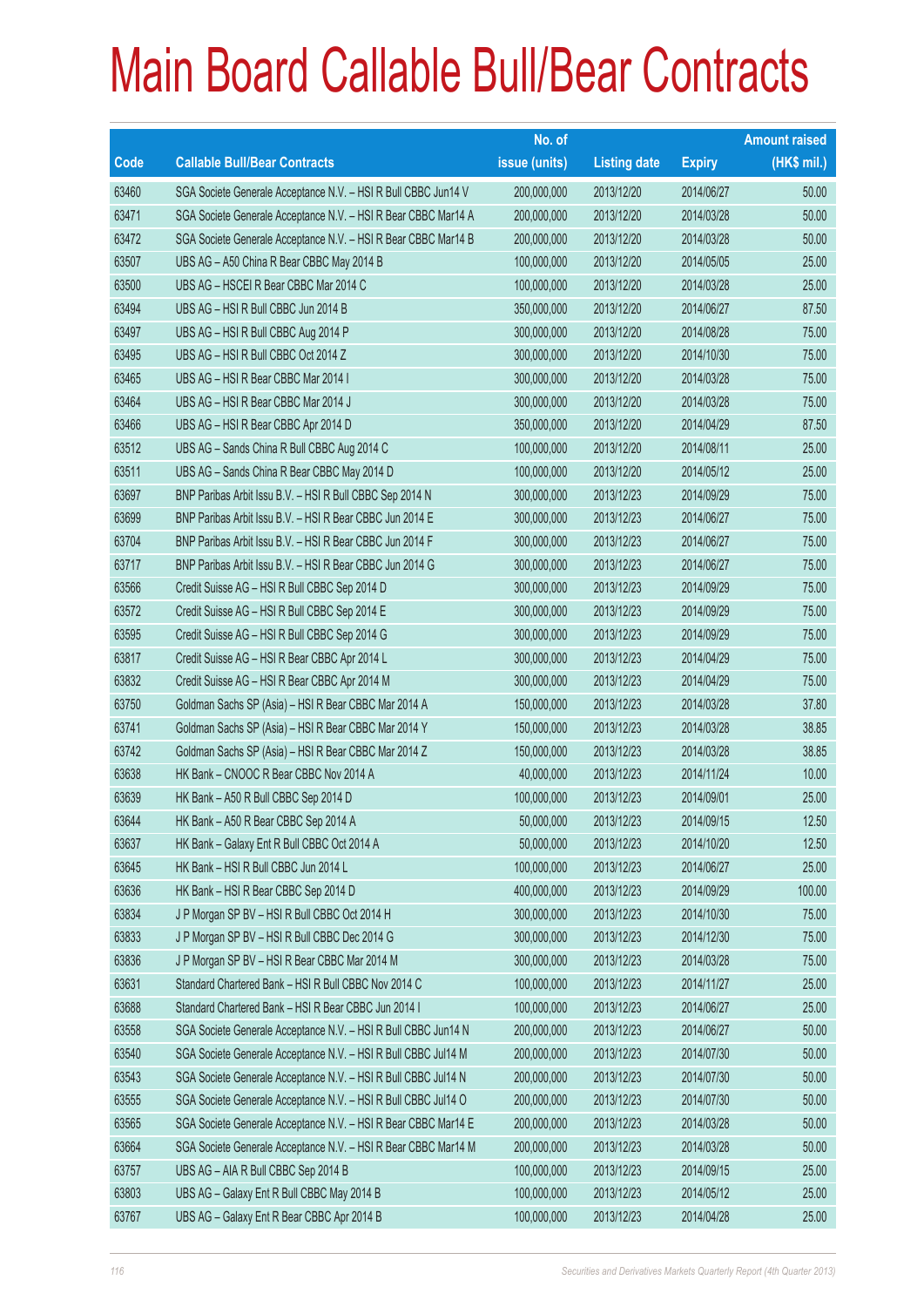|       |                                                                | No. of        |                     |               | <b>Amount raised</b> |
|-------|----------------------------------------------------------------|---------------|---------------------|---------------|----------------------|
| Code  | <b>Callable Bull/Bear Contracts</b>                            | issue (units) | <b>Listing date</b> | <b>Expiry</b> | $(HK$$ mil.)         |
| 63809 | UBS AG - HSCEI R Bear CBBC Mar 2014 D                          | 100,000,000   | 2013/12/23          | 2014/03/28    | 25.00                |
| 63614 | UBS AG - HSI R Bull CBBC Jul 2014 Y                            | 300,000,000   | 2013/12/23          | 2014/07/30    | 75.00                |
| 63609 | UBS AG - HSI R Bull CBBC Sep 2014 V                            | 300,000,000   | 2013/12/23          | 2014/09/29    | 75.00                |
| 63811 | UBS AG - HSI R Bear CBBC Mar 2014 Q                            | 300,000,000   | 2013/12/23          | 2014/03/28    | 75.00                |
| 63810 | UBS AG - HSI R Bear CBBC Apr 2014 O                            | 300,000,000   | 2013/12/23          | 2014/04/29    | 75.00                |
| 63951 | Credit Suisse AG - AIA R Bull CBBC Sep 2014 A                  | 70,000,000    | 2013/12/24          | 2014/09/30    | 17.50                |
| 63963 | Credit Suisse AG - AIA R Bull CBBC Sep 2014 B                  | 70,000,000    | 2013/12/24          | 2014/09/30    | 17.50                |
| 63935 | Credit Suisse AG - China Mobile R Bull CBBC Sep 2014 A         | 70,000,000    | 2013/12/24          | 2014/09/30    | 17.50                |
| 63938 | Credit Suisse AG - China Mobile R Bull CBBC Sep 2014 B         | 70,000,000    | 2013/12/24          | 2014/09/30    | 17.50                |
| 63944 | Credit Suisse AG - China Mobile R Bull CBBC Sep 2014 C         | 70,000,000    | 2013/12/24          | 2014/09/30    | 17.50                |
| 63898 | Credit Suisse AG - A50 China R Bull CBBC May 2014 A            | 70,000,000    | 2013/12/24          | 2014/05/30    | 17.50                |
| 63907 | Credit Suisse AG - A50 China R Bull CBBC May 2014 B            | 70,000,000    | 2013/12/24          | 2014/05/30    | 17.50                |
| 63910 | Credit Suisse AG - A50 China R Bear CBBC May 2014 A            | 70,000,000    | 2013/12/24          | 2014/05/30    | 17.50                |
| 63925 | Credit Suisse AG - A50 China R Bear CBBC May 2014 B            | 70,000,000    | 2013/12/24          | 2014/05/30    | 17.50                |
| 63934 | Credit Suisse AG - A50 China R Bear CBBC May 2014 C            | 70,000,000    | 2013/12/24          | 2014/05/30    | 17.50                |
| 63998 | Credit Suisse AG - HSI R Bull CBBC Nov 2014 H                  | 300,000,000   | 2013/12/24          | 2014/11/27    | 75.00                |
| 64001 | Credit Suisse AG - HSI R Bull CBBC Nov 2014 I                  | 300,000,000   | 2013/12/24          | 2014/11/27    | 75.00                |
| 64004 | Credit Suisse AG - HSI R Bear CBBC May 2014 G                  | 300,000,000   | 2013/12/24          | 2014/05/29    | 75.00                |
| 64013 | Credit Suisse AG - HSI R Bear CBBC May 2014 H                  | 300,000,000   | 2013/12/24          | 2014/05/29    | 75.00                |
| 63878 | HK Bank - China Mobile R Bear CBBC Jul 2014 B                  | 50,000,000    | 2013/12/24          | 2014/07/21    | 12.50                |
| 63885 | HK Bank - China Shenhua R Bull CBBC Aug 2014 B                 | 60,000,000    | 2013/12/24          | 2014/08/04    | 18.00                |
| 63875 | HK Bank - Galaxy Ent R Bear CBBC Jan 2015 A                    | 40,000,000    | 2013/12/24          | 2015/01/12    | 10.00                |
| 63876 | HK Bank - Galaxy Ent R Bear CBBC Jan 2015 B                    | 40,000,000    | 2013/12/24          | 2015/01/26    | 10.00                |
| 63866 | HK Bank - HSI R Bull CBBC Aug 2014 H                           | 100,000,000   | 2013/12/24          | 2014/08/28    | 25.00                |
| 63868 | HK Bank - HSI R Bear CBBC Aug 2014 G                           | 100,000,000   | 2013/12/24          | 2014/08/28    | 25.00                |
| 63864 | HK Bank - HSI R Bear CBBC Sep 2014 E                           | 100,000,000   | 2013/12/24          | 2014/09/29    | 25.00                |
| 64081 | J P Morgan SP BV - HSI R Bull CBBC Oct 2014 L                  | 300,000,000   | 2013/12/24          | 2014/10/30    | 75.00                |
| 64080 | JP Morgan SP BV - HSI R Bull CBBC Dec 2014 H                   | 300,000,000   | 2013/12/24          | 2014/12/30    | 75.00                |
| 64082 | J P Morgan SP BV - HSI R Bear CBBC Apr 2014 L                  | 300,000,000   | 2013/12/24          | 2014/04/29    | 75.00                |
| 64084 | J P Morgan SP BV - HSI R Bear CBBC Apr 2014 M                  | 300,000,000   | 2013/12/24          | 2014/04/29    | 75.00                |
| 64085 | J P Morgan SP BV - HSI R Bear CBBC Apr 2014 N                  | 300,000,000   | 2013/12/24          | 2014/04/29    | 75.00                |
| 63892 | SGA Societe Generale Acceptance N.V. - HSI R Bull CBBC Jun 14B | 200,000,000   | 2013/12/24          | 2014/06/27    | 50.00                |
| 63893 | SGA Societe Generale Acceptance N.V. - HSI R Bear CBBC Apr 14D | 200,000,000   | 2013/12/24          | 2014/04/29    | 50.00                |
| 63894 | SGA Societe Generale Acceptance N.V. - HSI R Bear CBBC Apr 14E | 200,000,000   | 2013/12/24          | 2014/04/29    | 50.00                |
| 64068 | UBS AG - AIA R Bull CBBC Oct 2014 B                            | 100,000,000   | 2013/12/24          | 2014/10/06    | 25.00                |
| 64058 | UBS AG - HSI R Bull CBBC Jul 2014 A                            | 350,000,000   | 2013/12/24          | 2014/07/30    | 87.50                |
| 64059 | UBS AG - HSI R Bull CBBC Oct 2014 B                            | 300,000,000   | 2013/12/24          | 2014/10/30    | 75.00                |
| 63844 | UBS AG - HSI R Bear CBBC Mar 2014 O                            | 300,000,000   | 2013/12/24          | 2014/03/28    | 75.00                |
| 64072 | UBS AG - HSI R Bear CBBC Mar 2014 S                            | 350,000,000   | 2013/12/24          | 2014/03/28    | 87.50                |
| 64056 | UBS AG - HSI R Bear CBBC Mar 2014 V                            | 300,000,000   | 2013/12/24          | 2014/03/28    | 75.00                |
| 64066 | UBS AG - Sands China R Bear CBBC Apr 2014 A                    | 100,000,000   | 2013/12/24          | 2014/04/28    | 25.00                |
| 64070 | UBS AG - TCH R Bull CBBC Jul 2014 J                            | 50,000,000    | 2013/12/24          | 2014/07/28    | 12.50                |
| 64069 | UBS AG - TCH R Bear CBBC Sep 2014 B                            | 50,000,000    | 2013/12/24          | 2014/09/22    | 49.00                |
| 64263 | Credit Suisse AG - HSI R Bull CBBC Aug 2014 N                  | 300,000,000   | 2013/12/27          | 2014/08/28    | 75.00                |
| 64253 | Credit Suisse AG - HSI R Bull CBBC Aug 2014 Q                  | 300,000,000   | 2013/12/27          | 2014/08/28    | 75.00                |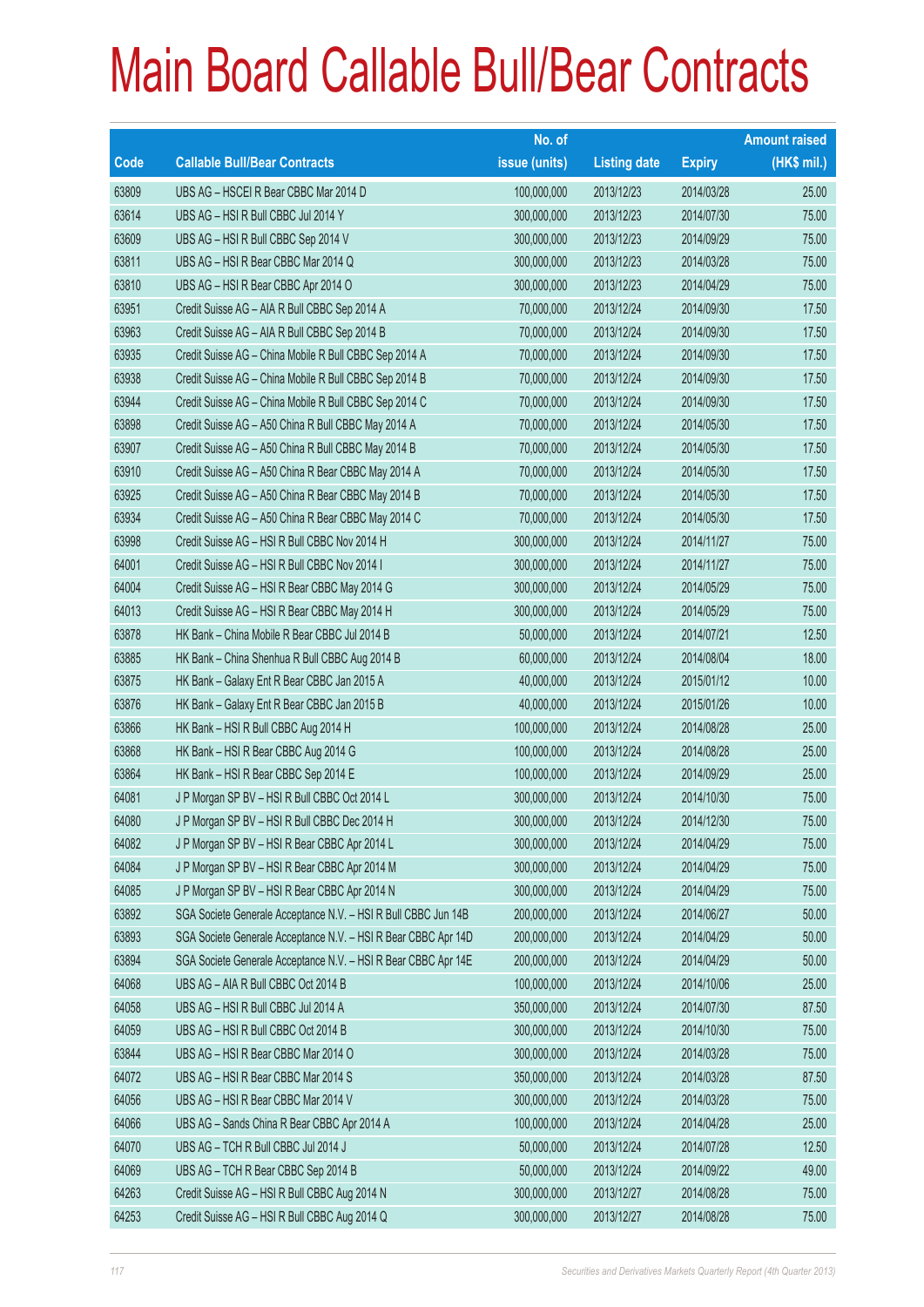|        |                                                                | No. of        |                     |               | <b>Amount raised</b> |
|--------|----------------------------------------------------------------|---------------|---------------------|---------------|----------------------|
| Code   | <b>Callable Bull/Bear Contracts</b>                            | issue (units) | <b>Listing date</b> | <b>Expiry</b> | (HK\$ mil.)          |
| 64140  | Credit Suisse AG - HSI R Bear CBBC Apr 2014 H                  | 300,000,000   | 2013/12/27          | 2014/04/29    | 75.00                |
| 64136  | Credit Suisse AG - HSI R Bear CBBC Apr 2014 N                  | 300,000,000   | 2013/12/27          | 2014/04/29    | 75.00                |
| 64178  | Citigroup Global Mkt H Inc. - HSI R Bull CBBC May 2014 A       | 150,000,000   | 2013/12/27          | 2014/05/29    | 37.50                |
| 64189  | Citigroup Global Mkt H Inc. - HSI R Bull CBBC May 2014 B       | 150,000,000   | 2013/12/27          | 2014/05/29    | 37.50                |
| 64196  | Citigroup Global Mkt H Inc. - HSI R Bull CBBC May 2014 C       | 150,000,000   | 2013/12/27          | 2014/05/29    | 37.50                |
| 64199  | Citigroup Global Mkt H Inc. - HSI R Bull CBBC May 2014 D       | 150,000,000   | 2013/12/27          | 2014/05/29    | 37.50                |
| 64204  | Citigroup Global Mkt H Inc. - HSI R Bull CBBC May 2014 E       | 150,000,000   | 2013/12/27          | 2014/05/29    | 37.50                |
| 64209  | Citigroup Global Mkt H Inc. - HSI R Bear CBBC Apr 2014 B       | 150,000,000   | 2013/12/27          | 2014/04/29    | 37.50                |
| 64218  | Citigroup Global Mkt H Inc. - HSI R Bear CBBC Apr 2014 C       | 150,000,000   | 2013/12/27          | 2014/04/29    | 37.50                |
| 64224  | Citigroup Global Mkt H Inc. - HSI R Bear CBBC Apr 2014 D       | 150,000,000   | 2013/12/27          | 2014/04/29    | 37.50                |
| 64097  | HK Bank - Minsheng Bank R Bull CBBC Nov 2014 A                 | 40,000,000    | 2013/12/27          | 2014/11/24    | 10.00                |
| 64109  | HK Bank - Minsheng Bank R Bull CBBC Nov 2014 B                 | 40,000,000    | 2013/12/27          | 2014/11/03    | 10.00                |
| 64119  | HK Bank - Minsheng Bank R Bear CBBC Nov 2014 A                 | 40,000,000    | 2013/12/27          | 2014/11/24    | 10.00                |
| 64120  | HK Bank - Sinopec Corp R Bear CBBC Nov 2014 A                  | 40,000,000    | 2013/12/27          | 2014/11/03    | 10.00                |
| 64088  | HK Bank - Galaxy Ent R Bull CBBC Sep 2014 D                    | 40,000,000    | 2013/12/27          | 2014/09/08    | 10.00                |
| 64122  | HK Bank - HSCEI R Bear CBBC Jul 2014 C                         | 68,000,000    | 2013/12/27          | 2014/07/30    | 17.00                |
| 64121  | HK Bank - HSI R Bear CBBC Jun 2014 N                           | 100,000,000   | 2013/12/27          | 2014/06/27    | 25.00                |
| 64087  | HK Bank - Sands China R Bull CBBC Oct 2014 A                   | 60,000,000    | 2013/12/27          | 2014/10/27    | 15.00                |
| 64124  | HK Bank - Sands China R Bear CBBC Dec 2014 A                   | 50,000,000    | 2013/12/27          | 2014/12/08    | 12.50                |
| 64089  | HK Bank - TCH R Bear CBBC Sep 2014 G                           | 50,000,000    | 2013/12/27          | 2014/09/01    | 12.50                |
| 64252  | J P Morgan SP BV - HSI R Bull CBBC Sep 2014 G                  | 300,000,000   | 2013/12/27          | 2014/09/29    | 75.00                |
| 64349  | J P Morgan SP BV - HSI R Bear CBBC Apr 2014 O                  | 300,000,000   | 2013/12/27          | 2014/04/29    | 75.00                |
| 64133  | Standard Chartered Bank - HSI R Bull CBBC Dec 2014 Q           | 100,000,000   | 2013/12/27          | 2014/12/30    | 25.00                |
| 64135  | Standard Chartered Bank - HSI R Bull CBBC Dec 2014 R           | 100,000,000   | 2013/12/27          | 2014/12/30    | 25.00                |
| 64155  | SGA Societe Generale Acceptance N.V. - HSI R Bear CBBC Apr14 F | 200,000,000   | 2013/12/27          | 2014/04/29    | 50.00                |
| 64282  | UBS AG - CC Bank R Bear CBBC May 2014 A                        | 100,000,000   | 2013/12/27          | 2014/05/12    | 25.00                |
| 64325  | UBS AG - Sinopec Corp R Bear CBBC May 2014 A                   | 100,000,000   | 2013/12/27          | 2014/05/12    | 25.00                |
| 64281  | UBS AG - CSOP A50 ETF R Bull CBBC May 2014 B                   | 100,000,000   | 2013/12/27          | 2014/05/26    | 25.00                |
| 64279  | UBS AG - CSOP A50 ETF R Bull CBBC Jun 2014 B                   | 100,000,000   | 2013/12/27          | 2014/06/16    | 25.00                |
| 64278  | UBS AG - A50 China R Bull CBBC Apr 2014 E                      | 100,000,000   | 2013/12/27          | 2014/04/28    | 25.00                |
| 64326  | UBS AG - Galaxy Ent R Bear CBBC Apr 2014 C                     | 100,000,000   | 2013/12/27          | 2014/04/14    | 25.00                |
| 64304  | UBS AG - HKEx R Bull CBBC Sep 2014 B                           | 100,000,000   | 2013/12/27          | 2014/09/22    | 25.00                |
| 64328  | UBS AG - HSBC R Bull CBBC Jul 2014 A                           | 100,000,000   | 2013/12/27          | 2014/07/21    | 25.00                |
| 64271  | UBS AG - HSI R Bull CBBC Jul 2014 O                            | 300,000,000   | 2013/12/27          | 2014/07/30    | 75.00                |
| 64265  | UBS AG - HSI R Bull CBBC Nov 2014 E                            | 300,000,000   | 2013/12/27          | 2014/11/27    | 75.00                |
| 64163  | UBS AG - HSI R Bear CBBC Apr 2014 E                            | 300,000,000   | 2013/12/27          | 2014/04/29    | 75.00                |
| 64159  | UBS AG - HSI R Bear CBBC Apr 2014 Q                            | 300,000,000   | 2013/12/27          | 2014/04/29    | 75.00                |
| 64284  | UBS AG - TCH R Bull CBBC Jun 2014 N                            | 50,000,000    | 2013/12/27          | 2014/06/23    | 17.00                |
| 64347  | UBS AG - TCH R Bear CBBC Jul 2014 B                            | 50,000,000    | 2013/12/27          | 2014/07/07    | 74.00                |
| 64851# | HK Bank - A50 R Bull CBBC Sep 2014 A                           | 180,000,000   | 2013/12/27          | 2014/09/29    | 17.10                |
| 64852# | HK Bank - A50 R Bull CBBC Oct 2014 A                           | 180,000,000   | 2013/12/27          | 2014/10/24    | 21.06                |
| 64665  | BNP Paribas Arbit Issu B.V. - A50 Ch R Bull CBBC Dec 2014 C    | 200,000,000   | 2013/12/30          | 2014/12/30    | 50.00                |
| 64531  | BNP Paribas Arbit Issu B.V. - HSI R Bull CBBC Sep 2014 O       | 300,000,000   | 2013/12/30          | 2014/09/29    | 75.00                |
| 64539  | BNP Paribas Arbit Issu B.V. - HSI R Bull CBBC Sep 2014 P       | 300,000,000   | 2013/12/30          | 2014/09/29    | 75.00                |
| 64499  | BNP Paribas Arbit Issu B.V. - HSI R Bear CBBC Jun 2014 H       | 300,000,000   | 2013/12/30          | 2014/06/27    | 75.00                |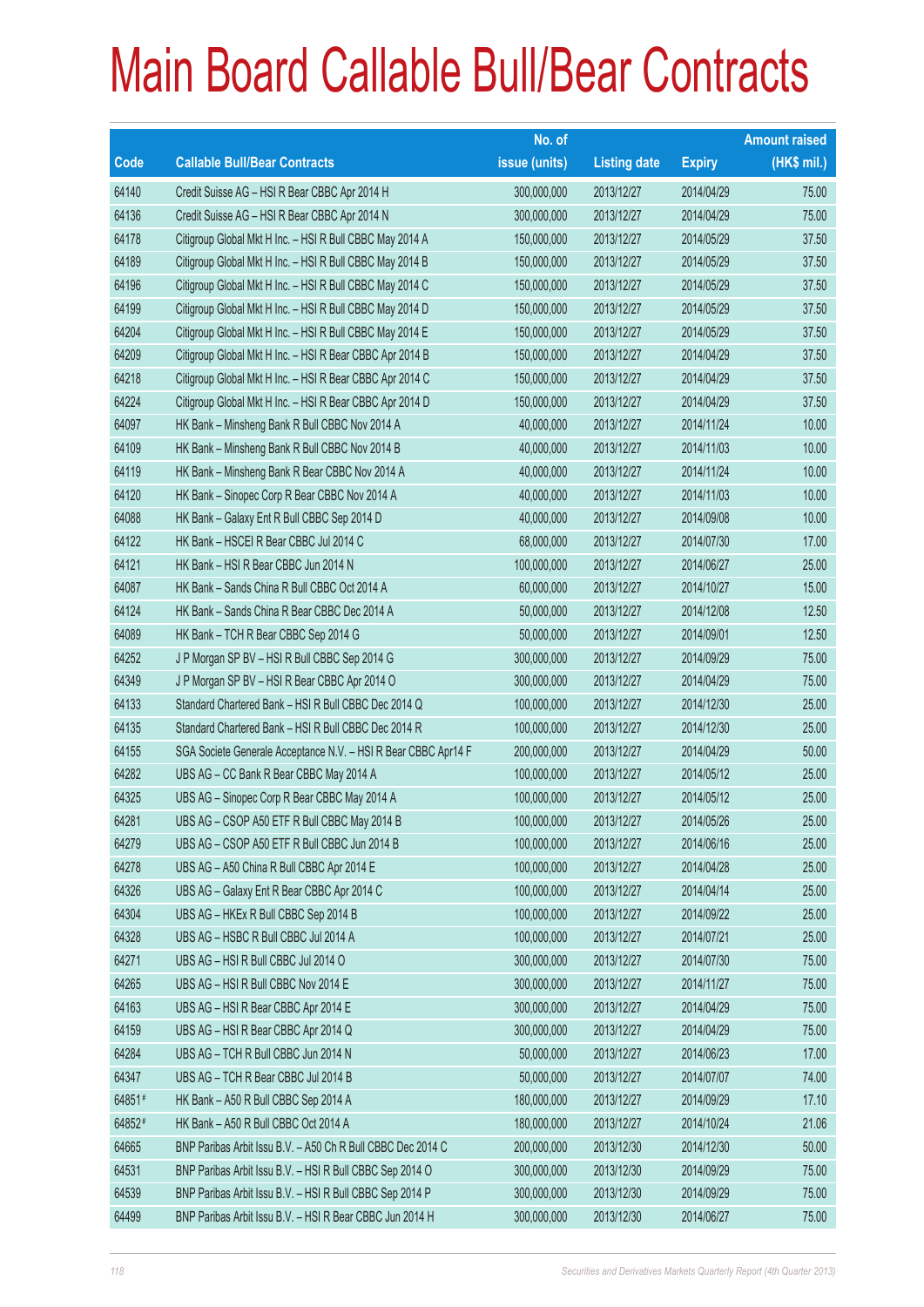|       |                                                                | No. of        |                     |               | <b>Amount raised</b> |
|-------|----------------------------------------------------------------|---------------|---------------------|---------------|----------------------|
| Code  | <b>Callable Bull/Bear Contracts</b>                            | issue (units) | <b>Listing date</b> | <b>Expiry</b> | (HK\$ mil.)          |
| 64500 | BNP Paribas Arbit Issu B.V. - HSI R Bear CBBC Jun 2014 I       | 300,000,000   | 2013/12/30          | 2014/06/27    | 75.00                |
| 64625 | BNP Paribas Arbit Issu B.V. - HSI R Bear CBBC Jun 2014 J       | 300,000,000   | 2013/12/30          | 2014/06/27    | 75.00                |
| 64626 | BNP Paribas Arbit Issu B.V. - HSI R Bear CBBC Jun 2014 K       | 300,000,000   | 2013/12/30          | 2014/06/27    | 75.00                |
| 64627 | BNP Paribas Arbit Issu B.V. - HSI R Bear CBBC Jun 2014 L       | 300,000,000   | 2013/12/30          | 2014/06/27    | 75.00                |
| 64652 | BNP Paribas Arbit Issu B.V. - HSI R Bear CBBC Jun 2014 M       | 300,000,000   | 2013/12/30          | 2014/06/27    | 75.00                |
| 64564 | Credit Suisse AG - HSI R Bull CBBC Oct 2014 C                  | 300,000,000   | 2013/12/30          | 2014/10/30    | 75.00                |
| 64560 | Credit Suisse AG - HSI R Bull CBBC Oct 2014 E                  | 300,000,000   | 2013/12/30          | 2014/10/30    | 75.00                |
| 64562 | Credit Suisse AG - HSI R Bull CBBC Oct 2014 F                  | 300,000,000   | 2013/12/30          | 2014/10/30    | 75.00                |
| 64563 | Credit Suisse AG - HSI R Bull CBBC Oct 2014 G                  | 300,000,000   | 2013/12/30          | 2014/10/30    | 75.00                |
| 64578 | Credit Suisse AG - HSI R Bear CBBC Apr 2014 I                  | 300,000,000   | 2013/12/30          | 2014/04/29    | 75.00                |
| 64579 | Credit Suisse AG - HSI R Bear CBBC Apr 2014 J                  | 300,000,000   | 2013/12/30          | 2014/04/29    | 75.00                |
| 64577 | Credit Suisse AG - HSI R Bear CBBC Apr 2014 O                  | 300,000,000   | 2013/12/30          | 2014/04/29    | 75.00                |
| 64572 | Credit Suisse AG - HSI R Bear CBBC Apr 2014 P                  | 300,000,000   | 2013/12/30          | 2014/04/29    | 75.00                |
| 64585 | Credit Suisse AG - HSI R Bear CBBC Apr 2014 Z                  | 300,000,000   | 2013/12/30          | 2014/04/29    | 75.00                |
| 64473 | HK Bank - Cheung Kong R Bull CBBC Oct 2014 A                   | 60,000,000    | 2013/12/30          | 2014/10/13    | 15.00                |
| 64463 | HK Bank - CM Bank R Bear CBBC Oct 2014 A                       | 40,000,000    | 2013/12/30          | 2014/10/27    | 10.00                |
| 64355 | HK Bank - CNOOC R Bull CBBC Oct 2014 A                         | 60,000,000    | 2013/12/30          | 2014/10/06    | 15.00                |
| 64358 | HK Bank - CNOOC R Bull CBBC Dec 2014 A                         | 60,000,000    | 2013/12/30          | 2014/12/22    | 19.80                |
| 64366 | HK Bank - CNOOC R Bear CBBC Oct 2014 A                         | 40,000,000    | 2013/12/30          | 2014/10/27    | 10.00                |
| 64460 | HK Bank - Sinopec Corp R Bull CBBC Nov 2014 A                  | 80,000,000    | 2013/12/30          | 2014/11/03    | 20.00                |
| 64376 | HK Bank - Hutchison R Bull CBBC Oct 2014 B                     | 60,000,000    | 2013/12/30          | 2014/10/27    | 15.00                |
| 64377 | HK Bank - Hutchison R Bull CBBC Nov 2014 A                     | 60,000,000    | 2013/12/30          | 2014/11/10    | 15.00                |
| 64454 | HK Bank - Hutchison R Bull CBBC Nov 2014 B                     | 60,000,000    | 2013/12/30          | 2014/11/24    | 15.00                |
| 64475 | HK Bank - PetCh R Bear CBBC Oct 2014 A                         | 40,000,000    | 2013/12/30          | 2014/10/27    | 10.00                |
| 64740 | J P Morgan SP BV - HSI R Bull CBBC Sep 2014 D                  | 300,000,000   | 2013/12/30          | 2014/09/29    | 75.00                |
| 64756 | J P Morgan SP BV - HSI R Bull CBBC Sep 2014 E                  | 300,000,000   | 2013/12/30          | 2014/09/29    | 75.00                |
| 64698 | J P Morgan SP BV - HSI R Bull CBBC Oct 2014 N                  | 300,000,000   | 2013/12/30          | 2014/10/30    | 75.00                |
| 64755 | J P Morgan SP BV - HSI R Bull CBBC Oct 2014 Z                  | 300,000,000   | 2013/12/30          | 2014/10/30    | 75.00                |
| 64675 | J P Morgan SP BV - HSI R Bear CBBC Apr 2014 P                  | 300,000,000   | 2013/12/30          | 2014/04/29    | 75.00                |
| 64684 | J P Morgan SP BV - HSI R Bear CBBC Apr 2014 Q                  | 300,000,000   | 2013/12/30          | 2014/04/29    | 75.00                |
| 64691 | J P Morgan SP BV - HSI R Bear CBBC Apr 2014 R                  | 300,000,000   | 2013/12/30          | 2014/04/29    | 75.00                |
| 64697 | JP Morgan SP BV - HSI R Bear CBBC Apr 2014 S                   | 300,000,000   | 2013/12/30          | 2014/04/29    | 75.00                |
| 64504 | Macquarie Bank Ltd. - HSI R Bull CBBC Jun 2014 A               | 300,000,000   | 2013/12/30          | 2014/06/27    | 75.00                |
| 64507 | Macquarie Bank Ltd. - HSI R Bear CBBC Jun 2014 A               | 300,000,000   | 2013/12/30          | 2014/06/27    | 75.00                |
| 64485 | Standard Chartered Bank - HSI R Bull CBBC Nov 2014 D           | 100,000,000   | 2013/12/30          | 2014/11/27    | 25.00                |
| 64493 | Standard Chartered Bank - HSI R Bear CBBC Jun 2014 J           | 100,000,000   | 2013/12/30          | 2014/06/27    | 25.00                |
| 64770 | Standard Chartered Bank - HSI R Bear CBBC Jun 2014 K           | 100,000,000   | 2013/12/30          | 2014/06/27    | 25.00                |
| 64781 | Standard Chartered Bank - HSI R Bear CBBC Jun 2014 L           | 100,000,000   | 2013/12/30          | 2014/06/27    | 25.00                |
| 64526 | SGA Societe Generale Acceptance N.V. - HSI R Bull CBBC Jul14 G | 200,000,000   | 2013/12/30          | 2014/07/30    | 50.00                |
| 64508 | SGA Societe Generale Acceptance N.V. - HSI R Bull CBBC Jul14 P | 200,000,000   | 2013/12/30          | 2014/07/30    | 50.00                |
| 64519 | SGA Societe Generale Acceptance N.V. - HSI R Bear CBBC Apr14 G | 200,000,000   | 2013/12/30          | 2014/04/29    | 50.00                |
| 64615 | SGA Societe Generale Acceptance N.V. - HSI R Bear CBBC Apr14 H | 200,000,000   | 2013/12/30          | 2014/04/29    | 50.00                |
| 64605 | UBS AG - Galaxy Ent R Bull CBBC Sep 2014 B                     | 100,000,000   | 2013/12/30          | 2014/09/29    | 25.00                |
| 64602 | UBS AG - HSCEI R Bear CBBC Apr 2014 D                          | 100,000,000   | 2013/12/30          | 2014/04/29    | 25.00                |
| 64604 | UBS AG - HSCEI R Bear CBBC Apr 2014 E                          | 100,000,000   | 2013/12/30          | 2014/04/29    | 25.00                |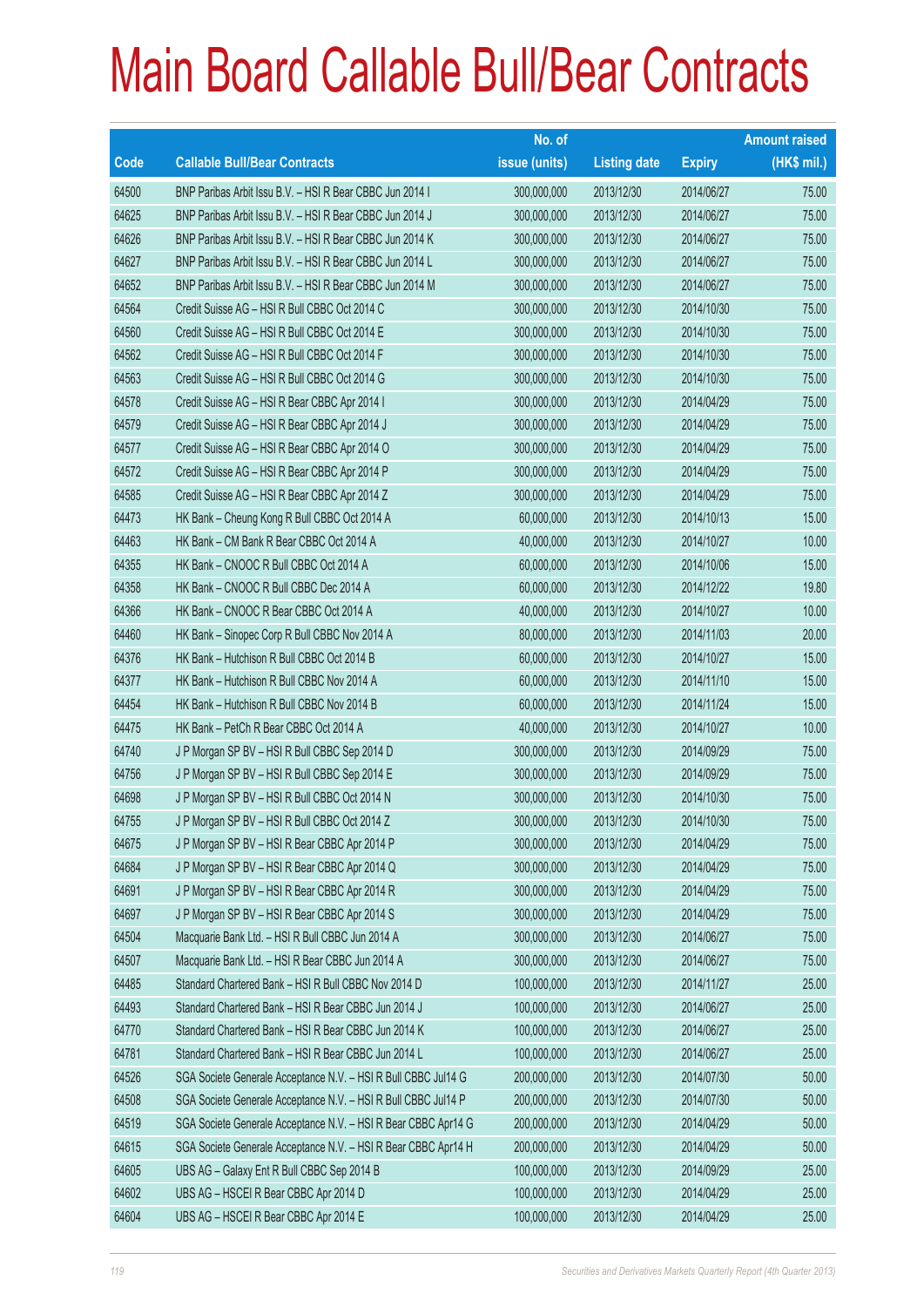|        |                                                                | No. of        |                     |               | <b>Amount raised</b> |
|--------|----------------------------------------------------------------|---------------|---------------------|---------------|----------------------|
| Code   | <b>Callable Bull/Bear Contracts</b>                            | issue (units) | <b>Listing date</b> | <b>Expiry</b> | (HK\$ mil.)          |
| 64601  | UBS AG - HSI R Bull CBBC Jul 2014 Z                            | 300,000,000   | 2013/12/30          | 2014/07/30    | 75.00                |
| 64599  | UBS AG - HSI R Bull CBBC Aug 2014 R                            | 300,000,000   | 2013/12/30          | 2014/08/28    | 75.00                |
| 64600  | UBS AG - HSI R Bull CBBC Oct 2014 C                            | 350,000,000   | 2013/12/30          | 2014/10/30    | 87.50                |
| 64593  | UBS AG - HSI R Bear CBBC Apr 2014 B                            | 300,000,000   | 2013/12/30          | 2014/04/29    | 75.00                |
| 64586  | UBS AG - HSI R Bear CBBC Apr 2014 N                            | 300,000,000   | 2013/12/30          | 2014/04/29    | 75.00                |
| 68356# | HK Bank - A50 R Bull CBBC Oct 2014 B                           | 180,000,000   | 2013/12/30          | 2014/10/20    | 23.58                |
| 64907  | BNP Paribas Arbit Issu B.V. - HSI R Bear CBBC Jun 2014 N       | 300,000,000   | 2013/12/31          | 2014/06/27    | 75.00                |
| 64912  | BNP Paribas Arbit Issu B.V. - HSI R Bear CBBC Jun 2014 O       | 300,000,000   | 2013/12/31          | 2014/06/27    | 75.00                |
| 64818  | Credit Suisse AG - HSI R Bull CBBC Sep 2014 H                  | 300,000,000   | 2013/12/31          | 2014/09/29    | 75.00                |
| 65002  | Credit Suisse AG - HSI R Bull CBBC Sep 2014 Q                  | 300,000,000   | 2013/12/31          | 2014/09/29    | 75.00                |
| 65003  | Credit Suisse AG - HSI R Bear CBBC May 2014 J                  | 300,000,000   | 2013/12/31          | 2014/05/29    | 75.00                |
| 65012  | Credit Suisse AG - HSI R Bear CBBC May 2014 K                  | 300,000,000   | 2013/12/31          | 2014/05/29    | 75.00                |
| 65013  | Credit Suisse AG - HSI R Bear CBBC May 2014 L                  | 300,000,000   | 2013/12/31          | 2014/05/29    | 75.00                |
| 64861  | HK Bank - CC Bank R Bear CBBC Oct 2014 A                       | 40,000,000    | 2013/12/31          | 2014/10/06    | 10.00                |
| 64825  | HK Bank - CSOP A50 ETF R Bull CBBC Oct 2014 A                  | 80,000,000    | 2013/12/31          | 2014/10/20    | 20.00                |
| 64827  | HK Bank - CSOP A50 ETF R Bull CBBC Nov 2014 A                  | 80,000,000    | 2013/12/31          | 2014/11/24    | 20.00                |
| 64831  | HK Bank - CSOP A50 ETF R Bear CBBC Dec 2014 A                  | 40,000,000    | 2013/12/31          | 2014/12/01    | 10.00                |
| 64886  | HK Bank - A50 R Bull CBBC Oct 2014 C                           | 100,000,000   | 2013/12/31          | 2014/10/06    | 25.00                |
| 64863  | HK Bank - A50 R Bull CBBC Nov 2014 A                           | 100,000,000   | 2013/12/31          | 2014/11/17    | 25.00                |
| 64872  | HK Bank - A50 R Bull CBBC Nov 2014 B                           | 100,000,000   | 2013/12/31          | 2014/11/24    | 25.00                |
| 64899  | HK Bank - A50 R Bull CBBC Dec 2014 A                           | 100,000,000   | 2013/12/31          | 2014/12/29    | 25.00                |
| 64891  | HK Bank - A50 R Bear CBBC Dec 2014 A                           | 50,000,000    | 2013/12/31          | 2014/12/01    | 12.50                |
| 64887  | HK Bank - HSI R Bull CBBC Jul 2014 L                           | 100,000,000   | 2013/12/31          | 2014/07/30    | 25.00                |
| 64888  | HK Bank - HSI R Bull CBBC Jul 2014 M                           | 100,000,000   | 2013/12/31          | 2014/07/30    | 25.00                |
| 64889  | HK Bank - HSI R Bull CBBC Aug 2014 I                           | 100,000,000   | 2013/12/31          | 2014/08/28    | 25.00                |
| 64890  | HK Bank - HSI R Bull CBBC Sep 2014 C                           | 100,000,000   | 2013/12/31          | 2014/09/29    | 25.00                |
| 64879  | HK Bank - HSI R Bear CBBC Aug 2014 H                           | 100,000,000   | 2013/12/31          | 2014/08/28    | 25.00                |
| 64824  | HK Bank - PetCh R Bull CBBC Nov 2014 A                         | 60,000,000    | 2013/12/31          | 2014/11/10    | 15.00                |
| 64814  | J P Morgan SP BV - HSI R Bull CBBC Sep 2014 H                  | 300,000,000   | 2013/12/31          | 2014/09/29    | 75.00                |
| 64903  | J P Morgan SP BV - HSI R Bull CBBC Oct 2014 F                  | 300,000,000   | 2013/12/31          | 2014/10/30    | 75.00                |
| 65046  | J P Morgan SP BV - HSI R Bear CBBC Apr 2014 T                  | 300,000,000   | 2013/12/31          | 2014/04/29    | 75.00                |
| 65073  | J P Morgan SP BV - HSI R Bear CBBC Apr 2014 U                  | 300,000,000   | 2013/12/31          | 2014/04/29    | 75.00                |
| 64787  | Standard Chartered Bank - HSI R Bull CBBC Nov 2014 E           | 100,000,000   | 2013/12/31          | 2014/11/27    | 25.00                |
| 64971  | Standard Chartered Bank - HSI R Bear CBBC Jun 2014 M           | 100,000,000   | 2013/12/31          | 2014/06/27    | 25.00                |
| 64976  | Standard Chartered Bank - HSI R Bear CBBC Jun 2014 N           | 100,000,000   | 2013/12/31          | 2014/06/27    | 25.00                |
| 64942  | SGA Societe Generale Acceptance N.V. - HSI R Bull CBBC Jun14 A | 200,000,000   | 2013/12/31          | 2014/06/27    | 50.00                |
| 64936  | SGA Societe Generale Acceptance N.V. - HSI R Bull CBBC Jun14 H | 200,000,000   | 2013/12/31          | 2014/06/27    | 50.00                |
| 64930  | SGA Societe Generale Acceptance N.V. - HSI R Bull CBBC Jul14 F | 200,000,000   | 2013/12/31          | 2014/07/30    | 50.00                |
| 64919  | SGA Societe Generale Acceptance N.V. - HSI R Bull CBBC Jul14 I | 200,000,000   | 2013/12/31          | 2014/07/30    | 50.00                |
| 64920  | SGA Societe Generale Acceptance N.V. - HSI R Bull CBBC Jul14 K | 200,000,000   | 2013/12/31          | 2014/07/30    | 50.00                |
| 64960  | SGA Societe Generale Acceptance N.V. - HSI R Bear CBBC Apr14 I | 200,000,000   | 2013/12/31          | 2014/04/29    | 50.00                |
| 64963  | SGA Societe Generale Acceptance N.V. - HSI R Bear CBBC Apr14 J | 200,000,000   | 2013/12/31          | 2014/04/29    | 50.00                |
| 64970  | SGA Societe Generale Acceptance N.V. - HSI R Bear CBBC Apr14 K | 200,000,000   | 2013/12/31          | 2014/04/29    | 50.00                |
| 65041  | UBS AG - CNOOC R Bull CBBC Oct 2014 A                          | 100,000,000   | 2013/12/31          | 2014/10/06    | 25.00                |
| 65038  | UBS AG - HSI R Bull CBBC Jul 2014 V                            | 300,000,000   | 2013/12/31          | 2014/07/30    | 75.00                |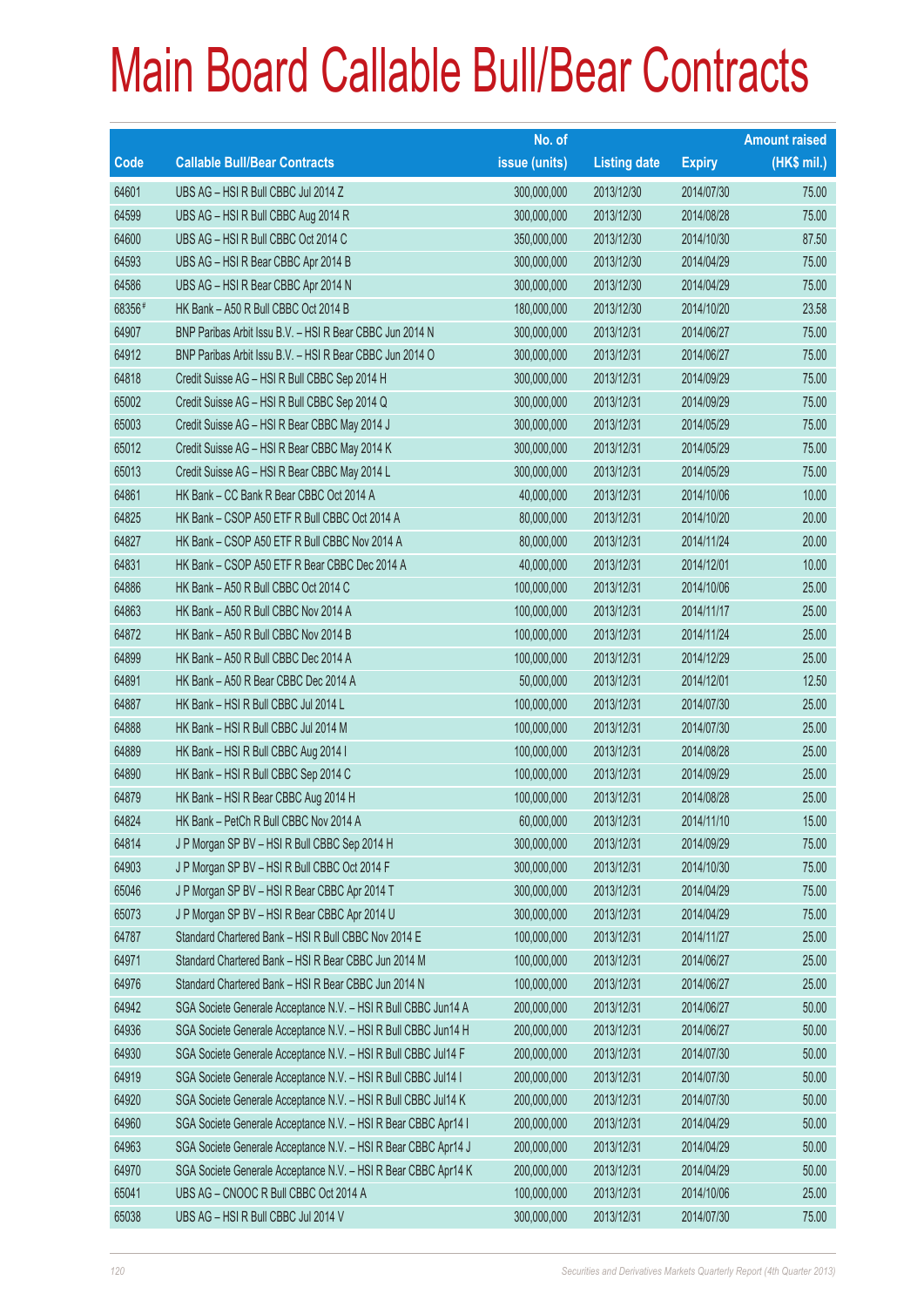| <b>Code</b>  | <b>Callable Bull/Bear Contracts</b> | No. of<br>issue (units) | <b>Listing date</b> | <b>Expiry</b> | <b>Amount raised</b><br>(HK\$ mil.) |
|--------------|-------------------------------------|-------------------------|---------------------|---------------|-------------------------------------|
| 64902        | UBS AG - HSI R Bull CBBC Oct 2014 D | 300,000,000             | 2013/12/31          | 2014/10/30    | 75.00                               |
| 65014        | UBS AG - HSI R Bear CBBC Apr 2014 P | 300,000,000             | 2013/12/31          | 2014/04/29    | 75.00                               |
| 65015        | UBS AG - HSI R Bear CBBC Apr 2014 R | 300,000,000             | 2013/12/31          | 2014/04/29    | 75.00                               |
| 65030        | UBS AG - HSI R Bear CBBC Apr 2014 S | 300,000,000             | 2013/12/31          | 2014/04/29    | 75.00                               |
| <b>Total</b> |                                     |                         |                     |               | 112,648.01                          |
|              | Eurthor inquo                       |                         |                     |               |                                     |

Further issue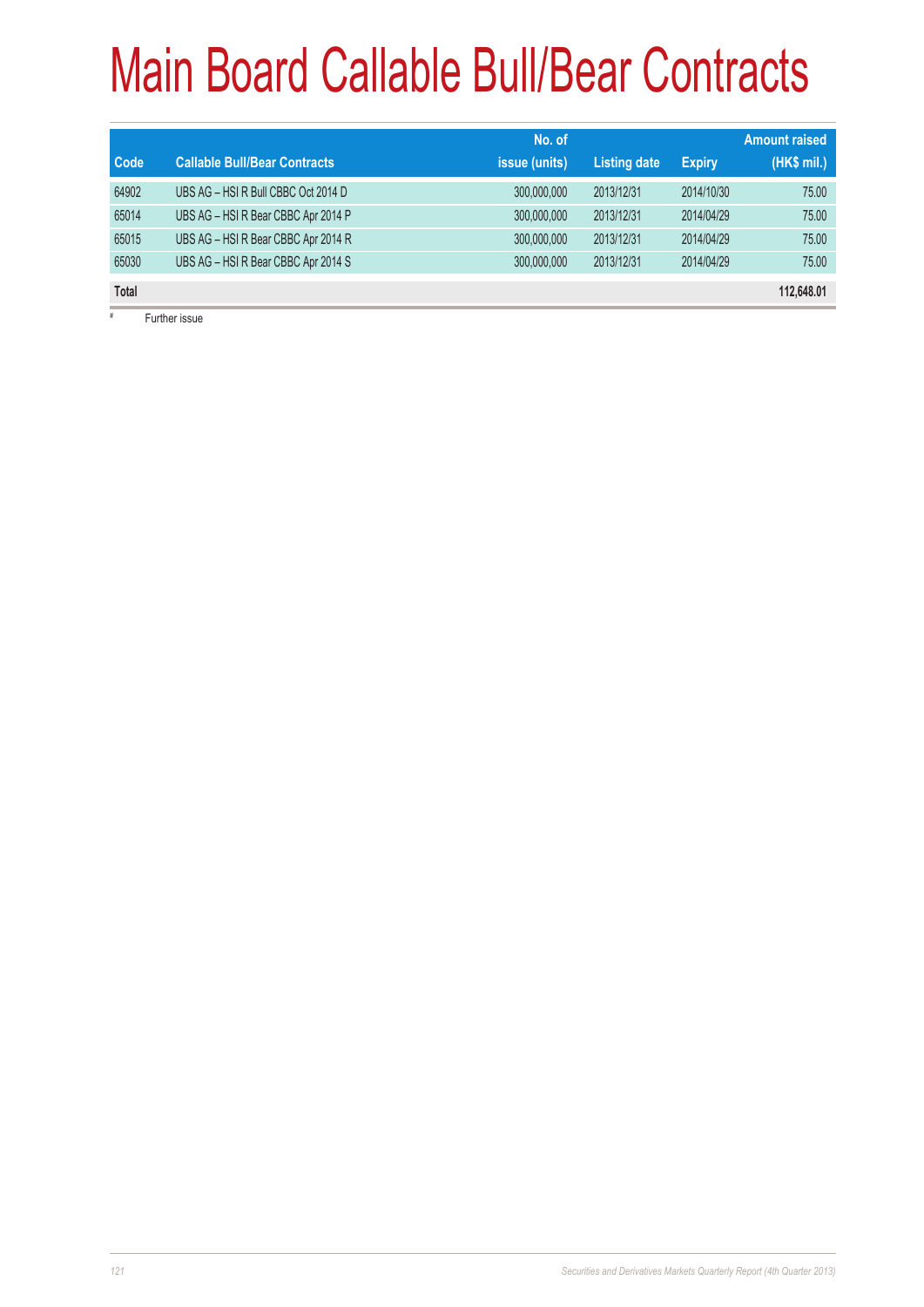# DR/ELI/Trading Only Stocks Trading Statistics

## **Depositary Receipt Trading Statistics**

|      |                | No. of issues | Turnover value (HK\$ mil.) |
|------|----------------|---------------|----------------------------|
| 2012 | Q4             |               | 18.62                      |
| 2013 | Q1             |               | 15.07                      |
|      | Q2             |               | 20.85                      |
|      | Q <sub>3</sub> | 4             | 7.69                       |
|      | Q4             |               | 5.78                       |

## **Equity Linked Instrument Trading Statistics**

|      |    | No. of issues | Turnover value (HK\$ mil.) |
|------|----|---------------|----------------------------|
| 2012 | Q4 |               |                            |
| 2013 | Q1 | –             |                            |
|      | Q2 | –             |                            |
|      | Q3 | -             |                            |
|      | Q4 | -             |                            |

### **NASDAQ Stocks**

|      |    | No. of issues | Turnover value (HK\$ mil.) |
|------|----|---------------|----------------------------|
| 2012 | Q4 |               | 0.00                       |
| 2013 | Q1 |               | 0.25                       |
|      | Q2 |               | 0.03                       |
|      | Q3 |               | 0.08                       |
|      | Q4 |               | 0.03                       |

#### **iShares**

|      |    | No. of issues | Turnover value (HK\$ mil.) |
|------|----|---------------|----------------------------|
| 2012 | Q4 |               |                            |
| 2013 | Q1 |               |                            |
|      | Q2 |               |                            |
|      | Q3 |               |                            |
|      | Q4 |               |                            |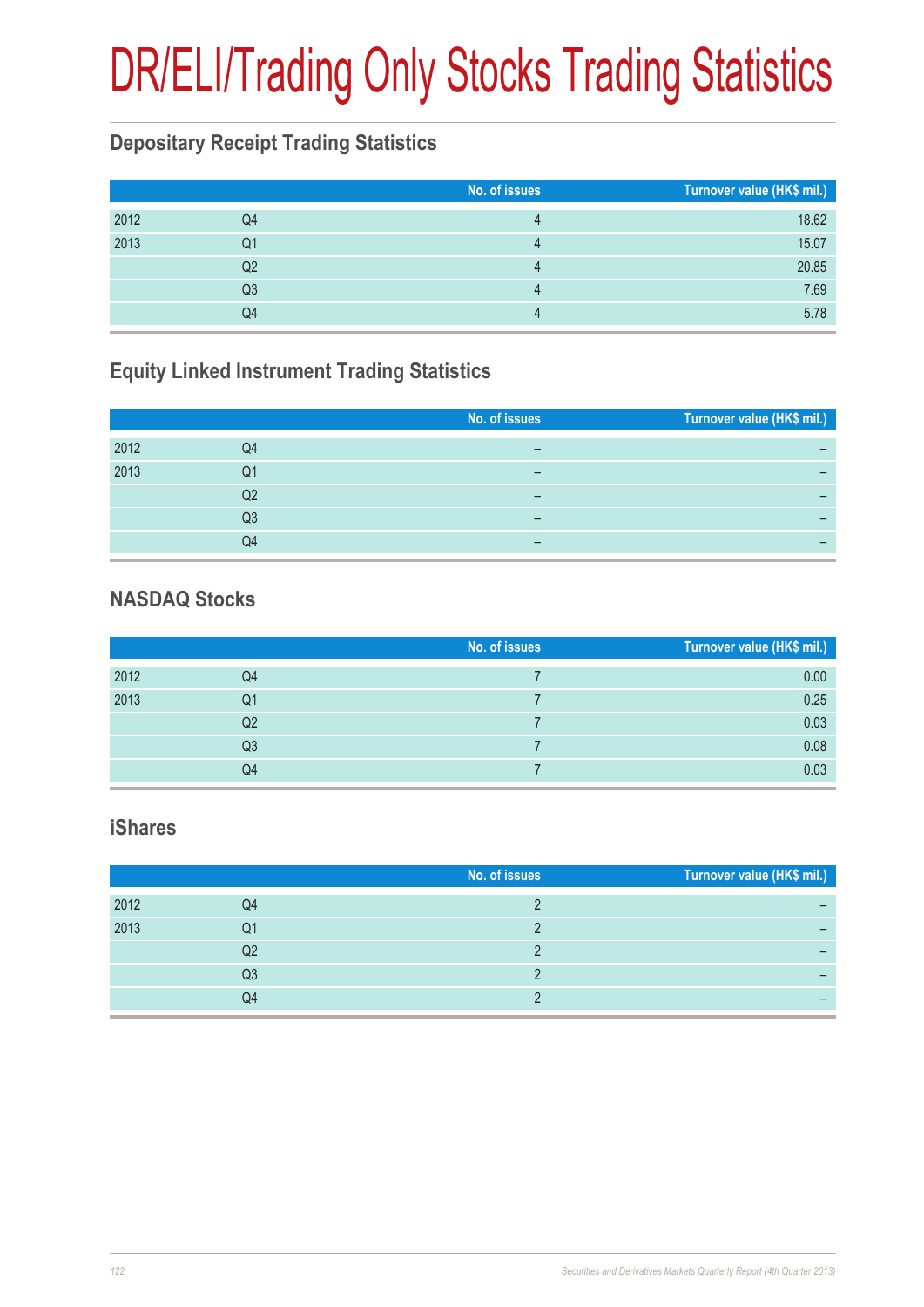## **Equity Turnover – GEM**

|      |    | Share (Mil. shs) | Value (HK\$ mil.) | No. of deals |
|------|----|------------------|-------------------|--------------|
| 2012 | Q4 | 45,943.00        | 9,037.19          | 329,420      |
| 2013 | Q1 | 55,775.21        | 12.379.11         | 371,122      |
|      | Q2 | 38,483.69        | 15,384.62         | 413,646      |
|      | Q3 | 56,706.88        | 18.446.55         | 542,526      |
|      | Q4 | 78,234.46        | 32,626.67         | 914,205      |

## **Equity Trading Statistics – GEM**

|      |                | No. of<br>trading days | <b>Average daily turnover</b><br>(HK\$ mil.) | Average value<br>per deal |
|------|----------------|------------------------|----------------------------------------------|---------------------------|
| 2012 | Q4             | 61                     | 148.15                                       | 27,434                    |
| 2013 | Q <sub>1</sub> | 59                     | 209.82                                       | 33,356                    |
|      | Q <sub>2</sub> | 60                     | 256.41                                       | 37,193                    |
|      | Q <sub>3</sub> | 63                     | 292.80                                       | 34,001                    |
|      | Q4             | 62                     | 526.24                                       | 35,689                    |

#### **20 Most Advanced GEM Stocks**

for 4th quarter 2013

|                |       |                        |                 | <b>Closing price</b>  |        |
|----------------|-------|------------------------|-----------------|-----------------------|--------|
| <b>Rank</b>    | Code  | <b>Stock</b>           | End of Dec 2013 | End of Sep 2013       | $%$ up |
| 1              | 08071 | <b>CH NETCOMTECH</b>   | 0.375           | 0.079                 | 374.68 |
| $\overline{2}$ | 08156 | <b>CHINA VANGUARD</b>  | 2.230           | 0.470                 | 374.47 |
| 3              | 08298 | <b>AKM INDUSTRIAL</b>  | 0.900           | 0.400                 | 125.00 |
| 4              | 08166 | <b>CHINA ECO-FARM</b>  | 0.202           | 0.106<br>$\mathsf{A}$ | 90.57  |
| 5              | 08279 | <b>AGTECH HOLDINGS</b> | 1.180           | 0.640                 | 84.38  |
| 6              | 08198 | <b>MELCOLOT</b>        | 1.720           | 0.940                 | 82.98  |
| $\overline{7}$ | 08356 | <b>CNC HOLDINGS</b>    | 1.260           | 0.690                 | 82.61  |
| 8              | 08179 | <b>GAYETY HLDGS</b>    | 0.410           | 0.230                 | 78.26  |
| 9              | 08146 | MASTERCRAFT I          | 0.490           | 0.280                 | 75.00  |
| 10             | 08021 | <b>WLS HOLDINGS</b>    | 0.098           | 0.058                 | 68.97  |
| 11             | 08092 | <b>ITE HOLDINGS</b>    | 0.119           | 0.072                 | 65.28  |
| 12             | 08049 | <b>JILIN CHANGLONG</b> | 2.540           | 1.560                 | 62.82  |
| 13             | 08220 | <b>BINGO GROUP</b>     | 0.300           | 0.185                 | 62.16  |
| 14             | 08240 | C CITYRAILTEC          | 1.280           | 0.860                 | 48.84  |
| 15             | 08003 | <b>GREAT WORLD</b>     | 0.110           | 0.074                 | 48.65  |
| 16             | 08200 | <b>SAU SAN TONG</b>    | 0.400           | 0.270                 | 48.15  |
| 17             | 08212 | <b>CELEBRATE INT</b>   | 1.330           | 0.900                 | 47.78  |
| 18             | 08061 | <b>ACROSSASIA</b>      | 0.060           | 0.041                 | 46.34  |
| 19             | 08006 | <b>SINO SPLENDID</b>   | 13.540          | 9.290                 | 45.75  |
| 20             | 08143 | <b>HUA XIA HEALTH</b>  | 0.355           | 0.246                 | 44.31  |
|                |       |                        |                 |                       |        |

A Adjusted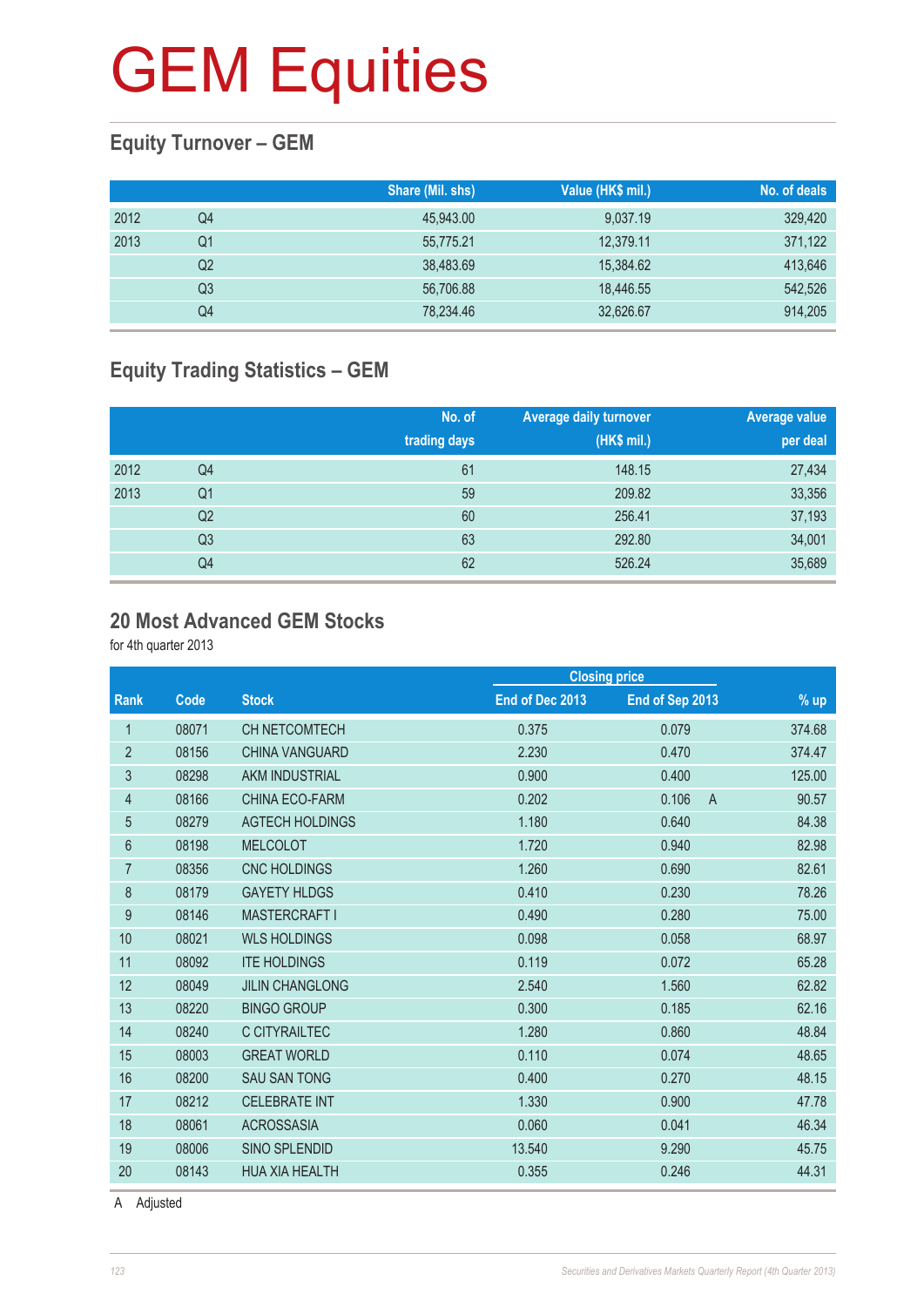### **20 Most Declined GEM Stocks**

for 4th quarter 2013

|                |       |                        |                 | <b>Closing price</b>    |          |
|----------------|-------|------------------------|-----------------|-------------------------|----------|
| <b>Rank</b>    | Code  | <b>Stock</b>           | End of Dec 2013 | End of Sep 2013         | % down   |
| $\mathbf{1}$   | 08260 | <b>ZEBRA STRAT</b>     | 0.285           | 2.060                   | $-86.17$ |
| $\overline{2}$ | 08270 | <b>CHINA LEASON</b>    | 0.120           | 0.330                   | $-63.64$ |
| 3              | 08120 | <b>ORI UNICORN</b>     | 0.107           | 0.255                   | $-58.04$ |
| 4              | 08086 | <b>DX.COM HOLDINGS</b> | 0.221           | 0.420                   | $-47.38$ |
| $\overline{5}$ | 08037 | <b>LONGLIFE GROUP</b>  | 0.219           | 0.415                   | $-47.23$ |
| 6              | 08017 | <b>LONG SUCCESS</b>    | 0.405           | 0.760                   | $-46.71$ |
| $\overline{7}$ | 08075 | <b>MEDIA ASIA</b>      | 0.032           | 0.059                   | $-45.76$ |
| $\,8\,$        | 08236 | <b>POWERLEADER</b>     | 3.880           | 7.000<br>$\overline{A}$ | $-44.57$ |
| 9              | 08116 | C FORTUNE INV          | 0.138           | 0.231                   | $-40.26$ |
| 10             | 08165 | <b>JIAN EPAYMENT</b>   | 0.090           | 0.150                   | $-40.00$ |
| 11             | 08108 | <b>FAVA INT'L</b>      | 0.074           | 0.122<br>$\overline{A}$ | $-39.34$ |
| 12             | 08085 | <b>HK LIFE SCI</b>     | 0.295           | 0.475                   | $-37.89$ |
| 13             | 08082 | SAGE INT'L GP          | 0.055           | 0.088                   | $-37.50$ |
| 14             | 08150 | <b>SEAMLESS GREEN</b>  | 1.110           | 1.730                   | $-35.84$ |
| 15             | 08250 | CHI NATURAL INV        | 0.172           | 0.250                   | $-31.20$ |
| 16             | 08055 | <b>CHI E-LEARNING</b>  | 0.091           | 0.128                   | $-28.91$ |
| 17             | 08115 | <b>SHANGHAI QINGPU</b> | 0.700           | 0.980                   | $-28.57$ |
| 18             | 08351 | <b>LARRY JEWELRY</b>   | 0.149           | 0.208                   | $-28.37$ |
| 19             | 08225 | <b>VENTUREPHARM</b>    | 0.235           | 0.325                   | $-27.69$ |
| 20             | 08130 | <b>ZHI CHENG H</b>     | 0.560           | 0.770                   | $-27.27$ |

A Adjusted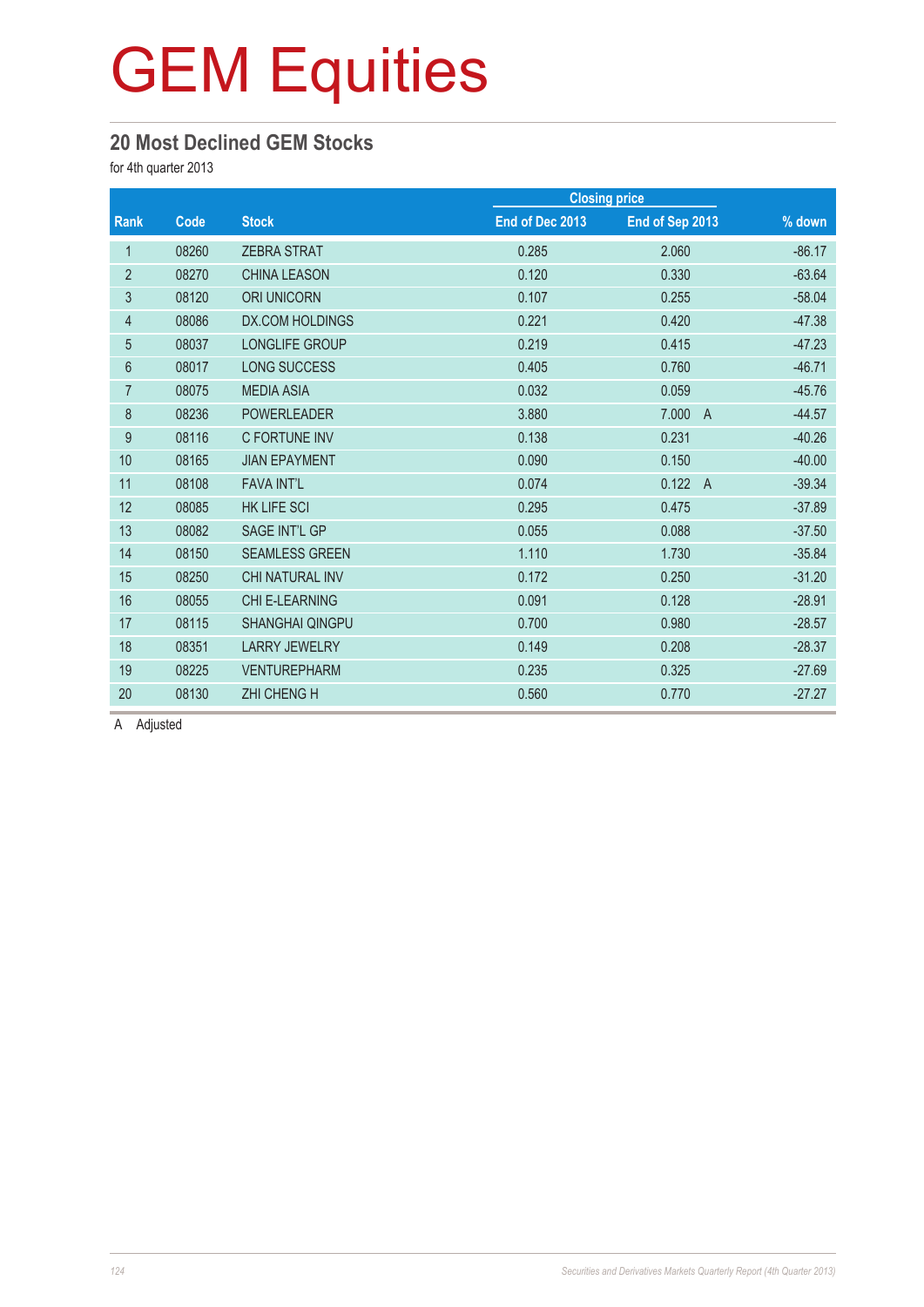## **20 Most Active GEM Stocks by Value**

for 4th quarter 2013

| Rank             | Code  | <b>Stock</b>           | Turnover (HK\$ mil.) | % of total |
|------------------|-------|------------------------|----------------------|------------|
| $\mathbf{1}$     | 08002 | <b>IGG</b>             | 4,713.62             | 14.45      |
| $\overline{2}$   | 08198 | <b>MELCOLOT</b>        | 1,875.25             | 5.75       |
| $\mathfrak{S}$   | 08270 | <b>CHINA LEASON</b>    | 1,455.88             | 4.46       |
| $\overline{4}$   | 08292 | <b>HC INTL</b>         | 1,416.38             | 4.34       |
| 5                | 08212 | <b>CELEBRATE INT</b>   | 1,091.51             | 3.35       |
| 6                | 08138 | <b>TONGRENTANGCM</b>   | 1,073.82             | 3.29       |
| $\overline{7}$   | 08180 | <b>NEW RAY MEDIC</b>   | 926.59               | 2.84       |
| $\,8\,$          | 08356 | <b>CNC HOLDINGS</b>    | 800.60               | 2.45       |
| $\boldsymbol{9}$ | 08279 | <b>AGTECH HOLDINGS</b> | 767.07               | 2.35       |
| 10               | 08321 | C AUTO INT DECO        | 664.91               | 2.04       |
| 11               | 08019 | <b>HAO WEN HLDGS</b>   | 596.11               | 1.83       |
| 12               | 08185 | <b>RM GROUP</b>        | 574.47               | 1.76       |
| 13               | 08156 | CHINA VANGUARD         | 561.68               | 1.72       |
| 14               | 08255 | <b>CHINA BINARY</b>    | 549.52               | 1.68       |
| 15               | 08081 | <b>COMPUTECH</b>       | 546.24               | 1.67       |
| 16               | 08116 | C FORTUNE INV          | 471.91               | 1.45       |
| 17               | 08102 | <b>SHANGHAI FUDAN</b>  | 451.93               | 1.39       |
| 18               | 08158 | <b>CHINA BIO-MED</b>   | 451.68               | 1.38       |
| 19               | 08207 | <b>CREDIT CHINA</b>    | 445.21               | 1.36       |
| 20               | 08078 | <b>CHINA3D DIGIT</b>   | 419.92               | 1.29       |
| <b>Total</b>     |       |                        | 19,854.31            | 60.85      |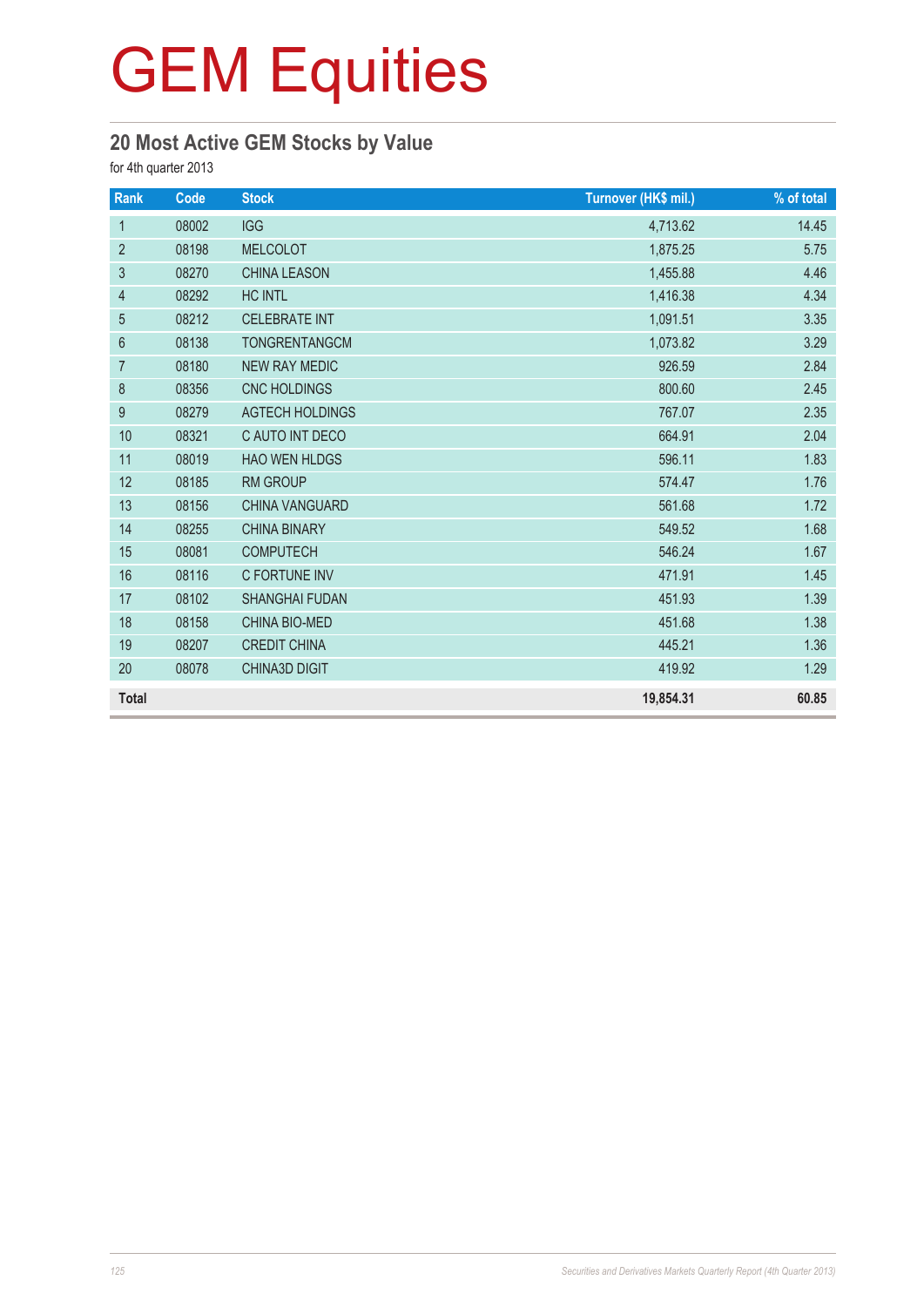## **20 Most Active GEM Stock by Shares**

for 4th quarter 2013

| Rank           | Code  | <b>Stock</b>           | <b>Turnover (Mil. shs)</b> | % of total |
|----------------|-------|------------------------|----------------------------|------------|
| $\mathbf{1}$   | 08078 | CHINA3D DIGIT          | 14,519.50                  | 18.56      |
| $\overline{2}$ | 08270 | <b>CHINA LEASON</b>    | 7,924.89                   | 10.13      |
| 3              | 08100 | M DREAM INWORLD        | 3,724.51                   | 4.76       |
| $\overline{4}$ | 08081 | <b>COMPUTECH</b>       | 2,919.39                   | 3.73       |
| 5              | 08171 | <b>CHINA TRENDS</b>    | 2,696.96                   | 3.45       |
| 6              | 08116 | C FORTUNE INV          | 2,544.29                   | 3.25       |
| $\overline{7}$ | 08019 | <b>HAO WEN HLDGS</b>   | 2,369.03                   | 3.03       |
| 8              | 08161 | <b>CHINALOTSYNERGY</b> | 2,141.63                   | 2.74       |
| 9              | 08071 | CH NETCOMTECH          | 1,985.67                   | 2.54       |
| 10             | 08120 | ORI UNICORN            | 1,833.83                   | 2.34       |
| 11             | 08158 | CHINA BIO-MED          | 1,632.42                   | 2.09       |
| 12             | 08198 | <b>MELCOLOT</b>        | 1,407.14                   | 1.80       |
| 13             | 08215 | <b>FIRST CREDIT</b>    | 1,329.14                   | 1.70       |
| 14             | 08266 | <b>GOLD TAT GP</b>     | 1,303.07                   | 1.67       |
| 15             | 08002 | <b>IGG</b>             | 1,296.71                   | 1.66       |
| 16             | 08166 | CHINA ECO-FARM         | 1,271.88                   | 1.63       |
| 17             | 08041 | <b>LUXEY INT'L</b>     | 1,174.67                   | 1.50       |
| 18             | 08250 | CHI NATURAL INV        | 1,149.85                   | 1.47       |
| 19             | 08356 | CNC HOLDINGS           | 889.85                     | 1.14       |
| 20             | 08085 | <b>HK LIFE SCI</b>     | 853.51                     | 1.09       |
| <b>Total</b>   |       |                        | 54,967.93                  | 70.26      |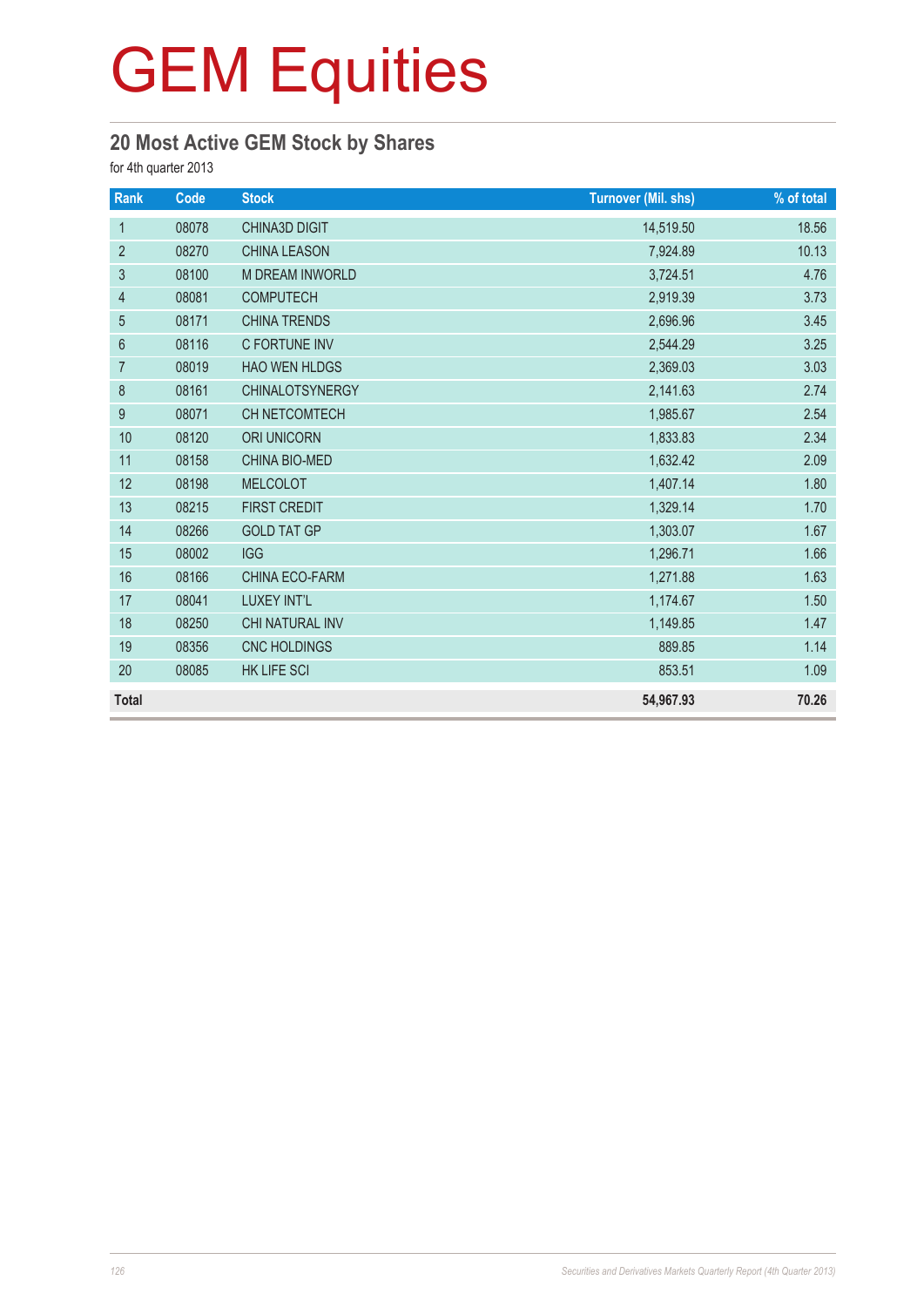### **Market Capitalisation of Listed Companies for GEM**

as at the quarter end

|      |    | HK\$ mil.  |
|------|----|------------|
| 2012 | Q4 | 78,398.98  |
| 2013 | Q1 | 87,318.43  |
|      | Q2 | 98,730.52  |
|      | Q3 | 119,020.80 |
|      | Q4 | 134,002.06 |

### **Market Capitalisation by Hang Seng Industry Classification System\* – GEM** Quarter-end figures



Hang Seng Industry Classification System (HSICS) is provided by Hang Seng Indexes Company Limited. Note: New Hang Seng Industry Classification System took effect on 9 September 2013.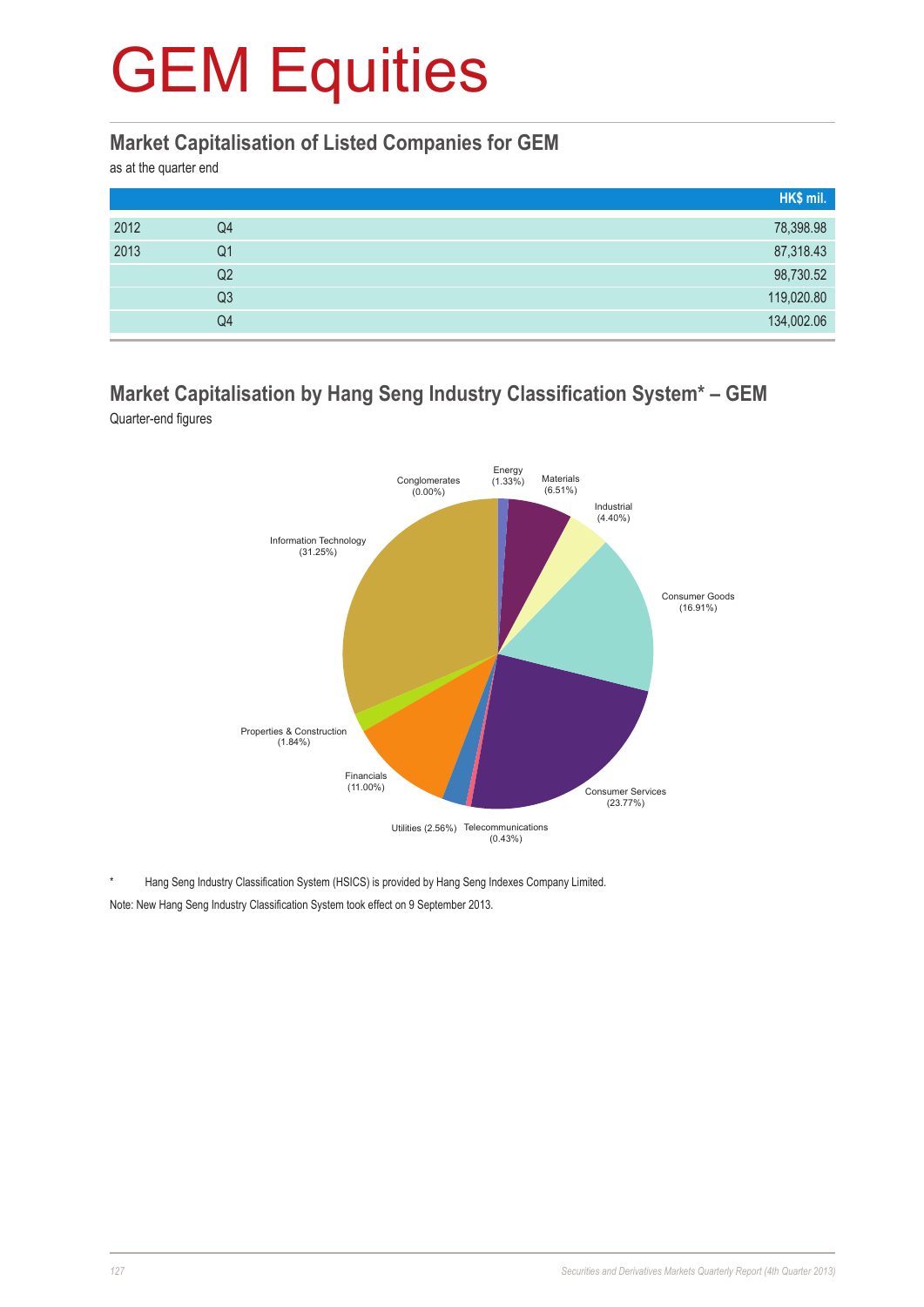## **50 Leading Companies by Market Capitalisation – GEM**

as at the 4th quarter end 2013

|                          | <b>Market capitalisation</b> |                                                           |             |                   |
|--------------------------|------------------------------|-----------------------------------------------------------|-------------|-------------------|
| <b>Rank</b>              |                              | <b>Company</b>                                            | (HK\$ mil.) | % of market total |
| $\mathbf{1}$             | 08138                        | Beijing Tong Ren Tang Chinese Medicine Co. Ltd.           | 8,449.40    | 6.310             |
| $\overline{2}$           | 08002                        | <b>IGG Inc</b>                                            | 6,998.09    | 5.220             |
| $\mathfrak{S}$           | 08292                        | HC International, Inc.                                    | 6,757.62    | 5.040             |
| $\overline{\mathcal{L}}$ | 08137                        | Honbridge Holdings Ltd.                                   | 5,967.05    | 4.450             |
| 5                        | 08008                        | Sunevision Holdings Ltd.                                  | 5,178.82    | 3.860             |
| $6\phantom{1}6$          | 08279                        | AGTech Holdings Ltd.                                      | 5,128.59    | 3.830             |
| $\overline{7}$           | 08198                        | MelcoLot Ltd.                                             | 4,130.86    | 3.080             |
| $\,8\,$                  | 08158                        | China Bio-Med Regeneration Technology Ltd.                | 2,890.77    | 2.160             |
| $\boldsymbol{9}$         | 08035                        | Binhai Investment Co. Ltd.                                | 2,846.59    | 2.120             |
| 10                       | 08032                        | Viva China Holdings Ltd.                                  | 2,734.38    | 2.040             |
| 11                       | 08090                        | China Assurance Finance Group Ltd.                        | 2,726.89    | 2.030             |
| 12                       | 08072                        | Roma Group Ltd.                                           | 2,112.00    | 1.580             |
| 13                       | 08356                        | CNC Holdings Ltd.                                         | 2,110.17    | 1.570             |
| 14                       | 08102                        | Shanghai Fudan Microelectronics Group Co. Ltd. - H Shares | 2,098.58    | 1.570             |
| 15                       | 08207                        | Credit China Holdings Ltd.                                | 1,972.21    | 1.470             |
| 16                       | 08232                        | China U-Ton Holdings Ltd.                                 | 1,948.80    | 1.450             |
| 17                       | 08155                        | South China Land Ltd.                                     | 1,922.70    | 1.430             |
| 18                       | 08005                        | Yuxing InfoTech Investment Holdings Ltd.                  | 1,827.96    | 1.360             |
| 19                       | 08020                        | Chanceton Financial Group Ltd.                            | 1,753.80    | 1.310             |
| 20                       | 08180                        | New Ray Medicine International Holding Ltd.               | 1,688.00    | 1.260             |
| 21                       | 08156                        | China Vanguard Group Ltd.                                 | 1,682.26    | 1.260             |
| 22                       | 08083                        | China Innovationpay Group Ltd.                            | 1,482.75    | 1.110             |
| 23                       | 08006                        | Sino Splendid Holdings Ltd.                               | 1,451.13    | 1.080             |
| 24                       | 08179                        | Gayety Holdings Ltd.                                      | 1,312.00    | 0.980             |
| 25                       | 08050                        | Yunbo Digital Synergy Group Ltd.                          | 1,220.63    | 0.910             |
| 26                       | 08128                        | China Ground Source Energy Industry Group Ltd.            | 1,175.64    | 0.880             |
| 27                       | 08085                        | Hong Kong Life Sciences and Technologies Group Ltd.       | 1,165.35    | 0.870             |
| 28                       | 08123                        | First China Financial Network Holdings Ltd.               | 1,159.33    | 0.870             |
| 29                       | 08325                        | Oriental City Group Holdings Ltd.                         | 1,152.00    | 0.860             |
| 30                       | 08086                        | DX.com Holdings Ltd.                                      | 1,125.89    | 0.840             |
| 31                       | 08255                        | China Binary Sale Technology Ltd.                         | 1,099.20    | 0.820             |
| 32                       | 08058                        | Shandong Luoxin Pharmacy Stock Co. Ltd. - H Shares        | 1,086.10    | 0.810             |
| 33                       | 08185                        | RM Group Holdings Ltd.                                    | 1,055.75    | 0.790             |
| 34                       | 08132                        | Fairson Holdings Ltd.                                     | 1,042.80    | 0.780             |
| 35                       | 08212                        | Celebrate International Holdings Ltd.                     | 1,020.24    | 0.760             |
| 36                       | 08018                        | <b>Finsoft Corporation</b>                                | 1,016.00    | 0.760             |
| 37                       | 08321                        | China Automotive Interior Decoration Holdings Ltd.        | 979.20      | 0.730             |
| 38                       | 08025                        | Asian Capital Resources (Holdings) Ltd.                   | 921.02      | 0.690             |
| 39                       | 08220                        | Bingo Group Holdings Ltd.                                 | 920.16      | 0.690             |
| 40                       | 08250                        | China Natural Investment Co. Ltd.                         | 893.11      | 0.670             |
| 41                       | 08056                        | Differ Group Holding Co. Ltd.                             | 860.00      | 0.640             |
| 42                       | 08107                        | U Banquet Group Holding Ltd.                              | 848.00      | 0.630             |
| 43                       | 08219                        | Branding China Group Ltd.                                 | 802.13      | 0.600             |
| 44                       | 08077                        | KVB Kunlun Financial Group Ltd.                           | 800.00      | 0.600             |
| 45                       | 08276                        | Huazhang Technology Holding Ltd.                          | 764.32      | 0.570             |
| 46                       | 08167                        | Neo Telemedia Ltd.                                        | 728.15      | 0.540             |
| 47                       | 08071                        | China Netcom Technology Holdings Ltd.                     | 695.34      | 0.520             |
| 48                       | 08270                        | China Leason CBM & Shale Gas Group Co. Ltd.               | 655.41      | 0.490             |
| 49                       | 08306                        | China Nonferrous Metals Co. Ltd.                          | 647.98      | 0.480             |
| 50                       | 08066                        | Phoenitron Holdings Ltd.                                  | 629.21      | 0.470             |
| <b>Total</b>             |                              |                                                           | 101,634.36  | 75.85             |
| <b>Market Total</b>      |                              |                                                           | 134,002.06  | 100.00            |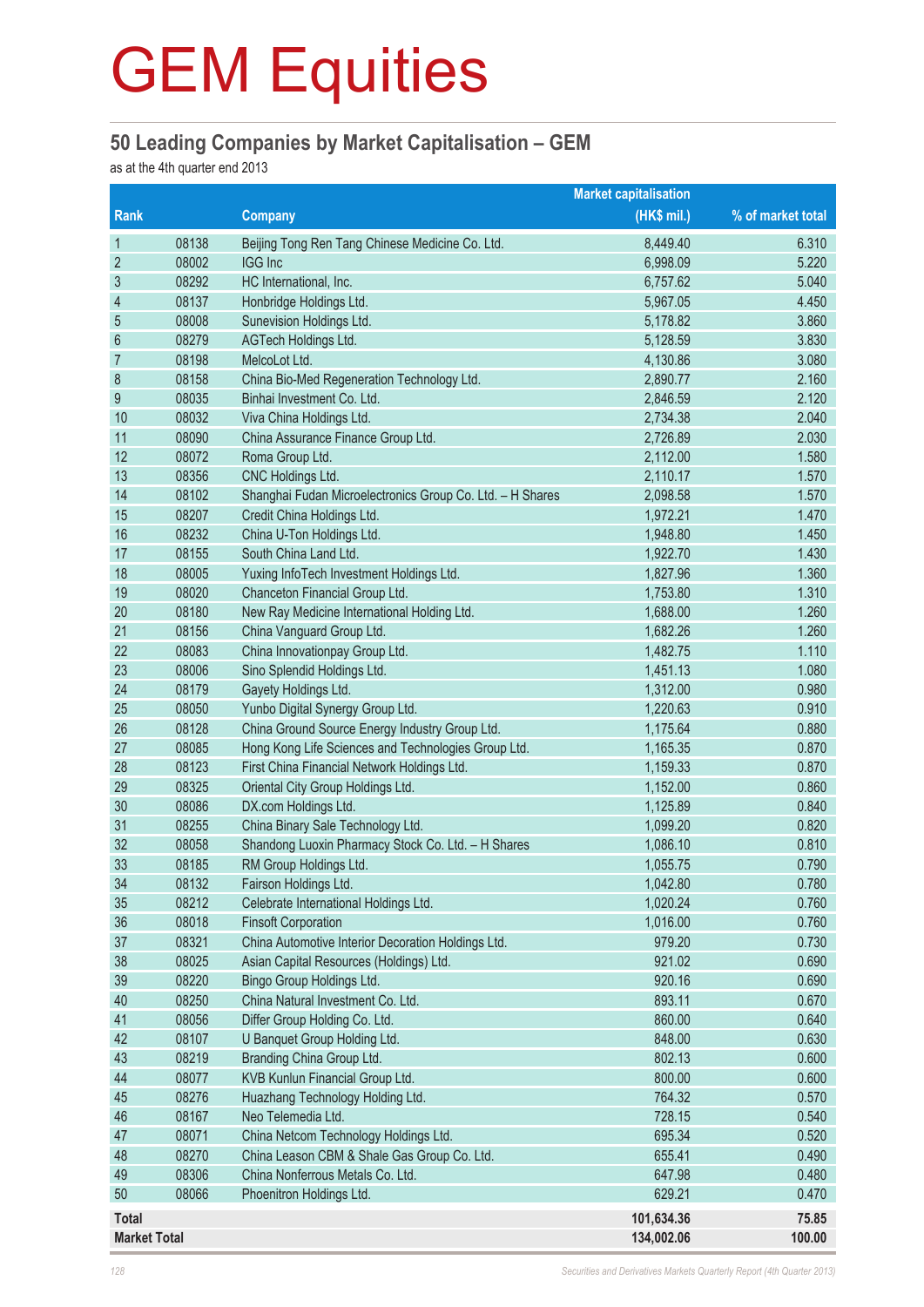### **New Listing Statistics – equities for GEM**

|      |    | No. of newly listed companies | Funds raised (HK\$ mil.) |
|------|----|-------------------------------|--------------------------|
| 2012 | Q4 |                               | 139.50                   |
| 2013 | Q1 |                               | 60.00                    |
|      | Q2 |                               | 887.80                   |
|      | Q3 | 5                             | 362.29                   |
|      | Q4 | 12                            | 1,873.36                 |

## **Newly Listed Companies for GEM**

for 4th quarter 2013

| Code  | <b>Company name</b>                                | <b>Listing date</b> | No. of issued shares | Funds raised (HK\$ mil.) |
|-------|----------------------------------------------------|---------------------|----------------------|--------------------------|
| 08218 | Echo International Holdings Group Ltd.             | 2013/10/11          | 200,000,000          | 36.00                    |
| 08181 | Kong Shum Union Property Management (Holding) Ltd. | 2013/10/11          | 400,000,000          | 33.00                    |
| 08185 | RM Group Holdings Ltd.                             | 2013/10/11          | 515,000,000          | 138.67                   |
| 08101 | Jia Meng Holdings Ltd.                             | 2013/10/15          | 100,000,000          | 34.50                    |
| 08002 | IGG Inc                                            | 2013/10/18          | 1,358,852,099        | 1,054.34                 |
| 08180 | New Ray Medicine International Holding Ltd.        | 2013/10/25          | 800,000,000          | 70.00                    |
| 08326 | JC Group Holdings Ltd.                             | 2013/11/21          | 400,000,000          | 50.00                    |
| 08309 | Runway Global Holdings Co. Ltd.                    | 2013/12/03          | 600,000,000          | 52.50                    |
| 08255 | China Binary Sale Technology Ltd.                  | 2013/12/04          | 480,000,000          | 72.00                    |
| 08056 | Differ Group Holding Co. Ltd.                      | 2013/12/09          | 1,000,000,000        | 195.00                   |
| 08107 | U Banquet Group Holding Ltd.                       | 2013/12/10          | 400,000,000          | 100.00                   |
| 08320 | C Cheng Holdings Ltd.                              | 2013/12/20          | 180,000,000          | 37.35                    |
| Total |                                                    |                     |                      | 1,873.36                 |

## **Withdrawal of listed Companies – GEM**

for 4th quarter 2013

| <b>Code</b> | <b>Company name</b>                                            | <b>Last trading date</b> | <b>Delisted date</b> |  |
|-------------|----------------------------------------------------------------|--------------------------|----------------------|--|
| 08161       | China LotSynergy Holdings Ltd.*                                | 2013/10/15               | 2013/10/16<br>Ş      |  |
| 08122       | LifeTech Scientific Corporation*                               | 2013/11/05               | 2013/11/06<br>Ş      |  |
| 08012       | RENHENG Enterprise Holdings Ltd*                               | 2013/11/22               | 2013/11/25<br>Ş      |  |
| 08240       | China City Railway Transportation Technology HIdgs Co. Ltd.*   | 2013/12/05               | 2013/12/06<br>Ş      |  |
| 08231       | Shanghai Fudan-Zhangjiang Bio-Pharmaceutical Co. Ltd. - H Shs* | 2013/12/13               | 2013/12/16<br>ξ      |  |
| 08229       | Tungda Innovative Lighting Holdings Ltd.                       | 2004/07/28               | 2013/12/17           |  |

Transfers of listing from GEM to Main Board pursuant to the revised Rule 9.24 of the GEM Listing Rules and to the new Chapter 9A of the Main Board Listing Rules effective from 1 July 2008.

§ Effective date of the transfer of listing from GEM to Main Board.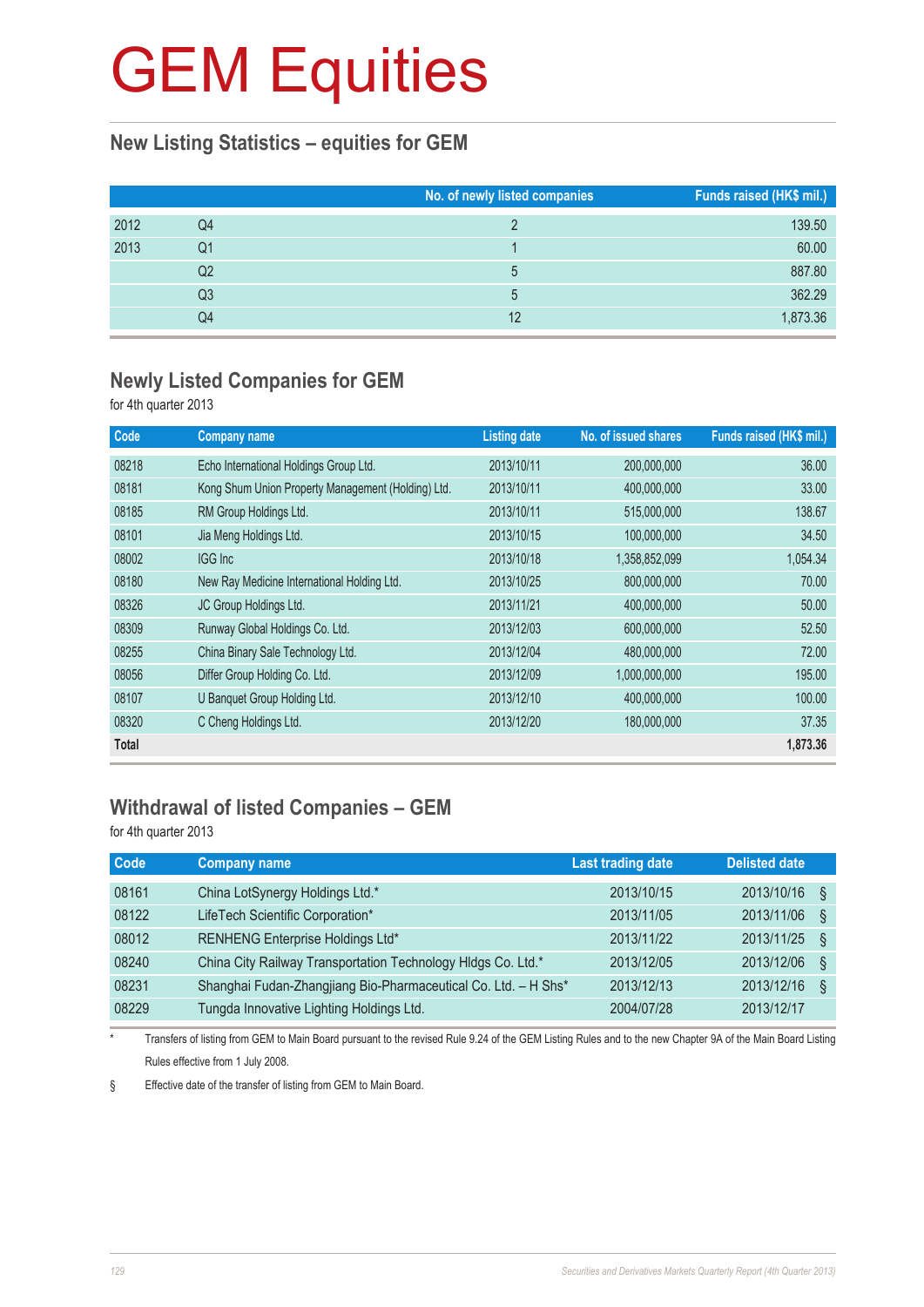### **Company Name Changes for GEM**

for 4th quarter 2013

| Code  | Old name                               | New name                          | <b>Effective date</b> | <b>Adoption date</b> |
|-------|----------------------------------------|-----------------------------------|-----------------------|----------------------|
| 08086 | ePRO Ltd.                              | DX.com Holdings Ltd.              | 2013/10/08            | 2013/10/18           |
| 08266 | Mobile Telecom Network (Holdings) Ltd. | Gold Tat Group International Ltd. | 2013/08/13            | 2013/10/21           |
| 08006 | China.com Inc.                         | Sino Splendid Holdings Ltd.       | 2013/10/16            | 2013/12/03           |

## **Bonus Issues/Bonus Warrants for GEM**

for 4th quarter 2013

| Code <sup>'</sup> | Company                             | <b>Particulars</b>   | Ex-date    |
|-------------------|-------------------------------------|----------------------|------------|
| 08022             | <b>TLT Lottotainment Group Ltd.</b> | 3 for 2 offer shares | 2013/11/19 |

## **Share Split/Consolidation for GEM**

for 4th quarter 2013

| Code  | Company                                                | <b>Particulars</b>      | Effective date |
|-------|--------------------------------------------------------|-------------------------|----------------|
| 08166 | China Eco-Farming Ltd.                                 | Consolidation 2 into 1  | 2013/10/11     |
| 08236 | Powerleader Science & Technology Group Ltd. - H Shares | Consolidation 10 into 1 | 2013/11/12     |
| 08201 | PPS International (Holdings) Ltd.                      | Split 1 into 10         | 2013/12/23     |

## **Rights Issues & Open Offers for GEM**

for 4th quarter 2013

| <b>Month</b> | Code  | Company                                          | <b>Ratio</b>                    | Funds raised (HK\$ mil.) |
|--------------|-------|--------------------------------------------------|---------------------------------|--------------------------|
| Oct          | 08019 | Hao Wen Holdings Ltd.                            | Open offer 8 for $1 \& 9.0.10$  | 162.13                   |
|              |       |                                                  | (after consolidation 10 into 1) |                          |
| Nov          | 08108 | FAVA International Holdings Ltd.                 | Open offer 4 for 1 @\$0.10      | 90.96                    |
| <b>Dec</b>   | 08022 | TLT Lottotainment Group Ltd.                     | Open offer 2 for $3 \& 0.50$    | 70.02                    |
|              |       |                                                  | with bonus 3 for 2 offer shs    |                          |
|              | 08192 | Global Energy Resources International Group Ltd. | Open offer 1 for 2 @\$0.07      | 43.92                    |
| <b>Total</b> |       |                                                  |                                 | 367.03                   |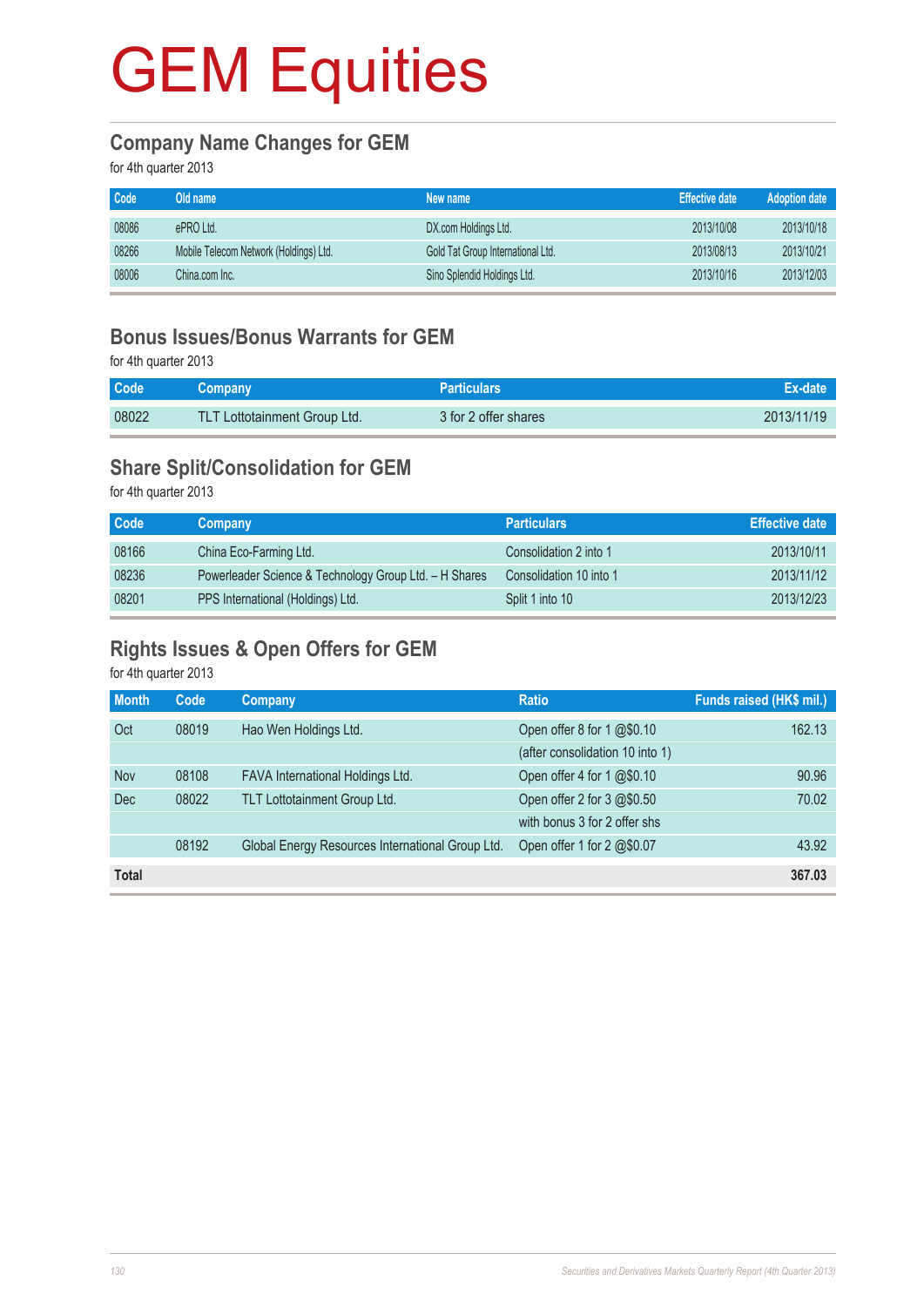## **Placing\***

|              |       |                        | No. of        |                      |                     |
|--------------|-------|------------------------|---------------|----------------------|---------------------|
|              |       |                        | new shares    | <b>Placing price</b> | <b>Funds raised</b> |
| <b>Month</b> | Code  | <b>Company</b>         | placed        | (HK\$)               | (HK\$ mil.)         |
| 2013         |       |                        |               |                      |                     |
| Oct          | 08292 | <b>HC INTL</b>         | 72,000,000    | 7.500                | 540.00              |
|              | 08202 | <b>INNO-TECH HOLD</b>  | 30,000,000    | 0.200                | 6.00                |
|              | 08017 | <b>LONG SUCCESS</b>    | 20,000,000    | 0.620                | 12.40               |
|              | 08266 | <b>GOLD TAT GP</b>     | 164,524,000   | 0.179                | 29.45               |
|              | 08325 | <b>ORIENTAL CITY</b>   | 120,000,000   | 1.030                | 123.60              |
|              | 08120 | <b>ORI UNICORN</b>     | 200,000,000   | 0.165                | 33.00               |
|              | 08039 | <b>PEGASUS ENT</b>     | 10,000,000    | 0.900                | 9.00                |
|              | 08250 | <b>CHI NATURAL INV</b> | 300,000,000   | 0.178                | 53.40               |
| Nov          | 08078 | <b>CHINA3D DIGIT</b>   | 1,118,520,000 | 0.025                | 27.85               |
|              | 08250 | CHI NATURAL INV        | 230,000,000   | 0.198                | 45.54               |
|              | 08081 | <b>COMPUTECH</b>       | 110,000,000   | 0.128                | 14.08               |
| <b>Dec</b>   | 08088 | <b>CROSBY CAPITAL</b>  | 27,552,000    | 0.680                | 18.74               |
|              | 08202 | <b>INNO-TECH HOLD</b>  | 38,383,688    | 0.180                | 6.91                |
|              | 08163 | <b>MERDEKA RES</b>     | 45,000,000    | 0.156                | 7.02                |
|              | 08132 | <b>FAIRSON HLDGS</b>   | 11,450,000    | 1.560                | 17.86               |
| <b>Total</b> |       |                        |               |                      | 944.85              |

Due to the reporting time-lag, placing figures for the quarter are provisional.

\*\* Supplementary information update for previous quarters.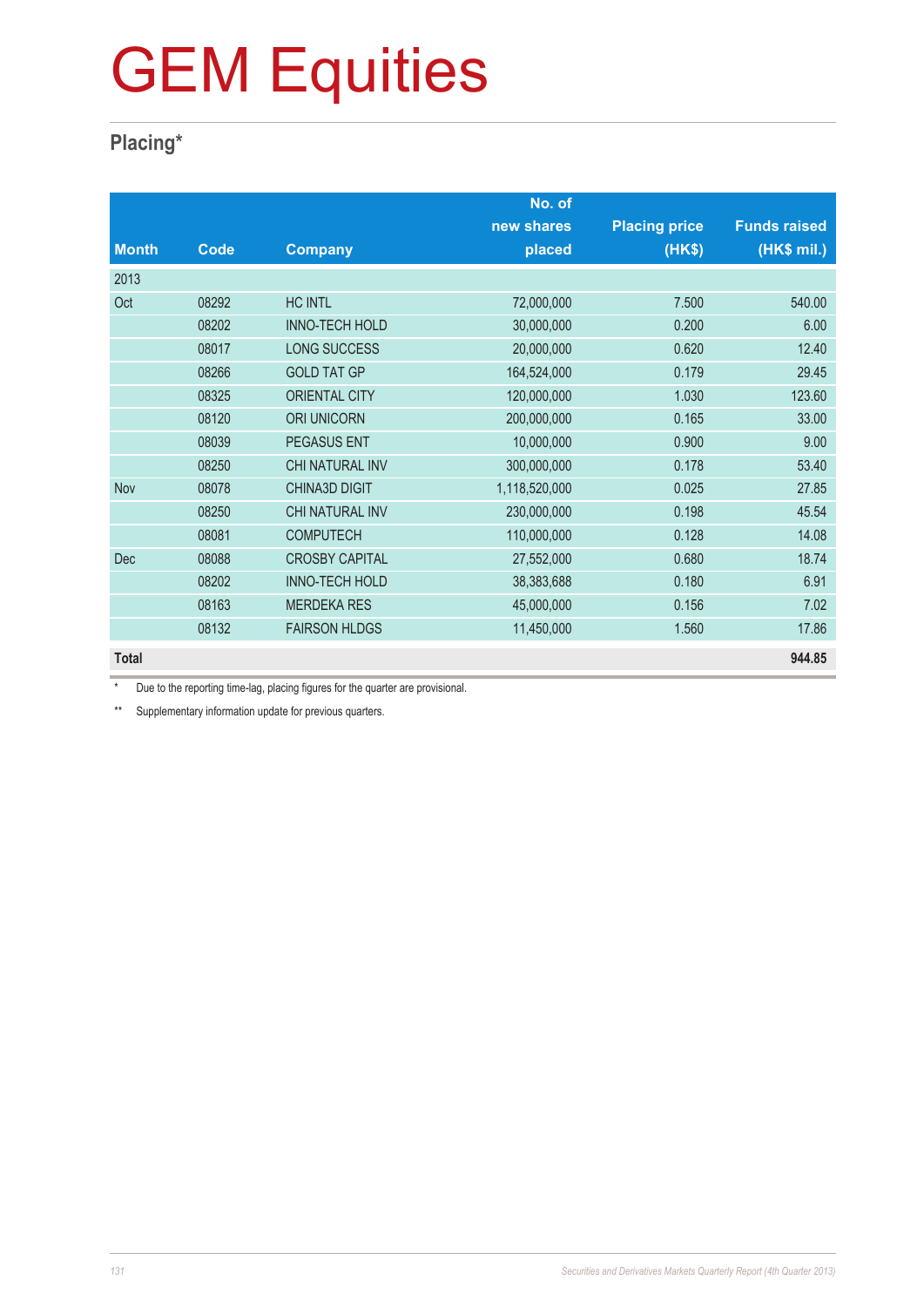## GEM Warrants

### **Warrant Trading and Market Value Statistics – GEM**

|      |                | <b>Number</b> | Turnover value (HK\$ mil.) | Market value (HK\$ mil.) |
|------|----------------|---------------|----------------------------|--------------------------|
| 2012 | Q4             |               | 0.01                       | 8.00                     |
| 2013 | Q1             |               | 0.85                       | 0.00                     |
|      | Q2             |               | 0.00                       | 0.00                     |
|      | Q <sub>3</sub> |               | 0.00                       | 0.00                     |
|      | Q4             |               | 0.00                       | 0.00                     |

## **Newly Listed Equity GEM Warrants**

for 4th quarter 2013

|              |                        | Initial issued |                     |               | <b>Amount raised</b> |
|--------------|------------------------|----------------|---------------------|---------------|----------------------|
| <b>Code</b>  | <b>Equity warrants</b> | amount (HK)    | <b>Listing date</b> | <b>Expiry</b> | (HK\$ mil.)          |
| Nil          |                        |                |                     |               |                      |
| <b>Total</b> |                        |                |                     |               | $\equiv$             |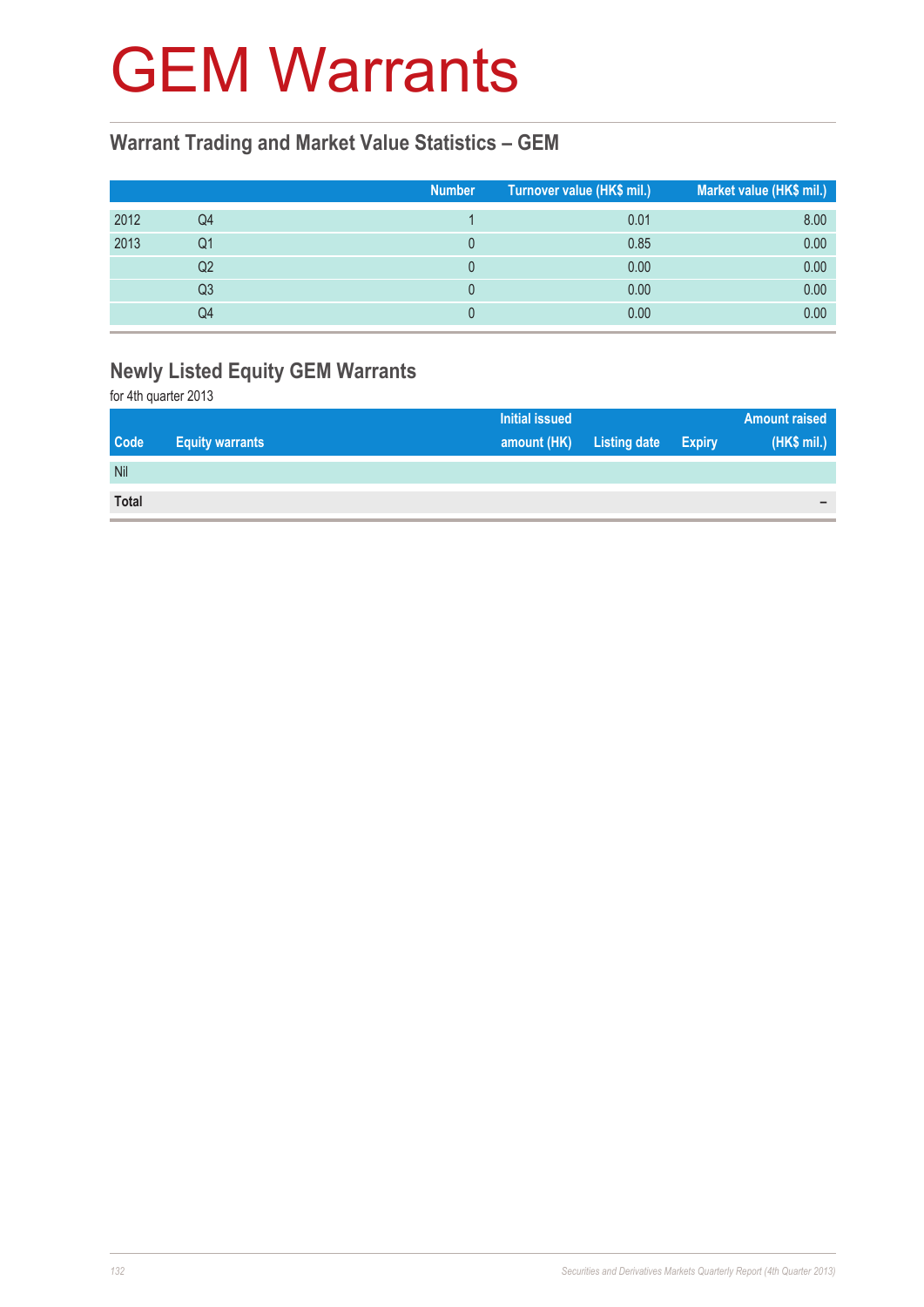# Stock Market Indices

### **Hang Seng Index**



## **S&P/HKEx LargeCap Index**



### **S&P/HKEx GEM Index**

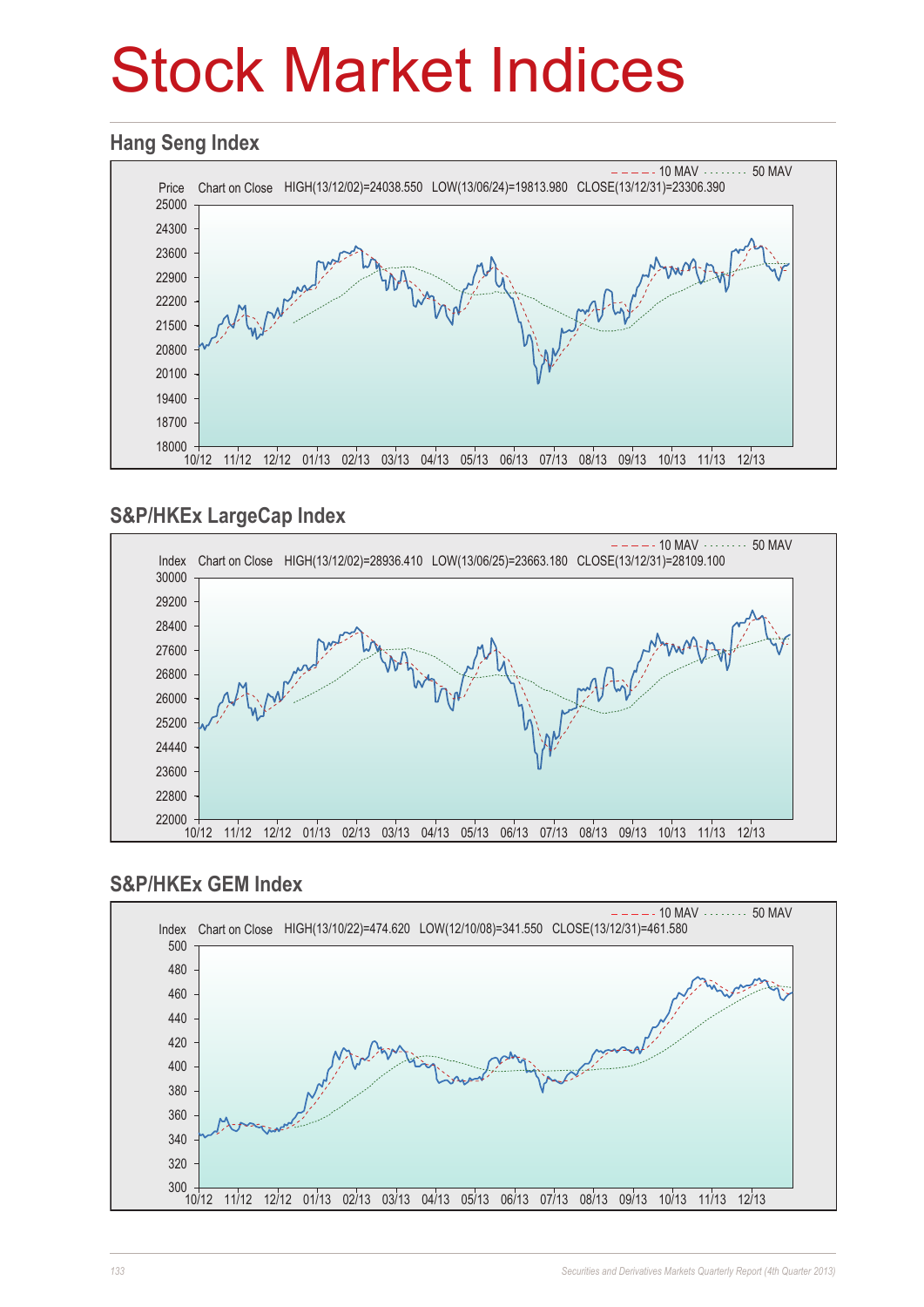# Stock Market Indices

## **Hong Kong Stock Market Indices**

|                                               | End of Dec 2013 | End of Sep 2013 |                          |          |
|-----------------------------------------------|-----------------|-----------------|--------------------------|----------|
| <b>Index</b>                                  | <b>Close</b>    | <b>Close</b>    |                          | Change % |
| S&P/HKEx LargeCap Index                       | 28109.10        | 27386.46        | $+$                      | 2.64%    |
|                                               |                 |                 |                          |          |
| S&P/HKEx GEM Index                            | 461.58          | 450.16          | $+$                      | 2.54%    |
|                                               |                 |                 |                          |          |
| <b>HANG SENG INDEX</b>                        | 23306.39        | 22859.86        | $+$                      | 1.95%    |
| <b>SECTORIAL INDICES</b>                      |                 |                 |                          |          |
| Finance                                       | 32225.38        | 31603.12        | $+$                      | 1.97%    |
| <b>Utilities</b>                              | 48375.90        | 51148.58        | $\blacksquare$           | 5.42%    |
| Properties                                    | 28504.91        | 30297.15        | $\overline{\phantom{a}}$ | 5.92%    |
| Commerce & Industry                           | 14026.66        | 13368.91        | $+$                      | 4.92%    |
|                                               |                 |                 |                          |          |
| HANG SENG CHINA-AFFILIATED CORPORATIONS INDEX | 4553.64         | 4380.23         | $\ddot{}$                | 3.96%    |
| HANG SENG CHINA ENTERPRISES INDEX             | 10816.14        | 10316.12        | $+$                      | 4.85%    |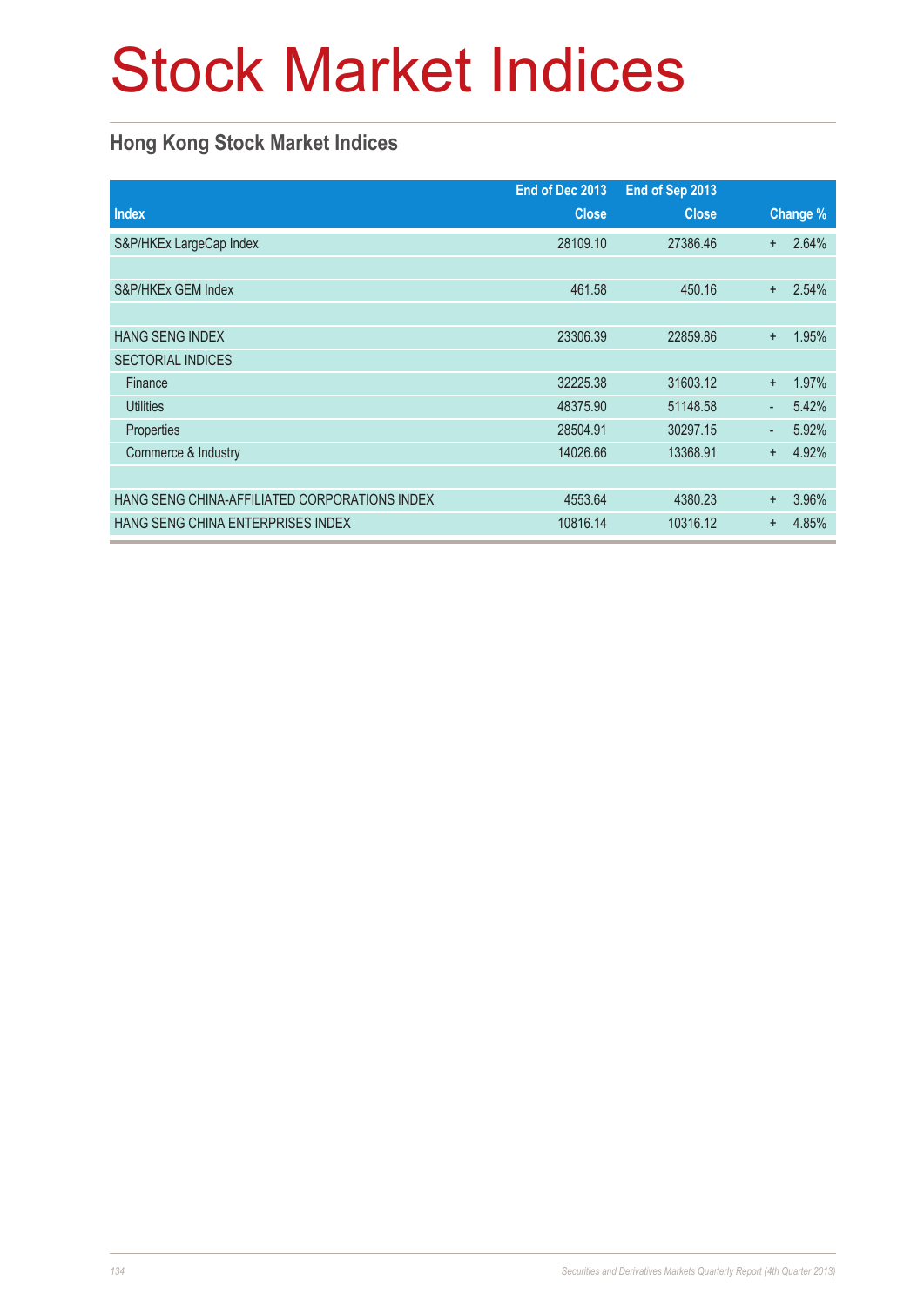# Stock Market Indices

## **WORLD INDICES**

|                                 | End of Dec 2013 | End of Sep 2013 |                                   |
|---------------------------------|-----------------|-----------------|-----------------------------------|
| <b>Index</b>                    | <b>Close</b>    | <b>Close</b>    | Change %                          |
| <b>HONG KONG</b>                |                 |                 |                                   |
| S&P/HKEx LargeCap Index         | 28,109.10       | 27,386.46       | 2.64%<br>$\ddot{}$                |
| Hang Seng Index                 | 23,306.39       | 22,859.80       | 1.95%<br>$\boldsymbol{+}$         |
| <b>AUSTRALIA</b>                |                 |                 |                                   |
| All Ordinaries Index            | 5,353.08        | 5,217.74        | 2.59%<br>$+$                      |
| <b>JAKARTA</b>                  |                 |                 |                                   |
| Composite Index                 | 4,274.18        | 4,316.18        | 0.97%<br>$\overline{\phantom{a}}$ |
| <b>JAPAN</b>                    |                 |                 |                                   |
| Nikkei (225)                    | 16,291.31       | 14,455.80       | + 12.70%                          |
| <b>KOREA</b>                    |                 |                 |                                   |
| Composite Index                 | 2,011.34        | 1,996.96        | 0.72%<br>$\ddot{}$                |
| <b>KUALA LUMPUR</b>             |                 |                 |                                   |
| Composite Index                 | 1,866.96        | 1,768.62        | 5.56%<br>$\ddot{}$                |
| <b>MANILA</b>                   |                 |                 |                                   |
| Composite Index                 | 5,889.83        | 6,191.80        | 4.88%<br>$\blacksquare$           |
| <b>NEW ZEALAND</b>              |                 |                 |                                   |
| <b>NZSE (50)</b>                | 4,737.01        | 4,736.39        | 0.01%<br>$\ddot{}$                |
| <b>SHANGHAI</b>                 |                 |                 |                                   |
| A Shares Index                  | 2,214.49        | 2,276.27        | 2.71%<br>٠                        |
| <b>B</b> Shares Index           | 253.63          | 252.55          | 0.43%<br>$\ddot{}$                |
| <b>SHENZHEN</b>                 |                 |                 |                                   |
| A Shares Index                  | 1,103.81        | 1,103.18        | 0.06%<br>$\ddot{}$                |
| <b>B</b> Shares Index           | 868.11          | 827.64          | 4.89%<br>$\ddot{}$                |
| <b>SINGAPORE</b>                |                 |                 |                                   |
| <b>FTSE Straits Times Index</b> | 3,167.43        | 3,167.87        | 0.01%<br>$\overline{\phantom{a}}$ |
| <b>TAIWAN</b>                   |                 |                 |                                   |
| Taipei Weighted Stock Index     | 8,611.51        | 8,173.87        | 5.35%<br>$\ddot{}$                |
| <b>THAILAND</b>                 |                 |                 |                                   |
| <b>SET Index</b>                | 1,298.71        | 1,383.16        | 6.11%<br>÷,                       |
| <b>NEW YORK</b>                 |                 |                 |                                   |
| <b>DJIA</b>                     | 16,576.66       | 15,129.67       | 9.56%<br>$^{+}$                   |
| Nasdaq Composite Index          | 4,176.59        | 3,771.48        | + 10.74%                          |
| <b>TORONTO</b>                  |                 |                 |                                   |
| S&P/TSX Composite Index         | 13,621.55       | 12,787.19       | 6.52%<br>$\boldsymbol{+}$         |
| <b>GERMANY</b>                  |                 |                 |                                   |
| DAX Capital Value Index         | 5,051.89        | 4,545.36        | $+ 11.14\%$                       |
| <b>LONDON</b>                   |                 |                 |                                   |
| FTSE (100)                      | 6,749.09        | 6,462.22        | 4.44%<br>$\boldsymbol{+}$         |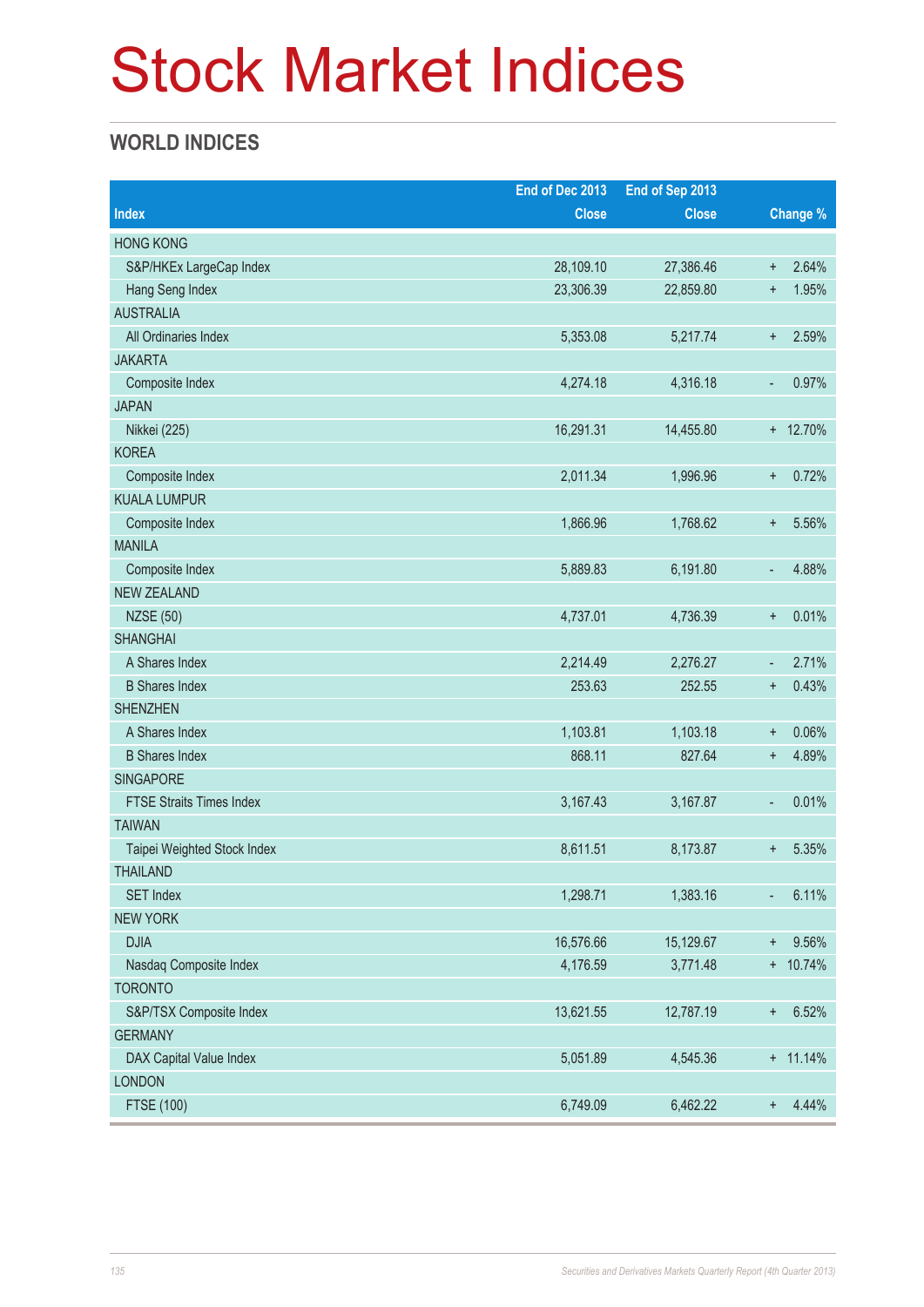## **Contract Volume by Derivatives Products**

|                                                     | <b>Contracts</b> |                  |  |
|-----------------------------------------------------|------------------|------------------|--|
| <b>Derivatives product</b>                          | 4th Quarter 2013 | 4th Quarter 2012 |  |
| Hang Seng Index Futures                             | 4,314,395        | 4,882,303        |  |
| Hang Seng Index Options                             | 1,774,047        | 2,115,315        |  |
| Mini-Hang Seng Index Futures                        | 1,573,318        | 1,832,074        |  |
| Mini-Hang Seng Index Options                        | 237.173          | 351,069          |  |
| <b>H-shares Index Futures</b>                       | 5,527,741        | 4,276,867        |  |
| H-shares Index Options                              | 2,290,397        | 1,868,439        |  |
| Mini H-shares Index Futures                         | 616,619          | 377,472          |  |
| Flexible Hang Seng Index Options                    | $\Omega$         | 8.483            |  |
| Flexible H-shares Index Options                     | 3,914            | 4.990            |  |
| <b>HSI Dividend Point Index Futures</b>             | 1,400            | 300              |  |
| <b>HSCEI Dividend Point Index Futures</b>           | 34,496           | 16,478           |  |
| <b>HSI Volatility Index Futures</b>                 | 169              | 249              |  |
| CES China 120 Index Futures <sup>2</sup>            | 23,901           |                  |  |
| <b>IBOVESPA Futures</b>                             | 0                | $\mathbf{0}$     |  |
| <b>MICEX Index Futures</b>                          | 0                | $\Omega$         |  |
| <b>S&amp;P BSE Sensex Index Futures</b>             | 0                | $\mathbf{0}$     |  |
| FTSE/JSE Top40 Futures                              |                  | $\Omega$         |  |
| <b>Stock Futures</b>                                | 86,788           | 114,886          |  |
| <b>Stock Options</b>                                | 15,367,765       | 14,366,259       |  |
| Three-month HIBOR Futures                           |                  |                  |  |
| One-month HIBOR Futures                             |                  |                  |  |
| Three-year Exchange Fund Note Futures               | $\mathbf{U}$     | <sup>0</sup>     |  |
| RMB Currency Futures - USD/CNH Futures <sup>1</sup> | 40,548           | 18,105           |  |
| <b>Gold Futures</b>                                 | $\Omega$         | $\Omega$         |  |
| <b>Total</b>                                        | 31,892,673       | 30,233,289       |  |

1 Trading in RMB Currency Futures – USD/CNH Futures commenced on 17 Sep 2012

2 Trading in CES China 120 Index Futures commenced on 12 Aug 2013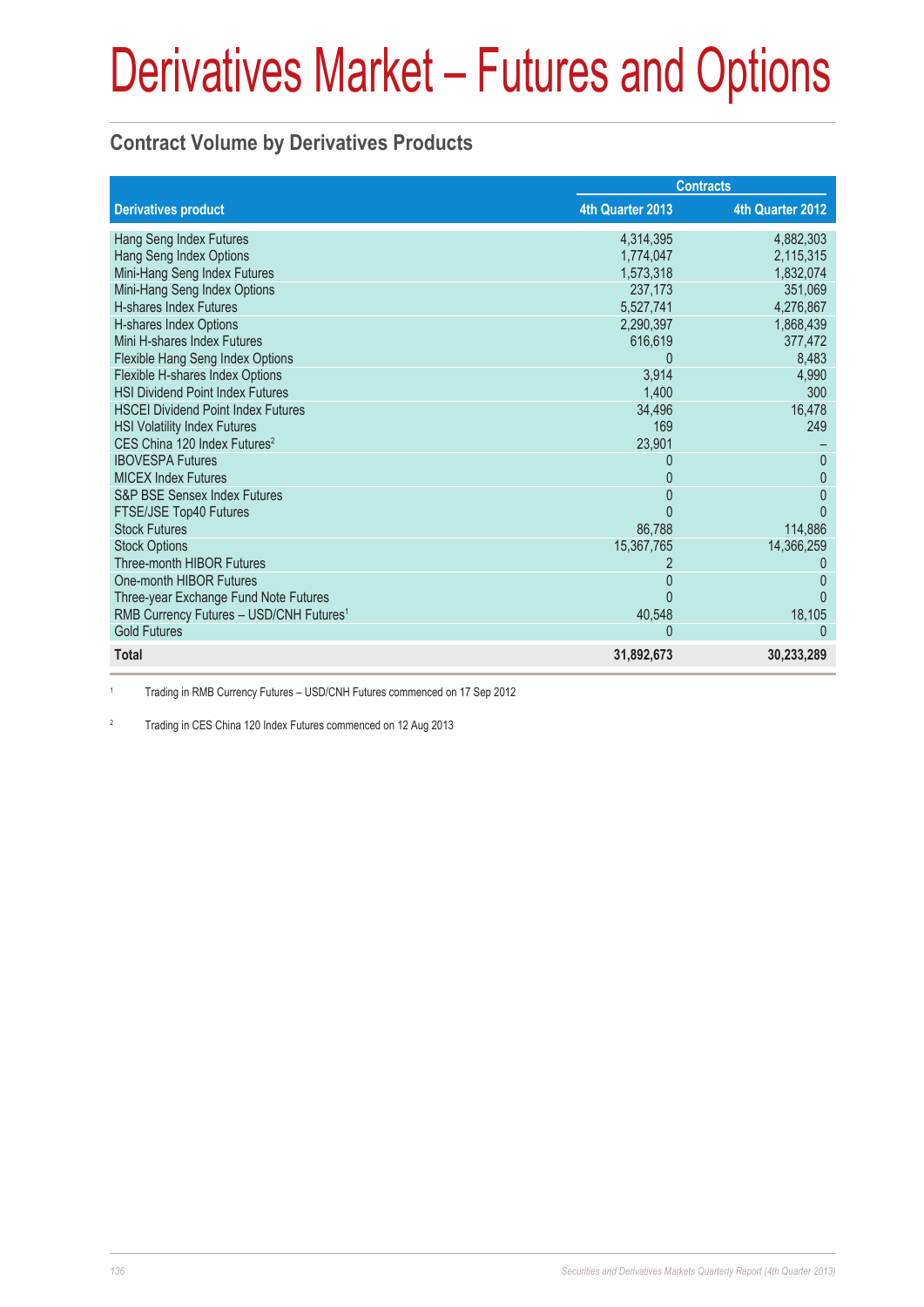### **Hang Seng Index Futures – Contract Volume and Open Interest (contracts)**

|      |                | <b>Total</b><br>contract volume | <b>Quarter-end</b><br>open interest |
|------|----------------|---------------------------------|-------------------------------------|
| 2012 | Q4             | 4,882,303                       | 139,344                             |
| 2013 | Q <sub>1</sub> | 4,871,620                       | 107,939                             |
|      | Q <sub>2</sub> | 5,468,244                       | 101,093                             |
|      | Q <sub>3</sub> | 4,926,071                       | 123,253                             |
|      | Q4             | 4,314,395                       | 107,304                             |

#### **Mini Hang Seng Index Futures – Contract Volume and Open Interest (contracts)**

|      |                | <b>Total</b><br>contract volume | <b>Quarter-end</b><br>open interest |
|------|----------------|---------------------------------|-------------------------------------|
| 2012 | Q4             | 1,832,074                       | 6,638                               |
| 2013 | Q <sub>1</sub> | 1,873,375                       | 6,897                               |
|      | Q <sub>2</sub> | 2,169,689                       | 7,096                               |
|      | Q <sub>3</sub> | 2,237,418                       | 8,969                               |
|      | Q4             | 1,573,318                       | 5,835                               |

### **Hang Seng Index Options – Contract Volume and Open Interest (contracts)**

|      |                | <b>Total</b>    | <b>Quarter-end</b> |
|------|----------------|-----------------|--------------------|
|      |                | contract volume | open interest      |
| 2012 | Q4             | 2,115,315       | 260,785            |
| 2013 | Q <sub>1</sub> | 2,269,370       | 316,226            |
|      | Q <sub>2</sub> | 2,598,223       | 282,528            |
|      | Q <sub>3</sub> | 1,959,869       | 293,948            |
|      | Q4             | 1,774,047       | 173,176            |

## **H-Share Index Futures – Contract Volume and Open Interest (contracts)**

|      |                | <b>Total</b>    | <b>Quarter-end</b> |
|------|----------------|-----------------|--------------------|
|      |                | contract volume | open interest      |
| 2012 | Q4             | 4,276,867       | 181,909            |
| 2013 | Q <sub>1</sub> | 4,549,577       | 147,677            |
|      | Q <sub>2</sub> | 5,259,192       | 197,763            |
|      | Q <sub>3</sub> | 5,534,747       | 214,299            |
|      | Q4             | 5,527,741       | 217,646            |

## **Stock Options Market Turnover and Open Interest (contracts)**

|      |    | <b>Total</b>        | <b>Total</b>    | Quarter-end   |
|------|----|---------------------|-----------------|---------------|
|      |    | Premium (HK\$ mil.) | contract volume | open interest |
| 2012 | Q4 | 7,341.35            | 14,366,259      | 4,031,961     |
| 2013 | Q1 | 10,840.90           | 16,408,792      | 4,758,454     |
|      | Q2 | 9,361.17            | 15,369,742      | 4,810,169     |
|      | Q3 | 8,479.72            | 13,681,676      | 4,882,089     |
|      | Q4 | 10,051.31           | 15,367,765      | 4,740,818     |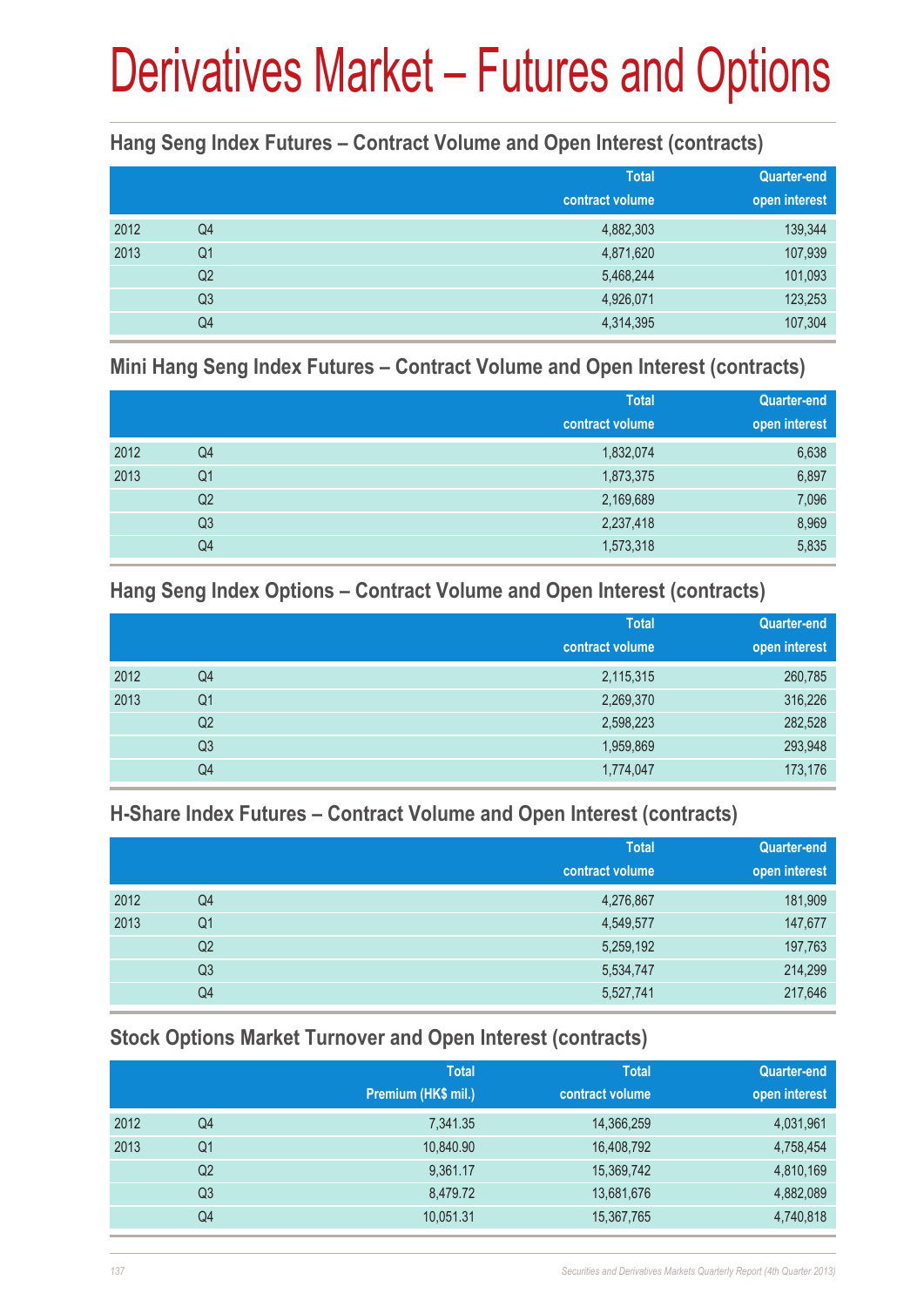### **Stock Options Premium by Class**

for 4th Quarter 2013

|                           |                 | <b>Premium</b>    |            |
|---------------------------|-----------------|-------------------|------------|
| <b>Options class</b>      |                 | (HK\$ mil.)       | % of total |
| X ISHARES A50             | A50             | 572.31            | 5.69%      |
| <b>ABC</b>                | ABC/XAB         | 77.73             | 0.77%      |
| <b>ANHUI CONCH</b>        | <b>ACC</b>      | 67.33             | 0.67%      |
| AIA                       | <b>AIA</b>      | 226.47            | 2.25%      |
| <b>CHALCO</b>             | <b>ALC</b>      | 11.74             | 0.12%      |
| CAM CSI300                | <b>AMC</b>      | 39.42             | 0.39%      |
| <b>BANK OF CHINA</b>      | <b>BCL/XBC</b>  | 83.08             | 0.83%      |
| <b>BANKCOMM</b>           | <b>BCM</b>      | 19.20             | 0.19%      |
| <b>BANK OF E ASIA</b>     | <b>BEA</b>      | 3.04              | 0.03%      |
| <b>BELLE INT'L</b>        | <b>BIH</b>      | 34.24             | 0.34%      |
| <b>BOC HONG KONG</b>      | <b>BOC</b>      | 40.16             | 0.40%      |
| <b>BYD COMPANY</b>        | <b>BYD</b>      | 22.11             | 0.22%      |
| <b>CCB</b>                | <b>CCB/XCC</b>  | 213.02            | 2.12%      |
| CHINA COMM CONS           | CCC             | 16.79             | 0.17%      |
| <b>CHINA COAL</b>         | <b>CCE</b>      | 42.22             | 0.42%      |
| CHINA COSCO               | CCS             | 7.92              | 0.08%      |
| <b>CHINA MOBILE</b>       | <b>CHT</b>      | 655.62            | 6.52%      |
| <b>CHINA UNICOM</b>       | <b>CHU</b>      | 52.52             | 0.52%      |
| <b>CITIC PACIFIC</b>      | <b>CIT</b>      | 30.72             | 0.31%      |
| <b>CHEUNG KONG</b>        | <b>CKH</b>      | 236.33            | 2.35%      |
| <b>CHINA LIFE</b>         | CLI             | 523.17            | 5.21%      |
| <b>CLP HOLDINGS</b>       | <b>CLP</b>      | 11.65             | 0.12%      |
| <b>CM BANK</b>            | <b>CMB</b>      | 67.38             | 0.67%      |
| <b>CNOOC</b>              | <b>CNC</b>      | 106.61            | 1.06%      |
| <b>CHINA OVERSEAS</b>     | <b>COL</b>      | 116.18            | 1.16%      |
| <b>CATHAY PAC AIR</b>     | <b>CPA</b>      | 2.06              | 0.02%      |
| SINOPEC CORP              | <b>CPC</b>      | 95.97             | 0.95%      |
| <b>CPIC</b>               | <b>CPI</b>      | 116.01            | 1.15%      |
| <b>CHINA RAIL CONS</b>    | <b>CRC</b>      | 5.43              | 0.05%      |
| <b>CHINA RAILWAY</b>      | <b>CRG</b>      | 3.46              | 0.03%      |
| X WISECSI300ETF           | CS <sub>3</sub> | 2.92              | 0.03%      |
| CSOP A50 ETF              | <b>CSA</b>      | 145.10            | 1.44%      |
| <b>CHINA SHENHUA</b>      | <b>CSE</b>      | 85.50             | 0.85%      |
| <b>CITIC BANK</b>         | <b>CTB</b>      | 21.23             | 0.21%      |
| <b>CHINA TELECOM</b>      | <b>CTC</b>      | 19.74             | 0.20%      |
| <b>ESPRIT HOLDINGS</b>    | <b>ESP</b>      | 5.73              | 0.06%      |
| <b>FIH</b>                | <b>FIH</b>      | 2.66              | 0.03%      |
| <b>GALAXY ENT</b>         | <b>GLX</b>      | 724.13            | 7.20%      |
| <b>GREATWALL MOTOR</b>    | <b>GWM</b>      | 72.82             | 0.72%      |
| <b>POWER ASSETS</b>       | <b>HEH</b>      | 24.70             | 0.25%      |
| <b>HKEX</b>               | <b>HEX</b>      | 312.34            | 3.11%      |
| <b>HSBC HOLDINGS</b>      | <b>HKB</b>      | 396.08            | 3.94%      |
| <b>HK &amp; CHINA GAS</b> | <b>HKG</b>      | 11.82             | 0.12%      |
| <b>HENDERSON LAND</b>     | <b>HLD</b>      | 19.28             | 0.19%      |
| <b>HUANENG POWER</b>      | <b>HNP</b>      | 19.65             | 0.20%      |
| <b>HANG SENG BANK</b>     | <b>HSB</b>      | 8.16              | 0.08%      |
| <b>HUTCHISON</b>          | HWL             | 513.76            | 5.11%      |
| <b>ICBC</b>               | <b>ICB/XIC</b>  | 140.95            | 1.40%      |
| <b>JIANGXI COPPER</b>     | <b>JXC</b>      | 30.00             | 0.30%      |
| <b>LENOVO GROUP</b>       | <b>LEN</b>      | 23.30             | 0.23%      |
| LI & FUNG                 | <b>LIF</b>      | 121.40            | 1.21%      |
| <b>MGM CHINA</b>          | <b>MGM</b>      | 18.16             | 0.18%      |
| <b>MINSHENG BANK</b>      | <b>MSB</b>      | 161.59            | 1.61%      |
| <b>MTR CORPORATION</b>    | <b>MTR</b>      | 3.99              | 0.04%      |
| <b>CNBM</b>               | <b>NBM</b>      | 68.82             | 0.68%      |
| NEW WORLD DEV             | <b>NWD</b>      |                   | 0.35%      |
| <b>PING AN</b>            | <b>PAI</b>      | 35.57<br>627.50   | 6.24%      |
| <b>PETROCHINA</b>         | PEC             | 181.24            | 1.80%      |
| PICC P&C                  | <b>PIC</b>      | 50.69             | 0.50%      |
| <b>PICC GROUP</b>         | <b>PIN</b>      | 15.57             | 0.15%      |
| <b>R&amp;F PROPERTIES</b> | <b>RFP</b>      | 4.33              | 0.04%      |
| SANDS CHINA LTD           | <b>SAN</b>      | 510.41            | 5.08%      |
| <b>SHK PPT</b>            | <b>SHK</b>      | 196.67            | 1.96%      |
| <b>STANCHART</b>          | <b>STC</b>      | 7.46              | 0.07%      |
| <b>SWIRE PACIFIC A</b>    | <b>SWA</b>      | 17.22             | 0.17%      |
| TENCENT                   | <b>TCH</b>      | 1,769.03          | 17.60%     |
| <b>TRACKER FUND</b>       | <b>TRF</b>      | 5.47              | 0.05%      |
| <b>WHARF HOLDINGS</b>     | <b>WHL</b>      | 39.89             | 0.40%      |
| YANZHOU COAL              | <b>YZC</b>      | 129.58            | 1.29%      |
| <b>ZIJIN MINING</b>       | <b>ZJM</b>      |                   | 0.07%      |
| <b>Total</b>              |                 | 6.99<br>10,051.31 | 100.00%    |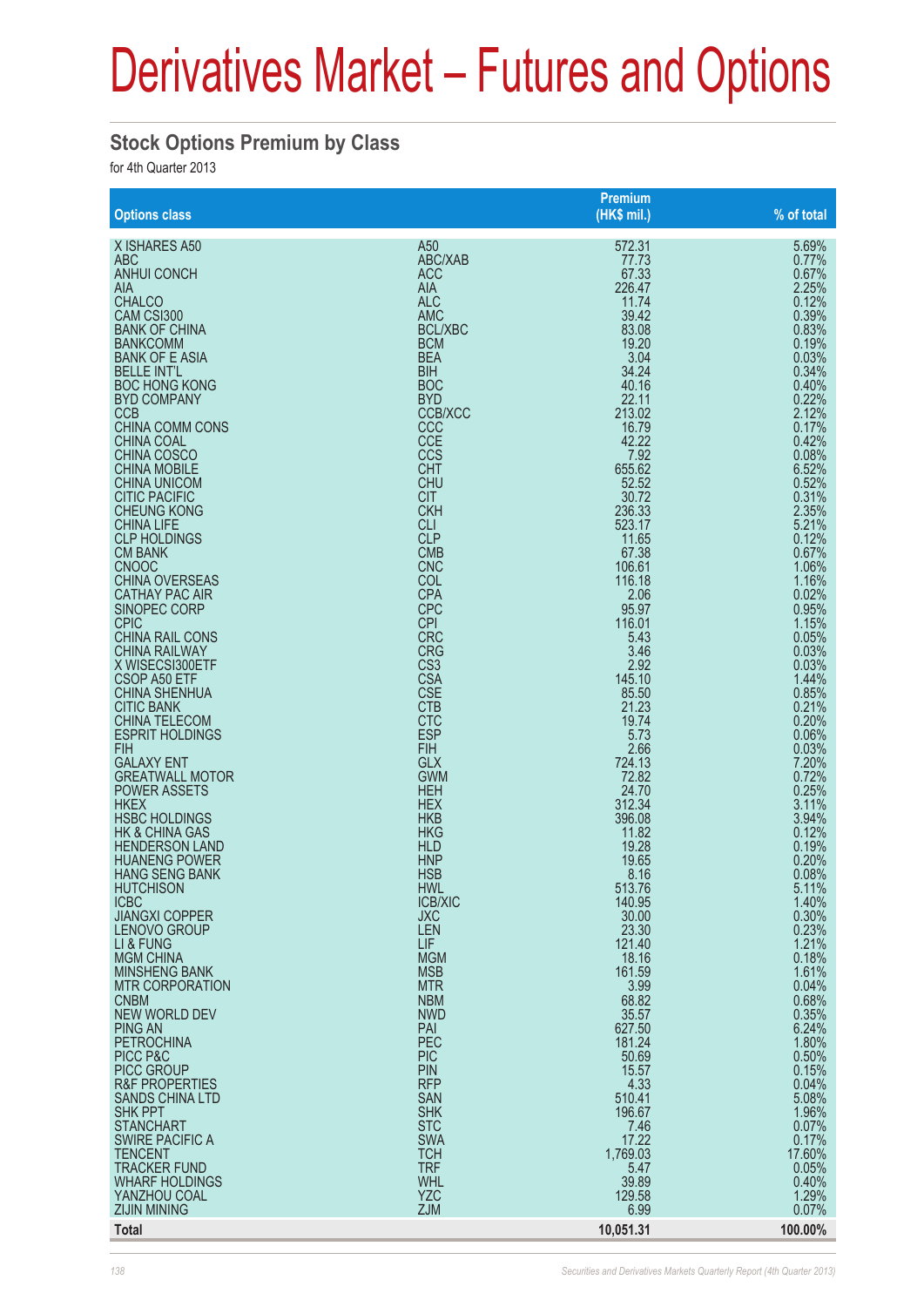### **Stock Options Contract Volume by Class**

for 4th Quarter 2013

|                                                   |                            | <b>Contract</b>     |                |
|---------------------------------------------------|----------------------------|---------------------|----------------|
| <b>Options class</b>                              |                            | volume              | % of total     |
| X ISHARES A50<br><b>ABC</b>                       | A <sub>50</sub><br>ABC/XAB | 466,717<br>69,871   | 3.04%<br>0.45% |
| <b>ANHUI CONCH</b>                                | <b>ACC</b>                 | 126,439             | 0.82%          |
| AIA<br><b>CHALCO</b>                              | <b>AIA</b><br><b>ALC</b>   | 303,510<br>34,954   | 1.97%<br>0.23% |
| CAM CSI300                                        | <b>AMC</b>                 | 38,123              | 0.25%          |
| <b>BANK OF CHINA</b>                              | <b>BCL/XBC</b>             | 744,012             | 4.84%          |
| <b>BANKCOMM</b><br><b>BANK OF E ASIA</b>          | <b>BCM</b><br><b>BEA</b>   | 100,916<br>23,016   | 0.66%<br>0.15% |
| <b>BELLE INT'L</b>                                | <b>BIH</b>                 | 83,859              | 0.55%          |
| <b>BOC HONG KONG</b><br><b>BYD COMPANY</b>        | <b>BOC</b><br><b>BYD</b>   | 122,380<br>25,574   | 0.80%<br>0.17% |
| <b>CCB</b>                                        | <b>CCB/XCC</b>             | 1,389,015           | 9.04%          |
| <b>CHINA COMM CONS</b>                            | CCC                        | 81,267              | 0.53%          |
| <b>CHINA COAL</b><br><b>CHINA COSCO</b>           | <b>CCE</b><br><b>CCS</b>   | 149,255<br>47,026   | 0.97%<br>0.31% |
| <b>CHINA MOBILE</b>                               | <b>CHT</b>                 | 838,740             | 5.46%          |
| <b>CHINA UNICOM</b><br><b>CITIC PACIFIC</b>       | <b>CHU</b><br><b>CIT</b>   | 68,547<br>92,094    | 0.45%<br>0.60% |
| <b>CHEUNG KONG</b>                                | <b>CKH</b>                 | 105,884             | 0.69%          |
| <b>CHINA LIFE</b><br><b>CLP HOLDINGS</b>          | <b>CLI</b><br><b>CLP</b>   | 705,419             | 4.59%<br>0.18% |
| <b>CM BANK</b>                                    | <b>CMB</b>                 | 27,830<br>283,946   | 1.85%          |
| <b>CNOOC</b>                                      | <b>CNC</b>                 | 291,698             | 1.90%          |
| <b>CHINA OVERSEAS</b><br><b>CATHAY PAC AIR</b>    | COL<br><b>CPA</b>          | 130,255<br>5,220    | 0.85%<br>0.03% |
| SINOPEC CORP                                      | <b>CPC</b>                 | 233,230             | 1.52%          |
| <b>CPIC</b><br><b>CHINA RAIL CONS</b>             | <b>CPI</b><br><b>CRC</b>   | 122,625<br>28,455   | 0.80%<br>0.19% |
| <b>CHINA RAILWAY</b>                              | <b>CRG</b>                 | 16.762              | 0.11%          |
| X WISECSI300ETF                                   | CS <sub>3</sub>            | 3,926               | 0.03%          |
| CSOP A50 ETF<br><b>CHINA SHENHUA</b>              | <b>CSA</b><br><b>CSE</b>   | 133,218<br>181,334  | 0.87%<br>1.18% |
| <b>CITIC BANK</b>                                 | <b>CTB</b>                 | 65,795              | 0.43%          |
| <b>CHINA TELECOM</b><br><b>ESPRIT HOLDINGS</b>    | <b>CTC</b><br><b>ESP</b>   | 89,718<br>85,138    | 0.58%<br>0.55% |
| <b>FIH</b>                                        | <b>FIH</b>                 | 13,003              | 0.08%          |
| <b>GALAXY ENT</b>                                 | <b>GLX</b><br><b>GWM</b>   | 514,898             | 3.35%<br>0.66% |
| <b>GREATWALL MOTOR</b><br><b>POWER ASSETS</b>     | <b>HEH</b>                 | 101,014<br>39,549   | 0.26%          |
| <b>HKEX</b>                                       | <b>HEX</b>                 | 1,000,004           | 6.51%          |
| <b>HSBC HOLDINGS</b><br><b>HK &amp; CHINA GAS</b> | <b>HKB</b><br><b>HKG</b>   | 622,965<br>35,167   | 4.05%<br>0.23% |
| <b>HENDERSON LAND</b>                             | <b>HLD</b>                 | 19,544              | 0.13%          |
| <b>HUANENG POWER</b><br><b>HANG SENG BANK</b>     | <b>HNP</b><br><b>HSB</b>   | 31,748<br>34,752    | 0.21%<br>0.23% |
| <b>HUTCHISON</b>                                  | <b>HWL</b>                 | 250,572             | 1.63%          |
| <b>ICBC</b>                                       | <b>ICB/XIC</b>             | 921,473             | 6.00%          |
| <b>JIANGXI COPPER</b><br><b>LENOVO GROUP</b>      | <b>JXC</b><br><b>LEN</b>   | 66,444<br>39,573    | 0.43%<br>0.26% |
| LI & FUNG                                         | <b>LIF</b>                 | 152,383             | 0.99%          |
| <b>MGM CHINA</b><br><b>MINSHENG BANK</b>          | <b>MGM</b><br><b>MSB</b>   | 36,336<br>258,948   | 0.24%<br>1.69% |
| <b>MTR CORPORATION</b>                            | <b>MTR</b>                 | 19,546              | 0.13%          |
| <b>CNBM</b><br><b>NEW WORLD DEV</b>               | <b>NBM</b><br><b>NWD</b>   | 103,062<br>70,247   | 0.67%<br>0.46% |
| <b>PING AN</b>                                    | PAI                        | 567,076             | 3.69%          |
| <b>PETROCHINA</b>                                 | <b>PEC</b>                 | 385,452             | 2.51%          |
| PICC P&C<br><b>PICC GROUP</b>                     | <b>PIC</b><br><b>PIN</b>   | 55,386<br>24,347    | 0.36%<br>0.16% |
| <b>R&amp;F PROPERTIES</b>                         | <b>RFP</b>                 | 20,416              | 0.13%          |
| <b>SANDS CHINA LTD</b><br><b>SHK PPT</b>          | <b>SAN</b><br><b>SHK</b>   | 873,601<br>103,676  | 5.68%<br>0.67% |
| <b>STANCHART</b>                                  | <b>STC</b>                 | 33,999              | 0.22%          |
| <b>SWIRE PACIFIC A</b><br><b>TENCENT</b>          | <b>SWA</b><br><b>TCH</b>   | 27,085<br>1,425,338 | 0.18%<br>9.27% |
| <b>TRACKER FUND</b>                               | <b>TRF</b>                 | 25,141              | 0.16%          |
| <b>WHARF HOLDINGS</b>                             | <b>WHL</b>                 | 30,874              | 0.20%          |
| YANZHOU COAL<br><b>ZIJIN MINING</b>               | YZC<br><b>ZJM</b>          | 122,393<br>25,985   | 0.80%<br>0.17% |
| <b>Total</b>                                      |                            | 15,367,765          | 100.00%        |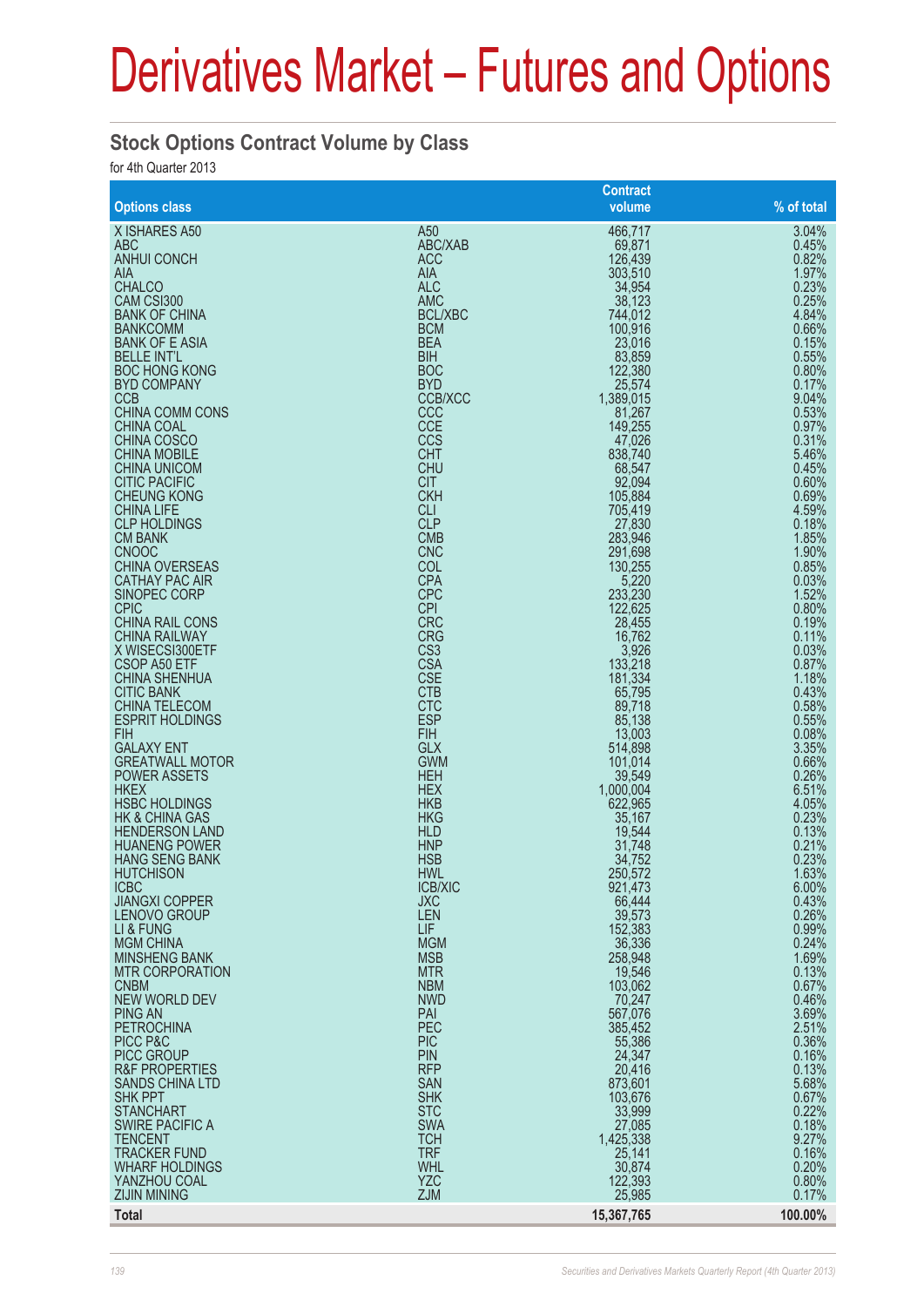#### **Average Daily Settlement Instructions (SIs) Settled in CCASS**

(both delivering and receiving SIs are counted)

|              |                | Sis by shares<br>Sis by value |            |            |
|--------------|----------------|-------------------------------|------------|------------|
| Year / Month |                | <b>Number of SIs</b>          | (bil. shs) | (HK\$bil.) |
| 2012         | Q4             | 76,640                        | 50.63      | 198.54     |
| 2013         | Q <sub>1</sub> | 89,261                        | 59.01      | 268.79     |
|              | Q <sub>2</sub> | 81,848                        | 58.43      | 218.85     |
|              | Q <sub>3</sub> | 76,390                        | 49.11      | 176.60     |
|              | Q4             | 84,326                        | 52.14      | 201.87     |

## **Average Daily Investor Settlement Instructions (ISIs) settled in CCASS**

(one sided ISIs are counted)

| Year / month |    | <b>Number of ISIs</b> | ISIs by shares (Mil shs) | ISIs by value (HK\$ mil.) |
|--------------|----|-----------------------|--------------------------|---------------------------|
| 2012         | Q4 | 378                   | 114.69                   | 213.72                    |
| 2013         | Q1 | 463                   | 240.85                   | 251.98                    |
|              | Q2 | 386                   | 70.50                    | 229.88                    |
|              | Q3 | 347                   | 46.57                    | 139.57                    |
|              | Q4 | 412                   | 143.96                   | 203.73                    |

### **Securities under CCASS Custody**

(balances at quarter end)

|              |                |               | % of issued       | % of market         |                   |  |
|--------------|----------------|---------------|-------------------|---------------------|-------------------|--|
|              |                | Number of     | shares of         |                     | capitalisation of |  |
|              |                | <b>shares</b> | admitted          | <b>Market value</b> | admitted          |  |
| Year / Month |                | (bil. shs)    | <b>securities</b> | (HK\$ bil.)         | <b>securities</b> |  |
| 2012         | Q <sub>4</sub> | 3,663.66      | 70.30             | 12,330.06           | 51.73             |  |
| 2013         | Q <sub>1</sub> | 3,673.74      | 69.58             | 12,345.00           | 51.66             |  |
|              | Q <sub>2</sub> | 3,726.30      | 70.11             | 11,616.39           | 51.72             |  |
|              | Q <sub>3</sub> | 3,839.01      | 70.64             | 12,905.25           | 51.98             |  |
|              | Q4             | 3,955.16      | 70.87             | 13,878.91           | 52.68             |  |

Share quantity and market value of securities in non-HKD currency are included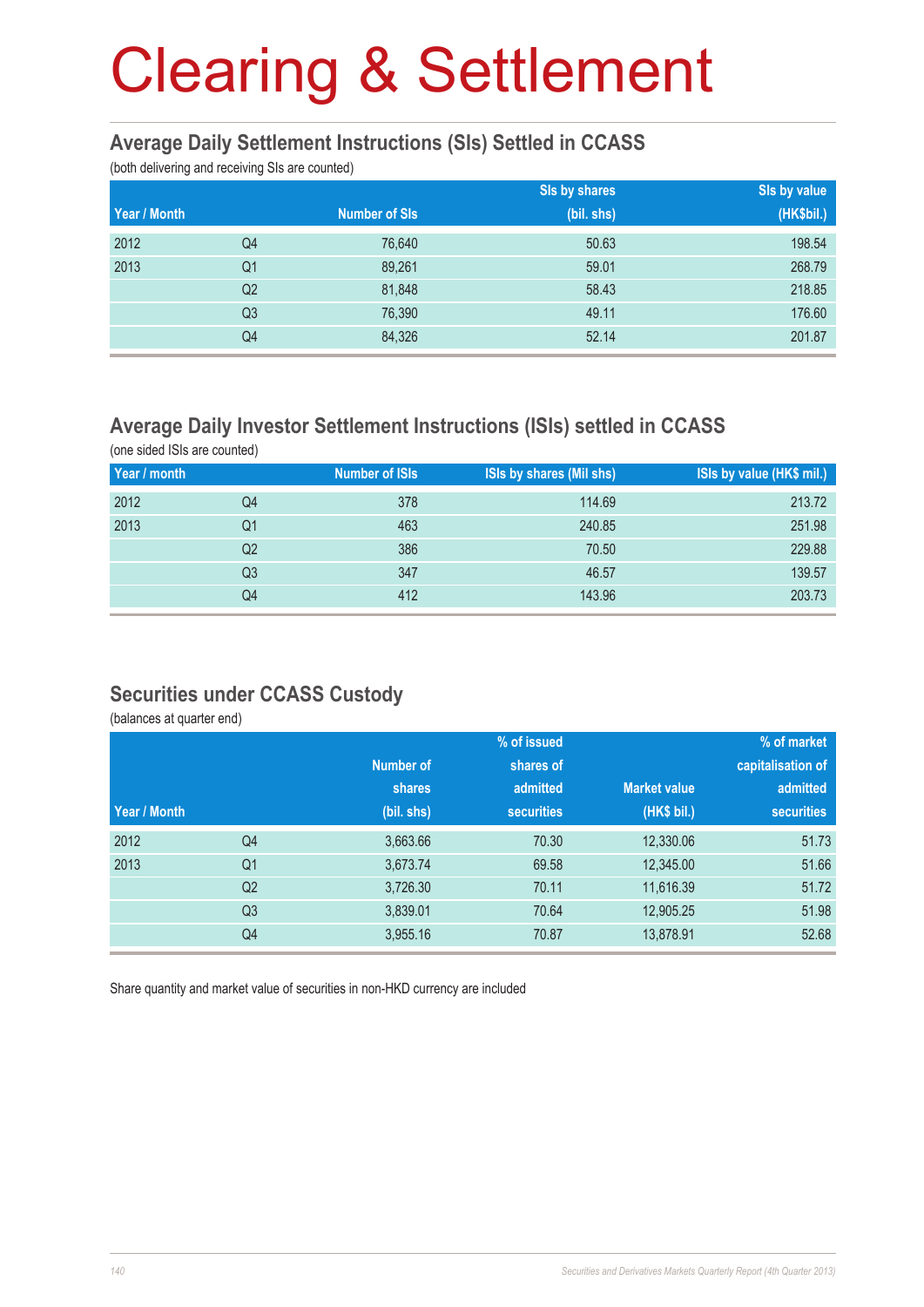#### **Average Daily Stock Exchange Trades Processed in CCASS**

(including CNS trades, isolated trades and cross trades)

|              |                | <b>No. of CCASS</b> | % of Exchange | No. of shares | % of market | Value of trades | % of market |
|--------------|----------------|---------------------|---------------|---------------|-------------|-----------------|-------------|
| Year / Month |                | trades              | trades        | (Mil. shs)    | turnover    | (HK\$ mil.)     | turnover    |
| 2012         | Q4             | 804.910             | 100           | 127,520.75    | 100         | 55,786.39       | 100         |
| 2013         | Q1             | 990.740             | 100           | 172,627.79    | 100         | 74.164.38       | 100         |
|              | Q <sub>2</sub> | 960.186             | 100           | 145.842.29    | 100         | 62.161.42       | 100         |
|              | Q <sub>3</sub> | 877.568             | 100           | 130.868.07    | 100         | 55,128.00       | 100         |
|              | Q4             | 933,875             | 100           | 117.032.40    | 100         | 58,954.27       | 100         |

## **Average Daily Netting Efficiency of CNS Trades**

(in stock positions and share quantity)

|              |                |                 | <b>Netting</b> | No. of shares due | <b>Netting</b> |
|--------------|----------------|-----------------|----------------|-------------------|----------------|
|              |                | No. of CNS      | efficiency     | for settlement    | efficiency     |
| Year / Month |                | stock positions | $(\%)$         | (Mil. shs)        | (%)            |
| 2012         | Q4             | 61,879          | 95.79          | 19,248.65         | 92.00          |
| 2013         | Q <sub>1</sub> | 71,626          | 96.07          | 24,342.25         | 92.71          |
|              | Q <sub>2</sub> | 65,358          | 96.26          | 20,347.75         | 92.80          |
|              | Q <sub>3</sub> | 65,100          | 95.99          | 18,908.50         | 92.59          |
|              | Q4             | 72,380          | 95.83          | 22,299.70         | 90.28          |

## **Average Daily Settlement Efficiency of CNS Stock Positions**

|              |                |       | <b>Settlement efficiency (%)</b> |
|--------------|----------------|-------|----------------------------------|
| Year / Month |                | S day | $S + 1$ day                      |
| 2012         | Q4             | 99.90 | 99.99                            |
| 2013         | Q <sub>1</sub> | 99.91 | 99.99                            |
|              | Q <sub>2</sub> | 99.89 | 99.99                            |
|              | Q <sub>3</sub> | 99.91 | 99.99                            |
|              | Q4             | 99.91 | 99.99                            |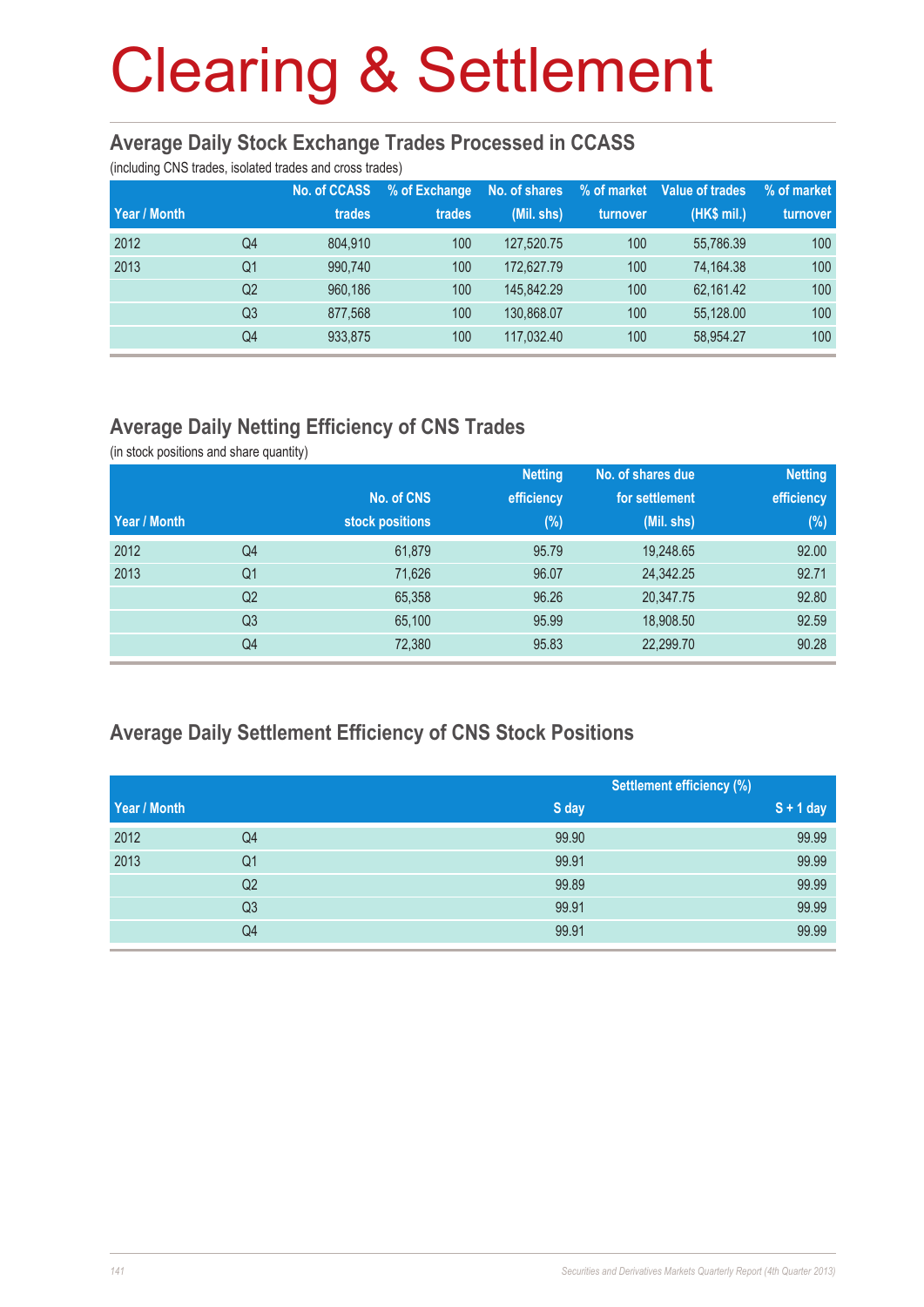## **Open Interest by Derivatives Products**

|                                                     | <b>Contracts</b> |                  |
|-----------------------------------------------------|------------------|------------------|
| <b>Derivatives product</b>                          | 4th Quarter 2013 | 4th Quarter 2012 |
| Hang Seng Index Futures                             | 107,304          | 139,344          |
| Hang Seng Index Options                             | 173,176          | 260,785          |
| Mini-Hang Seng Index Futures                        | 5,835            | 6,638            |
| Mini-Hang Seng Index Options                        | 4,665            | 12,363           |
| <b>H-shares Index Futures</b>                       | 217,646          | 181,909          |
| H-shares Index Options                              | 858,416          | 589,342          |
| Mini H-shares Index Futures                         | 3,608            | 2,276            |
| Flexible Hang Seng Index Options                    | 506              | 9,468            |
| Flexible H-shares Index Options                     | 25,099           | 9,821            |
| <b>HSI Dividend Point Index Futures</b>             | 4,599            | 1,969            |
| <b>HSCEI Dividend Point Index Futures</b>           | 51,075           | 48,879           |
| <b>HSI Volatility Index Futures</b>                 | 21               | 8                |
| CES China 120 Index Futures <sup>2</sup>            | 203              |                  |
| <b>IBOVESPA Futures</b>                             | $\mathbf{0}$     | $\mathbf{0}$     |
| <b>MICEX Index Futures</b>                          | $\mathbf{0}$     | $\mathbf{0}$     |
| S&P BSE Sensex Index Futures                        | $\mathbf{0}$     | $\mathbf{0}$     |
| FTSE/JSE Top40 Futures                              | $\overline{0}$   | $\Omega$         |
| <b>Stock Futures</b>                                | 18,409           | 19,516           |
| <b>Stock Options</b>                                | 4,740,818        | 4,031,961        |
| Three-month HIBOR Futures                           | $\mathbf{1}$     | $\Omega$         |
| One-month HIBOR Futures                             | $\mathbf{0}$     | $\theta$         |
| Three-year Exchange Fund Note Futures               | $\overline{0}$   | $\mathbf{0}$     |
| RMB Currency Futures - USD/CNH Futures <sup>1</sup> | 18,701           | 3,673            |
| <b>Gold Futures</b>                                 | $\mathbf{0}$     | $\theta$         |
| <b>Total</b>                                        | 6,230,082        | 5,317,952        |

1 Trading in RMB Currency Futures – USD/CNH Futures commenced on 17 Sep 2012

2 Trading in CES China 120 Index Futures commenced on 12 Aug 2013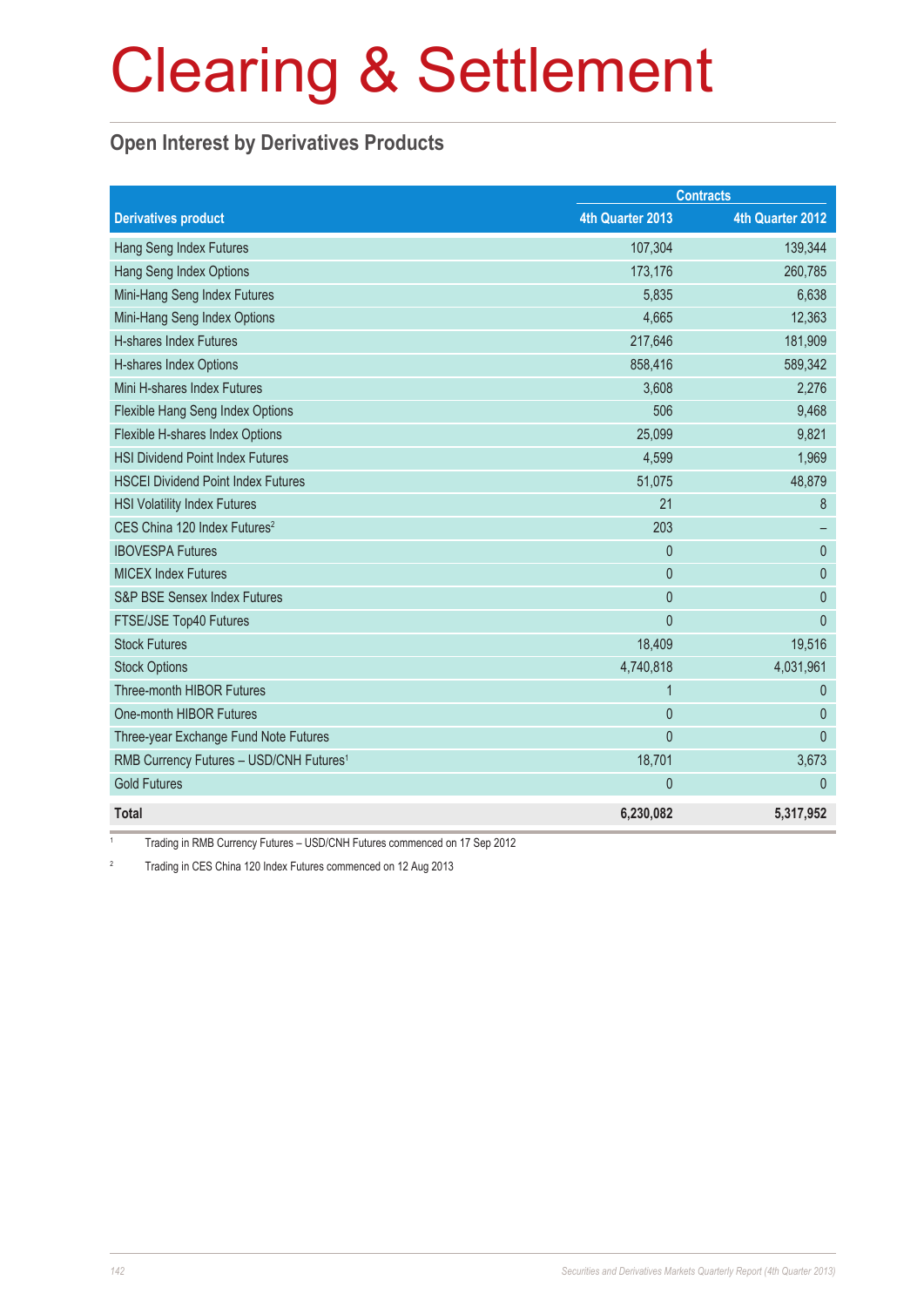#### **Stock Options Open Interest by Class**

as at the end of 4th Quarter 2013

|                        |                 | <b>Open interest</b> |            |
|------------------------|-----------------|----------------------|------------|
| <b>Options class</b>   |                 | (contracts)          | % of total |
| X ISHARES A50          | A50             | 124,529              | 2.63       |
| <b>ABC</b>             | ABC/XAB         | 28,591               | 0.60       |
| <b>ANHUI CONCH</b>     | <b>ACC</b>      | 51,748               | 1.09       |
| AIA                    | <b>AIA</b>      | 72,104               | 1.52       |
| <b>CHALCO</b>          | <b>ALC</b>      | 13,278               | 0.28       |
| CAM CSI300             | <b>AMC</b>      | 10,306               | 0.22       |
| <b>BANK OF CHINA</b>   | <b>BCL/XBC</b>  | 451,602              | 9.53       |
| <b>BANKCOMM</b>        | <b>BCM</b>      | 55,922               | 1.18       |
| <b>BANK OF E ASIA</b>  | <b>BEA</b>      | 11,704               | 0.25       |
| <b>BELLE INT'L</b>     | <b>BIH</b>      | 20,099               | 0.42       |
| <b>BOC HONG KONG</b>   | <b>BOC</b>      | 55,621               | 1.17       |
| <b>BYD COMPANY</b>     | <b>BYD</b>      | 6,579                | 0.14       |
| <b>CCB</b>             | CCB/XCC         | 448,371              | 9.46       |
| CHINA COMM CONS        | CCC             | 29,745               | 0.63       |
| CHINA COAL             | <b>CCE</b>      | 60,400               | 1.27       |
| CHINA COSCO            | CCS             | 16,509               | 0.35       |
| <b>CHINA MOBILE</b>    | <b>CHT</b>      | 202,234              | 4.27       |
| <b>CHINA UNICOM</b>    | <b>CHU</b>      | 21,516               | 0.45       |
| <b>CITIC PACIFIC</b>   | <b>CIT</b>      | 15,503               | 0.33       |
| <b>CHEUNG KONG</b>     | <b>CKH</b>      | 21,213               | 0.45       |
| <b>CHINA LIFE</b>      | <b>CLI</b>      | 158,722              | 3.35       |
| <b>CLP HOLDINGS</b>    | <b>CLP</b>      | 10,334               | 0.22       |
| <b>CM BANK</b>         | <b>CMB</b>      | 80,312               | 1.69       |
| <b>CNOOC</b>           | <b>CNC</b>      | 106,375              | 2.24       |
| CHINA OVERSEAS         | COL             | 38,308               | 0.81       |
| <b>CATHAY PAC AIR</b>  | <b>CPA</b>      | 2,038                | 0.04       |
| SINOPEC CORP           | <b>CPC</b>      | 99,605               | 2.10       |
| <b>CPIC</b>            | <b>CPI</b>      | 28,011               | 0.59       |
| CHINA RAIL CONS        | <b>CRC</b>      | 22,058               | 0.47       |
| <b>CHINA RAILWAY</b>   | <b>CRG</b>      | 8,627                | 0.18       |
| X WISECSI300ETF        | CS <sub>3</sub> | 1,948                | 0.04       |
| CSOP A50 ETF           | <b>CSA</b>      | 30,249               | 0.64       |
| <b>CHINA SHENHUA</b>   | <b>CSE</b>      | 60,630               | 1.28       |
| <b>CITIC BANK</b>      | <b>CTB</b>      | 59,475               | 1.25       |
| CHINA TELECOM          | <b>CTC</b>      | 29,885               | 0.63       |
| <b>ESPRIT HOLDINGS</b> | <b>ESP</b>      | 18,025               | 0.38       |
| <b>FIH</b>             | <b>FIH</b>      | 4,323                | 0.09       |
| <b>GALAXY ENT</b>      | <b>GLX</b>      | 121,204              | 2.56       |
| <b>GREATWALL MOTOR</b> | <b>GWM</b>      | 14,024               | 0.30       |
| POWER ASSETS           | <b>HEH</b>      | 12,295               | 0.26       |
| <b>HKEX</b>            | <b>HEX</b>      | 314,912              | 6.64       |
| <b>HSBC HOLDINGS</b>   | <b>HKB</b>      | 208,999              | 4.41       |
| HK & CHINA GAS         | <b>HKG</b>      | 12,198               | 0.26       |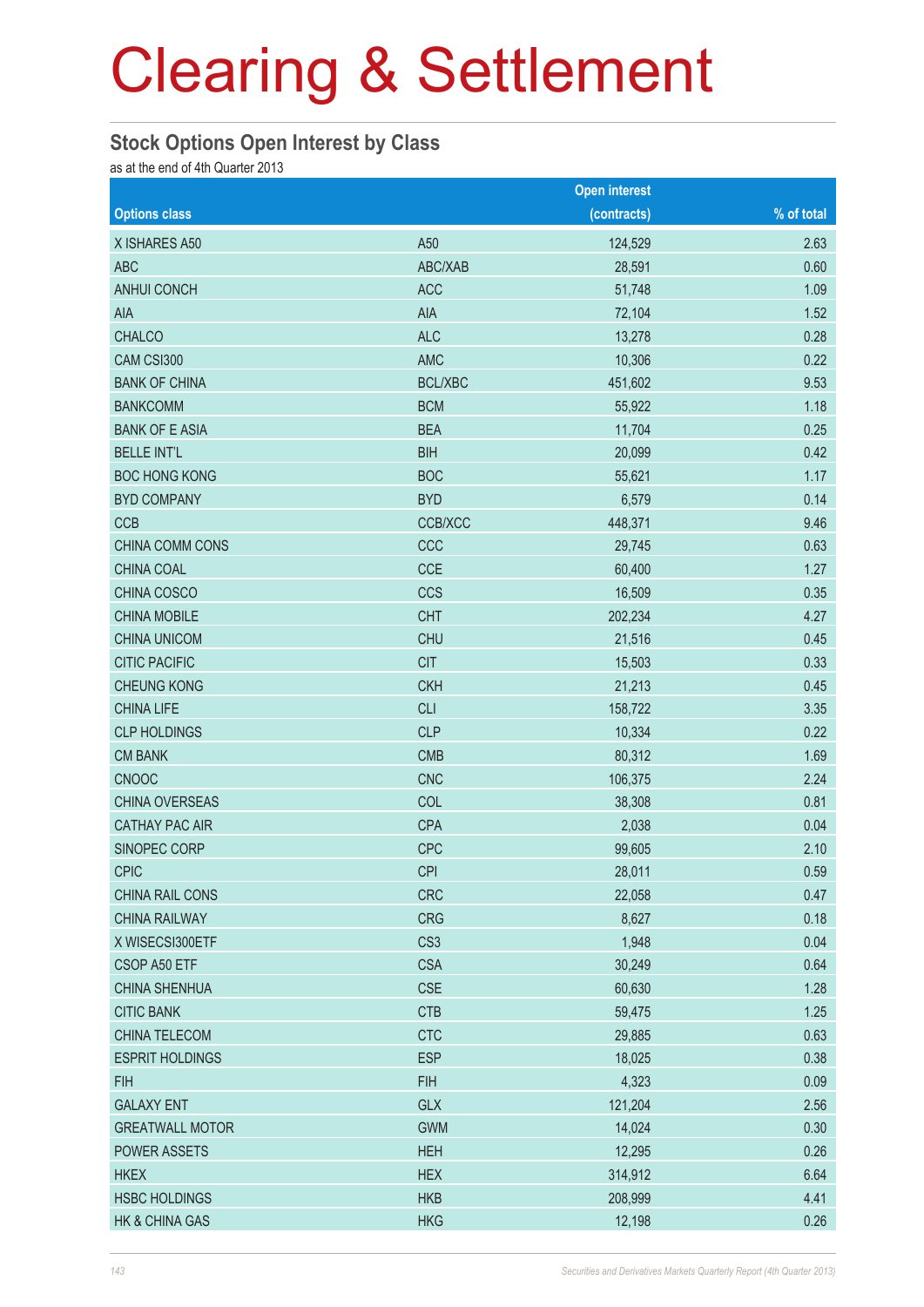# Clearing & Settlement

|                           |                | <b>Open interest</b> |            |
|---------------------------|----------------|----------------------|------------|
| <b>Options class</b>      |                | (contracts)          | % of total |
| <b>HENDERSON LAND</b>     | <b>HLD</b>     | 3,706                | 0.08       |
| <b>HUANENG POWER</b>      | <b>HNP</b>     | 10,169               | 0.21       |
| <b>HANG SENG BANK</b>     | <b>HSB</b>     | 16,949               | 0.36       |
| <b>HUTCHISON</b>          | <b>HWL</b>     | 47,279               | 1.00       |
| <b>ICBC</b>               | <b>ICB/XIC</b> | 375,756              | 7.93       |
| <b>JIANGXI COPPER</b>     | <b>JXC</b>     | 17,885               | 0.38       |
| <b>LENOVO GROUP</b>       | <b>LEN</b>     | 18,581               | 0.39       |
| LI & FUNG                 | LIF            | 50,951               | 1.07       |
| <b>MGM CHINA</b>          | <b>MGM</b>     | 11,032               | 0.23       |
| <b>MINSHENG BANK</b>      | <b>MSB</b>     | 62,937               | 1.33       |
| <b>MTR CORPORATION</b>    | <b>MTR</b>     | 7,938                | 0.17       |
| <b>CNBM</b>               | <b>NBM</b>     | 25,751               | 0.54       |
| <b>NEW WORLD DEV</b>      | <b>NWD</b>     | 26,582               | 0.56       |
| <b>PING AN</b>            | PAI            | 128,347              | 2.71       |
| <b>PETROCHINA</b>         | <b>PEC</b>     | 133,494              | 2.82       |
| PICC P&C                  | <b>PIC</b>     | 18,805               | 0.40       |
| <b>PICC GROUP</b>         | <b>PIN</b>     | 9,601                | 0.20       |
| <b>R&amp;F PROPERTIES</b> | <b>RFP</b>     | 7,560                | 0.16       |
| <b>SANDS CHINA LTD</b>    | <b>SAN</b>     | 198,431              | 4.19       |
| <b>SHK PPT</b>            | <b>SHK</b>     | 22,390               | 0.47       |
| <b>STANCHART</b>          | <b>STC</b>     | 17,222               | 0.36       |
| <b>SWIRE PACIFIC A</b>    | <b>SWA</b>     | 5,733                | 0.12       |
| <b>TENCENT</b>            | <b>TCH</b>     | 291,844              | 6.16       |
| <b>TRACKER FUND</b>       | <b>TRF</b>     | 10,908               | 0.23       |
| <b>WHARF HOLDINGS</b>     | <b>WHL</b>     | 8,664                | 0.18       |
| YANZHOU COAL              | <b>YZC</b>     | 39,573               | 0.83       |
| <b>ZIJIN MINING</b>       | ZJM            | 12,599               | 0.27       |
| <b>Total</b>              |                | 4,740,818            | 100.00     |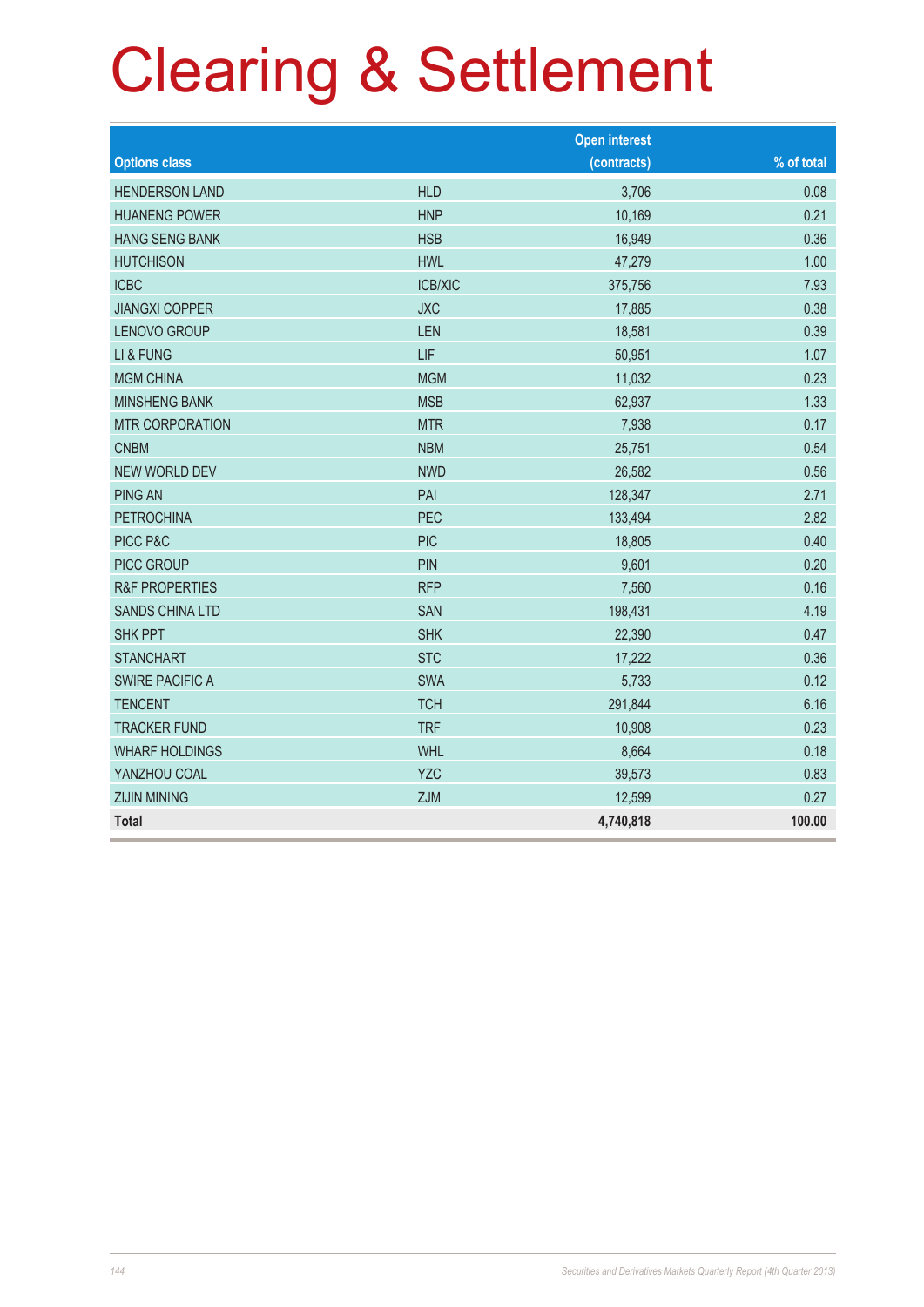### Exchange Participants Statistics

### **Stock Exchange**

|      |                | No. of Trading<br><b>Right Holders</b> | <b>Exchange</b><br><b>Participants -</b><br><b>Trading</b> | <b>Exchange</b><br><b>Participants -</b><br>Non-Trading | Non-Exchange<br><b>Participants</b> |
|------|----------------|----------------------------------------|------------------------------------------------------------|---------------------------------------------------------|-------------------------------------|
| 2012 | Q4             | 571 (996)                              | 511 (928)                                                  | 39(47)                                                  | 21(21)                              |
| 2013 | Q <sub>1</sub> | 572 (997)                              | 509 (924)                                                  | 42 (52)                                                 | 21(21)                              |
|      | Q <sub>2</sub> | 569 (987)                              | 507 (918)                                                  | 42 (49)                                                 | 20(20)                              |
|      | Q <sub>3</sub> | 566 (982)                              | 506 (915)                                                  | 40 (47)                                                 | 20(20)                              |
|      | Q4             | 563 (978)                              | 504 (912)                                                  | 39(46)                                                  | 20(20)                              |

( ) No. of trading rights

### **Futures Exchange**

|      |                | No. of Trading<br><b>Right Holders</b> | <b>Exchange</b><br><b>Participants -</b><br><b>Trading</b> | <b>Exchange</b><br><b>Participants -</b><br><b>Non-Trading</b> | Non-Exchange<br><b>Participants</b> |
|------|----------------|----------------------------------------|------------------------------------------------------------|----------------------------------------------------------------|-------------------------------------|
| 2012 | Q4             | 234 (258)                              | 185 (207)                                                  | $\overline{\phantom{0}}$                                       | 49 (51)                             |
| 2013 | Q <sub>1</sub> | 230 (254)                              | 181 (203)                                                  | -                                                              | 49 (51)                             |
|      | Q <sub>2</sub> | 233 (257)                              | 180 (202)                                                  | $\qquad \qquad$                                                | 53(55)                              |
|      | Q <sub>3</sub> | 232 (256)                              | 179 (201)                                                  | $\overline{\phantom{0}}$                                       | 53(55)                              |
|      | Q4             | 232 (256)                              | 179 (201)                                                  | -                                                              | 53(55)                              |

Notes:

(1) The figures in blanket is the number of trading rights held.

(2) An Exchange Participant is a corporation who may trade on or through the Exchange and is licensed under the Securities and Futures Ordinance to carry on securities/ futures/options dealing activity.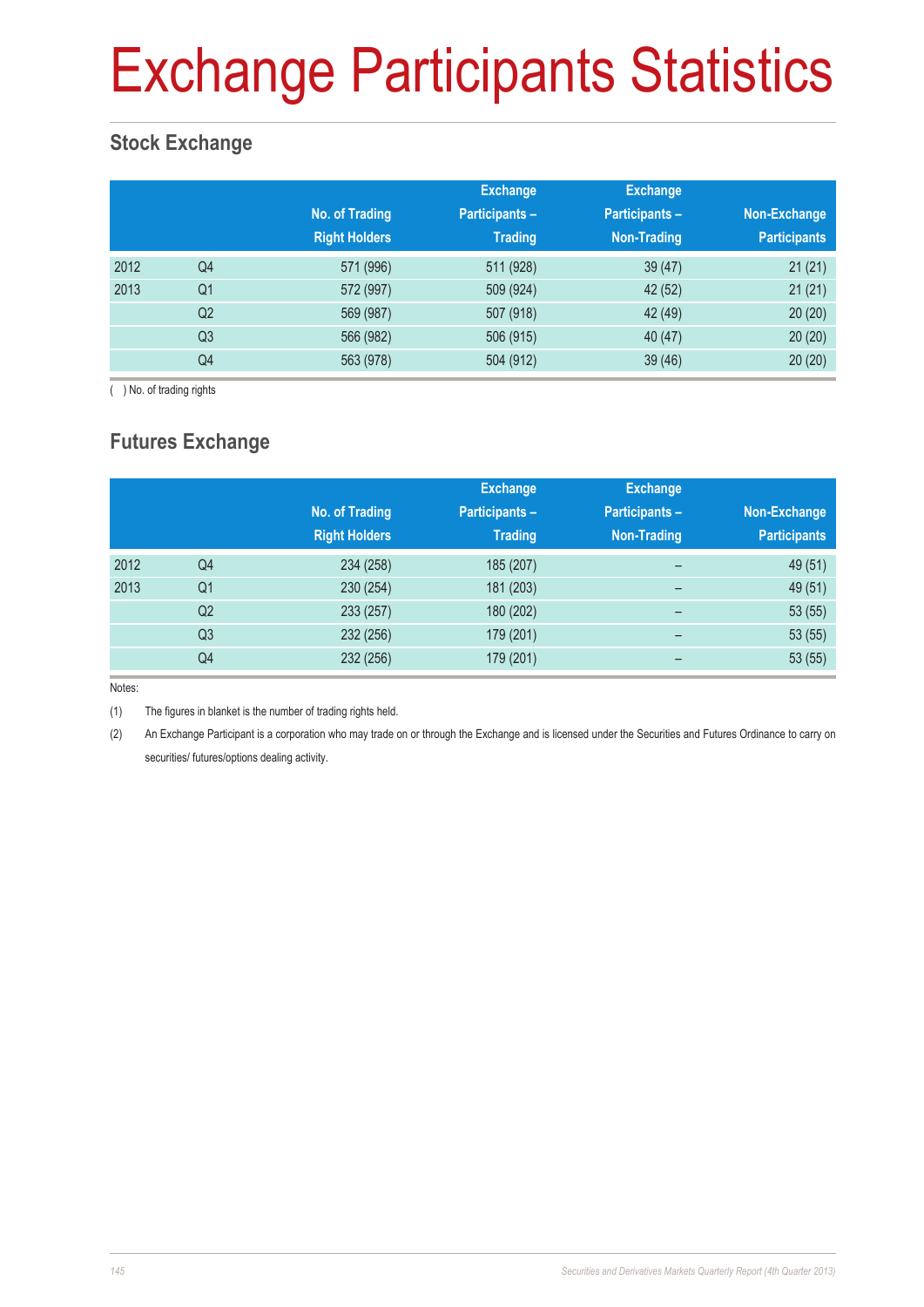## Clearing Participants Statistics

### **HKCC Participants**

| Year / month |                | <b>Clearing Participants</b> | <b>General Clearing</b><br><b>Participants</b> |
|--------------|----------------|------------------------------|------------------------------------------------|
| 2012         | Q4             | 158                          | 9                                              |
| 2013         | Q1             | 154                          | 8                                              |
|              | Q <sub>2</sub> | 154                          | 8                                              |
|              | Q <sub>3</sub> | 152                          | 9                                              |
|              | Q4             | 152                          | 9                                              |

#### **SEOCH Participants**

|    | <b>Direct Clearing Participants</b> | <b>General Clearing</b><br><b>Participants</b> |
|----|-------------------------------------|------------------------------------------------|
| Q4 | 63                                  | 9                                              |
| Q1 | 63                                  | 9                                              |
| Q2 | 62                                  | 9                                              |
| Q3 | 62                                  | 9                                              |
| Q4 | 62                                  | 9                                              |
|    |                                     |                                                |

### **HKSCC Participants**

|              |                | <b>Direct Clearing</b> | <b>General Clearing</b> | Non-broker            |
|--------------|----------------|------------------------|-------------------------|-----------------------|
| Year / month |                | <b>Participant</b>     | <b>Participant</b>      | <b>Participants</b> * |
| 2012         | Q4             | 493                    | 9                       | 46                    |
| 2013         | Q1             | 491                    | 9                       | 45                    |
|              | Q <sub>2</sub> | 488                    | 9                       | 44                    |
|              | Q3             | 486                    | 9                       | 43                    |
|              | Q4             | 485                    | 9                       | 43                    |

Non-broker participants include Clearing Agency Participants, Custodian Participants and Stock Pledgee Participants.